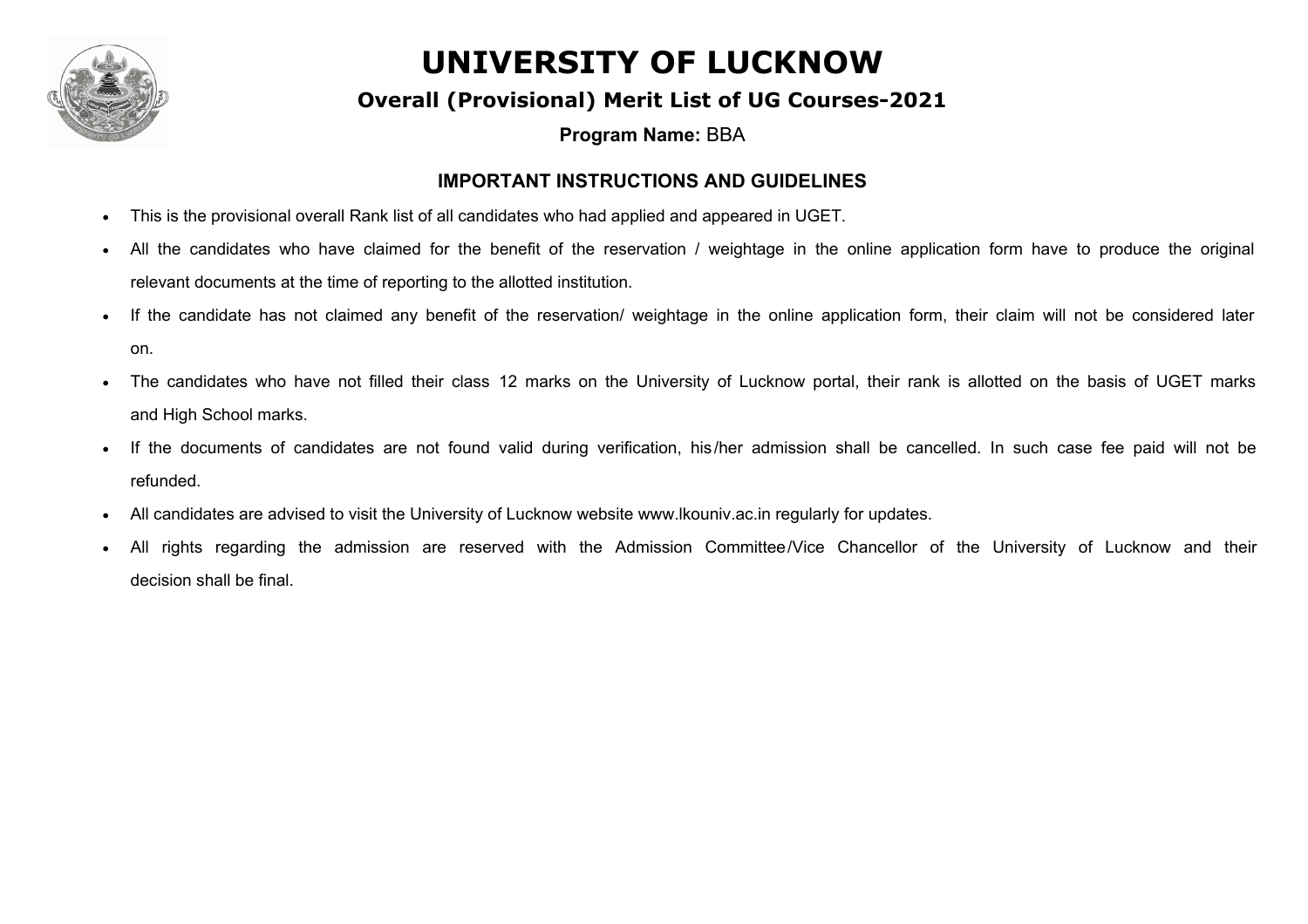

### **Overall (Provisional) Merit List of UG Courses-2021**

**Program Name: BBA**

| Roll No.   | <b>Student Name</b>                    | <b>Father's Name</b>              | <b>DoB</b> | Gender | Cat.       | Sub Cat. | Hs.<br>(%) | Inter<br>(%) | <b>Entrance</b><br><b>Test</b> | NCC 'B'<br><b>Marks</b> | <b>Sports</b><br><b>Marks</b> | Final<br>Index | Rank           | Cat.<br>Rank | <b>EWS</b><br>Rank | PH | <b>FF</b><br>Rank   Rank   Rank | <b>DP</b> |
|------------|----------------------------------------|-----------------------------------|------------|--------|------------|----------|------------|--------------|--------------------------------|-------------------------|-------------------------------|----------------|----------------|--------------|--------------------|----|---------------------------------|-----------|
|            |                                        |                                   |            |        |            |          |            |              | Marks                          |                         |                               |                |                |              |                    |    |                                 |           |
| 2183700354 | <b>ARSH AGARWAL</b>                    | KAPIL AGRAWAL                     | 16/10/2003 | M      |            |          | 92.40      | 85.20        | 138                            |                         |                               | 138.000        | $\overline{1}$ |              |                    |    |                                 |           |
| 2183900399 | <b>IMOHD HASSAN</b>                    | MOHD HASNAIN                      | 29/06/2003 | М      |            |          | 78.60      | 84.60        | 134                            |                         |                               | 134.000        | 2              |              |                    |    |                                 |           |
| 2183700725 | <b>HARI CHARAN ACHARYA</b>             | <b>KRUPA SINDHU ACHARYA</b>       | 20/04/2001 | M      |            |          | 93.00      | 71.20        | 134                            |                         |                               | 134.000        | 3              |              |                    |    |                                 |           |
| 2183800226 | AISHWARYA JAISWAL                      | <b>PRADEEP KUMAR JAISWAL</b>      | 04/03/2003 | F.     | <b>OBC</b> |          | 90.83      | 89.60        | 132                            |                         |                               | 132.000        | $\overline{4}$ | $OBC - 1$    |                    |    |                                 |           |
| 2183800227 | AISHWARYA SAXENA                       | DR. SANDEEP SAXENA                | 26/02/2004 | F.     |            |          | 96.83      | 97.20        | 130                            |                         |                               | 130.000        | 5              |              |                    |    |                                 |           |
| 2184100301 | <b>VEDANT DWIVEDI</b>                  | VINEET DWIVEDI                    | 06/05/2004 | M      |            |          | 95.80      | 92.40        | 128                            |                         |                               | 128.000        | 6              |              |                    |    |                                 |           |
| 2183900795 | <b>RAKSHIT KUMAR BIND</b>              | RAMJEET BIND                      | 22/08/2002 | M      | <b>OBC</b> |          | 88.33      | 89.00        | 128                            |                         |                               | 128.000        | $\overline{7}$ | OBC - 2      |                    |    |                                 |           |
| 2184100173 | <b>THANGAPURIKAL STALIN</b><br>VICTOR. | THANGAPURIKAL JOSEPH<br>ISTALIN   | 11/09/2003 | M      |            |          | 82.00      | 84.60        | 128                            |                         |                               | 128.000        | 8              |              |                    |    |                                 |           |
| 2183700596 | DHEERAJ SACHDEVA                       | <b>BANSHIDHAR SACHDEVA</b>        | 26/03/2003 | M      |            |          | 88.00      | 93.80        | 124                            |                         |                               | 124.000        | 9              |              |                    |    |                                 |           |
| 2183700383 | <b>ARYAN SHUKLA</b>                    | SUSHIL SHUKLA                     | 16/01/2004 | М      |            |          | 84.40      | 84.00        | 122                            |                         |                               | 122.000        | 10             |              |                    |    |                                 |           |
| 2183900458 | <b>MUSKAN KALRA</b>                    | SAMEER KALRA                      | 10/06/2003 | F.     |            |          | 93.00      | 90.75        | 120                            |                         |                               | 120.000        | 11             |              |                    |    |                                 |           |
| 2184100420 | <b>ZAID HASAN</b>                      | ZAHEERUL HASAN                    | 30/08/2002 | M      | <b>OBC</b> |          | 80.33      | 82.67        | 120                            |                         |                               | 120.000        | 12             | $OBC - 3$    |                    |    |                                 |           |
| 2183900416 | MOHD AZIZURRAHMAN KHAN                 | <b>MOHD SIBGHATULLAH</b><br>KHAN  | 26/11/2003 | M      |            |          | 89.00      | 91.00        | 118                            |                         |                               | 118.000        | 13             |              |                    |    |                                 |           |
| 2183700393 | <b>ARYAN YADAV</b>                     | <b>ANURUDDHA PRATAP</b><br>Isingh | 23/04/2002 | M      | <b>OBC</b> |          | 80.60      | 75.60        | 118                            |                         |                               | 118.000        | 14             | $OBC - 4$    |                    |    |                                 |           |
| 2183800406 | <b>RAJ VARDHAN SINGH</b>               | SHIV PAL SINGH                    | 18/09/2002 | M      |            |          | 89.50      | 94.60        | 116                            |                         |                               | 116.000        | 15             |              |                    |    |                                 |           |
| 2183900636 | <b>PRAKRITI BISHT</b>                  | RAJENDRA SINGH BISHT              | 08/07/2003 | M      |            |          | 94.00      | 0.00         | 116                            |                         |                               | 116.000        | 16             |              |                    |    |                                 |           |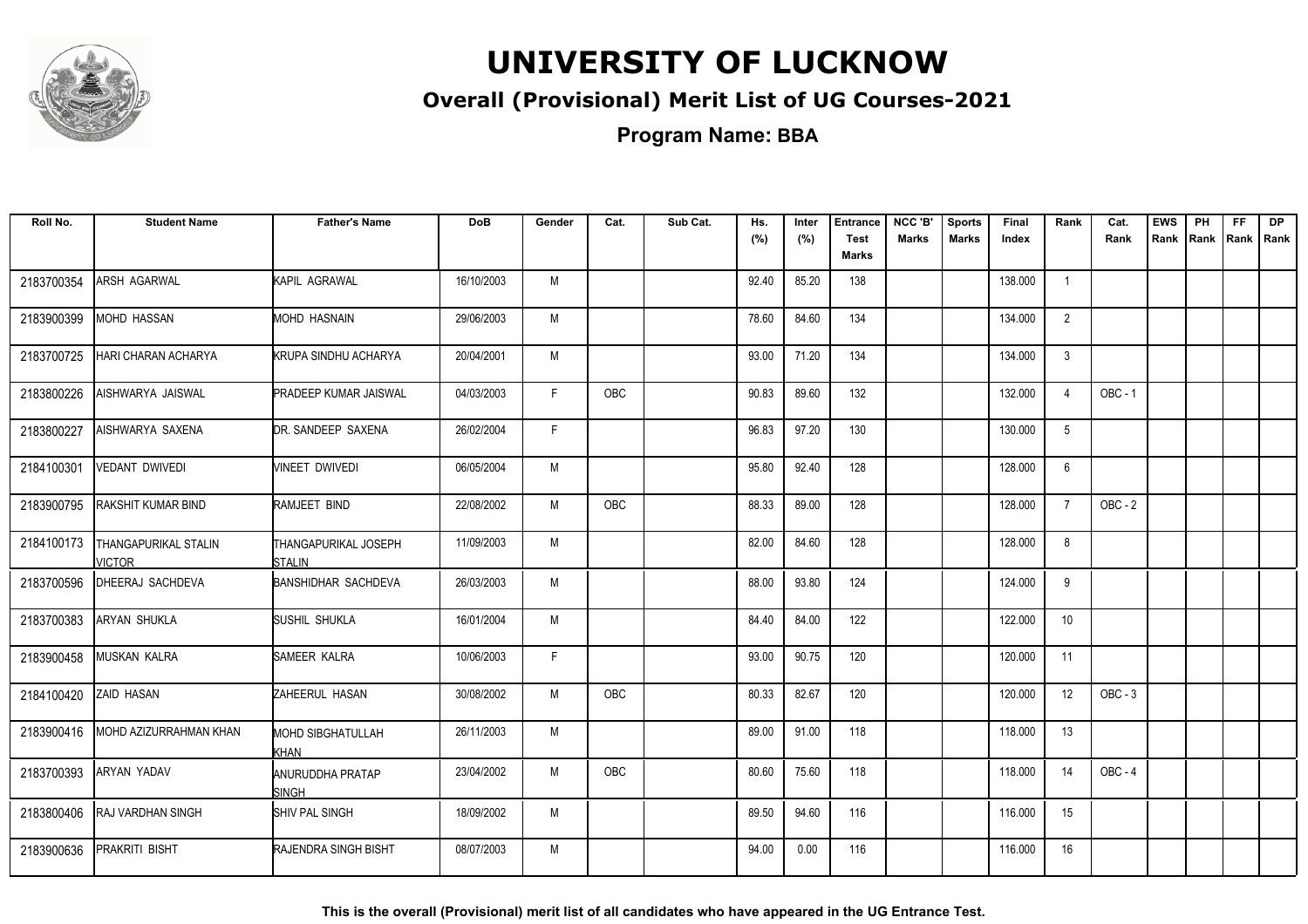

### **Overall (Provisional) Merit List of UG Courses-2021**

**Program Name: BBA**

| Roll No.   | <b>Student Name</b>    | <b>Father's Name</b>                 | <b>DoB</b> | Gender | Cat. | Sub Cat. | Hs.<br>(%) | Inter | <b>Entrance</b>             | NCC 'B'<br><b>Marks</b> | <b>Sports</b><br><b>Marks</b> | Final   | Rank | Cat.<br>Rank | <b>EWS</b>     | PH | <b>FF</b> | <b>DP</b><br>Rank Rank Rank Rank |
|------------|------------------------|--------------------------------------|------------|--------|------|----------|------------|-------|-----------------------------|-------------------------|-------------------------------|---------|------|--------------|----------------|----|-----------|----------------------------------|
|            |                        |                                      |            |        |      |          |            | (%)   | <b>Test</b><br><b>Marks</b> |                         |                               | Index   |      |              |                |    |           |                                  |
| 2183700379 | <b>ARYAN RAI</b>       | SOMESH CHANDRA<br><b>SRIVASTAVA</b>  | 18/05/2002 | M      |      |          | 94.50      | 96.00 | 114                         |                         |                               | 114.000 | 17   |              |                |    |           |                                  |
| 2183900214 | KHUSHI TRIPATHI        | JAGARNATH TRIPATHI                   | 20/12/2002 | F.     |      |          | 93.33      | 93.20 | 114                         |                         |                               | 114.000 | 18   |              |                |    |           |                                  |
| 2184000149 | SALONI GULATI          | MANISH GULATI                        | 23/03/2003 | F.     |      |          | 93.17      | 89.33 | 114                         |                         |                               | 114.000 | 19   |              |                |    |           |                                  |
| 2183900623 | PRAGYANSH MISHRA       | SANTOSH KUMAR MISHRA                 | 20/08/2003 | M      |      |          | 76.00      | 85.40 | 114                         |                         |                               | 114.000 | 20   |              |                |    |           |                                  |
| 2184100076 | <b>SURYANSH MISHRA</b> | <b>MANOJ KUMAR</b>                   | 16/03/2003 | M      |      |          | 74.40      | 79.20 | 114                         |                         |                               | 114.000 | 21   |              | $\overline{1}$ |    |           |                                  |
| 2183900733 | PUNEET GUPTA           | RAVINDRA NATH GUPTA                  | 25/08/2004 | M      |      |          | 82.83      | 77.60 | 114                         |                         |                               | 114.000 | 22   |              |                |    |           |                                  |
| 2184100381 | YASH PANDEY            | UAY PRAKASH PANDEY                   | 18/02/2004 | M      |      |          | 87.20      | 0.00  | 114                         |                         |                               | 114.000 | 23   |              | $\overline{2}$ |    |           |                                  |
| 2184000409 | SHREYA AGARWAL         | SUNIL AGARWAL                        | 18/11/2003 | F.     |      |          | 87.50      | 94.60 | 112                         |                         |                               | 112.000 | 24   |              |                |    |           |                                  |
| 2183700199 | <b>ANMOL TRIPATHI</b>  | MOHAN TRIPATHI                       | 05/02/2003 | M      |      |          | 94.60      | 92.83 | 112                         |                         |                               | 112.000 | 25   |              |                |    |           |                                  |
| 2183700550 | CHAHAT KAPOOR          | VINAY KAPOOR                         | 18/08/2003 | M      |      |          | 74.50      | 87.40 | 112                         |                         |                               | 112.000 | 26   |              |                |    |           |                                  |
| 2184100129 | TANISHA SRIVASTAVA     | SANJAY SRIVASTAVA                    | 08/03/2003 | F.     |      |          | 86.00      | 79.40 | 112                         |                         |                               | 112.000 | 27   |              |                |    |           |                                  |
| 2183900315 | MANSHA SRIVASTAVA      | MANOJ SRIVASTAVA                     | 03/08/2003 | F.     |      |          | 88.33      | 95.33 | 110                         |                         |                               | 110.000 | 28   |              |                |    |           |                                  |
| 2184000303 | SHAURYA KUMAR          | RITESH KUMAR                         | 11/12/2002 | M      |      |          | 82.83      | 93.00 | 110                         |                         |                               | 110.000 | 29   |              |                |    |           |                                  |
| 2184100294 | VASU AGARWAL           | MANISH AGARWAL                       | 04/11/2003 | M      |      |          | 86.00      | 89.40 | 110                         |                         |                               | 110.000 | 30   |              |                |    |           |                                  |
| 2183900643 | <b>PRANJAL MISHRA</b>  | <b>MANOJ KUMAR MISHRA</b>            | 22/06/2003 | M      |      |          | 86.17      | 86.60 | 110                         |                         |                               | 110.000 | 31   |              |                |    |           |                                  |
| 2184100298 | VATSALA SRIVASTAVA     | SATYENDRA KUMAR<br><b>SRIVASTAVA</b> | 09/07/2002 | F.     |      |          | 87.20      | 83.00 | 110                         |                         |                               | 110.000 | 32   |              |                |    |           |                                  |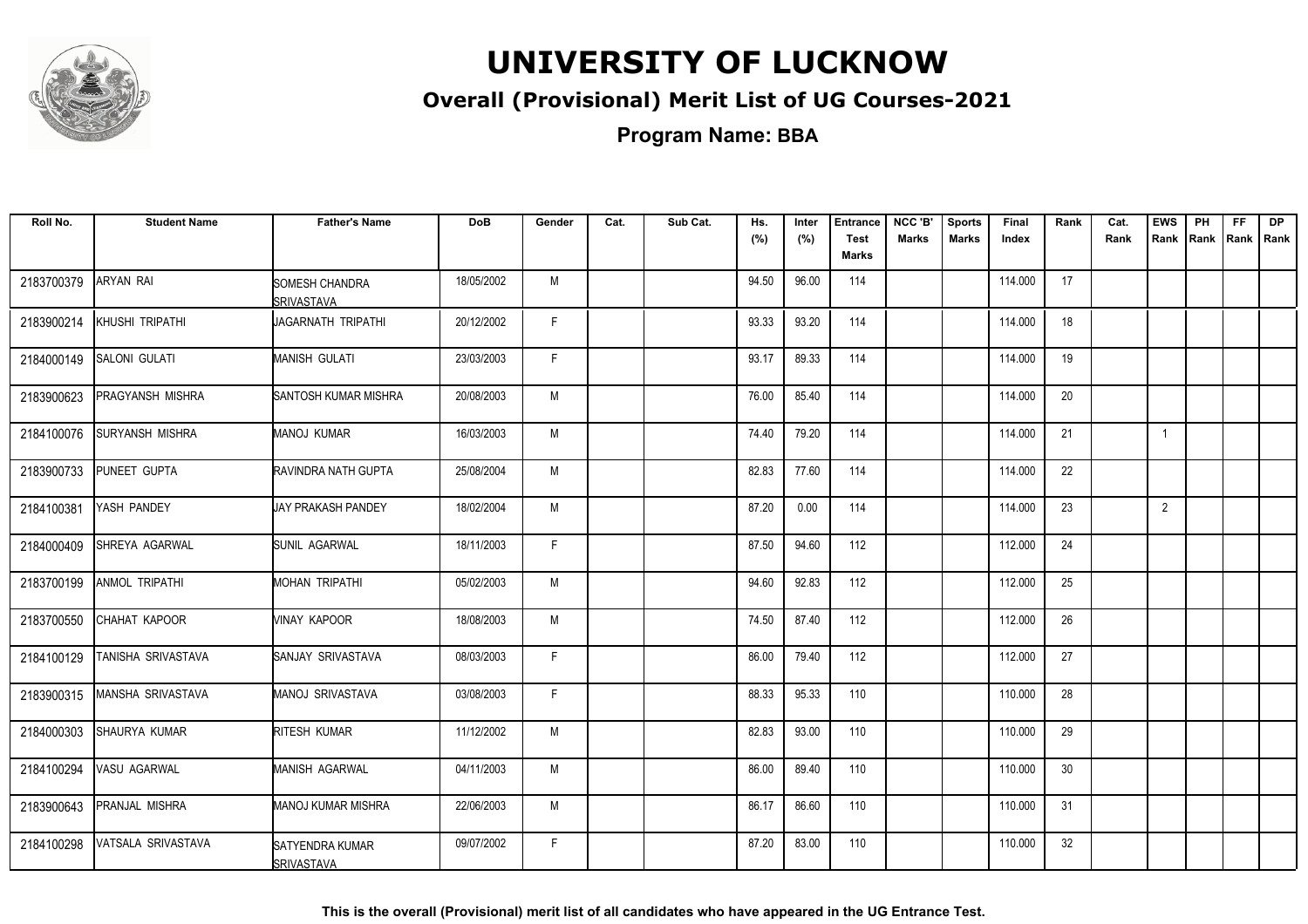

### **Overall (Provisional) Merit List of UG Courses-2021**

| Roll No.   | <b>Student Name</b>  | <b>Father's Name</b>       | <b>DoB</b> | Gender | Cat.       | Sub Cat. | Hs.<br>(%) | Inter<br>(%) | <b>Entrance</b><br><b>Test</b><br><b>Marks</b> | NCC 'B'<br><b>Marks</b> | <b>Sports</b><br><b>Marks</b> | Final<br>Index | Rank | Cat.<br>Rank    | <b>EWS</b><br>Rank | PH<br>Rank Rank Rank | <b>FF</b> | DP |
|------------|----------------------|----------------------------|------------|--------|------------|----------|------------|--------------|------------------------------------------------|-------------------------|-------------------------------|----------------|------|-----------------|--------------------|----------------------|-----------|----|
| 2183900059 | HITARTH SRIVASTAVA   | RAJNISH SRIVASTAVA         | 18/12/2001 | M      |            |          | 85.67      | 82.40        | 110                                            |                         |                               | 110.000        | 33   |                 |                    |                      |           |    |
| 2183900292 | LUVE BARAD           | R R BARAD                  | 22/10/2003 | M      |            |          | 89.83      | 81.60        | 110                                            |                         |                               | 110.000        | 34   |                 |                    |                      |           |    |
| 2183900569 | OMAIR AHMED          | JUNED AHMED                | 25/01/2002 | M      |            |          | 70.50      | 81.60        | 110                                            |                         |                               | 110.000        | 35   |                 |                    |                      |           |    |
| 2183800124 | ADARSH BARANWAL      | <b>SHIV KUMAR BARANWAL</b> | 20/07/2004 | M      |            |          | 74.83      | 78.40        | 110                                            |                         |                               | 110.000        | 36   |                 |                    |                      |           |    |
| 2183700461 | <b>AYUSH</b>         | RAJENDRA KUMAR             | 16/09/2003 | M      | <b>OBC</b> |          | 74.40      | 74.83        | 110                                            |                         |                               | 110.000        | 37   | OBC-5           |                    |                      |           |    |
| 2184000450 | SHRUTI GAMBHIR       | JITENDRA GAMBHIR           | 24/06/2003 | F.     |            |          | 96.17      | 93.33        | 108                                            |                         |                               | 108.000        | 38   |                 |                    |                      |           |    |
| 2183700619 | <b>DIVYAL GUPTA</b>  | NEELESH GUPTA              | 10/02/2003 | M      |            |          | 93.00      | 91.80        | 108                                            |                         |                               | 108.000        | 39   |                 |                    |                      |           |    |
| 2184000434 | SHRIJEE AGRAWAL      | <b>SHIV KUMAR AGRAWAL</b>  | 29/12/2003 | F.     |            |          | 83.33      | 90.80        | 108                                            |                         |                               | 108.000        | 40   |                 |                    |                      |           |    |
| 2184100374 | YASH CHAURASIA       | <b>MANISH CHAURASIA</b>    | 11/01/2003 | M      | OBC        |          | 87.00      | 84.67        | 108                                            |                         |                               | 108.000        | 41   | $OBC - 6$       |                    |                      |           |    |
| 2183700325 | <b>ARCHIT KUMAR</b>  | AMIT KUMAR                 | 27/10/2003 | M      | <b>OBC</b> |          | 83.60      | 84.33        | 108                                            |                         |                               | 108.000        | 42   | $OBC - 7$       |                    |                      |           |    |
| 2183900570 | <b>OMANSH HYANKI</b> | VINOD SINGH HYANKI         | 10/12/2000 | M      | <b>ST</b>  |          | 88.17      | 82.20        | 108                                            |                         |                               | 108.000        | 43   | ST <sub>1</sub> |                    |                      |           |    |
| 2183900283 | LAYNA RAJ            | RAJESH KUMAR               | 28/06/2004 | F      | SC         |          | 85.60      | 81.50        | 108                                            |                         |                               | 108.000        | 44   | $SC - 1$        |                    |                      |           |    |
| 2183900782 | RAJAT GUPTA          | MANOJ KUMAR GUPTA          | 06/08/2003 | M      |            |          | 92.00      | 92.80        | 106                                            |                         |                               | 106.000        | 45   |                 |                    |                      |           |    |
| 2183700022 | AKSHAT PANDEY        | <b>SANTOSH PANDEY</b>      | 24/11/2001 | M      |            |          | 92.67      | 91.00        | 106                                            |                         |                               | 106.000        | 46   |                 |                    |                      |           |    |
| 2183700591 | DHAIRYA GUPTA        | <b>PRADEEP KUMAR GUPTA</b> | 30/01/2004 | M      |            |          | 87.20      | 90.80        | 106                                            |                         |                               | 106.000        | 47   |                 |                    |                      |           |    |
| 2184100143 | <b>TANU PURI</b>     | ANAND PURI                 | 04/03/2002 | F.     |            |          | 90.60      | 88.00        | 106                                            |                         |                               | 106.000        | 48   |                 |                    |                      |           |    |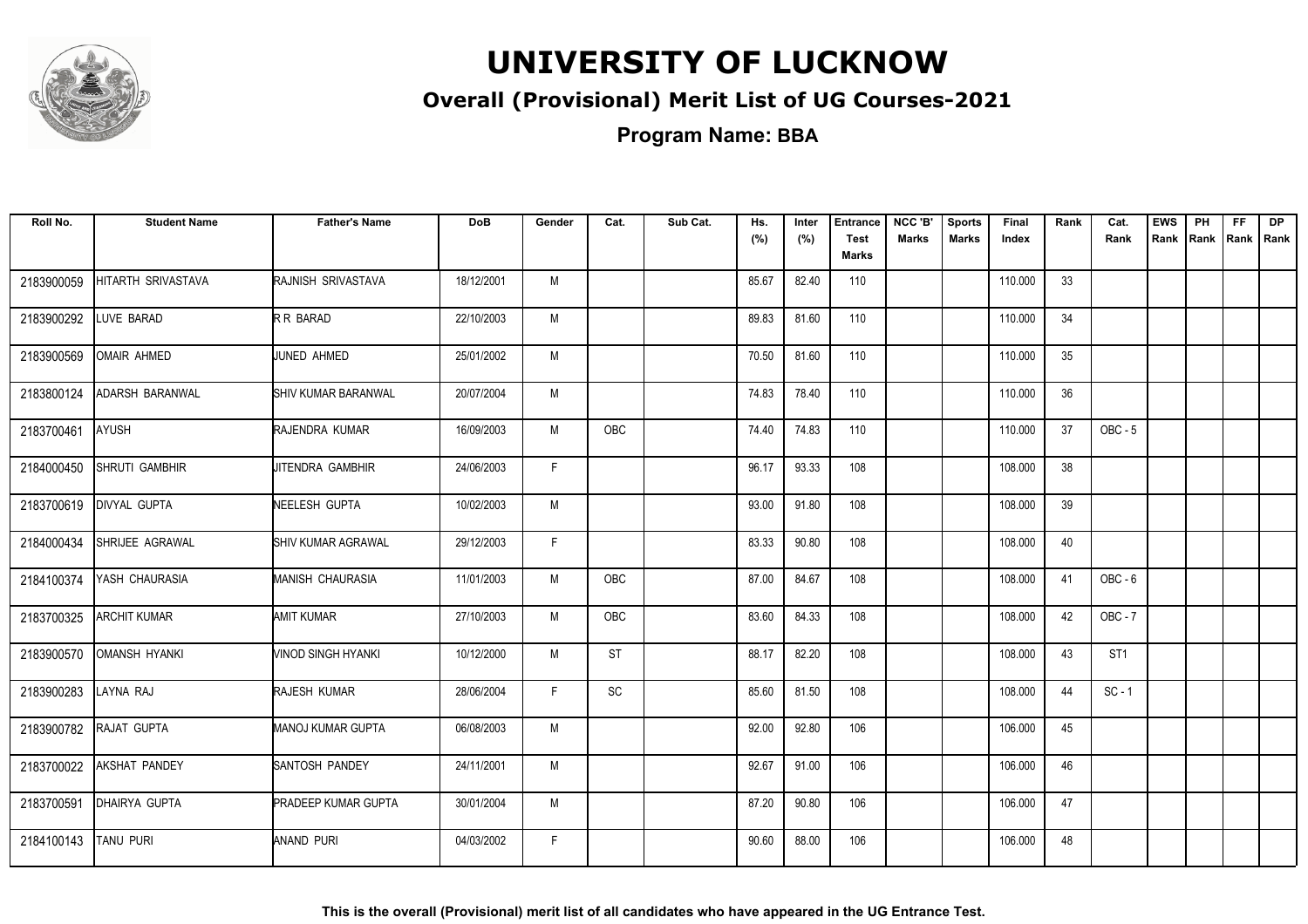

### **Overall (Provisional) Merit List of UG Courses-2021**

| Roll No.   | <b>Student Name</b>      | <b>Father's Name</b>                     | <b>DoB</b> | Gender | Cat.      | Sub Cat. | Hs.<br>(%) | Inter<br>(%) | <b>Entrance</b><br><b>Test</b><br>Marks | NCC 'B'<br><b>Marks</b> | <b>Sports</b><br><b>Marks</b> | Final<br>Index | Rank | Cat.<br>Rank    | <b>EWS</b><br>Rank | PH | FF. | <b>DP</b><br>Rank   Rank   Rank |
|------------|--------------------------|------------------------------------------|------------|--------|-----------|----------|------------|--------------|-----------------------------------------|-------------------------|-------------------------------|----------------|------|-----------------|--------------------|----|-----|---------------------------------|
| 2183700290 | ANUSHKA TIWARI           | <b>PRAMOD KUMAR TIWARI</b>               | 21/06/2003 | F.     |           |          | 81.83      | 85.80        | 106                                     |                         |                               | 106.000        | 49   |                 |                    |    |     |                                 |
| 2184000491 | SIDDHARTH SINGH          | NISHCHAL KUMAR SINGH                     | 13/11/2003 | M      |           |          | 81.20      | 84.20        | 106                                     |                         |                               | 106.000        | 50   |                 |                    |    |     |                                 |
| 2184000449 | <b>SHRUTI CHATURVEDI</b> | <b>DEVESH KUMAR</b><br><b>CHATURVEDI</b> | 27/07/2002 | F      |           |          | 88.80      | 83.00        | 106                                     |                         |                               | 106.000        | 51   |                 |                    |    |     |                                 |
| 2184100412 | YUGANSH GULATI           | <b>ANOOP GULATI</b>                      | 01/01/2003 | M      |           |          | 82.67      | 82.67        | 106                                     |                         |                               | 106.000        | 52   |                 |                    |    |     |                                 |
| 2184000298 | SHASWAT JAIN             | MANISH JAIN                              | 10/09/2003 | M      |           |          | 83.20      | 82.60        | 106                                     |                         |                               | 106.000        | 53   |                 |                    |    |     |                                 |
| 2183900301 | <b>MANAN SETH</b>        | RAJNEESH SETH                            | 26/11/2002 | M      |           |          | 71.67      | 77.80        | 106                                     |                         |                               | 106.000        | 54   |                 |                    |    |     |                                 |
| 2183800099 | ABHISHEK SINGH           | CHARANJEET                               | 08/02/2003 | M      | SC        |          | 71.50      | 76.80        | 106                                     |                         |                               | 106.000        | 55   | $SC - 2$        |                    |    |     |                                 |
| 2184000454 | <b>SHRUTI SHARMA</b>     | AJIT KUMAR                               | 03/07/2002 | F.     | OBC       |          | 88.60      | 75.40        | 106                                     |                         |                               | 106.000        | 56   | OBC-8           |                    |    |     |                                 |
| 2184000161 | <b>SAMEER HEMBROM</b>    | SIDHO HEMBROM                            | 27/11/2002 | M      | <b>ST</b> |          | 75.40      | 70.00        | 106                                     |                         |                               | 106.000        | 57   | ST <sub>2</sub> |                    |    |     |                                 |
| 2184100088 | <b>SUYASH PORWAL</b>     | <b>BRAJESH PORWAL</b>                    | 19/07/2002 | M      |           |          | 92.60      | 69.60        | 106                                     |                         |                               | 106.000        | 58   |                 |                    |    |     |                                 |
| 2184100216 | <b>UNNATI DUBEY</b>      | SAURABH DUBEY                            | 17/05/2004 | F.     |           |          | 71.00      | 68.50        | 106                                     |                         |                               | 106.000        | 59   |                 |                    |    |     |                                 |
| 2183800492 | <b>VISHNU GIRDHAR</b>    | DEVRAJ GIRDHAR                           | 02/06/2002 | M      |           |          | 61.00      | 54.60        | 106                                     |                         |                               | 106.000        | 60   |                 |                    |    |     |                                 |
| 2183900435 | MOHD UROOJ KARIM         | MOHD ABID KARIM                          | 27/05/2002 | M      |           |          | 78.17      | 52.80        | 106                                     |                         |                               | 106.000        | 61   |                 |                    |    |     |                                 |
| 2183800255 | AMAN YADAV               | AJAY KUMAR YADAV                         | 23/05/2003 | M      | OBC       |          | 93.33      | 0.00         | 106                                     |                         |                               | 106.000        | 62   | OBC-9           |                    |    |     |                                 |
| 2183900578 | <b>PAKHI SINGH</b>       | <b>MANOJ KUMAR</b>                       | 29/01/2003 | F.     | SC        |          | 88.83      | 0.00         | 106                                     |                         |                               | 106.000        | 63   | $SC - 3$        |                    |    |     |                                 |
| 2183700740 | <b>HARSH JAIN</b>        | AMIT KUMAR JAIN                          | 22/09/2003 | M      |           |          | 95.40      | 91.83        | 104                                     |                         |                               | 104.000        | 64   |                 |                    |    |     |                                 |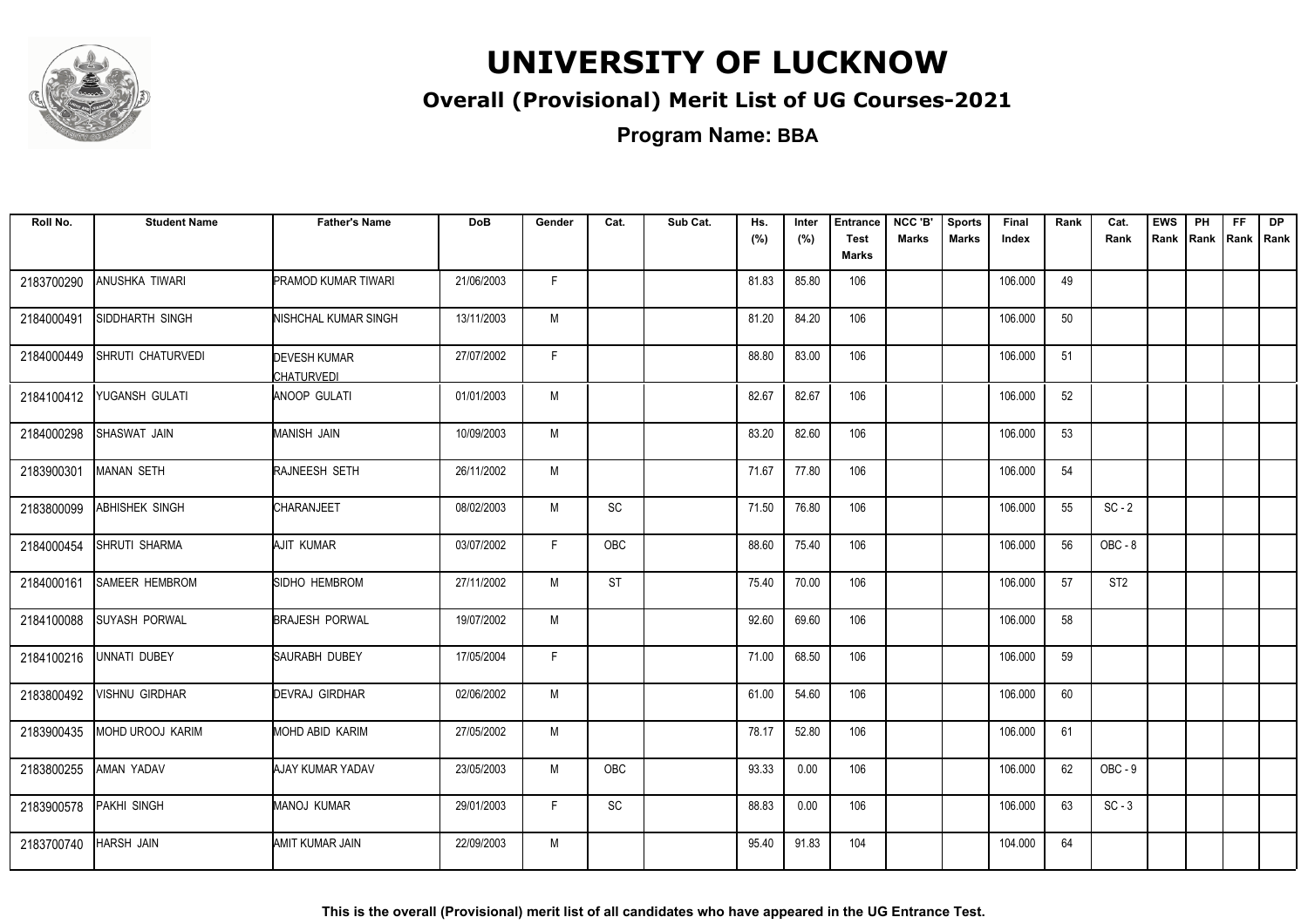

### **Overall (Provisional) Merit List of UG Courses-2021**

**Program Name: BBA**

| Roll No.   | <b>Student Name</b>                   | <b>Father's Name</b>                  | <b>DoB</b> | Gender | Cat.       | Sub Cat. | Hs.<br>(%) | Inter<br>(%) | <b>Entrance</b><br><b>Test</b> | NCC 'B'<br>Marks | <b>Sports</b><br><b>Marks</b> | Final<br>Index | Rank | Cat.<br>Rank    | <b>EWS</b><br>Rank | PH | <b>FF</b><br>Rank   Rank   Rank | <b>DP</b> |
|------------|---------------------------------------|---------------------------------------|------------|--------|------------|----------|------------|--------------|--------------------------------|------------------|-------------------------------|----------------|------|-----------------|--------------------|----|---------------------------------|-----------|
|            |                                       |                                       |            |        |            |          |            |              | <b>Marks</b>                   |                  |                               |                |      |                 |                    |    |                                 |           |
| 2183700667 | FARHAN KHAN                           | JAMIL AHMED KHAN                      | 10/02/2004 | M      |            |          | 88.83      | 91.20        | 104                            |                  |                               | 104.000        | 65   |                 |                    |    |                                 |           |
| 2183900750 | RAHUL BATRA                           | <b>SUNIL BATRA</b>                    | 16/02/2003 | M      |            |          | 84.40      | 89.40        | 104                            |                  |                               | 104.000        | 66   |                 |                    |    |                                 |           |
| 2184000234 | <b>SATYENDRA</b><br>MAHESHCHANDRA RAI | MAHESHCHANDRA<br><b>TARACHAND RAI</b> | 15/02/2003 | M      |            |          | 93.60      | 89.38        | 104                            |                  |                               | 104.000        | 67   |                 |                    |    |                                 |           |
| 2183900031 | HARSHIT YADAV                         | P YADAV                               | 18/11/2003 | M      |            |          | 93.20      | 88.67        | 104                            |                  |                               | 104.000        | 68   |                 |                    |    |                                 |           |
| 2183700531 | <b>BHAVNA TULSIAN</b>                 | <b>ATUL TULSIAN</b>                   | 08/11/2002 | F      |            |          | 87.60      | 88.20        | 104                            |                  |                               | 104.000        | 69   |                 |                    |    |                                 |           |
| 2183900202 | KHUSHI PURSWANI                       | AJAI PURSWANI                         | 16/07/2003 | F      |            |          | 80.00      | 87.50        | 104                            |                  |                               | 104.000        | 70   |                 |                    |    |                                 |           |
| 2183700559 | CHIRAG MATHUR                         | SANJAY MATHUR                         | 18/11/2002 | M      |            |          | 82.60      | 87.00        | 104                            |                  |                               | 104.000        | 71   |                 |                    |    |                                 |           |
| 2183900149 | KANISHK SRIVASTAVA                    | <b>RAJ KAMAL SRIVASTAVA</b>           | 19/04/2003 | M      |            |          | 80.40      | 86.60        | 104                            |                  |                               | 104.000        | 72   |                 |                    |    |                                 |           |
| 2183700486 | AYUSH RASTOGI                         | OM PRAKASH RASTOGI                    | 10/08/2003 | M      | <b>OBC</b> |          | 79.80      | 83.20        | 104                            |                  |                               | 104.000        | 73   | <b>OBC - 10</b> |                    |    |                                 |           |
| 2183800446 | SHAMBHAVI DUBEY                       | <b>SANJAY DUBEY</b>                   | 04/09/2002 | F      |            |          | 79.00      | 83.20        | 104                            |                  |                               | 104.000        | 74   |                 |                    |    |                                 |           |
| 2183700375 | ARYAN JAISWAL                         | SUNEEL JAISWAL                        | 10/10/2003 | M      | <b>OBC</b> |          | 85.00      | 81.40        | 104                            |                  |                               | 104.000        | 75   | OBC - 11        |                    |    |                                 |           |
| 2183900440 | MOHIT KUMAR                           | <b>BINOD SINGH</b>                    | 27/03/2003 | M      |            |          | 66.80      | 78.00        | 104                            |                  |                               | 104.000        | 76   |                 |                    |    |                                 |           |
| 2183800218 | AHSAN KHAN                            | AFZAL HASAN                           | 20/01/2002 | M      |            |          | 78.83      | 75.83        | 104                            |                  |                               | 104.000        | 77   |                 |                    |    |                                 |           |
| 2184000398 | SHOBHIT TANDON                        | RAJESH TANDON                         | 24/02/2002 | M      |            |          | 58.60      | 66.40        | 104                            |                  |                               | 104.000        | 78   |                 |                    |    |                                 |           |
| 2184100021 | <b>SNEHA SRIVASTAVA</b>               | PANKAJ SRIVASTAVA                     | 08/02/2004 | M      |            |          | 94.80      | 0.00         | 104                            |                  |                               | 104.000        | 79   |                 |                    |    |                                 |           |
| 2183700133 | ANANYA ES                             | SURAJ                                 | 22/07/2003 | F      | <b>OBC</b> |          | 88.20      | 99.58        | 102                            |                  |                               | 102.000        | 80   | OBC - 12        |                    |    |                                 |           |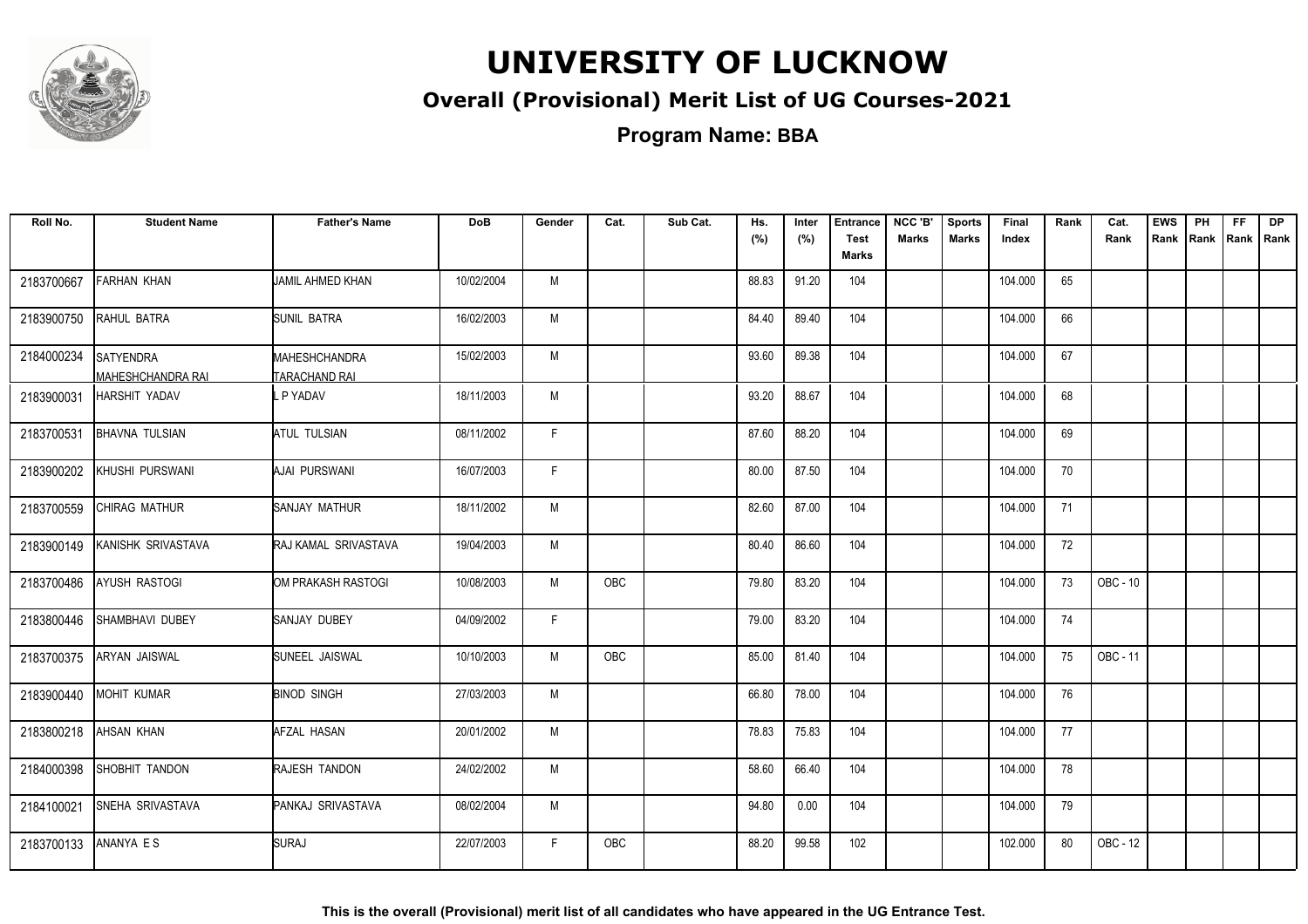

### **Overall (Provisional) Merit List of UG Courses-2021**

**Program Name: BBA**

| Roll No.   | <b>Student Name</b>         | <b>Father's Name</b>          | <b>DoB</b> | Gender | Cat.       | Sub Cat. | Hs.<br>(%) | Inter<br>(%) | <b>Entrance</b><br><b>Test</b><br>Marks | NCC 'B'<br><b>Marks</b> | <b>Sports</b><br><b>Marks</b> | Final<br>Index | Rank | Cat.<br>Rank | <b>EWS</b> | PH | <b>FF</b> | <b>DP</b><br>Rank Rank Rank Rank |
|------------|-----------------------------|-------------------------------|------------|--------|------------|----------|------------|--------------|-----------------------------------------|-------------------------|-------------------------------|----------------|------|--------------|------------|----|-----------|----------------------------------|
| 2184100152 | TANYA VASDEV                | LATE. SANDEEP KUMAR<br>VASDEV | 16/05/2003 | F.     |            |          | 92.80      | 91.80        | 102                                     |                         |                               | 102.000        | 81   |              |            |    |           |                                  |
| 2183900148 | KANIKA SAH                  | KAMLESH PRASAD SAH            | 02/05/2003 | F.     |            |          | 93.50      | 90.60        | 102                                     |                         |                               | 102.000        | 82   |              |            |    |           |                                  |
| 2183800123 | ACHINTYA JAYESH             | <b>VIRENDRA KUMAR</b>         | 01/12/2003 | M      | <b>OBC</b> |          | 87.50      | 87.67        | 102                                     |                         |                               | 102.000        | 83   | OBC - 13     |            |    |           |                                  |
| 2184100133 | TANISHKA VAISH              | RAJNISH KUMAR                 | 31/08/2003 | F      |            |          | 94.17      | 86.80        | 102                                     |                         |                               | 102.000        | 84   |              |            |    |           |                                  |
| 2183900580 | PALLAV BAJPAI               | JITENDRA KUMAR BAJPAI         | 06/04/2003 | M      |            |          | 90.40      | 85.60        | 102                                     |                         |                               | 102.000        | 85   |              |            |    |           |                                  |
| 2184100080 | <b>SUSANGEETA MUKHERJEE</b> | SAMEER MUKHERJEE              | 14/03/2002 | F.     |            |          | 87.00      | 85.60        | 102                                     |                         |                               | 102.000        | 86   |              |            |    |           |                                  |
| 2183800452 | SHIVANSH ANAND              | CHHANGA                       | 14/01/2003 | M      | SC         |          | 77.40      | 84.83        | 102                                     |                         |                               | 102.000        | 87   | $SC - 4$     |            |    |           |                                  |
| 2183900209 | KHUSHI SRIVASTAVA           | ALOK SRIVASTAVA               | 12/01/2002 | F.     |            |          | 89.17      | 80.80        | 102                                     |                         |                               | 102.000        | 88   |              | 3          |    |           |                                  |
| 2184000101 | RUDRAKSH VERMA              | PRAMOD KUMAR                  | 23/06/2003 | M      | SC         |          | 79.60      | 80.60        | 102                                     |                         |                               | 102.000        | 89   | $SC - 5$     |            |    |           |                                  |
| 2183900427 | MOHD SADQE ABBAS            | MOHD HASAN ZAIDI              | 16/12/2002 | M      |            |          | 85.80      | 76.00        | 102                                     |                         |                               | 102.000        | 90   |              |            |    |           |                                  |
| 2183700425 | <b>ASTIK PAL</b>            | <b>RAMESH CHANDRA PAL</b>     | 11/12/2003 | M      | <b>OBC</b> |          | 77.17      | 75.40        | 102                                     |                         |                               | 102.000        | 91   | OBC - 14     |            |    |           |                                  |
| 2183900300 | MALLIKA BHARGAVA            | LALIT BHARGAVA                | 19/07/2003 | F.     |            |          | 85.40      | 74.80        | 102                                     |                         |                               | 102.000        | 92   |              |            |    |           |                                  |
| 2184100319 | <b>VIMAL SINGH</b>          | RAKESH PRATAP SINGH           | 15/08/2003 | M      |            |          | 84.40      | 73.60        | 102                                     |                         |                               | 102.000        | 93   |              |            |    |           |                                  |
| 2183800083 | <b>ABHISHEK GUPTA</b>       | AVDHESH GUPTA                 | 24/04/2002 | M      |            |          | 77.50      | 69.67        | 102                                     |                         |                               | 102.000        | 94   |              |            |    |           |                                  |
| 2183800450 | SHIVAM PANDEY               | RAKESH KUMAR PANDEY           | 01/08/2003 | M      |            |          | 69.00      | 65.00        | 102                                     |                         |                               | 102.000        | 95   |              |            |    |           |                                  |
| 2184000226 | <b>SATYAM SHUBHAM</b>       | RAJESH KUMAR PATHAK           | 27/08/2002 | M      |            |          | 80.67      | 64.40        | 102                                     |                         |                               | 102.000        | 96   |              |            |    |           |                                  |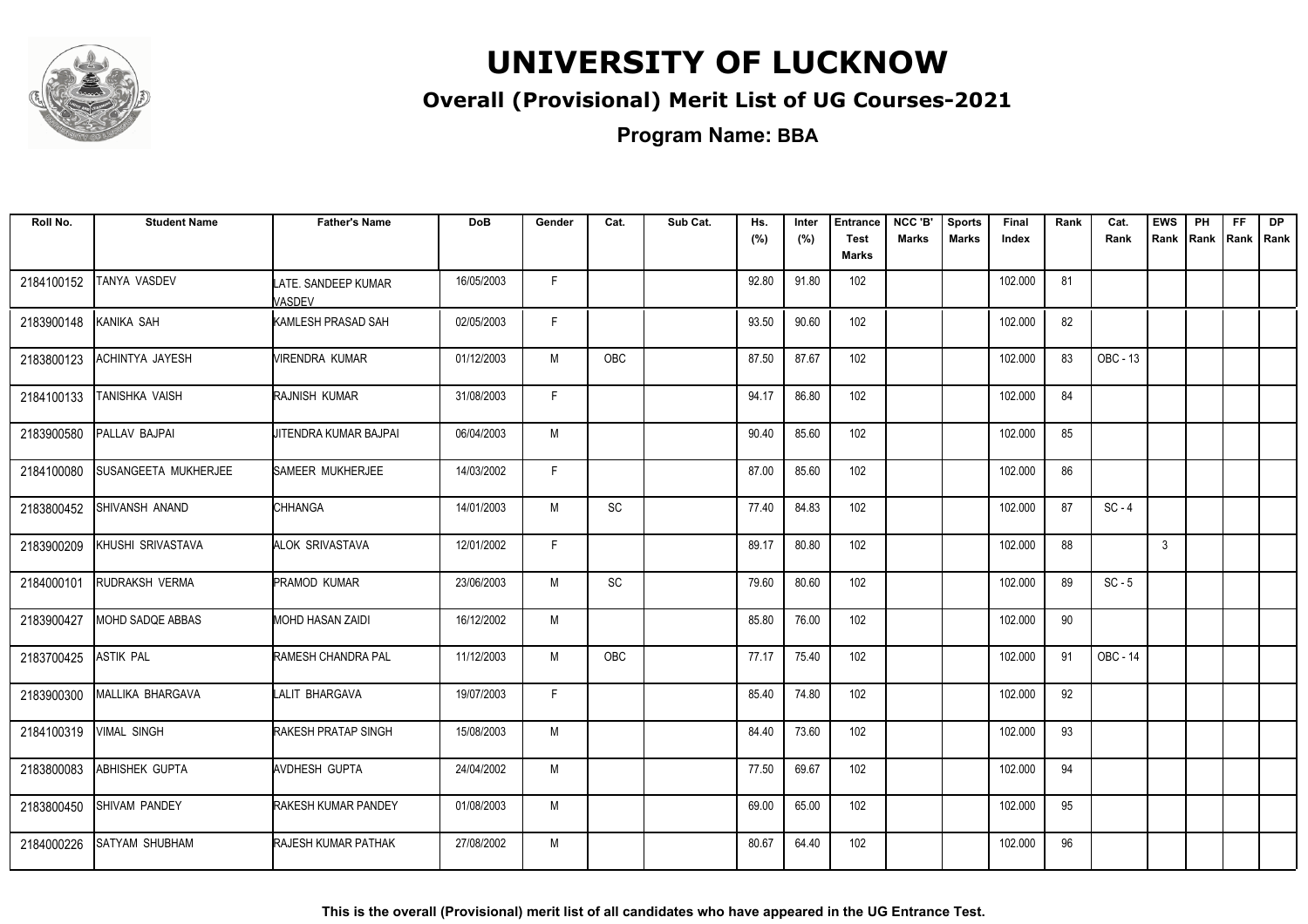

### **Overall (Provisional) Merit List of UG Courses-2021**

| Roll No.   | <b>Student Name</b>       | <b>Father's Name</b>                | <b>DoB</b> | Gender       | Cat. | Sub Cat. | Hs.<br>(%) | Inter<br>(%) | <b>Entrance</b><br><b>Test</b><br>Marks | NCC 'B'<br>Marks | <b>Sports</b><br><b>Marks</b> | Final<br>Index | Rank | Cat.<br>Rank | <b>EWS</b><br>Rank | PH | <b>FF</b><br>Rank   Rank   Rank | <b>DP</b> |
|------------|---------------------------|-------------------------------------|------------|--------------|------|----------|------------|--------------|-----------------------------------------|------------------|-------------------------------|----------------|------|--------------|--------------------|----|---------------------------------|-----------|
| 2184000276 | SHANTAM SRIVASTAVA        | SATENDRA KUMAR<br><b>SRIVASTAVA</b> | 12/06/2001 | M            |      |          | 69.33      | 0.00         | 102                                     |                  |                               | 102.000        | 97   |              |                    |    |                                 |           |
| 2184100125 | TANAY TRIPATHI            | <b>ANOOP TRIPATHI</b>               | 02/01/2004 | M            |      |          | 75.00      | 91.60        | 100                                     |                  |                               | 100.000        | 98   |              |                    |    |                                 |           |
| 2183900743 | RAGHAV VIJH               | VIJAY VIJH                          | 03/11/2002 | M            |      |          | 89.80      | 90.60        | 100                                     |                  |                               | 100.000        | 99   |              |                    |    |                                 |           |
| 2183900798 | RAMENDRA PRATAP SINGH     | SHAILENDRA SINGH                    | 08/04/2003 | М            |      |          | 80.33      | 89.40        | 100                                     |                  |                               | 100.000        | 100  |              |                    |    |                                 |           |
| 2183800146 | ADITI DIXIT               | VIMAL PRAKASH DIXIT                 | 04/06/2003 | F            |      |          | 78.40      | 89.40        | 100                                     |                  |                               | 100.000        | 101  |              |                    |    |                                 |           |
| 2183900173 | KASHISH SRIVASTAVA        | <b>SANJAY SRIVASTAVA</b>            | 05/04/2003 | F            |      |          | 87.20      | 88.00        | 100                                     |                  |                               | 100.000        | 102  |              |                    |    |                                 |           |
| 2183900302 | MANAV AGARWAL             | GOPAL AGARWAL                       | 23/03/2003 | M            |      |          | 83.20      | 87.60        | 100                                     |                  |                               | 100.000        | 103  |              |                    |    |                                 |           |
| 2183900530 | NILANJALA PANDEY          | SHRIPRAKASH PANDEY                  | 07/03/2003 | F.           |      |          | 73.20      | 87.60        | 100                                     |                  |                               | 100.000        | 104  |              |                    |    |                                 |           |
| 2184100136 | TANISKA KATIYAR           | RAM PRAKASH KATIYAR                 | 16/09/2003 | F            | OBC  |          | 85.50      | 87.40        | 100                                     |                  |                               | 100.000        | 105  | OBC - 15     |                    |    |                                 |           |
| 2183900236 | KRATI SRIVASTAVA          | SARVESH SRIVASTAVA                  | 22/06/2003 | $\mathsf{F}$ |      |          | 80.20      | 86.75        | 100                                     |                  |                               | 100.000        | 106  |              |                    |    |                                 |           |
| 2184000408 | SHREY TANDON              | <b>MAYANK TANDON</b>                | 01/10/2003 | M            |      |          | 70.17      | 86.60        | 100                                     |                  |                               | 100.000        | 107  |              |                    |    |                                 |           |
| 2183700726 | <b>HARI OM DUBEY</b>      | <b>BRIJ BHUSHAN DUBEY</b>           | 17/07/2002 | M            |      |          | 72.33      | 86.00        | 100                                     |                  |                               | 100.000        | 108  |              |                    |    |                                 |           |
| 2183900640 | PRANAV RASTOGI            | <b>JAYANT RASTOGI</b>               | 16/02/2003 | M            |      |          | 86.40      | 85.60        | 100                                     |                  |                               | 100.000        | 109  |              |                    |    |                                 |           |
| 2183800409 | RAUNAQ MEHROTRA           | DHIRAJ MEHROTRA                     | 02/12/2002 | M            |      |          | 80.17      | 81.20        | 100                                     |                  |                               | 100.000        | 110  |              |                    |    |                                 |           |
| 2183900075 | <b>INDU BHUSHAN SINGH</b> | RADHE MURARI SINGH                  | 13/11/2004 | M            |      |          | 69.80      | 81.20        | 100                                     |                  |                               | 100.000        | 111  |              |                    |    |                                 |           |
| 2184000159 | <b>SAMBHAV</b>            | SANDEEP KUMAR                       | 30/01/2002 | M            |      |          | 77.00      | 80.80        | 100                                     |                  |                               | 100.000        | 112  |              |                    |    |                                 |           |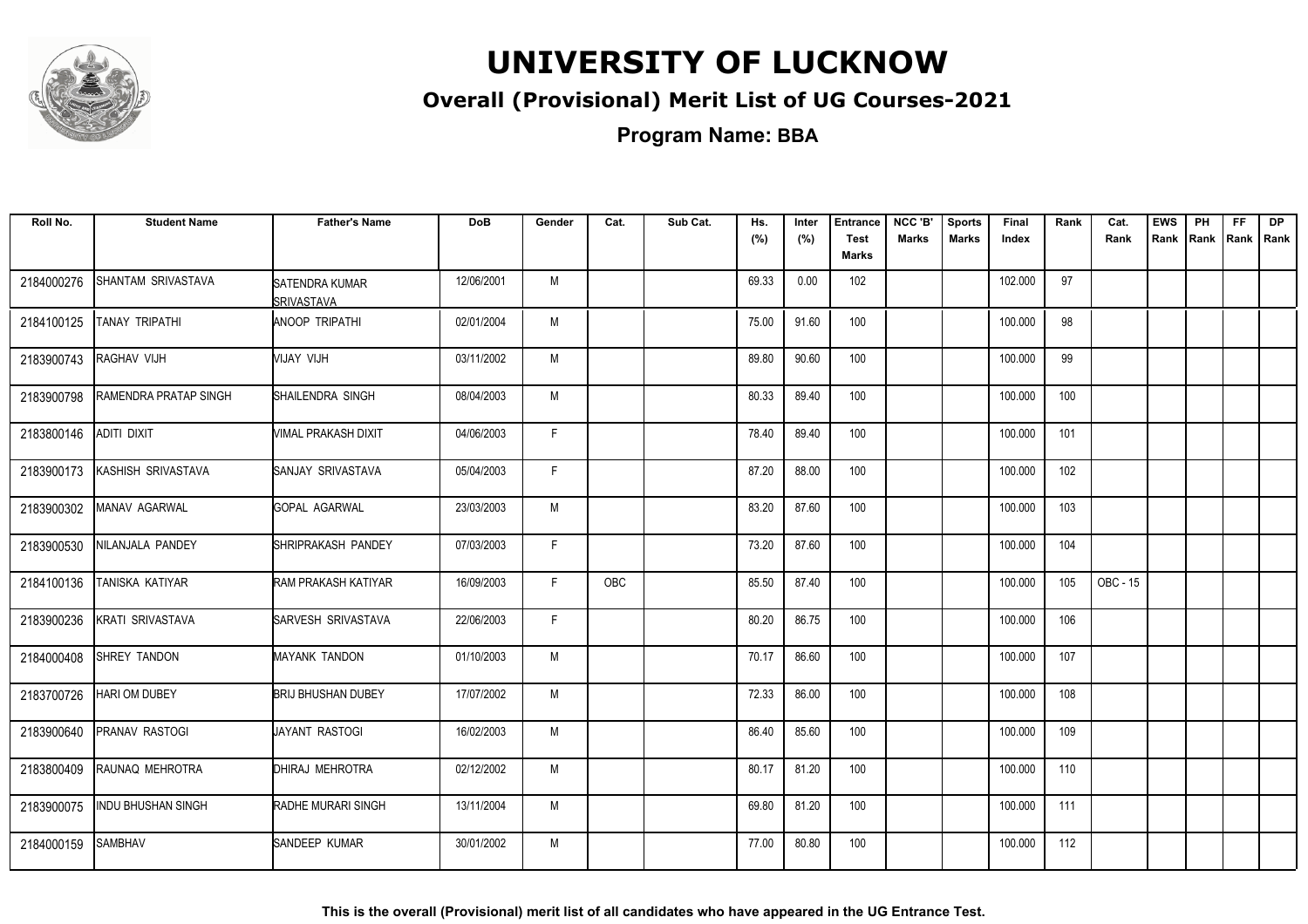

### **Overall (Provisional) Merit List of UG Courses-2021**

**Program Name: BBA**

| Roll No.   | <b>Student Name</b>    | <b>Father's Name</b>        | <b>DoB</b> | Gender | Cat.                         | Sub Cat. | Hs.<br>(%) | Inter<br>(%) | <b>Entrance</b><br><b>Test</b><br>Marks | NCC 'B'<br><b>Marks</b> | <b>Sports</b><br><b>Marks</b> | Final<br>Index | Rank | Cat.<br>Rank | <b>EWS</b>     | PH | <b>FF</b> | <b>DP</b><br>Rank Rank Rank Rank |
|------------|------------------------|-----------------------------|------------|--------|------------------------------|----------|------------|--------------|-----------------------------------------|-------------------------|-------------------------------|----------------|------|--------------|----------------|----|-----------|----------------------------------|
| 2184100234 | UTKARSH VERMA          | <b>BRIJESH KUMAR VERMA</b>  | 06/03/2005 | M      |                              |          | 80.33      | 80.33        | 100                                     |                         |                               | 100.000        | 113  |              |                |    |           |                                  |
| 2183900793 | RAKSHIT RAJ            | RAJEEV KUMAR                | 17/04/2003 | M      |                              |          | 76.00      | 79.20        | 100                                     |                         |                               | 100.000        | 114  |              |                |    |           |                                  |
| 2184100180 | TRISHA YADAV           | UDIT NARAYAN YADAV          | 25/07/2001 | F.     | <b>OBC</b>                   |          | 75.80      | 78.20        | 100                                     |                         |                               | 100.000        | 115  | OBC - 16     |                |    |           |                                  |
| 2183700141 | ANANYA SHUKLA          | KUSHAGRA SHUKLA             | 14/02/2003 | F.     |                              |          | 82.70      | 78.00        | 100                                     |                         |                               | 100.000        | 116  |              |                |    |           |                                  |
| 2183800359 | <b>MAHIM MISHRA</b>    | DHIRENDRA MISHRA            | 06/09/2003 | M      |                              |          | 85.80      | 77.50        | 100                                     |                         |                               | 100.000        | 117  |              |                |    |           |                                  |
| 2184100086 | <b>SUYASH MISHRA</b>   | <b>DEEP KUMAR MISHRA</b>    | 08/12/2003 | M      |                              |          | 83.50      | 77.20        | 100                                     |                         |                               | 100.000        | 118  |              | $\overline{4}$ |    |           |                                  |
| 2184000078 | ROHAN DUBEY            | SUBODH KUMAR DUBEY          | 10/11/2003 | M      |                              |          | 71.50      | 75.60        | 100                                     |                         |                               | 100.000        | 119  |              |                |    |           |                                  |
| 2183800050 | <b>ABHIJEET VERMA</b>  | SHIV NATH VERMA             | 23/01/2004 | M      | SC                           |          | 64.00      | 75.33        | 100                                     |                         |                               | 100.000        | 120  | $SC - 6$     |                |    |           |                                  |
| 2184000129 | <b>SAKSHAM SAINI</b>   | MUKESH KUMAR SAINI          | 10/01/2004 | M      | OBC                          |          | 78.29      | 73.17        | 100                                     |                         |                               | 100.000        | 121  | OBC - 17     |                |    |           |                                  |
| 2183900682 | PRATYUSH SONDHI        | SANDEEP SONDHI              | 20/08/2003 | M      |                              |          | 62.67      | 72.00        | 100                                     |                         |                               | 100.000        | 122  |              |                |    |           |                                  |
| 2183900661 | PRASHANT TRIPATHI      | RAGHUPATI SHYAM<br>TRIPATHI | 12/12/2003 | M      |                              |          | 85.17      | 69.67        | 100                                     |                         |                               | 100.000        | 123  |              |                |    |           |                                  |
| 2183800147 | <b>ADITI DUBEY</b>     | AJIT KUMAR DUBEY            | 01/01/2004 | F.     |                              |          | 64.80      | 67.50        | 100                                     |                         |                               | 100.000        | 124  |              |                |    |           |                                  |
| 2184000385 | SHIVENDRA PRATAP SINGH | <b>MRITYUNJAY SINGH</b>     | 02/07/2002 | M      |                              |          | 77.80      | 63.00        | 100                                     |                         |                               | 100.000        | 125  |              |                |    |           |                                  |
| 2183900615 | <b>PRACHI SINGH</b>    | VIJAY KUMAR                 | 07/11/2003 | F.     | $\operatorname{\textsf{SC}}$ |          | 97.20      | 94.40        | 98                                      |                         |                               | 98.000         | 126  | $SC - 7$     |                |    |           |                                  |
| 2183800233 | AKANKSHA PODDAR        | RANJEET KUMAR PODDAR        | 07/12/2001 | F.     |                              |          | 95.00      | 91.60        | 98                                      |                         |                               | 98.000         | 127  |              |                |    |           |                                  |
| 2183800150 | ADITI KHARWAR          | AMOD KUMAR                  | 17/03/2003 | F.     | SC                           |          | 89.50      | 89.20        | 98                                      |                         |                               | 98.000         | 128  | $SC - 8$     |                |    |           |                                  |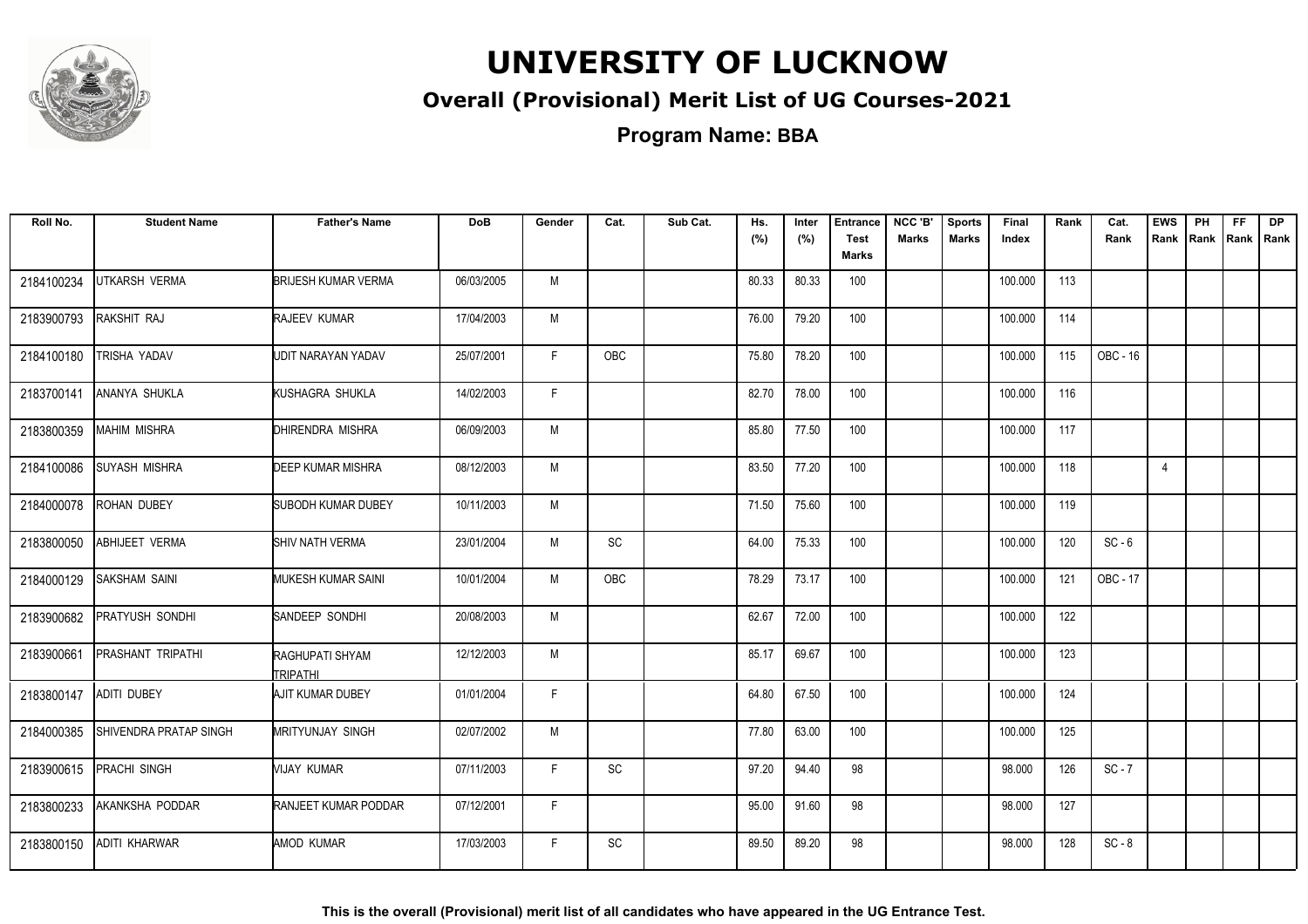

### **Overall (Provisional) Merit List of UG Courses-2021**

**Program Name: BBA**

| Roll No.   | <b>Student Name</b>           | <b>Father's Name</b>       | <b>DoB</b> | Gender | Cat.       | Sub Cat. | Hs.<br>(%) | Inter<br>(%) | <b>Entrance</b><br><b>Test</b><br><b>Marks</b> | NCC 'B'<br><b>Marks</b> | <b>Sports</b><br><b>Marks</b> | Final<br>Index | Rank | Cat.<br>Rank | <b>EWS</b><br>Rank | PH<br>Rank | FF.<br>Rank   Rank | <b>DP</b> |
|------------|-------------------------------|----------------------------|------------|--------|------------|----------|------------|--------------|------------------------------------------------|-------------------------|-------------------------------|----------------|------|--------------|--------------------|------------|--------------------|-----------|
| 2183700465 | AYUSH DIXIT                   | DHARMENDRA KUMAR DIXIT     | 19/11/2002 | M      |            |          | 64.80      | 87.25        | 98                                             |                         |                               | 98.000         | 129  |              |                    |            |                    |           |
| 2183800266 | <b>ANJUL YADAV</b>            | RAKESH KUMAR YADAV         | 01/06/2003 | M      | <b>OBC</b> |          | 92.50      | 87.00        | 98                                             |                         |                               | 98.000         | 130  | OBC - 18     |                    |            |                    |           |
| 2184000239 | SAUMYA MISHRA                 | LATE ATUL MISHRA           | 14/02/2003 | F      |            |          | 92.00      | 86.60        | 98                                             |                         |                               | 98.000         | 131  |              |                    |            |                    |           |
| 2183700662 | ESHAN SHUKLA                  | TARKESHWAR SHUKLA          | 18/08/2003 | M      |            |          | 83.20      | 85.17        | 98                                             |                         |                               | 98.000         | 132  |              |                    |            |                    |           |
| 2184000458 | SHRUTI VERMA                  | <b>BRIJESH KUMAR VERMA</b> | 08/08/2003 | F      | OBC        |          | 85.50      | 84.80        | 98                                             |                         |                               | 98.000         | 133  | OBC - 19     |                    |            |                    |           |
| 2184000316 | SHIKHA JAISWAL                | <b>ARUN JAISWAL</b>        | 27/04/2003 | F.     |            |          | 71.40      | 84.60        | 98                                             |                         |                               | 98.000         | 134  |              |                    |            |                    |           |
| 2183700557 | CHETAN VERMA                  | LATE OM PRAKASH VERMA      | 15/02/2003 | M      | OBC        |          | 85.00      | 84.50        | 98                                             |                         |                               | 98.000         | 135  | OBC - 20     |                    |            |                    |           |
| 2184100209 | UMANG OJHA                    | KULDIP KUMAR OJHA          | 18/07/2003 | M      |            |          | 81.80      | 84.40        | 98                                             |                         |                               | 98.000         | 136  |              |                    |            |                    |           |
| 2183900499 | NAVYA YADAV                   | RAKESH SINGH YADAV         | 29/04/2004 | F.     | <b>OBC</b> |          | 84.17      | 83.20        | 98                                             |                         |                               | 98.000         | 137  | OBC - 21     |                    |            |                    |           |
| 2183900596 | PINKY YADAV                   | <b>SURESH SINGH YADAV</b>  | 01/07/2002 | F      | <b>OBC</b> |          | 63.00      | 81.83        | 98                                             |                         |                               | 98.000         | 138  | OBC - 22     |                    |            |                    |           |
| 2183700670 | <b>FARHAN AHMAD</b>           | KHURSHED AHMAD             | 22/01/2002 | M      |            |          | 87.80      | 79.40        | 98                                             |                         |                               | 98.000         | 139  |              |                    |            |                    |           |
| 2183900027 | HARSHIT SINGH                 | <b>RAJ BAHADUR SINGH</b>   | 06/07/2003 | M      |            |          | 94.60      | 78.80        | 98                                             |                         |                               | 98.000         | 140  |              |                    |            |                    |           |
| 2183700649 | <b>DURGESH YADAV</b>          | OM PRAKASH YADAV           | 16/10/2004 | M      | <b>OBC</b> |          | 92.80      | 78.60        | 98                                             |                         |                               | 98.000         | 141  | OBC - 23     |                    |            |                    |           |
| 2183700628 | <b>DIVYANSH MANI TRIPATHI</b> | DAYA SHANKAR TRIPATHI      | 08/09/2003 | M      |            |          | 79.60      | 78.40        | 98                                             |                         |                               | 98.000         | 142  |              |                    |            |                    |           |
| 2183900021 | HARSHIT GUPTA                 | NARENDRA KUMAR GUPTA       | 05/08/2003 | M      |            |          | 77.83      | 77.20        | 98                                             |                         |                               | 98.000         | 143  |              |                    |            |                    |           |
| 2183800215 | AHMAD MOHAMMAD SHUAIB         | MOHAMMAD SHUAIB            | 09/06/2002 | M      |            |          | 71.50      | 77.00        | 98                                             |                         |                               | 98.000         | 144  |              |                    |            |                    |           |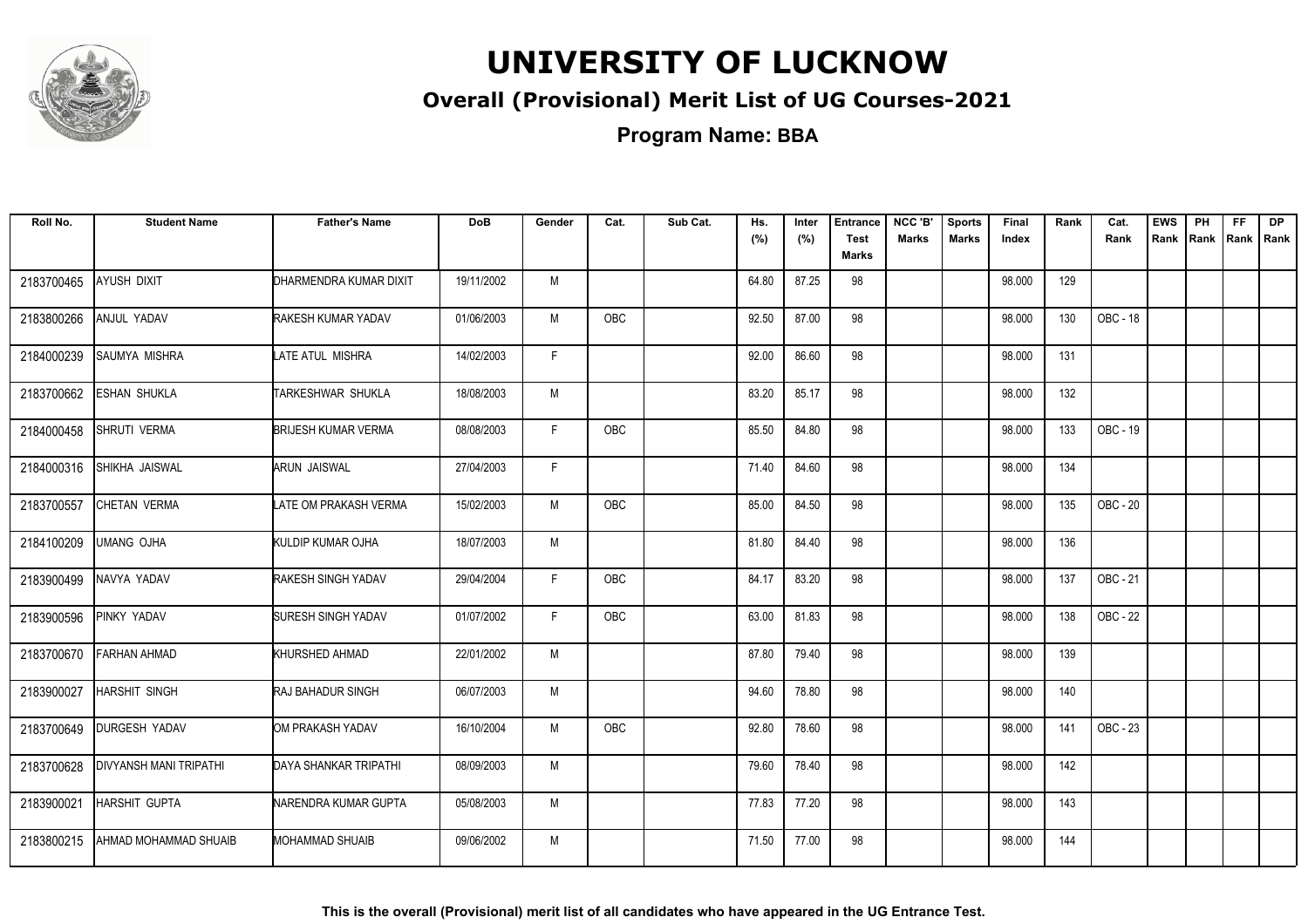

### **Overall (Provisional) Merit List of UG Courses-2021**

**Program Name: BBA**

| Roll No.   | <b>Student Name</b>    | <b>Father's Name</b>                | <b>DoB</b> | Gender | Cat.       | Sub Cat. | Hs.<br>(%) | Inter<br>(%) | <b>Entrance</b><br><b>Test</b><br>Marks | NCC 'B'<br><b>Marks</b> | <b>Sports</b><br><b>Marks</b> | Final<br>Index | Rank | Cat.<br>Rank | <b>EWS</b><br>Rank | PH<br>Rank Rank Rank | FF. | <b>DP</b> |
|------------|------------------------|-------------------------------------|------------|--------|------------|----------|------------|--------------|-----------------------------------------|-------------------------|-------------------------------|----------------|------|--------------|--------------------|----------------------|-----|-----------|
| 2183900009 | HARSH VARDHAN PANDEY   | VINOD PANDEY                        | 28/11/2004 | M      |            |          | 72.00      | 76.40        | 98                                      |                         |                               | 98.000         | 145  |              |                    |                      |     |           |
| 2183800251 | AKSHAT ISOLA           | AYYALA SOMAYAJULA<br><b>SHEKHAR</b> | 21/04/2002 | M      |            |          | 58.54      | 74.80        | 98                                      |                         |                               | 98.000         | 146  |              |                    |                      |     |           |
| 2184100170 | <b>TEJASWEE DEV</b>    | SATISH KUMAR                        | 05/09/2002 | M      | <b>OBC</b> |          | 85.80      | 73.80        | 98                                      |                         |                               | 98.000         | 147  | OBC - 24     |                    |                      |     |           |
| 2183800070 | ABHINOV TIWARI         | UAY PRAKASH TIWARI                  | 19/02/2003 | M      |            |          | 75.40      | 73.60        | 98                                      |                         |                               | 98.000         | 148  |              |                    |                      |     |           |
| 2183900119 | JAZEB ULLAH KHAN       | MIDHAT ULLAH KHAN                   | 24/05/2000 | M      |            |          | 72.83      | 73.00        | 98                                      |                         |                               | 98.000         | 149  |              |                    |                      |     |           |
| 2184000185 | SANIDHYA TRIPATHI      | LATE MAHESH TRIPATHI                | 02/04/2002 | M      |            |          | 80.67      | 71.50        | 98                                      |                         |                               | 98.000         | 150  |              |                    |                      |     |           |
| 2184000250 | SAURABH SINGH          | INDRASEN SINGH                      | 05/07/2003 | M      |            |          | 86.60      | 71.17        | 98                                      |                         |                               | 98.000         | 151  |              |                    |                      |     |           |
| 2183900552 | NITISH SINGH           | RAJESH KUMAR SINGH                  | 31/08/2003 | M      |            |          | 69.20      | 63.80        | 98                                      |                         |                               | 98.000         | 152  |              | 5                  |                      |     |           |
| 2184100120 | TALHA ASIF             | MOHD ASIF                           | 22/09/2003 | M      | <b>OBC</b> |          | 68.33      | 63.00        | 98                                      |                         |                               | 98.000         | 153  | OBC - 25     |                    |                      |     |           |
| 2183900689 | PRINCE MISHRA          | NARENDRA MISHRA                     | 02/07/2003 | M      |            |          | 59.40      | 63.00        | 98                                      |                         |                               | 98.000         | 154  |              |                    |                      |     |           |
| 2184000231 | SATYANAND UPADHYAY     | RAVINDRA NATH<br>UPADHYAY           | 21/02/2001 | M      |            |          | 80.00      | 58.60        | 98                                      |                         |                               | 98.000         | 155  |              | 6                  |                      |     |           |
| 2183800269 | ANSHUMAN SAXENA        | <b>RAJEEV KUMAR VERMA</b>           | 08/05/2003 | M      |            |          | 75.00      | 0.00         | 98                                      |                         |                               | 98.000         | 156  |              |                    |                      |     |           |
| 2184000460 | SHRYANSHI MAURYA       | RAM NARESH MAURYA                   | 06/09/2003 | F.     | <b>OBC</b> |          | 97.83      | 97.60        | 96                                      |                         |                               | 96.000         | 157  | OBC - 26     |                    |                      |     |           |
| 2184100299 | <b>VEDANSH AGRAWAL</b> | MUKESH KUMAR AGRAWAL                | 06/05/2004 | M      |            |          | 95.20      | 95.80        | 96                                      |                         |                               | 96.000         | 158  |              |                    |                      |     |           |
| 2183700399 | ASHISH DUBEY           | CHANDRA SHEKHAR<br><b>DUBEY</b>     | 21/11/2003 | M      |            |          | 85.60      | 94.80        | 96                                      |                         |                               | 96.000         | 159  |              |                    |                      |     |           |
| 2183900201 | KHUSHI MISHRA          | AJAY KUMAR MISHRA                   | 21/03/2003 | F      |            |          | 75.67      | 94.40        | 96                                      |                         |                               | 96.000         | 160  |              |                    |                      |     |           |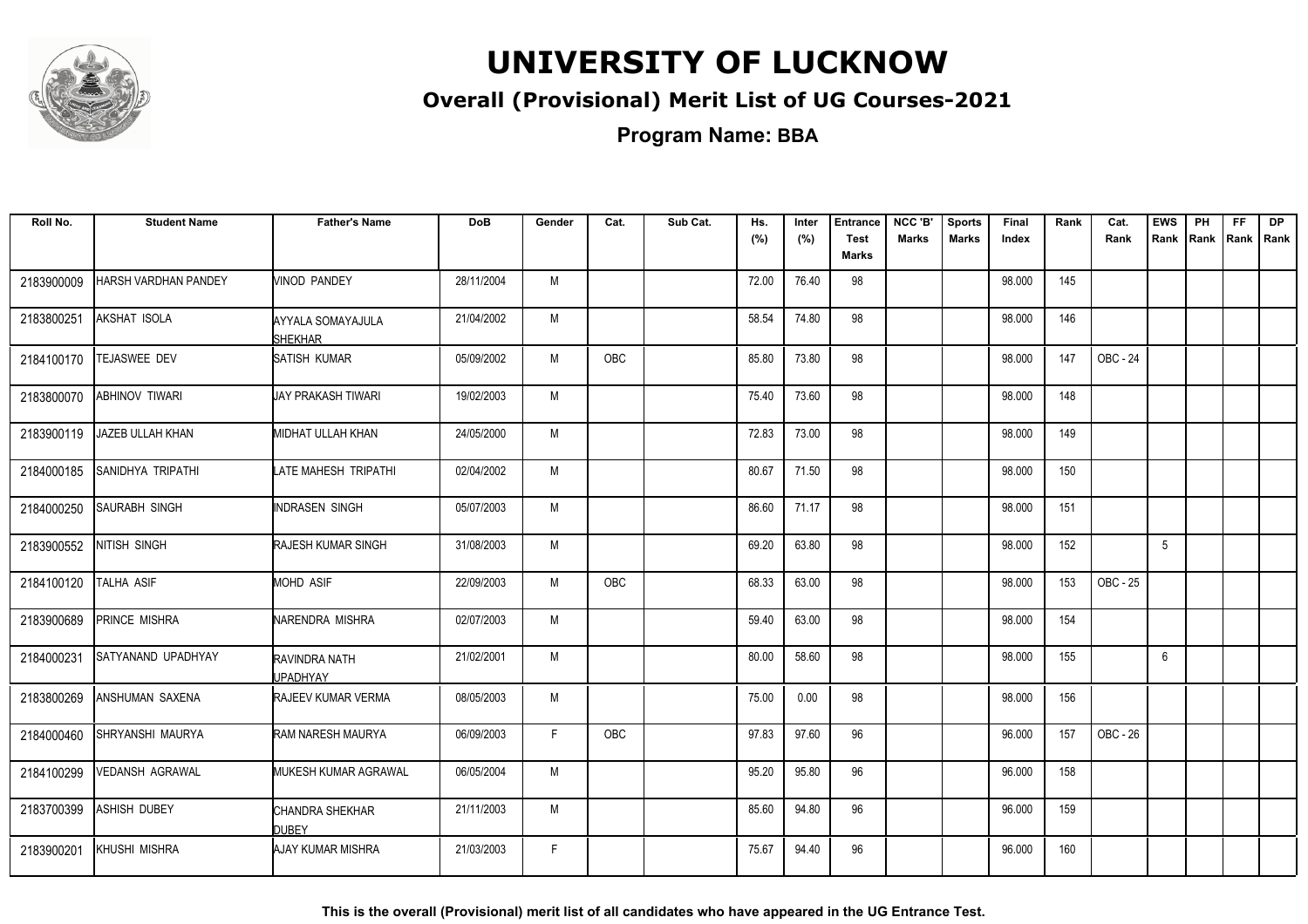

### **Overall (Provisional) Merit List of UG Courses-2021**

**Program Name: BBA**

| Roll No.   | <b>Student Name</b>     | <b>Father's Name</b>              | <b>DoB</b> | Gender | Cat.       | Sub Cat. | Hs.<br>(%) | Inter<br>(%) | <b>Entrance</b><br><b>Test</b><br>Marks | NCC 'B'<br><b>Marks</b> | <b>Sports</b><br><b>Marks</b> | Final<br>Index | Rank | Cat.<br>Rank | <b>EWS</b>     | PH<br>Rank Rank Rank Rank | FF. | <b>DP</b> |
|------------|-------------------------|-----------------------------------|------------|--------|------------|----------|------------|--------------|-----------------------------------------|-------------------------|-------------------------------|----------------|------|--------------|----------------|---------------------------|-----|-----------|
| 2183900278 | LAKSHYA PANT            | PANKAJ PANT                       | 04/04/2003 | M      |            |          | 78.80      | 94.20        | 96                                      |                         |                               | 96.000         | 161  |              |                |                           |     |           |
| 2184100132 | TANISHKA RATHORE        | DURGESH PRATAP SINGH              | 13/11/2002 | F.     |            |          | 85.80      | 91.20        | 96                                      |                         |                               | 96.000         | 162  |              |                |                           |     |           |
| 2183700238 | <b>ANSHUMAN SINGH</b>   | SUBHASH SINGH                     | 24/02/2003 | M      | <b>OBC</b> |          | 87.00      | 89.80        | 96                                      |                         |                               | 96.000         | 163  | OBC - 27     |                |                           |     |           |
| 2183900199 | KHUSHI KISHORE          | <b>KARV KISHORE</b>               | 18/04/2003 | F.     |            |          | 87.00      | 89.20        | 96                                      |                         |                               | 96.000         | 164  |              |                |                           |     |           |
| 2183800154 | <b>ADITI VERMA</b>      | VINOD KUMAR VERMA                 | 02/06/2003 | F.     | <b>OBC</b> |          | 83.80      | 88.40        | 96                                      |                         |                               | 96.000         | 165  | OBC - 28     |                |                           |     |           |
| 2183800399 | PRIYA YADAV             | RADHESHYAM YADAV                  | 13/03/2003 | F.     | OBC        |          | 95.00      | 87.60        | 96                                      |                         |                               | 96.000         | 166  | OBC - 29     |                |                           |     |           |
| 2184000049 | RISHABH VIVEK YADAV     | <b>VIVEK YADAV</b>                | 11/12/2002 | M      |            |          | 73.67      | 87.40        | 96                                      |                         |                               | 96.000         | 167  |              |                |                           |     |           |
| 2183800056 | <b>ABHINAV GUPTA</b>    | SURENDRA KUMAR GUPTA              | 30/04/2003 | M      |            |          | 89.80      | 87.20        | 96                                      |                         |                               | 96.000         | 168  |              |                |                           |     |           |
| 2183900129 | JYOTIRMAI AGARWAL       | SANJAY AGARWAL                    | 31/12/2002 | M      |            |          | 85.20      | 87.20        | 96                                      |                         |                               | 96.000         | 169  |              |                |                           |     |           |
| 2183700126 | ANAND SHUKLA            | <b>BRIJENDRA KUMAR SHUKLA</b>     | 14/08/2002 | M      |            |          | 83.90      | 86.33        | 96                                      |                         |                               | 96.000         | 170  |              |                |                           |     |           |
| 2183700369 | ARYAN                   | ANJANI KUMAR<br><b>SRIVASTAVA</b> | 24/08/2003 | M      |            |          | 85.00      | 85.60        | 96                                      |                         |                               | 96.000         | 171  |              | $\overline{7}$ |                           |     |           |
| 2183700527 | <b>BHAAVYA AVADHWAL</b> | ANIT KUMAR GUPTA                  | 29/07/2001 | F      |            |          | 72.50      | 85.40        | 96                                      |                         |                               | 96.000         | 172  |              |                |                           |     |           |
| 2183700685 | <b>GARVITA SINGH</b>    | <b>HARISHANKER SINGH</b>          | 24/07/2003 | F.     |            |          | 85.00      | 84.40        | 96                                      |                         |                               | 96.000         | 173  |              |                |                           |     |           |
| 2183900246 | <b>KRISHNA TRIPATHI</b> | <b>SANJEEV KUMAR TRIPATHI</b>     | 06/02/2003 | M      |            |          | 78.33      | 84.40        | 96                                      |                         |                               | 96.000         | 174  |              |                |                           |     |           |
| 2183900481 | NAMIT KUMAR KANOJIA     | ASHOK KUMAR                       | 15/04/2003 | M      | SC         |          | 81.40      | 84.20        | 96                                      |                         |                               | 96.000         | 175  | $SC - 9$     |                |                           |     |           |
| 2183700423 | <b>ASTHA SHAHI</b>      | RAVINDRA PRATAP SHAHI             | 23/06/2003 | F.     |            |          | 83.50      | 80.40        | 96                                      |                         |                               | 96.000         | 176  |              |                |                           |     |           |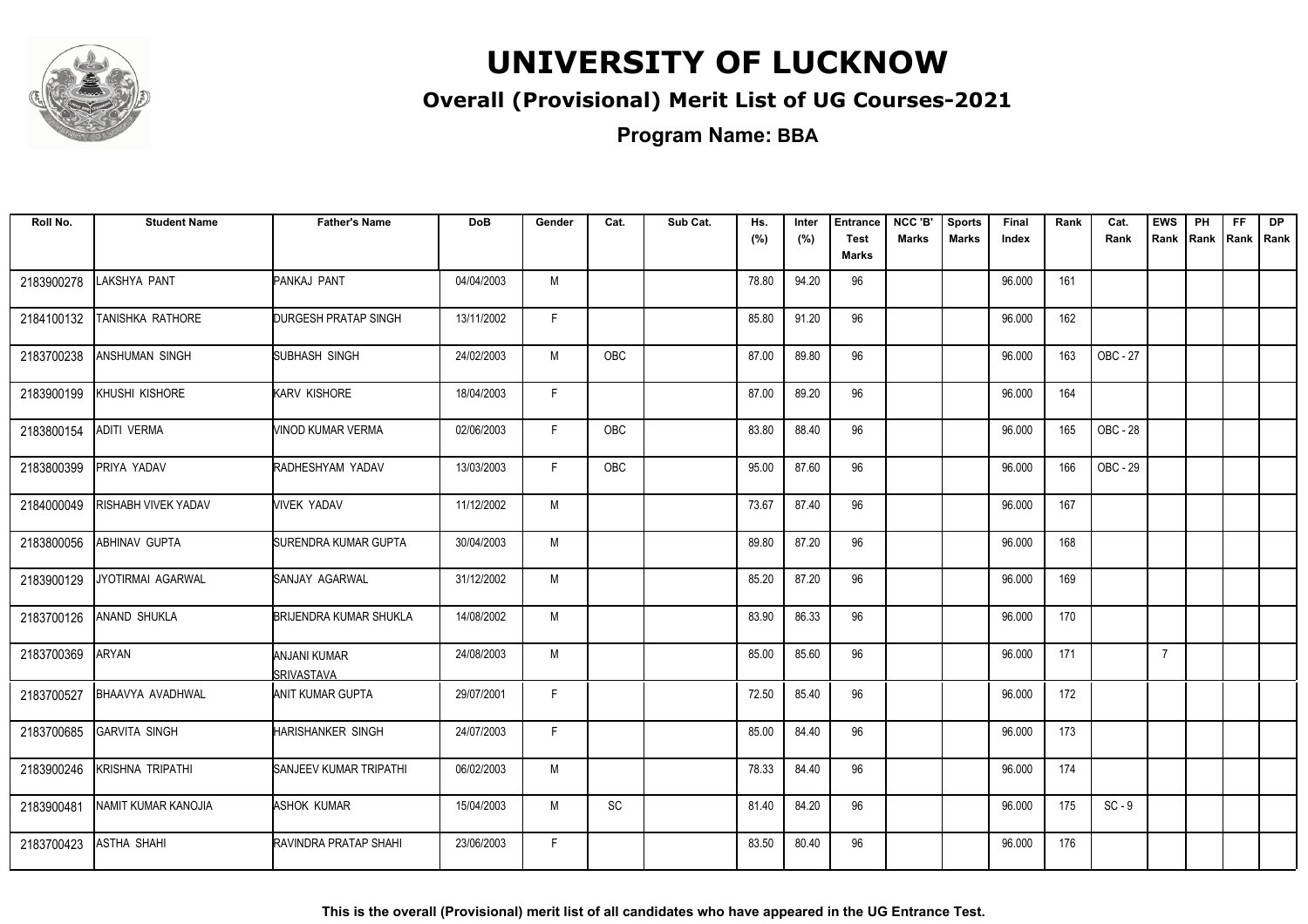

### **Overall (Provisional) Merit List of UG Courses-2021**

**Program Name: BBA**

| Roll No.   | <b>Student Name</b>        | <b>Father's Name</b>                    | <b>DoB</b> | Gender | Cat.       | Sub Cat. | Hs.<br>(%) | Inter<br>(%) | <b>Entrance</b><br><b>Test</b><br><b>Marks</b> | NCC 'B'<br><b>Marks</b> | <b>Sports</b><br><b>Marks</b> | Final<br>Index | Rank | Cat.<br>Rank | <b>EWS</b><br>Rank | PH<br>Rank | <b>FF</b><br>Rank   Rank | <b>DP</b> |
|------------|----------------------------|-----------------------------------------|------------|--------|------------|----------|------------|--------------|------------------------------------------------|-------------------------|-------------------------------|----------------|------|--------------|--------------------|------------|--------------------------|-----------|
| 2183700717 | <b>GULAM ASHRAF</b>        | <b>MD KALAM ANSARI</b>                  | 14/02/2003 | M      |            |          | 79.83      | 78.67        | 96                                             |                         |                               | 96.000         | 177  |              |                    |            |                          |           |
| 2183700613 | <b>DIVYA SHARMA</b>        | SUBODH KUMAR SHARMA                     | 05/07/2003 | F.     |            |          | 83.40      | 77.60        | 96                                             |                         |                               | 96.000         | 178  |              |                    |            |                          |           |
| 2183900592 | PAVITRA MEHROTRA           | SUBHASH MEHROTRA                        | 01/07/2003 | M      |            |          | 84.83      | 76.40        | 96                                             |                         |                               | 96.000         | 179  |              |                    |            |                          |           |
| 2183900670 | PRATHAM TALREJA            | <b>MANOJ KUMAR TALREJA</b>              | 12/08/2002 | M      |            |          | 69.20      | 73.00        | 96                                             |                         |                               | 96.000         | 180  |              |                    |            |                          |           |
| 2184100427 | ZAKIA MARIYAM              | FAREED AHMAD                            | 19/12/2003 | F.     |            |          | 84.40      | 68.60        | 96                                             |                         |                               | 96.000         | 181  |              |                    |            |                          |           |
| 2183900266 | KUSHAGRA CHAUHAN           | <b>MRAGENDRA PRATAP</b><br><b>SINGH</b> | 01/11/2002 | M      |            |          | 68.33      | 66.20        | 96                                             |                         |                               | 96.000         | 182  |              |                    |            |                          |           |
| 2184100364 | <b>VIVEK KUMAR SONI</b>    | <b>KRISHNAKANT SONI</b>                 | 01/07/2003 | M      | <b>OBC</b> |          | 81.40      | 66.00        | 96                                             |                         |                               | 96.000         | 183  | OBC - 30     |                    |            |                          |           |
| 2184100384 | YASH SAHU                  | ANIRUDH KUMAR SAHU                      | 19/08/2002 | M      |            |          | 67.67      | 63.60        | 96                                             |                         |                               | 96.000         | 184  |              |                    |            |                          |           |
| 2184100188 | <b>TUSHAR SHARMA</b>       | GHANSHYAM SHARMA                        | 06/04/2004 | M      | OBC        |          | 51.00      | 52.80        | 96                                             |                         |                               | 96.000         | 185  | OBC - 31     |                    |            |                          |           |
| 2183700389 | ARYAN THAKUR               | NARINDER RAJPUT                         | 15/02/2004 | M      |            |          | 90.60      | 0.00         | 96                                             |                         |                               | 96.000         | 186  |              |                    |            |                          |           |
| 2183900324 | MANYA.                     | VIKAS RANJAN                            | 06/03/2004 | F.     |            |          | 87.40      | 0.00         | 96                                             |                         |                               | 96.000         | 187  |              |                    |            |                          |           |
| 2183700470 | <b>AYUSH GUPTA</b>         | SUNIL KUMAR GUPTA                       | 08/02/2003 | M      |            |          | 88.00      | 96.00        | 94                                             |                         |                               | 94.000         | 188  |              |                    |            |                          |           |
| 2183700323 | ARCHIT DIXIT               | RAJEEV DIXIT                            | 16/08/2003 | M      |            |          | 82.60      | 93.00        | 94                                             |                         |                               | 94.000         | 189  |              |                    |            |                          |           |
| 2183700124 | <b>ANAND MISHRA</b>        | <b>RAM SHANKER MISHRA</b>               | 12/08/2003 | M      |            |          | 92.20      | 92.00        | 94                                             |                         |                               | 94.000         | 190  |              |                    |            |                          |           |
| 2183700515 | <b>AYUSHMAN CHATURVEDI</b> | AKHILESH CHATURVEDI                     | 14/08/2004 | M      |            |          | 76.00      | 91.60        | 94                                             |                         |                               | 94.000         | 191  |              |                    |            |                          |           |
| 2183800296 | ASHUTOSH SINGH             | <b>RAMAKAR SINGH</b>                    | 31/03/2004 | M      |            |          | 88.20      | 88.60        | 94                                             |                         |                               | 94.000         | 192  |              |                    |            |                          |           |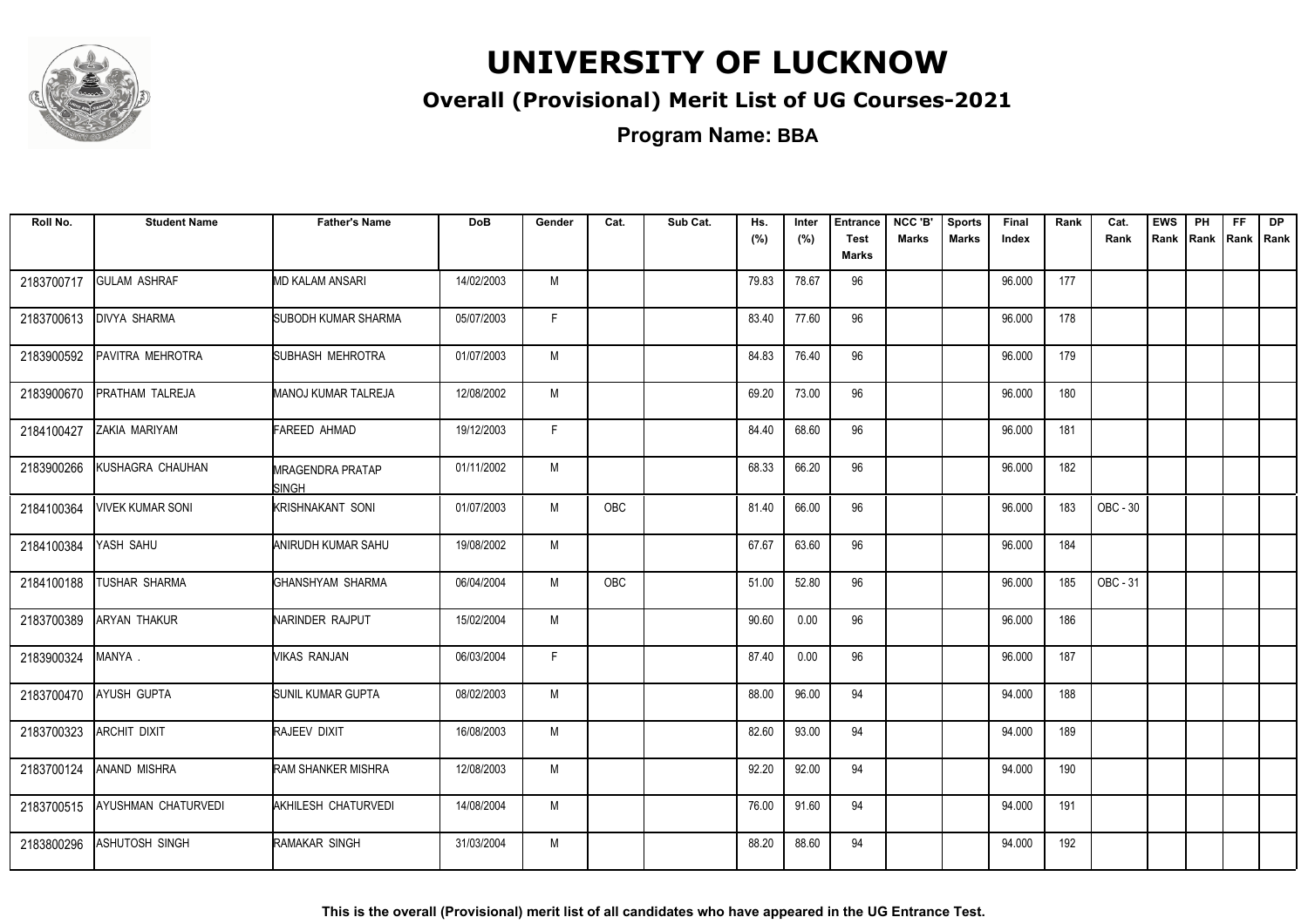

### **Overall (Provisional) Merit List of UG Courses-2021**

**Program Name: BBA**

| Roll No.   | <b>Student Name</b>              | <b>Father's Name</b>             | <b>DoB</b> | Gender | Cat. | Sub Cat. | Hs.<br>(%) | Inter<br>(%) | <b>Entrance</b><br><b>Test</b><br><b>Marks</b> | NCC 'B'<br><b>Marks</b> | <b>Sports</b><br><b>Marks</b> | Final<br>Index | Rank | Cat.<br>Rank | <b>EWS</b><br>Rank | PH<br>Rank | <b>FF</b><br>Rank   Rank | <b>DP</b> |
|------------|----------------------------------|----------------------------------|------------|--------|------|----------|------------|--------------|------------------------------------------------|-------------------------|-------------------------------|----------------|------|--------------|--------------------|------------|--------------------------|-----------|
| 2184000127 | SAKSHAM JAIN                     | JAMBU KUMAR JAIN                 | 04/12/2002 | M      |      |          | 70.50      | 87.60        | 94                                             |                         |                               | 94.000         | 193  |              |                    |            |                          |           |
| 2183700329 | AREESHA HAFEEZ                   | LATE HAFFIZUR RAHMAN             | 06/02/2003 | F.     |      |          | 78.40      | 85.80        | 94                                             |                         |                               | 94.000         | 194  |              |                    |            |                          |           |
| 2183900556 | NIYATI AGARWAL                   | NIRDESH AGARWAL                  | 04/07/2003 | F.     |      |          | 87.67      | 85.60        | 94                                             |                         |                               | 94.000         | 195  |              |                    |            |                          |           |
| 2183800209 | AFSANA KHATOON                   | <b>SEKH MOTTAMIL</b>             | 26/06/2003 | F.     |      |          | 79.00      | 85.00        | 94                                             |                         |                               | 94.000         | 196  |              |                    |            |                          |           |
| 2184100124 | TANAY SINGH                      | <b>DIGVIJAY SINGH</b>            | 30/03/2003 | M      |      |          | 80.80      | 83.00        | 94                                             |                         |                               | 94.000         | 197  |              |                    |            |                          |           |
| 2183800434 | SAMEEKSHA                        | SANJEEV KUMAR                    | 19/08/2003 | F.     | OBC  |          | 81.00      | 82.20        | 94                                             |                         |                               | 94.000         | 198  | OBC - 32     |                    |            |                          |           |
| 2183900380 | MOHAMMAD HAMZA<br><b>QURESHI</b> | MOHAMMAD AZEEM<br><b>QURESHI</b> | 05/12/2000 | M      | OBC  |          | 74.17      | 82.00        | 94                                             |                         |                               | 94.000         | 199  | OBC - 33     |                    |            |                          |           |
| 2183800372 | <b>MUSKAN RAI</b>                | <b>RAM RATAN LAL</b>             | 01/03/2003 | F      | OBC  |          | 69.60      | 82.00        | 94                                             |                         |                               | 94.000         | 200  | OBC - 34     |                    |            |                          |           |
| 2183700668 | <b>FARHAN KHAN</b>               | <b>MASUD ALAM KHAN</b>           | 17/08/2003 | M      |      |          | 78.40      | 81.83        | 94                                             |                         |                               | 94.000         | 201  |              |                    |            |                          |           |
| 2183800178 | ADITYA SINGH                     | GYANENDRA SINGH                  | 05/01/2002 | M      |      |          | 74.83      | 81.60        | 94                                             |                         |                               | 94.000         | 202  |              |                    |            |                          |           |
| 2183700052 | ALOK KUMAR OJHA                  | DHIRENDRA KUMAR OJHA             | 15/09/2003 | M      |      |          | 78.80      | 80.40        | 94                                             |                         |                               | 94.000         | 203  |              |                    |            |                          |           |
| 2184000485 | <b>SHYAM JI SRIVASTAV</b>        | <b>ARUN KUMAR SRIVASTAVA</b>     | 22/06/2003 | M      |      |          | 89.40      | 80.20        | 94                                             |                         |                               | 94.000         | 204  |              |                    |            |                          |           |
| 2184000034 | RIPUNJAY SINGH                   | RANVIJAY SINGH                   | 05/01/2003 | M      |      |          | 73.80      | 79.60        | 94                                             |                         |                               | 94.000         | 205  |              |                    |            |                          |           |
| 2184000200 | SARIKA MANDHAN                   | <b>LATE SUNIL KUMAR</b>          | 12/03/2002 | F.     |      |          | 69.83      | 79.60        | 94                                             |                         |                               | 94.000         | 206  |              |                    |            |                          |           |
| 2183900526 | NIKITA CHAURASIA                 | DHARAMPAL CHAURASIA              | 04/05/2003 | F.     | OBC  |          | 73.80      | 79.20        | 94                                             |                         |                               | 94.000         | 207  | OBC - 35     |                    |            |                          |           |
| 2184000228 | <b>SATYAM SINGH</b>              | <b>ALOK KUMAR SINGH</b>          | 24/06/2002 | M      |      |          | 70.60      | 76.60        | 94                                             |                         |                               | 94.000         | 208  |              |                    |            |                          |           |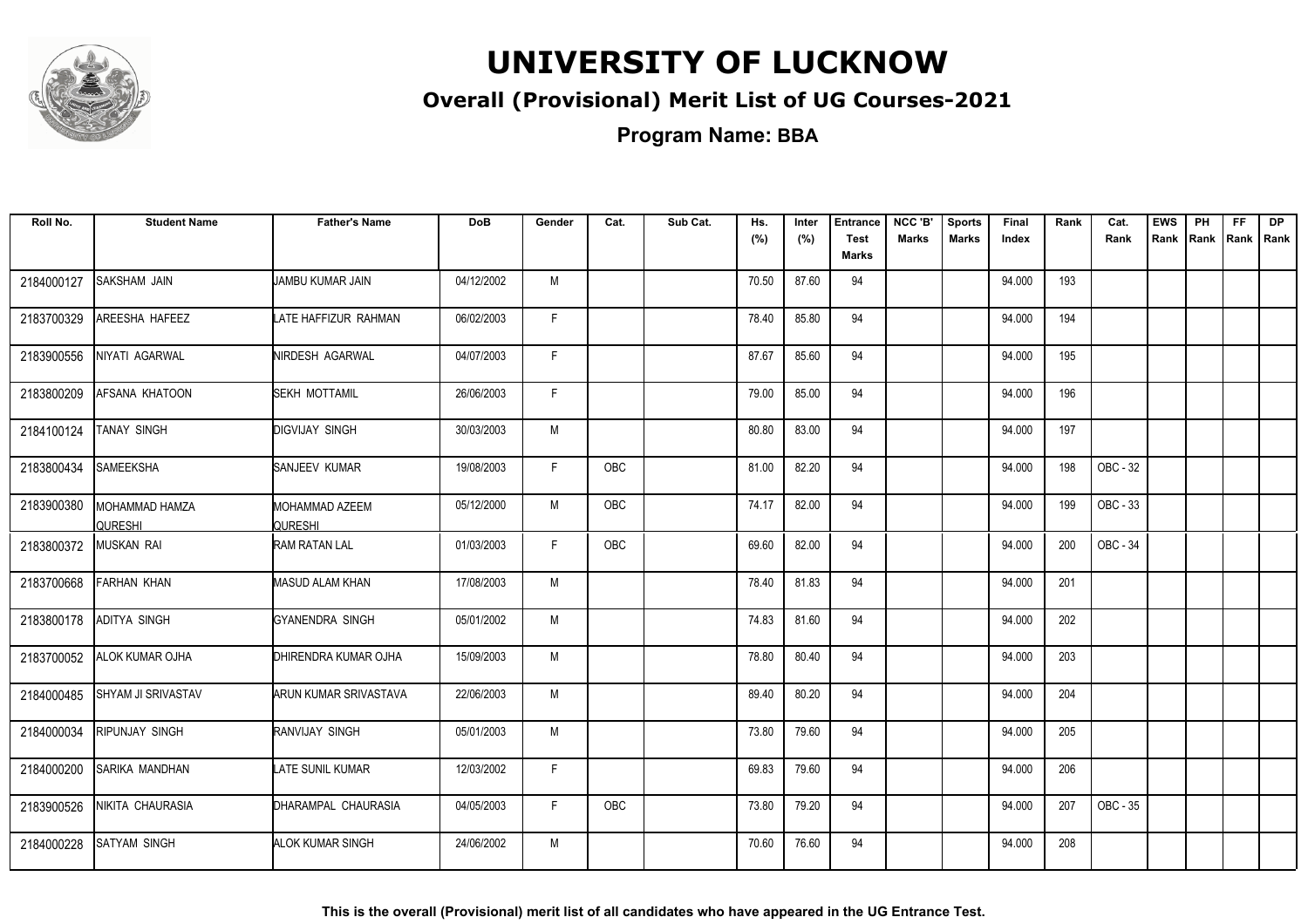

### **Overall (Provisional) Merit List of UG Courses-2021**

**Program Name: BBA**

| Roll No.   | <b>Student Name</b>       | <b>Father's Name</b>       | <b>DoB</b> | Gender | Cat.       | Sub Cat. | Hs.<br>(%) | Inter<br>(%) | <b>Entrance</b><br><b>Test</b><br><b>Marks</b> | NCC 'B'<br><b>Marks</b> | <b>Sports</b><br><b>Marks</b> | Final<br>Index | Rank | Cat.<br>Rank | <b>EWS</b><br>Rank | PH<br>Rank | FF.<br>Rank   Rank | <b>DP</b> |
|------------|---------------------------|----------------------------|------------|--------|------------|----------|------------|--------------|------------------------------------------------|-------------------------|-------------------------------|----------------|------|--------------|--------------------|------------|--------------------|-----------|
| 2184000304 | SHAURYA RAGHUVANSHI       | ANUJ SINGH                 | 03/04/2003 | M      |            |          | 82.67      | 75.40        | 94                                             |                         |                               | 94.000         | 209  |              |                    |            |                    |           |
| 2183700016 | AKRITI SINGH              | VINAY KUMAR SINGH          | 14/06/2003 | F.     |            |          | 80.00      | 75.40        | 94                                             |                         |                               | 94.000         | 210  |              |                    |            |                    |           |
| 2183800271 | <b>ANUBHAV SINGH</b>      | <b>MAHESH SINGH</b>        | 21/05/2002 | M      |            |          | 69.80      | 75.40        | 94                                             |                         |                               | 94.000         | 211  |              |                    |            |                    |           |
| 2183700058 | AMAAN KHAN                | NAYUM KHAN                 | 06/09/2002 | M      |            |          | 67.50      | 75.40        | 94                                             |                         |                               | 94.000         | 212  |              |                    |            |                    |           |
| 2184000017 | RAUF NADEEM               | NADEEM MOHAMMAD            | 22/12/2002 | M      |            |          | 76.00      | 72.80        | 94                                             |                         |                               | 94.000         | 213  |              |                    |            |                    |           |
| 2184000116 | SAGAR TIWARI              | ANIJ KUMAR TIWARI          | 05/07/2002 | M      |            |          | 77.00      | 72.40        | 94                                             |                         |                               | 94.000         | 214  |              |                    |            |                    |           |
| 2184000172 | <b>SANA PARVEEN</b>       | SAEED AHMAD                | 10/01/2004 | F.     | OBC        |          | 72.20      | 72.20        | 94                                             |                         |                               | 94.000         | 215  | OBC - 36     |                    |            |                    |           |
| 2183700455 | <b>AYAAN ALAM RIZVI</b>   | <b>GULREZ ALAM RIZVI</b>   | 09/08/2003 | M      |            |          | 84.83      | 69.80        | 94                                             |                         |                               | 94.000         | 216  |              |                    |            |                    |           |
| 2184000441 | <b>SHRISTY CHAUHAN</b>    | ARVIND KUMAR CHAUHAN       | 29/09/2002 | F.     |            |          | 66.83      | 68.20        | 94                                             |                         |                               | 94.000         | 217  |              |                    |            |                    |           |
| 2183700317 | <b>ARADHYA GAUR</b>       | CHANDRA PRAKASH GAUR       | 20/07/2001 | M      |            |          | 83.60      | 66.33        | 94                                             |                         |                               | 94.000         | 218  |              |                    |            |                    |           |
| 2183800091 | <b>ABHISHEK PAL</b>       | HARISHANKAR PAL PRASAD     | 25/09/2002 | M      |            |          | 91.20      | 65.63        | 94                                             |                         |                               | 94.000         | 219  |              |                    |            |                    |           |
| 2183900714 | PRIYANSHU HARSH           | PANKAJ KUMAR               | 08/03/2003 | M      | OBC        |          | 73.50      | 64.40        | 94                                             |                         |                               | 94.000         | 220  | OBC - 37     |                    |            |                    |           |
| 2184100025 | SNEHIL AGARWAL            | <b>SURES KUMAR AGARWAL</b> | 03/04/2003 | M      |            |          | 89.83      | 0.00         | 94                                             |                         |                               | 94.000         | 221  |              |                    |            |                    |           |
| 2184100064 | <b>SUMIT KUMAR MAURYA</b> | VIJAY KUMAR MAURYA         | 24/08/2004 | M      |            |          | 88.33      | 0.00         | 94                                             |                         |                               | 94.000         | 222  |              |                    |            |                    |           |
| 2183800139 | <b>ADIL ZAHEER ANSARI</b> | MOHD SHADAB ANSARI         | 02/05/2003 | M      | <b>OBC</b> |          | 84.50      | 0.00         | 94                                             |                         |                               | 94.000         | 223  | OBC - 38     |                    |            |                    |           |
| 2183900473 | NAKSHATRIKA SHUKLA        | RAJIV SHUKLA               | 31/07/2002 | F.     |            |          | 84.00      | 0.00         | 94                                             |                         |                               | 94.000         | 224  |              |                    |            |                    |           |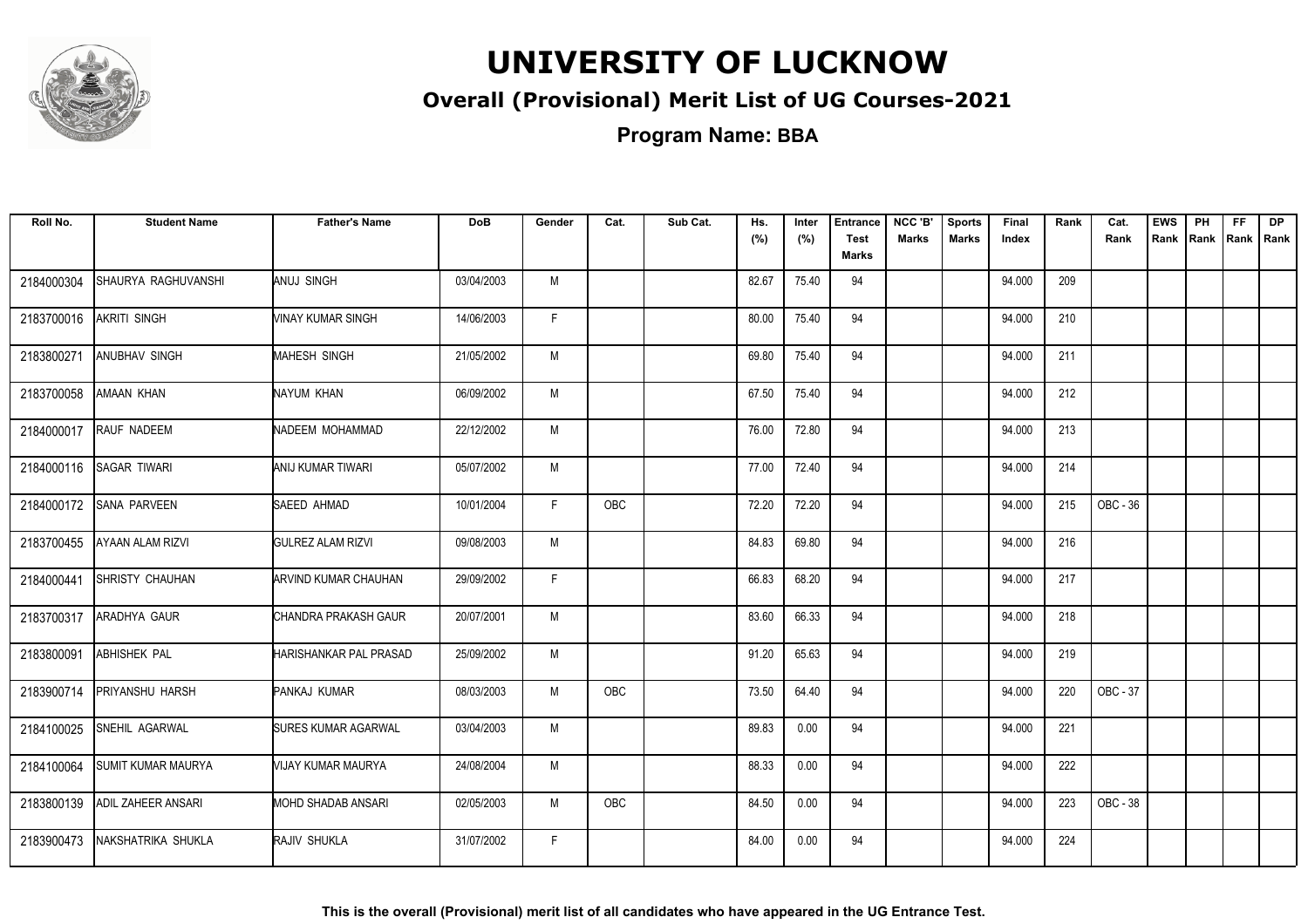

### **Overall (Provisional) Merit List of UG Courses-2021**

**Program Name: BBA**

| Roll No.   | <b>Student Name</b>        | <b>Father's Name</b>              | <b>DoB</b> | Gender | Cat.       | Sub Cat. | Hs.<br>(%) | Inter<br>(%) | <b>Entrance</b><br><b>Test</b><br>Marks | NCC 'B'<br><b>Marks</b> | <b>Sports</b><br><b>Marks</b> | Final<br>Index | Rank | Cat.<br>Rank | <b>EWS</b><br>Rank | PH<br>Rank   Rank   Rank | FF. | <b>DP</b> |
|------------|----------------------------|-----------------------------------|------------|--------|------------|----------|------------|--------------|-----------------------------------------|-------------------------|-------------------------------|----------------|------|--------------|--------------------|--------------------------|-----|-----------|
| 2183800074 | ABHIRAJ SACHAN             | RAKESH KUMAR SACHAN               | 06/01/2004 | M      |            |          | 81.33      | 0.00         | 94                                      |                         |                               | 94.000         | 225  |              |                    |                          |     |           |
| 2184100306 | <b>VIBHA SINGH YADAV</b>   | ANGAD SINGH                       | 18/06/2004 | F.     | OBC        |          | 95.00      | 98.20        | 92                                      |                         |                               | 92.000         | 226  | OBC - 39     |                    |                          |     |           |
| 2184100200 | <b>UJALA RAI</b>           | RAVINDER RAI                      | 24/12/2002 | F      |            |          | 85.00      | 95.60        | 92                                      |                         |                               | 92.000         | 227  |              |                    |                          |     |           |
| 2184100041 | <b>SRAIJAN DWIVEDI</b>     | SUDHANSHU DWIVEDI                 | 10/03/2003 | M      |            |          | 95.33      | 94.00        | 92                                      |                         |                               | 92.000         | 228  |              |                    |                          |     |           |
| 2183900472 | NAIMISH GUPTA              | <b>MANISH KUMAR GUPTA</b>         | 21/02/2003 | M      |            |          | 72.80      | 93.60        | 92                                      |                         |                               | 92.000         | 229  |              |                    |                          |     |           |
| 2183900288 | <b>LOVLEEN KAUR</b>        | KAWAL JEET SINGH                  | 10/12/2003 | F.     | <b>OBC</b> |          | 86.67      | 89.60        | 92                                      |                         |                               | 92.000         | 230  | OBC - 40     |                    |                          |     |           |
| 2183700699 | <b>GAURAV VASWANI</b>      | SATISH VASWANI                    | 09/12/2002 | M      |            |          | 90.33      | 88.60        | 92                                      |                         |                               | 92.000         | 231  |              |                    |                          |     |           |
| 2183900234 | KONICA CHATTERJEE          | <b>GAUTAM CHATTERJEE</b>          | 17/11/2002 | F.     |            |          | 69.00      | 87.60        | 92                                      |                         |                               | 92.000         | 232  |              |                    |                          |     |           |
| 2184100257 | <b>VAIBHAVI SRIVASTAVA</b> | UDAY NARAYAN<br><b>SRIVASTAVA</b> | 13/05/2003 | F.     |            |          | 85.60      | 87.40        | 92                                      |                         |                               | 92.000         | 233  |              |                    |                          |     |           |
| 2183800055 | ABHINAV ARORA              | ASHISH ARORA                      | 17/09/2003 | M      |            |          | 90.83      | 86.80        | 92                                      |                         |                               | 92.000         | 234  |              |                    |                          |     |           |
| 2183900647 | PRANJALI JAIN              | SURENDRA KUMAR JAIN               | 23/04/2004 | M      |            |          | 90.00      | 86.80        | 92                                      |                         |                               | 92.000         | 235  |              |                    |                          |     |           |
| 2183700168 | ANISHA GUPTA               | RAHUL GUPTA                       | 25/07/2003 | F.     |            |          | 75.83      | 86.50        | 92                                      |                         |                               | 92.000         | 236  |              |                    |                          |     |           |
| 2183800188 | ADITYA VERMA               | VINOD KUMAR VERMA                 | 02/06/2003 | M      | OBC        |          | 70.60      | 86.40        | 92                                      |                         |                               | 92.000         | 237  | OBC - 41     |                    |                          |     |           |
| 2184000098 | RUDRA ARORA                | ANIL ARORA                        | 16/01/2003 | М      |            |          | 75.60      | 86.20        | 92                                      |                         |                               | 92.000         | 238  |              |                    |                          |     |           |
| 2183900274 | KUSHAL SAHU                | SHAILENDRA KUMAR SAHU             | 21/07/2003 | M      | OBC        |          | 75.00      | 85.67        | 92                                      |                         |                               | 92.000         | 239  | OBC - 42     |                    |                          |     |           |
| 2183900432 | <b>MOHD RABEY BILAL</b>    | <b>BILAL AHMAD</b>                | 08/09/2002 | M      |            |          | 74.00      | 85.17        | 92                                      |                         |                               | 92.000         | 240  |              |                    |                          |     |           |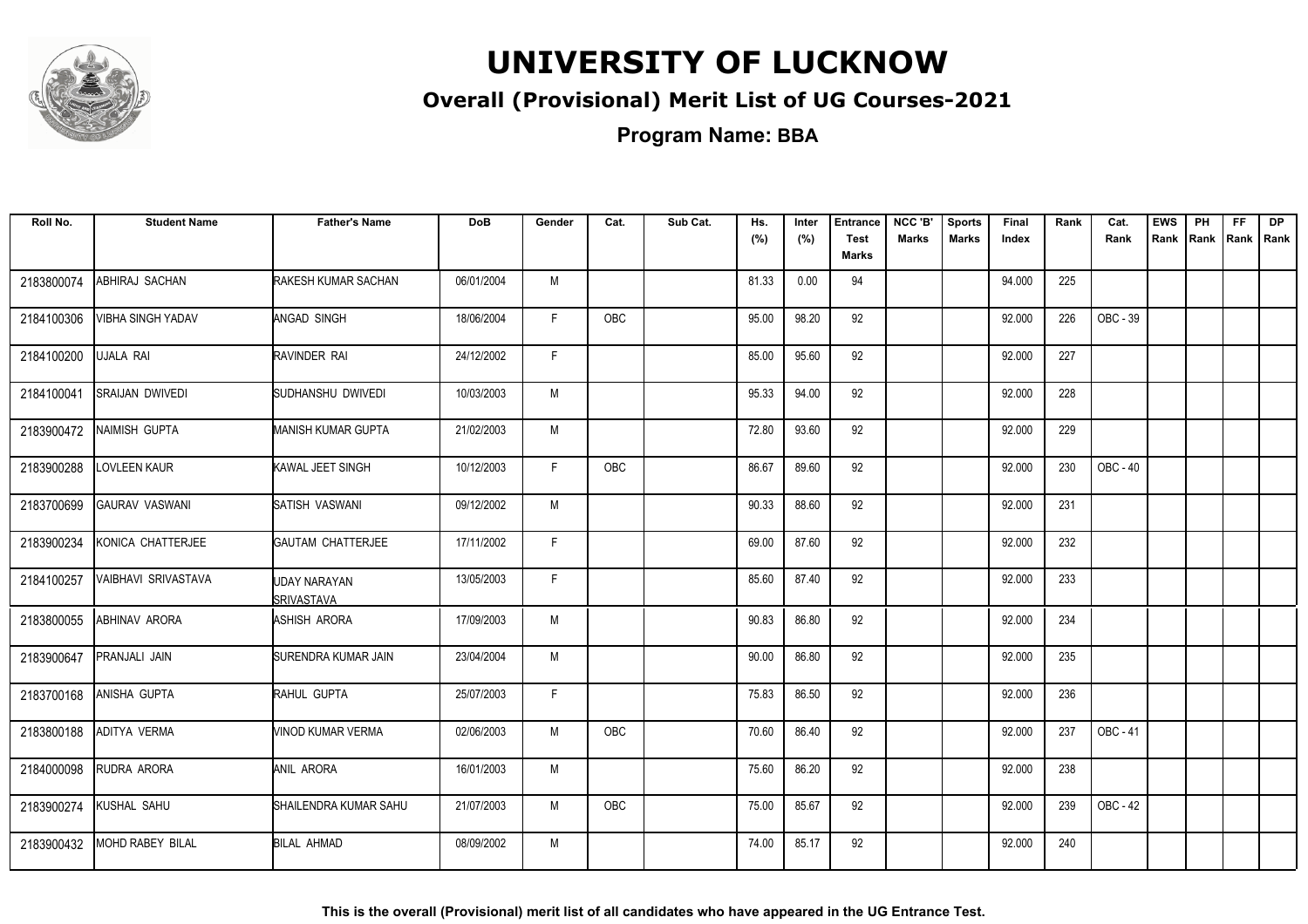

### **Overall (Provisional) Merit List of UG Courses-2021**

**Program Name: BBA**

| Roll No.   | <b>Student Name</b>       | <b>Father's Name</b>         | <b>DoB</b> | Gender | Cat.       | Sub Cat. | Hs.<br>(%) | Inter<br>(%) | <b>Entrance</b><br><b>Test</b><br><b>Marks</b> | NCC 'B'<br><b>Marks</b> | <b>Sports</b><br><b>Marks</b> | Final<br>Index | Rank | Cat.<br>Rank | <b>EWS</b><br>Rank | PH<br>Rank | FF.<br>Rank   Rank | <b>DP</b> |
|------------|---------------------------|------------------------------|------------|--------|------------|----------|------------|--------------|------------------------------------------------|-------------------------|-------------------------------|----------------|------|--------------|--------------------|------------|--------------------|-----------|
| 2183800051 | ABHIJEET RAJ SAXENA       | <b>RAJ KUMAR SAXENA</b>      | 02/02/2002 | M      |            |          | 84.80      | 84.60        | 92                                             |                         |                               | 92.000         | 241  |              |                    |            |                    |           |
| 2183800282 | ARADHYA VARDHAN SINGH     | MANISH VARDHAN SINGH         | 13/02/2003 | M      |            |          | 81.00      | 84.40        | 92                                             |                         |                               | 92.000         | 242  |              |                    |            |                    |           |
| 2184000383 | SHIVANSHU KUMAR           | <b>GANGARAM</b>              | 16/04/2003 | M      | <b>OBC</b> |          | 84.33      | 84.20        | 92                                             |                         |                               | 92.000         | 243  | OBC - 43     |                    |            |                    |           |
| 2183700645 | <b>DIYA NIGAM</b>         | MR. SUDHIR KUMAR NIGAM       | 21/06/2003 | F      |            |          | 89.00      | 82.17        | 92                                             |                         |                               | 92.000         | 244  |              |                    |            |                    |           |
| 2184000336 | <b>SHIVAM GAWRI</b>       | JAGDISH KUMAR GAWRI          | 23/07/2003 | M      |            |          | 78.80      | 82.00        | 92                                             |                         |                               | 92.000         | 245  |              |                    |            |                    |           |
| 2183800097 | ABHISHEK RAWAT            | <b>PARAMHANS RAWAT</b>       | 25/04/2002 | M      | SC         |          | 68.00      | 81.60        | 92                                             |                         |                               | 92.000         | 246  | $SC - 10$    |                    |            |                    |           |
| 2183900639 | <b>PRANAV PANDEY</b>      | AKHILESH PANDEY              | 22/03/2004 | M      |            |          | 67.40      | 81.00        | 92                                             |                         |                               | 92.000         | 247  |              |                    |            |                    |           |
| 2184100045 | STUTI GUPTA               | RAJESH. GUPTA                | 21/03/2003 | F.     |            |          | 81.67      | 79.83        | 92                                             |                         |                               | 92.000         | 248  |              |                    |            |                    |           |
| 2183700097 | AMBESH PANDEY             | SANJAY PANDEY                | 24/12/2002 | M      |            |          | 89.40      | 78.00        | 92                                             |                         |                               | 92.000         | 249  |              |                    |            |                    |           |
| 2183900625 | PRAJWAL KUMAR DUBEY       | PREM SHANKAR DUBEY           | 05/09/2003 | M      |            |          | 68.00      | 76.80        | 92                                             |                         |                               | 92.000         | 250  |              |                    |            |                    |           |
| 2183800206 | AFIFA BUTOOL              | <b>FIROZ ALAM</b>            | 02/08/2002 | F.     |            |          | 66.67      | 76.60        | 92                                             |                         |                               | 92.000         | 251  |              |                    |            |                    |           |
| 2183900764 | RAHUL YADAV               | <b>SURESH CHAND YADAV</b>    | 08/08/2002 | M      | OBC        |          | 65.80      | 76.40        | 92                                             |                         |                               | 92.000         | 252  | OBC - 44     |                    |            |                    |           |
| 2183800125 | ADARSH BHATT              | GHANSHYAM BHATT              | 31/08/2003 | M      |            |          | 78.80      | 76.20        | 92                                             |                         |                               | 92.000         | 253  |              |                    |            |                    |           |
| 2183700654 | EKANSH JAISWAL            | ANUP CHANDRA JAISWAL         | 17/10/2002 | M      | OBC        |          | 80.40      | 76.00        | 92                                             |                         |                               | 92.000         | 254  | OBC - 45     |                    |            |                    |           |
| 2183700638 | <b>DIVYANSHU TRIPATHI</b> | <b>DINESH KUMAR TRIPATHI</b> | 27/08/2003 | M      |            |          | 64.60      | 75.00        | 92                                             |                         |                               | 92.000         | 255  |              |                    |            |                    |           |
| 2183700269 | ANUPAM KUMAR YADAV        | OM PRAKASH YADAV             | 29/01/2003 | M      | <b>OBC</b> |          | 69.67      | 74.80        | 92                                             |                         |                               | 92.000         | 256  | OBC - 46     |                    |            |                    |           |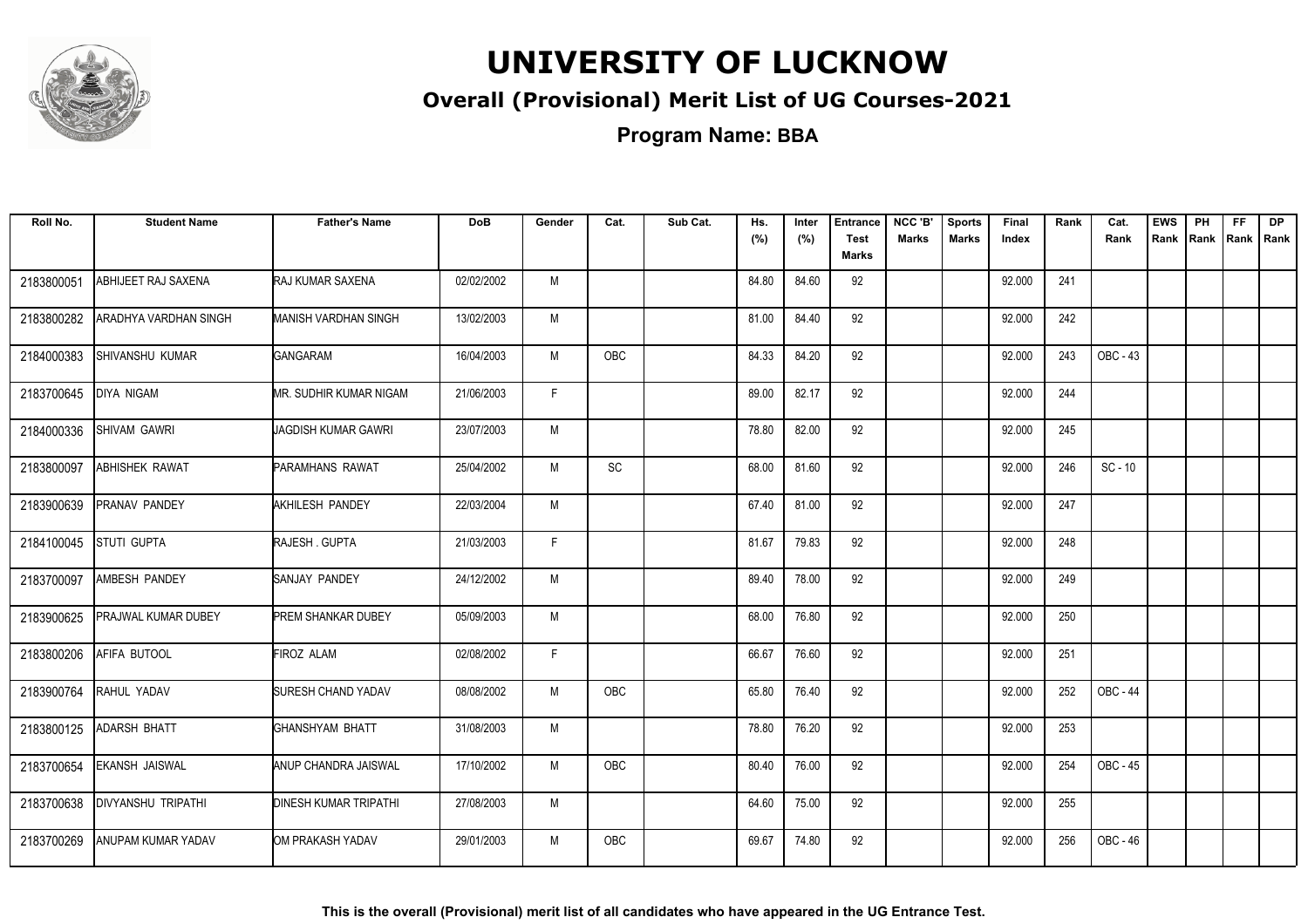

### **Overall (Provisional) Merit List of UG Courses-2021**

**Program Name: BBA**

| Roll No.   | <b>Student Name</b>       | <b>Father's Name</b>                       | <b>DoB</b> | Gender | Cat.      | Sub Cat. | Hs.<br>(%) | Inter<br>(%) | <b>Entrance</b><br><b>Test</b><br>Marks | NCC 'B'<br><b>Marks</b> | <b>Sports</b><br><b>Marks</b> | Final<br>Index | Rank | Cat.<br>Rank | <b>EWS</b><br>Rank | PH | <b>FF</b><br>Rank   Rank   Rank | <b>DP</b> |
|------------|---------------------------|--------------------------------------------|------------|--------|-----------|----------|------------|--------------|-----------------------------------------|-------------------------|-------------------------------|----------------|------|--------------|--------------------|----|---------------------------------|-----------|
| 2183800023 | AASTHA MISHRA             | <b>ARUN KUMAR MISHRA</b>                   | 13/08/2003 | F.     |           |          | 68.17      | 74.40        | 92                                      |                         |                               | 92.000         | 257  |              |                    |    |                                 |           |
| 2183700244 | <b>ANTIMA SINGH</b>       | <b>RANJEET SINGH</b>                       | 06/09/2002 | М      |           |          | 81.33      | 72.17        | 92                                      |                         |                               | 92.000         | 258  |              |                    |    |                                 |           |
| 2184100419 | <b>ZAEEM KHAN</b>         | FAHEEM KHAN                                | 25/02/2004 | M      |           |          | 81.20      | 71.20        | 92                                      |                         |                               | 92.000         | 259  |              |                    |    |                                 |           |
| 2183900052 | <b>HIMANSHU PATEL</b>     | <b>AKHILESH KUMAR</b>                      | 03/12/2002 | M      | OBC       |          | 83.67      | 66.60        | 92                                      |                         |                               | 92.000         | 260  | OBC - 47     |                    |    |                                 |           |
| 2183900159 | KARTIKAY SRIVASTAVA       | <b>SWADESH KUMAR</b><br><b>ISRIVASTAVA</b> | 25/01/2004 | M      |           |          | 82.50      | 65.60        | 92                                      |                         |                               | 92.000         | 261  |              |                    |    |                                 |           |
| 2183800088 | <b>ABHISHEK KUMAR</b>     | <b>SUNIL KUMAR</b>                         | 17/03/2003 | M      | <b>SC</b> |          | 71.60      | 64.20        | 92                                      |                         |                               | 92.000         | 262  | $SC - 11$    |                    |    |                                 |           |
| 2184100087 | <b>SUYASH MISHRA</b>      | NARENDRA KUMAR MISHRA                      | 27/08/2002 | M      |           |          | 77.00      | 47.00        | 92                                      |                         |                               | 92.000         | 263  |              |                    |    |                                 |           |
| 2183800053 | <b>ABHIMANYU TRIPATHI</b> | <b>ISHWAR TRIPATHI</b>                     | 18/10/2002 | M      |           |          | 87.00      | 0.00         | 92                                      |                         |                               | 92.000         | 264  |              |                    |    |                                 |           |
| 2184100256 | VAIBHAVI GUPTA            | <b>ARUN GUPTA</b>                          | 05/02/2003 | F.     |           |          | 78.80      | 0.00         | 92                                      |                         |                               | 92.000         | 265  |              |                    |    |                                 |           |
| 2183800321 | <b>EKTA SINGH</b>         | DHANANJAI SINGH                            | 28/01/2004 | F.     |           |          | 75.00      | 0.00         | 92                                      |                         |                               | 92.000         | 266  |              |                    |    |                                 |           |
| 2183700262 | <b>ANUJ PRATAP SINGH</b>  | <b>GAJENDRA SINGH</b>                      | 19/08/2003 | M      | SC        |          | 66.80      | 0.00         | 92                                      |                         |                               | 92.000         | 267  | $SC - 12$    |                    |    |                                 |           |
| 2183900078 | IRA TRIVEDI               | HIMANSHU TRIVEDI                           | 29/01/2002 | F.     |           |          | 82.60      | 93.40        | 90                                      |                         |                               | 90.000         | 268  |              |                    |    |                                 |           |
| 2183900118 | JAYESH KUKREJA            | <b>RAJ KUMAR KUKREJA</b>                   | 01/07/2003 | M      |           |          | 84.00      | 88.60        | 90                                      |                         |                               | 90.000         | 269  |              |                    |    |                                 |           |
| 2183700312 | <b>APURVA</b>             | RAJA RAM YADAV                             | 07/07/2004 | F.     | OBC       |          | 92.60      | 87.40        | 90                                      |                         |                               | 90.000         | 270  | OBC - 48     |                    |    |                                 |           |
| 2183700122 | ANAMTA MEHDI              | VIQAR MEHDI                                | 07/12/2002 | F.     |           |          | 77.33      | 87.40        | 90                                      |                         |                               | 90.000         | 271  |              |                    |    |                                 |           |
| 2184000136 | <b>SAKSHI PAWAR</b>       | <b>ABHISHEK SINGH PAWAR</b>                | 28/02/2003 | F.     |           |          | 83.00      | 86.60        | 90                                      |                         |                               | 90.000         | 272  |              |                    |    |                                 |           |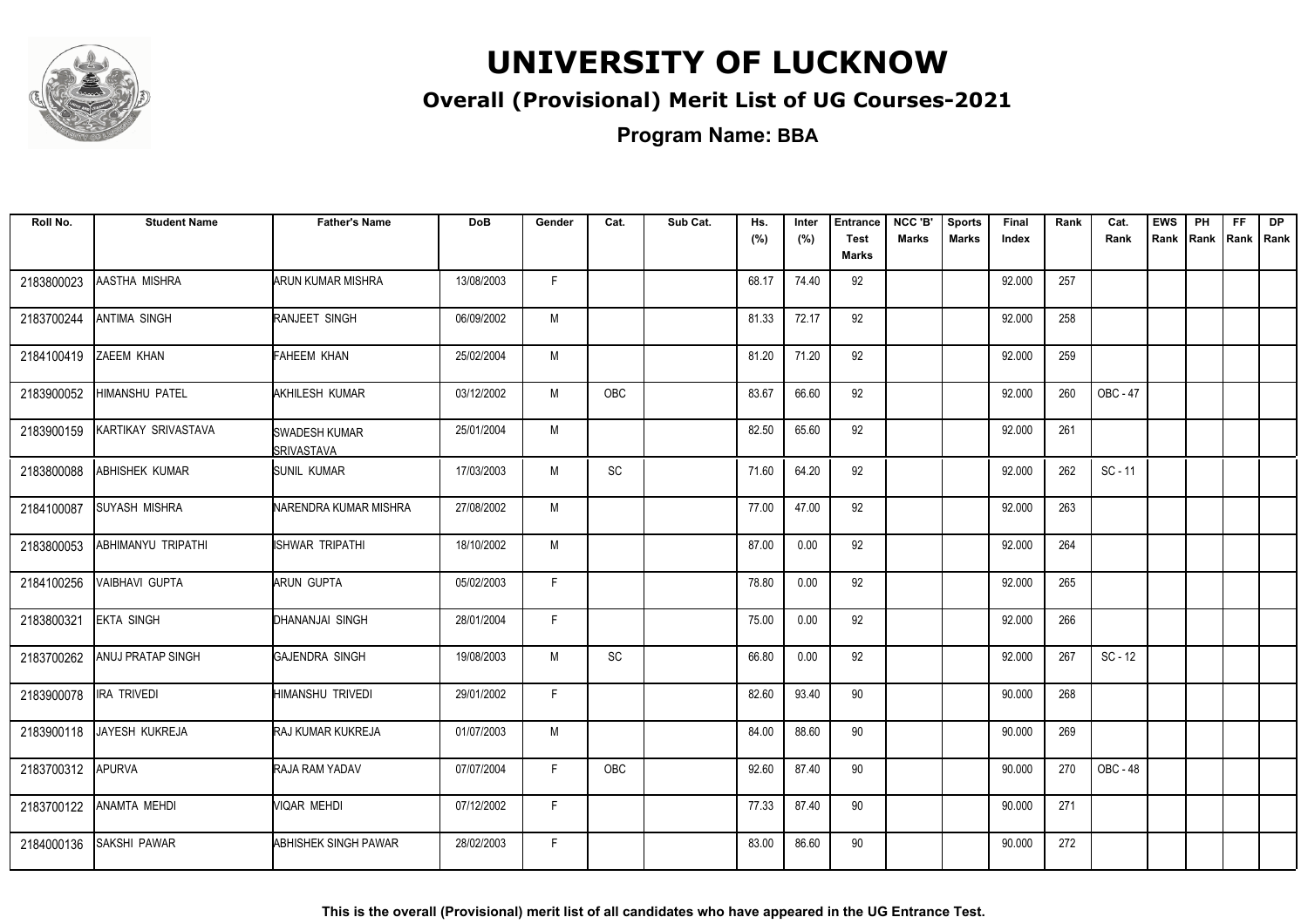

### **Overall (Provisional) Merit List of UG Courses-2021**

**Program Name: BBA**

| Roll No.   | <b>Student Name</b>             | <b>Father's Name</b>                | <b>DoB</b> | Gender | Cat.       | Sub Cat. | Hs.<br>(%) | Inter<br>(%) | <b>Entrance</b><br><b>Test</b><br>Marks | NCC 'B'<br><b>Marks</b> | <b>Sports</b><br><b>Marks</b> | Final<br>Index | Rank | Cat.<br>Rank | <b>EWS</b><br>Rank | PH | FF. | <b>DP</b><br>Rank   Rank   Rank |
|------------|---------------------------------|-------------------------------------|------------|--------|------------|----------|------------|--------------|-----------------------------------------|-------------------------|-------------------------------|----------------|------|--------------|--------------------|----|-----|---------------------------------|
| 2183800240 | AKANSHA SHUKLA                  | RAMJI SHUKLA                        | 12/01/2004 | F.     |            |          | 89.50      | 86.40        | 90                                      |                         |                               | 90.000         | 273  |              |                    |    |     |                                 |
| 2183700534 | <b>BHAVYA TIWARI</b>            | RAVI KUMAR TIWARI                   | 24/01/2003 | F.     |            |          | 75.17      | 85.83        | 90                                      |                         |                               | 90.000         | 274  |              |                    |    |     |                                 |
| 2183700543 | <b>BINDWASANI MISHRA</b>        | <b>MANTOSH KUMAR MISHRA</b>         | 08/12/2003 | F      |            |          | 74.40      | 84.67        | 90                                      |                         |                               | 90.000         | 275  |              |                    |    |     |                                 |
| 2183700687 | <b>GAURANG KUMAR JAISWAL</b>    | RAKESH KUMAR JAISWAL                | 08/05/2003 | M      | <b>OBC</b> |          | 77.83      | 84.60        | 90                                      |                         |                               | 90.000         | 276  | OBC - 49     |                    |    |     |                                 |
| 2183900284 | LIPI SACHDEVA                   | SUMEET SACHDEVA                     | 15/05/2003 | F      |            |          | 86.40      | 84.20        | 90                                      |                         |                               | 90.000         | 277  |              |                    |    |     |                                 |
| 2183700618 | <b>DIVYA VARDHAN SRIVASTAVA</b> | KAMLESH CHANDRA<br><b>SRIVASTAV</b> | 20/01/2003 | M      |            |          | 78.17      | 84.20        | 90                                      |                         |                               | 90.000         | 278  |              |                    |    |     |                                 |
| 2183800018 | <b>AARAV MISHRA</b>             | NIRAJ MISHRA                        | 15/03/2004 | M      |            |          | 89.40      | 82.00        | 90                                      |                         |                               | 90.000         | 279  |              |                    |    |     |                                 |
| 2183700282 | ANUSHKA GUPTA                   | ANURAG GUPTA                        | 04/12/2002 | F.     |            |          | 69.67      | 81.80        | 90                                      |                         |                               | 90.000         | 280  |              |                    |    |     |                                 |
| 2184100115 | TAALIYAH JAMAL                  | SAHIR JAMAL                         | 31/12/2002 | F.     |            |          | 72.33      | 81.60        | 90                                      |                         |                               | 90.000         | 281  |              |                    |    |     |                                 |
| 2184000060 | RITESH SINGH                    | <b>LAL BABU</b>                     | 14/10/2004 | M      |            |          | 87.00      | 81.40        | 90                                      |                         |                               | 90.000         | 282  |              |                    |    |     |                                 |
| 2184100415 | YUKTI SRIVASTAVA                | SUDHANSHU SRIVASTAVA                | 25/11/2002 | F.     |            |          | 87.40      | 81.33        | 90                                      |                         |                               | 90.000         | 283  |              |                    |    |     |                                 |
| 2183900388 | MOHAMMAD SHAMS KHAN             | ASIF KHAN                           | 22/12/2002 | M      |            |          | 82.80      | 81.00        | 90                                      |                         |                               | 90.000         | 284  |              |                    |    |     |                                 |
| 2183800295 | ASHUTOSH SINGH                  | RAKESH PRATAP SINGH                 | 21/09/2003 | M      |            |          | 91.60      | 80.80        | 90                                      |                         |                               | 90.000         | 285  |              |                    |    |     |                                 |
| 2183800440 | <b>SARTHAK SINGH</b>            | <b>PRAMOD KUMAR SINGH</b>           | 31/03/2004 | М      |            |          | 71.80      | 79.80        | 90                                      |                         |                               | 90.000         | 286  |              |                    |    |     |                                 |
| 2184000414 | SHREYA MAURYA                   | TEJPAL MAURYA                       | 29/03/2003 | F.     | <b>OBC</b> |          | 74.70      | 79.40        | 90                                      |                         |                               | 90.000         | 287  | OBC - 50     |                    |    |     |                                 |
| 2184000026 | RIDDHI SRIVASTAVA               | VIJAY SRIVASTAVA                    | 15/11/2002 | F.     |            |          | 81.20      | 77.40        | 90                                      |                         |                               | 90.000         | 288  |              |                    |    |     |                                 |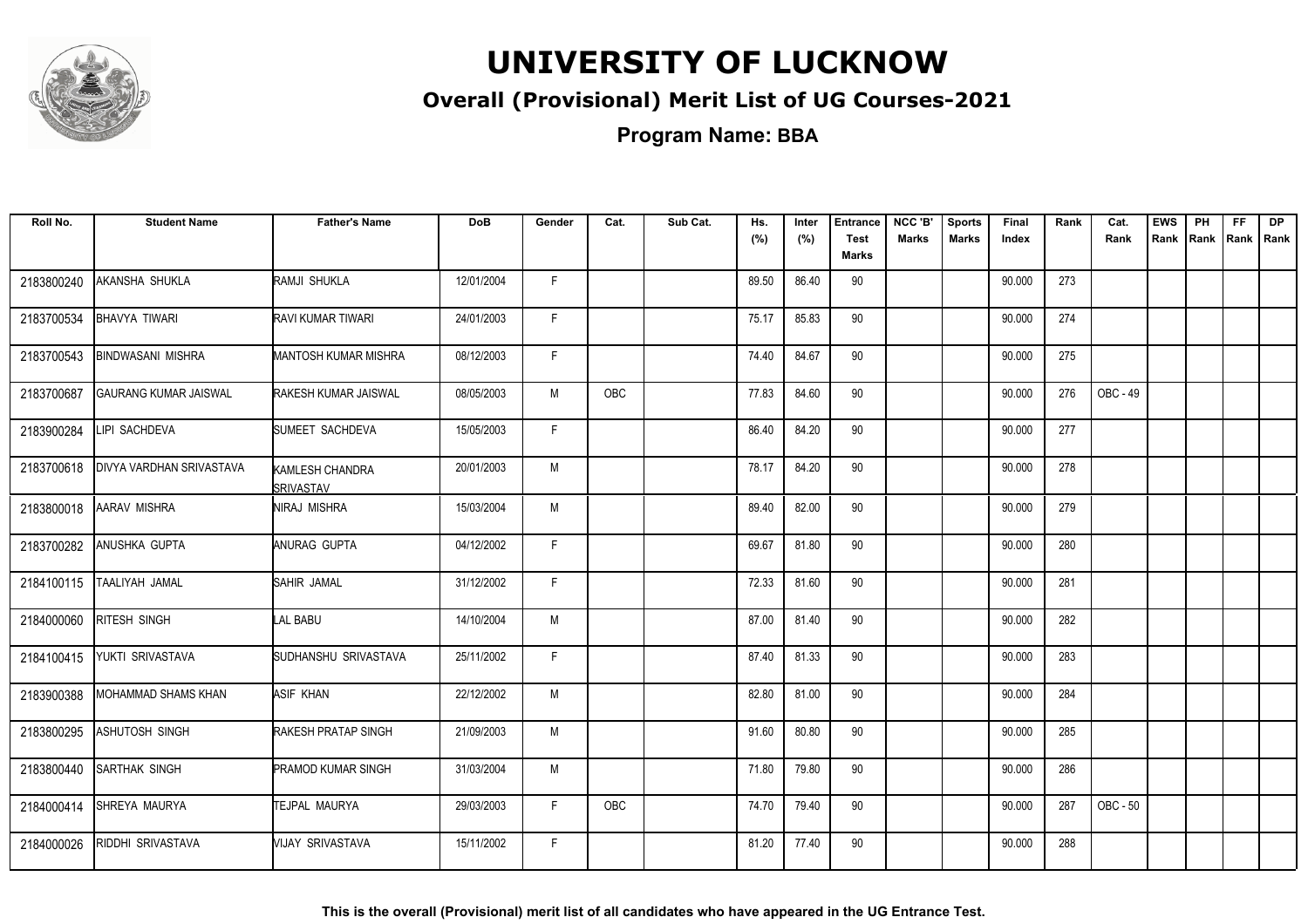

### **Overall (Provisional) Merit List of UG Courses-2021**

| Roll No.   | <b>Student Name</b>       | <b>Father's Name</b>        | <b>DoB</b> | Gender | Cat.       | Sub Cat. | Hs.<br>(%) | Inter<br>(%) | <b>Entrance</b><br><b>Test</b><br>Marks | NCC 'B'<br><b>Marks</b> | <b>Sports</b><br><b>Marks</b> | Final<br>Index | Rank | Cat.<br>Rank | <b>EWS</b><br>Rank | PH<br>Rank Rank Rank | FF. | <b>DP</b> |
|------------|---------------------------|-----------------------------|------------|--------|------------|----------|------------|--------------|-----------------------------------------|-------------------------|-------------------------------|----------------|------|--------------|--------------------|----------------------|-----|-----------|
| 2184000043 | RISHABH YADAV             | <b>RAY SINGH YADAV</b>      | 11/08/2003 | M      | <b>OBC</b> |          | 72.67      | 77.33        | 90                                      |                         |                               | 90.000         | 289  | OBC - 51     |                    |                      |     |           |
| 2184000351 | <b>SHIVAM VERMA</b>       | KASHIRAM VERMA              | 11/12/2002 | M      | <b>OBC</b> |          | 63.40      | 76.00        | 90                                      |                         |                               | 90.000         | 290  | OBC - 52     |                    |                      |     |           |
| 2183800315 | <b>DIVYANSH TRIPATHI</b>  | RAJEEV TRIPATHI             | 12/11/2003 | M      |            |          | 70.60      | 75.00        | 90                                      |                         |                               | 90.000         | 291  |              |                    |                      |     |           |
| 2183700475 | AYUSH JAISWAL             | RAMESH KUMAR JAISWAL        | 06/01/2003 | М      | <b>OBC</b> |          | 69.50      | 74.60        | 90                                      |                         |                               | 90.000         | 292  | OBC - 53     |                    |                      |     |           |
| 2183700643 | <b>DIWAKAR TALWAR</b>     | <b>JAI KUMAR TALWAR</b>     | 13/12/2002 | M      |            |          | 81.33      | 74.00        | 90                                      |                         |                               | 90.000         | 293  |              |                    |                      |     |           |
| 2183700147 | ANAYA YADUVANSHI          | <b>KRISHNA PRASAD YADAV</b> | 14/02/2003 | F.     | <b>OBC</b> |          | 76.33      | 73.40        | 90                                      |                         |                               | 90.000         | 294  | OBC - 54     |                    |                      |     |           |
| 2183700648 | <b>DRISHTI MALL</b>       | <b>BINAY KUMAR MALL</b>     | 25/07/2005 | F.     | OBC        |          | 72.60      | 72.60        | 90                                      |                         |                               | 90.000         | 295  | OBC - 55     |                    |                      |     |           |
| 2184000360 | <b>SHIVANGI MISHRA</b>    | SANJAY KUMAR MISHRA         | 11/01/2003 | F      |            |          | 85.83      | 72.00        | 90                                      |                         |                               | 90.000         | 296  |              |                    |                      |     |           |
| 2183900211 | KHUSHI SRIVASTAVA         | SUNIL KUMAR SRIVASTAVA      | 12/07/2002 | F.     |            |          | 86.60      | 71.20        | 90                                      |                         |                               | 90.000         | 297  |              | 8                  |                      |     |           |
| 2183900285 | LOKESH CHAUDHARY          | SURENDRA SINGH              | 20/12/2004 | M      | OBC        |          | 69.00      | 69.40        | 90                                      |                         |                               | 90.000         | 298  | OBC - 56     |                    |                      |     |           |
| 2183900617 | <b>PRADEEP VERMA</b>      | SIYARAM VERMA               | 10/07/1999 | M      | <b>OBC</b> |          | 70.40      | 66.00        | 90                                      |                         |                               | 90.000         | 299  | OBC - 57     |                    |                      |     |           |
| 2183800453 | SHIVANSH SRIVASTAVA       | YOGESH LAL SRIVASTAVA       | 25/01/2004 | М      |            |          | 75.83      | 61.80        | 90                                      |                         |                               | 90.000         | 300  |              |                    |                      |     |           |
| 2183700684 | <b>GARVIT KUMAR GOND</b>  | <b>MANOJ KUMAR GOND</b>     | 09/08/1999 | M      | SC         |          | 80.00      | 61.67        | 90                                      |                         |                               | 90.000         | 301  | $SC - 13$    |                    |                      |     |           |
| 2183800005 | AADITYA MISHRA            | <b>SUNIL KUMAR MISHRA</b>   | 24/07/2003 | M      |            |          | 65.80      | 60.20        | 90                                      |                         |                               | 90.000         | 302  |              |                    |                      |     |           |
| 2183700586 | <b>DEVANSH SRIVASTAVA</b> | GANGA SAHAY SRIVASTAVA      | 24/12/2002 | M      |            |          | 53.33      | 42.60        | 90                                      |                         |                               | 90.000         | 303  |              |                    |                      |     |           |
| 2184100342 | VISHAL MADDHESHIYA        | LATE VISHWANATH GUPTA       | 19/01/2004 | M      | <b>OBC</b> |          | 88.40      | 0.00         | 90                                      |                         |                               | 90.000         | 304  | OBC - 58     |                    |                      |     |           |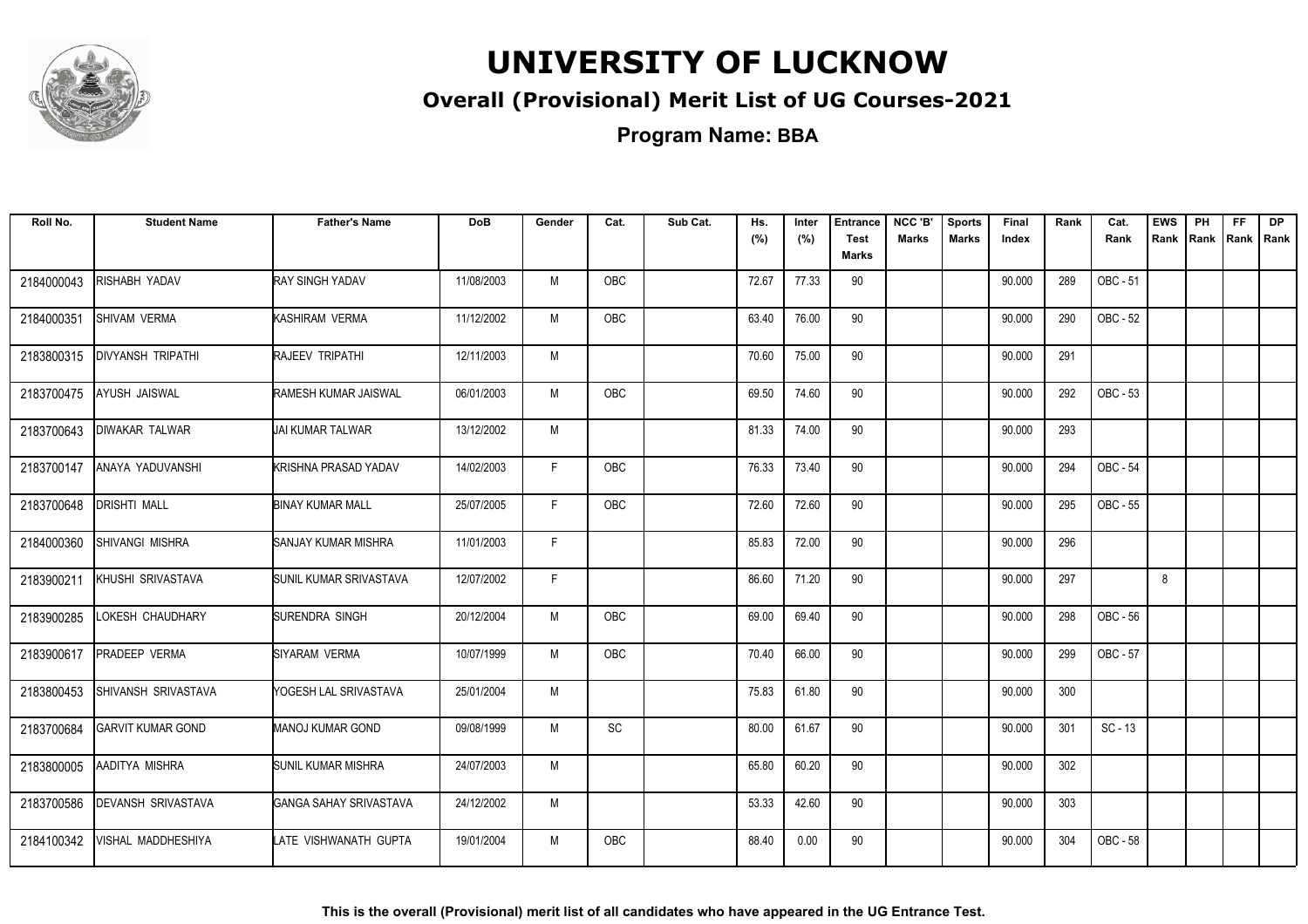

### **Overall (Provisional) Merit List of UG Courses-2021**

| Roll No.   | <b>Student Name</b>    | <b>Father's Name</b>                | <b>DoB</b> | Gender | Cat.       | Sub Cat. | Hs.<br>(%) | Inter<br>(%) | <b>Entrance</b><br><b>Test</b><br>Marks | NCC 'B'<br><b>Marks</b> | <b>Sports</b><br><b>Marks</b> | Final<br>Index | Rank | Cat.<br>Rank | <b>EWS</b><br>Rank | PH | FF.<br>Rank Rank Rank | <b>DP</b> |
|------------|------------------------|-------------------------------------|------------|--------|------------|----------|------------|--------------|-----------------------------------------|-------------------------|-------------------------------|----------------|------|--------------|--------------------|----|-----------------------|-----------|
| 2184000131 | <b>SAKSHAM GUPTA</b>   | <b>HARISHANKAR GUPTA</b>            | 15/03/2004 | M      |            |          | 82.00      | 0.00         | 90                                      |                         |                               | 90.000         | 305  |              |                    |    |                       |           |
| 2183800330 | HIMANSHU DIWAKAR       | <b>SENJAL</b>                       | 08/01/2003 | M      |            |          | 79.67      | 0.00         | 90                                      |                         |                               | 90.000         | 306  |              |                    |    |                       |           |
| 2183700448 | AVIRAL SRIVASTAVA      | SANJEEV KUMAR<br><b>ISRIVASTAVA</b> | 15/11/2003 | M      |            |          | 76.40      | 0.00         | 90                                      |                         |                               | 90.000         | 307  |              |                    |    |                       |           |
| 2183800347 | KHUSHI GUPTA           | KAMAL KUMAR GUPTA                   | 02/09/2002 | F      |            | Sports   | 85.83      | 86.60        | 84                                      |                         | 4.200                         | 88.200         | 308  |              |                    |    |                       |           |
| 2183800028 | <b>AAYUSH PANDEY</b>   | <b>MURALI MANOHAR PANDEY</b>        | 08/04/2004 | M      |            |          | 84.40      | 94.80        | 88                                      |                         |                               | 88.000         | 309  |              |                    |    |                       |           |
| 2184100275 | <b>VANSH PURI</b>      | <b>MUKESH KUMAR PURI</b>            | 28/09/2002 | M      |            |          | 83.86      | 91.67        | 88                                      |                         |                               | 88.000         | 310  |              |                    |    |                       |           |
| 2184000369 | SHIVANI SINGH          | <b>ANAND PRATAP SINGH</b>           | 26/08/2004 | F.     |            |          | 89.80      | 89.80        | 88                                      |                         |                               | 88.000         | 311  |              |                    |    |                       |           |
| 2183800427 | <b>SAGAR SHUKLA</b>    | SHIVA KANT                          | 21/04/2002 | M      |            |          | 63.20      | 89.20        | 88                                      |                         |                               | 88.000         | 312  |              |                    |    |                       |           |
| 2183700210 | ANSHARA JAVERIA        | KHAN AAMIR PERVAIZ<br>KHAN          | 10/01/2003 | F.     |            |          | 86.60      | 88.20        | 88                                      |                         |                               | 88.000         | 313  |              |                    |    |                       |           |
| 2183900652 | PRARTHANA SRIVASTAVA   | MUKESH SRIVASTAVA                   | 09/10/2002 | F      |            |          | 87.00      | 87.20        | 88                                      |                         |                               | 88.000         | 314  |              |                    |    |                       |           |
| 2183700184 | <b>ANKIT NATH</b>      | MAHENDRA NATH                       | 24/11/2004 | M      | <b>OBC</b> |          | 83.60      | 87.00        | 88                                      |                         |                               | 88.000         | 315  | OBC - 59     |                    |    |                       |           |
| 2184100287 | <b>VARDHAK GUJRATI</b> | RUPESH KUMAR GUJRATI                | 03/11/2003 | M      |            |          | 68.67      | 86.80        | 88                                      |                         |                               | 88.000         | 316  |              |                    |    |                       |           |
| 2183700326 | <b>ARCHITA SHARMA</b>  | AJAY SHARMA                         | 14/01/2003 | F.     | OBC        |          | 82.20      | 86.60        | 88                                      |                         |                               | 88.000         | 317  | OBC - 60     |                    |    |                       |           |
| 2184000010 | RASHIKA PURI           | DHARMENDRA PURI                     | 08/12/2002 | F.     |            |          | 87.00      | 86.33        | 88                                      |                         |                               | 88.000         | 318  |              |                    |    |                       |           |
| 2183700388 | ARYAN SRIVASTAVA       | NEERAJ SRIVASTAVA                   | 11/10/2003 | M      |            |          | 91.67      | 85.80        | 88                                      |                         |                               | 88.000         | 319  |              |                    |    |                       |           |
| 2183900541 | <b>NISHIT MISRA</b>    | <b>VIBHOR MISRA</b>                 | 17/02/2003 | M      |            |          | 83.13      | 84.50        | 88                                      |                         |                               | 88.000         | 320  |              |                    |    |                       |           |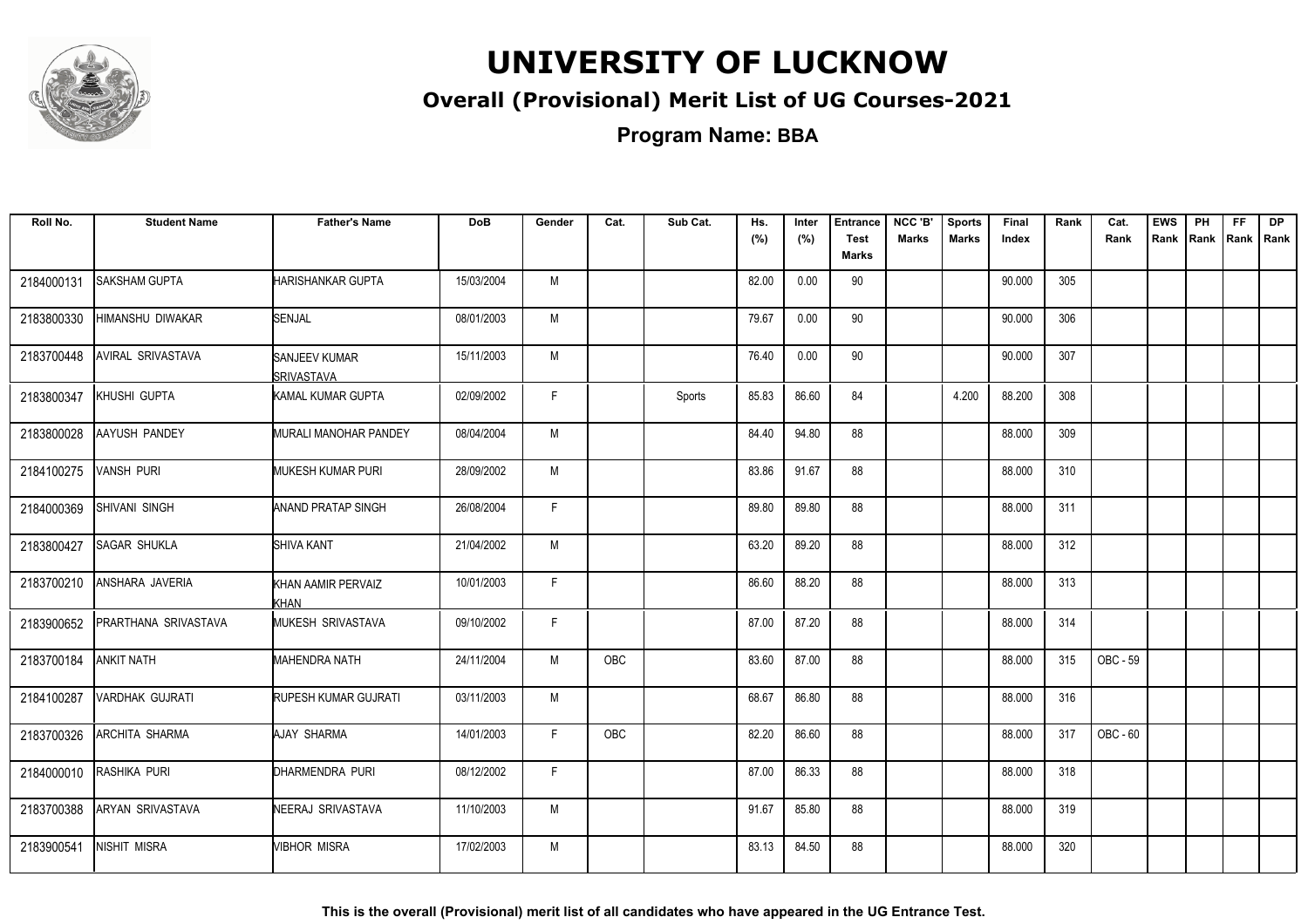

### **Overall (Provisional) Merit List of UG Courses-2021**

**Program Name: BBA**

| Roll No.   | <b>Student Name</b>        | <b>Father's Name</b>                 | <b>DoB</b> | Gender | Cat. | Sub Cat. | Hs.<br>(%) | Inter<br>(%) | <b>Entrance</b><br><b>Test</b> | NCC 'B'<br><b>Marks</b> | <b>Sports</b><br><b>Marks</b> | <b>Final</b><br>Index | Rank | Cat.<br>Rank | <b>EWS</b><br>Rank | PH<br>Rank | FF.<br>Rank   Rank | DP |
|------------|----------------------------|--------------------------------------|------------|--------|------|----------|------------|--------------|--------------------------------|-------------------------|-------------------------------|-----------------------|------|--------------|--------------------|------------|--------------------|----|
|            |                            |                                      |            |        |      |          |            |              | <b>Marks</b>                   |                         |                               |                       |      |              |                    |            |                    |    |
| 2184100103 | SWAYAM DWIVEDI             | SUDHAKAR DWIVEDI                     | 11/08/2003 | M      |      |          | 88.80      | 84.40        | 88                             |                         |                               | 88.000                | 321  |              |                    |            |                    |    |
| 2184000499 | SIMRA IQBAL                | <b>MOHD TARIQ IQBAL</b>              | 30/08/2003 | F.     | OBC  |          | 88.80      | 84.40        | 88                             |                         |                               | 88.000                | 322  | OBC - 61     |                    |            |                    |    |
| 2183800113 | ABHISHEK KUMAR MISHRA      | AJAY KUMAR MISHRA                    | 22/09/2003 | M      |      |          | 68.33      | 83.67        | 88                             |                         |                               | 88.000                | 323  |              |                    |            |                    |    |
| 2183700027 | AKSHITA SRIVASTAVA         | AJAI KUMAR                           | 28/04/2003 | F.     |      |          | 83.40      | 83.60        | 88                             |                         |                               | 88.000                | 324  |              |                    |            |                    |    |
| 2183800040 | ABHAY ABROL                | AJAY ABROL                           | 04/10/2004 | M      |      |          | 62.83      | 83.40        | 88                             |                         |                               | 88.000                | 325  |              |                    |            |                    |    |
| 2183700197 | <b>ANMOL GUPTA</b>         | MANOJ KUMAR GUPTA                    | 29/09/2003 | M      |      |          | 81.00      | 82.20        | 88                             |                         |                               | 88.000                | 326  |              |                    |            |                    |    |
| 2184000009 | RASHI RANA                 | <b>PRAVEEN SINGH RANA</b>            | 14/04/2003 | F.     |      |          | 69.20      | 82.00        | 88                             |                         |                               | 88.000                | 327  |              |                    |            |                    |    |
| 2184000245 | <b>SAURABH DUBEY</b>       | SATISH KUMAR DUBEY                   | 26/03/2002 | M      |      |          | 76.00      | 80.60        | 88                             |                         |                               | 88.000                | 328  |              | 9                  |            |                    |    |
| 2183900611 | PRACHI CHOWDHARY           | NARENDRA DIWAKER<br><b>CHOWDHARY</b> | 02/11/2002 | F      | SC   |          | 83.67      | 79.80        | 88                             |                         |                               | 88.000                | 329  | SC - 14      |                    |            |                    |    |
| 2183800246 | AKASH SINGH                | <b>ASHOK KUMAR SINGH</b>             | 15/02/2002 | M      | OBC  |          | 72.00      | 78.40        | 88                             |                         |                               | 88.000                | 330  | OBC - 62     |                    |            |                    |    |
| 2184000386 | SHIVENDRA PRATAP SINGH     | SHAILESH SINGH                       | 17/07/2003 | M      |      |          | 59.00      | 78.00        | 88                             |                         |                               | 88.000                | 331  |              |                    |            |                    |    |
| 2183700705 | <b>GAURI JAIN</b>          | SUNIL KUMAR JAIN                     | 03/10/2003 | F.     |      |          | 71.50      | 76.00        | 88                             |                         |                               | 88.000                | 332  |              |                    |            |                    |    |
| 2183900532 | NISCHAY MISHRA             | <b>SANJAY MISHRA</b>                 | 30/09/2003 | M      |      |          | 56.33      | 74.40        | 88                             |                         |                               | 88.000                | 333  |              |                    |            |                    |    |
| 2184000188 | <b>SANJEEV KUMAR YADAV</b> | YOGENDRA YADAV                       | 14/09/2003 | M      | OBC  |          | 78.67      | 74.00        | 88                             |                         |                               | 88.000                | 334  | OBC - 63     |                    |            |                    |    |
| 2184000425 | SHREYANSH DWIVEDI          | VIJAY KUMAR DWIVEDI                  | 04/10/2003 | M      |      |          | 76.83      | 73.60        | 88                             |                         |                               | 88.000                | 335  |              |                    |            |                    |    |
| 2183700456 | AYAN MAZHAR                | <b>MAZHAR SAYEED ANSARI</b>          | 06/12/2005 | M      | OBC  |          | 78.60      | 72.20        | 88                             |                         |                               | 88.000                | 336  | OBC - 64     |                    |            |                    |    |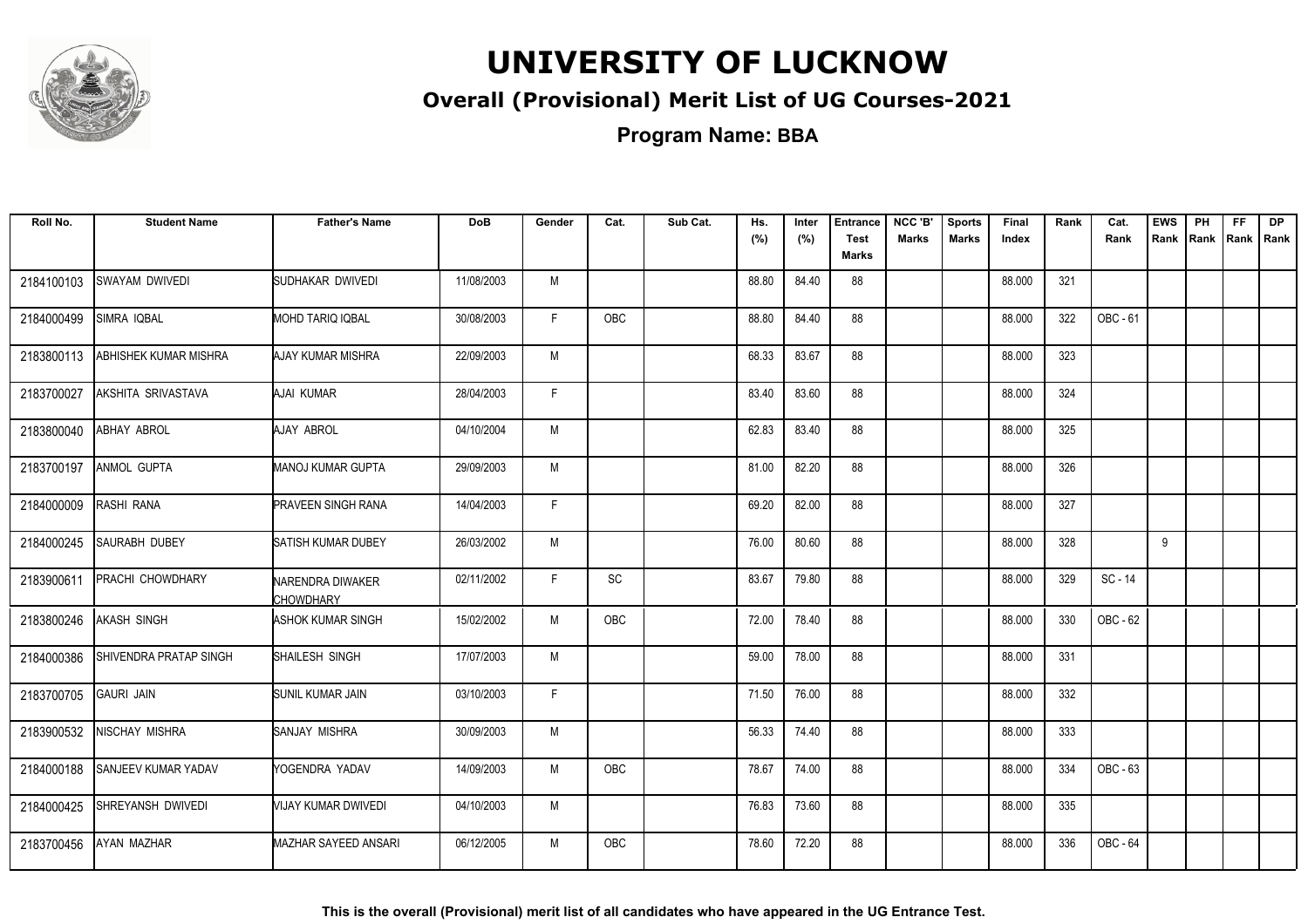

### **Overall (Provisional) Merit List of UG Courses-2021**

**Program Name: BBA**

| Roll No.   | <b>Student Name</b>   | <b>Father's Name</b>         | <b>DoB</b> | Gender | Cat.                         | Sub Cat. | Hs.<br>(%) | Inter<br>(%) | <b>Entrance</b><br><b>Test</b><br><b>Marks</b> | NCC 'B'<br><b>Marks</b> | <b>Sports</b><br><b>Marks</b> | Final<br>Index | Rank | Cat.<br>Rank | <b>EWS</b><br>Rank | PH<br>Rank | FF.<br>Rank   Rank | <b>DP</b> |
|------------|-----------------------|------------------------------|------------|--------|------------------------------|----------|------------|--------------|------------------------------------------------|-------------------------|-------------------------------|----------------|------|--------------|--------------------|------------|--------------------|-----------|
| 2183700026 | AKSHITA SINGH         | <b>ASHOK KUMAR</b>           | 16/11/2004 | F      |                              |          | 55.40      | 71.80        | 88                                             |                         |                               | 88.000         | 337  |              |                    |            |                    |           |
| 2184100097 | <b>SWATI KHARE</b>    | DINESH CHANDRA KHARE         | 08/11/2003 | F.     |                              |          | 79.67      | 71.20        | 88                                             |                         |                               | 88.000         | 338  |              |                    |            |                    |           |
| 2183900117 | JAYENDRA PATHAK       | NAGENDRA PATHAK              | 15/04/2003 | M      |                              |          | 60.80      | 68.40        | 88                                             |                         |                               | 88.000         | 339  |              |                    |            |                    |           |
| 2183700745 | <b>HARSH PANDEY</b>   | RAKESH CHANDRA PANDEY        | 14/07/2000 | M      |                              |          | 79.80      | 67.40        | 88                                             |                         |                               | 88.000         | 340  |              |                    |            |                    |           |
| 2184100102 | SWATI TIWARI          | RAVINDRA NATH TIWARI         | 31/01/2003 | F.     |                              |          | 79.67      | 67.00        | 88                                             |                         |                               | 88.000         | 341  |              |                    |            |                    |           |
| 2183700180 | ANKIT SINGH           | <b>MANOJ KUMAR SINGH</b>     | 01/01/2004 | M      |                              |          | 77.00      | 64.80        | 88                                             |                         |                               | 88.000         | 342  |              |                    |            |                    |           |
| 2183800263 | ANAS QIDWAI           | ATHAR NASEER QIDWAI          | 26/03/2003 | M      |                              |          | 66.00      | 64.55        | 88                                             |                         |                               | 88.000         | 343  |              |                    |            |                    |           |
| 2183900710 | PRIYANSHU CHAUDHARY   | <b>RAJESH KUMAR</b>          | 21/07/2002 | M      | $\operatorname{\textsf{SC}}$ |          | 78.33      | 64.40        | 88                                             |                         |                               | 88.000         | 344  | $SC - 15$    |                    |            |                    |           |
| 2184000497 | SIDHARTH GYANCHANDANI | <b>DILEEP KUMAR</b>          | 30/03/2003 | M      |                              |          | 80.40      | 63.60        | 88                                             |                         |                               | 88.000         | 345  |              |                    |            |                    |           |
| 2183700517 | AYUSMAN TIWARI        | SACHCHIDANAND TIWARI         | 07/08/2004 | M      |                              |          | 85.17      | 58.80        | 88                                             |                         |                               | 88.000         | 346  |              |                    |            |                    |           |
| 2183700409 | ASHUTOSH SINGH        | SUBASH CHANDRA SINGH         | 01/09/2002 | M      |                              |          | 59.33      | 56.20        | 88                                             |                         |                               | 88.000         | 347  |              |                    |            |                    |           |
| 2183700587 | <b>DEVARSHI SINGH</b> | UMESH SINGH                  | 11/02/2003 | M      |                              |          | 70.50      | 55.17        | 88                                             |                         |                               | 88.000         | 348  |              |                    |            |                    |           |
| 2183900568 | OM SINGH CHAUHAN      | <b>RAM NARESH SINGH</b>      | 11/12/2004 | M      |                              |          | 80.60      | 0.00         | 88                                             |                         |                               | 88.000         | 349  |              |                    |            |                    |           |
| 2183700385 | <b>ARYAN SINGH</b>    | <b>PRADEEP SINGH RATHORE</b> | 10/04/2003 | M      |                              |          | 78.60      | 0.00         | 88                                             |                         |                               | 88.000         | 350  |              |                    |            |                    |           |
| 2183700013 | AKHYA PATWA           | KULDEEP PATWA                | 29/04/2003 | F.     | <b>OBC</b>                   |          | 78.33      | 0.00         | 88                                             |                         |                               | 88.000         | 351  | OBC - 65     |                    |            |                    |           |
| 2183800217 | AHMER KHALID          | KHALID NAZAR                 | 23/11/2002 | M      |                              |          | 75.50      | 0.00         | 88                                             |                         |                               | 88.000         | 352  |              |                    |            |                    |           |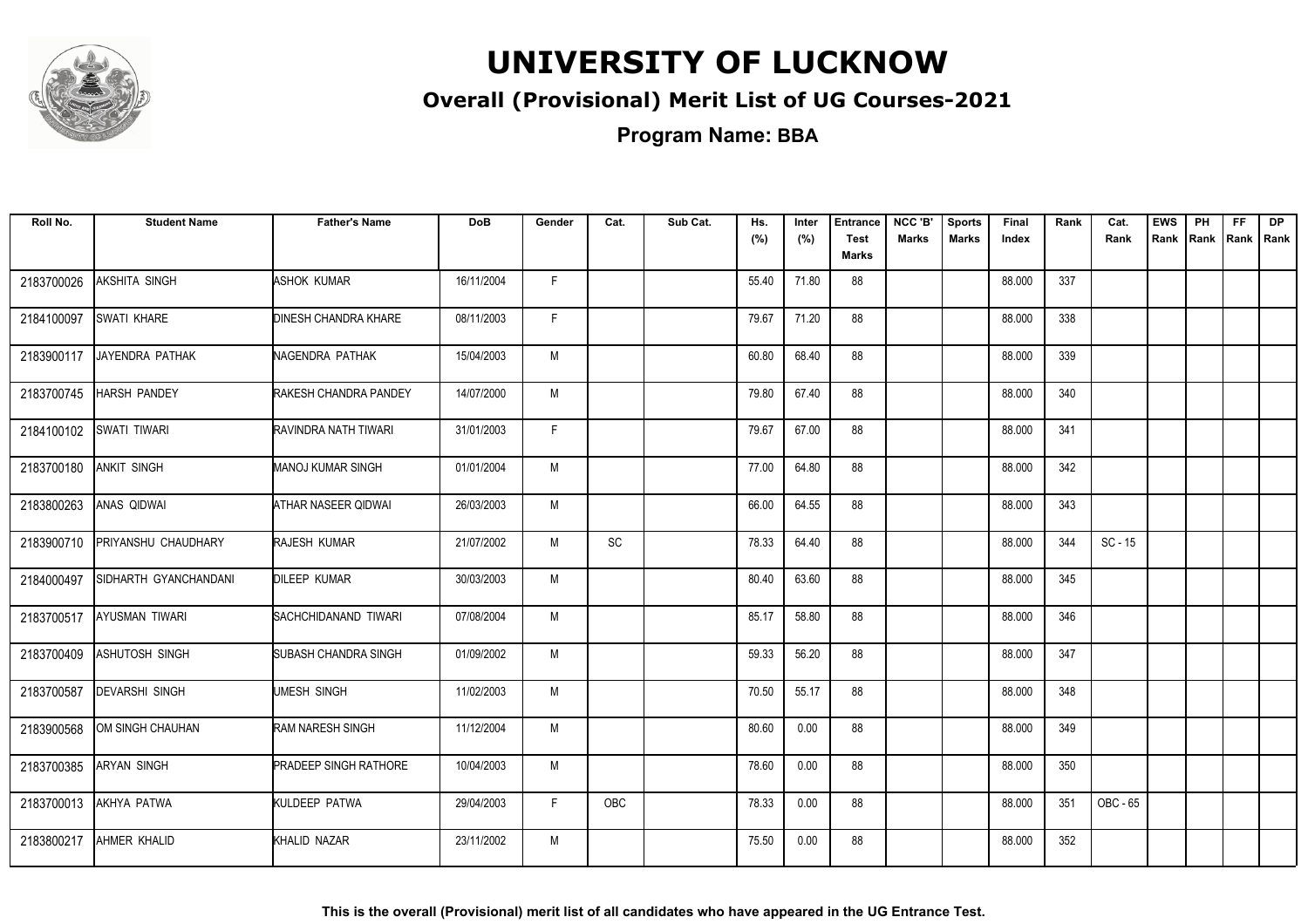

### **Overall (Provisional) Merit List of UG Courses-2021**

**Program Name: BBA**

| Roll No.   | <b>Student Name</b>        | <b>Father's Name</b>               | <b>DoB</b> | Gender | Cat.       | Sub Cat.   | Hs.<br>(%) | Inter<br>(%) | <b>Entrance</b><br><b>Test</b> | NCC 'B'<br><b>Marks</b> | <b>Sports</b><br><b>Marks</b> | Final<br>Index | Rank | Cat.<br>Rank | <b>EWS</b><br>Rank | PH | FF.<br>Rank   Rank   Rank | DP |
|------------|----------------------------|------------------------------------|------------|--------|------------|------------|------------|--------------|--------------------------------|-------------------------|-------------------------------|----------------|------|--------------|--------------------|----|---------------------------|----|
|            |                            |                                    |            |        |            |            |            |              | Marks                          |                         |                               |                |      |              |                    |    |                           |    |
| 2183900751 | RAHUL CHUGH                | ANIL CHUGH                         | 31/03/2003 | M      |            |            | 72.00      | 0.00         | 88                             |                         |                               | 88.000         | 353  |              |                    |    |                           |    |
| 2183900522 | NIKHIL YADAV               | RAJENDRA YADAV                     | 08/02/2004 | M      | OBC        |            | 68.40      | 0.00         | 88                             |                         |                               | 88.000         | 354  | OBC - 66     |                    |    |                           |    |
| 2184100390 | YASH YADAV                 | VIMAL KUMAR YADAV                  | 17/08/2002 | M      | OBC        |            | 64.00      | 0.00         | 88                             |                         |                               | 88.000         | 355  | OBC - 67     |                    |    |                           |    |
| 2183800435 | <b>SAMEER</b>              | <b>J</b> AMIL UDDIN                | 26/03/2003 | M      | <b>OBC</b> | <b>NCC</b> | 78.33      | 83.00        | 84                             | 2.100                   |                               | 86.100         | 356  | OBC - 68     |                    |    |                           |    |
| 2184000198 | <b>SARABJEET KAUR</b>      | <b>HARBHAJAN SINGH</b>             | 07/09/2002 | F.     |            |            | 96.00      | 94.80        | 86                             |                         |                               | 86.000         | 357  |              |                    |    |                           |    |
| 2183900747 | <b>RAGINI AGRAHARI</b>     | SANJAY GUPTA                       | 20/03/2004 | F.     |            |            | 95.17      | 94.60        | 86                             |                         |                               | 86.000         | 358  |              |                    |    |                           |    |
| 2183900103 | JAAHNAVI YADAV             | <b>ALOK KUMAR YADAV</b>            | 15/07/2003 | F.     | <b>OBC</b> |            | 88.20      | 94.40        | 86                             |                         |                               | 86.000         | 359  | OBC - 69     |                    |    |                           |    |
| 2183700014 | AKRITI KATIYAR             | <b>RAJESH KUMAR KATIYAR</b>        | 30/09/2003 | F.     | <b>OBC</b> |            | 88.00      | 93.00        | 86                             |                         |                               | 86.000         | 360  | OBC - 70     |                    |    |                           |    |
| 2184000293 | SHASHWAT SAHU              | VIRENDRA KUMAR SAHU                | 05/09/2004 | M      | OBC        |            | 93.40      | 92.00        | 86                             |                         |                               | 86.000         | 361  | OBC - 71     |                    |    |                           |    |
| 2183700511 | <b>AYUSHI VARSHNEY</b>     | SHEKHAR VARSHNEY                   | 16/11/2002 | M      |            |            | 90.40      | 92.00        | 86                             |                         |                               | 86.000         | 362  |              |                    |    |                           |    |
| 2183900638 | <b>PRAKRITI SHUKLA</b>     | <b>PRADEEP SHUKLA</b>              | 04/04/2002 | F.     |            |            | 83.40      | 91.60        | 86                             |                         |                               | 86.000         | 363  |              |                    |    |                           |    |
| 2183900331 | <b>MD KAIF</b>             | <b>MD SALEEM</b>                   | 28/12/2003 | M      | <b>OBC</b> |            | 68.00      | 90.80        | 86                             |                         |                               | 86.000         | 364  | OBC - 72     |                    |    |                           |    |
| 2183700568 | <b>DEEPANJALI TRIPATHI</b> | <b>PRAKASH NARAYAN</b><br>TRIPATHI | 27/10/2004 | F.     |            |            | 95.60      | 89.83        | 86                             |                         |                               | 86.000         | 365  |              |                    |    |                           |    |
| 2183800155 | <b>ADITI SINGH CHAUHAN</b> | SAURABH KRISHNA SINGH              | 28/06/2003 | F      |            |            | 81.50      | 88.83        | 86                             |                         |                               | 86.000         | 366  |              |                    |    |                           |    |
| 2183700243 | ANTARA SRIVASTAVA          | AMITABH SRIVASTAVA                 | 12/08/2003 | F.     |            |            | 86.83      | 88.00        | 86                             |                         |                               | 86.000         | 367  |              |                    |    |                           |    |
| 2183700140 | <b>ANANYA SHARMA</b>       | RAM AVADH SHARMA                   | 01/01/2004 | F.     | <b>OBC</b> |            | 76.40      | 88.00        | 86                             |                         |                               | 86.000         | 368  | OBC - 73     |                    |    |                           |    |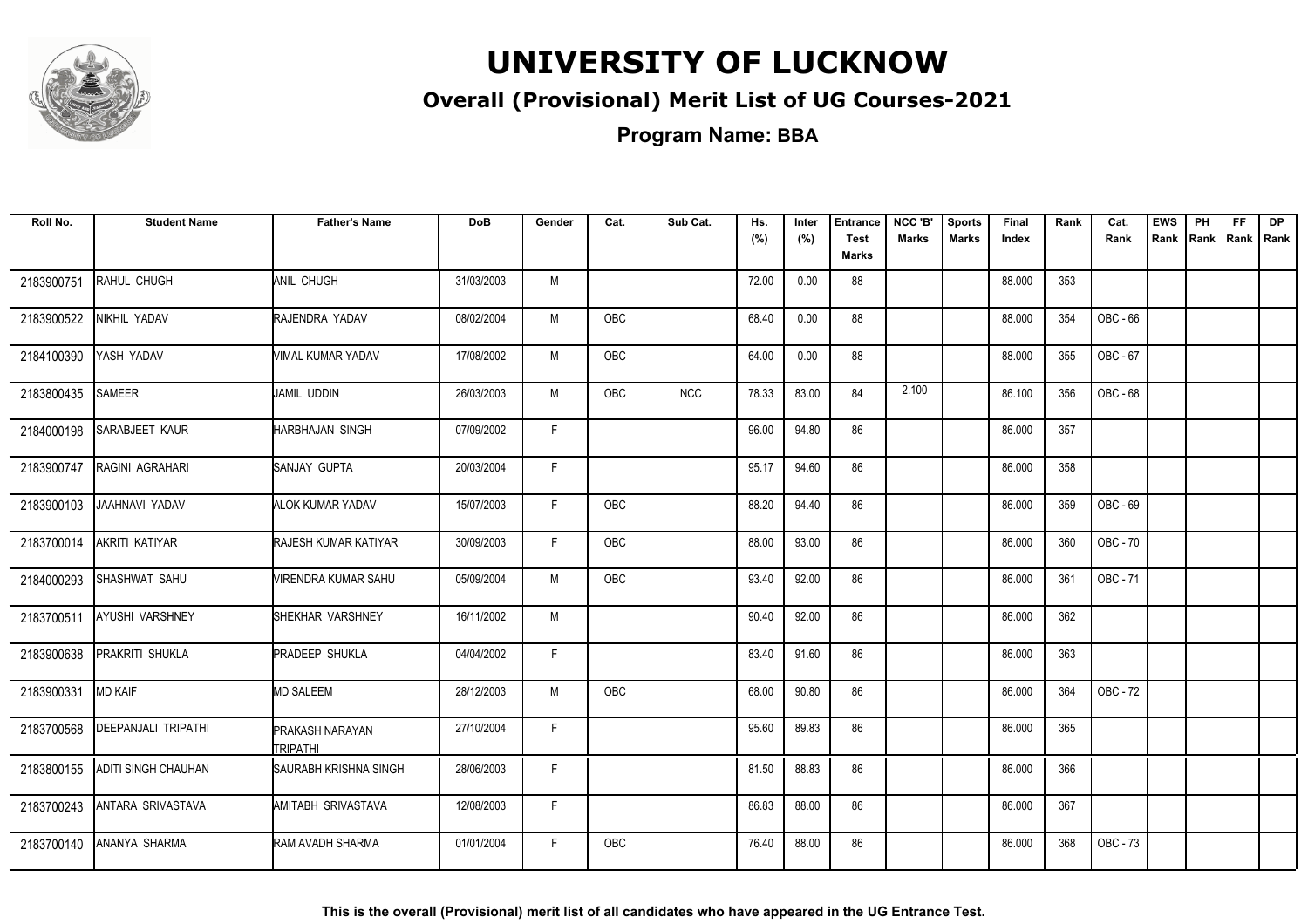

### **Overall (Provisional) Merit List of UG Courses-2021**

| Roll No.   | <b>Student Name</b>      | <b>Father's Name</b>           | <b>DoB</b> | Gender | Cat.       | Sub Cat. | Hs.<br>(%) | Inter<br>(%) | <b>Entrance</b><br><b>Test</b><br>Marks | NCC 'B'<br><b>Marks</b> | <b>Sports</b><br><b>Marks</b> | Final<br>Index | Rank | Cat.<br>Rank | <b>EWS</b> | PH | <b>FF</b> | <b>DP</b><br>Rank Rank Rank Rank |
|------------|--------------------------|--------------------------------|------------|--------|------------|----------|------------|--------------|-----------------------------------------|-------------------------|-------------------------------|----------------|------|--------------|------------|----|-----------|----------------------------------|
| 2183700539 | <b>BHUMIKA CHAUDHARY</b> | <b>RAGHBENDRA</b><br>CHAUDHARY | 28/11/2002 | F.     |            |          | 92.00      | 87.00        | 86                                      |                         |                               | 86.000         | 369  |              |            |    |           |                                  |
| 2184100327 | <b>VINEET TIWARI</b>     | <b>BINAY TIWARI</b>            | 28/04/2004 | M      |            |          | 72.00      | 87.00        | 86                                      |                         |                               | 86.000         | 370  |              |            |    |           |                                  |
| 2183800313 | DEVESH OJHA              | SUDHAKAR OJHA                  | 15/03/2003 | M      |            |          | 83.20      | 86.60        | 86                                      |                         |                               | 86.000         | 371  |              |            |    |           |                                  |
| 2184000415 | SHREYA PANDEY            | <b>ALOK KUMAR PANDEY</b>       | 26/07/2003 | F      |            |          | 82.33      | 86.60        | 86                                      |                         |                               | 86.000         | 372  |              |            |    |           |                                  |
| 2184000464 | SHUBH SRIVASTAVA         | <b>MOHIT PRAKASH</b>           | 20/01/2002 | M      |            |          | 76.00      | 86.40        | 86                                      |                         |                               | 86.000         | 373  |              |            |    |           |                                  |
| 2183700731 | <b>HARJOT SINGH</b>      | <b>SARABJEET SINGH</b>         | 03/01/2003 | M      |            |          | 73.00      | 86.40        | 86                                      |                         |                               | 86.000         | 374  |              |            |    |           |                                  |
| 2184100240 | UTTAM PANDEY             | SATYA PRAKASH PANDEY           | 09/12/2004 | M      |            |          | 83.00      | 85.83        | 86                                      |                         |                               | 86.000         | 375  |              |            |    |           |                                  |
| 2184000285 | SHASHANK KUMAR SINGH     | JANARDAN SINGH                 | 19/01/2003 | M      | OBC        |          | 88.80      | 84.50        | 86                                      |                         |                               | 86.000         | 376  | OBC - 74     |            |    |           |                                  |
| 2184000428 | SHREYANSH VERMA          | SANJAY KUMAR VERMA             | 28/06/2003 | M      | OBC        |          | 64.83      | 84.40        | 86                                      |                         |                               | 86.000         | 377  | OBC - 75     |            |    |           |                                  |
| 2184000257 | SHAGUN DWIVEDI           | VIVEK KUMAR DWIVEDI            | 04/12/2002 | F.     |            |          | 80.20      | 84.00        | 86                                      |                         |                               | 86.000         | 378  |              |            |    |           |                                  |
| 2183700159 | ANIKET VATSAL SHUKLA     | VIJAY KUMAR SHUKLA             | 05/08/2003 | M      |            |          | 88.17      | 83.80        | 86                                      |                         |                               | 86.000         | 379  |              |            |    |           |                                  |
| 2184100066 | <b>SUNIDHI RASTOGI</b>   | <b>VIVEK RASTOGI</b>           | 01/12/2003 | F.     |            |          | 80.40      | 83.80        | 86                                      |                         |                               | 86.000         | 380  |              |            |    |           |                                  |
| 2183900406 | <b>MOHD SHABAN</b>       | MASARRAT ALI KHAN              | 01/10/2004 | M      |            |          | 73.17      | 83.40        | 86                                      |                         |                               | 86.000         | 381  |              |            |    |           |                                  |
| 2183900086 | ISHAAN SHARMA            | ANUJ SHARMA                    | 29/04/2003 | M      |            |          | 66.33      | 83.20        | 86                                      |                         |                               | 86.000         | 382  |              |            |    |           |                                  |
| 2183900701 | PRIYANSH BHARGAVA        | SANDEEP BHARGAVA               | 23/08/2001 | M      |            |          | 78.80      | 82.00        | 86                                      |                         |                               | 86.000         | 383  |              |            |    |           |                                  |
| 2183900516 | NIDHI RAJPUT             | RAMPAL SINGH RAJPUT            | 31/12/2002 | F.     | <b>OBC</b> |          | 87.60      | 81.80        | 86                                      |                         |                               | 86.000         | 384  | OBC - 76     |            |    |           |                                  |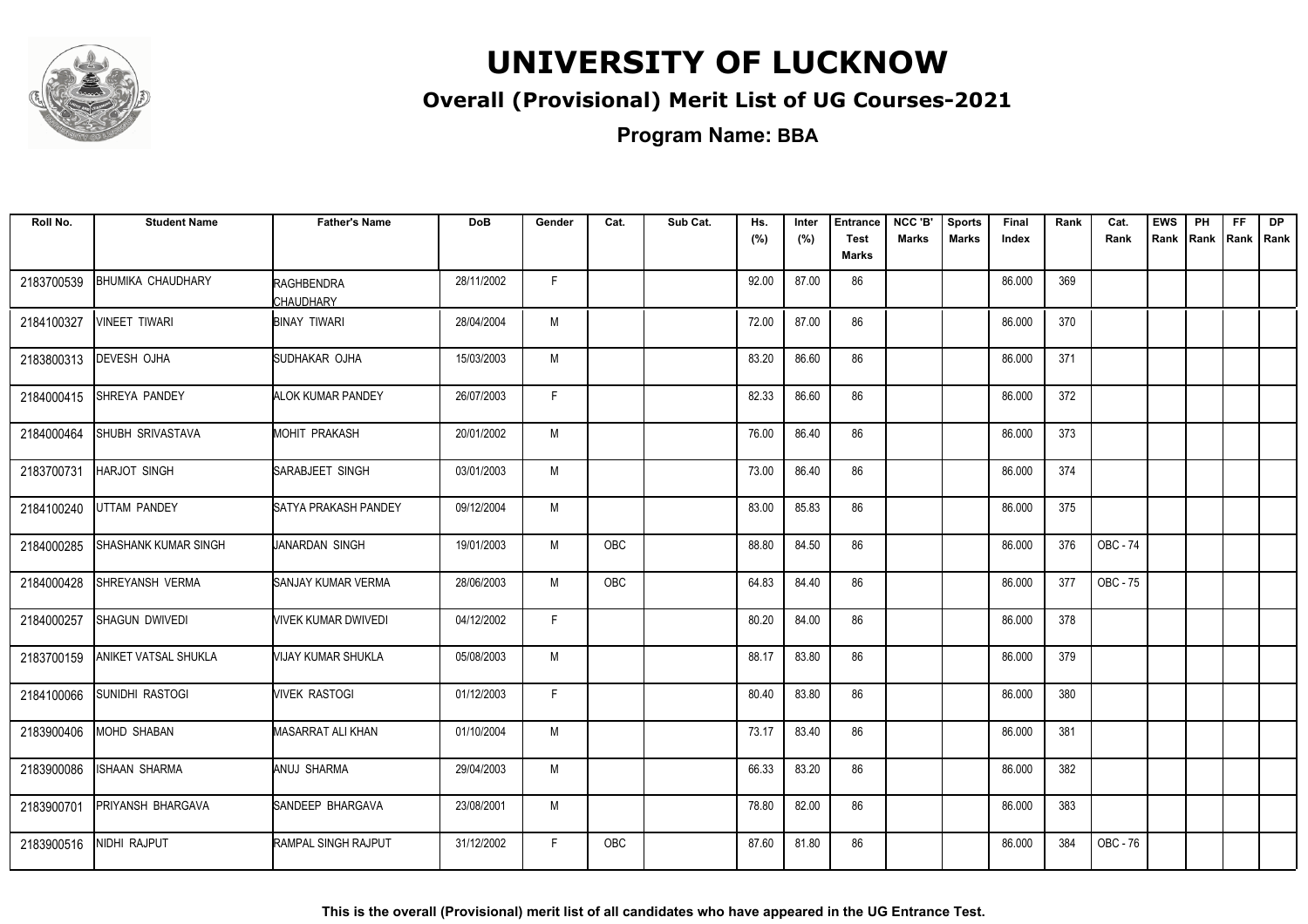

### **Overall (Provisional) Merit List of UG Courses-2021**

**Program Name: BBA**

| Roll No.   | <b>Student Name</b>     | <b>Father's Name</b>               | <b>DoB</b> | Gender | Cat.          | Sub Cat.  | Hs.<br>(%) | Inter<br>(%) | <b>Entrance</b><br><b>Test</b><br><b>Marks</b> | NCC 'B'<br><b>Marks</b> | <b>Sports</b><br><b>Marks</b> | Final<br>Index | Rank | Cat.<br>Rank    | <b>EWS</b><br>Rank | PH<br>Rank | FF.<br>Rank   Rank | <b>DP</b>    |
|------------|-------------------------|------------------------------------|------------|--------|---------------|-----------|------------|--------------|------------------------------------------------|-------------------------|-------------------------------|----------------|------|-----------------|--------------------|------------|--------------------|--------------|
| 2183800476 | TUSHAR TILARA           | RAJEEV TILARA                      | 19/02/2003 | M      |               |           | 69.83      | 80.60        | 86                                             |                         |                               | 86.000         | 385  |                 |                    |            |                    |              |
| 2183700528 | <b>BHARAT SINGH</b>     | DHIRENDRA SINGH                    | 01/07/2001 | M      |               |           | 82.00      | 79.20        | 86                                             |                         |                               | 86.000         | 386  |                 |                    |            |                    |              |
| 2183900276 | KUWAR ADITYA NATH RAWAT | <b>SANJAY KUMAR RAWAT</b>          | 08/05/2003 | M      | <b>OBC</b>    |           | 73.40      | 78.80        | 86                                             |                         |                               | 86.000         | 387  | OBC - 77        |                    |            |                    |              |
| 2183800009 | AAKASH VERMA            | NEERAJ KUMAR VERMA                 | 01/01/2004 | M      | $\mathsf{SC}$ |           | 75.80      | 78.60        | 86                                             |                         |                               | 86.000         | 388  | $SC - 16$       |                    |            |                    |              |
| 2183700107 | AMIT SINGH              | SANJAY SINGH                       | 04/01/2003 | M      |               |           | 72.60      | 77.80        | 86                                             |                         |                               | 86.000         | 389  |                 |                    |            |                    |              |
| 2184100408 | YASIR MEHDI             | ALIM MEHDI NAQVI                   | 03/10/2002 | M      |               |           | 60.80      | 77.20        | 86                                             |                         |                               | 86.000         | 390  |                 |                    |            |                    |              |
| 2183800344 | KASHIKA MISHRA          | <b>ALOK KUMAR MISHRA</b>           | 08/03/2004 | F.     |               | <b>DP</b> | 84.80      | 77.00        | 86                                             |                         |                               | 86.000         | 391  |                 |                    |            |                    | $\mathbf{1}$ |
| 2183800318 | DURGESH KUMAR BAJPAI    | <b>DEVENDRA KUMAR BAJPAL</b>       | 31/01/2003 | M      |               |           | 73.00      | 75.80        | 86                                             |                         |                               | 86.000         | 392  |                 |                    |            |                    |              |
| 2183900213 | KHUSHI TIWARI           | SHARAD KUMAR TIWARI                | 03/03/2004 | F      |               |           | 82.00      | 75.40        | 86                                             |                         |                               | 86.000         | 393  |                 |                    |            |                    |              |
| 2183700086 | AMAN YADAV              | TIRTHRAJ YADAV                     | 15/01/2004 | M      | <b>OBC</b>    |           | 81.00      | 75.40        | 86                                             |                         |                               | 86.000         | 394  | <b>OBC - 78</b> |                    |            |                    |              |
| 2184000401 | SHRADDHA PANDEY         | <b>MAHESH PANDEY</b>               | 15/06/2003 | F      |               |           | 80.33      | 75.40        | 86                                             |                         |                               | 86.000         | 395  |                 |                    |            |                    |              |
| 2183700059 | AMAAN SIDDIQUI          | ARIF HUSAIN SIDDIQUI               | 15/01/2002 | M      |               |           | 54.60      | 74.80        | 86                                             |                         |                               | 86.000         | 396  |                 |                    |            |                    |              |
| 2184000410 | <b>SHREYA AGARWAL</b>   | VISHAL AGARWAL                     | 13/09/2004 | F      |               |           | 71.00      | 73.60        | 86                                             |                         |                               | 86.000         | 397  |                 |                    |            |                    |              |
| 2183900519 | NIKHIL CHAURASIA        | <b>SHARAN SHANKAR</b><br>CHAURASIA | 05/10/2001 | M      | OBC           |           | 71.20      | 73.20        | 86                                             |                         |                               | 86.000         | 398  | OBC - 79        |                    |            |                    |              |
| 2183900281 | LAVANYA RASTOGI         | CHANDRA KANT RASTOGI               | 24/10/2003 | F      | OBC           |           | 64.00      | 72.40        | 86                                             |                         |                               | 86.000         | 399  | OBC - 80        |                    |            |                    |              |
| 2183700150 | <b>ANCHAL PATEL</b>     | KARUNA SHANKAR PATEL               | 26/01/2003 | F.     | <b>OBC</b>    |           | 71.40      | 71.60        | 86                                             |                         |                               | 86.000         | 400  | OBC - 81        |                    |            |                    |              |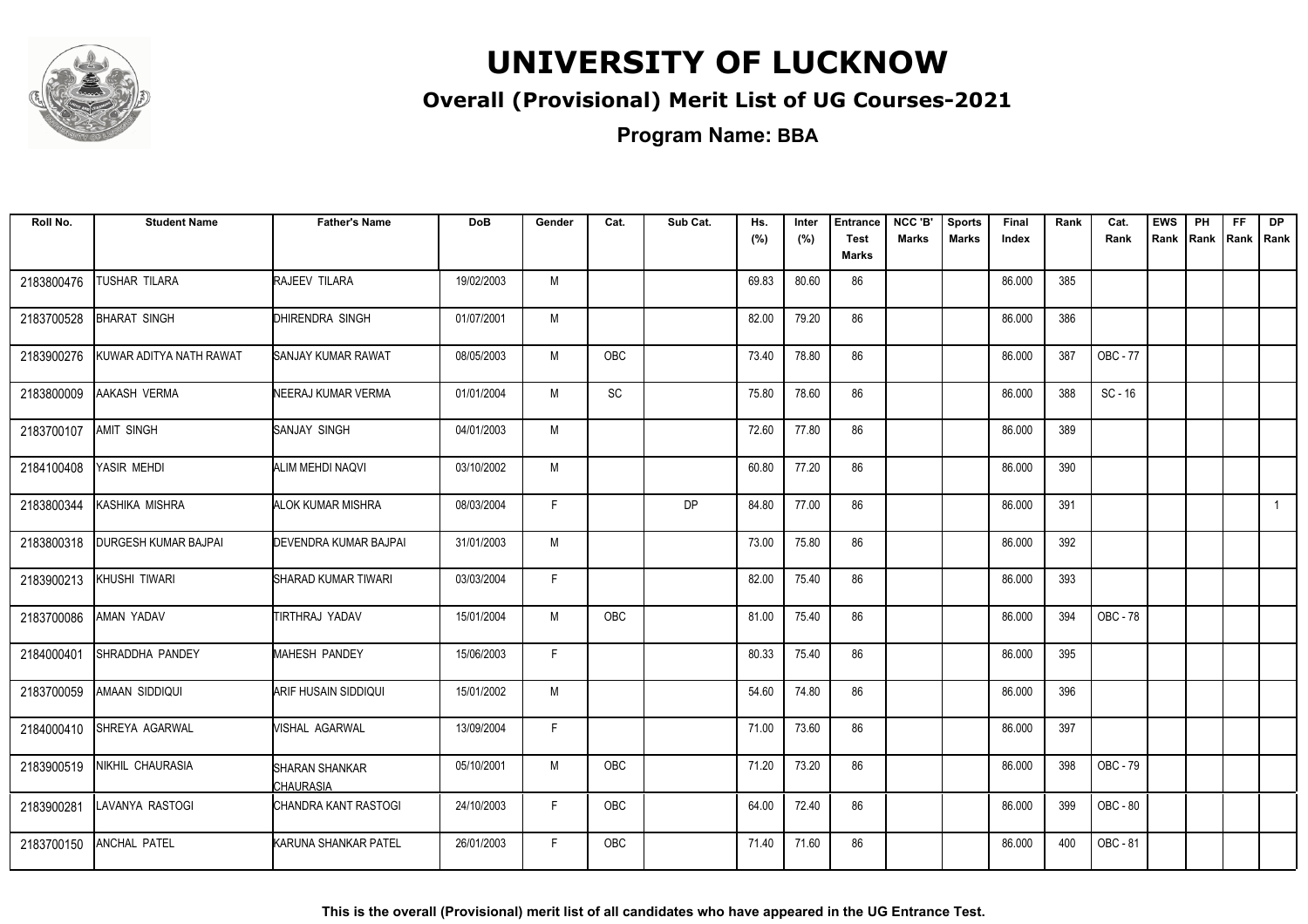

### **Overall (Provisional) Merit List of UG Courses-2021**

**Program Name: BBA**

| Roll No.   | <b>Student Name</b>   | <b>Father's Name</b>               | <b>DoB</b> | Gender | Cat.          | Sub Cat. | Hs.<br>(%) | Inter<br>(%) | <b>Entrance</b><br><b>Test</b><br><b>Marks</b> | NCC 'B'<br><b>Marks</b> | <b>Sports</b><br><b>Marks</b> | Final<br>Index | Rank | Cat.<br>Rank | <b>EWS</b> | PH<br>Rank Rank | FF.<br>Rank   Rank | <b>DP</b> |
|------------|-----------------------|------------------------------------|------------|--------|---------------|----------|------------|--------------|------------------------------------------------|-------------------------|-------------------------------|----------------|------|--------------|------------|-----------------|--------------------|-----------|
| 2183700492 | AYUSH SRIVASTAV       | <b>ANAND SWAROOP</b>               | 25/10/2003 | M      |               |          | 57.67      | 69.80        | 86                                             |                         |                               | 86.000         | 401  |              |            |                 |                    |           |
| 2183700689 | <b>GAURAV KUMAR</b>   | <b>MANISH KUMAR</b>                | 22/07/2003 | M      |               |          | 70.67      | 69.67        | 86                                             |                         |                               | 86.000         | 402  |              |            |                 |                    |           |
| 2184000299 | SHATAKSHI SRIVASTAVA  | YOGESH KUMAR<br><b>SRIVASTAVA</b>  | 06/06/2003 | F.     |               |          | 60.00      | 69.20        | 86                                             |                         |                               | 86.000         | 403  |              | 10         |                 |                    |           |
| 2183900316 | <b>MANSI SAHU</b>     | RAKESH SAHU                        | 22/08/2002 | F      | <b>OBC</b>    |          | 77.17      | 68.80        | 86                                             |                         |                               | 86.000         | 404  | OBC - 82     |            |                 |                    |           |
| 2183700306 | APOORAV AKSHIT        | ANAND ASHOK                        | 21/09/2003 | M      |               |          | 53.67      | 68.33        | 86                                             |                         |                               | 86.000         | 405  |              |            |                 |                    |           |
| 2183900093 | ISHIKA SINGH          | <b>SANJAY KUMAR SINGH</b>          | 19/05/2001 | F.     | SC            |          | 76.00      | 67.80        | 86                                             |                         |                               | 86.000         | 406  | $SC - 17$    |            |                 |                    |           |
| 2184000155 | <b>SALONI SINGH</b>   | SUBHASH CHANDRA SINGH              | 02/07/2002 | F.     |               |          | 91.20      | 66.00        | 86                                             |                         |                               | 86.000         | 407  |              |            |                 |                    |           |
| 2183900092 | ISHIKA SINGH          | ANAND KR SINGH                     | 13/07/2002 | F.     |               |          | 54.17      | 64.00        | 86                                             |                         |                               | 86.000         | 408  |              |            |                 |                    |           |
| 2183700349 | <b>ARPIT TRIPATHI</b> | VED PRAKASH TRIPATHI               | 14/03/2005 | M      |               |          | 66.33      | 63.20        | 86                                             |                         |                               | 86.000         | 409  |              |            |                 |                    |           |
| 2183700438 | <b>AVIJIT SINGH</b>   | RAJENDRA KUMAR                     | 18/12/2002 | M      | SC            |          | 66.17      | 63.20        | 86                                             |                         |                               | 86.000         | 410  | $SC - 18$    |            |                 |                    |           |
| 2183900608 | POORNIMA SINGH        | <b>PREM PAL SINGH</b>              | 09/12/2002 | F.     |               |          | 61.40      | 63.00        | 86                                             |                         |                               | 86.000         | 411  |              |            |                 |                    |           |
| 2183700636 | DIVYANSHU RAGHAV      | RAVINDRA NATH RAGHAV               | 16/12/1997 | M      | $\mathsf{SC}$ |          | 81.60      | 59.00        | 86                                             |                         |                               | 86.000         | 412  | SC - 19      |            |                 |                    |           |
| 2183900004 | HARSH VARDHAN         | SATYA PRAKASH<br><b>SRIVASTAVA</b> | 05/01/2003 | M      |               |          | 95.00      | 0.00         | 86                                             |                         |                               | 86.000         | 413  |              |            |                 |                    |           |
| 2183800418 | RISHITA SHAHI         | KRISHNA MOHAN SHAHI                | 12/02/2004 | F      |               |          | 73.60      | 0.00         | 86                                             |                         |                               | 86.000         | 414  |              |            |                 |                    |           |
| 2183900429 | MOHD UZAIR KHAN       | SUHAIL IQBAL KHAN                  | 26/03/2003 | M      |               |          | 49.60      | 0.00         | 86                                             |                         |                               | 86.000         | 415  |              |            |                 |                    |           |
| 2183800252 | ALI ZAFIR MOHSIN      | <b>MOHSIN RAZA</b>                 | 19/10/2002 | M      |               |          | 81.00      | 94.80        | 84                                             |                         |                               | 84.000         | 416  |              |            |                 |                    |           |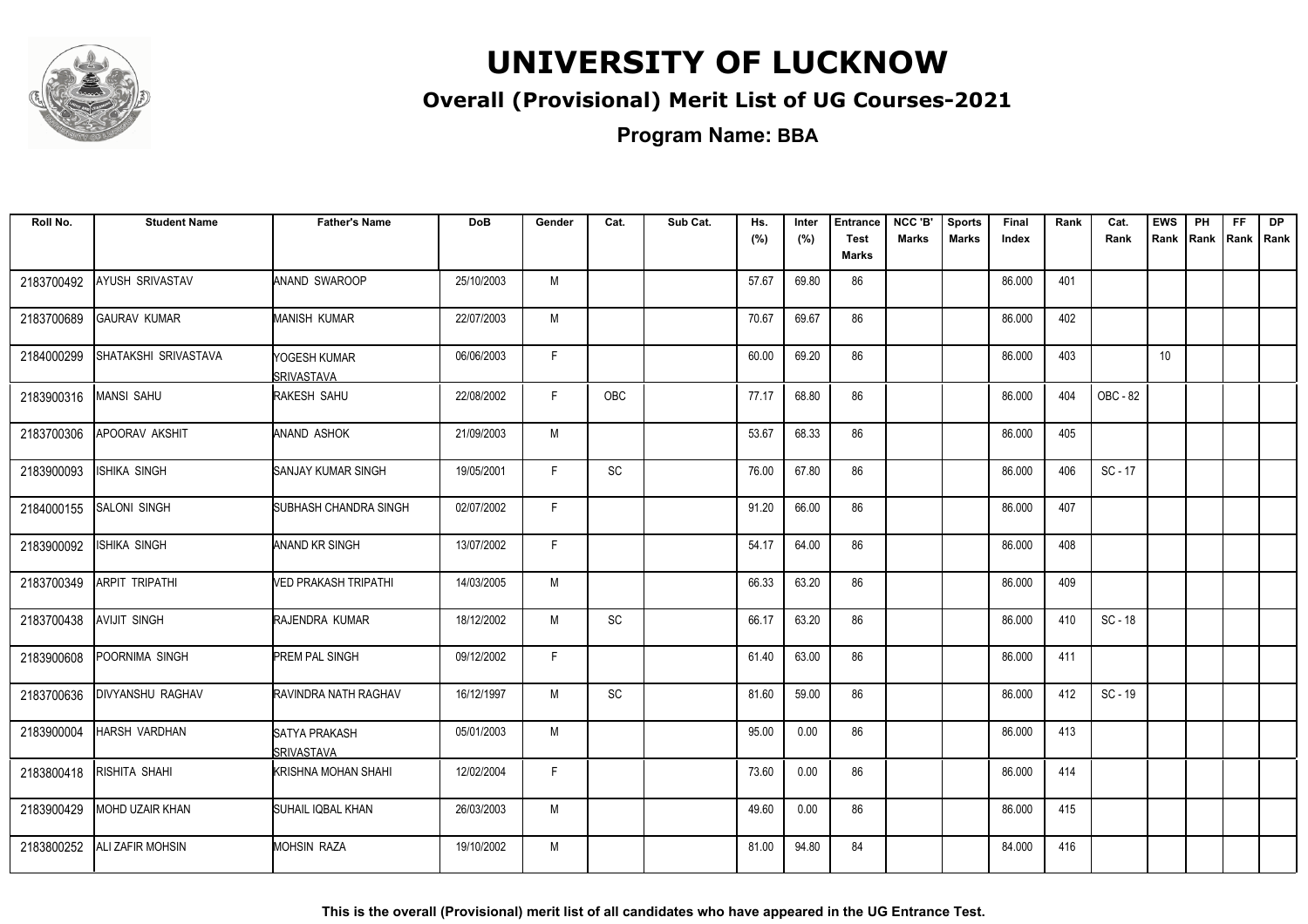

### **Overall (Provisional) Merit List of UG Courses-2021**

**Program Name: BBA**

| Roll No.   | <b>Student Name</b>  | <b>Father's Name</b>         | <b>DoB</b> | Gender | Cat.       | Sub Cat. | Hs.<br>(%) | Inter<br>(%) | <b>Entrance</b><br><b>Test</b> | NCC 'B'<br><b>Marks</b> | <b>Sports</b><br><b>Marks</b> | Final<br>Index | Rank | Cat.<br>Rank | <b>EWS</b><br>Rank | PH<br>Rank | FF.<br>Rank   Rank | <b>DP</b> |
|------------|----------------------|------------------------------|------------|--------|------------|----------|------------|--------------|--------------------------------|-------------------------|-------------------------------|----------------|------|--------------|--------------------|------------|--------------------|-----------|
|            |                      |                              |            |        |            |          |            |              | <b>Marks</b>                   |                         |                               |                |      |              |                    |            |                    |           |
| 2183700073 | AMAN SAXENA          | APRESH CHANDRA               | 29/10/2002 | M      |            |          | 92.80      | 92.17        | 84                             |                         |                               | 84.000         | 417  |              |                    |            |                    |           |
| 2183700693 | <b>GAURAV MITTAL</b> | <b>MAHAVIR PRASAD MITTAL</b> | 03/02/2003 | M      |            |          | 89.17      | 92.00        | 84                             |                         |                               | 84.000         | 418  |              |                    |            |                    |           |
| 2184100145 | TANU VERMA           | RAMENDRA VERMA               | 09/02/2004 | F.     | <b>OBC</b> |          | 89.40      | 90.60        | 84                             |                         |                               | 84.000         | 419  | OBC - 83     |                    |            |                    |           |
| 2184100207 | UJJWAL RAI           | MANDIR RAI                   | 14/01/2002 | M      |            |          | 87.40      | 90.60        | 84                             |                         |                               | 84.000         | 420  |              |                    |            |                    |           |
| 2183900204 | KHUSHI SHARMA        | <b>DINESH KUMAR SHARMA</b>   | 22/11/2003 | F.     |            |          | 88.20      | 90.00        | 84                             |                         |                               | 84.000         | 421  |              |                    |            |                    |           |
| 2184000402 | SHRADDHA VERMA       | <b>PAWAN VERMA</b>           | 28/06/2003 | F.     | OBC        |          | 77.80      | 89.83        | 84                             |                         |                               | 84.000         | 422  | OBC - 84     |                    |            |                    |           |
| 2184000154 | <b>SALONI SINGH</b>  | OMKAR SINGH YADAV            | 23/10/2002 | F.     | <b>OBC</b> |          | 89.80      | 89.50        | 84                             |                         |                               | 84.000         | 423  | OBC - 85     |                    |            |                    |           |
| 2183900637 | PRAKRITI GUPTA       | <b>MR. BANSHIDHAR</b>        | 22/05/2003 | F.     |            |          | 83.67      | 89.50        | 84                             |                         |                               | 84.000         | 424  |              |                    |            |                    |           |
| 2183800499 | YOG DULWANI          | <b>GIRISH DULWANI</b>        | 20/04/2003 | M      |            |          | 82.67      | 89.00        | 84                             |                         |                               | 84.000         | 425  |              |                    |            |                    |           |
| 2183900341 | MEGHNA KANOJIA       | DEEPAK KUMAR KANOJIA         | 28/11/2002 | F      | SC         |          | 79.60      | 89.00        | 84                             |                         |                               | 84.000         | 426  | $SC - 20$    |                    |            |                    |           |
| 2184100380 | YASH MISHRA          | <b>MANOJ KUMAR MISHRA</b>    | 30/01/2003 | M      |            |          | 82.83      | 88.60        | 84                             |                         |                               | 84.000         | 427  |              |                    |            |                    |           |
| 2183900096 | ISHITA MITRA         | JOTINDRA KRISHNA MITRA       | 04/07/2003 | F      |            |          | 72.00      | 88.60        | 84                             |                         |                               | 84.000         | 428  |              |                    |            |                    |           |
| 2184100246 | VAIBHAV RAI          | UPENDRA RAI                  | 22/11/2004 | M      |            |          | 86.40      | 87.20        | 84                             |                         |                               | 84.000         | 429  |              |                    |            |                    |           |
| 2184100421 | <b>ZAID HUSSAIN</b>  | MOHD SHAKEEL                 | 22/11/2001 | M      |            |          | 78.17      | 87.20        | 84                             |                         |                               | 84.000         | 430  |              |                    |            |                    |           |
| 2183700610 | <b>DIVITA MISHRA</b> | <b>DIGANT DEEPAK MISHRA</b>  | 15/08/2005 | F.     |            |          | 86.00      | 86.40        | 84                             |                         |                               | 84.000         | 431  |              |                    |            |                    |           |
| 2184000138 | SAKSHI SINGH         | AJAY PRATAP SINGH            | 29/04/2003 | F.     |            |          | 87.17      | 86.17        | 84                             |                         |                               | 84.000         | 432  |              |                    |            |                    |           |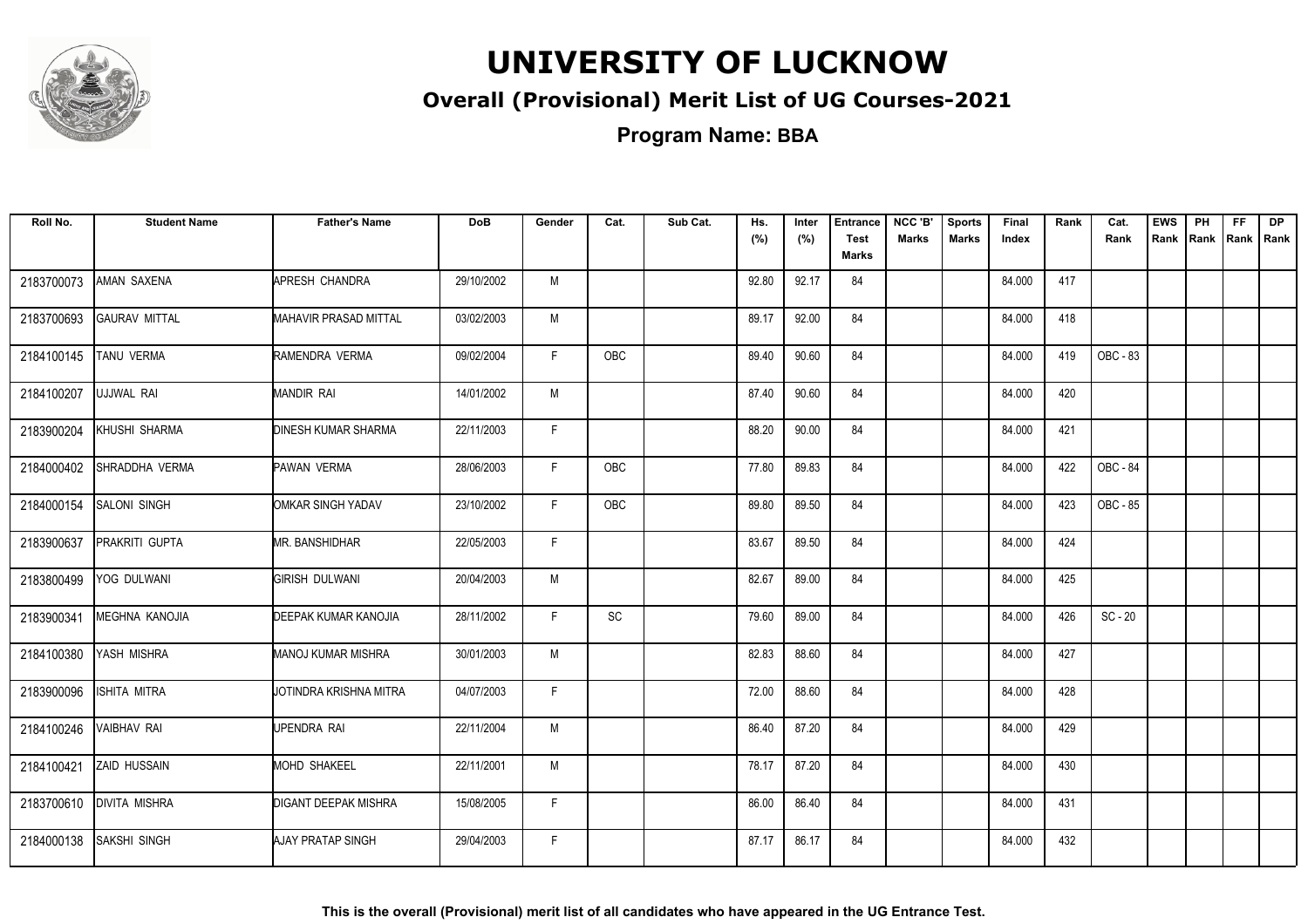

### **Overall (Provisional) Merit List of UG Courses-2021**

**Program Name: BBA**

| Roll No.   | <b>Student Name</b>          | <b>Father's Name</b>         | <b>DoB</b> | Gender | Cat.       | Sub Cat. | Hs.<br>(%) | Inter<br>(%) | <b>Entrance</b><br><b>Test</b><br><b>Marks</b> | NCC 'B'<br><b>Marks</b> | <b>Sports</b><br><b>Marks</b> | Final<br>Index | Rank | Cat.<br>Rank | <b>EWS</b> | PH<br>Rank Rank | <b>FF</b><br> Rank   Rank | <b>DP</b> |
|------------|------------------------------|------------------------------|------------|--------|------------|----------|------------|--------------|------------------------------------------------|-------------------------|-------------------------------|----------------|------|--------------|------------|-----------------|---------------------------|-----------|
| 2183700221 | ANSHIKA SAXENA               | <b>NIRMAL KUMAR SAXENA</b>   | 01/06/2003 | F.     |            |          | 91.60      | 85.40        | 84                                             |                         |                               | 84.000         | 433  |              |            |                 |                           |           |
| 2183900319 | MANTRITA GAURDWAJ            | UMA KANT SHARMA              | 22/11/2003 | F.     |            |          | 89.00      | 84.80        | 84                                             |                         |                               | 84.000         | 434  |              |            |                 |                           |           |
| 2184100361 | <b>VIVEK SHUKLA</b>          | <b>BHASKAR NAND SHUKLA</b>   | 05/04/2003 | M      |            |          | 77.40      | 84.80        | 84                                             |                         |                               | 84.000         | 435  |              |            |                 |                           |           |
| 2183800161 | ADITYA DIXIT                 | SATISH KUMAR DIXIT           | 24/03/2004 | M      |            |          | 75.20      | 84.60        | 84                                             |                         |                               | 84.000         | 436  |              |            |                 |                           |           |
| 2183900124 | JOY SERRAO                   | RYAN HARRY SERRAO            | 15/09/2002 | M      |            |          | 73.67      | 84.60        | 84                                             |                         |                               | 84.000         | 437  |              |            |                 |                           |           |
| 2183700651 | <b>IDURRAIN SHAHWAR</b>      | ABDUL QAYYUM                 | 13/01/2003 | F.     |            |          | 86.83      | 84.40        | 84                                             |                         |                               | 84.000         | 438  |              |            |                 |                           |           |
| 2183900538 | NISHANT PANDEY               | <b>DEEPAK PANDEY</b>         | 20/12/2003 | M      |            |          | 89.00      | 84.17        | 84                                             |                         |                               | 84.000         | 439  |              |            |                 |                           |           |
| 2184100153 | <b>TAPUR OMAR</b>            | RANJEET OMAR                 | 09/02/2004 | F.     | OBC        |          | 81.00      | 83.50        | 84                                             |                         |                               | 84.000         | 440  | OBC - 86     |            |                 |                           |           |
| 2183700549 | <b>BUSHRA BANO</b>           | <b>SUAIB ALI</b>             | 14/02/2004 | F.     | OBC        |          | 84.17      | 82.80        | 84                                             |                         |                               | 84.000         | 441  | OBC - 87     |            |                 |                           |           |
| 2183700023 | <b>AKSHAT SHARMA</b>         | MADAN MOHAN SHARMA           | 10/01/2003 | M      |            |          | 66.17      | 82.80        | 84                                             |                         |                               | 84.000         | 442  |              |            |                 |                           |           |
| 2184000117 | <b>SAHIL GUPTA</b>           | SURENDRA GUPTA               | 13/10/2002 | M      |            |          | 75.83      | 82.67        | 84                                             |                         |                               | 84.000         | 443  |              |            |                 |                           |           |
| 2183700285 | <b>ANUSHKA GUPTA</b>         | <b>PRAFULL CHANDRA GUPTA</b> | 04/07/2003 | F.     |            |          | 83.67      | 82.60        | 84                                             |                         |                               | 84.000         | 444  |              |            |                 |                           |           |
| 2183700655 | <b>EKTA GUPTA</b>            | MIKAS GUPTA                  | 13/05/2004 | F.     | <b>OBC</b> |          | 70.67      | 82.40        | 84                                             |                         |                               | 84.000         | 445  | OBC - 88     |            |                 |                           |           |
| 2183800392 | <b>PRAKRITI SINGH</b>        | AMIT KUMAR SINGH             | 15/07/2004 | F.     |            |          | 73.00      | 82.00        | 84                                             |                         |                               | 84.000         | 446  |              |            |                 |                           |           |
| 2184000404 | <b>SHREASTH PRATAP SINGH</b> | VINOD KUMAR SINGH            | 06/03/2003 | M      |            |          | 67.00      | 81.80        | 84                                             |                         |                               | 84.000         | 447  |              |            |                 |                           |           |
| 2183800031 | <b>AAYUSHI BHATT</b>         | PANKAJ KUMAR SHARMA          | 04/12/2003 | F.     |            |          | 66.33      | 81.60        | 84                                             |                         |                               | 84.000         | 448  |              |            |                 |                           |           |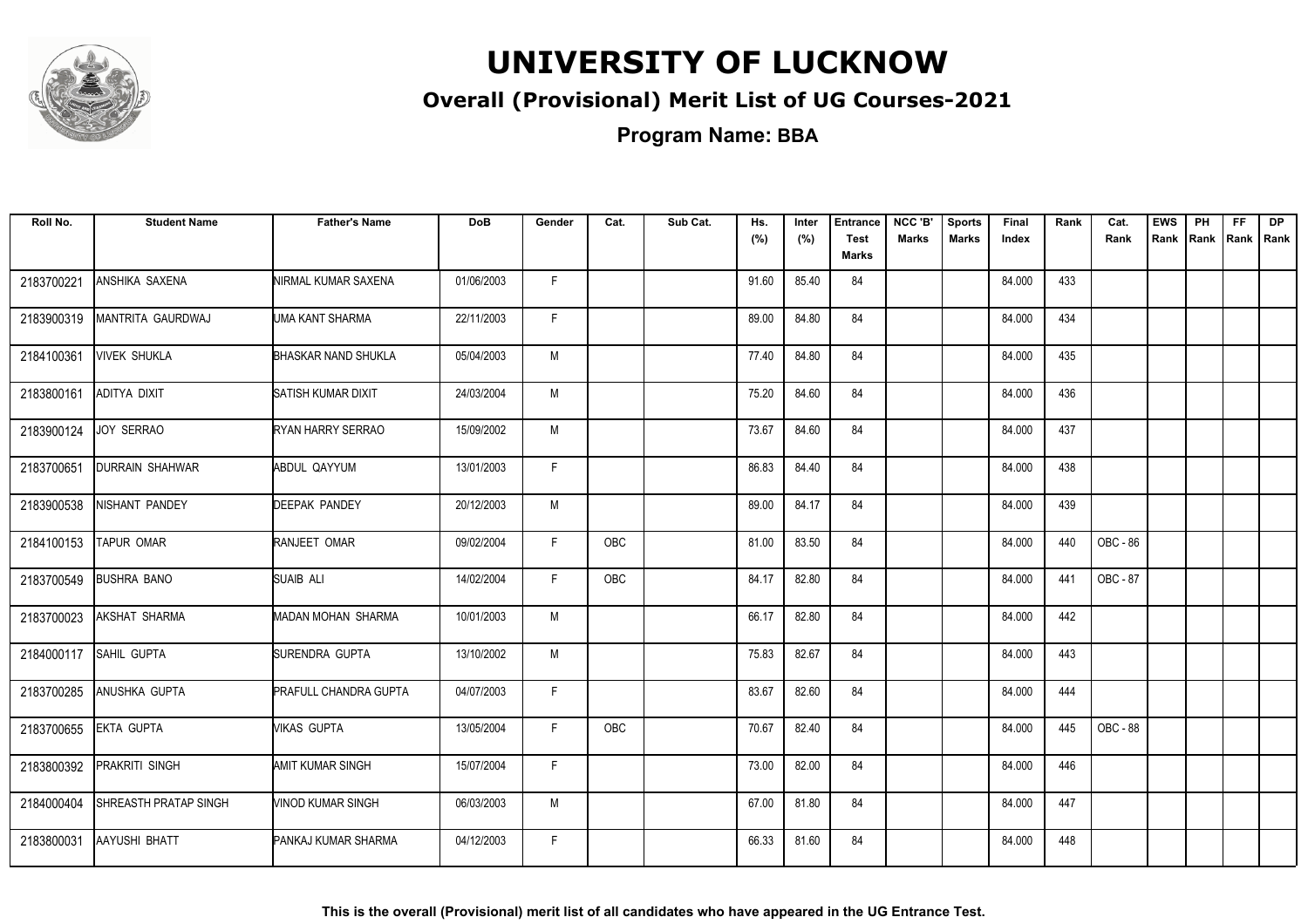

### **Overall (Provisional) Merit List of UG Courses-2021**

| Roll No.   | <b>Student Name</b>         | <b>Father's Name</b>                   | <b>DoB</b> | Gender | Cat.       | Sub Cat. | Hs.<br>(%) | Inter<br>(%) | <b>Entrance</b><br><b>Test</b><br>Marks | NCC 'B'<br><b>Marks</b> | <b>Sports</b><br><b>Marks</b> | Final<br>Index | Rank | Cat.<br>Rank | <b>EWS</b><br>Rank | PH<br>Rank   Rank   Rank | FF. | <b>DP</b> |
|------------|-----------------------------|----------------------------------------|------------|--------|------------|----------|------------|--------------|-----------------------------------------|-------------------------|-------------------------------|----------------|------|--------------|--------------------|--------------------------|-----|-----------|
| 2183800169 | ADITYA NIGAM                | SANTOSH KUMAR NIGAM                    | 10/02/2004 | M      |            |          | 72.33      | 81.50        | 84                                      |                         |                               | 84.000         | 449  |              |                    |                          |     |           |
| 2184000275 | SHAMBHAVI SRIVASTAVA        | SHARAD KUMAR                           | 27/11/2003 | F.     |            |          | 69.83      | 81.20        | 84                                      |                         |                               | 84.000         | 450  |              |                    |                          |     |           |
| 2184000476 | SHUBHANG SAXENA             | <b>DINESH SAXENA</b>                   | 03/10/2003 | M      |            |          | 80.83      | 81.17        | 84                                      |                         |                               | 84.000         | 451  |              |                    |                          |     |           |
| 2183700616 | <b>DIVYA YADAV</b>          | <b>BHUWAL YADAV</b>                    | 25/11/2002 | F.     | <b>OBC</b> |          | 82.00      | 80.20        | 84                                      |                         |                               | 84.000         | 452  | OBC - 89     |                    |                          |     |           |
| 2183900654 | PRASHANSA SRIVASTAVA        | SUNIL KUMAR SRIVASTAVA                 | 16/09/2002 | F.     |            |          | 75.40      | 79.20        | 84                                      |                         |                               | 84.000         | 453  |              |                    |                          |     |           |
| 2184000328 | SHIVA SINGH                 | AMAR BAHADUR SINGH                     | 17/05/2003 | M      |            |          | 78.67      | 78.80        | 84                                      |                         |                               | 84.000         | 454  |              |                    |                          |     |           |
| 2183900537 | NISHANT PANDEY              | <b>ARVIND KUMAR PANDEY</b>             | 19/07/2002 | M      |            |          | 72.17      | 78.80        | 84                                      |                         |                               | 84.000         | 455  |              |                    |                          |     |           |
| 2184000355 | SHIVANG MISHRA              | ARVIND KUMAR MISHRA                    | 23/03/2004 | M      |            |          | 74.20      | 77.40        | 84                                      |                         |                               | 84.000         | 456  |              |                    |                          |     |           |
| 2183700320 | ARBAB HUSAIN                | SHAMIMUL HASAN                         | 15/04/2002 | М      | OBC        |          | 76.50      | 77.33        | 84                                      |                         |                               | 84.000         | 457  | OBC - 90     |                    |                          |     |           |
| 2183900621 | PRAGATI RAI                 | PANKAJ RAI                             | 04/07/2004 | F      |            |          | 70.00      | 77.33        | 84                                      |                         |                               | 84.000         | 458  |              |                    |                          |     |           |
| 2183900122 | JITENDRA RAJ MISHRA         | MADHAV RAJ MISHRA                      | 08/03/2004 | M      |            |          | 71.60      | 77.00        | 84                                      |                         |                               | 84.000         | 459  |              |                    |                          |     |           |
| 2184100337 | VISHAL GAUR                 | RAMESH GAUR                            | 06/12/2002 | M      | <b>OBC</b> |          | 79.20      | 76.60        | 84                                      |                         |                               | 84.000         | 460  | OBC - 91     |                    |                          |     |           |
| 2184100073 | <b>SURAJ KUMAR SONI</b>     | <b>PRAHALAD PRASAD SONI</b>            | 20/03/2003 | M      |            |          | 64.80      | 75.20        | 84                                      |                         |                               | 84.000         | 461  |              |                    |                          |     |           |
| 2183900025 | <b>HARSHIT PANDEY</b>       | <b>SUBASH CHANDRA</b><br><b>PANDEY</b> | 05/12/2003 | M      |            |          | 60.17      | 74.33        | 84                                      |                         |                               | 84.000         | 462  |              |                    |                          |     |           |
| 2183800249 | <b>AKHAND PRAKASH YADAV</b> | VED PRAKASH YADAV                      | 09/12/2002 | M      | <b>OBC</b> |          | 69.00      | 74.20        | 84                                      |                         |                               | 84.000         | 463  | OBC - 92     |                    |                          |     |           |
| 2183700439 | <b>AVIKALP GAURAV</b>       | RAM KUMAR                              | 10/06/2003 | M      | SC         |          | 78.00      | 74.00        | 84                                      |                         |                               | 84.000         | 464  | $SC - 21$    |                    |                          |     |           |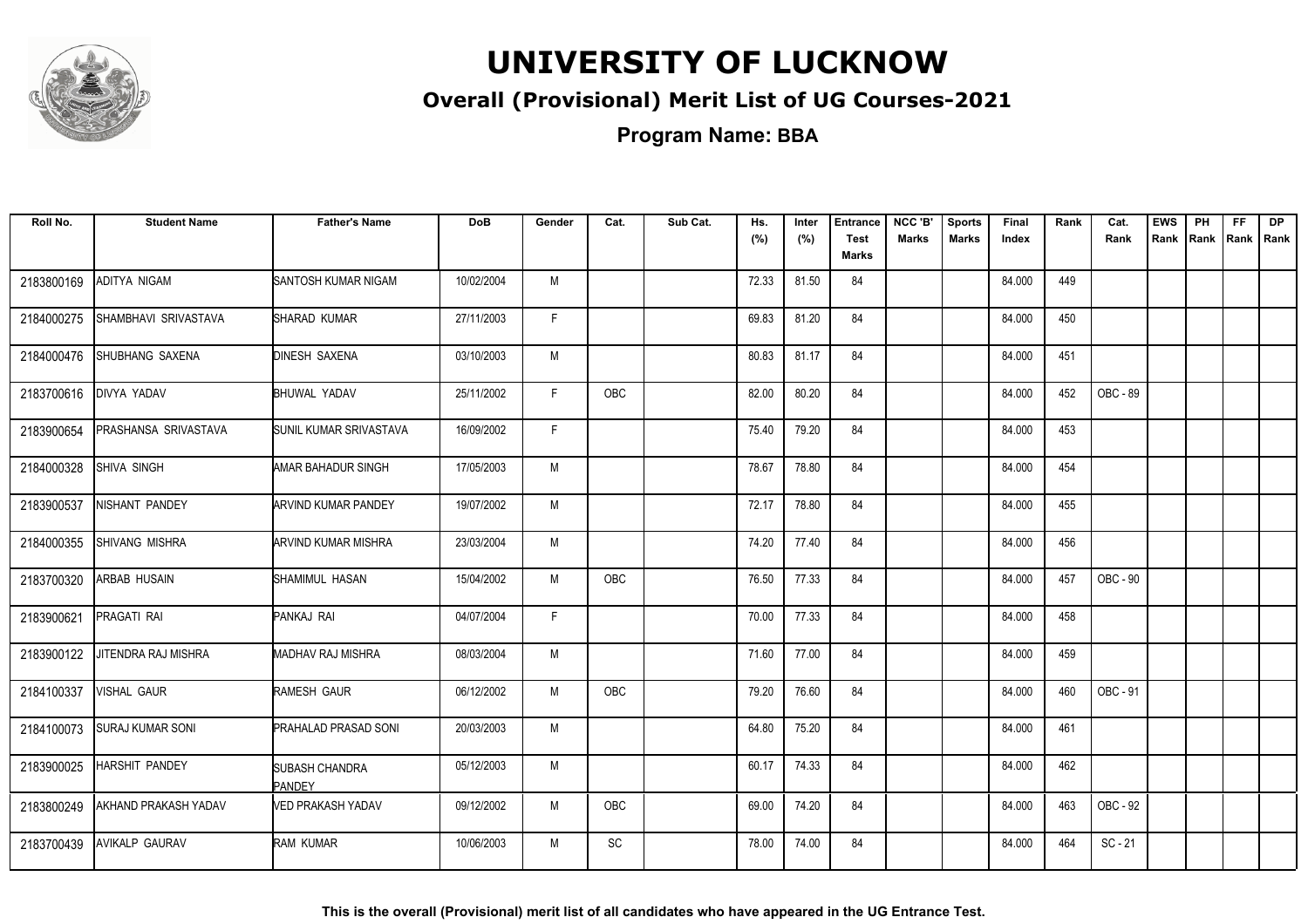

### **Overall (Provisional) Merit List of UG Courses-2021**

| Roll No.   | <b>Student Name</b>        | <b>Father's Name</b>    | <b>DoB</b> | Gender | Cat.       | Sub Cat.  | Hs.<br>(%) | Inter<br>(%) | <b>Entrance</b><br><b>Test</b><br>Marks | NCC 'B'<br><b>Marks</b> | <b>Sports</b><br><b>Marks</b> | Final<br>Index | Rank | Cat.<br>Rank | <b>EWS</b><br>Rank | PH<br>Rank Rank Rank | FF. | <b>DP</b>   |
|------------|----------------------------|-------------------------|------------|--------|------------|-----------|------------|--------------|-----------------------------------------|-------------------------|-------------------------------|----------------|------|--------------|--------------------|----------------------|-----|-------------|
| 2183800379 | <b>NEHA SINGH</b>          | <b>GYAN CHAND</b>       | 26/06/2002 | M      | SC         | <b>DP</b> | 60.20      | 74.00        | 84                                      |                         |                               | 84.000         | 465  | $SC - 22$    |                    |                      |     | $2^{\circ}$ |
| 2183900339 | <b>MEDHA MISHRA</b>        | PANKAJ MISHRA           | 18/04/2005 | F.     |            |           | 76.33      | 73.20        | 84                                      |                         |                               | 84.000         | 466  |              |                    |                      |     |             |
| 2183700069 | AMAN PRAJAPATI             | HARI PRAKASH PRAJAPATI  | 21/09/2003 | M      | <b>OBC</b> |           | 79.67      | 72.00        | 84                                      |                         |                               | 84.000         | 467  | OBC - 93     |                    |                      |     |             |
| 2183800254 | AMAN VERMA                 | KRISHNA MOHAN VERMA     | 02/05/2002 | M      | OBC        |           | 71.67      | 71.60        | 84                                      |                         |                               | 84.000         | 468  | OBC - 94     |                    |                      |     |             |
| 2183800132 | ADARSH TIWARI              | A.N TIWARI              | 13/07/2003 | M      |            |           | 71.80      | 71.00        | 84                                      |                         |                               | 84.000         | 469  |              |                    |                      |     |             |
| 2183900708 | PRIYANSHI SRIVASTAVA       | RAJESH SRIVASTAVA       | 01/06/2002 | F.     |            |           | 69.00      | 68.40        | 84                                      |                         |                               | 84.000         | 470  |              |                    |                      |     |             |
| 2184100108 | <b>SYED MOHAMMAD HUMZA</b> | SYED MEHAR ALI          | 20/03/2003 | M      |            |           | 67.67      | 68.00        | 84                                      |                         |                               | 84.000         | 471  |              |                    |                      |     |             |
| 2184000211 | <b>SARTHAK SINGH</b>       | SHASHI SHEKHAR SINGH    | 06/01/2004 | M      |            |           | 69.17      | 67.80        | 84                                      |                         |                               | 84.000         | 472  |              |                    |                      |     |             |
| 2183800353 | KUSHAGRA YADAV             | VIDHYA DHAR YADAV       | 01/07/2003 | M      | <b>OBC</b> |           | 64.60      | 66.60        | 84                                      |                         |                               | 84.000         | 473  | OBC - 95     |                    |                      |     |             |
| 2184000368 | SHIVANI SHARMA             | <b>DINESH SHARMA</b>    | 07/02/2000 | F      |            |           | 52.67      | 64.60        | 84                                      |                         |                               | 84.000         | 474  |              |                    |                      |     |             |
| 2184000091 | RONIT JAISWAL              | SHIV KUMAR JAISWAL      | 12/12/2002 | M      |            |           | 71.50      | 64.40        | 84                                      |                         |                               | 84.000         | 475  |              |                    |                      |     |             |
| 2183700176 | ANKIT GAUTAM               | <b>KHIRI LAL</b>        | 31/03/2004 | М      | SC         |           | 62.83      | 63.40        | 84                                      |                         |                               | 84.000         | 476  | $SC - 23$    |                    |                      |     |             |
| 2183900269 | KUSHAGRA JAISWAL           | PRAMOD KUMAR JAISWAL    | 26/10/2003 | M      | OBC        |           | 61.60      | 63.40        | 84                                      |                         |                               | 84.000         | 477  | OBC - 96     |                    |                      |     |             |
| 2183900610 | PRABAL KISHORE TIWARI      | SHAILENDRA KUMAR TIWARI | 14/10/2002 | M      |            |           | 56.80      | 61.00        | 84                                      |                         |                               | 84.000         | 478  |              |                    |                      |     |             |
| 2183800289 | <b>ASAD HUSAIN</b>         | <b>IJLAL HUSAIN</b>     | 13/11/2000 | M      |            |           | 70.33      | 58.00        | 84                                      |                         |                               | 84.000         | 479  |              |                    |                      |     |             |
| 2184100062 | <b>SUMIT RAJ</b>           | SURESH PRASAD           | 23/10/2001 | M      |            |           | 79.80      | 55.40        | 84                                      |                         |                               | 84.000         | 480  |              |                    |                      |     |             |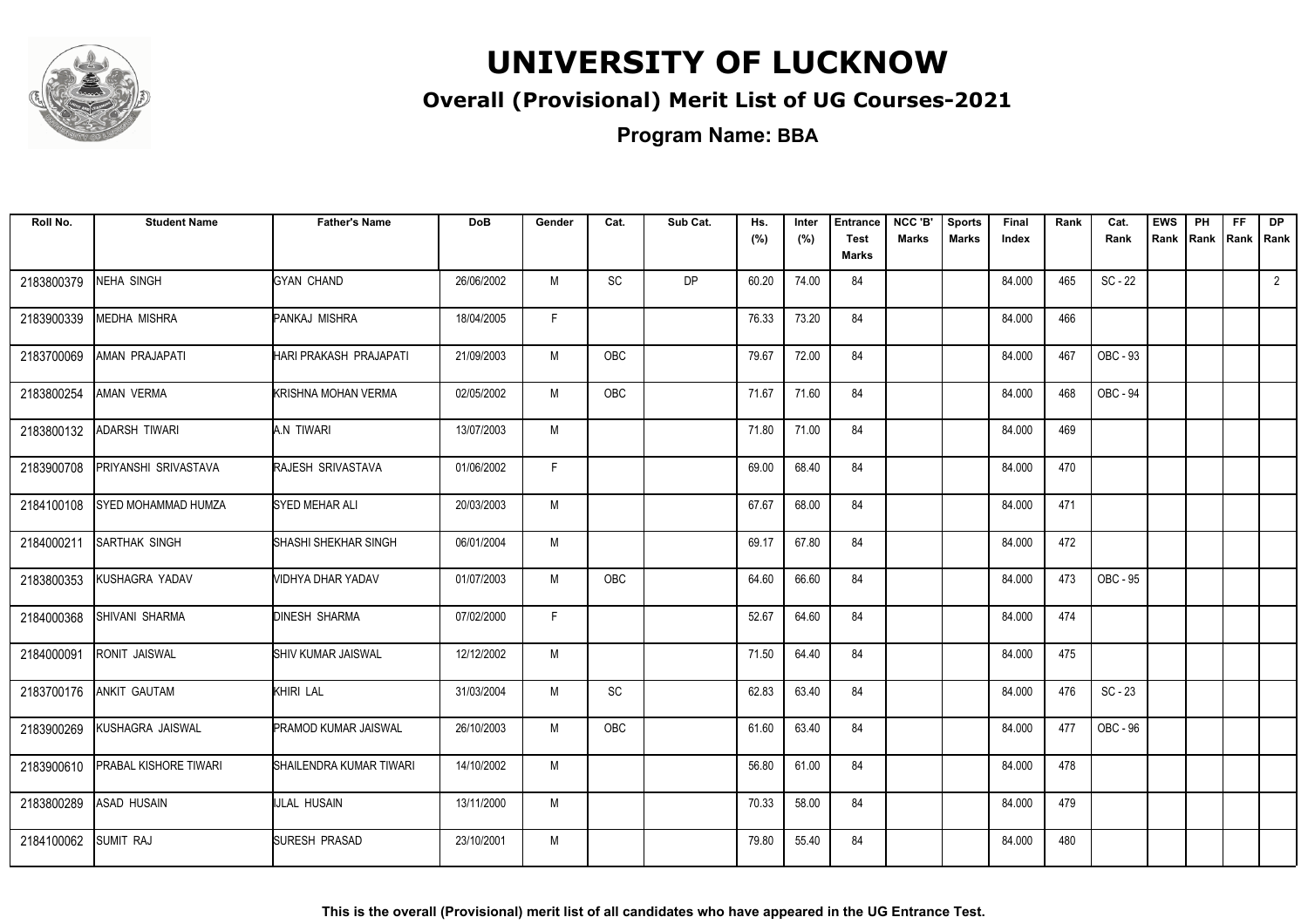

### **Overall (Provisional) Merit List of UG Courses-2021**

**Program Name: BBA**

| Roll No.   | <b>Student Name</b>              | <b>Father's Name</b>  | <b>DoB</b> | Gender | Cat.          | Sub Cat. | Hs.<br>(%) | Inter<br>(%) | <b>Entrance</b><br><b>Test</b><br>Marks | NCC 'B'<br><b>Marks</b> | <b>Sports</b><br><b>Marks</b> | Final<br>Index | Rank | Cat.<br>Rank | <b>EWS</b><br>Rank | PH | FF. | DP.<br>Rank   Rank   Rank |
|------------|----------------------------------|-----------------------|------------|--------|---------------|----------|------------|--------------|-----------------------------------------|-------------------------|-------------------------------|----------------|------|--------------|--------------------|----|-----|---------------------------|
| 2184000038 | RISHABH SHUKLA                   | DHEERAJ SHUKLA        | 14/11/2004 | M      |               |          | 87.33      | 0.00         | 84                                      |                         |                               | 84.000         | 481  |              |                    |    |     |                           |
| 2184100042 | <b>SRAJAN GUPTA</b>              | SANTOSH GUPTA         | 24/01/2003 | M      |               |          | 87.17      | 0.00         | 84                                      |                         |                               | 84.000         | 482  |              |                    |    |     |                           |
| 2184000479 | SHUBHI YADAV                     | RAJESH KUMAR YADAV    | 06/05/2002 | F      | OBC           |          | 79.00      | 0.00         | 84                                      |                         |                               | 84.000         | 483  | OBC - 97     |                    |    |     |                           |
| 2184100279 | VANSHIKA BAJPAI                  | DHARMENDRA KUMAR      | 11/05/2004 | F.     |               |          | 76.80      | 0.00         | 84                                      |                         |                               | 84.000         | 484  |              |                    |    |     |                           |
| 2183700480 | <b>AYUSH KUMAR</b>               | RADHESHYAM GUPTA      | 02/09/2003 | M      | OBC           |          | 76.40      | 0.00         | 84                                      |                         |                               | 84.000         | 485  | OBC - 98     |                    |    |     |                           |
| 2183800272 | ANUJ KAKKAR                      | VIMAL KAKKAR          | 21/09/2002 | M      |               |          | 75.33      | 0.00         | 84                                      |                         |                               | 84.000         | 486  |              |                    |    |     |                           |
| 2183900523 | NIKHIL KUMAR DEV                 | <b>MANOJ KUMAR</b>    | 05/06/2003 | M      |               |          | 73.80      | 0.00         | 84                                      |                         |                               | 84.000         | 487  |              |                    |    |     |                           |
| 2183700601 | <b>DHRUV VERMA</b>               | RAKESH VERMA          | 20/01/2003 | M      |               |          | 72.50      | 0.00         | 84                                      |                         |                               | 84.000         | 488  |              |                    |    |     |                           |
| 2183700225 | <b>ANSHIKA SRIVASTAVA</b>        | ATUL KUMAR SRIVASTAVA | 04/07/2003 | F      |               |          | 71.67      | 0.00         | 84                                      |                         |                               | 84.000         | 489  |              |                    |    |     |                           |
| 2183800420 | <b>RITIKA</b>                    | <b>SURENDRA KUMAR</b> | 15/08/2001 | F.     | OBC           | Sports   | 66.00      | 0.00         | 80                                      |                         | 4.000                         | 84.000         | 490  | OBC - 99     |                    |    |     |                           |
| 2183700203 | <b>ANSH</b>                      | <b>BITTAN</b>         | 14/09/2004 | M      | $\mathsf{SC}$ |          | 63.20      | 0.00         | 84                                      |                         |                               | 84.000         | 491  | SC - 24      |                    |    |     |                           |
| 2183700552 | <b>CHANAKYA SINGH</b><br>CHAUHAN | HARINDRA CHAUHAN      | 17/11/2004 | M      | OBC           |          | 84.00      | 93.80        | 82                                      |                         |                               | 82.000         | 492  | OBC - 100    |                    |    |     |                           |
| 2183900340 | MEDHA VISHWASH MORE              | VISHWASH KUMAR MORE   | 15/02/2003 | F      |               |          | 80.60      | 91.80        | 82                                      |                         |                               | 82.000         | 493  |              |                    |    |     |                           |
| 2183800411 | RICHA YADAV                      | MAHENDRA PRATAP YADAV | 25/03/2003 | F.     | OBC           |          | 77.67      | 90.00        | 82                                      |                         |                               | 82.000         | 494  | OBC - 101    |                    |    |     |                           |
| 2183900450 | <b>MRIDUL SETH</b>               | MR. MOHIT SETH        | 06/12/2004 | М      |               |          | 87.00      | 88.67        | 82                                      |                         |                               | 82.000         | 495  |              |                    |    |     |                           |
| 2183800274 | ANUJ SINGH CHAUHAN               | NARAYAN SINGH         | 12/02/2003 | M      |               |          | 85.60      | 87.60        | 82                                      |                         |                               | 82.000         | 496  |              |                    |    |     |                           |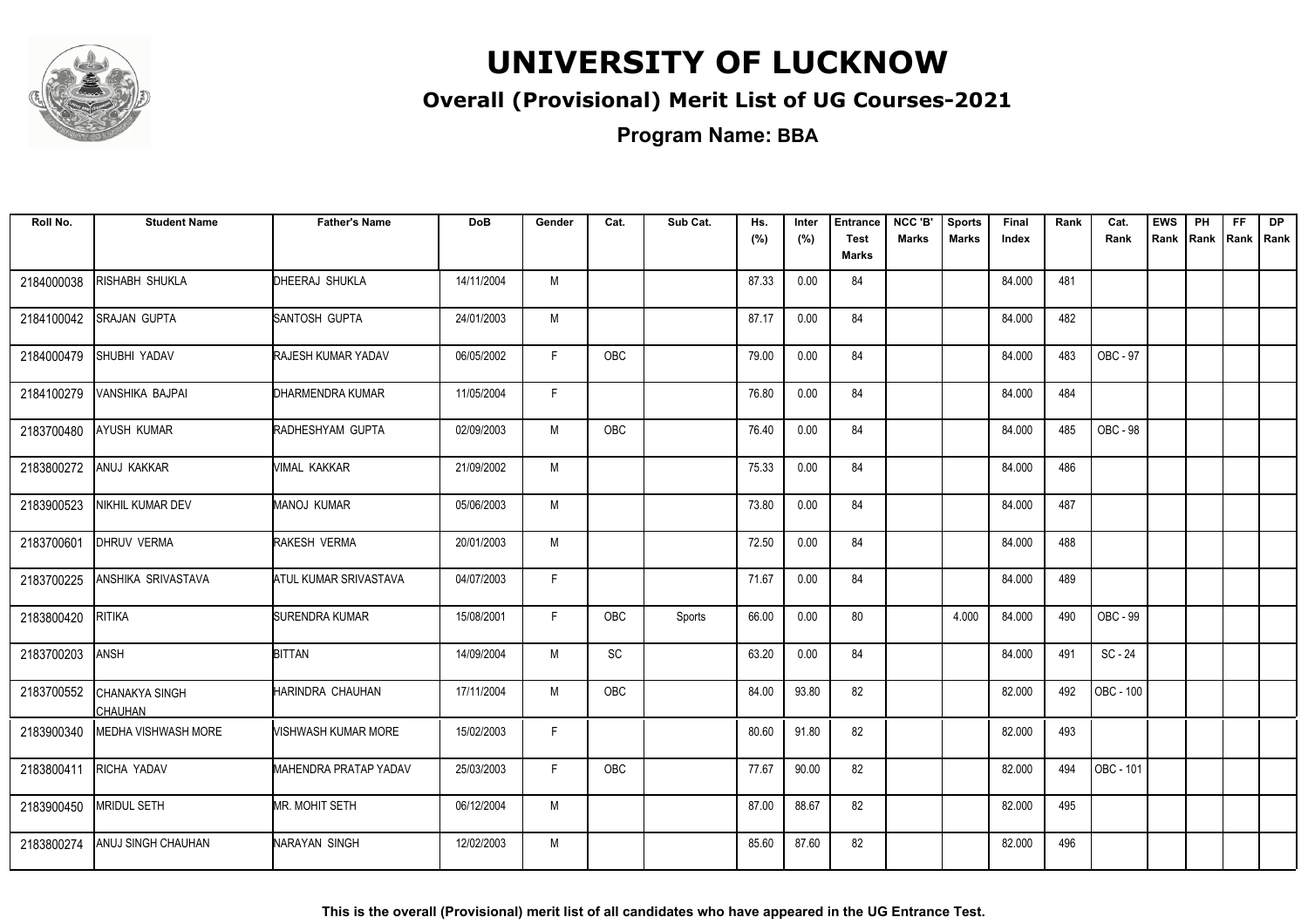

#### **Overall (Provisional) Merit List of UG Courses-2021**

**Program Name: BBA**

| Roll No.   | <b>Student Name</b>        | <b>Father's Name</b>                 | <b>DoB</b> | Gender | Cat.       | Sub Cat. | Hs.<br>(%) | Inter<br>(%) | <b>Entrance</b><br><b>Test</b><br>Marks | NCC 'B'<br><b>Marks</b> | <b>Sports</b><br><b>Marks</b> | Final<br>Index | Rank | Cat.<br>Rank | <b>EWS</b><br>Rank | PH<br>Rank Rank Rank | FF. | <b>DP</b> |
|------------|----------------------------|--------------------------------------|------------|--------|------------|----------|------------|--------------|-----------------------------------------|-------------------------|-------------------------------|----------------|------|--------------|--------------------|----------------------|-----|-----------|
| 2183700590 | <b>DEVESH PRATAP SINGH</b> | CHANDRA BHAN SINGH                   | 12/01/2004 | M      |            |          | 81.60      | 87.40        | 82                                      |                         |                               | 82.000         | 497  |              |                    |                      |     |           |
| 2183900658 | PRASHANT MISHRA            | ANIL KUMAR MISHRA                    | 23/04/2005 | М      |            |          | 92.60      | 87.33        | 82                                      |                         |                               | 82.000         | 498  |              |                    |                      |     |           |
| 2184100130 | TANISHI SINGH              | LATE PRADEEP KUMAR<br><b>SINGH</b>   | 16/01/2003 | F.     |            |          | 83.00      | 86.80        | 82                                      |                         |                               | 82.000         | 499  |              |                    |                      |     |           |
| 2184100264 | VAISHNAVI MISHRA           | CHANDRA BHANU MISHRA                 | 20/08/2003 | F      |            |          | 89.00      | 86.60        | 82                                      |                         |                               | 82.000         | 500  |              |                    |                      |     |           |
| 2183800185 | <b>ADITYA SINGH</b>        | UGRASEN SINGH                        | 07/03/2004 | M      | <b>OBC</b> |          | 74.83      | 85.40        | 82                                      |                         |                               | 82.000         | 501  | OBC - 102    |                    |                      |     |           |
| 2183900063 | <b>HRITHIK PRAJAPATI</b>   | <b>MR.SANTOSH KUMAR</b><br>PRAJAPATI | 19/05/2001 | M      | <b>OBC</b> |          | 69.00      | 85.40        | 82                                      |                         |                               | 82.000         | 502  | OBC - 103    |                    |                      |     |           |
| 2184100395 | YASH PRATAP SINGH BISHT    | <b>PRITAM SINGH BISHT</b>            | 30/07/2001 | M      |            |          | 82.67      | 85.20        | 82                                      |                         |                               | 82.000         | 503  |              |                    |                      |     |           |
| 2184000378 | SHIVANSH TANDAN            | UMESH KUMAR TANDAN                   | 05/08/2003 | М      |            |          | 75.83      | 85.00        | 82                                      |                         |                               | 82.000         | 504  |              |                    |                      |     |           |
| 2184100366 | <b>VYOM BHAGCHANDANI</b>   | <b>BUNTY BHAGCHANDANI</b>            | 03/05/2003 | M      |            |          | 75.13      | 85.00        | 82                                      |                         |                               | 82.000         | 505  |              |                    |                      |     |           |
| 2183800112 | ABHISHEK KUMAR JAISWAL     | RAMESH CHANDRA                       | 07/03/2004 | M      | <b>OBC</b> |          | 85.60      | 81.60        | 82                                      |                         |                               | 82.000         | 506  | OBC - 104    |                    |                      |     |           |
| 2183700588 | <b>DEVASHISH SAXENA</b>    | <b>AMITESH KUMAR</b>                 | 20/03/2003 | M      |            |          | 70.17      | 81.40        | 82                                      |                         |                               | 82.000         | 507  |              |                    |                      |     |           |
| 2183700730 | <b>HARIOM SAHU</b>         | <b>RAM PRAKASH SAHU</b>              | 20/07/2003 | M      | <b>OBC</b> |          | 70.20      | 81.20        | 82                                      |                         |                               | 82.000         | 508  | OBC - 105    |                    |                      |     |           |
| 2183700600 | <b>DHRUV SRIVASTAVA</b>    | VISHAL SRIVASTAVA                    | 15/07/2003 | M      |            |          | 68.17      | 81.20        | 82                                      |                         |                               | 82.000         | 509  |              |                    |                      |     |           |
| 2183900433 | MOHD SHADAAN FAROOQUI      | <b>MOHD ZABIULLAH</b><br>FAROOQUI    | 17/03/2003 | M      |            |          | 60.60      | 81.20        | 82                                      |                         |                               | 82.000         | 510  |              |                    |                      |     |           |
| 2183700676 | <b>GARGI MISHRA</b>        | <b>RAJEEV KUMAR MISHRA</b>           | 14/07/2005 | F      |            |          | 76.33      | 81.00        | 82                                      |                         |                               | 82.000         | 511  |              |                    |                      |     |           |
| 2183900675 | PRATIKSHA PANDEY           | <b>JAI NATH PANDEY</b>               | 15/05/2002 | F.     |            |          | 68.50      | 80.80        | 82                                      |                         |                               | 82.000         | 512  |              |                    |                      |     |           |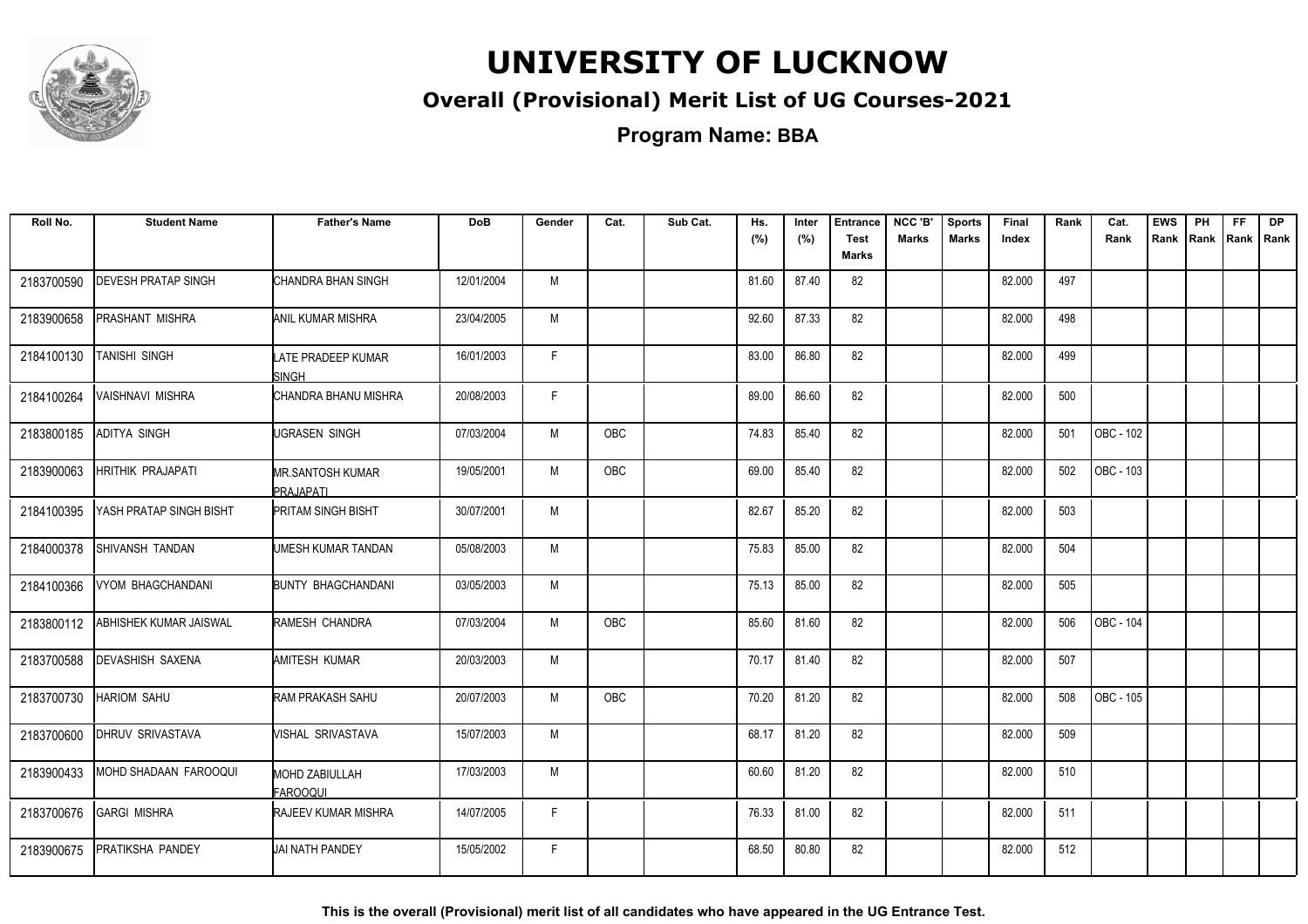

### **Overall (Provisional) Merit List of UG Courses-2021**

| Roll No.   | <b>Student Name</b>       | <b>Father's Name</b>             | <b>DoB</b> | Gender | Cat.       | Sub Cat. | Hs.<br>(%) | Inter<br>(%) | <b>Entrance</b><br><b>Test</b><br>Marks | NCC 'B'<br><b>Marks</b> | <b>Sports</b><br><b>Marks</b> | Final<br>Index | Rank | Cat.<br>Rank | <b>EWS</b> | PH | <b>FF</b> | <b>DP</b><br>Rank Rank Rank Rank |
|------------|---------------------------|----------------------------------|------------|--------|------------|----------|------------|--------------|-----------------------------------------|-------------------------|-------------------------------|----------------|------|--------------|------------|----|-----------|----------------------------------|
| 2183900452 | MUDIT CHANDWANI           | RAVI CHANDWANI                   | 24/02/2003 | M      |            |          | 76.83      | 80.60        | 82                                      |                         |                               | 82.000         | 513  |              | 11         |    |           |                                  |
| 2183900241 | KRISHNA AGRAHARI          | RAMKUMAR AGRAHARI                | 05/06/2002 | M      |            |          | 74.80      | 79.80        | 82                                      |                         |                               | 82.000         | 514  |              |            |    |           |                                  |
| 2183700309 | APOORVA SOLANKI           | SUSHANT SOLANKI                  | 29/10/2002 | F.     |            |          | 60.67      | 79.80        | 82                                      |                         |                               | 82.000         | 515  |              |            |    |           |                                  |
| 2183700498 | <b>AYUSH PRATAP SINGH</b> | <b>FATE BAHADUR SINGH</b>        | 05/04/2004 | M      |            |          | 79.67      | 79.40        | 82                                      |                         |                               | 82.000         | 516  |              |            |    |           |                                  |
| 2183800461 | <b>SIDDHARTH SINGH</b>    | SHIVAJI SUNGH                    | 18/02/2003 | M      |            |          | 84.50      | 79.20        | 82                                      |                         |                               | 82.000         | 517  |              |            |    |           |                                  |
| 2183700420 | <b>ASTHA JAISWAL</b>      | DHRUV JAISWAL                    | 19/01/2003 | F.     | OBC        |          | 76.40      | 79.20        | 82                                      |                         |                               | 82.000         | 518  | OBC - 106    |            |    |           |                                  |
| 2184100009 | SMRITI SINGH              | <b>SANJAY KUMAR SINGH</b>        | 05/12/2004 | F.     |            |          | 83.33      | 78.83        | 82                                      |                         |                               | 82.000         | 519  |              |            |    |           |                                  |
| 2184000192 | <b>SANSKRITI</b>          | <b>ANIL YADAV</b>                | 07/09/2000 | F.     | <b>OBC</b> |          | 83.60      | 78.60        | 82                                      |                         |                               | 82.000         | 520  | OBC - 107    |            |    |           |                                  |
| 2184000207 | <b>SARTHAK RASTOGI</b>    | NEERAJ RASTOGI                   | 13/03/2003 | M      |            |          | 68.20      | 77.80        | 82                                      |                         |                               | 82.000         | 521  |              |            |    |           |                                  |
| 2183700653 | EBRAHIM AHAMAD            | SHAKEEL AHAMAD                   | 05/04/2003 | M      |            |          | 81.33      | 77.40        | 82                                      |                         |                               | 82.000         | 522  |              |            |    |           |                                  |
| 2184100003 | <b>SIMRAN PODDAR</b>      | LATE GOPAL PODDAR                | 10/09/2003 | F.     |            |          | 75.50      | 77.40        | 82                                      |                         |                               | 82.000         | 523  |              |            |    |           |                                  |
| 2184100070 | <b>SURAJ MISHRA</b>       | ARJUN MISHRA                     | 08/01/2003 | M      |            |          | 78.00      | 76.80        | 82                                      |                         |                               | 82.000         | 524  |              | 12         |    |           |                                  |
| 2184100137 | TANMAY GUPTA              | HARI SHANKAR GUPTA               | 03/08/2005 | M      |            |          | 85.60      | 76.40        | 82                                      |                         |                               | 82.000         | 525  |              |            |    |           |                                  |
| 2183800130 | <b>ADARSH RAI</b>         | RAJNISH RAI                      | 27/06/2002 | M      |            |          | 72.80      | 74.80        | 82                                      |                         |                               | 82.000         | 526  |              | 13         |    |           |                                  |
| 2184100217 | UNNATI GUPTA              | DHEERENDRA KUMAR<br><b>GUPTA</b> | 29/08/2004 | F.     |            |          | 67.80      | 74.67        | 82                                      |                         |                               | 82.000         | 527  |              |            |    |           |                                  |
| 2184100182 | <b>TULIKA TIWARI</b>      | <b>ARUN TIWARI</b>               | 06/06/2003 | F.     |            |          | 86.50      | 74.60        | 82                                      |                         |                               | 82.000         | 528  |              |            |    |           |                                  |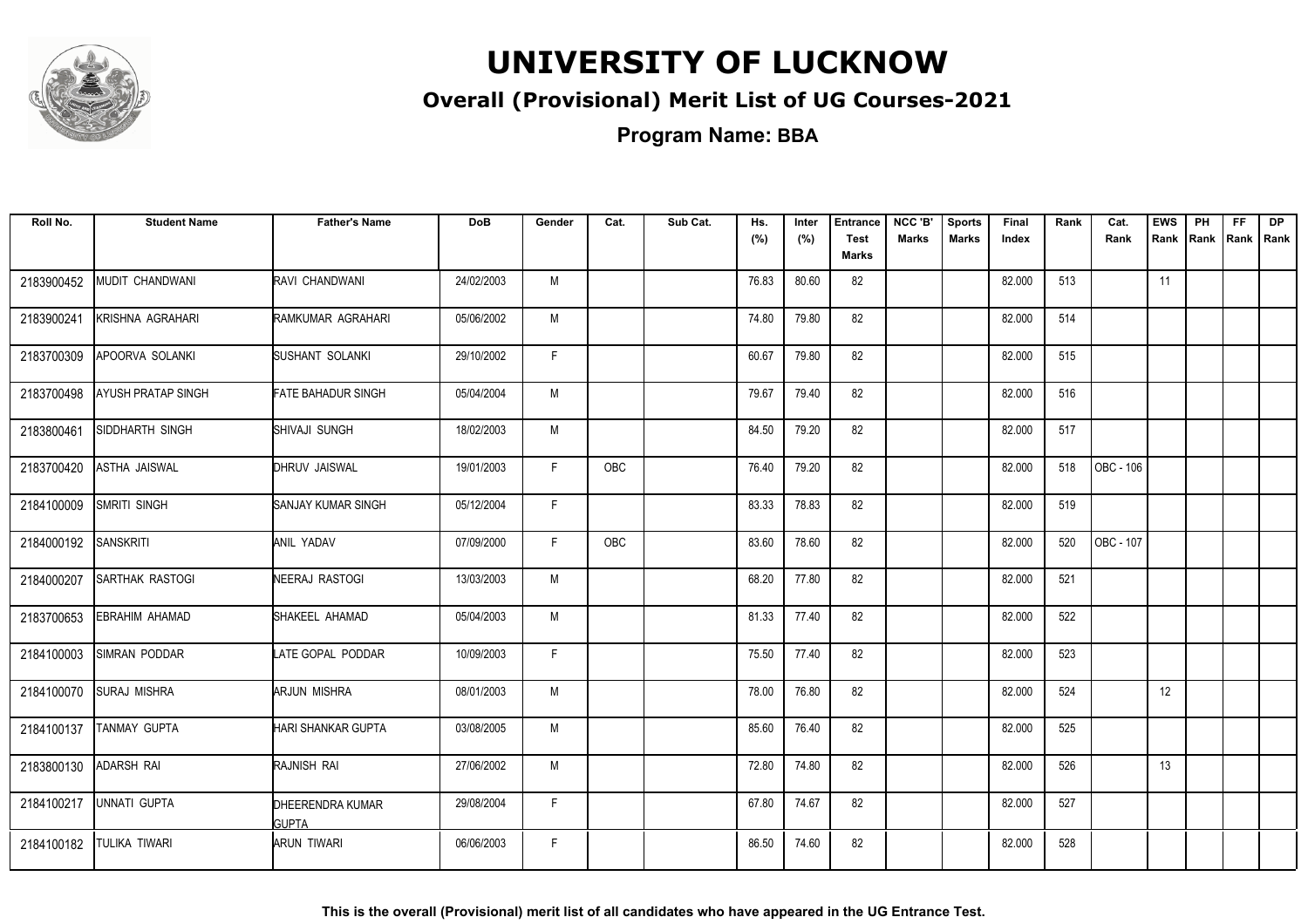

### **Overall (Provisional) Merit List of UG Courses-2021**

**Program Name: BBA**

| Roll No.   | <b>Student Name</b>                          | <b>Father's Name</b>                | DoB        | Gender | Cat.       | Sub Cat.  | Hs.<br>(%) | Inter<br>(%) | <b>Entrance</b><br><b>Test</b> | NCC 'B'<br><b>Marks</b> | <b>Sports</b><br><b>Marks</b> | Final<br>Index | Rank | Cat.<br>Rank | <b>EWS</b><br>Rank | PH<br>Rank   Rank | FF | <b>DP</b><br>l Rank |
|------------|----------------------------------------------|-------------------------------------|------------|--------|------------|-----------|------------|--------------|--------------------------------|-------------------------|-------------------------------|----------------|------|--------------|--------------------|-------------------|----|---------------------|
|            |                                              |                                     |            |        |            |           |            |              | Marks                          |                         |                               |                |      |              |                    |                   |    |                     |
| 2183700271 | <b>ANURAG MAURYA</b>                         | <b>PRAMOD MAURYA</b>                | 17/02/2004 | M      | <b>OBC</b> |           | 87.00      | 73.80        | 82                             |                         |                               | 82.000         | 529  | OBC - 108    |                    |                   |    |                     |
| 2184000289 | <b>SHASHANK SWAROOP</b><br><b>SRIVASTAVA</b> | SHAILESH KUMAR<br><b>SRIVASTAVA</b> | 14/08/2003 | M      |            |           | 57.00      | 73.80        | 82                             |                         |                               | 82.000         | 530  |              |                    |                   |    |                     |
| 2184100211 | <b>UMANG SRIVASTAVA</b>                      | UMESH CHANDRA<br><b>ISRIVASTAVA</b> | 26/04/2004 | M      |            |           | 62.20      | 73.67        | 82                             |                         |                               | 82.000         | 531  |              | 14                 |                   |    |                     |
| 2184000433 | SHRIJAL BARANWAL                             | <b>SUNIL BARANWAL</b>               | 16/07/2003 | F.     |            |           | 86.00      | 73.60        | 82                             |                         |                               | 82.000         | 532  |              |                    |                   |    |                     |
| 2183700583 | <b>DEVANSH MISHRA</b>                        | <b>MUKESH KUMAR MISHRA</b>          | 08/03/2003 | M      |            |           | 76.00      | 73.40        | 82                             |                         |                               | 82.000         | 533  |              |                    |                   |    |                     |
| 2183900711 | <b>PRIYANSHU CHAUHAN</b>                     | NARENDRA SINGH<br>CHAUHAN           | 19/06/2003 | M      |            |           | 52.40      | 73.00        | 82                             |                         |                               | 82.000         | 534  |              |                    |                   |    |                     |
| 2184100409 | IYATHARTH SINGH                              | <b>SUNIT CHANDRA SINGH</b>          | 09/12/2003 | M      |            |           | 67.33      | 72.40        | 82                             |                         |                               | 82.000         | 535  |              |                    |                   |    |                     |
| 2183800133 | ADARSH KUMAR TIWARI                          | RAMESH NARAYAN TIWARI               | 18/02/2004 | M      |            |           | 58.20      | 72.33        | 82                             |                         |                               | 82.000         | 536  |              |                    |                   |    |                     |
| 2184000356 | SHIVANG SONDHI                               | AKHIL SONDHI                        | 18/06/2003 | M      |            |           | 49.33      | 70.60        | 82                             |                         |                               | 82.000         | 537  |              |                    |                   |    |                     |
| 2183900156 | KARTAVYA AWASTHI                             | <b>PRAMOD KR AWASTHI</b>            | 23/10/2001 | M      |            |           | 48.00      | 70.33        | 82                             |                         |                               | 82.000         | 538  |              | 15                 |                   |    |                     |
| 2183900364 | IMOHAMMAD SHADAB                             | <b>BARKAT ALI</b>                   | 24/08/2003 | M      | <b>OBC</b> |           | 73.50      | 70.20        | 82                             |                         |                               | 82.000         | 539  | OBC - 109    |                    |                   |    |                     |
| 2183900426 | <b>IMOHD SADIQ RIZVI</b>                     | ATHAR HUSSAIN RIZVI                 | 14/10/2001 | M      |            |           | 62.67      | 69.20        | 82                             |                         |                               | 82.000         | 540  |              |                    |                   |    |                     |
| 2183900493 | NAVEEN GUPTA                                 | AKHILESH GUPTA                      | 23/01/2003 | M      | <b>OBC</b> |           | 67.00      | 68.80        | 82                             |                         |                               | 82.000         | 541  | OBC - 110    |                    |                   |    |                     |
| 2183800245 | <b>AKASH GUPTA</b>                           | HARERAM GUPTA                       | 12/12/2003 | М      | <b>OBC</b> | <b>DP</b> | 62.60      | 68.20        | 82                             |                         |                               | 82.000         | 542  | OBC - 111    |                    |                   |    | $\mathbf{3}$        |
| 2183900558 | NOMAN ALI ANSARI                             | <b>MUZAFFAR ALI ANSARI</b>          | 14/11/2001 | M      | <b>OBC</b> |           | 65.14      | 67.80        | 82                             |                         |                               | 82.000         | 543  | OBC - 112    |                    |                   |    |                     |
| 2184000035 | RISHABH AWASTHI                              | <b>ASHISH AWASTHI</b>               | 28/04/2004 | M      |            |           | 59.50      | 67.60        | 82                             |                         |                               | 82.000         | 544  |              |                    |                   |    |                     |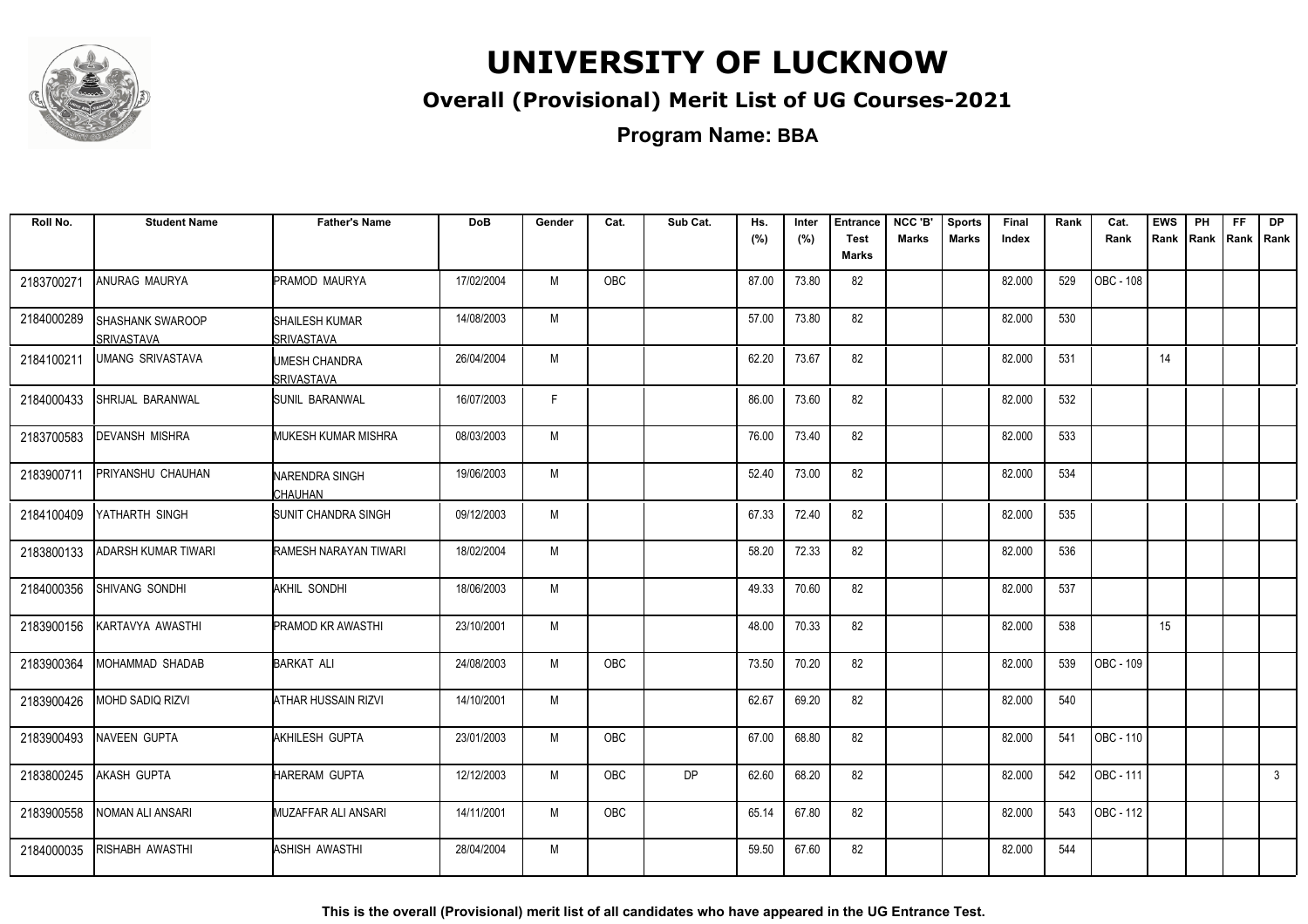

### **Overall (Provisional) Merit List of UG Courses-2021**

| Roll No.   | <b>Student Name</b>        | <b>Father's Name</b>     | <b>DoB</b> | Gender | Cat. | Sub Cat. | Hs.<br>(%) | Inter<br>(%) | <b>Entrance</b><br><b>Test</b><br><b>Marks</b> | NCC 'B'<br><b>Marks</b> | <b>Sports</b><br><b>Marks</b> | Final<br>Index | Rank | Cat.<br>Rank | <b>EWS</b><br>Rank | PH<br>Rank Rank Rank | FF. | <b>DP</b> |
|------------|----------------------------|--------------------------|------------|--------|------|----------|------------|--------------|------------------------------------------------|-------------------------|-------------------------------|----------------|------|--------------|--------------------|----------------------|-----|-----------|
| 2183900337 | <b>MD SAQUIB ALAM</b>      | <b>MD SABIR ALI</b>      | 16/04/2003 | M      |      |          | 76.80      | 67.33        | 82                                             |                         |                               | 82.000         | 545  |              |                    |                      |     |           |
| 2184100273 | VANSH KUMAR                | DAYA SHANKER             | 21/11/2005 | M      | SC   |          | 67.50      | 63.40        | 82                                             |                         |                               | 82.000         | 546  | $SC - 25$    |                    |                      |     |           |
| 2183800376 | <b>NAMAN MISHRA</b>        | MANOJ KUMAR MISHRA       | 05/04/2005 | M      |      |          | 81.50      | 62.20        | 82                                             |                         |                               | 82.000         | 547  |              |                    |                      |     |           |
| 2184100244 | VAIBHAV JAISWAL            | VINOD KUMAR JAISWAL      | 15/01/2004 | M      | OBC  |          | 54.40      | 62.20        | 82                                             |                         |                               | 82.000         | 548  | OBC - 113    |                    |                      |     |           |
| 2183900599 | <b>PIYUSH KUMAR</b>        | AJAY KUMAR               | 19/03/2003 | M      |      |          | 48.80      | 61.60        | 82                                             |                         |                               | 82.000         | 549  |              |                    |                      |     |           |
| 2183900766 | RAHUL KUMAR MAURYA         | <b>BRIJ KUMAR MAURYA</b> | 25/10/2000 | M      | OBC  |          | 64.50      | 60.20        | 82                                             |                         |                               | 82.000         | 550  | OBC - 114    |                    |                      |     |           |
| 2183900362 | <b>MOHAMMAD SAIF</b>       | CHAND ALI                | 01/09/2003 | M      | OBC  |          | 67.83      | 60.00        | 82                                             |                         |                               | 82.000         | 551  | OBC - 115    |                    |                      |     |           |
| 2184100258 | <b>VAIDIK GUPTA</b>        | SUSHIL KUMAR GUPTA       | 22/10/2003 | M      |      |          | 92.00      | 0.00         | 82                                             |                         |                               | 82.000         | 552  |              |                    |                      |     |           |
| 2183700167 | ANISH DHAWAN               | ASHISH KUMAR DHAWAN      | 31/07/2003 | M      |      |          | 88.00      | 0.00         | 82                                             |                         |                               | 82.000         | 553  |              |                    |                      |     |           |
| 2184100052 | SUHANI SHARMA              | RAVI KUMAR SHARMA        | 09/06/2004 | F.     |      |          | 82.80      | 0.00         | 82                                             |                         |                               | 82.000         | 554  |              |                    |                      |     |           |
| 2183900469 | NABEEL NOMANI              | <b>ZUNNOON NOMANI</b>    | 02/01/2003 | M      |      |          | 76.00      | 0.00         | 82                                             |                         |                               | 82.000         | 555  |              |                    |                      |     |           |
| 2184000105 | <b>SAALIM AHMAD ABBASI</b> | IMRAN AHMAD ABBASI       | 19/04/2002 | M      |      |          | 75.33      | 0.00         | 82                                             |                         |                               | 82.000         | 556  |              |                    |                      |     |           |
| 2183900434 | <b>MOHD TAHA</b>           | PARVEZ AHSAN             | 31/10/2001 | M      |      |          | 75.00      | 0.00         | 82                                             |                         |                               | 82.000         | 557  |              |                    |                      |     |           |
| 2183900350 | <b>MISBAH UDDIN KHAN</b>   | NAZIM UDDIN KHAN         | 04/06/2003 | M      |      |          | 74.50      | 0.00         | 82                                             |                         |                               | 82.000         | 558  |              |                    |                      |     |           |
| 2183900166 | KARUNA SHANKAR PANDEY      | MANOJ PANDEY             | 06/06/2003 | M      |      |          | 69.17      | 0.00         | 82                                             |                         |                               | 82.000         | 559  |              |                    |                      |     |           |
| 2183800428 | <b>SAHIL KHAN</b>          | ANWAR KHAN               | 26/10/2003 | M      |      |          | 64.83      | 0.00         | 82                                             |                         |                               | 82.000         | 560  |              |                    |                      |     |           |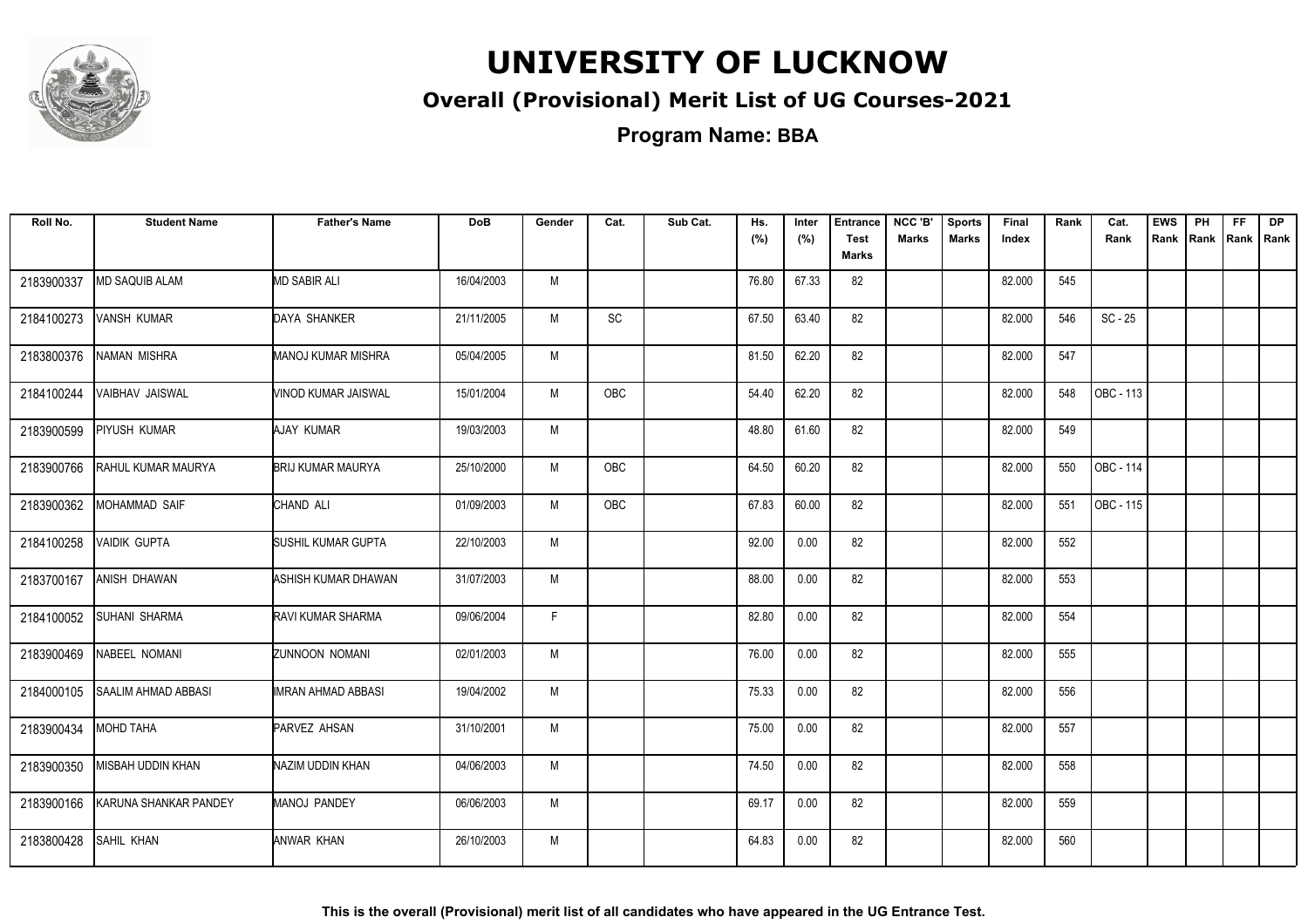

### **Overall (Provisional) Merit List of UG Courses-2021**

**Program Name: BBA**

| Roll No.   | <b>Student Name</b>         | <b>Father's Name</b>                    | <b>DoB</b> | Gender | Cat. | Sub Cat. | Hs.<br>(%) | Inter<br>(%) | <b>Entrance</b><br><b>Test</b><br>Marks | NCC 'B'<br><b>Marks</b> | <b>Sports</b><br><b>Marks</b> | Final<br>Index | Rank | Cat.<br>Rank | <b>EWS</b><br>Rank | PH | FF.<br>Rank   Rank   Rank | <b>DP</b> |
|------------|-----------------------------|-----------------------------------------|------------|--------|------|----------|------------|--------------|-----------------------------------------|-------------------------|-------------------------------|----------------|------|--------------|--------------------|----|---------------------------|-----------|
| 2183900398 | MOHD HAMZA                  | ASIF IQBAL                              | 21/05/2005 | M      |      |          | 64.67      | 0.00         | 82                                      |                         |                               | 82.000         | 561  |              |                    |    |                           |           |
| 2183800308 | <b>DARPIT SURI</b>          | <b>VINOD SURI</b>                       | 18/08/2003 | M      |      |          | 57.40      | 0.00         | 82                                      |                         |                               | 82.000         | 562  |              |                    |    |                           |           |
| 2183800400 | PRIYANSHI AGRAHARI          | MR. BRIJNATH AGRAHARI                   | 04/05/2003 | F.     |      | Sports   | 81.67      | 90.00        | 78                                      |                         | 3.900                         | 81.900         | 563  |              |                    |    |                           |           |
| 2183900585 | PARIDHI POPTANI             | RAM POPTANI                             | 26/04/2003 | F.     |      |          | 86.40      | 94.00        | 80                                      |                         |                               | 80.000         | 564  |              |                    |    |                           |           |
| 2183900482 | NANCY ARYA                  | <b>PRAMOD ARYA</b>                      | 30/12/2003 | F.     | SC   |          | 76.50      | 90.60        | 80                                      |                         |                               | 80.000         | 565  | $SC - 26$    |                    |    |                           |           |
| 2183800327 | <b>HARSH SINGH</b>          | VINOD KUMAR SINGH                       | 06/08/2003 | M      |      |          | 74.80      | 90.00        | 80                                      |                         |                               | 80.000         | 566  |              |                    |    |                           |           |
| 2184000270 | <b>ISHAKTIKANT MISRA</b>    | DESH DEEPAK MISHRA                      | 10/04/2003 | M      |      |          | 77.00      | 89.20        | 80                                      |                         |                               | 80.000         | 567  |              |                    |    |                           |           |
| 2184100334 | <b>VISHAKHA SINGH</b>       | <b>VISHWAJEET SINGH</b>                 | 10/10/2003 | F.     |      |          | 87.20      | 89.17        | 80                                      |                         |                               | 80.000         | 568  |              |                    |    |                           |           |
| 2184000292 | SHASHWAT GUPTA              | <b>GOPAL JI GUPTA</b>                   | 15/03/2003 | M      |      |          | 84.67      | 88.20        | 80                                      |                         |                               | 80.000         | 569  |              |                    |    |                           |           |
| 2183900466 | MUSKAN YADAV                | <b>I</b> OMKAR SINGH                    | 01/01/2002 | F.     | OBC  |          | 84.20      | 88.00        | 80                                      |                         |                               | 80.000         | 570  | OBC - 116    |                    |    |                           |           |
| 2183700634 | <b>IDIVYANSHI PANDEY</b>    | SUSHIL PANDEY                           | 04/11/2002 | F.     |      |          | 84.20      | 86.50        | 80                                      |                         |                               | 80.000         | 571  |              |                    |    |                           |           |
| 2183900279 | LAKSHYA SACHDEVA            | PARMENDRA SACHDEVA                      | 09/02/2003 | M      |      |          | 81.83      | 86.20        | 80                                      |                         |                               | 80.000         | 572  |              |                    |    |                           |           |
| 2183900739 | <b>PUSHPAM RASTOGI</b>      | PANKAJ RASTOGI                          | 25/12/2002 | M      |      |          | 80.80      | 85.60        | 80                                      |                         |                               | 80.000         | 573  |              |                    |    |                           |           |
| 2184100107 | <b>SYED MOHAMMAD HAMZAH</b> | <b>SYED MOHAMMAD</b><br><b>ZIAUUDIN</b> | 23/04/2003 | M      |      |          | 78.40      | 85.20        | 80                                      |                         |                               | 80.000         | 574  |              |                    |    |                           |           |
| 2184000418 | SHREYA SHUKLA               | RAJEEV SHUKLA                           | 12/08/2003 | F      |      |          | 76.80      | 84.60        | 80                                      |                         |                               | 80.000         | 575  |              |                    |    |                           |           |
| 2184000140 | <b>SAKSHI SINGH</b>         | <b>SANJEEV KUMAR SINGH</b>              | 06/10/2004 | F.     |      |          | 80.20      | 83.80        | 80                                      |                         |                               | 80.000         | 576  |              |                    |    |                           |           |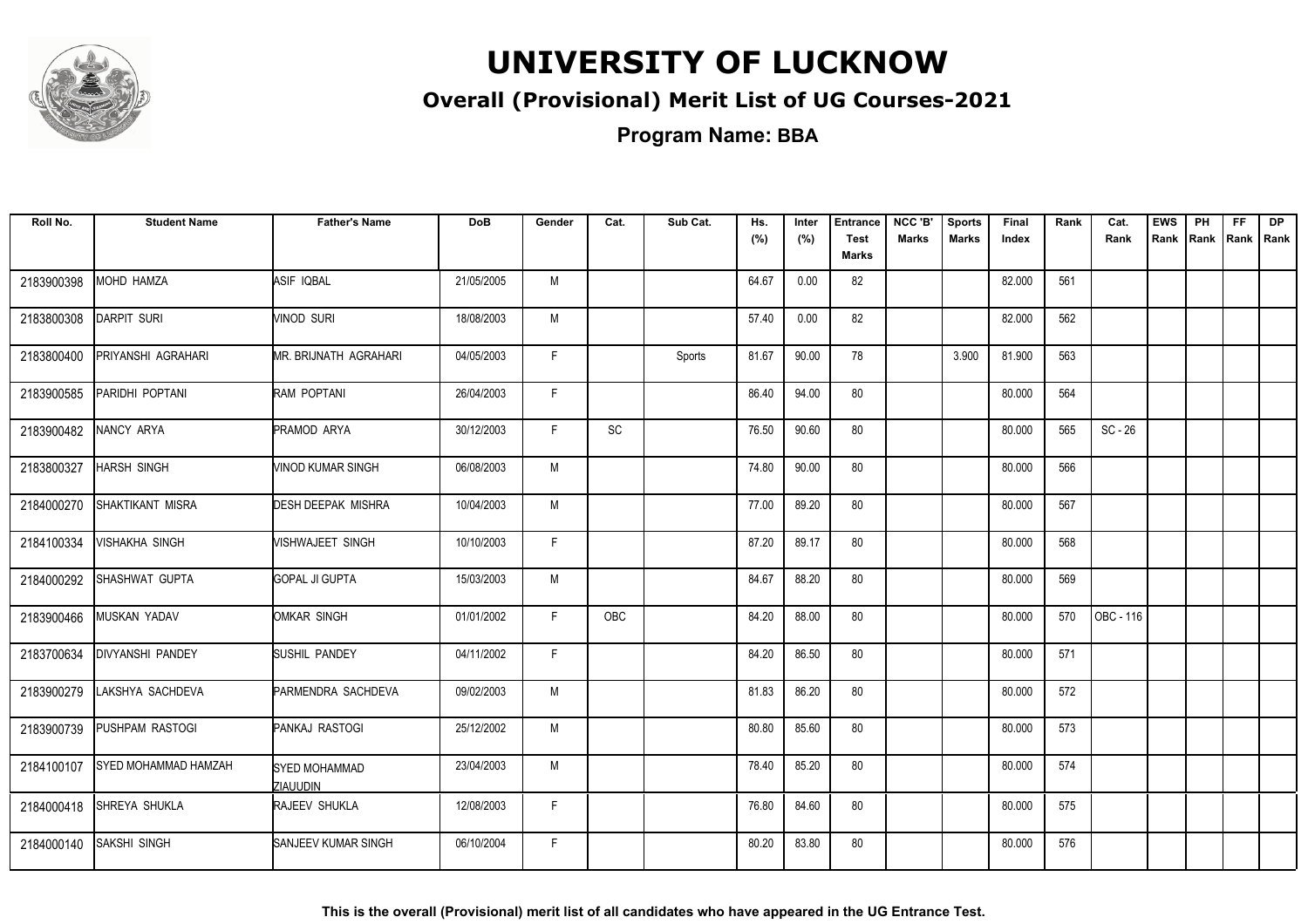

### **Overall (Provisional) Merit List of UG Courses-2021**

**Program Name: BBA**

| Roll No.   | <b>Student Name</b>     | <b>Father's Name</b>               | <b>DoB</b> | Gender | Cat.                         | Sub Cat. | Hs.<br>(%) | Inter<br>(%) | <b>Entrance</b><br><b>Test</b><br><b>Marks</b> | NCC 'B'<br><b>Marks</b> | <b>Sports</b><br><b>Marks</b> | Final<br>Index | Rank | Cat.<br>Rank | <b>EWS</b><br>Rank | PH<br>Rank | FF.<br>Rank   Rank | <b>DP</b> |
|------------|-------------------------|------------------------------------|------------|--------|------------------------------|----------|------------|--------------|------------------------------------------------|-------------------------|-------------------------------|----------------|------|--------------|--------------------|------------|--------------------|-----------|
| 2184100239 | UTSAV SINGH             | RADHE MOHAN SINGH                  | 15/03/2004 | M      |                              |          | 84.80      | 82.80        | 80                                             |                         |                               | 80.000         | 577  |              |                    |            |                    |           |
| 2183700194 | ANKUR SINGH             | <b>RAJESH KUMAR SINGH</b>          | 24/09/2004 | M      |                              |          | 78.67      | 82.80        | 80                                             |                         |                               | 80.000         | 578  |              | 16                 |            |                    |           |
| 2183900035 | HARSHITA TYAGI          | <b>RAJESH TYAGI</b>                | 15/02/2003 | F.     | SC                           |          | 80.60      | 82.60        | 80                                             |                         |                               | 80.000         | 579  | $SC - 27$    |                    |            |                    |           |
| 2184000237 | SAUMYA LOHIYA           | <b>DIGVIJAYNATH LOHIYA</b>         | 23/10/2003 | F.     |                              |          | 71.00      | 82.60        | 80                                             |                         |                               | 80.000         | 580  |              |                    |            |                    |           |
| 2183900237 | KRISH KRISHNANI         | <b>JITENDRA KUMAR</b><br>KRISHNANI | 02/09/2002 | M      |                              |          | 89.40      | 82.40        | 80                                             |                         |                               | 80.000         | 581  |              |                    |            |                    |           |
| 2184100223 | UTKARSH GOEL            | <b>VIVEK GOEL</b>                  | 20/09/2002 | M      |                              |          | 63.00      | 82.00        | 80                                             |                         |                               | 80.000         | 582  |              |                    |            |                    |           |
| 2183900514 | NIDHI MISHRA            | VINAY KUMAR MISHRA                 | 15/11/2003 | F.     |                              |          | 74.50      | 81.80        | 80                                             |                         |                               | 80.000         | 583  |              |                    |            |                    |           |
| 2184000165 | SAMEERA SHAKEEL         | SHAKEEL AHMAD                      | 02/10/2003 | F.     | OBC                          |          | 85.50      | 81.60        | 80                                             |                         |                               | 80.000         | 584  | OBC - 117    |                    |            |                    |           |
| 2183800479 | UTKARSH RAI             | ABHINAY RAI                        | 10/07/2002 | M      |                              |          | 71.00      | 81.40        | 80                                             |                         |                               | 80.000         | 585  |              |                    |            |                    |           |
| 2183800157 | ADITYA AWASTHI          | <b>DURGESH CHANDRA</b><br>AWASTHI  | 20/01/2005 | M      |                              |          | 85.17      | 81.20        | 80                                             |                         |                               | 80.000         | 586  |              |                    |            |                    |           |
| 2183900464 | <b>MUSKAN SINGH</b>     | SHIVENDRA KUMAR SINGH              | 09/04/2004 | M      |                              |          | 85.00      | 81.00        | 80                                             |                         |                               | 80.000         | 587  |              |                    |            |                    |           |
| 2184100191 | <b>TUSHAR OM JAITLY</b> | <b>MANISH JAITLY</b>               | 30/12/2002 | M      |                              |          | 84.50      | 80.80        | 80                                             |                         |                               | 80.000         | 588  |              |                    |            |                    |           |
| 2184100110 | <b>SYED YUNUS ABBAS</b> | SYED MOHAMMAD YASIN                | 25/09/2002 | M      |                              |          | 75.17      | 80.40        | 80                                             |                         |                               | 80.000         | 589  |              |                    |            |                    |           |
| 2184100171 | TEJASWINI KANAUJIYA     | RAJU KANAUJIYA                     | 07/07/2002 | F.     | $\operatorname{\textsf{SC}}$ |          | 82.40      | 79.20        | 80                                             |                         |                               | 80.000         | 590  | SC - 28      |                    |            |                    |           |
| 2183900054 | HIMANSHU SHUKLA         | <b>DINESH CHANDRA SHUKLA</b>       | 07/10/2002 | M      |                              |          | 67.00      | 79.20        | 80                                             |                         |                               | 80.000         | 591  |              |                    |            |                    |           |
| 2183800337 | <b>HUSSAIN ALAM</b>     | <b>HASAN ALAM</b>                  | 22/10/2002 | M      |                              |          | 83.20      | 78.20        | 80                                             |                         |                               | 80.000         | 592  |              |                    |            |                    |           |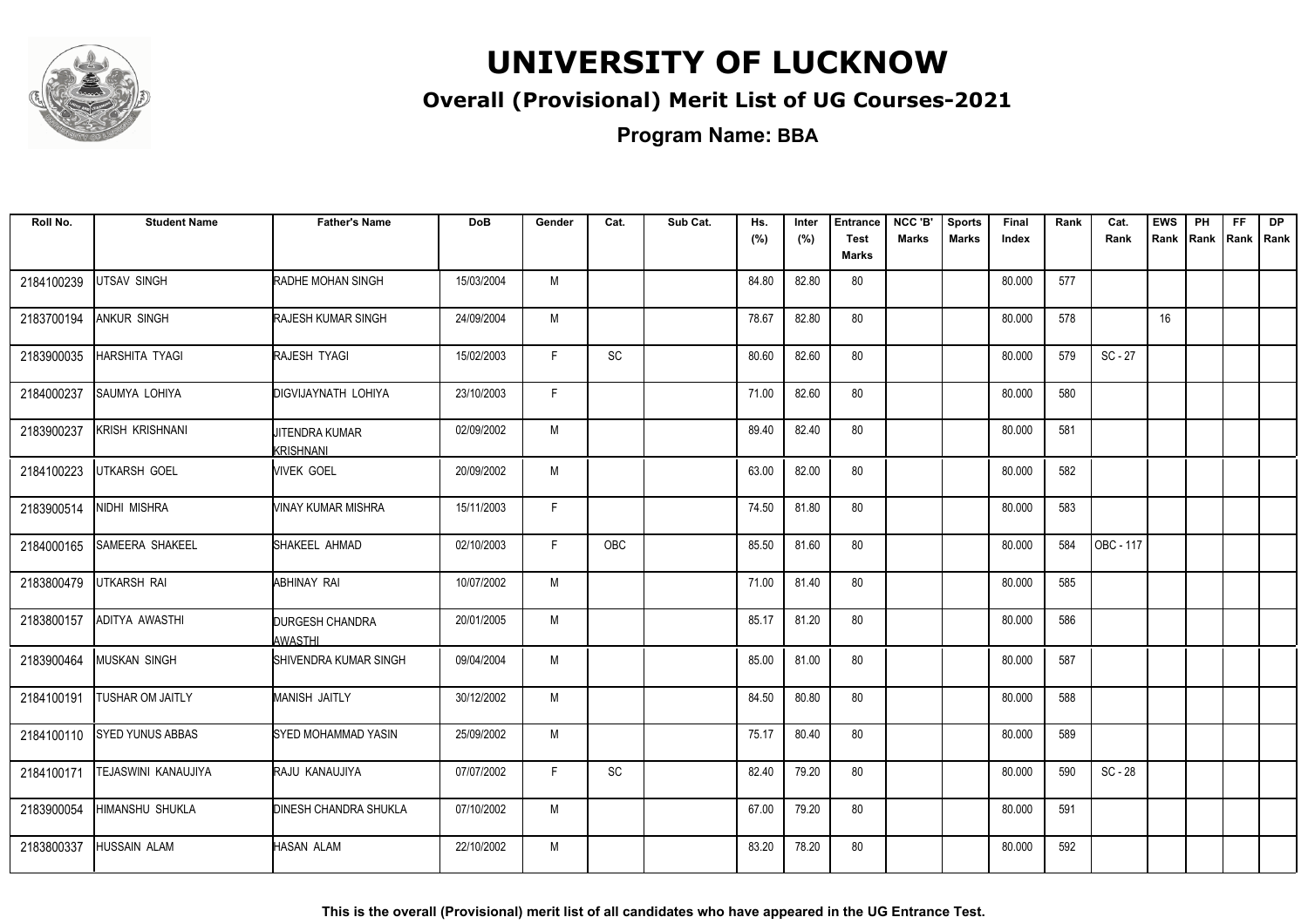

### **Overall (Provisional) Merit List of UG Courses-2021**

**Program Name: BBA**

| Roll No.   | <b>Student Name</b>    | <b>Father's Name</b>                | <b>DoB</b> | Gender | Cat. | Sub Cat. | Hs.<br>(%) | Inter<br>(%) | <b>Entrance</b><br><b>Test</b> | NCC 'B'<br><b>Marks</b> | <b>Sports</b><br><b>Marks</b> | Final<br>Index | Rank | Cat.<br>Rank | <b>EWS</b> | PH<br>Rank Rank Rank Rank | FF. | <b>DP</b> |
|------------|------------------------|-------------------------------------|------------|--------|------|----------|------------|--------------|--------------------------------|-------------------------|-------------------------------|----------------|------|--------------|------------|---------------------------|-----|-----------|
|            |                        |                                     |            |        |      |          |            |              | <b>Marks</b>                   |                         |                               |                |      |              |            |                           |     |           |
| 2183700341 | <b>ARNAV DANG</b>      | ANIL KUMAR DANG                     | 10/02/2003 | M      |      |          | 77.83      | 77.83        | 80                             |                         |                               | 80.000         | 593  |              |            |                           |     |           |
| 2183700029 | AKSHITA SRIVASTAVA     | RAJ KUMAR SRIVASTAVA                | 04/12/2003 | F.     |      |          | 81.00      | 77.40        | 80                             |                         |                               | 80.000         | 594  |              |            |                           |     |           |
| 2183700493 | AYUSH SRIVASTAVA       | RAKESH KUMAR<br><b>SRIVASTAVA</b>   | 05/03/2004 | M      |      |          | 81.83      | 77.20        | 80                             |                         |                               | 80.000         | 595  |              |            |                           |     |           |
| 2184000054 | RISHIKA CHAND          | AVINASH CHAND                       | 15/02/2003 | F      |      |          | 74.40      | 77.20        | 80                             |                         |                               | 80.000         | 596  |              |            |                           |     |           |
| 2183800408 | RAMANDEEP YADAV        | RAM CHANDRA YADAV                   | 13/09/2003 | M      | OBC  |          | 78.80      | 76.20        | 80                             |                         |                               | 80.000         | 597  | OBC - 118    |            |                           |     |           |
| 2183900779 | RAJA BABU              | <b>BINDESHWAR CHAUDHARY</b>         | 24/09/2002 | M      |      |          | 67.85      | 76.00        | 80                             |                         |                               | 80.000         | 598  |              |            |                           |     |           |
| 2183800368 | <b>MOHD ZAID SAIFI</b> | <b>MOHD REHAN</b>                   | 28/09/2002 | M      |      |          | 71.67      | 75.80        | 80                             |                         |                               | 80.000         | 599  |              |            |                           |     |           |
| 2183700218 | <b>ANSHIKA MISHRA</b>  | LATE MR NRIPENDRA<br>MISHRA         | 30/06/2003 | F.     |      |          | 75.00      | 75.60        | 80                             |                         |                               | 80.000         | 600  |              |            |                           |     |           |
| 2183700672 | <b>FAWAD MIRZA</b>     | MIRZA NASIR ALI BEG                 | 29/10/2001 | M      |      |          | 65.71      | 75.40        | 80                             |                         |                               | 80.000         | 601  |              |            |                           |     |           |
| 2183700507 | AYUSHI RAI             | ARAVIND RAI                         | 02/10/2004 | F.     |      |          | 83.83      | 75.20        | 80                             |                         |                               | 80.000         | 602  |              |            |                           |     |           |
| 2184100349 | <b>VISHAL SHARMA</b>   | YOGESH SHARMA                       | 13/07/2003 | M      |      |          | 77.20      | 75.00        | 80                             |                         |                               | 80.000         | 603  |              |            |                           |     |           |
| 2183900422 | MOHD MUZAMMIL ABBASI   | KHURSHED AHMAD ABBASI               | 17/11/2002 | M      |      |          | 70.83      | 74.83        | 80                             |                         |                               | 80.000         | 604  |              |            |                           |     |           |
| 2183900657 | PRASHANT KUMAR         | PHOOL CHANDRA                       | 25/11/2003 | M      | SC   |          | 81.33      | 74.20        | 80                             |                         |                               | 80.000         | 605  | SC - 29      |            |                           |     |           |
| 2183800324 | <b>GOVIND MISHRA</b>   | VINOD KUMAR MISHRA                  | 10/06/2003 | M      |      |          | 73.60      | 74.00        | 80                             |                         |                               | 80.000         | 606  |              |            |                           |     |           |
| 2184000047 | RISHABH KUMAR YADAV    | NEERAJ YADAV                        | 17/01/2003 | M      | OBC  |          | 83.17      | 73.80        | 80                             |                         |                               | 80.000         | 607  | OBC - 119    |            |                           |     |           |
| 2183900489 | NASHRA HASHMI          | LATE SHAHID HUSAIN<br><b>HASHMI</b> | 27/12/2003 | F      |      |          | 67.67      | 73.20        | 80                             |                         |                               | 80.000         | 608  |              |            |                           |     |           |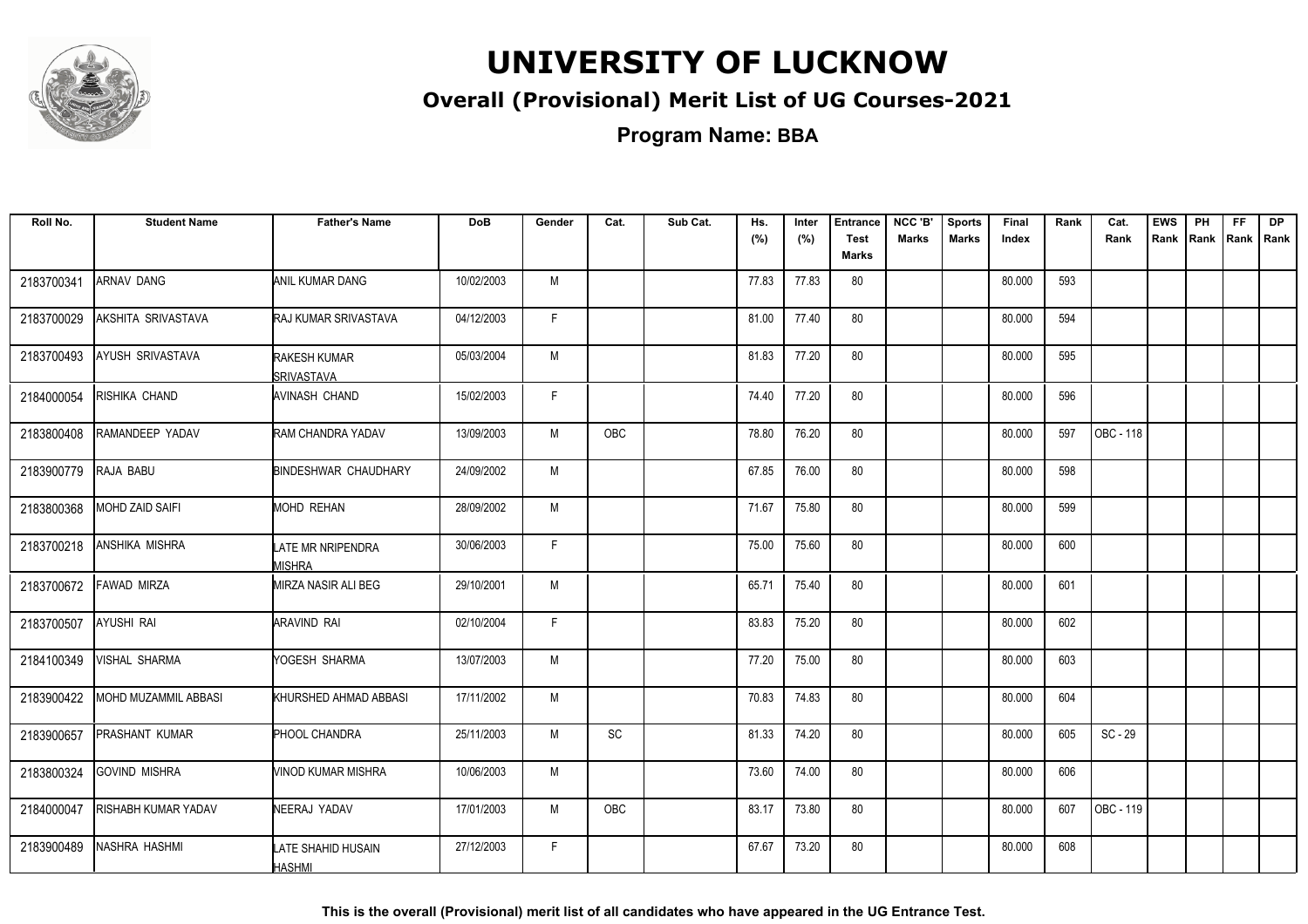

### **Overall (Provisional) Merit List of UG Courses-2021**

**Program Name: BBA**

| Roll No.   | <b>Student Name</b>           | <b>Father's Name</b>                 | <b>DoB</b> | Gender | Cat.       | Sub Cat. | Hs.<br>(%) | Inter<br>(%) | <b>Entrance</b><br><b>Test</b> | NCC 'B'<br><b>Marks</b> | <b>Sports</b><br><b>Marks</b> | Final<br>Index | Rank | Cat.<br>Rank | <b>EWS</b><br>Rank | PH<br>Rank Rank Rank | FF. | <b>DP</b> |
|------------|-------------------------------|--------------------------------------|------------|--------|------------|----------|------------|--------------|--------------------------------|-------------------------|-------------------------------|----------------|------|--------------|--------------------|----------------------|-----|-----------|
|            |                               |                                      |            |        |            |          |            |              | Marks                          |                         |                               |                |      |              |                    |                      |     |           |
| 2183700445 | AVIRAL MAURYA                 | ASHOK KUMAR MAURYA                   | 23/01/2004 | M      | OBC        |          | 83.80      | 72.00        | 80                             |                         |                               | 80.000         | 609  | OBC - 120    |                    |                      |     |           |
| 2183900788 | RAJKISHAN SINGH               | <b>ANAND SINGH</b>                   | 07/07/2004 | M      |            |          | 73.60      | 71.60        | 80                             |                         |                               | 80.000         | 610  |              |                    |                      |     |           |
| 2183900602 | PIYUSH SINGH                  | KANHAIYA SINGH                       | 03/03/2003 | M      | OBC        |          | 53.00      | 71.00        | 80                             |                         |                               | 80.000         | 611  | OBC - 121    |                    |                      |     |           |
| 2183900355 | MOHAMMAD ASJAD                | AZAD ALAM                            | 16/11/2002 | М      |            |          | 72.83      | 70.80        | 80                             |                         |                               | 80.000         | 612  |              |                    |                      |     |           |
| 2183700260 | ANUJ PRAKASH                  | OM PRAKASH SRIVASTAVA                | 08/04/2003 | M      |            |          | 65.33      | 69.80        | 80                             |                         |                               | 80.000         | 613  |              |                    |                      |     |           |
| 2184100403 | YASHVARDHAN                   | SANTOSH KUMAR VERMA                  | 25/09/2005 | M      | <b>OBC</b> |          | 73.67      | 69.40        | 80                             |                         |                               | 80.000         | 614  | OBC - 122    |                    |                      |     |           |
| 2183700374 | <b>ARYAN JAISWAL</b>          | <b>ASHOK JAISWAL</b>                 | 28/09/2002 | M      | <b>OBC</b> |          | 72.40      | 69.40        | 80                             |                         |                               | 80.000         | 615  | OBC - 123    |                    |                      |     |           |
| 2183900222 | KISHAN KUMAR SINGH            | OM PRAKASH SINGH                     | 05/04/2004 | М      |            |          | 67.33      | 69.40        | 80                             |                         |                               | 80.000         | 616  |              |                    |                      |     |           |
| 2183800243 | AKARSHIKA MISHRA              | PANKAJ KUMAR MISHRA                  | 14/04/2004 | F      |            |          | 72.00      | 69.20        | 80                             |                         |                               | 80.000         | 617  |              |                    |                      |     |           |
| 2183900550 | NITIN KUMAR RAI               | GOPALJEE RAI                         | 15/11/2003 | M      |            |          | 69.20      | 69.20        | 80                             |                         |                               | 80.000         | 618  |              |                    |                      |     |           |
| 2183900379 | <b>MOHAMMAD FUZAIL SUHAIL</b> | LATE SUHAIL AHMAD<br><b>SIDDIQUI</b> | 12/02/2002 | M      |            |          | 64.67      | 68.80        | 80                             |                         |                               | 80.000         | 619  |              |                    |                      |     |           |
| 2183900545 | <b>NISHTHA SINGH</b>          | R K SINGH                            | 22/09/2004 | F      |            |          | 56.40      | 67.80        | 80                             |                         |                               | 80.000         | 620  |              |                    |                      |     |           |
| 2184000045 | RISHABH KUMAR SINGH           | RAJEEV KUMAR                         | 20/05/2003 | M      |            |          | 65.00      | 67.00        | 80                             |                         |                               | 80.000         | 621  |              |                    |                      |     |           |
| 2183700723 | <b>HARDIK MODANWAL</b>        | RAMESH MODANWAL                      | 05/07/2003 | M      | OBC        |          | 49.00      | 65.60        | 80                             |                         |                               | 80.000         | 622  | OBC - 124    |                    |                      |     |           |
| 2183700466 | AYUSH DWIVEDI                 | NARENDRA KUMAR<br>DWIVEDI            | 11/07/2003 | M      |            |          | 67.40      | 65.00        | 80                             |                         |                               | 80.000         | 623  |              |                    |                      |     |           |
| 2183900018 | <b>HARSHIT BARANWAL</b>       | ASHISH BARANWAL                      | 29/01/2003 | M      |            |          | 70.60      | 63.60        | 80                             |                         |                               | 80.000         | 624  |              |                    |                      |     |           |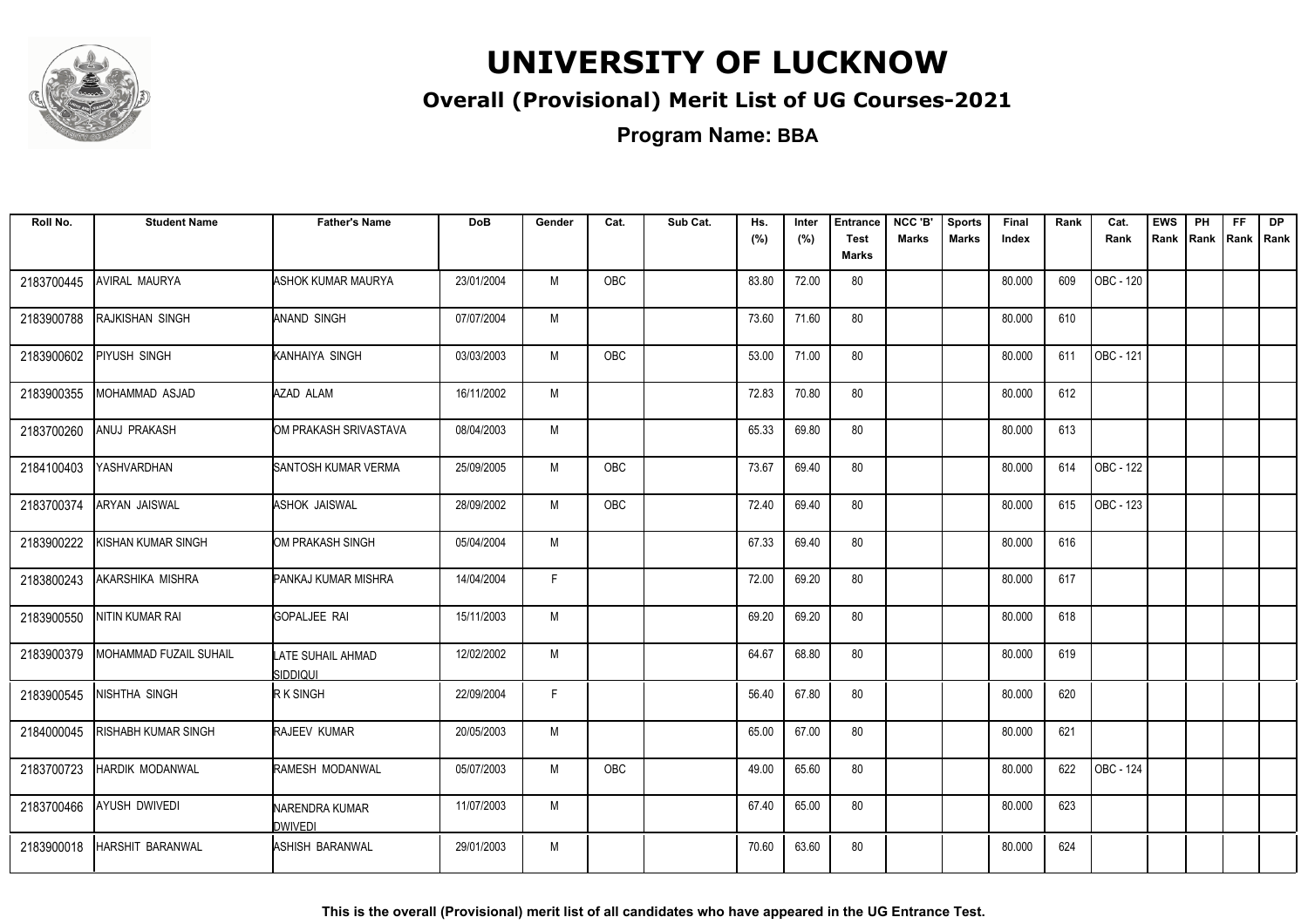

### **Overall (Provisional) Merit List of UG Courses-2021**

**Program Name: BBA**

| Roll No.   | <b>Student Name</b>   | <b>Father's Name</b>        | <b>DoB</b> | Gender | Cat. | Sub Cat. | Hs.   | Inter | <b>Entrance</b>             | NCC 'B'      | <b>Sports</b> | Final  | Rank | Cat.      | <b>EWS</b> | PH   | FF.         | DP |
|------------|-----------------------|-----------------------------|------------|--------|------|----------|-------|-------|-----------------------------|--------------|---------------|--------|------|-----------|------------|------|-------------|----|
|            |                       |                             |            |        |      |          | (%)   | (%)   | <b>Test</b><br><b>Marks</b> | <b>Marks</b> | <b>Marks</b>  | Index  |      | Rank      | Rank       | Rank | Rank   Rank |    |
| 2183800265 | ANIMESH MISHRA        | VIMAL KUMAR MISHRA          | 26/05/2002 | M      |      |          | 75.00 | 62.80 | 80                          |              |               | 80.000 | 625  |           |            |      |             |    |
| 2183900446 | MOID AHMAD            | MUJEEB AHMAD                | 01/01/2005 | M      |      |          | 61.33 | 62.50 | 80                          |              |               | 80.000 | 626  |           |            |      |             |    |
| 2183700025 | AKSHAY PRATAP SINGH   | <b>NADUVEER SINGH BISEN</b> | 05/04/2001 | M      |      |          | 69.80 | 61.17 | 80                          |              |               | 80.000 | 627  |           |            |      |             |    |
| 2184000271 | <b>SHALINI SHUKLA</b> | <b>BRAJESH KUMAR SHUKLA</b> | 05/03/2004 | F.     |      |          | 73.17 | 61.00 | 80                          |              |               | 80.000 | 628  |           |            |      |             |    |
| 2183800273 | ANUJ KUMAR SINGH      | <b>ISUNIL KUMAR SINGH</b>   | 07/03/2002 | M      |      |          | 69.00 | 60.80 | 80                          |              |               | 80.000 | 629  |           |            |      |             |    |
| 2183700161 | ANIMESH AMAN          | <b>AMIT SINGH</b>           | 17/07/2003 | M      | OBC  |          | 55.83 | 59.60 | 80                          |              |               | 80.000 | 630  | OBC - 125 |            |      |             |    |
| 2183800429 | SAHIL RAI             | VIPIN RAI                   | 25/11/2000 | M      |      |          | 47.00 | 52.20 | 80                          |              |               | 80.000 | 631  |           |            |      |             |    |
| 2183800044 | ABHAY SAXENA          | SURESH CHANDRA SAXENA       | 13/07/2004 | M      |      |          | 93.80 | 0.00  | 80                          |              |               | 80.000 | 632  |           |            |      |             |    |
| 2184100022 | SNEHA TIWARI          | <b>SANJAY KUMAR TIWARI</b>  | 02/05/2003 | F.     |      |          | 90.17 | 0.00  | 80                          |              |               | 80.000 | 633  |           |            |      |             |    |
| 2183700327 | <b>ARCHITA TIWARI</b> | ALOK TIWARI                 | 12/06/2003 | F      |      |          | 87.50 | 0.00  | 80                          |              |               | 80.000 | 634  |           |            |      |             |    |
| 2184100281 | VANSHIKA KHANDELWAL   | SUMANT KHANDELWAL           | 24/09/2003 | F      |      |          | 81.40 | 0.00  | 80                          |              |               | 80.000 | 635  |           |            |      |             |    |
| 2184100271 | VANSH KHANNA          | LATE VINEET KHANNA          | 08/09/2002 | M      |      |          | 76.00 | 0.00  | 80                          |              |               | 80.000 | 636  |           |            |      |             |    |
| 2183700336 | ARJUN VIKRAM SINGH    | MANOJ SINGH                 | 03/02/2004 | M      |      |          | 74.50 | 0.00  | 80                          |              |               | 80.000 | 637  |           |            |      |             |    |
| 2183700489 | <b>AYUSH SINGH</b>    | <b>BIPIN KUMAR SINGH</b>    | 04/07/2002 | M      |      |          | 74.40 | 0.00  | 80                          |              |               | 80.000 | 638  |           |            |      |             |    |
| 2183900177 | KAUSHIK SINGH         | <b>SUNIL SINGH</b>          | 17/09/2001 | M      | OBC  |          | 71.67 | 0.00  | 80                          |              |               | 80.000 | 639  | OBC - 126 |            |      |             |    |
| 2184100393 | YASH PRATAP SINGH     | DHARMENDRA SINGH            | 17/02/2002 | M      |      |          | 69.00 | 0.00  | 80                          |              |               | 80.000 | 640  |           |            |      |             |    |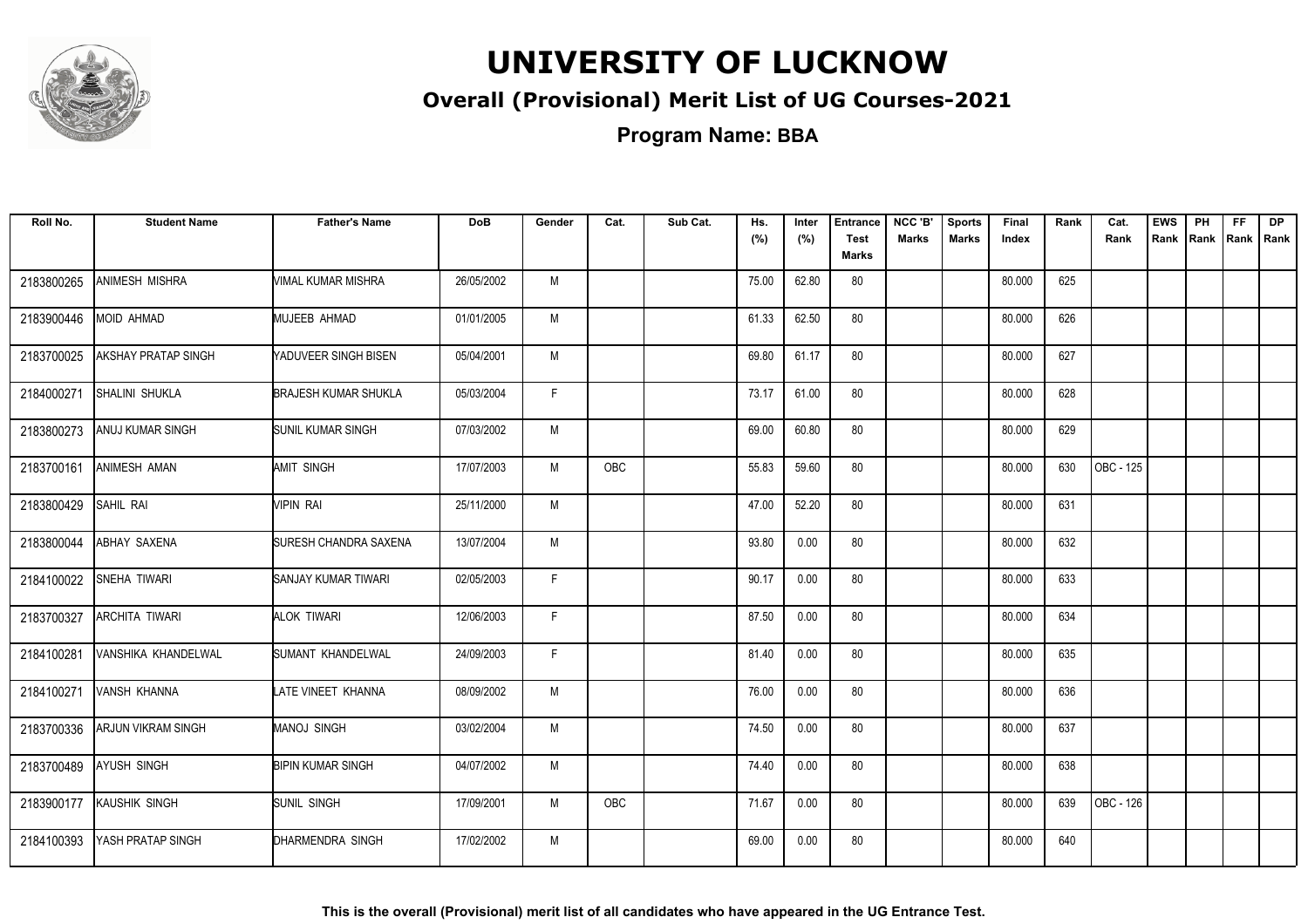

### **Overall (Provisional) Merit List of UG Courses-2021**

**Program Name: BBA**

| Roll No.   | <b>Student Name</b>      | <b>Father's Name</b>               | <b>DoB</b> | Gender | Cat.       | Sub Cat. | Hs.<br>(%) | Inter<br>(%) | <b>Entrance</b><br><b>Test</b> | NCC 'B'<br><b>Marks</b> | <b>Sports</b><br><b>Marks</b> | Final<br>Index | Rank | Cat.<br>Rank | <b>EWS</b> | PH<br>Rank Rank Rank Rank | <b>FF</b> | <b>DP</b> |
|------------|--------------------------|------------------------------------|------------|--------|------------|----------|------------|--------------|--------------------------------|-------------------------|-------------------------------|----------------|------|--------------|------------|---------------------------|-----------|-----------|
|            |                          |                                    |            |        |            |          |            |              | Marks                          |                         |                               |                |      |              |            |                           |           |           |
| 2183700090 | AMAN KUMAR GUPTA         | SUNIL KUMAR GUPTA                  | 21/09/2004 | M      |            |          | 66.50      | 0.00         | 80                             |                         |                               | 80.000         | 641  |              |            |                           |           |           |
| 2183700037 | ALFEENA MISHEL           | ANWAR NEYAZ                        | 23/11/2003 | F.     | OBC        |          | 66.00      | 0.00         | 80                             |                         |                               | 80.000         | 642  | OBC - 127    |            |                           |           |           |
| 2183900294 | MADHVENDRA SINGH         | VIJAY SINGH                        | 19/11/2003 | M      |            |          | 64.83      | 0.00         | 80                             |                         |                               | 80.000         | 643  |              |            |                           |           |           |
| 2183900775 | <b>RAJ SINGH</b>         | RAMESH CHANDRA                     | 25/08/2003 | M      | <b>OBC</b> |          | 64.40      | 0.00         | 80                             |                         |                               | 80.000         | 644  | OBC - 128    |            |                           |           |           |
| 2183800177 | <b>ADITYA SINGH</b>      | DHANANJAY SINGH                    | 28/09/2005 | M      |            |          | 54.00      | 0.00         | 80                             |                         |                               | 80.000         | 645  |              |            |                           |           |           |
| 2183900543 | NISHTHA AGARWAL          | ISANDEEP AGARWAL                   | 07/09/2003 | F.     |            |          | 85.17      | 95.60        | 78                             |                         |                               | 78.000         | 646  |              |            |                           |           |           |
| 2183900055 | <b>HIMANSHU VERMA</b>    | <b>PRADEEP KUMAR VERMA</b>         | 11/01/2003 | M      | <b>OBC</b> |          | 89.60      | 91.40        | 78                             |                         |                               | 78.000         | 647  | OBC - 129    |            |                           |           |           |
| 2183900142 | KANAK                    | <b>PRAMOD KUMAR</b>                | 15/01/2004 | F.     |            |          | 94.40      | 90.67        | 78                             |                         |                               | 78.000         | 648  |              |            |                           |           |           |
| 2184000075 | <b>RIYA SINGH</b>        | KRISHNA KUMAR SINGH                | 30/06/2003 | F.     |            |          | 72.20      | 90.60        | 78                             |                         |                               | 78.000         | 649  |              |            |                           |           |           |
| 2183900631 | <b>PRAKHAR NIGAM</b>     | ANOOP KUMAR NIGAM                  | 14/03/2003 | M      |            |          | 88.20      | 88.20        | 78                             |                         |                               | 78.000         | 650  |              |            |                           |           |           |
| 2184000406 | SHRESTHA GUPTA           | AMIT KUMAR GUPTA                   | 13/06/2003 | M      |            |          | 84.20      | 87.20        | 78                             |                         |                               | 78.000         | 651  |              |            |                           |           |           |
| 2184000462 | SHUBH KESARWANI          | <b>SURENDRA KUMAR</b><br>KESARWANI | 24/03/2003 | M      |            |          | 72.80      | 86.00        | 78                             |                         |                               | 78.000         | 652  |              |            |                           |           |           |
| 2184100333 | <b>VIPUL SHUKLA</b>      | SHIVKANT SHUKLA                    | 07/03/2004 | M      |            |          | 67.83      | 84.40        | 78                             |                         |                               | 78.000         | 653  |              |            |                           |           |           |
| 2183900628 | <b>PRAKHAR GUPTA</b>     | RAMESH CHANDRA GUPTA               | 01/02/2004 | M      |            |          | 87.20      | 84.17        | 78                             |                         |                               | 78.000         | 654  |              |            |                           |           |           |
| 2183700447 | <b>AVIRAL SRIVASTAVA</b> | ASHWANI KUMAR<br>ISRIVASTAVA       | 17/03/2004 | M      |            |          | 78.60      | 83.60        | 78                             |                         |                               | 78.000         | 655  |              |            |                           |           |           |
| 2184000463 | <b>SHUBH MISHRA</b>      | <b>PRADEEP KUMAR MISHRA</b>        | 30/03/2003 | M      |            |          | 71.20      | 83.00        | 78                             |                         |                               | 78.000         | 656  |              |            |                           |           |           |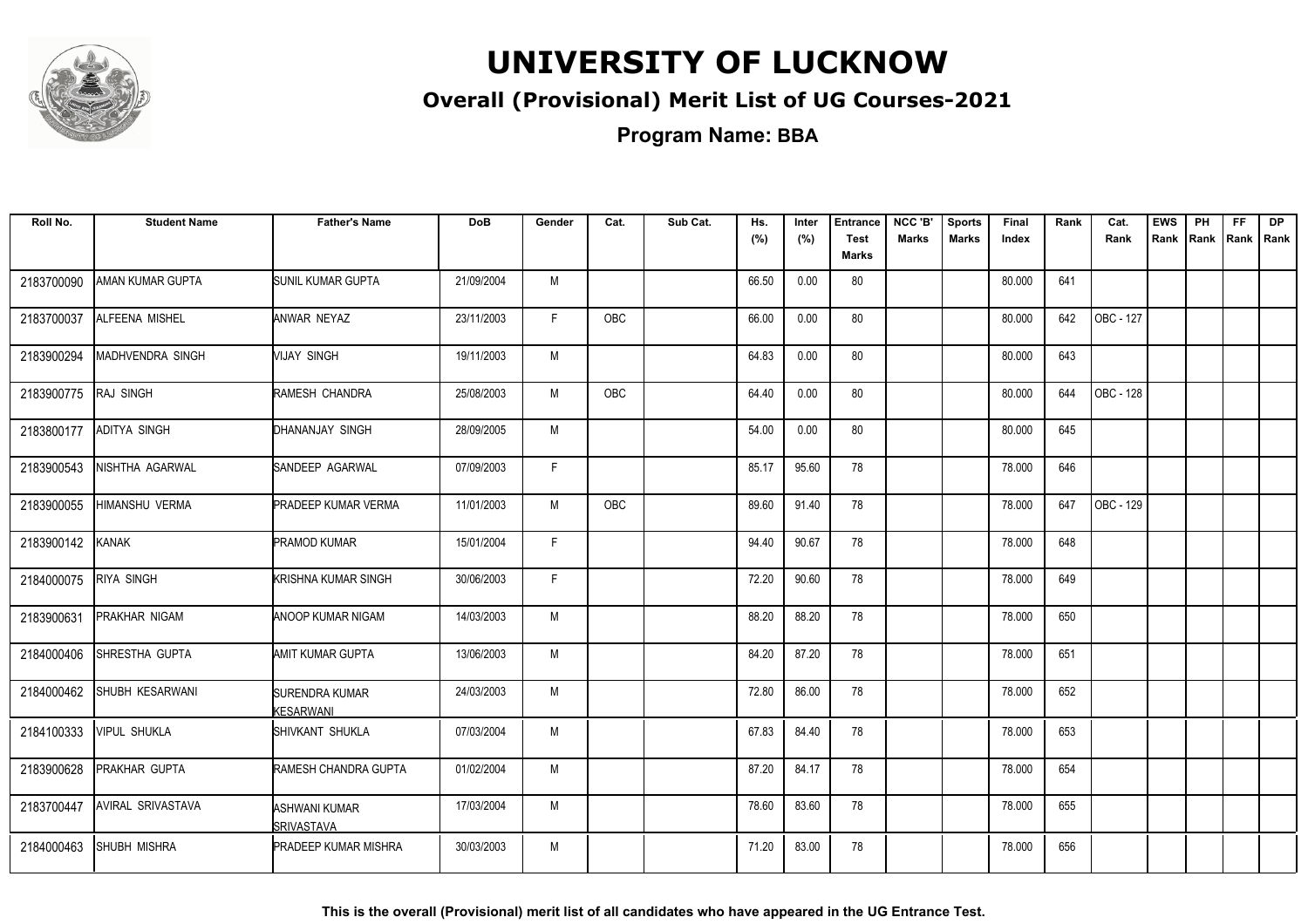

### **Overall (Provisional) Merit List of UG Courses-2021**

**Program Name: BBA**

| Roll No.   | <b>Student Name</b>      | <b>Father's Name</b>                       | <b>DoB</b> | Gender       | Cat.       | Sub Cat. | Hs.<br>(%) | Inter<br>(%) | <b>Entrance</b><br><b>Test</b><br>Marks | NCC 'B'<br><b>Marks</b> | <b>Sports</b><br><b>Marks</b> | Final<br>Index | Rank | Cat.<br>Rank     | <b>EWS</b><br>Rank | PH<br>Rank   Rank | FF | <b>DP</b><br>l Rank |
|------------|--------------------------|--------------------------------------------|------------|--------------|------------|----------|------------|--------------|-----------------------------------------|-------------------------|-------------------------------|----------------|------|------------------|--------------------|-------------------|----|---------------------|
| 2183700678 | <b>GARIMA CHOUDHARY</b>  | <b>SARVESH NATH</b><br>CHOUDHARY           | 29/05/2003 | M            |            |          | 75.80      | 82.80        | 78                                      |                         |                               | 78.000         | 657  |                  |                    |                   |    |                     |
| 2184100019 | SNEHA PANDEY             | <b>SANJAY KUMAR PANDEY</b>                 | 22/11/2002 | $\mathsf{F}$ |            |          | 75.00      | 82.60        | 78                                      |                         |                               | 78.000         | 658  |                  |                    |                   |    |                     |
| 2183700403 | ASHLESHA SINGH           | LATE MANOJ KUMAR SINGH                     | 06/09/2003 | F            |            |          | 75.80      | 82.00        | 78                                      |                         |                               | 78.000         | 659  |                  |                    |                   |    |                     |
| 2183700045 | <b>ALMEEN FATIMA</b>     | NAIM ANSARI                                | 15/02/2003 | F.           | OBC        |          | 72.67      | 82.00        | 78                                      |                         |                               | 78.000         | 660  | OBC - 130        |                    |                   |    |                     |
| 2183700021 | AKSHAT KANAUJIA          | <b>AMIT KANAUJIA</b>                       | 24/02/2003 | M            | <b>SC</b>  |          | 84.60      | 81.40        | 78                                      |                         |                               | 78.000         | 661  | $SC - 30$        |                    |                   |    |                     |
| 2183700054 | <b>ALOK SINGH YADAV</b>  | <b>SURJEET SINGH YADAV</b>                 | 19/09/2004 | M            | <b>OBC</b> |          | 82.17      | 80.80        | 78                                      |                         |                               | 78.000         | 662  | OBC - 131        |                    |                   |    |                     |
| 2184000169 | SAMRIDHI RASTOGI         | <b>DEVESH KUMAR RASTOGI</b>                | 02/03/2004 | F            | <b>OBC</b> |          | 79.00      | 79.80        | 78                                      |                         |                               | 78.000         | 663  | <b>OBC - 132</b> |                    |                   |    |                     |
| 2184000393 | SHOAIB SIDDIQUI          | IS.M.A SIDDIQUI                            | 24/06/2003 | M            |            |          | 64.40      | 79.80        | 78                                      |                         |                               | 78.000         | 664  |                  |                    |                   |    |                     |
| 2183700163 | ANIMESH SRIVASTAVA       | SANJEEV KUMAR<br><i><b>ISRIVASTAVA</b></i> | 29/08/2003 | M            |            |          | 60.20      | 79.80        | 78                                      |                         |                               | 78.000         | 665  |                  |                    |                   |    |                     |
| 2183700440 | AVINASH MISHRA           | <b>MR SUSHEEL KUMAR</b><br><b>MISHRA</b>   | 05/08/2003 | M            |            |          | 79.20      | 79.60        | 78                                      |                         |                               | 78.000         | 666  |                  |                    |                   |    |                     |
| 2183700633 | <b>DIVYANSHI KATIYAR</b> | NIRBHAY KUMAR KATIYAR                      | 20/03/2003 | F            | <b>OBC</b> |          | 70.00      | 79.23        | 78                                      |                         |                               | 78.000         | 667  | OBC - 133        |                    |                   |    |                     |
| 2183900109 | <b>JASKARAN SINGH</b>    | <b>BHUPENDRA SINGH</b>                     | 23/05/2003 | M            |            |          | 76.40      | 78.60        | 78                                      |                         |                               | 78.000         | 668  |                  |                    |                   |    |                     |
| 2183700292 | ANUSHKA YADAV            | <b>J</b> ITENDRA SINGH YADAV               | 17/07/2003 | $\mathsf{F}$ | <b>OBC</b> |          | 71.00      | 78.00        | 78                                      |                         |                               | 78.000         | 669  | <b>OBC - 134</b> |                    |                   |    |                     |
| 2184100261 | <b>VAISHNAVI BAJPAI</b>  | MUKUND KUMAR BAJPAI                        | 07/01/2004 | F            |            |          | 76.00      | 77.75        | 78                                      |                         |                               | 78.000         | 670  |                  |                    |                   |    |                     |
| 2184100389 | YASH VERMA               | <b>ARVIND VERMA</b>                        | 15/04/2003 | M            | <b>OBC</b> |          | 59.50      | 77.60        | 78                                      |                         |                               | 78.000         | 671  | OBC - 135        |                    |                   |    |                     |
| 2183700567 | <b>DEEPAK SINGH</b>      | AKHILESH SINGH                             | 08/12/2002 | M            |            |          | 61.20      | 77.20        | 78                                      |                         |                               | 78.000         | 672  |                  |                    |                   |    |                     |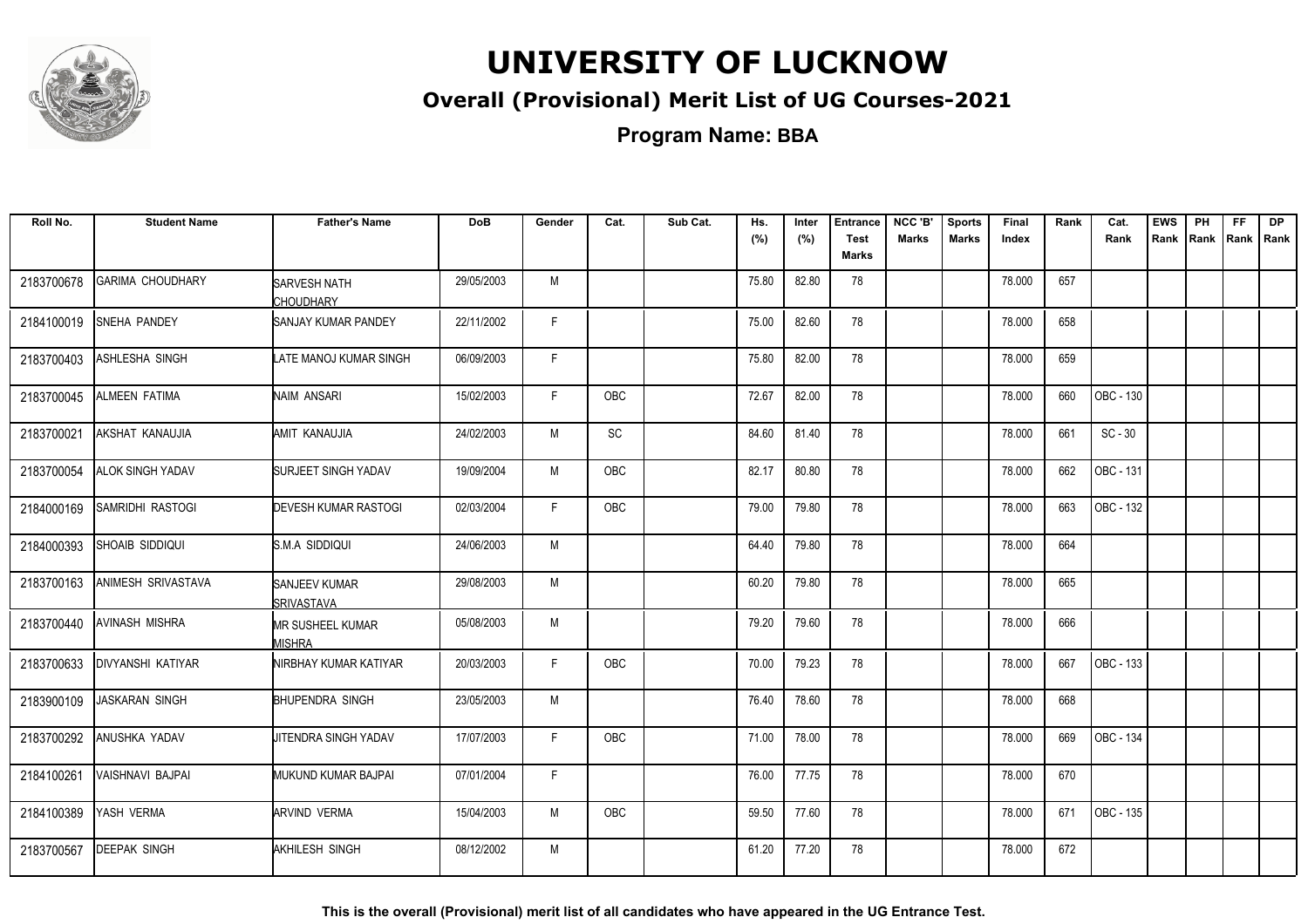

### **Overall (Provisional) Merit List of UG Courses-2021**

| Roll No.   | <b>Student Name</b>   | <b>Father's Name</b>                       | <b>DoB</b> | Gender | Cat.                         | Sub Cat. | Hs.   | Inter | <b>Entrance</b>      | NCC 'B'      | <b>Sports</b> | Final  | Rank | Cat.      | <b>EWS</b> | PH             | FF. | <b>DP</b> |
|------------|-----------------------|--------------------------------------------|------------|--------|------------------------------|----------|-------|-------|----------------------|--------------|---------------|--------|------|-----------|------------|----------------|-----|-----------|
|            |                       |                                            |            |        |                              |          | (%)   | (%)   | <b>Test</b><br>Marks | <b>Marks</b> | <b>Marks</b>  | Index  |      | Rank      | Rank       | Rank Rank Rank |     |           |
| 2183700380 | <b>ARYAN RAJ</b>      | JITENDRA KUMAR RAJ                         | 08/04/2003 | M      | SC                           |          | 45.17 | 76.33 | 78                   |              |               | 78.000 | 673  | $SC - 31$ |            |                |     |           |
| 2183800267 | ANKIT KUMAR SAROJ     | SUNIL KUMAR SAROJ                          | 25/04/2003 | M      | $\operatorname{\textsf{SC}}$ |          | 73.50 | 76.00 | 78                   |              |               | 78.000 | 674  | $SC - 32$ |            |                |     |           |
| 2184000274 | SHAMBHAVI SRIVASTAVA  | ARUN KUMAR SRIVASTAVA                      | 11/12/2002 | F.     |                              |          | 72.40 | 75.60 | 78                   |              |               | 78.000 | 675  |           |            |                |     |           |
| 2183900727 | PRIYANSHU TIWARI      | AJAY KUMAR TIWARI                          | 09/11/2003 | M      |                              |          | 66.80 | 74.80 | 78                   |              |               | 78.000 | 676  |           |            |                |     |           |
| 2183900443 | <b>MOHIT TIBREWAL</b> | KISHAN TIBREWAL                            | 03/01/2004 | M      |                              |          | 71.00 | 74.60 | 78                   |              |               | 78.000 | 677  |           |            |                |     |           |
| 2183900229 | KOMAL                 | <b>RAMU</b>                                | 10/09/2004 | F.     | $\operatorname{\textsf{SC}}$ |          | 76.83 | 74.40 | 78                   |              |               | 78.000 | 678  | $SC - 33$ |            |                |     |           |
| 2183900709 | PRIYANSHI YADAV       | <b>DESHRAJ SINGH YADAV</b>                 | 15/12/2003 | F.     | OBC                          |          | 73.80 | 74.20 | 78                   |              |               | 78.000 | 679  | OBC - 136 |            |                |     |           |
| 2183700071 | <b>AMAN ROY</b>       | <b>SHESHDHAR</b>                           | 31/07/2003 | M      | $\operatorname{\textsf{SC}}$ |          | 62.00 | 74.20 | 78                   |              |               | 78.000 | 680  | SC - 34   |            |                |     |           |
| 2183900347 | MINAKSHI MAURYA       | VIJAY KUMAR MAURYA                         | 03/08/2004 | F.     | OBC                          |          | 72.00 | 74.00 | 78                   |              |               | 78.000 | 681  | OBC - 137 |            |                |     |           |
| 2183900487 | NARENDRA VIKRAM SINGH | <b>SOM NATH SINGH</b>                      | 22/09/2003 | M      |                              |          | 65.00 | 74.00 | 78                   |              |               | 78.000 | 682  |           |            |                |     |           |
| 2183900571 | OMANSHA SRIVASTAVA    | VINAY KUMAR SRIVASTAVA                     | 26/09/2003 | F.     |                              |          | 61.40 | 74.00 | 78                   |              |               | 78.000 | 683  |           |            |                |     |           |
| 2183700347 | <b>ARPIT RASTOGI</b>  | ANIL RASTOGI                               | 03/02/2003 | M      | <b>OBC</b>                   |          | 85.80 | 73.20 | 78                   |              |               | 78.000 | 684  | OBC - 138 |            |                |     |           |
| 2184100368 | <b>WAIZ KHAN</b>      | SAEED AHMAD KHAN                           | 24/01/2003 | M      |                              |          | 76.17 | 72.20 | 78                   |              |               | 78.000 | 685  |           |            |                |     |           |
| 2183700505 | AYUSHI KHARE          | KRISHNA JI KHARE                           | 16/12/2004 | F.     |                              |          | 70.00 | 72.20 | 78                   |              |               | 78.000 | 686  |           |            |                |     |           |
| 2183700471 | AYUSH JAISWAL         | AMIT KUMAR JAISWAL                         | 05/02/2004 | M      | OBC                          |          | 64.40 | 71.80 | 78                   |              |               | 78.000 | 687  | OBC - 139 |            |                |     |           |
| 2183800186 | ADITYA SRIVASTAVA     | <b>KRISHNA PRATAP</b><br><b>SRIVASTAVA</b> | 16/08/2002 | M      |                              |          | 58.80 | 71.60 | 78                   |              |               | 78.000 | 688  |           |            |                |     |           |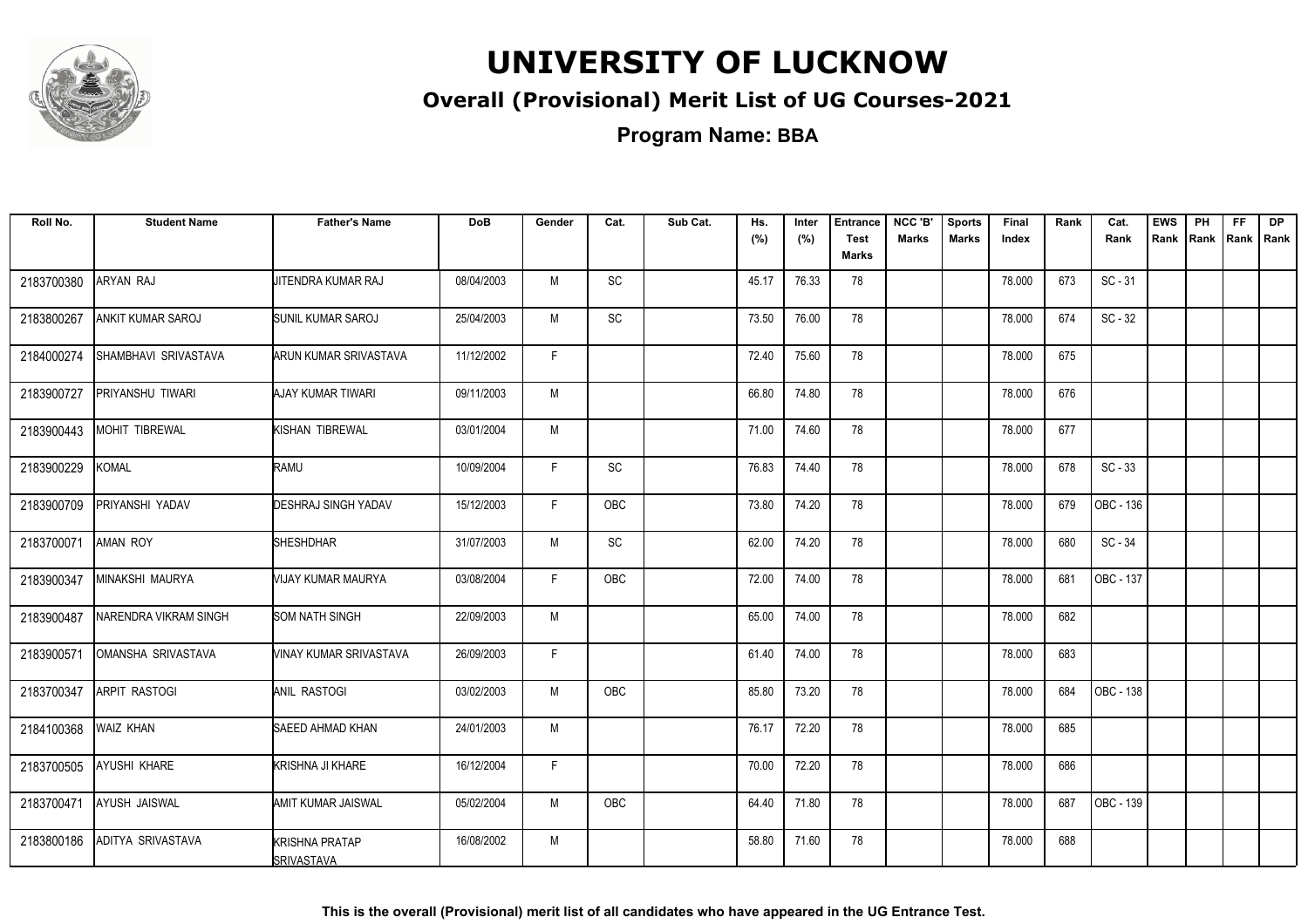

### **Overall (Provisional) Merit List of UG Courses-2021**

**Program Name: BBA**

| Roll No.   | <b>Student Name</b>   | <b>Father's Name</b>                       | <b>DoB</b> | Gender       | Cat. | Sub Cat. | Hs.<br>(%) | Inter<br>(%) | <b>Entrance</b><br><b>Test</b><br>Marks | NCC 'B'<br><b>Marks</b> | <b>Sports</b><br><b>Marks</b> | Final<br>Index | Rank | Cat.<br>Rank | <b>EWS</b><br>Rank | PH | FF<br>Rank   Rank   Rank | <b>DP</b>      |
|------------|-----------------------|--------------------------------------------|------------|--------------|------|----------|------------|--------------|-----------------------------------------|-------------------------|-------------------------------|----------------|------|--------------|--------------------|----|--------------------------|----------------|
| 2183900090 | <b>ISHAN SINGH</b>    | SATYENDRA SINGH                            | 15/09/2003 | M            |      |          | 58.60      | 71.60        | 78                                      |                         |                               | 78.000         | 689  |              |                    |    |                          |                |
| 2183800078 | ABHISHANK SINGH       | SUSHIL KUMAR                               | 15/09/2003 | M            | OBC  |          | 78.20      | 70.40        | 78                                      |                         |                               | 78.000         | 690  | OBC - 140    |                    |    |                          |                |
| 2183700062 | AMAN AUGUSTINE        | LT VINAY VINCENT<br><b>AUGUSTINE</b>       | 04/10/2002 | M            |      |          | 74.80      | 70.33        | 78                                      |                         |                               | 78.000         | 691  |              |                    |    |                          |                |
| 2183700293 | <b>ANUSHREE</b>       | <b>PRAFULLA KUMAR</b><br><b>CHATURVEDI</b> | 29/08/2001 | $\mathsf{F}$ |      |          | 63.10      | 70.00        | 78                                      |                         |                               | 78.000         | 692  |              |                    |    |                          |                |
| 2184100038 | SOURABH SINGH         | ASHOK SINGH                                | 25/06/2004 | M            |      |          | 72.50      | 69.83        | 78                                      |                         |                               | 78.000         | 693  |              |                    |    |                          |                |
| 2183900250 | <b>KRITIK MISHRA</b>  | <b>ADITYA MOHAN MISHRA</b>                 | 06/03/2000 | M            |      |          | 64.60      | 69.00        | 78                                      |                         |                               | 78.000         | 694  |              |                    |    |                          |                |
| 2184100105 | SYED HUSSAIN HAIDER   | AZIZ HAIDER                                | 11/03/2002 | M            |      |          | 79.60      | 68.80        | 78                                      |                         |                               | 78.000         | 695  |              |                    |    |                          |                |
| 2184000013 | <b>RATAN PANDEY</b>   | SATISH CHANDRA PANDEY                      | 03/05/2004 | M            |      |          | 64.17      | 68.80        | 78                                      |                         |                               | 78.000         | 696  |              |                    |    |                          |                |
| 2183700513 | AYUSHMAAN SINGH       | ASHUTOSH SINGH                             | 08/10/2004 | M            |      |          | 59.40      | 67.60        | 78                                      |                         |                               | 78.000         | 697  |              |                    |    |                          |                |
| 2183700359 | ARUN KUMAR PAL        | <b>RAMSUMER</b>                            | 10/09/2004 | M            | OBC  |          | 63.60      | 66.83        | 78                                      |                         |                               | 78.000         | 698  | OBC - 141    |                    |    |                          |                |
| 2183800256 | AMAN DEEP SINGH       | <b>GURDEV SINGH</b>                        | 29/06/2002 | M            |      | DP       | 71.80      | 65.40        | 78                                      |                         |                               | 78.000         | 699  |              |                    |    |                          | $\overline{4}$ |
| 2184100255 | VAIBHAV SHAKTI PANDEY | <b>ALEKH PANDEY</b>                        | 01/10/2002 | $\mathsf{F}$ |      |          | 69.00      | 65.20        | 78                                      |                         |                               | 78.000         | 700  |              |                    |    |                          |                |
| 2183700190 | <b>ANKITA VERMA</b>   | <b>SANTOSH VERMA</b>                       | 14/09/2004 | F            | OBC  |          | 64.67      | 65.20        | 78                                      |                         |                               | 78.000         | 701  | OBC - 142    |                    |    |                          |                |
| 2183800012 | AALOKIK MUKHERJEE     | <b>PRADEEP MUKHERJEE</b>                   | 10/07/2004 | M            |      |          | 75.33      | 64.80        | 78                                      |                         |                               | 78.000         | 702  |              |                    |    |                          |                |
| 2184100237 | UTKARSH SINGH CHAUHAN | <b>SATYENDRA SINGH</b><br>CHAUHAN          | 03/04/2001 | M            |      |          | 65.40      | 63.60        | 78                                      |                         |                               | 78.000         | 703  |              |                    |    |                          |                |
| 2183900099 | ISHITA SRIVASTAV      | <b>HARISH CHANDRA</b><br><b>SRIVASTAV</b>  | 05/05/2003 | F.           |      |          | 62.00      | 62.20        | 78                                      |                         |                               | 78.000         | 704  |              |                    |    |                          |                |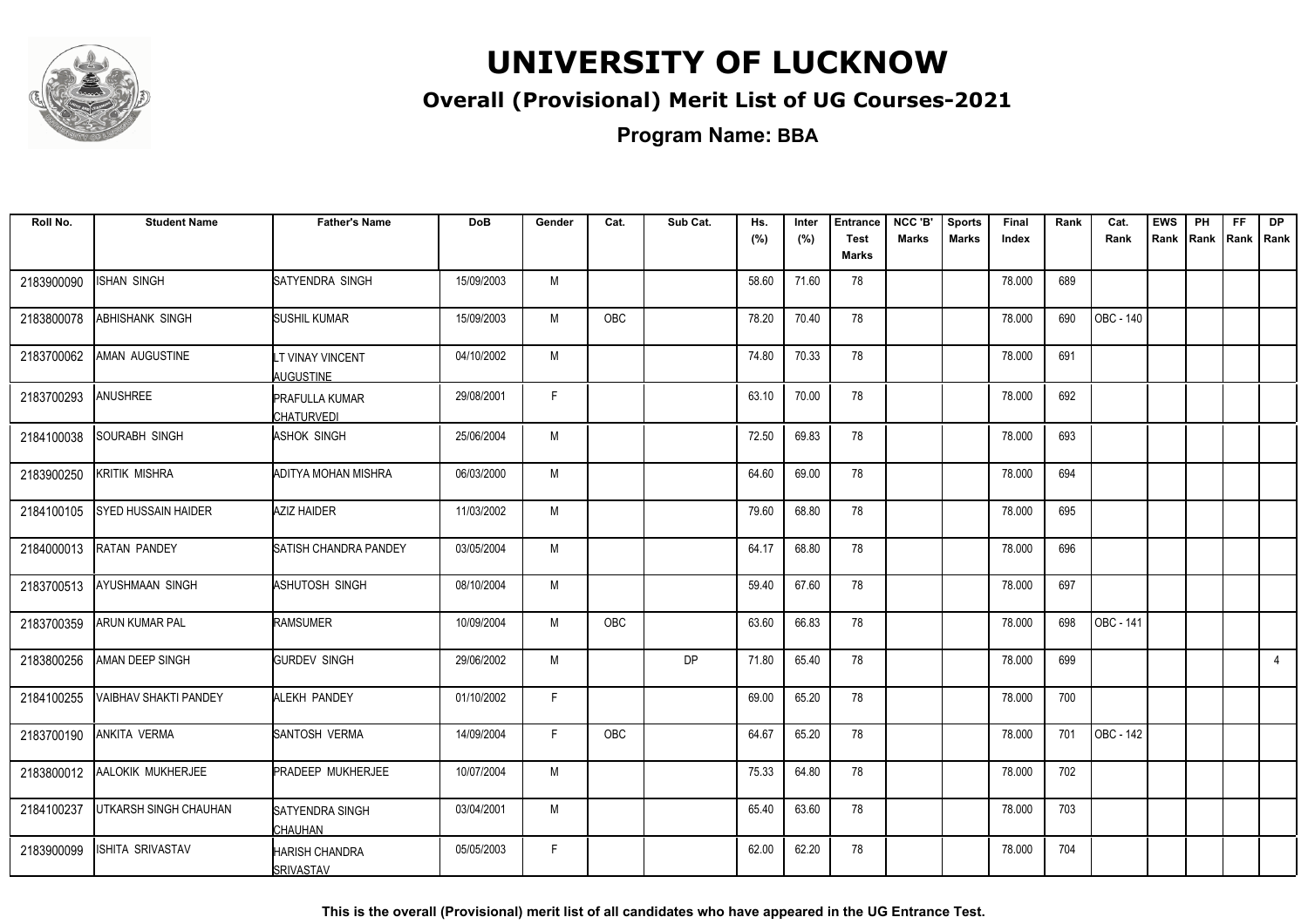

### **Overall (Provisional) Merit List of UG Courses-2021**

| Roll No.   | <b>Student Name</b>  | <b>Father's Name</b>       | <b>DoB</b> | Gender | Cat.          | Sub Cat. | Hs.<br>(%) | Inter<br>(%) | <b>Entrance</b><br><b>Test</b><br>Marks | NCC 'B'<br><b>Marks</b> | <b>Sports</b><br><b>Marks</b> | Final<br>Index | Rank | Cat.<br>Rank | <b>EWS</b><br>Rank | PH | <b>FF</b> | <b>DP</b><br>Rank Rank Rank |
|------------|----------------------|----------------------------|------------|--------|---------------|----------|------------|--------------|-----------------------------------------|-------------------------|-------------------------------|----------------|------|--------------|--------------------|----|-----------|-----------------------------|
| 2183700234 | ANSHUMAAN SINGH      | ASHOK KUMAR SINGH          | 05/07/2005 | M      |               |          | 60.40      | 59.33        | 78                                      |                         |                               | 78.000         | 705  |              |                    |    |           |                             |
| 2183700361 | <b>ARUSH PATHAK</b>  | <b>NIVEK PATHAK</b>        | 19/04/2003 | M      |               |          | 59.50      | 54.17        | 78                                      |                         |                               | 78.000         | 706  |              |                    |    |           |                             |
| 2183800303 | <b>AYUSH KUMAR</b>   | RAJESH KUMAR               | 01/07/2003 | M      | $\mathsf{SC}$ |          | 77.60      | 0.00         | 78                                      |                         |                               | 78.000         | 707  | $SC - 35$    |                    |    |           |                             |
| 2183700277 | ANURAG YADAV         | <b>DILEEP YADAV</b>        | 23/12/2002 | М      | OBC           |          | 71.33      | 0.00         | 78                                      |                         |                               | 78.000         | 708  | OBC - 143    |                    |    |           |                             |
| 2184100169 | TEJASWA GUPTA        | TARAK NATH GUPTA           | 26/01/2003 | M      |               |          | 64.00      | 0.00         | 78                                      |                         |                               | 78.000         | 709  |              |                    |    |           |                             |
| 2184000344 | SHIVAM PRAJAPATI     | SURENDRA KUMAR             | 05/02/2002 | M      | <b>OBC</b>    |          | 53.17      | 0.00         | 78                                      |                         |                               | 78.000         | 710  | OBC - 144    |                    |    |           |                             |
| 2184000102 | <b>RUKSHAR KHAN</b>  | KHURSHED ALAM KHAN         | 29/07/2003 | M      |               |          | 47.60      | 0.00         | 78                                      |                         |                               | 78.000         | 711  |              |                    |    |           |                             |
| 2183900557 | NIYATI MISHRA        | <b>DILEEP KUMAR MISHRA</b> | 10/01/2004 | F.     |               |          | 92.00      | 90.50        | 76                                      |                         |                               | 76.000         | 712  |              |                    |    |           |                             |
| 2184000295 | SHASHWAT YADAV       | SHIV MOHAN YADAV           | 21/04/2003 | M      | OBC           |          | 85.40      | 90.00        | 76                                      |                         |                               | 76.000         | 713  | OBC - 145    |                    |    |           |                             |
| 2184100127 | TANISHA ASTHANA      | ABHITOSH ASTHANA           | 12/08/2003 | F      |               |          | 80.60      | 89.25        | 76                                      |                         |                               | 76.000         | 714  |              |                    |    |           |                             |
| 2183900060 | HITESH TRIVEDI       | ASHUTOSH TRIVEDI           | 08/10/2003 | M      |               |          | 84.40      | 89.00        | 76                                      |                         |                               | 76.000         | 715  |              |                    |    |           |                             |
| 2183700748 | <b>HARSH SINGHAL</b> | <b>HARIOM SINGHAL</b>      | 24/10/2003 | M      |               |          | 87.00      | 88.00        | 76                                      |                         |                               | 76.000         | 716  |              |                    |    |           |                             |
| 2183700734 | <b>HARLEEN KAUR</b>  | LATE KAWALJEET SINGH       | 26/11/2001 | F.     | OBC           |          | 70.50      | 88.00        | 76                                      |                         |                               | 76.000         | 717  | OBC - 146    |                    |    |           |                             |
| 2184000002 | RAMSHA REHMAN        | SYED FASIUR REHMAN         | 21/05/2003 | F.     |               |          | 89.00      | 86.40        | 76                                      |                         |                               | 76.000         | 718  |              |                    |    |           |                             |
| 2184100131 | TANISHKA GUPTA       | VIJAY KUMAR                | 09/09/2003 | F.     |               |          | 90.80      | 86.27        | 76                                      |                         |                               | 76.000         | 719  |              |                    |    |           |                             |
| 2184000108 | <b>SACHI RATHORE</b> | SHIVNANDAN SINGH           | 21/06/2003 | F.     |               |          | 79.00      | 85.67        | 76                                      |                         |                               | 76.000         | 720  |              |                    |    |           |                             |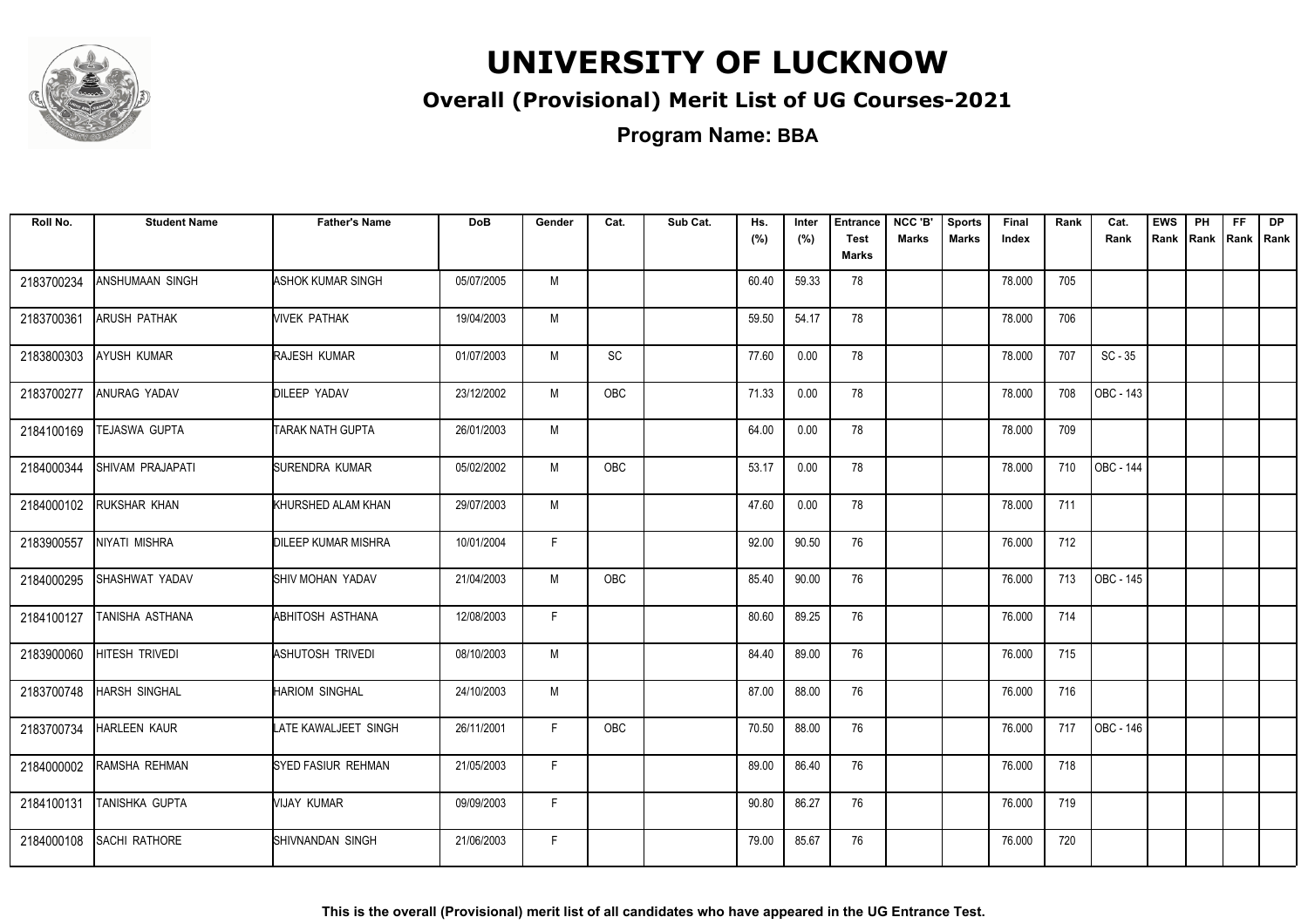

### **Overall (Provisional) Merit List of UG Courses-2021**

**Program Name: BBA**

| Roll No.   | <b>Student Name</b>    | <b>Father's Name</b>                   | <b>DoB</b> | Gender | Cat.       | Sub Cat. | Hs.<br>(%) | Inter<br>(%) | <b>Entrance</b><br><b>Test</b><br><b>Marks</b> | NCC 'B'<br><b>Marks</b> | <b>Sports</b><br><b>Marks</b> | Final<br>Index | Rank | Cat.<br>Rank | <b>EWS</b> | PH<br>Rank Rank | FF.<br>Rank   Rank | <b>DP</b> |
|------------|------------------------|----------------------------------------|------------|--------|------------|----------|------------|--------------|------------------------------------------------|-------------------------|-------------------------------|----------------|------|--------------|------------|-----------------|--------------------|-----------|
| 2184000029 | RIDHVI CHANDRA         | ASHISH CHANDRA                         | 17/10/2002 | F.     |            |          | 71.60      | 84.80        | 76                                             |                         |                               | 76.000         | 721  |              |            |                 |                    |           |
| 2183900791 | <b>RAJVEER SINGH</b>   | SHYAM NARAYAN SINGH                    | 13/08/2005 | M      |            |          | 68.60      | 84.00        | 76                                             |                         |                               | 76.000         | 722  |              |            |                 |                    |           |
| 2183900755 | RAHUL SINGH            | AJEET PRATAP SINGH                     | 04/11/2002 | M      |            |          | 72.40      | 83.80        | 76                                             |                         |                               | 76.000         | 723  |              |            |                 |                    |           |
| 2183800358 | MAHESHWAR SINGH        | AKHILESH KUMAR SINGH                   | 03/01/2004 | M      |            |          | 70.80      | 82.50        | 76                                             |                         |                               | 76.000         | 724  |              |            |                 |                    |           |
| 2183900220 | KISHAN MISHRA          | SHASHI KANT MISHRA                     | 28/07/2003 | M      |            |          | 72.80      | 82.25        | 76                                             |                         |                               | 76.000         | 725  |              |            |                 |                    |           |
| 2183900461 | MUSKAN PATHAK          | VISHAL PATHAK                          | 21/11/2002 | F      |            |          | 82.33      | 82.20        | 76                                             |                         |                               | 76.000         | 726  |              |            |                 |                    |           |
| 2184100404 | YASHVARDHAN JAISWAL    | <b>MANOJ KUMAR JAISWAL</b>             | 25/10/2002 | M      |            |          | 80.83      | 82.20        | 76                                             |                         |                               | 76.000         | 727  |              |            |                 |                    |           |
| 2183800293 | ASHMIT MISHRA          | AMIT KUMAR MISHRA                      | 21/11/2003 | M      |            |          | 70.40      | 82.20        | 76                                             |                         |                               | 76.000         | 728  |              |            |                 |                    |           |
| 2183700242 | <b>ANSHVI SHUKLA</b>   | VIRENDRA SHUKLA                        | 04/05/2003 | F.     |            |          | 84.50      | 81.83        | 76                                             |                         |                               | 76.000         | 729  |              |            |                 |                    |           |
| 2183900594 | PAWAN KUSHWAHA         | LAKSHMI KANT KUSHWAHA                  | 11/01/2004 | M      | <b>OBC</b> |          | 83.50      | 81.60        | 76                                             |                         |                               | 76.000         | 730  | OBC - 147    |            |                 |                    |           |
| 2183700137 | ANANYA MATNEJA         | <b>MUKESH KUMAR</b>                    | 18/02/2004 | F.     |            |          | 77.50      | 81.50        | 76                                             |                         |                               | 76.000         | 731  |              |            |                 |                    |           |
| 2184100426 | ZAKIA HASAN            | JABBARUL HASAN                         | 07/03/2004 | F      |            |          | 69.00      | 81.20        | 76                                             |                         |                               | 76.000         | 732  |              |            |                 |                    |           |
| 2183700153 | ANI KUMARI CHAURASIA   | ARUN KUMAR                             | 13/08/2003 | F.     |            |          | 74.60      | 79.40        | 76                                             |                         |                               | 76.000         | 733  |              |            |                 |                    |           |
| 2183800309 | DEEPESHWAR MISHRA      | DHANANJAY MISHRA                       | 24/08/2002 | M      |            |          | 72.33      | 79.40        | 76                                             |                         |                               | 76.000         | 734  |              |            |                 |                    |           |
| 2184100266 | <b>VAISHNAVI SINGH</b> | <b>SHIV BALI SINGH</b>                 | 07/07/2004 | F.     | OBC        |          | 77.80      | 79.33        | 76                                             |                         |                               | 76.000         | 735  | OBC - 148    |            |                 |                    |           |
| 2183800170 | ADITYA RANJAN          | MANORANJAN PRASAD<br><b>SRIVASTAVA</b> | 17/09/2003 | M      |            |          | 71.17      | 79.00        | 76                                             |                         |                               | 76.000         | 736  |              |            |                 |                    |           |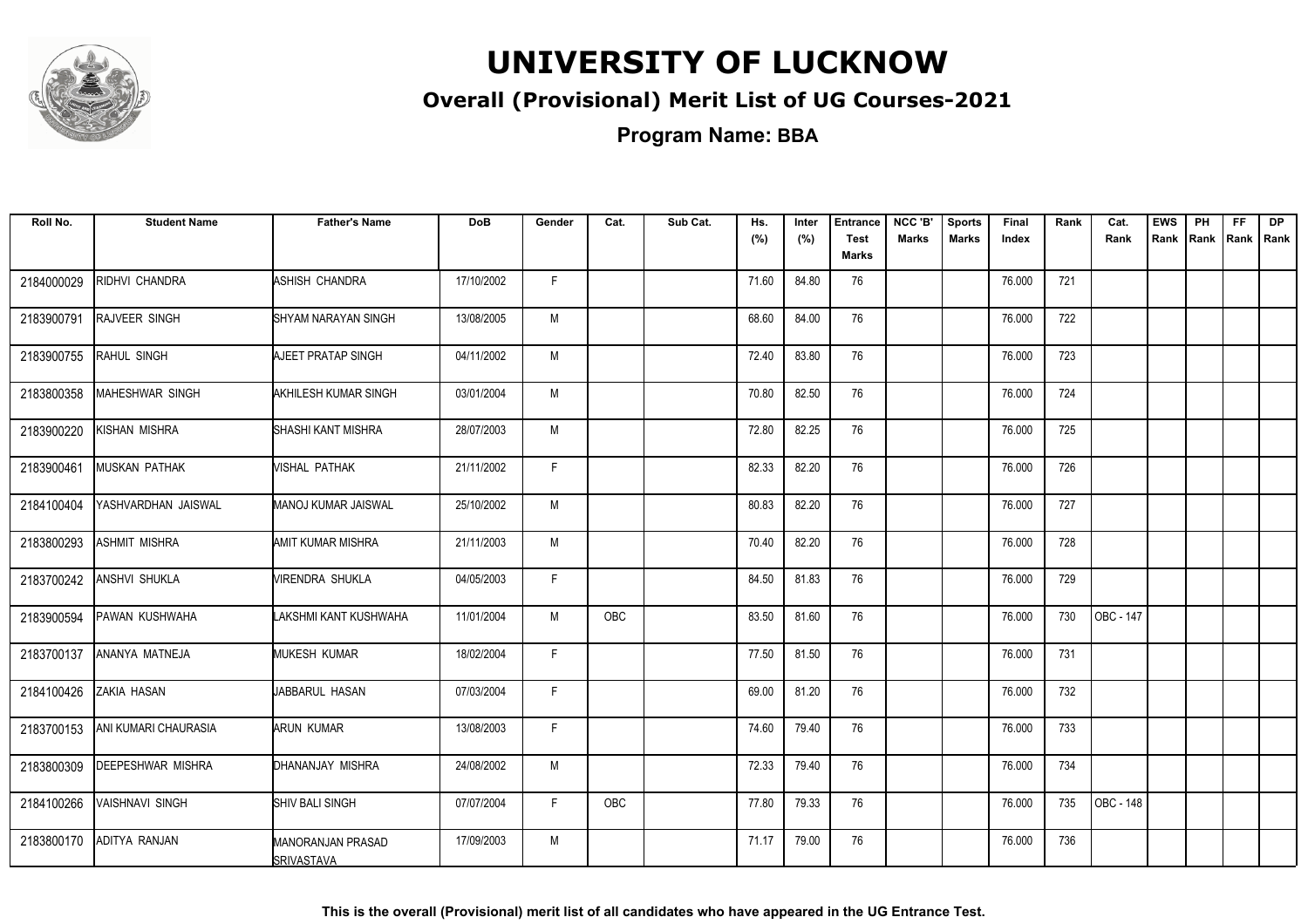

### **Overall (Provisional) Merit List of UG Courses-2021**

**Program Name: BBA**

| Roll No.   | <b>Student Name</b>    | <b>Father's Name</b>                         | DoB        | Gender | Cat.       | Sub Cat. | Hs.<br>(%) | Inter<br>(%) | <b>Entrance</b><br><b>Test</b><br>Marks | NCC 'B'<br><b>Marks</b> | <b>Sports</b><br><b>Marks</b> | Final<br>Index | Rank | Cat.<br>Rank | <b>EWS</b><br>Rank | PH<br>Rank Rank | FF. | <b>DP</b><br>Rank |
|------------|------------------------|----------------------------------------------|------------|--------|------------|----------|------------|--------------|-----------------------------------------|-------------------------|-------------------------------|----------------|------|--------------|--------------------|-----------------|-----|-------------------|
| 2184100026 | SNIGDHA SINGH          | <b>RAJEEV KUMAR SINGH</b>                    | 16/02/2004 | F.     |            |          | 81.60      | 78.80        | 76                                      |                         |                               | 76.000         | 737  |              | 17                 |                 |     |                   |
| 2183800058 | <b>ABHINAV PANDEY</b>  | VISHNU KUMAR PANDEY                          | 25/07/2004 | M      |            |          | 60.83      | 78.40        | 76                                      |                         |                               | 76.000         | 738  |              |                    |                 |     |                   |
| 2184000182 | <b>SANGAM RAI</b>      | SUDHIR KUMAR RAI                             | 07/07/2002 | M      |            |          | 74.60      | 78.20        | 76                                      |                         |                               | 76.000         | 739  |              |                    |                 |     |                   |
| 2183800306 | <b>BAIBHAV RAJ</b>     | VED PRAKASH                                  | 25/05/2003 | M      |            |          | 81.00      | 78.00        | 76                                      |                         |                               | 76.000         | 740  |              |                    |                 |     |                   |
| 2184000280 | SHANVI JAISWAL         | DWARPAL JAISWAL                              | 13/10/2004 | F.     | <b>OBC</b> |          | 83.00      | 76.80        | 76                                      |                         |                               | 76.000         | 741  | OBC - 149    |                    |                 |     |                   |
| 2183900251 | KRITIKA GUPTA          | OM PRAKASH GUPTA                             | 22/03/2002 | F.     | OBC        |          | 67.67      | 76.60        | 76                                      |                         |                               | 76.000         | 742  | OBC - 150    |                    |                 |     |                   |
| 2183800136 | ADEEBA KHALID          | KHALID RASHEED                               | 15/09/2003 | F.     |            |          | 79.83      | 76.40        | 76                                      |                         |                               | 76.000         | 743  |              |                    |                 |     |                   |
| 2183700366 | <b>ARUSHI VERMA</b>    | <b>ARVIND KUMAR VERMA</b>                    | 28/07/2003 | F.     | <b>OBC</b> |          | 74.83      | 76.40        | 76                                      |                         |                               | 76.000         | 744  | OBC - 151    |                    |                 |     |                   |
| 2184100046 | <b>STUTI KANAUJIA</b>  | <b>BALBHADRA LAL</b>                         | 02/12/2003 | F.     | SC         |          | 83.20      | 76.20        | 76                                      |                         |                               | 76.000         | 745  | $SC - 36$    |                    |                 |     |                   |
| 2183900271 | KUSHAGRA SRIVASTAVA    | <b>HARI SHANKER LAL</b><br><b>SRIVASTAVA</b> | 12/11/2002 | М      |            |          | 70.20      | 75.80        | 76                                      |                         |                               | 76.000         | 746  |              |                    |                 |     |                   |
| 2183700288 | ANUSHKA SRIVASTAVA     | <b>SANJAY KUMAR</b><br><b>ISRIVASTAVA</b>    | 28/12/2003 | F      |            |          | 75.80      | 75.67        | 76                                      |                         |                               | 76.000         | 747  |              |                    |                 |     |                   |
| 2183900140 | KAMAKSHI AGARWAL       | NAVEEN AGARWAL                               | 27/11/2002 | F.     |            |          | 84.67      | 75.60        | 76                                      |                         |                               | 76.000         | 748  |              |                    |                 |     |                   |
| 2183700540 | <b>BHUPENDRA GUPTA</b> | PREM KUMAR                                   | 19/09/2004 | M      | OBC        |          | 70.33      | 75.60        | 76                                      |                         |                               | 76.000         | 749  | OBC - 152    |                    |                 |     |                   |
| 2184000208 | <b>SARTHAK RASTOGI</b> | <b>VIKAS RASTOGI</b>                         | 23/07/2002 | M      |            |          | 76.50      | 75.40        | 76                                      |                         |                               | 76.000         | 750  |              |                    |                 |     |                   |
| 2183700474 | AYUSH JAISWAL          | RAJ KUMAR JAISWAL                            | 01/04/2002 | M      | OBC        |          | 68.33      | 75.33        | 76                                      |                         |                               | 76.000         | 751  | OBC - 153    |                    |                 |     |                   |
| 2183800482 | <b>VAISHNAVI SINGH</b> | RAMAPATI SINGH                               | 24/12/2003 | F.     | <b>OBC</b> |          | 74.40      | 75.20        | 76                                      |                         |                               | 76.000         | 752  | OBC - 154    |                    |                 |     |                   |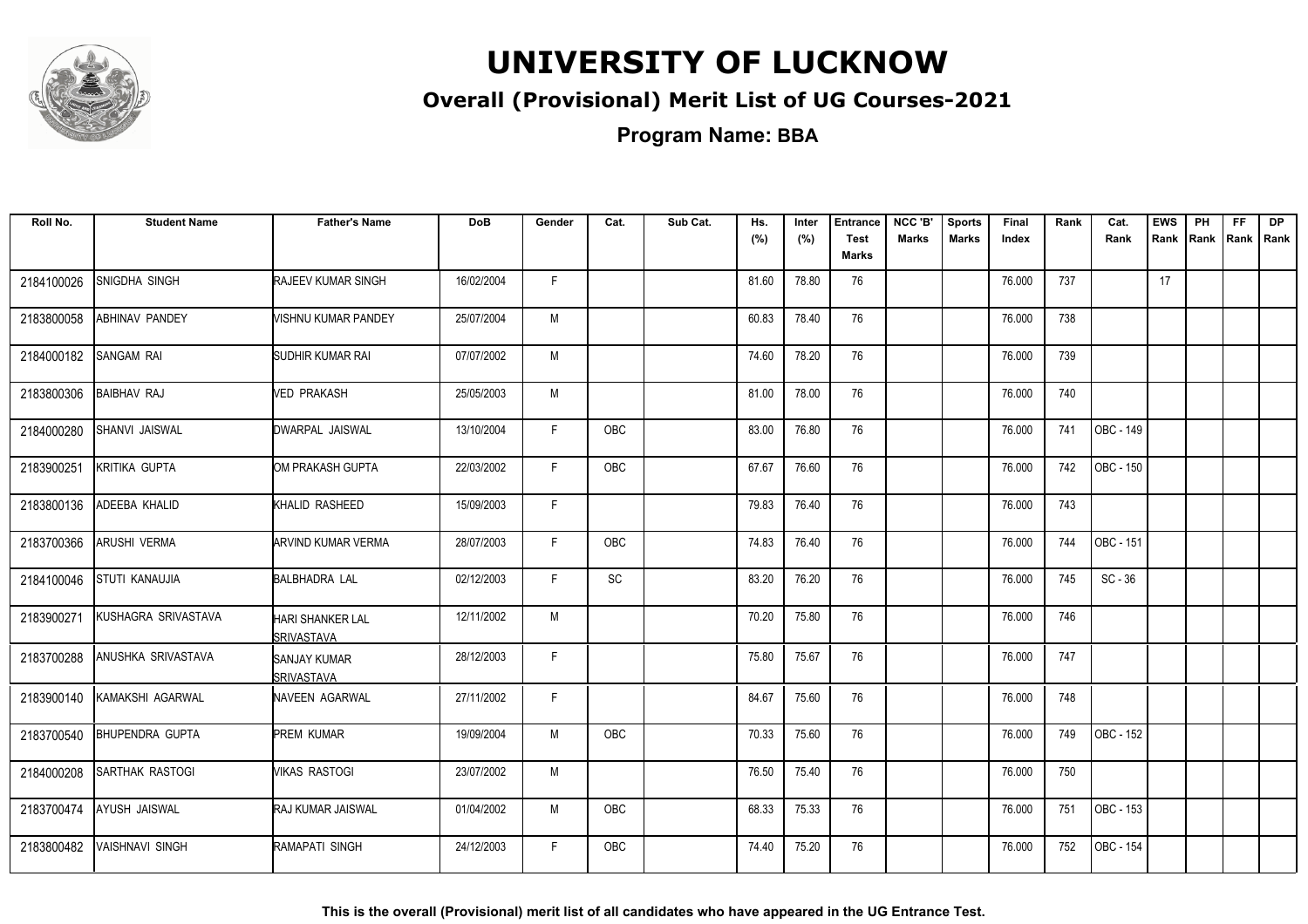

### **Overall (Provisional) Merit List of UG Courses-2021**

| Roll No.   | <b>Student Name</b>         | <b>Father's Name</b>                     | <b>DoB</b> | Gender | Cat.       | Sub Cat. | Hs.   | Inter | <b>Entrance</b>             | NCC 'B'      | <b>Sports</b> | Final  | Rank | Cat.             | <b>EWS</b> | PH | FF. | <b>DP</b>           |
|------------|-----------------------------|------------------------------------------|------------|--------|------------|----------|-------|-------|-----------------------------|--------------|---------------|--------|------|------------------|------------|----|-----|---------------------|
|            |                             |                                          |            |        |            |          | (%)   | (%)   | <b>Test</b><br><b>Marks</b> | <b>Marks</b> | <b>Marks</b>  | Index  |      | Rank             |            |    |     | Rank Rank Rank Rank |
| 2183900321 | MANU GUPTA                  | <b>PRADEEP KUMAR</b>                     | 30/06/2003 | M      | OBC        |          | 85.80 | 74.60 | 76                          |              |               | 76.000 | 753  | OBC - 155        |            |    |     |                     |
| 2183900239 | KRISH YADAV                 | PRAMOD YADAV                             | 19/04/2003 | M      | OBC        |          | 73.67 | 74.60 | 76                          |              |               | 76.000 | 754  | OBC - 156        |            |    |     |                     |
| 2184100265 | <b>VAISHNAVI SINGH</b>      | <b>BANARASI SINGH</b>                    | 17/11/2004 | F.     |            |          | 51.40 | 74.00 | 76                          |              |               | 76.000 | 755  |                  |            |    |     |                     |
| 2183800486 | VIKAS SAHANI                | SUBASH SAHANI                            | 01/01/2002 | M      |            |          | 74.20 | 73.80 | 76                          |              |               | 76.000 | 756  |                  |            |    |     |                     |
| 2183900395 | <b>MOHD ARSALAN</b>         | MOHD IKHLAQ                              | 28/02/2002 | M      | OBC        |          | 74.17 | 73.40 | 76                          |              |               | 76.000 | 757  | OBC - 157        |            |    |     |                     |
| 2183700345 | ARPIT BAJPAI                | MUKESH KUMAR BAJPAI                      | 04/06/2004 | M      |            |          | 76.80 | 73.00 | 76                          |              |               | 76.000 | 758  |                  |            |    |     |                     |
| 2183800364 | <b>MOHAMMAD IMRAN KHAN</b>  | INSAF KHAN                               | 06/07/2001 | M      |            |          | 78.80 | 72.67 | 76                          |              |               | 76.000 | 759  |                  |            |    |     |                     |
| 2183800314 | DIBYANSHU SINGH             | S S SINGH                                | 18/03/2001 | M      |            |          | 70.20 | 72.60 | 76                          |              |               | 76.000 | 760  |                  |            |    |     |                     |
| 2183800059 | <b>ABHINAV RAI</b>          | <b>PRAMOD KUMAR RAI</b>                  | 29/09/2002 | M      |            |          | 63.20 | 71.00 | 76                          |              |               | 76.000 | 761  |                  |            |    |     |                     |
| 2183700626 | <b>DIVYANSH SINGH</b>       | KALYAN SINGH                             | 19/01/2004 | M      |            |          | 55.80 | 69.83 | 76                          |              |               | 76.000 | 762  |                  |            |    |     |                     |
| 2183900371 | <b>MOHAMMAD ABBAS HASAN</b> | <b>MEHDI HASAN</b>                       | 25/09/2004 | M      |            |          | 61.17 | 69.67 | 76                          |              |               | 76.000 | 763  |                  |            |    |     |                     |
| 2184100358 | <b>VIVEK KUMAR</b>          | <b>SHIV KUMAR</b>                        | 02/02/2004 | M      | <b>OBC</b> |          | 79.17 | 68.60 | 76                          |              |               | 76.000 | 764  | <b>OBC - 158</b> |            |    |     |                     |
| 2184000011 | RASHMI MISHRA               | AKHILESH MISHRA                          | 22/07/2004 | F.     |            |          | 68.33 | 67.60 | 76                          |              |               | 76.000 | 765  |                  |            |    |     |                     |
| 2183700065 | AMAN KALWANI                | LALIT KALWANI                            | 16/03/2003 | M      |            |          | 52.00 | 67.17 | 76                          |              |               | 76.000 | 766  |                  |            |    |     |                     |
| 2184000158 | <b>SAMARTH SINGH</b>        | DURGESH SINGH                            | 09/10/2005 | M      |            |          | 64.20 | 66.80 | 76                          |              |               | 76.000 | 767  |                  |            |    |     |                     |
| 2183700083 | AMAN UPADHYAY               | <b>HARISH CHANDRA</b><br><b>UPADHYAY</b> | 01/01/2004 | M      |            |          | 61.60 | 66.80 | 76                          |              |               | 76.000 | 768  |                  |            |    |     |                     |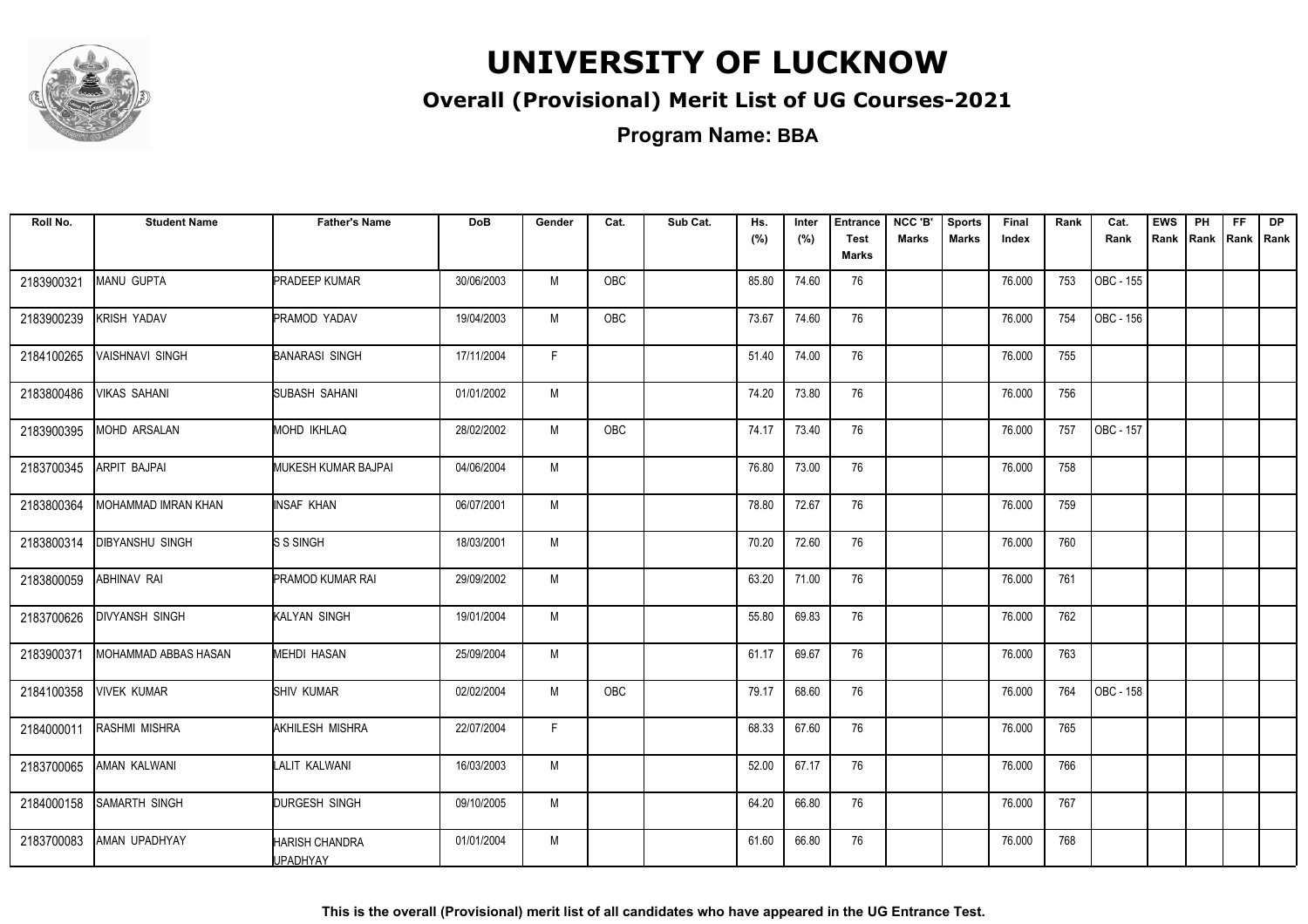

### **Overall (Provisional) Merit List of UG Courses-2021**

**Program Name: BBA**

| Roll No.   | <b>Student Name</b>  | <b>Father's Name</b>                | <b>DoB</b> | Gender       | Cat.       | Sub Cat. | Hs.<br>(%) | Inter<br>(%) | <b>Entrance</b><br><b>Test</b><br><b>Marks</b> | NCC 'B'<br><b>Marks</b> | <b>Sports</b><br><b>Marks</b> | Final<br>Index | Rank | Cat.<br>Rank | <b>EWS</b><br>Rank | PH<br>Rank Rank | FF | <b>DP</b><br>Rank |
|------------|----------------------|-------------------------------------|------------|--------------|------------|----------|------------|--------------|------------------------------------------------|-------------------------|-------------------------------|----------------|------|--------------|--------------------|-----------------|----|-------------------|
| 2183800072 | ABHIPREM CHATURVEDI  | VINAY SHANKER<br>CHATURVEDI         | 26/06/2002 | M            |            |          | 55.50      | 66.20        | 76                                             |                         |                               | 76.000         | 769  |              |                    |                 |    |                   |
| 2183900474 | NAMAN CHATURVEDI     | SHAILESH KUMAR<br><b>CHATURVEDI</b> | 02/04/2002 | M            |            |          | 70.67      | 65.80        | 76                                             |                         |                               | 76.000         | 770  |              |                    |                 |    |                   |
| 2184000170 | SAMRUDRA PRAJAPATI   | <b>JAI NARAYAN</b><br>CHAKRAWARTI   | 10/06/2003 | M            | <b>OBC</b> |          | 68.00      | 64.80        | 76                                             |                         |                               | 76.000         | 771  | OBC - 159    |                    |                 |    |                   |
| 2183800278 | ANUSTHA SINGH        | <b>AJAY SINGH</b>                   | 01/05/2004 | $\mathsf{F}$ |            |          | 73.67      | 62.40        | 76                                             |                         |                               | 76.000         | 772  |              |                    |                 |    |                   |
| 2183700571 | DEEPANSHU            | KAUSHAL KUMAR                       | 28/02/2004 | M            | OBC        |          | 69.83      | 62.20        | 76                                             |                         |                               | 76.000         | 773  | OBC - 160    |                    |                 |    |                   |
| 2183900777 | RAJ KARAN DIXIT      | RAJEEV DIXIT                        | 24/12/2004 | M            |            |          | 69.00      | 61.60        | 76                                             |                         |                               | 76.000         | 774  |              |                    |                 |    |                   |
| 2183700607 | DIPANSHU NISHAD      | RAM SUNDER NISHAD                   | 29/12/2000 | M            | OBC        |          | 65.83      | 60.20        | 76                                             |                         |                               | 76.000         | 775  | OBC - 161    |                    |                 |    |                   |
| 2183800046 | ABHAY PRATAP SINGH   | AJAY PRATAP SINGH                   | 01/04/2004 | M            |            |          | 58.33      | 59.80        | 76                                             |                         |                               | 76.000         | 776  |              |                    |                 |    |                   |
| 2183900663 | PRATEEK PANDEY       | <b>GYANENDRA KUMAR</b><br>PANDEY    | 25/08/2004 | M            |            |          | 60.60      | 53.00        | 76                                             |                         |                               | 76.000         | 777  |              |                    |                 |    |                   |
| 2183900065 | <b>HRITIK SAGAR</b>  | <b>GYAN SAGAR</b>                   | 25/07/2003 | M            | OBC        |          | 86.17      | 0.00         | 76                                             |                         |                               | 76.000         | 778  | OBC - 162    |                    |                 |    |                   |
| 2183700546 | <b>BISMA ASHRAF</b>  | <b>SYED VIJDAN ASHRAF</b>           | 27/05/2002 | F            |            |          | 83.50      | 0.00         | 76                                             |                         |                               | 76.000         | 779  |              |                    |                 |    |                   |
| 2183800160 | <b>ADITYA CHAWLA</b> | <b>ARVIND CHAWLA</b>                | 04/08/2003 | M            |            |          | 82.67      | 0.00         | 76                                             |                         |                               | 76.000         | 780  |              |                    |                 |    |                   |
| 2183700526 | <b>BELAL AHMAD</b>   | ABDUL QADIR                         | 16/04/2004 | M            | <b>OBC</b> |          | 77.80      | 0.00         | 76                                             |                         |                               | 76.000         | 781  | OBC - 163    |                    |                 |    |                   |
| 2183700319 | ARADHYA TIWARI       | PANKAJ TIWARI                       | 21/11/2004 | M            |            |          | 75.00      | 0.00         | 76                                             |                         |                               | 76.000         | 782  |              |                    |                 |    |                   |
| 2183700236 | ANSHUMAN GAUTAM      | OM PRAKASH GAUTAM                   | 18/06/2003 | M            | SC         |          | 69.83      | 0.00         | 76                                             |                         |                               | 76.000         | 783  | $SC - 37$    |                    |                 |    |                   |
| 2183900737 | PUSHKAR MISHRA       | <b>SANTOSH KUMAR MISHRA</b>         | 30/06/2004 | M            |            |          | 68.70      | 0.00         | 76                                             |                         |                               | 76.000         | 784  |              |                    |                 |    |                   |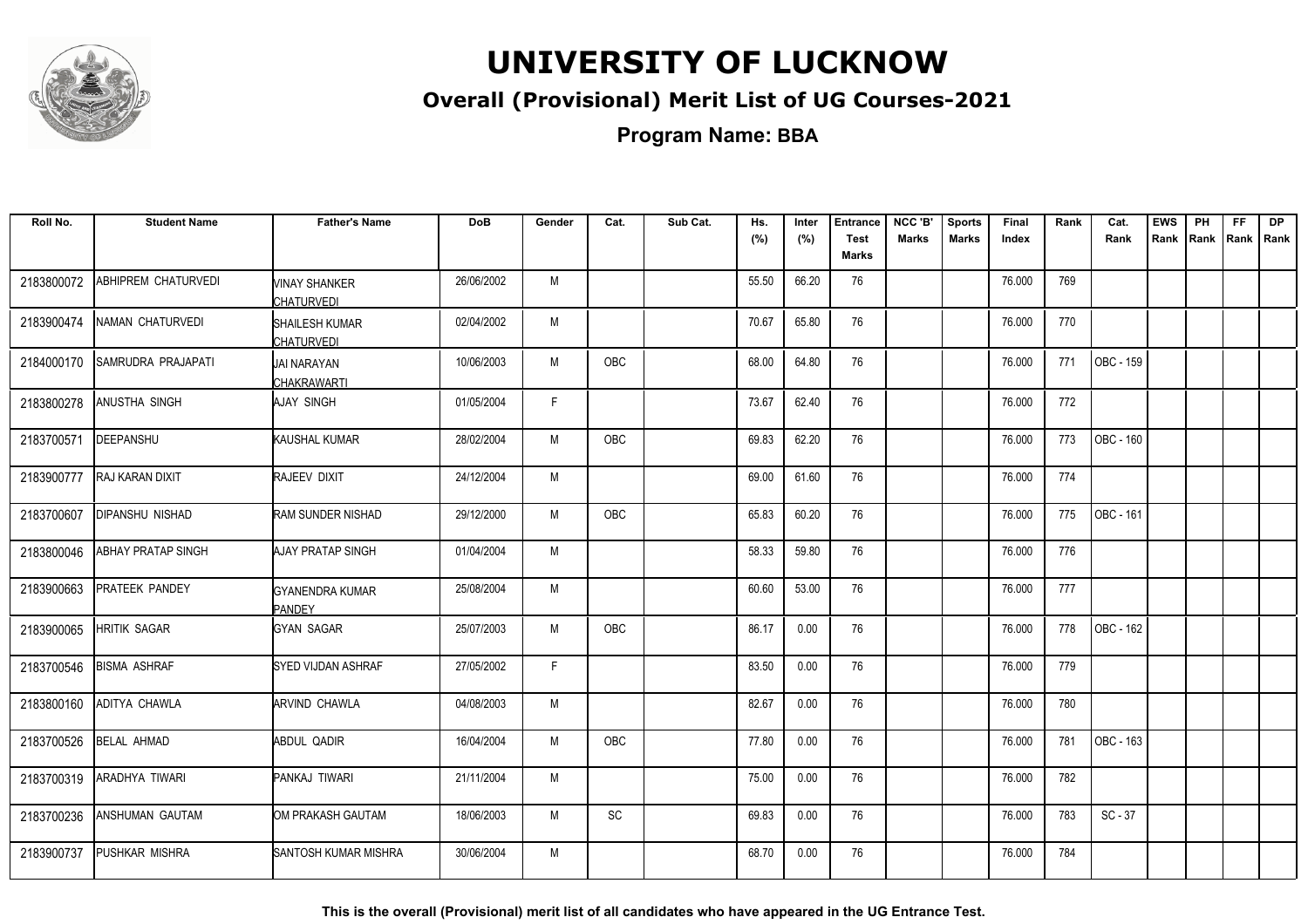

### **Overall (Provisional) Merit List of UG Courses-2021**

**Program Name: BBA**

| Roll No.   | <b>Student Name</b>  | <b>Father's Name</b>        | <b>DoB</b> | Gender | Cat.       | Sub Cat. | Hs.<br>(%) | Inter<br>(%) | <b>Entrance</b><br><b>Test</b><br><b>Marks</b> | NCC 'B'<br><b>Marks</b> | <b>Sports</b><br><b>Marks</b> | Final<br>Index | Rank | Cat.<br>Rank | <b>EWS</b><br>Rank | PH<br>Rank | FF.<br>Rank   Rank | <b>DP</b> |
|------------|----------------------|-----------------------------|------------|--------|------------|----------|------------|--------------|------------------------------------------------|-------------------------|-------------------------------|----------------|------|--------------|--------------------|------------|--------------------|-----------|
| 2184100335 | VISHAL AGARWAL       | SATISH KUMAR AGARWAL        | 02/07/2002 | M      |            |          | 64.00      | 0.00         | 76                                             |                         |                               | 76.000         | 785  |              |                    |            |                    |           |
| 2183800469 | <b>SUMIT MISHRA</b>  | BRAMHANAND MISHRA           | 31/08/2003 | M      |            |          | 64.00      | 0.00         | 76                                             |                         |                               | 76.000         | 786  |              |                    |            |                    |           |
| 2183700207 | ANSH SHARMA          | SANJEEV SHARMA              | 30/06/2003 | M      |            |          | 63.17      | 0.00         | 76                                             |                         |                               | 76.000         | 787  |              |                    |            |                    |           |
| 2183800416 | RISHABH SINGH        | <b>PRADEEP SINGH</b>        | 13/08/2004 | M      |            |          | 62.20      | 0.00         | 76                                             |                         |                               | 76.000         | 788  |              |                    |            |                    |           |
| 2184100028 | SOMANSHU SAWLANI     | VIMAL SAWLANI               | 14/02/2003 | M      |            |          | 61.50      | 0.00         | 76                                             |                         |                               | 76.000         | 789  |              |                    |            |                    |           |
| 2183800060 | ABHINAV SHUKLA       | <b>BRAJESH KUMAR SHUKLA</b> | 13/07/2003 | M      |            |          | 60.50      | 0.00         | 76                                             |                         |                               | 76.000         | 790  |              |                    |            |                    |           |
| 2183900535 | NISHANT CHAUDHARY    | <b>ARVIND KUMAR</b>         | 08/08/2003 | M      | OBC        |          | 59.17      | 0.00         | 76                                             |                         |                               | 76.000         | 791  | OBC - 164    |                    |            |                    |           |
| 2183900141 | KAMAL KISHORE        | SABHAJEET CHAUBEY           | 24/07/2002 | M      |            |          | 58.60      | 0.00         | 76                                             |                         |                               | 76.000         | 792  |              |                    |            |                    |           |
| 2183800317 | DIVYANSHU YADAV      | RAM RAKSHPAL SINGH          | 08/02/2002 | M      | <b>OBC</b> |          | 56.33      | 0.00         | 76                                             |                         |                               | 76.000         | 793  | OBC - 165    |                    |            |                    |           |
| 2183700692 | <b>GAURAV MISHRA</b> | <b>SHIV KUMAR MISHRA</b>    | 11/07/2003 | M      |            |          | 55.17      | 0.00         | 76                                             |                         |                               | 76.000         | 794  |              | 18                 |            |                    |           |
| 2184000193 | SANSKRITI GARG       | <b>ANUP KUMAR GARG</b>      | 23/10/2003 | M      |            |          | 100.00     | 93.20        | 74                                             |                         |                               | 74.000         | 795  |              |                    |            |                    |           |
| 2184100293 | VARUNI AGARWAL       | <b>MANISH AGARWAL</b>       | 14/03/2003 | F.     |            |          | 94.20      | 91.33        | 74                                             |                         |                               | 74.000         | 796  |              |                    |            |                    |           |
| 2183900488 | NARJIS ZEHRA         | ALI AKHTAR ZAIDI            | 12/05/2004 | F.     |            |          | 81.50      | 90.67        | 74                                             |                         |                               | 74.000         | 797  |              |                    |            |                    |           |
| 2184000416 | SHREYA SAHU          | <b>DILEEP KUMAR SAHU</b>    | 07/04/2003 | F.     | OBC        |          | 78.17      | 89.83        | 74                                             |                         |                               | 74.000         | 798  | OBC - 166    |                    |            |                    |           |
| 2183700553 | CHANDAN PORWAL       | <b>RAJU PORWAL</b>          | 30/08/2004 | M      |            |          | 73.33      | 89.60        | 74                                             |                         |                               | 74.000         | 799  |              |                    |            |                    |           |
| 2184000397 | SHOBHIT SINGH        | SHER SINGH                  | 05/03/2003 | M      | <b>OBC</b> |          | 78.00      | 88.20        | 74                                             |                         |                               | 74.000         | 800  | OBC - 167    |                    |            |                    |           |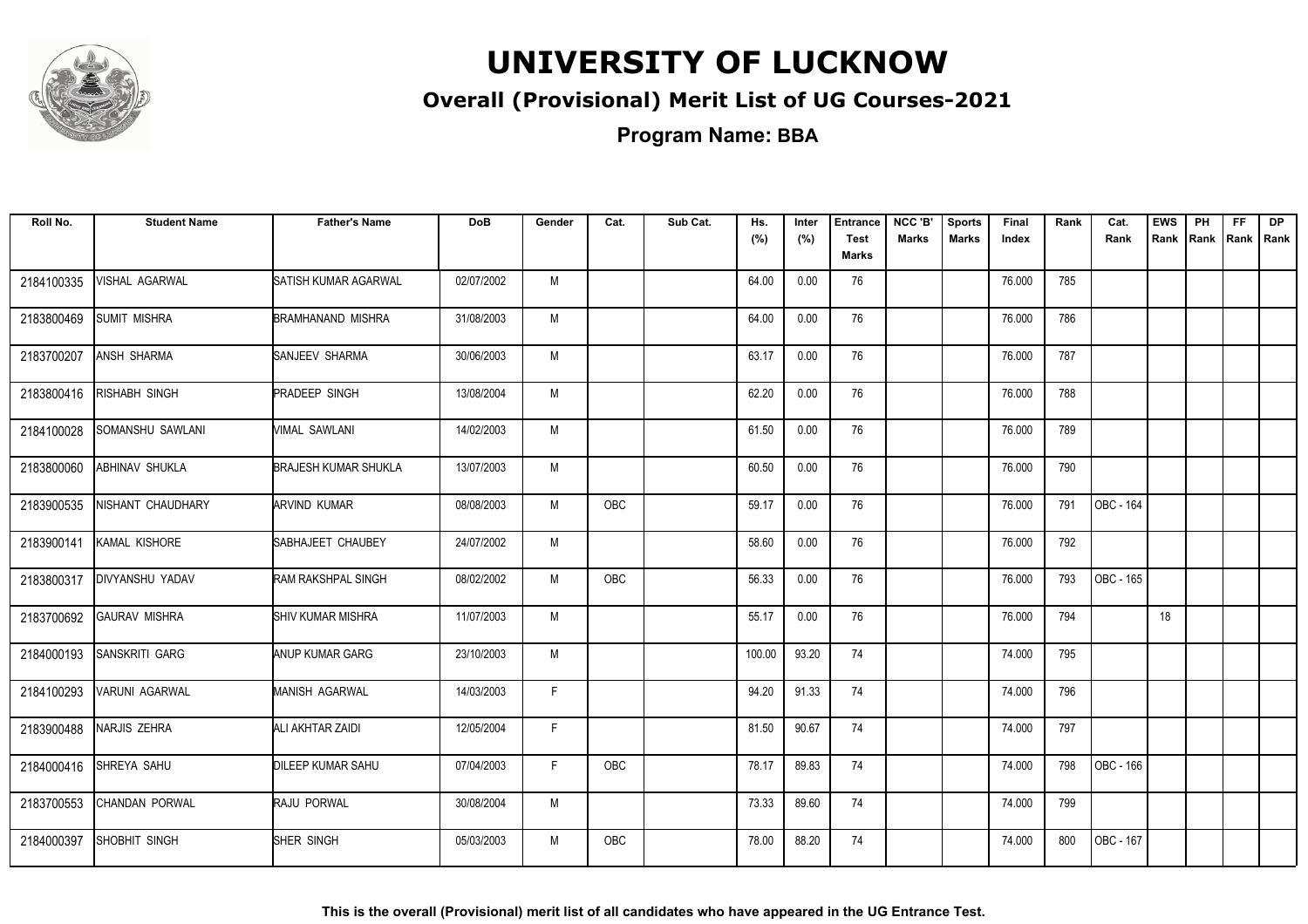

### **Overall (Provisional) Merit List of UG Courses-2021**

**Program Name: BBA**

| Roll No.   | <b>Student Name</b>     | <b>Father's Name</b>                       | <b>DoB</b> | Gender | Cat. | Sub Cat. | Hs.<br>(%) | Inter<br>(%) | <b>Entrance</b><br><b>Test</b> | NCC 'B'<br><b>Marks</b> | <b>Sports</b><br><b>Marks</b> | Final<br>Index | Rank | Cat.<br>Rank | <b>EWS</b> | PH<br>Rank Rank Rank Rank | FF. | <b>DP</b> |
|------------|-------------------------|--------------------------------------------|------------|--------|------|----------|------------|--------------|--------------------------------|-------------------------|-------------------------------|----------------|------|--------------|------------|---------------------------|-----|-----------|
|            |                         |                                            |            |        |      |          |            |              | Marks                          |                         |                               |                |      |              |            |                           |     |           |
| 2183800203 | ADVITIYA CHAWLA         | MANIK CHAWLA                               | 19/10/2003 | M      |      |          | 74.00      | 87.80        | 74                             |                         |                               | 74.000         | 801  |              |            |                           |     |           |
| 2184000377 | SHIVANSH NAGAYACH       | ANUJ NAGAYACH                              | 15/03/2004 | M      |      |          | 74.80      | 86.83        | 74                             |                         |                               | 74.000         | 802  |              |            |                           |     |           |
| 2184000372 | <b>SHIVANK SINGH</b>    | ANIL SINGH                                 | 25/04/2002 | M      |      |          | 66.17      | 86.80        | 74                             |                         |                               | 74.000         | 803  |              |            |                           |     |           |
| 2183900478 | NAMANJEET KAUR          | RANBEER SINGH BINDRA                       | 09/03/2003 | F.     |      |          | 71.33      | 86.20        | 74                             |                         |                               | 74.000         | 804  |              |            |                           |     |           |
| 2183700020 | AKSHAT JASWANI          | SHRAVAN KUMAR JASWANI                      | 29/08/2002 | M      |      |          | 65.00      | 86.20        | 74                             |                         |                               | 74.000         | 805  |              |            |                           |     |           |
| 2184100159 | TARUN KUMAR SINGH       | <b>JAI NARAYAN SINGH</b>                   | 21/10/2006 | M      | SC   |          | 76.33      | 86.17        | 74                             |                         |                               | 74.000         | 806  | $SC - 38$    |            |                           |     |           |
| 2184100290 | VARTIKA SRIVASTAVA      | DHARMENDRA KUMAR<br><b>SRIVASTAVA</b>      | 24/01/2004 | F      |      |          | 83.60      | 85.40        | 74                             |                         |                               | 74.000         | 807  |              |            |                           |     |           |
| 2184000111 | <b>SACHIN KUMAR</b>     | UAY SHANKAR KUMAR                          | 23/07/2002 | M      |      |          | 66.50      | 85.20        | 74                             |                         |                               | 74.000         | 808  |              |            |                           |     |           |
| 2183700135 | ANANYA JAISWAL          | SATISH JAISWAL                             | 27/06/2003 | F.     | OBC  |          | 66.80      | 84.00        | 74                             |                         |                               | 74.000         | 809  | OBC - 168    |            |                           |     |           |
| 2184100116 | <b>TABASSUM SHEIKH</b>  | MUNAWWAR SHEIKH                            | 25/09/2003 | F.     | OBC  |          | 77.33      | 83.67        | 74                             |                         |                               | 74.000         | 810  | OBC - 169    |            |                           |     |           |
| 2184100017 | <b>SNEHA KUMARI</b>     | MUNNA KUMAR                                | 07/07/2003 | F.     |      |          | 85.60      | 82.80        | 74                             |                         |                               | 74.000         | 811  |              |            |                           |     |           |
| 2183900040 | HIMANI SRIVASTAVA       | <b>AVINASH KUMAR</b><br><b>ISRIVASTAVA</b> | 25/08/2002 | F.     |      |          | 67.40      | 82.40        | 74                             |                         |                               | 74.000         | 812  |              |            |                           |     |           |
| 2183700597 | <b>DHRUV AGARWAL</b>    | AMIT AGARWAL                               | 29/08/2003 | M      |      |          | 81.40      | 82.00        | 74                             |                         |                               | 74.000         | 813  |              |            |                           |     |           |
| 2183700609 | <b>DIVISHA SINGH</b>    | RAJEEV KUMAR SINGH                         | 08/05/2003 | F.     |      |          | 74.40      | 81.00        | 74                             |                         |                               | 74.000         | 814  |              |            |                           |     |           |
| 2184000223 | <b>SATYAM</b>           | <b>KRISHNA KUMAR</b>                       | 21/02/2002 | M      | SC   |          | 70.17      | 81.00        | 74                             |                         |                               | 74.000         | 815  | $SC - 39$    |            |                           |     |           |
| 2184100181 | <b>TRISPRISHA GUPTA</b> | <b>SUBHASH CHANDRA</b><br><b>GUPTA</b>     | 06/06/2003 | F      |      |          | 85.33      | 80.83        | 74                             |                         |                               | 74.000         | 816  |              |            |                           |     |           |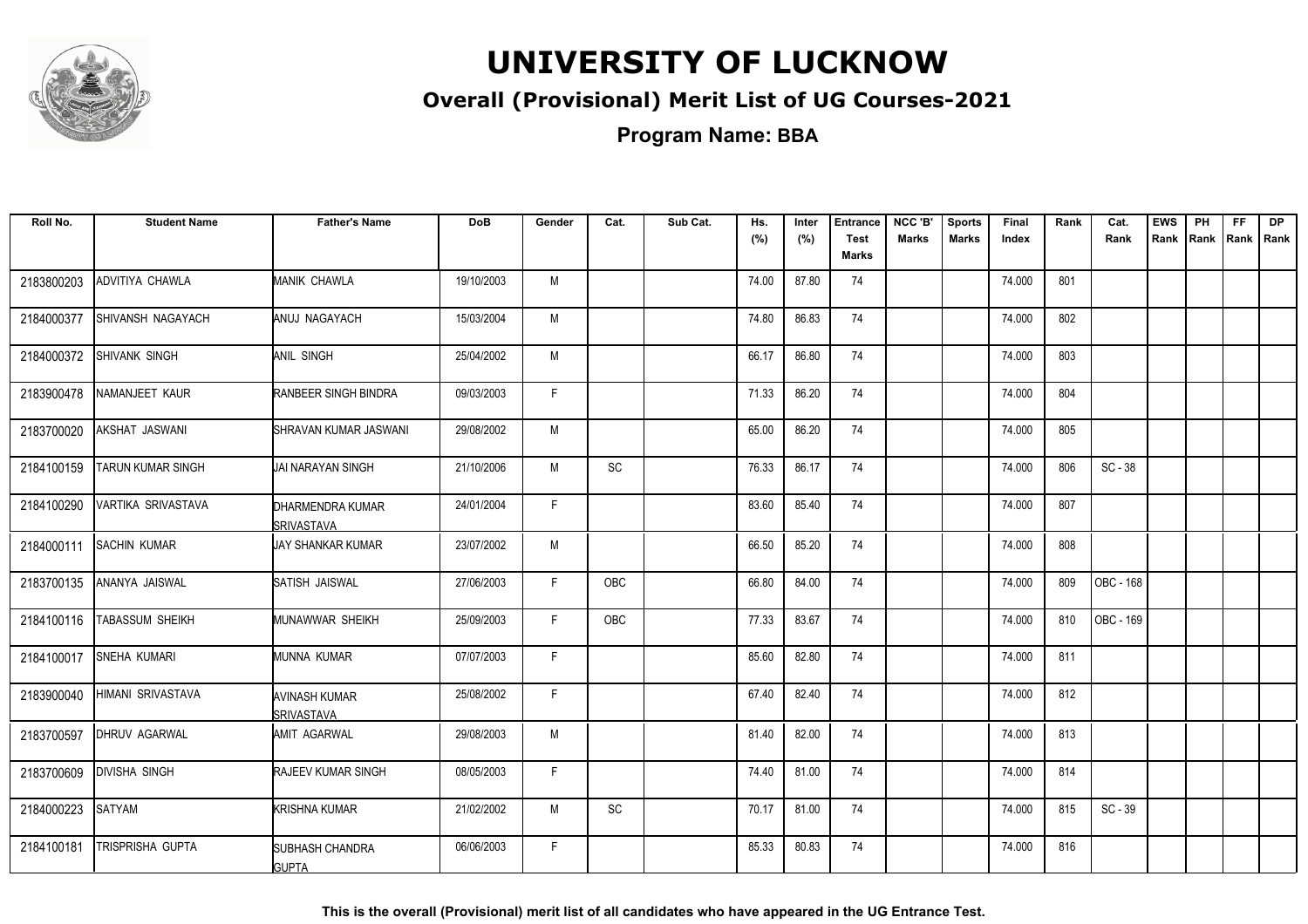

### **Overall (Provisional) Merit List of UG Courses-2021**

**Program Name: BBA**

| Roll No.   | <b>Student Name</b>                      | <b>Father's Name</b>               | <b>DoB</b> | Gender | Cat.       | Sub Cat. | Hs.<br>(%) | Inter<br>(%) | <b>Entrance</b><br><b>Test</b><br><b>Marks</b> | NCC 'B'<br>Marks | <b>Sports</b><br>Marks | Final<br>Index | Rank | Cat.<br>Rank | <b>EWS</b><br>Rank | PH | <b>FF</b><br>Rank   Rank   Rank | <b>DP</b> |
|------------|------------------------------------------|------------------------------------|------------|--------|------------|----------|------------|--------------|------------------------------------------------|------------------|------------------------|----------------|------|--------------|--------------------|----|---------------------------------|-----------|
| 2183900076 | IQRA KHALID                              | KHALID ZUBAIR                      | 05/12/2003 | F.     |            |          | 76.00      | 80.60        | 74                                             |                  |                        | 74.000         | 817  |              |                    |    |                                 |           |
| 2183800142 | ADITI ASTHANA                            | ASHUTOSH ASTHANA                   | 19/01/2002 | F.     |            |          | 83.40      | 80.17        | 74                                             |                  |                        | 74.000         | 818  |              |                    |    |                                 |           |
| 2184100307 | VIBHOOTI NARAYAN PANDEY                  | PUNEET PANDEY                      | 27/05/2002 | M      |            |          | 72.83      | 80.00        | 74                                             |                  |                        | 74.000         | 819  |              |                    |    |                                 |           |
| 2183800025 | <b>AATISH KUMAR NIRMAL</b>               | JAGAT NARAYAN                      | 18/08/2004 | M      | SC         |          | 74.50      | 79.60        | 74                                             |                  |                        | 74.000         | 820  | $SC - 40$    |                    |    |                                 |           |
| 2183900080 | <b>ISHA</b>                              | <b>DEEPAK KUMAR</b>                | 25/07/2003 | F.     |            |          | 73.00      | 79.50        | 74                                             |                  |                        | 74.000         | 821  |              |                    |    |                                 |           |
| 2183900310 | <b>MANISH KUMAR</b><br><b>CHAURASIYA</b> | UPENDRA KUMAR<br><b>CHAURASIYA</b> | 10/01/2001 | M      | OBC        |          | 71.33      | 78.80        | 74                                             |                  |                        | 74.000         | 822  | OBC - 170    |                    |    |                                 |           |
| 2184000312 | SHIFA DUA                                | <b>ASLAM SHAIKH</b>                | 08/06/2002 | F      |            |          | 71.17      | 78.60        | 74                                             |                  |                        | 74.000         | 823  |              |                    |    |                                 |           |
| 2183900247 | KRISHNA MOHAN GUPTA                      | <b>KRIPA SHANKAR GUPTA</b>         | 10/05/2003 | М      |            |          | 77.67      | 78.00        | 74                                             |                  |                        | 74.000         | 824  |              |                    |    |                                 |           |
| 2183700181 | <b>ANKIT VERMA</b>                       | OM PRAKASH VERMA                   | 10/02/2003 | M      | SC         |          | 88.80      | 77.80        | 74                                             |                  |                        | 74.000         | 825  | $SC - 41$    |                    |    |                                 |           |
| 2183800140 | <b>ADISH SINGH</b>                       | <b>GIRIJESH KUMAR SINGH</b>        | 25/01/2003 | M      |            |          | 76.50      | 77.60        | 74                                             |                  |                        | 74.000         | 826  |              |                    |    |                                 |           |
| 2183700454 | AWANISH KUMAR SINGH                      | <b>TARKESHWAR SINGH</b>            | 23/11/2004 | М      |            |          | 68.60      | 77.40        | 74                                             |                  |                        | 74.000         | 827  |              |                    |    |                                 |           |
| 2183700330 | ARISHA JAHAN                             | NAZIR HUSAIN                       | 11/02/2004 | F.     | <b>OBC</b> |          | 72.67      | 77.20        | 74                                             |                  |                        | 74.000         | 828  | OBC - 171    |                    |    |                                 |           |
| 2183900612 | PRACHI DUBEY                             | <b>JAI PRAKASH DUBEY</b>           | 12/07/2002 | F.     |            |          | 76.40      | 76.20        | 74                                             |                  |                        | 74.000         | 829  |              |                    |    |                                 |           |
| 2183900477 | NAMAN MISHRA                             | <b>RAMESH KUMAR MISHRA</b>         | 20/05/2003 | М      |            |          | 73.50      | 76.00        | 74                                             |                  |                        | 74.000         | 830  |              |                    |    |                                 |           |
| 2184000358 | SHIVANGI GUPTA                           | LATE KRISHNAKANT GUPTA             | 11/03/2004 | F.     |            |          | 72.00      | 76.00        | 74                                             |                  |                        | 74.000         | 831  |              |                    |    |                                 |           |
| 2184000482 | SHWETA DIXIT                             | <b>RAKESH KUMAR DIXIT</b>          | 25/05/2002 | F.     |            |          | 60.67      | 76.00        | 74                                             |                  |                        | 74.000         | 832  |              |                    |    |                                 |           |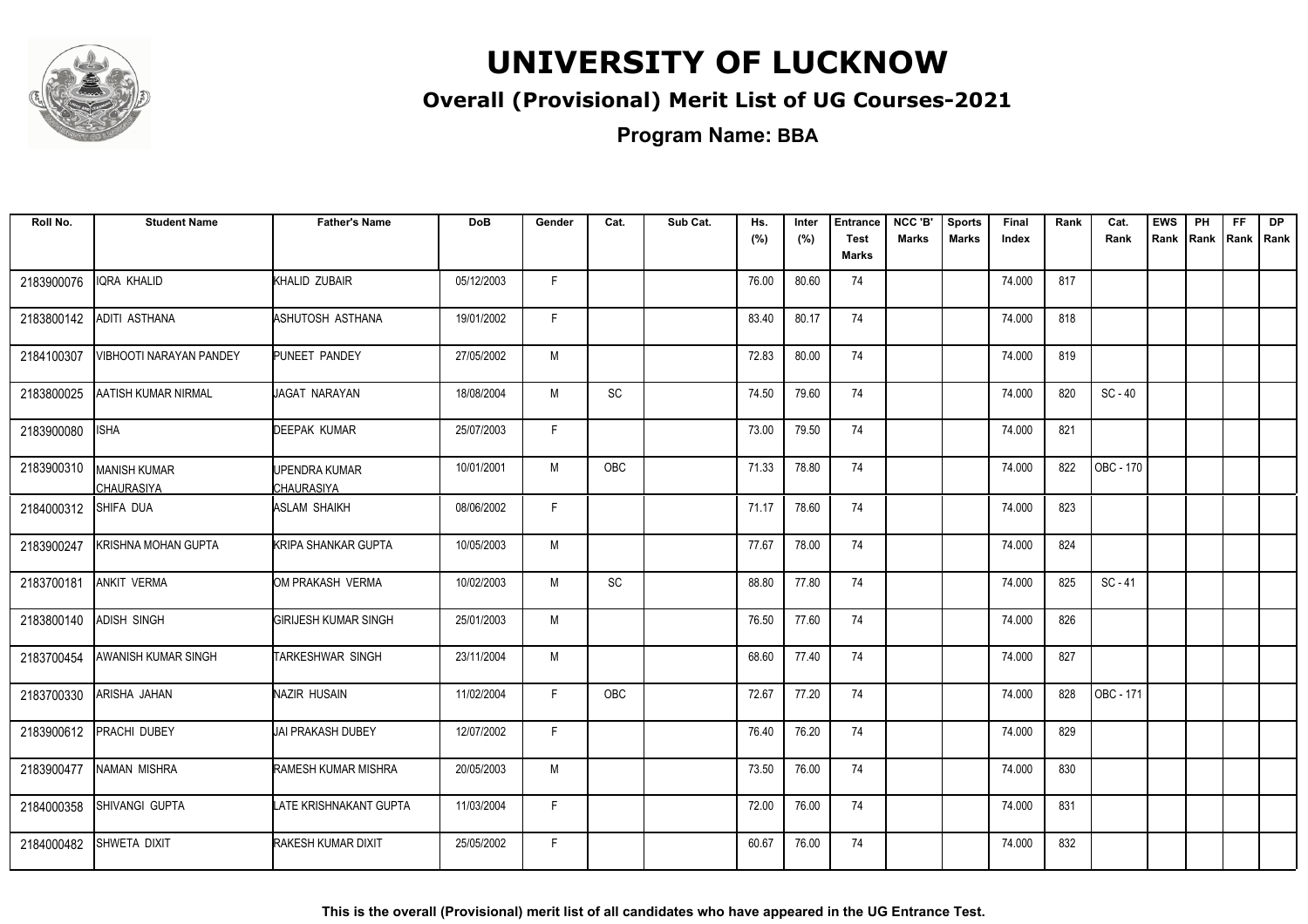

### **Overall (Provisional) Merit List of UG Courses-2021**

| Roll No.   | <b>Student Name</b>                    | <b>Father's Name</b>                | <b>DoB</b> | Gender | Cat.       | Sub Cat. | Hs.<br>(%) | Inter<br>(%) | <b>Entrance</b><br><b>Test</b> | NCC 'B'<br><b>Marks</b> | <b>Sports</b><br><b>Marks</b> | Final<br>Index | Rank | Cat.<br>Rank | <b>EWS</b> | PH<br>Rank Rank Rank Rank | FF. | <b>DP</b> |
|------------|----------------------------------------|-------------------------------------|------------|--------|------------|----------|------------|--------------|--------------------------------|-------------------------|-------------------------------|----------------|------|--------------|------------|---------------------------|-----|-----------|
|            |                                        |                                     |            |        |            |          |            |              | Marks                          |                         |                               |                |      |              |            |                           |     |           |
| 2183700428 | ATUL GUPTA                             | SHIV KUMAR GUPTA                    | 28/04/2003 | M      | OBC        |          | 80.83      | 75.60        | 74                             |                         |                               | 74.000         | 833  | OBC - 172    |            |                           |     |           |
| 2184000166 | SAMIA SIDDIQUI                         | MOHAMMAD ASLAM<br><b>SIDDIQUI</b>   | 14/08/2003 | F.     |            |          | 71.00      | 75.40        | 74                             |                         |                               | 74.000         | 834  |              |            |                           |     |           |
| 2184000442 | SHRIYA NIGAM                           | <b>MUKESH NIGAM</b>                 | 08/01/2003 | F      |            |          | 56.00      | 75.00        | 74                             |                         |                               | 74.000         | 835  |              |            |                           |     |           |
| 2183800114 | ABHISHEK KUMAR YADAV                   | ARUN YADAV                          | 24/05/2002 | M      | <b>OBC</b> |          | 59.67      | 74.83        | 74                             |                         |                               | 74.000         | 836  | OBC - 173    |            |                           |     |           |
| 2183900026 | HARSHIT SHUKLA                         | RAMAKANT SHUKLA                     | 21/04/2003 | M      |            |          | 76.17      | 74.40        | 74                             |                         |                               | 74.000         | 837  |              |            |                           |     |           |
| 2183900651 | PRANSHU PANDEY                         | VIJAY PRAKASH PANDEY                | 07/03/2004 | M      |            |          | 75.00      | 74.40        | 74                             |                         |                               | 74.000         | 838  |              |            |                           |     |           |
| 2183900761 | RAHUL YADAV                            | KANHAIYA YADAV                      | 03/05/2004 | M      | OBC        |          | 76.40      | 74.20        | 74                             |                         |                               | 74.000         | 839  | OBC - 174    |            |                           |     |           |
| 2183700521 | AZMA SHAREEF                           | SHAREEF AHMAD                       | 30/08/2002 | F      |            |          | 63.00      | 73.80        | 74                             |                         |                               | 74.000         | 840  |              |            |                           |     |           |
| 2183800488 | <b>VINAMRA GUPTA</b>                   | SUSHIL GUPTA                        | 28/09/2002 | M      | OBC        |          | 61.00      | 73.75        | 74                             |                         |                               | 74.000         | 841  | OBC - 175    |            |                           |     |           |
| 2184100304 | <b>VERTIKA MAURYA</b>                  | SANJAY KUMAR MAURYA                 | 31/10/2003 | F.     | OBC        |          | 79.00      | 73.60        | 74                             |                         |                               | 74.000         | 842  | OBC - 176    |            |                           |     |           |
| 2183900046 | <b>HIMANSHU JAISWAL</b>                | SANTOSH JAISWAL                     | 30/07/2004 | M      | OBC        |          | 55.00      | 73.60        | 74                             |                         |                               | 74.000         | 843  | OBC - 177    |            |                           |     |           |
| 2183800436 | SANIDHYA DIKSHIT                       | ANAND MOHAN DIKSHIT                 | 16/08/2002 | M      |            |          | 61.50      | 73.40        | 74                             |                         |                               | 74.000         | 844  |              |            |                           |     |           |
| 2183900756 | RAHUL SINGH                            | RAM SEWAK SINGH                     | 15/01/2004 | M      |            |          | 68.40      | 72.20        | 74                             |                         |                               | 74.000         | 845  |              |            |                           |     |           |
| 2183800105 | <b>ABHISHEK YADAV</b>                  | KANHAIYA LAL                        | 15/07/2004 | М      | OBC        |          | 85.00      | 71.00        | 74                             |                         |                               | 74.000         | 846  | OBC - 178    |            |                           |     |           |
| 2183800374 | NAIMISH TIWARI                         | NARESH CHANDRA TIWARI               | 06/03/2004 | M      |            |          | 72.80      | 71.00        | 74                             |                         |                               | 74.000         | 847  |              |            |                           |     |           |
| 2184100114 | SYED MOHD HUSAIN JAFAR<br><b>RIZVI</b> | SYED MUHAMMAD JAFAR<br><b>RIZVI</b> | 13/06/2004 | M      |            |          | 71.80      | 70.83        | 74                             |                         |                               | 74.000         | 848  |              |            |                           |     |           |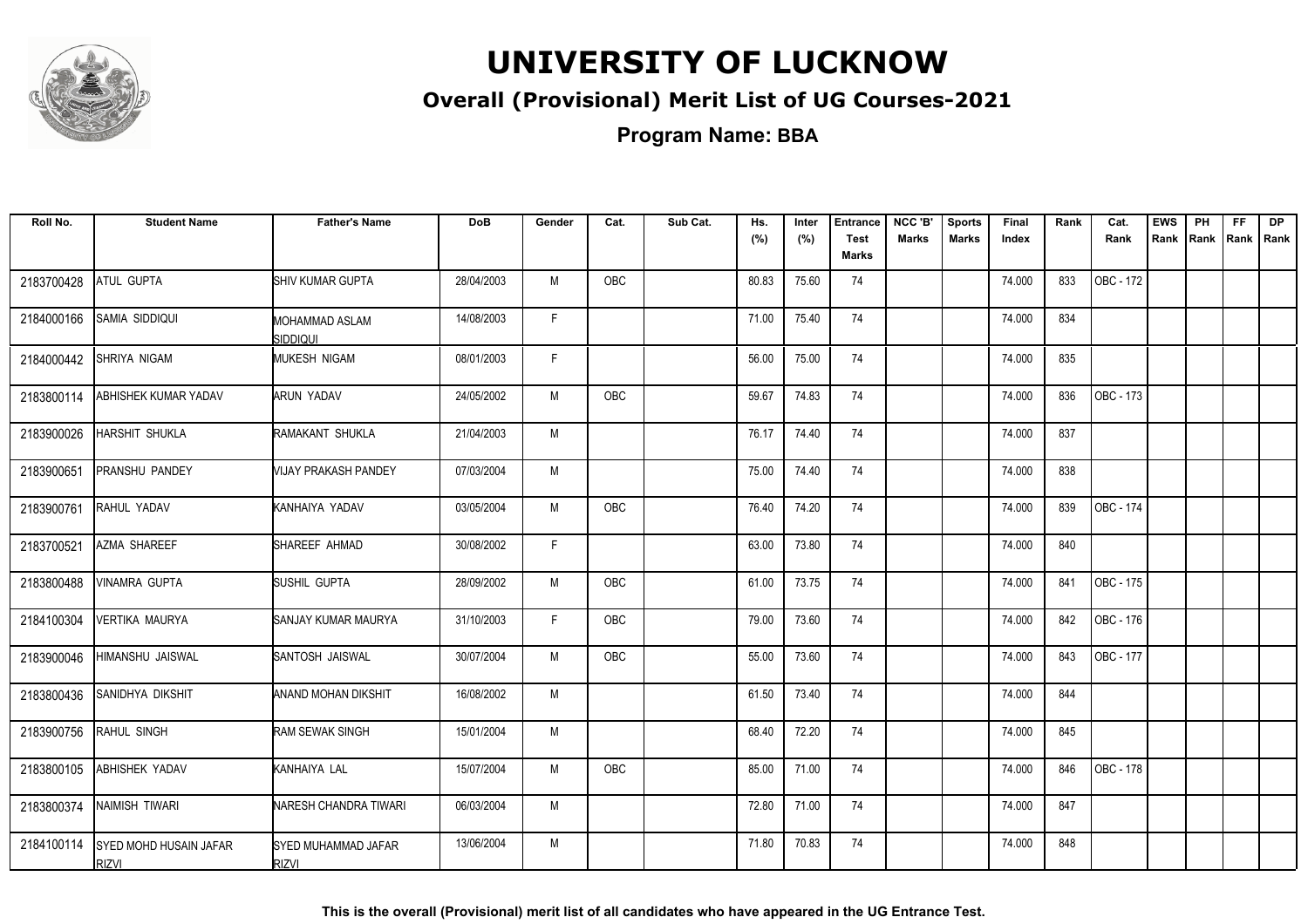

### **Overall (Provisional) Merit List of UG Courses-2021**

| Roll No.   | <b>Student Name</b>         | <b>Father's Name</b>                 | <b>DoB</b> | Gender | Cat.       | Sub Cat. | Hs.<br>(%) | Inter<br>(%) | <b>Entrance</b><br><b>Test</b><br>Marks | NCC 'B'<br><b>Marks</b> | <b>Sports</b><br><b>Marks</b> | Final<br>Index | Rank | Cat.<br>Rank | <b>EWS</b><br>Rank | PH<br>Rank   Rank   Rank | FF. | DP |
|------------|-----------------------------|--------------------------------------|------------|--------|------------|----------|------------|--------------|-----------------------------------------|-------------------------|-------------------------------|----------------|------|--------------|--------------------|--------------------------|-----|----|
| 2183700494 | <b>AYUSH TIWARI</b>         | <b>BIPIN KUMAR TIWARI</b>            | 14/08/2004 | M      |            |          | 73.50      | 70.80        | 74                                      |                         |                               | 74.000         | 849  |              |                    |                          |     |    |
| 2184100194 | <b>UBAID IRSHAD</b>         | <b>MD IRSHAD ALI</b>                 | 26/05/2003 | M      |            |          | 63.17      | 70.20        | 74                                      |                         |                               | 74.000         | 850  |              |                    |                          |     |    |
| 2183900584 | PARAS PAL                   | <b>SUNIL PAL</b>                     | 06/11/2003 | M      | OBC        |          | 63.80      | 70.00        | 74                                      |                         |                               | 74.000         | 851  | OBC - 179    |                    |                          |     |    |
| 2184000283 | SHASHANK DWIVEDI            | RADHEY KRISHAN DWIVEDI               | 11/02/2003 | M      |            |          | 78.17      | 69.80        | 74                                      |                         |                               | 74.000         | 852  |              |                    |                          |     |    |
| 2183900641 | PRANAY MAURYA               | ASHOK KUMAR MAURYA                   | 01/09/2003 | M      | <b>OBC</b> |          | 74.20      | 69.67        | 74                                      |                         |                               | 74.000         | 853  | OBC - 180    |                    |                          |     |    |
| 2183800017 | AARADHYA GARG               | ARVIND KUMAR AGRAWAL                 | 24/11/2002 | F.     |            |          | 62.20      | 69.67        | 74                                      |                         |                               | 74.000         | 854  |              |                    |                          |     |    |
| 2183800101 | <b>ABHISHEK SINGH</b>       | SHATRUGHAN SINGH                     | 25/06/2004 | M      |            |          | 55.50      | 69.20        | 74                                      |                         |                               | 74.000         | 855  |              | 19                 |                          |     |    |
| 2184000480 | SHUBHRANSHU SINGH<br>SENGAR | KRISHNA AUTAR SINGH<br><b>SENGAR</b> | 21/12/2002 | M      |            |          | 66.00      | 69.00        | 74                                      |                         |                               | 74.000         | 856  |              |                    |                          |     |    |
| 2183800008 | AAHIL KHAN                  | NEHAL AHMAD KHAN                     | 28/06/2003 | M      |            |          | 72.20      | 68.80        | 74                                      |                         |                               | 74.000         | 857  |              |                    |                          |     |    |
| 2184100027 | <b>SOHAIB KHAN</b>          | <b>MOHD RUKSHAR</b>                  | 10/07/2000 | M      |            |          | 47.00      | 68.60        | 74                                      |                         |                               | 74.000         | 858  |              |                    |                          |     |    |
| 2183700396 | <b>ASAD SIDDIQUI</b>        | SADRE ALAM SIDDIQUI                  | 06/09/2002 | M      |            |          | 57.20      | 67.00        | 74                                      |                         |                               | 74.000         | 859  |              |                    |                          |     |    |
| 2183700307 | APOORVA MATHUR              | <b>ABHAY MATHUR</b>                  | 04/08/2003 | F.     |            |          | 60.20      | 66.20        | 74                                      |                         |                               | 74.000         | 860  |              |                    |                          |     |    |
| 2184000343 | SHIVAM PANDEY               | RAJENDRA KUMAR PANDEY                | 16/08/2002 | M      |            |          | 55.60      | 65.60        | 74                                      |                         |                               | 74.000         | 861  |              |                    |                          |     |    |
| 2183700209 | <b>ANSH PRATAP SINGH</b>    | <b>MANOJ KUMAR SINGH</b>             | 07/02/2004 | M      |            |          | 67.50      | 65.00        | 74                                      |                         |                               | 74.000         | 862  |              |                    |                          |     |    |
| 2184000334 | SHIVAM DUBEY                | SANJEEV KUMAR DUBEY                  | 14/02/2004 | M      |            |          | 75.20      | 64.17        | 74                                      |                         |                               | 74.000         | 863  |              |                    |                          |     |    |
| 2184100353 | <b>VISHAL KUMAR RAWAT</b>   | <b>RAM DULAREY RAWAT</b>             | 27/07/2001 | M      | SC         |          | 67.17      | 63.80        | 74                                      |                         |                               | 74.000         | 864  | $SC - 42$    |                    |                          |     |    |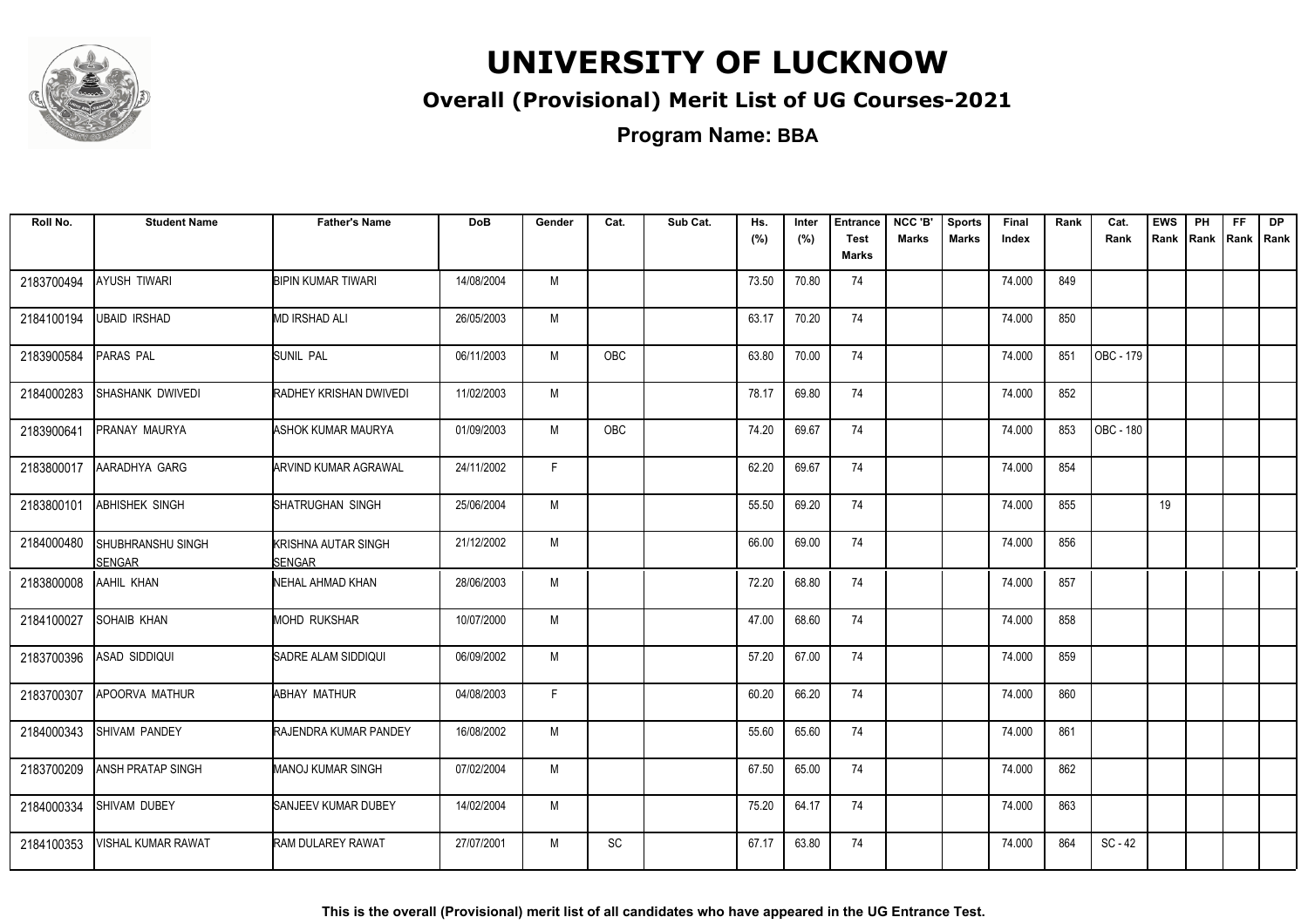

### **Overall (Provisional) Merit List of UG Courses-2021**

**Program Name: BBA**

| Roll No.   | <b>Student Name</b>          | <b>Father's Name</b>             | <b>DoB</b> | Gender | Cat.                         | Sub Cat. | Hs.<br>(%) | Inter<br>(%) | <b>Entrance</b><br><b>Test</b><br>Marks | NCC 'B'<br><b>Marks</b> | <b>Sports</b><br><b>Marks</b> | Final<br>Index | Rank | Cat.<br>Rank | <b>EWS</b><br>Rank | PH<br>Rank Rank Rank | FF. | <b>DP</b> |
|------------|------------------------------|----------------------------------|------------|--------|------------------------------|----------|------------|--------------|-----------------------------------------|-------------------------|-------------------------------|----------------|------|--------------|--------------------|----------------------|-----|-----------|
| 2183900790 | RAJSHI RAJAN                 | RAJENDRA KUMAR RAJAN             | 27/11/2003 | F.     | $\operatorname{\textsf{SC}}$ |          | 72.33      | 62.80        | 74                                      |                         |                               | 74.000         | 865  | $SC - 43$    |                    |                      |     |           |
| 2184000376 | SHIVANSH MISHRA              | AMITENDRA MISHRA                 | 16/01/2003 | M      |                              |          | 67.60      | 62.20        | 74                                      |                         |                               | 74.000         | 866  |              |                    |                      |     |           |
| 2183800370 | <b>MOHIT KUMAR</b>           | RAVI KANT RAY                    | 03/05/2003 | M      |                              |          | 54.60      | 61.17        | 74                                      |                         |                               | 74.000         | 867  |              |                    |                      |     |           |
| 2183800356 | <b>MAANAS TRIPATHI</b>       | SHRIDHAR TRIPATHI                | 01/05/2003 | M      |                              |          | 60.00      | 61.00        | 74                                      |                         |                               | 74.000         | 868  |              |                    |                      |     |           |
| 2183700472 | AYUSH JAISWAL                | JITENDRA JAISWAL                 | 06/02/2001 | M      | OBC                          |          | 52.83      | 59.00        | 74                                      |                         |                               | 74.000         | 869  | OBC - 181    |                    |                      |     |           |
| 2183900402 | <b>MOHD LUQMAN</b>           | <b>MOHD USMAN</b>                | 15/03/2002 | M      |                              |          | 73.40      | 58.60        | 74                                      |                         |                               | 74.000         | 870  |              |                    |                      |     |           |
| 2183900330 | <b>MAYUR JAGWANI</b>         | KAUSHAL KISHORE<br>JAGWANI       | 15/05/2003 | M      |                              |          | 79.80      | 0.00         | 74                                      |                         |                               | 74.000         | 871  |              |                    |                      |     |           |
| 2184100283 | VANSHIKA VERMA               | <b>MR.ANOOP KUMAR VERMA</b>      | 06/06/2003 | F      | <b>OBC</b>                   |          | 74.20      | 0.00         | 74                                      |                         |                               | 74.000         | 872  | OBC - 182    |                    |                      |     |           |
| 2183800015 | AANYA KESHRI                 | UPENDRA KESHARI                  | 13/01/2004 | F.     |                              |          | 74.17      | 0.00         | 74                                      |                         |                               | 74.000         | 873  |              |                    |                      |     |           |
| 2183700441 | <b>AVIRAJ VERMA</b>          | SANJAY VERMA                     | 26/06/2001 | M      |                              |          | 72.00      | 0.00         | 74                                      |                         |                               | 74.000         | 874  |              |                    |                      |     |           |
| 2183900410 | <b>MOHD ABDURRAHMAN KHAN</b> | <b>MOHD SIBGHATULLAH</b><br>Khan | 16/09/2002 | M      |                              |          | 69.60      | 0.00         | 74                                      |                         |                               | 74.000         | 875  |              |                    |                      |     |           |
| 2184000365 | SHIVANGI VERMA               | RAKESH KUMAR VERMA               | 15/09/2004 | F      | SC                           |          | 68.00      | 0.00         | 74                                      |                         |                               | 74.000         | 876  | SC-44        |                    |                      |     |           |
| 2184000126 | <b>SAKSHAM DIXIT</b>         | <b>RAJEEV KUMAR DIXIT</b>        | 15/07/2003 | M      |                              |          | 59.40      | 0.00         | 74                                      |                         |                               | 74.000         | 877  |              |                    |                      |     |           |
| 2184100205 | UJJWAL PANDEY                | <b>ANUP PANDEY</b>               | 01/01/2004 | M      |                              |          | 54.00      | 0.00         | 74                                      |                         |                               | 74.000         | 878  |              |                    |                      |     |           |
| 2184000370 | SHIVANI SINGH                | RAJESH SINGH                     | 05/11/2004 | F.     |                              |          | 83.20      | 94.20        | 72                                      |                         |                               | 72.000         | 879  |              |                    |                      |     |           |
| 2184000048 | <b>RISHABH RAJ VERMA</b>     | RAJNEESH KUMAR VERMA             | 10/06/2002 | M      | OBC                          |          | 78.80      | 89.00        | 72                                      |                         |                               | 72.000         | 880  | OBC - 183    |                    |                      |     |           |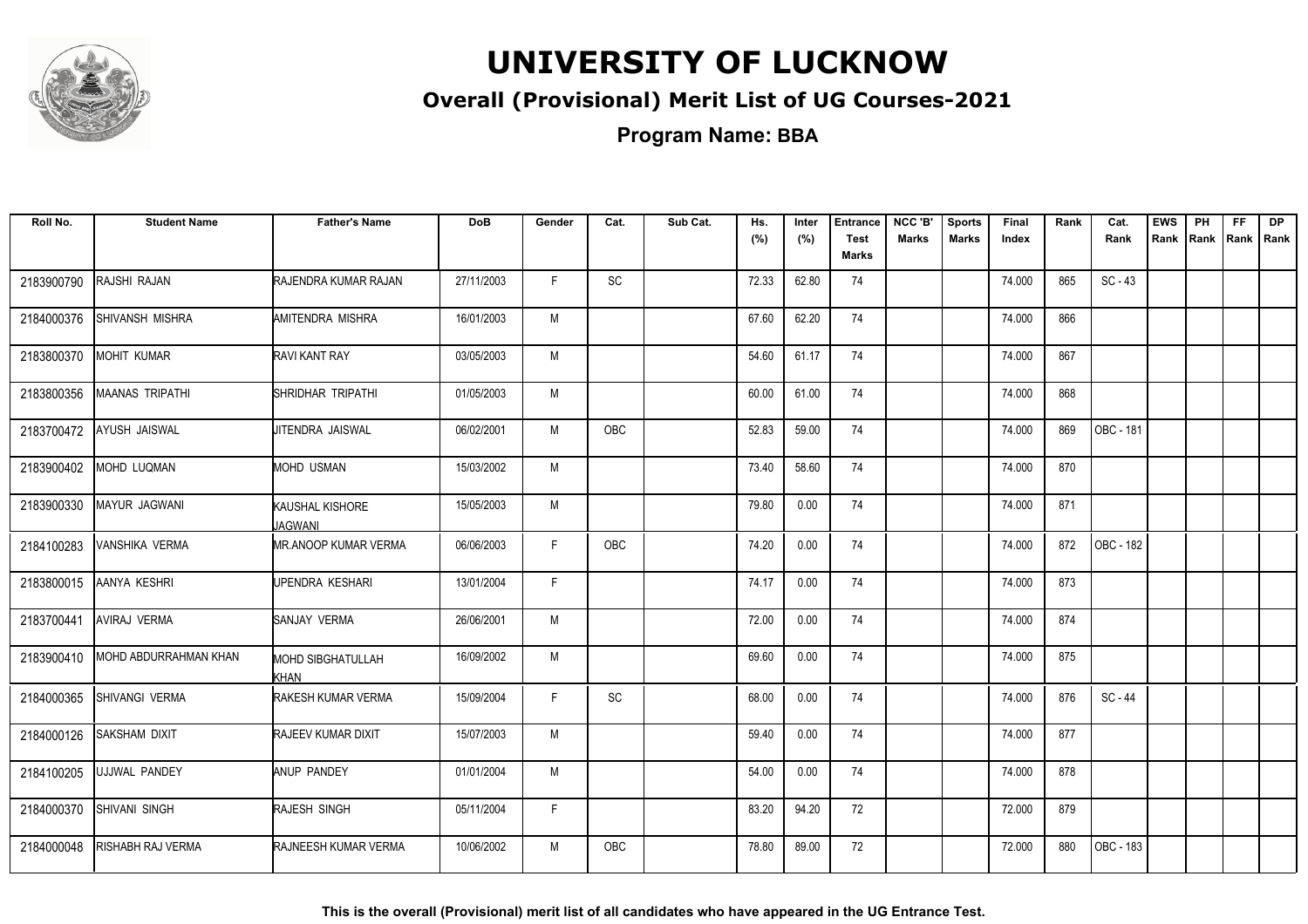

### **Overall (Provisional) Merit List of UG Courses-2021**

**Program Name: BBA**

| Roll No.   | <b>Student Name</b>        | <b>Father's Name</b>               | <b>DoB</b> | Gender | Cat. | Sub Cat. | Hs.   | Inter | <b>Entrance</b>      | NCC 'B'      | <b>Sports</b> | Final  | Rank | Cat.      | <b>EWS</b> | PH | FF. | <b>DP</b>           |
|------------|----------------------------|------------------------------------|------------|--------|------|----------|-------|-------|----------------------|--------------|---------------|--------|------|-----------|------------|----|-----|---------------------|
|            |                            |                                    |            |        |      |          | (%)   | (%)   | <b>Test</b><br>Marks | <b>Marks</b> | <b>Marks</b>  | Index  |      | Rank      |            |    |     | Rank Rank Rank Rank |
| 2183700467 | <b>AYUSH DWIVEDI</b>       | PRAVIN DWIVEDI                     | 19/09/2003 | M      |      |          | 78.20 | 89.00 | 72                   |              |               | 72.000 | 881  |           |            |    |     |                     |
| 2184000338 | SHIVAM KUMAR               | RAJENDER KUMAR                     | 10/07/2003 | M      | SC   |          | 75.67 | 87.20 | 72                   |              |               | 72.000 | 882  | $SC - 45$ |            |    |     |                     |
| 2183700503 | AYUSHI AWASTHI             | MANISH AWASTHI                     | 20/01/2004 | M      |      |          | 80.00 | 86.20 | 72                   |              |               | 72.000 | 883  |           |            |    |     |                     |
| 2183900394 | <b>MOHD ARIZ</b>           | <b>MOHD NASEEM</b>                 | 29/05/2003 | M      |      |          | 78.80 | 86.00 | 72                   |              |               | 72.000 | 884  |           |            |    |     |                     |
| 2183800232 | AKANKSHA DIXIT             | MANOJ KUMAR DIXIT                  | 19/08/2003 | F.     |      |          | 84.00 | 85.20 | 72                   |              |               | 72.000 | 885  |           |            |    |     |                     |
| 2184000215 | <b>SARVESH KUMARI GAUR</b> | SUBHASH CHANDRA GAUR               | 11/07/2003 | F.     | OBC  |          | 78.60 | 85.20 | 72                   |              |               | 72.000 | 886  | OBC - 184 |            |    |     |                     |
| 2184000261 | SHAGUN SRIVASTAVA          | SUNIL KUMAR SRIVASTAVA             | 11/04/2004 | M      |      |          | 71.00 | 85.17 | 72                   |              |               | 72.000 | 887  |           |            |    |     |                     |
| 2184100400 | YASHIKA SINGH              | SANTOSH KUMAR SINGH                | 19/05/2004 | F.     |      |          | 91.50 | 85.00 | 72                   |              |               | 72.000 | 888  |           |            |    |     |                     |
| 2183900669 | PRATHAM AGRAWAL            | SANJEEV AGRAWAL                    | 09/12/2002 | M      |      |          | 81.67 | 83.80 | 72                   |              |               | 72.000 | 889  |           |            |    |     |                     |
| 2183700007 | <b>AKASH PATEL</b>         | RAJ KAPOOR CHAUDHARY               | 03/07/2003 | M      |      |          | 84.00 | 82.60 | 72                   |              |               | 72.000 | 890  |           |            |    |     |                     |
| 2183900187 | KAYNAT ARIF                | SYED MOHAMMAD ARIF                 | 21/07/2004 | F.     |      |          | 83.40 | 81.00 | 72                   |              |               | 72.000 | 891  |           |            |    |     |                     |
| 2183900033 | <b>HARSHITA SINGH</b>      | <b>DINESH SINGH</b>                | 20/12/2002 | F.     |      |          | 74.50 | 81.00 | 72                   |              |               | 72.000 | 892  |           | 20         |    |     |                     |
| 2184100322 | <b>VINAYAK BAJPAI</b>      | ASHUTOSH BAJPAI                    | 01/01/2002 | M      |      |          | 56.00 | 81.00 | 72                   |              |               | 72.000 | 893  |           |            |    |     |                     |
| 2183800002 | AADARSH SRIVASTAVA         | RAVI SHANKAR<br><b>ISRIVASTAVA</b> | 13/08/2002 | M      |      |          | 80.00 | 80.80 | 72                   |              |               | 72.000 | 894  |           |            |    |     |                     |
| 2183800207 | AFREEN KHANAM              | LAEEQ AHMAD                        | 01/01/2003 | F      |      |          | 69.00 | 80.67 | 72                   |              |               | 72.000 | 895  |           |            |    |     |                     |
| 2183900282 | LAXMI CHATURVEDI           | SANJAY KUMAR<br><b>CHATURVEDI</b>  | 17/10/2004 | F      |      |          | 74.40 | 80.20 | 72                   |              |               | 72.000 | 896  |           |            |    |     |                     |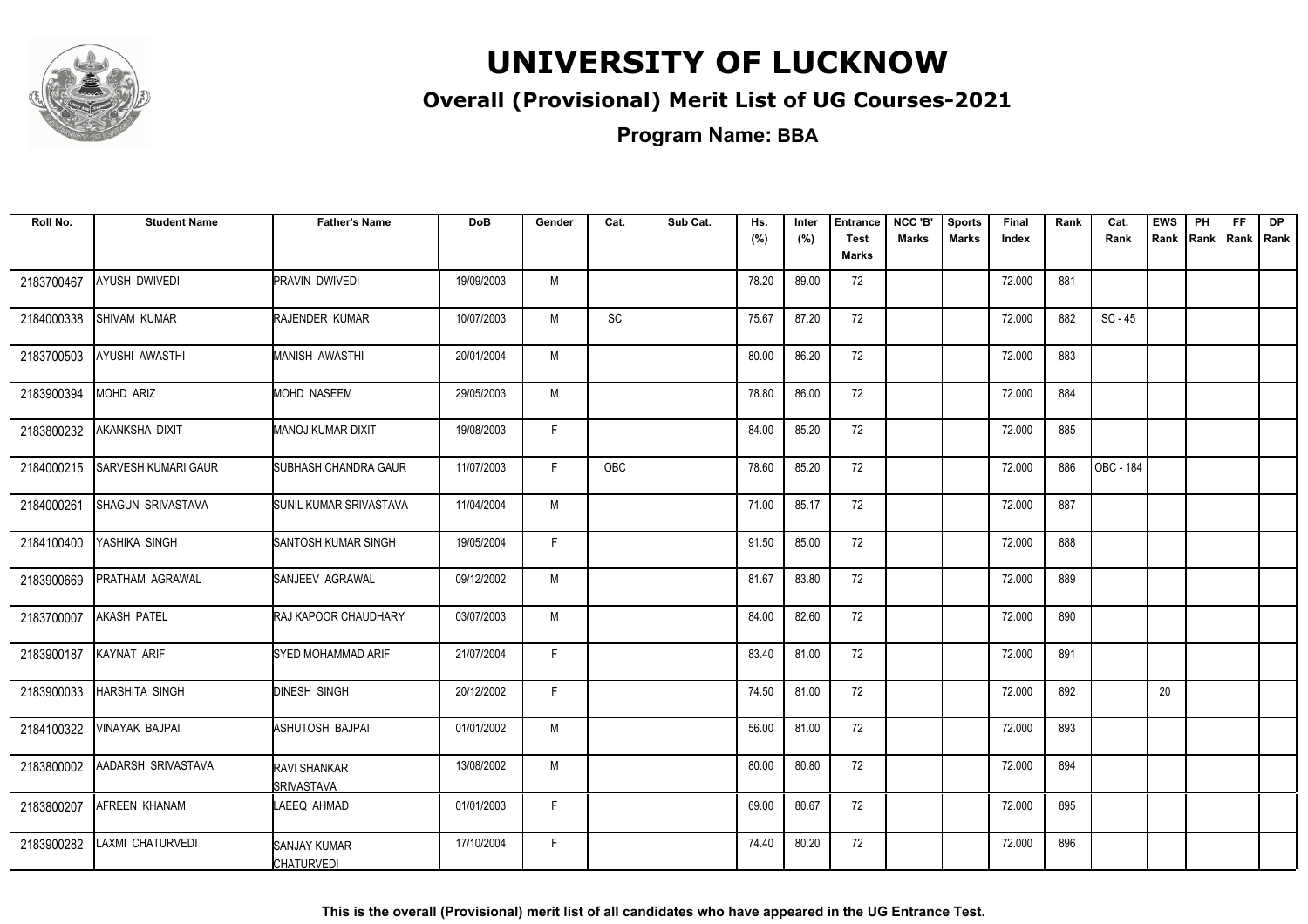

### **Overall (Provisional) Merit List of UG Courses-2021**

**Program Name: BBA**

| Roll No.   | <b>Student Name</b>               | <b>Father's Name</b>        | <b>DoB</b> | Gender | Cat.       | Sub Cat. | Hs.<br>(%) | Inter<br>(%) | <b>Entrance</b><br><b>Test</b><br><b>Marks</b> | NCC 'B'<br><b>Marks</b> | <b>Sports</b><br><b>Marks</b> | Final<br>Index | Rank | Cat.<br>Rank     | <b>EWS</b> | PH<br>Rank Rank | FF.<br>Rank   Rank | <b>DP</b> |
|------------|-----------------------------------|-----------------------------|------------|--------|------------|----------|------------|--------------|------------------------------------------------|-------------------------|-------------------------------|----------------|------|------------------|------------|-----------------|--------------------|-----------|
| 2183900456 | MUSKAN GUPTA                      | AJAY GUPTA                  | 13/10/2003 | F.     |            |          | 80.50      | 79.60        | 72                                             |                         |                               | 72.000         | 897  |                  |            |                 |                    |           |
| 2184100168 | <b>TEJASVI RAI</b>                | <b>PRAMOD KUMAR RAI</b>     | 29/09/2002 | M      |            |          | 60.67      | 79.20        | 72                                             |                         |                               | 72.000         | 898  |                  |            |                 |                    |           |
| 2183900622 | PRAGYAN SHUKLA                    | <b>PRABHAT KUMAR SHUKLA</b> | 17/10/2002 | M      |            |          | 64.50      | 79.00        | 72                                             |                         |                               | 72.000         | 899  |                  |            |                 |                    |           |
| 2183700182 | ANKIT KUMAR PRAJAPATI             | MUNNA RAM PRAJAPATI         | 25/03/2004 | M      |            |          | 64.40      | 78.60        | 72                                             |                         |                               | 72.000         | 900  |                  |            |                 |                    |           |
| 2184000150 | SALONI JAISWAL                    | AMIT JAISWAL                | 16/09/2003 | F.     | OBC        |          | 78.20      | 78.50        | 72                                             |                         |                               | 72.000         | 901  | OBC - 185        |            |                 |                    |           |
| 2183700401 | ASHISH KUMAR RAI                  | VINOD KUMAR RAI             | 05/03/2003 | M      |            |          | 70.00      | 78.00        | 72                                             |                         |                               | 72.000         | 902  |                  |            |                 |                    |           |
| 2184000055 | RISHIKA CHANDWANI                 | ANAND CHANDWANI             | 25/01/2003 | F.     |            |          | 64.67      | 77.40        | 72                                             |                         |                               | 72.000         | 903  |                  |            |                 |                    |           |
| 2183900049 | <b>HIMANSHU PANDEY</b>            | <b>AKHILESH PANDEY</b>      | 15/08/2002 | M      |            |          | 86.00      | 77.00        | 72                                             |                         |                               | 72.000         | 904  |                  |            |                 |                    |           |
| 2183900377 | MOHAMMAD FAIZAN<br><b>SHAMEEM</b> | MOHAMMAD UMAR SALEEM        | 08/01/2004 | M      |            |          | 71.50      | 76.40        | 72                                             |                         |                               | 72.000         | 905  |                  |            |                 |                    |           |
| 2184100001 | SIMRA SHABAHAT                    | MOHAMMAD SHABAHAT           | 24/01/2003 | F      |            |          | 64.00      | 76.40        | 72                                             |                         |                               | 72.000         | 906  |                  |            |                 |                    |           |
| 2183700101 | <b>AMISHA SINGH</b>               | ASHOK SINGH                 | 18/09/2003 | F.     | OBC        |          | 57.40      | 76.40        | 72                                             |                         |                               | 72.000         | 907  | <b>OBC - 186</b> |            |                 |                    |           |
| 2184100311 | <b>VIDUSHI PANDEY</b>             | LT. RAJESH PANDEY           | 14/07/2003 | F.     |            |          | 73.60      | 75.40        | 72                                             |                         |                               | 72.000         | 908  |                  |            |                 |                    |           |
| 2183700217 | ANSHIKA KUSHWAHA                  | OM PRAKASH KUSHWAHA         | 14/12/2004 | F.     | OBC        |          | 70.60      | 75.40        | 72                                             |                         |                               | 72.000         | 909  | OBC - 187        |            |                 |                    |           |
| 2184100185 | <b>TUSHAR JAWRANI</b>             | KAMAL JAWRANI               | 23/11/2003 | M      |            |          | 93.41      | 75.00        | 72                                             |                         |                               | 72.000         | 910  |                  |            |                 |                    |           |
| 2184000247 | <b>SAURABH MISHRA</b>             | <b>MANIRAM MISHRA</b>       | 02/08/2004 | M      |            |          | 74.17      | 74.20        | 72                                             |                         |                               | 72.000         | 911  |                  |            |                 |                    |           |
| 2184000068 | RITU VERMA                        | <b>RAJENDRA KUMAR VERMA</b> | 17/02/2004 | F.     | <b>OBC</b> |          | 72.33      | 74.00        | 72                                             |                         |                               | 72.000         | 912  | OBC - 188        |            |                 |                    |           |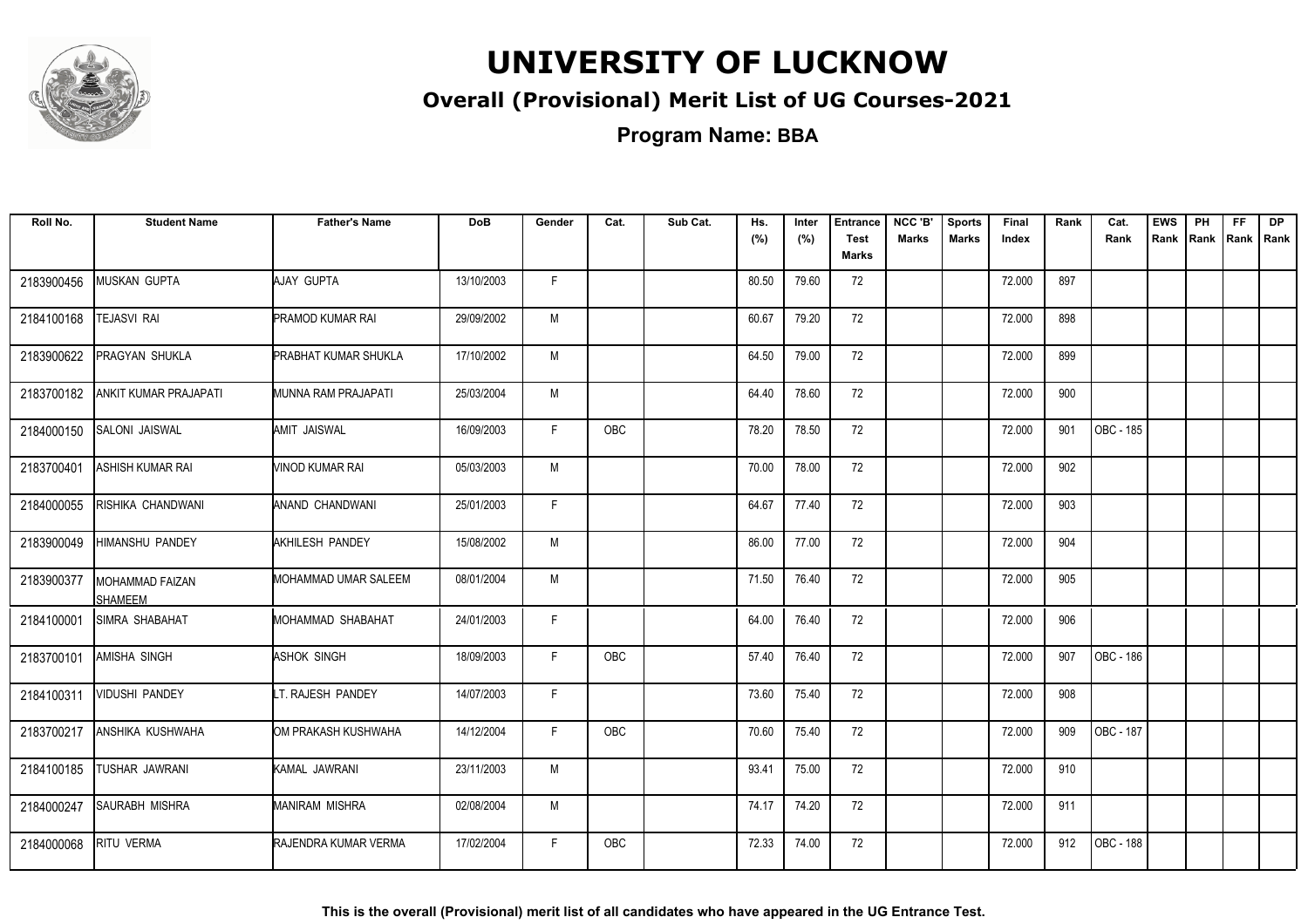

### **Overall (Provisional) Merit List of UG Courses-2021**

**Program Name: BBA**

| Roll No.   | <b>Student Name</b>       | <b>Father's Name</b>                | <b>DoB</b> | Gender | Cat.       | Sub Cat. | Hs.<br>(%) | Inter<br>(%) | <b>Entrance</b><br><b>Test</b><br><b>Marks</b> | NCC 'B'<br><b>Marks</b> | <b>Sports</b><br><b>Marks</b> | Final<br>Index | Rank | Cat.<br>Rank     | <b>EWS</b><br>Rank | PH<br>Rank | <b>FF</b><br>Rank   Rank | <b>DP</b> |
|------------|---------------------------|-------------------------------------|------------|--------|------------|----------|------------|--------------|------------------------------------------------|-------------------------|-------------------------------|----------------|------|------------------|--------------------|------------|--------------------------|-----------|
| 2183900005 | HARSH VASVANI             | <b>SUNIL VASVANI</b>                | 08/01/2004 | M      |            |          | 77.20      | 73.80        | 72                                             |                         |                               | 72.000         | 913  |                  |                    |            |                          |           |
| 2184100385 | YASH SHARMA               | NAGENDRA SHARMA                     | 10/07/2003 | M      |            |          | 68.80      | 73.33        | 72                                             |                         |                               | 72.000         | 914  |                  |                    |            |                          |           |
| 2183900576 | PADAM SEN CHAUDHARY       | <b>JAGDAMBA PRASAD</b><br>CHAUDHARY | 20/07/2001 | M      |            |          | 69.00      | 72.80        | 72                                             |                         |                               | 72.000         | 915  |                  |                    |            |                          |           |
| 2183800328 | HARSH KUMAR PANDEY        | PRAMOD KUMAR PANDEY                 | 06/11/2003 | M      |            |          | 65.60      | 71.80        | 72                                             |                         |                               | 72.000         | 916  |                  |                    |            |                          |           |
| 2183700746 | HARSH SAXENA              | <b>PRADEEP SAXENA</b>               | 02/02/2002 | M      |            |          | 57.17      | 70.80        | 72                                             |                         |                               | 72.000         | 917  |                  |                    |            |                          |           |
| 2183900344 | <b>MEHUL SINGH PATEL</b>  | OM NARAYAN SINGH                    | 02/02/2001 | M      | <b>OBC</b> |          | 68.00      | 70.60        | 72                                             |                         |                               | 72.000         | 918  | <b>OBC - 189</b> |                    |            |                          |           |
| 2183700728 | HARIOM CHAUHAN            | RAJKUMAR SINGH                      | 10/07/2004 | M      |            |          | 56.80      | 70.60        | 72                                             |                         |                               | 72.000         | 919  |                  |                    |            |                          |           |
| 2183800323 | <b>GAURAV SAHU</b>        | UAI SHANKAR SAHU                    | 25/01/2004 | M      | OBC        |          | 84.00      | 69.60        | 72                                             |                         |                               | 72.000         | 920  | OBC - 190        |                    |            |                          |           |
| 2183900037 | HARSHVARDHAN SINGH        | DHARMVEER SINGH                     | 21/04/2002 | M      |            |          | 80.00      | 69.60        | 72                                             |                         |                               | 72.000         | 921  |                  |                    |            |                          |           |
| 2184100422 | ZAID KHAN                 | JALAL KHAN                          | 09/10/2004 | M      |            |          | 71.40      | 69.60        | 72                                             |                         |                               | 72.000         | 922  |                  |                    |            |                          |           |
| 2184100367 | WAFA ZAIDI                | SHAFIQUL HASAN                      | 12/10/2002 | F.     |            |          | 79.67      | 69.40        | 72                                             |                         |                               | 72.000         | 923  |                  |                    |            |                          |           |
| 2184000388 | SHIVESHWER RAI            | MUKESH RAI                          | 18/03/2003 | M      |            |          | 59.83      | 68.00        | 72                                             |                         |                               | 72.000         | 924  |                  | 21                 |            |                          |           |
| 2183800034 | ABBAS HASHMI              | FAROOQ HASHMI                       | 01/08/2002 | M      |            |          | 70.17      | 67.60        | 72                                             |                         |                               | 72.000         | 925  |                  |                    |            |                          |           |
| 2184000233 | SATYARTH YADAV            | ANIL YADAV                          | 06/10/2003 | M      | OBC        |          | 71.00      | 67.40        | 72                                             |                         |                               | 72.000         | 926  | OBC - 191        |                    |            |                          |           |
| 2184100179 | <b>TRIPURESH TRIPATHI</b> | GHANSHYAM TRIPATHI                  | 15/07/2005 | M      |            |          | 77.00      | 67.20        | 72                                             |                         |                               | 72.000         | 927  |                  |                    |            |                          |           |
| 2183700669 | <b>FARHAN ABBAS RIZVI</b> | ANWAR ABBAS                         | 03/06/2003 | M      |            |          | 63.00      | 66.83        | 72                                             |                         |                               | 72.000         | 928  |                  |                    |            |                          |           |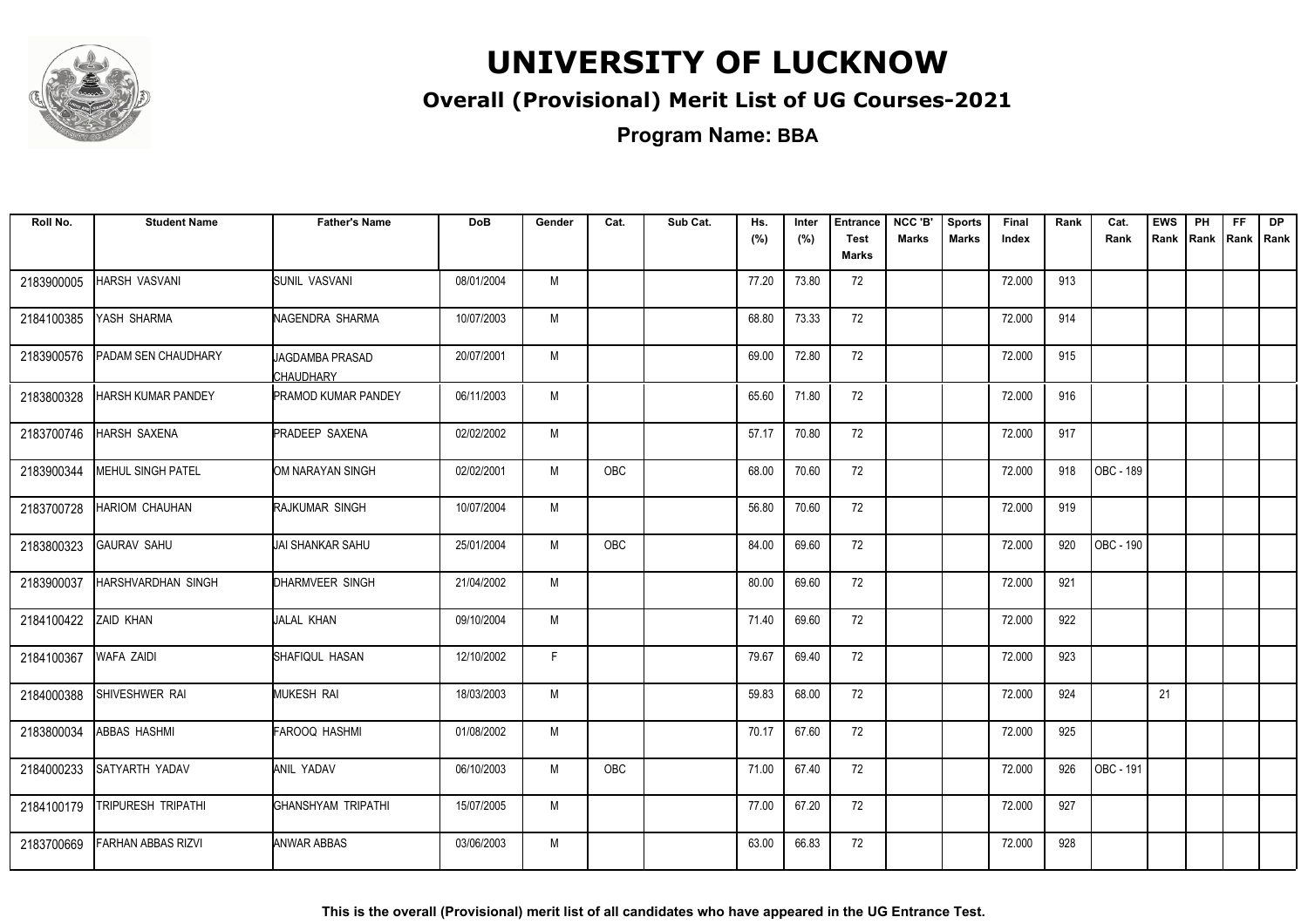

### **Overall (Provisional) Merit List of UG Courses-2021**

**Program Name: BBA**

| Roll No.   | <b>Student Name</b>                     | <b>Father's Name</b>               | <b>DoB</b> | Gender | Cat.       | Sub Cat. | Hs.<br>(%) | Inter<br>(%) | <b>Entrance</b><br><b>Test</b> | NCC 'B'<br><b>Marks</b> | <b>Sports</b><br><b>Marks</b> | Final<br>Index | Rank | Cat.<br>Rank | <b>EWS</b><br>Rank Rank Rank Rank | PH | FF. | <b>DP</b> |
|------------|-----------------------------------------|------------------------------------|------------|--------|------------|----------|------------|--------------|--------------------------------|-------------------------|-------------------------------|----------------|------|--------------|-----------------------------------|----|-----|-----------|
|            |                                         |                                    |            |        |            |          |            |              | Marks                          |                         |                               |                |      |              |                                   |    |     |           |
| 2184000453 | SHRUTI JAISWAL                          | SHYAM SUNDAR JAISWAL               | 14/03/2005 | F.     |            |          | 64.00      | 66.50        | 72                             |                         |                               | 72.000         | 929  |              |                                   |    |     |           |
| 2183700080 | <b>AMAN SRIVASTAV</b>                   | <b>BINDESHWARI SRIVASTAV</b>       | 09/06/2003 | M      |            |          | 58.80      | 65.50        | 72                             |                         |                               | 72.000         | 930  |              |                                   |    |     |           |
| 2184000489 | SIDDHANT SHUKLA                         | VIMAL KUMAR SHUKLA                 | 27/09/2003 | M      |            |          | 61.20      | 65.20        | 72                             |                         |                               | 72.000         | 931  |              |                                   |    |     |           |
| 2184100253 | <b>VAIBHAV TIWARI</b>                   | SHASHIBHUSHAN TIWARI               | 23/06/2004 | M      |            |          | 50.40      | 65.17        | 72                             |                         |                               | 72.000         | 932  |              |                                   |    |     |           |
| 2183700179 | <b>ANKIT RAI</b>                        | ANAND KUMAR RAI                    | 26/05/2004 | M      |            |          | 62.20      | 63.00        | 72                             |                         |                               | 72.000         | 933  |              |                                   |    |     |           |
| 2183800219 | AHTESHAM AHMAD                          | MAQUBOOL AHMAD                     | 08/10/2003 | M      |            |          | 65.67      | 62.80        | 72                             |                         |                               | 72.000         | 934  |              |                                   |    |     |           |
| 2183700040 | ALI ZAID KHAN                           | <b>IRFAN KHAN</b>                  | 11/01/2004 | M      |            |          | 66.00      | 62.20        | 72                             |                         |                               | 72.000         | 935  |              |                                   |    |     |           |
| 2183700241 | <b>ANSHUMAN SINGH</b><br><b>CHAUHAN</b> | KALICHARAN SINGH<br><b>CHAUHAN</b> | 16/12/2003 | M      |            |          | 58.20      | 61.60        | 72                             |                         |                               | 72.000         | 936  |              |                                   |    |     |           |
| 2184000189 | <b>SANKALP SINGH</b>                    | SUJEET SINGH                       | 03/06/2002 | M      |            |          | 65.50      | 61.40        | 72                             |                         |                               | 72.000         | 937  |              |                                   |    |     |           |
| 2183700183 | <b>ANKIT KUMAR SINGH</b>                | ARUN KUMAR SINGH                   | 22/11/2003 | M      |            |          | 61.67      | 60.50        | 72                             |                         |                               | 72.000         | 938  |              |                                   |    |     |           |
| 2183800098 | ABHISHEK SHARMA                         | <b>GANESH SHARMA</b>               | 15/10/2004 | M      |            |          | 60.60      | 56.00        | 72                             |                         |                               | 72.000         | 939  |              |                                   |    |     |           |
| 2184100231 | <b>UTKARSH SRIVASTAV</b>                | RAVISH KUMAR<br><b>ISRIVASTAVA</b> | 08/07/2004 | M      |            |          | 57.67      | 50.80        | 72                             |                         |                               | 72.000         | 940  |              |                                   |    |     |           |
| 2183700158 | ANIKET SHARMA                           | UAI PRAKASH SHARMA                 | 29/08/2002 | М      | <b>OBC</b> |          | 82.60      | 25.00        | 72                             |                         |                               | 72.000         | 941  | OBC - 192    |                                   |    |     |           |
| 2184000077 | RIYA VERMA                              | WISHWAROOP VERMA                   | 26/02/2003 | F.     | OBC        |          | 82.00      | 0.00         | 72                             |                         |                               | 72.000         | 942  | OBC - 193    |                                   |    |     |           |
| 2183900125 | JOYA KHAN                               | <b>MOHD KHALIQUE KHAN</b>          | 18/01/2003 | F.     |            |          | 81.83      | 0.00         | 72                             |                         |                               | 72.000         | 943  |              |                                   |    |     |           |
| 2183800345 | KESAR KHANCHANDANI                      | <b>DHARMVEER</b><br>KHANCHANDANI   | 28/07/2003 | M      |            |          | 80.50      | 0.00         | 72                             |                         |                               | 72.000         | 944  |              |                                   |    |     |           |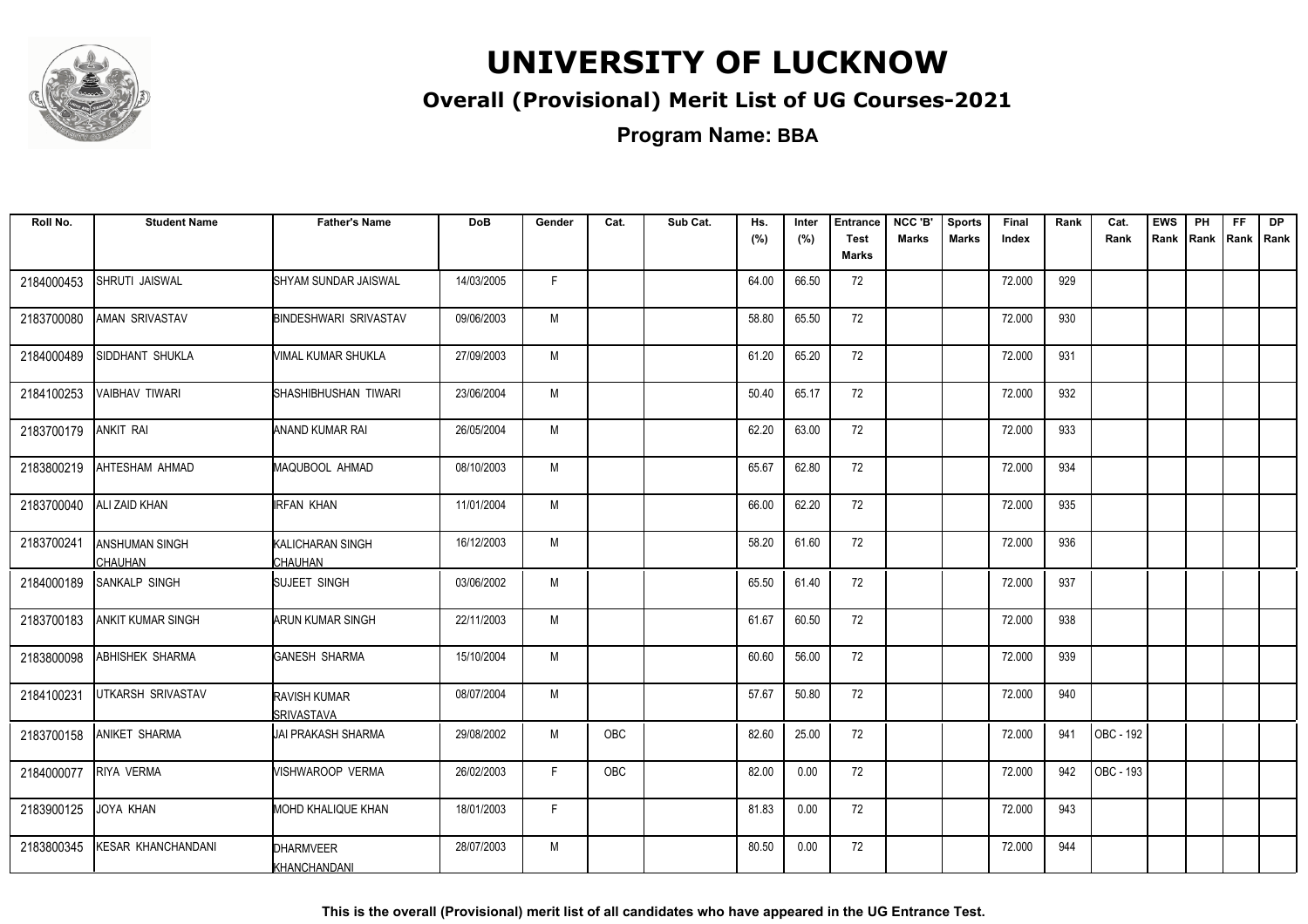

### **Overall (Provisional) Merit List of UG Courses-2021**

**Program Name: BBA**

| Roll No.   | <b>Student Name</b>       | <b>Father's Name</b>        | <b>DoB</b> | Gender | Cat.                         | Sub Cat. | Hs.<br>(%) | Inter<br>(%) | <b>Entrance</b><br><b>Test</b><br><b>Marks</b> | NCC 'B'<br><b>Marks</b> | <b>Sports</b><br><b>Marks</b> | Final<br>Index | Rank | Cat.<br>Rank | <b>EWS</b><br>Rank | PH<br>Rank | FF.<br>Rank   Rank | <b>DP</b> |
|------------|---------------------------|-----------------------------|------------|--------|------------------------------|----------|------------|--------------|------------------------------------------------|-------------------------|-------------------------------|----------------|------|--------------|--------------------|------------|--------------------|-----------|
| 2183700522 | AZRA RIYAZ                | RIYAZ AHMAD                 | 22/03/2005 | F.     |                              |          | 80.40      | 0.00         | 72                                             |                         |                               | 72.000         | 945  |              |                    |            |                    |           |
| 2184000076 | RIYA VERMA                | ASHOK KUMAR VERMA           | 12/07/2002 | F.     | <b>OBC</b>                   |          | 78.67      | 0.00         | 72                                             |                         |                               | 72.000         | 946  | OBC - 194    |                    |            |                    |           |
| 2183900517 | NIHARIKA DUBEY            | <b>SHASHI PRATAP DUBEY</b>  | 17/12/2004 | F      |                              |          | 78.40      | 0.00         | 72                                             |                         |                               | 72.000         | 947  |              |                    |            |                    |           |
| 2183800110 | ABHISHEK KUMAR GUPTA      | <b>RAJESH KUMAR GUPTA</b>   | 30/05/1999 | M      | <b>OBC</b>                   |          | 74.00      | 0.00         | 72                                             |                         |                               | 72.000         | 948  | OBC - 195    |                    |            |                    |           |
| 2183800257 | AMARDEEP SINGH            | SATPAL SINGH                | 01/05/2003 | M      |                              |          | 72.17      | 0.00         | 72                                             |                         |                               | 72.000         | 949  |              |                    |            |                    |           |
| 2183800478 | UTKARSH GAUTAM            | ANIL GAUTAM                 | 19/04/2004 | M      | SC                           |          | 71.00      | 0.00         | 72                                             |                         |                               | 72.000         | 950  | $SC - 46$    |                    |            |                    |           |
| 2183700281 | ANUSHKA DWIVEDI           | LATE SANTOSH DWIVEDI        | 12/05/2003 | F.     |                              |          | 70.79      | 0.00         | 72                                             |                         |                               | 72.000         | 951  |              |                    |            |                    |           |
| 2183900462 | <b>MUSKAN RAWAT</b>       | NAND KISHOR                 | 18/01/2002 | F.     | $\operatorname{\textsf{SC}}$ |          | 69.40      | 0.00         | 72                                             |                         |                               | 72.000         | 952  | $SC - 47$    |                    |            |                    |           |
| 2183800038 | ABDULLAH JAVED            | <b>OBED JAVED</b>           | 09/10/2002 | M      |                              |          | 67.00      | 0.00         | 72                                             |                         |                               | 72.000         | 953  |              |                    |            |                    |           |
| 2183800156 | ADITYA AGRAHARI           | <b>DILIP KUMAR AGRAHARI</b> | 23/03/2004 | M      |                              |          | 61.80      | 0.00         | 72                                             |                         |                               | 72.000         | 954  |              |                    |            |                    |           |
| 2183800052 | ABHIJEET SINGH PATEL      | <b>SHIV RAM VERMA</b>       | 12/06/2003 | M      | <b>OBC</b>                   |          | 58.80      | 0.00         | 72                                             |                         |                               | 72.000         | 955  | OBC - 196    |                    |            |                    |           |
| 2183900030 | HARSHIT TULSANI           | <b>PRADEEP TULSANI</b>      | 05/06/2003 | M      |                              |          | 56.80      | 0.00         | 72                                             |                         |                               | 72.000         | 956  |              |                    |            |                    |           |
| 2183700741 | HARSH JAISWAL             | <b>ANIL KUMAR JAISWAL</b>   | 02/06/2002 | M      | <b>OBC</b>                   |          | 55.80      | 0.00         | 72                                             |                         |                               | 72.000         | 957  | OBC - 197    |                    |            |                    |           |
| 2183800081 | <b>ABHISHEK CHAURASIA</b> | SUNIL KUMAR CHAURASIA       | 29/01/2003 | M      | OBC                          |          | 53.00      | 0.00         | 72                                             |                         |                               | 72.000         | 958  | OBC - 198    |                    |            |                    |           |
| 2183700106 | AMIT PATHAK               | AJAY KUMAR PATHAK           | 04/09/2003 | M      |                              |          | 52.33      | 0.00         | 72                                             |                         |                               | 72.000         | 959  |              |                    |            |                    |           |
| 2183800441 | SARTHAK YADAV             | PURSHOTTAM YADAV            | 11/06/2004 | M      | <b>OBC</b>                   | Sports   | 73.33      | 72.00        | 68                                             |                         | 3.400                         | 71.400         | 960  | OBC - 199    |                    |            |                    |           |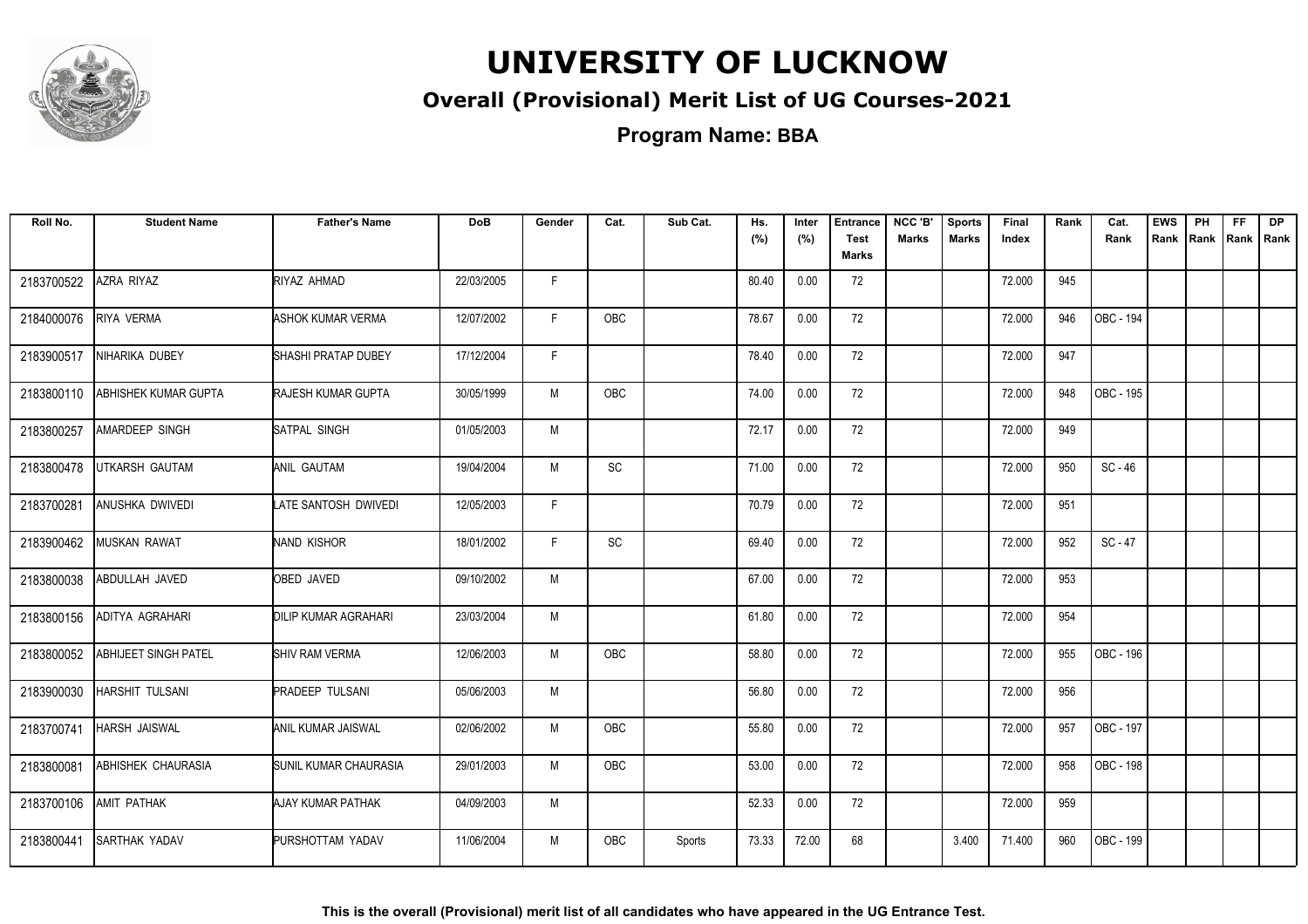

### **Overall (Provisional) Merit List of UG Courses-2021**

| Roll No.   | <b>Student Name</b>   | <b>Father's Name</b>  | <b>DoB</b> | Gender | Cat.                         | Sub Cat. | Hs.<br>(%) | Inter<br>(%) | <b>Entrance</b><br><b>Test</b><br>Marks | NCC 'B'<br><b>Marks</b> | <b>Sports</b><br><b>Marks</b> | Final<br>Index | Rank | Cat.<br>Rank | <b>EWS</b> | PH | FF. | <b>DP</b><br>Rank Rank Rank Rank |
|------------|-----------------------|-----------------------|------------|--------|------------------------------|----------|------------|--------------|-----------------------------------------|-------------------------|-------------------------------|----------------|------|--------------|------------|----|-----|----------------------------------|
| 2183900072 | <b>IMRAN AHMAD</b>    | ANJUM ASGAR           | 03/08/2003 | M      | OBC                          |          | 67.80      | 91.20        | 70                                      |                         |                               | 70.000         | 961  | OBC - 200    |            |    |     |                                  |
| 2184100340 | <b>VISHAL KUMAR</b>   | RAJKUMAR SINGH        | 13/09/2003 | M      |                              |          | 85.00      | 90.80        | 70                                      |                         |                               | 70.000         | 962  |              |            |    |     |                                  |
| 2184000318 | SHIKHAR ADELPHI       | <b>SALMON ADELPHI</b> | 17/09/2003 | M      |                              |          | 84.30      | 90.40        | 70                                      |                         |                               | 70.000         | 963  |              |            |    |     |                                  |
| 2183800284 | <b>ARJUN DEEPANI</b>  | ANIL DEEPANI          | 30/01/2003 | M      |                              |          | 91.40      | 89.50        | 70                                      |                         |                               | 70.000         | 964  |              |            |    |     |                                  |
| 2183900650 | PRANSHU ARYA          | RAM PYARE ARYA        | 18/12/2002 | M      | $\operatorname{\textsf{SC}}$ |          | 82.60      | 89.25        | 70                                      |                         |                               | 70.000         | 965  | SC-48        |            |    |     |                                  |
| 2183800260 | AMJAD RAZA            | ANEES AHMAD           | 18/03/2003 | M      | OBC                          |          | 65.50      | 89.00        | 70                                      |                         |                               | 70.000         | 966  | OBC - 201    |            |    |     |                                  |
| 2183700666 | <b>FALAK FATIMA</b>   | RIYAZ HAIDER          | 03/10/2004 | F.     |                              |          | 81.60      | 88.83        | 70                                      |                         |                               | 70.000         | 967  |              |            |    |     |                                  |
| 2183800143 | ADITI BAHADUR         | RAJIV PRATAP BAHADUR  | 02/04/2002 | F.     |                              |          | 81.20      | 88.60        | 70                                      |                         |                               | 70.000         | 968  |              |            |    |     |                                  |
| 2184100075 | SURBHI SINGH          | RAM NARAYAN           | 05/10/2002 | F.     | SC                           |          | 83.00      | 87.40        | 70                                      |                         |                               | 70.000         | 969  | SC-49        |            |    |     |                                  |
| 2183700501 | AYUSHI AGARWAL        | <b>HARISH AGARWAL</b> | 01/08/2003 | F.     |                              |          | 67.00      | 87.00        | 70                                      |                         |                               | 70.000         | 970  |              |            |    |     |                                  |
| 2184100050 | ISUDHANSHU SINGH      | CHANDRA SHEKHAR SINGH | 06/03/2003 | M      |                              |          | 84.50      | 85.33        | 70                                      |                         |                               | 70.000         | 971  |              |            |    |     |                                  |
| 2183800312 | <b>DEVESH AWASTHI</b> | RAM SUMER AWASTHI     | 05/10/2002 | M      |                              |          | 57.40      | 84.00        | 70                                      |                         |                               | 70.000         | 972  |              |            |    |     |                                  |
| 2183900465 | <b>MUSKAN YADAV</b>   | ASHOK KUMAR YADAV     | 12/06/2003 | F.     | OBC                          |          | 84.80      | 83.17        | 70                                      |                         |                               | 70.000         | 973  | OBC - 202    |            |    |     |                                  |
| 2183700191 | ANKITA YADAV          | MAHENDRA YADAV        | 05/09/2004 | F.     | OBC                          |          | 87.00      | 83.00        | 70                                      |                         |                               | 70.000         | 974  | OBC - 203    |            |    |     |                                  |
| 2183800144 | ADITI BHARGAVA        | VIKRAM BHARGAVA       | 30/09/2002 | F.     |                              |          | 80.67      | 83.00        | 70                                      |                         |                               | 70.000         | 975  |              |            |    |     |                                  |
| 2183900175 | KATYAYANI RAI         | SANDEEP RAI           | 24/07/2003 | F.     |                              |          | 68.83      | 82.20        | 70                                      |                         |                               | 70.000         | 976  |              |            |    |     |                                  |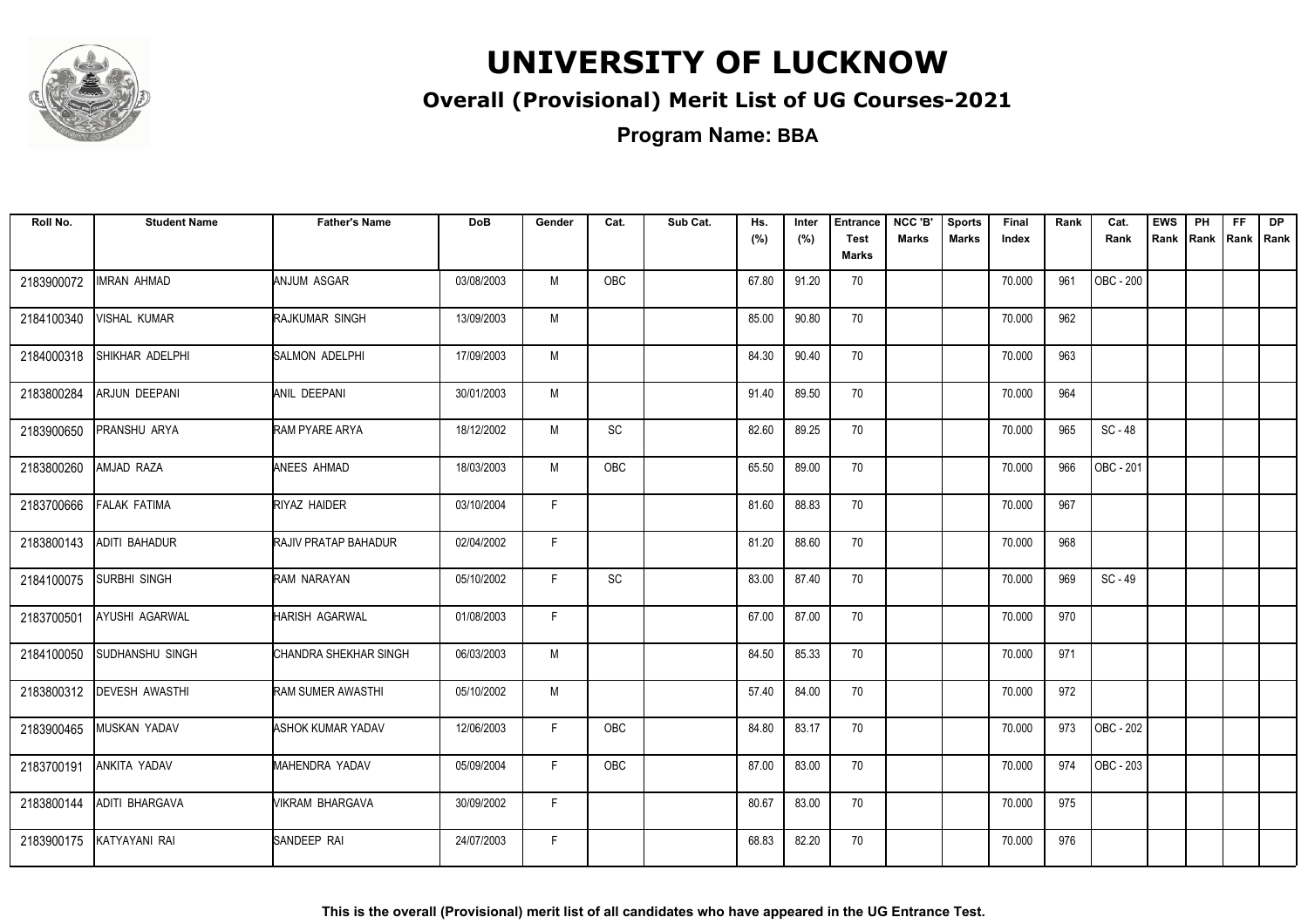

#### **Overall (Provisional) Merit List of UG Courses-2021**

**Program Name: BBA**

| Roll No.   | <b>Student Name</b>       | <b>Father's Name</b>                   | <b>DoB</b> | Gender | Cat. | Sub Cat. | Hs.<br>(%) | Inter<br>(%) | <b>Entrance</b><br><b>Test</b><br>Marks | NCC 'B'<br><b>Marks</b> | <b>Sports</b><br><b>Marks</b> | Final<br>Index | Rank | Cat.<br>Rank     | <b>EWS</b><br>Rank | PH<br>Rank | FF.<br>Rank   Rank | <b>DP</b> |
|------------|---------------------------|----------------------------------------|------------|--------|------|----------|------------|--------------|-----------------------------------------|-------------------------|-------------------------------|----------------|------|------------------|--------------------|------------|--------------------|-----------|
| 2184000286 | SHASHANK PRATAP SINGH     | AKHILESH SINGH                         | 26/07/2004 | M      |      |          | 67.40      | 81.60        | 70                                      |                         |                               | 70.000         | 977  |                  |                    |            |                    |           |
| 2184100433 | ZUHAIB ULLAH KHAN         | ZIA ULLAH KHAN                         | 25/12/2001 | M      |      |          | 61.83      | 81.40        | 70                                      |                         |                               | 70.000         | 978  |                  |                    |            |                    |           |
| 2184000259 | <b>SHAGUN SHARMA</b>      | <b>HARE RAM SHARMA</b>                 | 25/03/2004 | F.     |      |          | 57.80      | 81.40        | 70                                      |                         |                               | 70.000         | 979  |                  |                    |            |                    |           |
| 2184000446 | SHRUTI AGARWAL            | AJAY AGARWAL                           | 30/08/2004 | F      |      |          | 72.60      | 80.40        | 70                                      |                         |                               | 70.000         | 980  |                  |                    |            |                    |           |
| 2183800220 | AHZAM HUSAIN ASHRAF       | ASHRAF HUSAIN                          | 28/11/2003 | M      |      |          | 71.50      | 80.20        | 70                                      |                         |                               | 70.000         | 981  |                  |                    |            |                    |           |
| 2184100178 | TRIPTI SHUKLA             | <b>MAHESH NARAYAN</b><br><b>SHUKLA</b> | 01/09/2004 | F.     |      |          | 78.50      | 80.00        | 70                                      |                         |                               | 70.000         | 982  |                  |                    |            |                    |           |
| 2183900384 | MOHAMMAD MAROOF<br>SHEIKH | <b>MOHD SHAHID SHEIKH</b>              | 30/08/2003 | M      |      |          | 72.20      | 80.00        | 70                                      |                         |                               | 70.000         | 983  |                  |                    |            |                    |           |
| 2183700094 | AMAN SAHU                 | JITENDRA KUMAR SAHU                    | 18/08/2003 | M      | OBC  |          | 67.40      | 79.60        | 70                                      |                         |                               | 70.000         | 984  | OBC - 204        |                    |            |                    |           |
| 2184100134 | TANISHQ AGARWAL           | <b>BHAVESH AGARWAL</b>                 | 23/07/2002 | M      |      |          | 71.60      | 78.83        | 70                                      |                         |                               | 70.000         | 985  |                  |                    |            |                    |           |
| 2183700387 | ARYAN SRIVASTAVA          | AJAY SRIVASTAVA                        | 08/09/2002 | M      |      |          | 68.80      | 78.60        | 70                                      |                         |                               | 70.000         | 986  |                  |                    |            |                    |           |
| 2184000195 | SANYAM RAI                | SANJAY RAI                             | 30/05/2001 | M      |      |          | 60.00      | 78.60        | 70                                      |                         |                               | 70.000         | 987  |                  |                    |            |                    |           |
| 2183800402 | PRIYANSHU SINGH           | SHAMBHU SHARAN SINGH                   | 18/03/2001 | M      |      |          | 59.60      | 78.40        | 70                                      |                         |                               | 70.000         | 988  |                  |                    |            |                    |           |
| 2183900401 | MOHD KAIF                 | MUNAWAR ALI                            | 07/03/2003 | M      | OBC  |          | 61.83      | 78.33        | 70                                      |                         |                               | 70.000         | 989  | <b>OBC - 205</b> |                    |            |                    |           |
| 2183900032 | HARSHITA JAISWAL          | VISHWAJEET KUMAR<br>JAISWAL            | 20/10/2002 | F.     | OBC  |          | 74.60      | 77.60        | 70                                      |                         |                               | 70.000         | 990  | OBC - 206        |                    |            |                    |           |
| 2183700259 | ANUJ PANDEY               | SURESH PANDEY                          | 01/01/2003 | M      |      |          | 77.17      | 77.20        | 70                                      |                         |                               | 70.000         | 991  |                  |                    |            |                    |           |
| 2183700592 | DHAIRYA KUMAR ARYA        | <b>UMESH CHANDRA</b>                   | 05/11/2003 | M      | SC   |          | 73.20      | 77.00        | 70                                      |                         |                               | 70.000         | 992  | $SC - 50$        |                    |            |                    |           |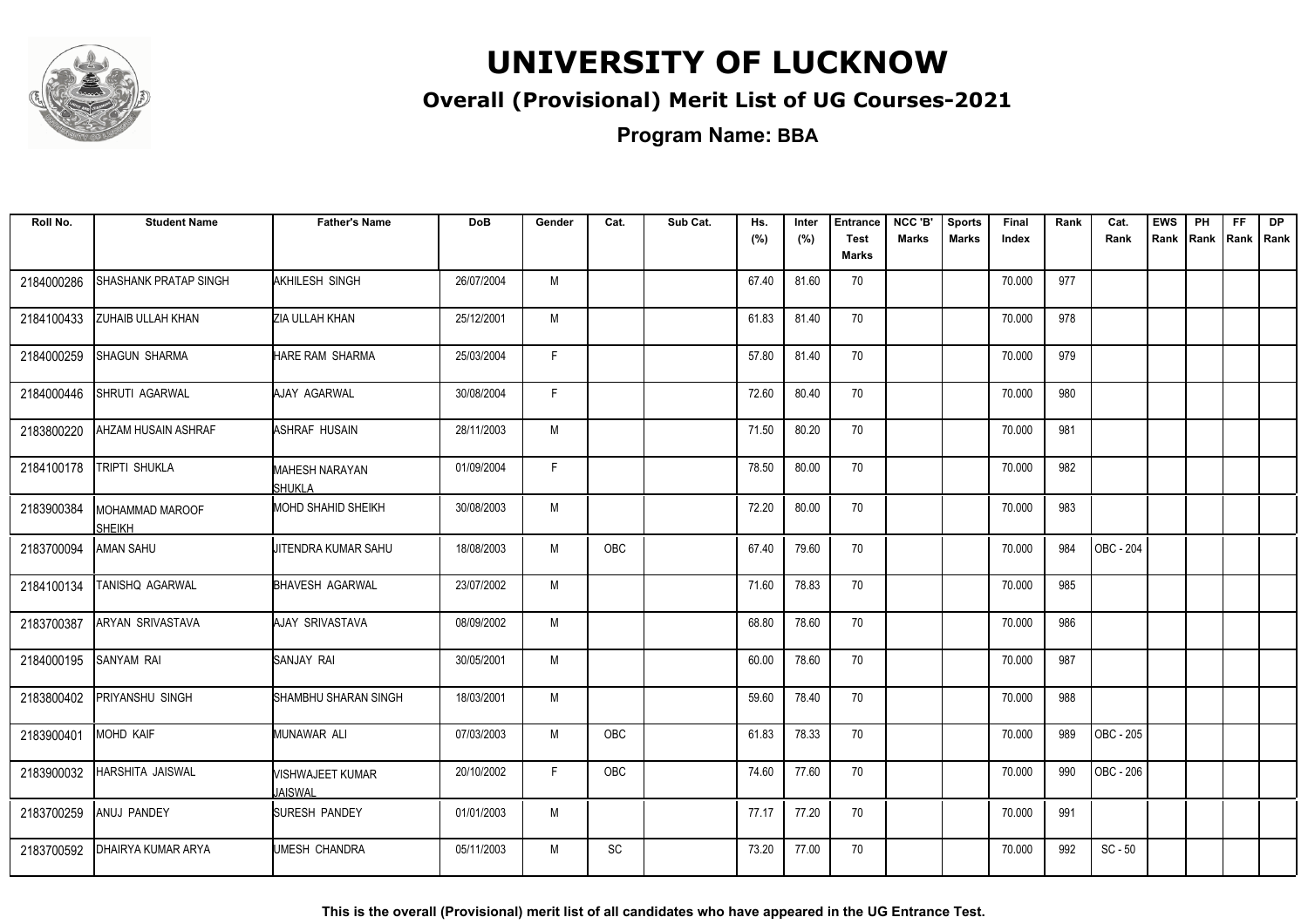

### **Overall (Provisional) Merit List of UG Courses-2021**

**Program Name: BBA**

| Roll No.   | <b>Student Name</b>        | <b>Father's Name</b>                     | <b>DoB</b> | Gender | Cat.       | Sub Cat.  | Hs.<br>(%) | Inter<br>(%) | <b>Entrance</b><br><b>Test</b> | NCC 'B'<br><b>Marks</b> | <b>Sports</b><br><b>Marks</b> | Final<br>Index | Rank | Cat.<br>Rank           | <b>EWS</b><br>Rank | PH<br>Rank Rank Rank | FF. | <b>DP</b>   |
|------------|----------------------------|------------------------------------------|------------|--------|------------|-----------|------------|--------------|--------------------------------|-------------------------|-------------------------------|----------------|------|------------------------|--------------------|----------------------|-----|-------------|
|            |                            |                                          |            |        |            |           |            |              | <b>Marks</b>                   |                         |                               |                |      |                        |                    |                      |     |             |
| 2184000335 | SHIVAM GAUTAM              | <b>KALKESHAR GAUTAM</b>                  | 17/02/2002 | M      | SC         |           | 66.00      | 76.60        | 70                             |                         |                               | 70.000         | 993  | $SC - 51$              |                    |                      |     |             |
| 2184000203 | <b>SARTHAK JAISWAL</b>     | <b>JAWAHAR LAL JAISWAL</b>               | 03/08/2004 | М      | OBC        |           | 69.60      | 75.80        | 70                             |                         |                               | 70.000         | 994  | OBC - 207              |                    |                      |     |             |
| 2183900787 | <b>RAJEEV KUMAR SINGH</b>  | <b>ANAND KUMAR SINGH</b>                 | 01/12/2004 | M      |            |           | 78.17      | 75.20        | 70                             |                         |                               | 70.000         | 995  |                        |                    |                      |     |             |
| 2183800300 | <b>ATUL KUMAR</b>          | <b>ARBIND KUMAR SINGH</b>                | 29/11/2003 | M      |            |           | 67.20      | 75.00        | 70                             |                         |                               | 70.000         | 996  |                        |                    |                      |     |             |
| 2183900413 | MOHD ASAD ALI KHAN         | <b>SAIFULLAH KHAN</b>                    | 14/12/2002 | M      |            |           | 65.67      | 74.80        | 70                             |                         |                               | 70.000         | 997  |                        |                    |                      |     |             |
| 2183800496 | YASH RATHORE               | <b><i>NIJAY SINGH RATHORE</i></b>        | 14/01/2004 | M      |            |           | 70.33      | 73.80        | 70                             |                         |                               | 70.000         | 998  |                        |                    |                      |     |             |
| 2183800102 | <b>ABHISHEK SRIVASTAVA</b> | <b>RAJESH KUMAR</b><br><b>SRIVASTAVA</b> | 23/01/2003 | М      |            |           | 65.00      | 73.40        | 70                             |                         |                               | 70.000         | 999  |                        |                    |                      |     |             |
| 2183900754 | RAHUL RAJ                  | LATE RAJESH KUMAR<br><b>SINGH</b>        | 31/12/2003 | M      |            |           | 63.00      | 73.40        | 70                             |                         |                               | 70.000         | 1000 |                        |                    |                      |     |             |
| 2183800470 | <b>SURAJ PANDEY</b>        | DHRUAV PANDEY                            | 10/10/2002 | M      |            |           | 61.20      | 73.40        | 70                             |                         |                               | 70.000         | 1001 |                        | 22                 |                      |     |             |
| 2183800302 | <b>AYUSH GUPTA</b>         | <b>IRAJENDRA PRASAD</b>                  | 12/12/2002 | M      | <b>OBC</b> | <b>DP</b> | 74.33      | 72.67        | 70                             |                         |                               | 70.000         | 1002 | OBC - 208              |                    |                      |     | $5^{\circ}$ |
| 2183700332 | <b>ARJUN JAISWAL</b>       | <b>RANA PRATAP JAISWAL</b>               | 15/03/2003 | M      | <b>OBC</b> |           | 79.33      | 72.00        | 70                             |                         |                               | 70.000         | 1003 | $\overline{OBC - 209}$ |                    |                      |     |             |
| 2183700495 | <b>AYUSH TRIVEDI</b>       | <b>DINESH TRIVEDI</b>                    | 15/06/2005 | M      |            |           | 62.80      | 71.80        | 70                             |                         |                               | 70.000         | 1004 |                        |                    |                      |     |             |
| 2184100058 | <b>SUMAN PRABHA</b>        | LATE RAJANEE KANT<br>PRASAD              | 09/01/2004 | F.     |            |           | 84.80      | 70.20        | 70                             |                         |                               | 70.000         | 1005 |                        |                    |                      |     |             |
| 2184100394 | YASH PRATAP SRIVASTAVA     | <b>IRAJESH SRIVASTAVA</b>                | 26/06/2003 | М      |            |           | 54.80      | 70.00        | 70                             |                         |                               | 70.000         | 1006 |                        |                    |                      |     |             |
| 2183800162 | ADITYA GOSWAMI             | <b>PRAMOD KUMAR GIRI</b>                 | 06/07/2003 | М      | OBC        |           | 89.20      | 69.80        | 70                             |                         |                               | 70.000         | 1007 | OBC - 210              |                    |                      |     |             |
| 2184000119 | <b>SAHIL SHAIKH</b>        | MOHD SHAHNAWAZ                           | 15/12/2002 | M      |            |           | 74.40      | 69.80        | 70                             |                         |                               | 70.000         | 1008 |                        |                    |                      |     |             |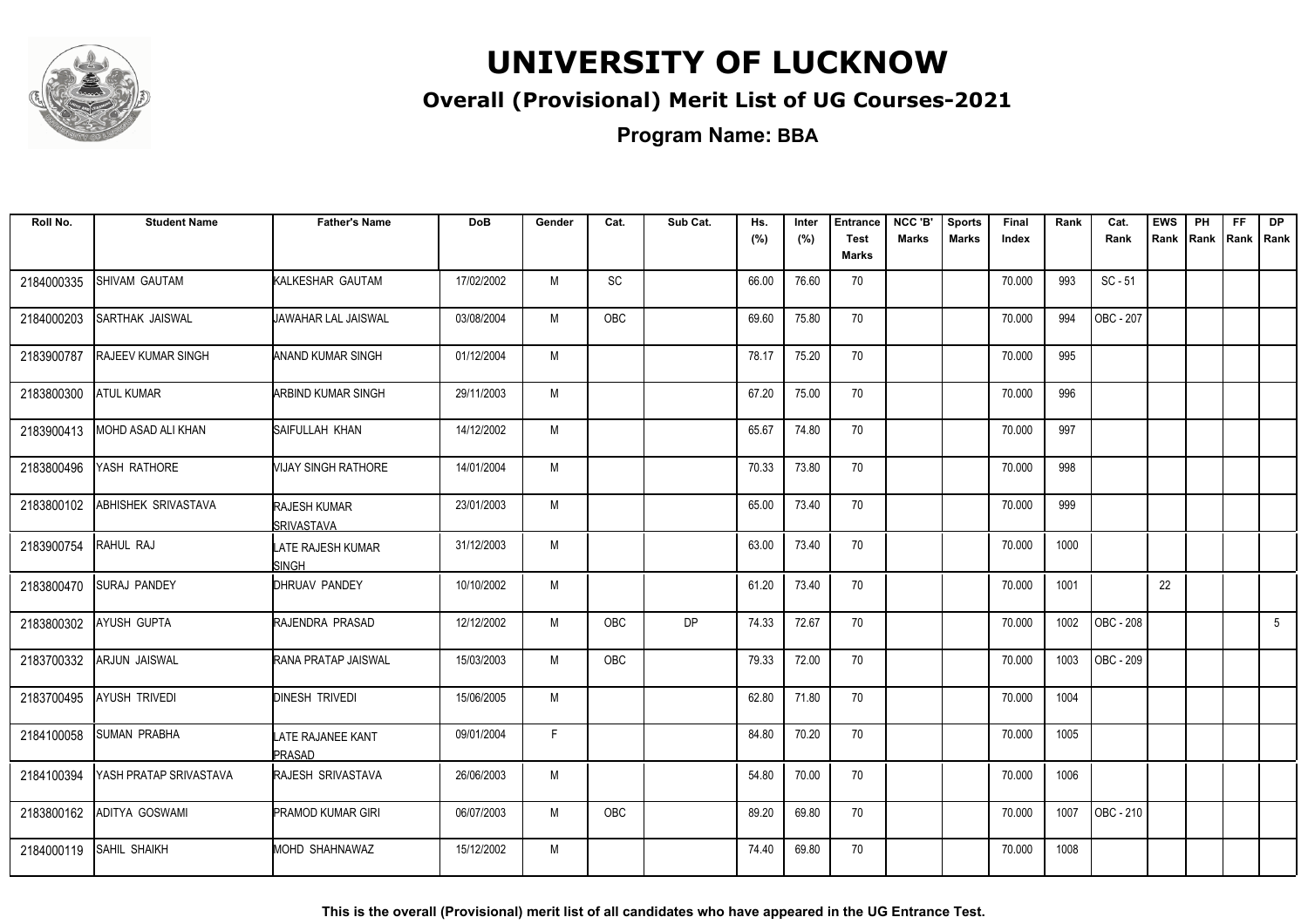

### **Overall (Provisional) Merit List of UG Courses-2021**

| Roll No.   | <b>Student Name</b>         | <b>Father's Name</b>     | <b>DoB</b> | Gender | Cat.                         | Sub Cat.  | Hs.<br>(%) | Inter<br>(%) | <b>Entrance</b><br><b>Test</b><br>Marks | NCC 'B'<br><b>Marks</b> | <b>Sports</b><br><b>Marks</b> | Final<br>Index | Rank | Cat.<br>Rank | <b>EWS</b><br>Rank Rank Rank Rank | PH | FF. | <b>DP</b>       |
|------------|-----------------------------|--------------------------|------------|--------|------------------------------|-----------|------------|--------------|-----------------------------------------|-------------------------|-------------------------------|----------------|------|--------------|-----------------------------------|----|-----|-----------------|
| 2183900358 | MOHAMMAD IQBAL              | AKHTAR IQBAL             | 15/05/1999 | M      |                              |           | 81.33      | 69.40        | 70                                      |                         |                               | 70.000         | 1009 |              |                                   |    |     |                 |
| 2183800366 | MOHD ADIL                   | <b>MOHD ASHARAF</b>      | 12/10/2003 | M      | <b>OBC</b>                   |           | 67.17      | 69.33        | 70                                      |                         |                               | 70.000         | 1010 | OBC - 211    |                                   |    |     |                 |
| 2184100222 | <b>UTKARSH</b>              | RAKESH KUMAR             | 21/09/2002 | M      | $\mathsf{SC}$                |           | 58.67      | 68.40        | 70                                      |                         |                               | 70.000         | 1011 | $SC - 52$    |                                   |    |     |                 |
| 2183900671 | PRATIBHA PANDEY             | KAUSHAL KUMAR PANDEY     | 16/09/2004 | F.     |                              |           | 76.33      | 68.20        | 70                                      |                         |                               | 70.000         | 1012 |              |                                   |    |     |                 |
| 2183700232 | ANSHU KUMAR                 | RAMESH KANAUJIYA         | 04/02/2004 | M      | SC                           |           | 77.00      | 67.80        | 70                                      |                         |                               | 70.000         | 1013 | $SC - 53$    |                                   |    |     |                 |
| 2183800107 | <b>ABHISHEK YADAV</b>       | SN YADAV                 | 02/09/2002 | M      | OBC                          |           | 60.67      | 67.40        | 70                                      |                         |                               | 70.000         | 1014 | OBC - 212    |                                   |    |     |                 |
| 2183900559 | NOORAIN ANSARI              | SHAKEEL ANSARI           | 14/09/2003 | M      | <b>OBC</b>                   |           | 69.00      | 66.83        | 70                                      |                         |                               | 70.000         | 1015 | OBC - 213    |                                   |    |     |                 |
| 2183900353 | MOHAMMAD ALIM               | SAFI AHMAD               | 02/05/2002 | M      |                              |           | 58.83      | 66.60        | 70                                      |                         |                               | 70.000         | 1016 |              |                                   |    |     |                 |
| 2183700714 | <b>GOVIND SHARAN SHUKLA</b> | <b>BHOLA NATH SHUKLA</b> | 24/01/2003 | M      |                              |           | 69.00      | 66.20        | 70                                      |                         |                               | 70.000         | 1017 |              |                                   |    |     |                 |
| 2183900797 | <b>RAMAN KUMAR</b>          | <b>BABLOO PRASAD</b>     | 12/11/2003 | M      |                              |           | 60.40      | 65.40        | 70                                      |                         |                               | 70.000         | 1018 |              |                                   |    |     |                 |
| 2184100238 | UTKRISHT KUMAR              | <b>GOPAL KRISHNA</b>     | 02/09/2004 | M      | $\operatorname{\textsf{SC}}$ |           | 76.20      | 64.40        | 70                                      |                         |                               | 70.000         | 1019 | SC - 54      |                                   |    |     |                 |
| 2183900111 | JATIN GANDHI                | <b>INDER GANDHI</b>      | 02/10/2002 | M      |                              |           | 56.80      | 64.40        | 70                                      |                         |                               | 70.000         | 1020 |              |                                   |    |     |                 |
| 2184000081 | <b>ROHIT KUMAR</b>          | <b>PRADEEP KUMAR</b>     | 30/09/2003 | M      | SC                           |           | 52.50      | 64.20        | 70                                      |                         |                               | 70.000         | 1021 | $SC - 55$    |                                   |    |     |                 |
| 2183700690 | <b>GAURAV MISHRA</b>        | NAND KISHORE MISHRA      | 12/08/2000 | M      |                              |           | 59.00      | 63.80        | 70                                      |                         |                               | 70.000         | 1022 |              |                                   |    |     |                 |
| 2183800424 | ROHIT KUMAR SINGH           | RAJ KUMAR SINGH          | 10/07/2004 | M      |                              | <b>DP</b> | 59.80      | 61.80        | 70                                      |                         |                               | 70.000         | 1023 |              | 23                                |    |     | $6\overline{6}$ |
| 2183900200 | KHUSHI MATHUR               | ABHAY KUMAR MATHUR       | 11/12/2003 | F.     |                              |           | 45.40      | 60.80        | 70                                      |                         |                               | 70.000         | 1024 |              |                                   |    |     |                 |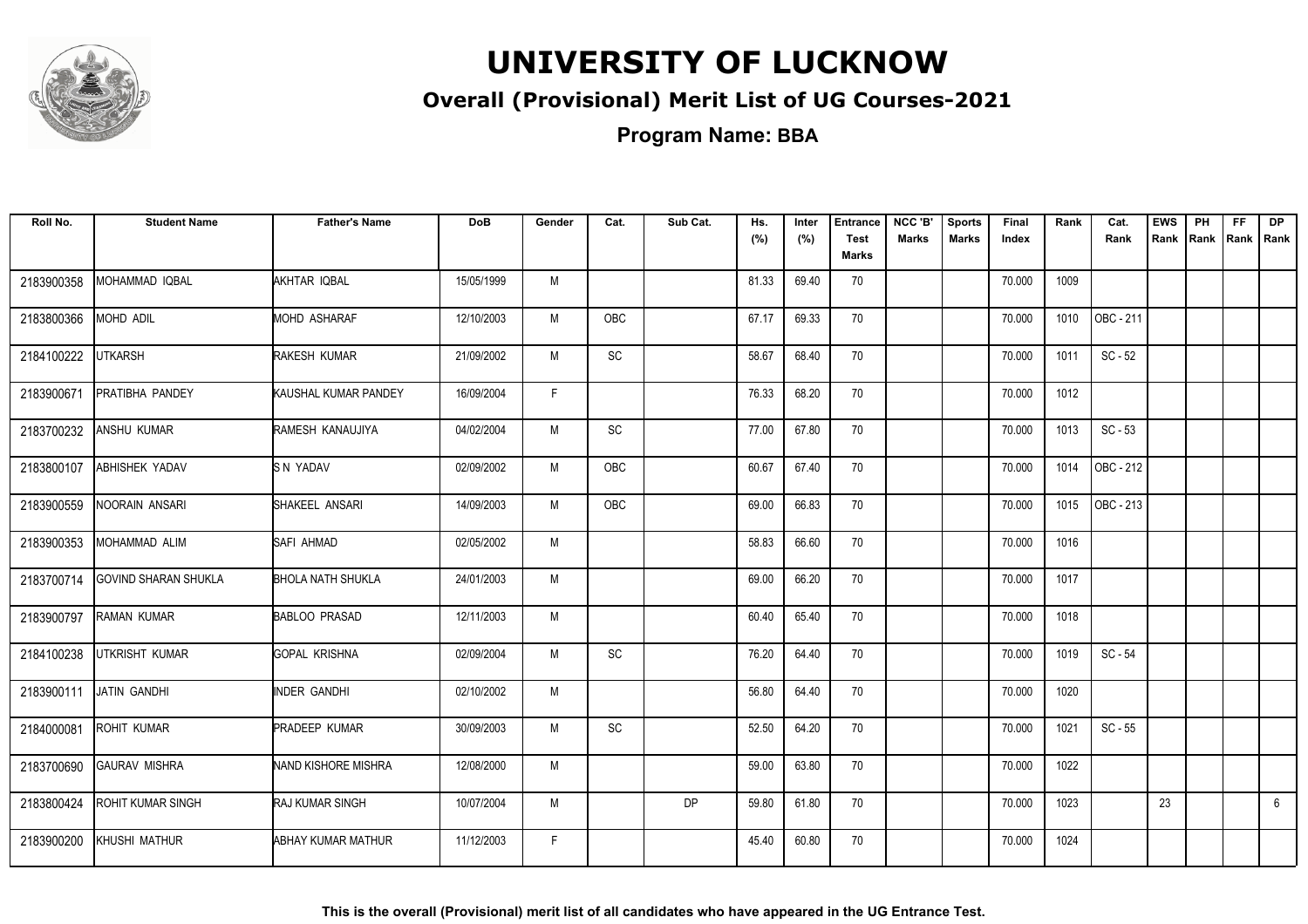

### **Overall (Provisional) Merit List of UG Courses-2021**

**Program Name: BBA**

| Roll No.   | <b>Student Name</b>        | <b>Father's Name</b>            | <b>DoB</b> | Gender | Cat.       | Sub Cat. | Hs.<br>(%) | Inter<br>(%) | <b>Entrance</b><br><b>Test</b><br>Marks | NCC 'B'<br><b>Marks</b> | <b>Sports</b><br><b>Marks</b> | Final<br>Index | Rank | Cat.<br>Rank     | <b>EWS</b><br>Rank Rank Rank Rank | PH | FF. | <b>DP</b> |
|------------|----------------------------|---------------------------------|------------|--------|------------|----------|------------|--------------|-----------------------------------------|-------------------------|-------------------------------|----------------|------|------------------|-----------------------------------|----|-----|-----------|
|            |                            |                                 |            |        |            |          |            |              |                                         |                         |                               |                |      |                  |                                   |    |     |           |
| 2183900094 | ISHITA GUPTA               | SUNIL GUPTA                     | 30/01/2004 | F.     | OBC        |          | 77.80      | 60.00        | 70                                      |                         |                               | 70.000         | 1025 | OBC - 214        |                                   |    |     |           |
| 2184000084 | ROHIT TIWARI               | ASHISH TIWARI                   | 23/03/2002 | M      |            |          | 63.00      | 57.40        | 70                                      |                         |                               | 70.000         | 1026 |                  |                                   |    |     |           |
| 2183900345 | <b>MEHWISH SIRAJ</b>       | <b>SIRAJUDDIN</b>               | 15/08/2003 | F.     | <b>OBC</b> |          | 65.00      | 57.00        | 70                                      |                         |                               | 70.000         | 1027 | <b>OBC - 215</b> |                                   |    |     |           |
| 2183900258 | KUMAR VASU                 | SUNIL KUMAR SRIVASTAVA          | 08/10/2001 | M      |            |          | 60.40      | 55.20        | 70                                      |                         |                               | 70.000         | 1028 |                  |                                   |    |     |           |
| 2183700719 | HAMDA SIDDIQUI             | ZULFIQAR ALI SIDDIQUI           | 17/11/2000 | F.     |            |          | 70.80      | 53.60        | 70                                      |                         |                               | 70.000         | 1029 |                  |                                   |    |     |           |
| 2183800199 | <b>ADNAN ANSARI</b>        | ATIULLAH ANSARI                 | 14/03/2004 | M      | OBC        |          | 78.67      | 53.20        | 70                                      |                         |                               | 70.000         | 1030 | OBC - 216        |                                   |    |     |           |
| 2184000469 | SHUBHAM PANDEY             | <b>ARVIND KUMAR PANDEY</b>      | 01/04/2001 | M      |            |          | 63.00      | 52.60        | 70                                      |                         |                               | 70.000         | 1031 |                  |                                   |    |     |           |
| 2183700302 | APARNA GUJAR               | <b>BASANT KUMAR</b>             | 01/09/2001 | F      | SC         |          | 69.17      | 47.80        | 70                                      |                         |                               | 70.000         | 1032 | $SC - 56$        |                                   |    |     |           |
| 2183800196 | <b>ADITYA PRATAP SINGH</b> | SANTOSH KUMAR SINGH             | 19/10/2001 | M      |            |          | 50.83      | 44.40        | 70                                      |                         |                               | 70.000         | 1033 |                  |                                   |    |     |           |
| 2184000059 | RITESH PANDEY              | MAHENDRA KUMAR<br><b>PANDEY</b> | 07/02/2002 | M      |            |          | 91.20      | 0.00         | 70                                      |                         |                               | 70.000         | 1034 |                  |                                   |    |     |           |
| 2183700283 | ANUSHKA GUPTA              | DEVENDRA KUMAR GUPTA            | 02/03/2004 | F      |            |          | 89.20      | 0.00         | 70                                      |                         |                               | 70.000         | 1035 |                  | 24                                |    |     |           |
| 2183900679 | PRATYAKSHA DIXIT           | SANJEEV DIXIT                   | 27/10/2002 | F.     |            |          | 83.50      | 0.00         | 70                                      |                         |                               | 70.000         | 1036 |                  |                                   |    |     |           |
| 2183900723 | PRIYANSHU SINGH            | <b>ARVIND KUMAR SINGH</b>       | 14/10/2003 | M      |            |          | 82.17      | 0.00         | 70                                      |                         |                               | 70.000         | 1037 |                  |                                   |    |     |           |
| 2183900123 | JONHVY MAURYA              | RAKESH KUMAR MAURYA             | 23/04/2004 | F.     |            |          | 80.20      | 0.00         | 70                                      |                         |                               | 70.000         | 1038 |                  |                                   |    |     |           |
| 2184100013 | SNEHA GUPTA                | AVDESH KUMAR GUPTA              | 20/01/2002 | F.     |            |          | 78.00      | 0.00         | 70                                      |                         |                               | 70.000         | 1039 |                  |                                   |    |     |           |
| 2183800175 | <b>ADITYA SINGH</b>        | ANIL KUMAR SINGH                | 14/08/2002 | M      |            |          | 73.80      | 0.00         | 70                                      |                         |                               | 70.000         | 1040 |                  |                                   |    |     |           |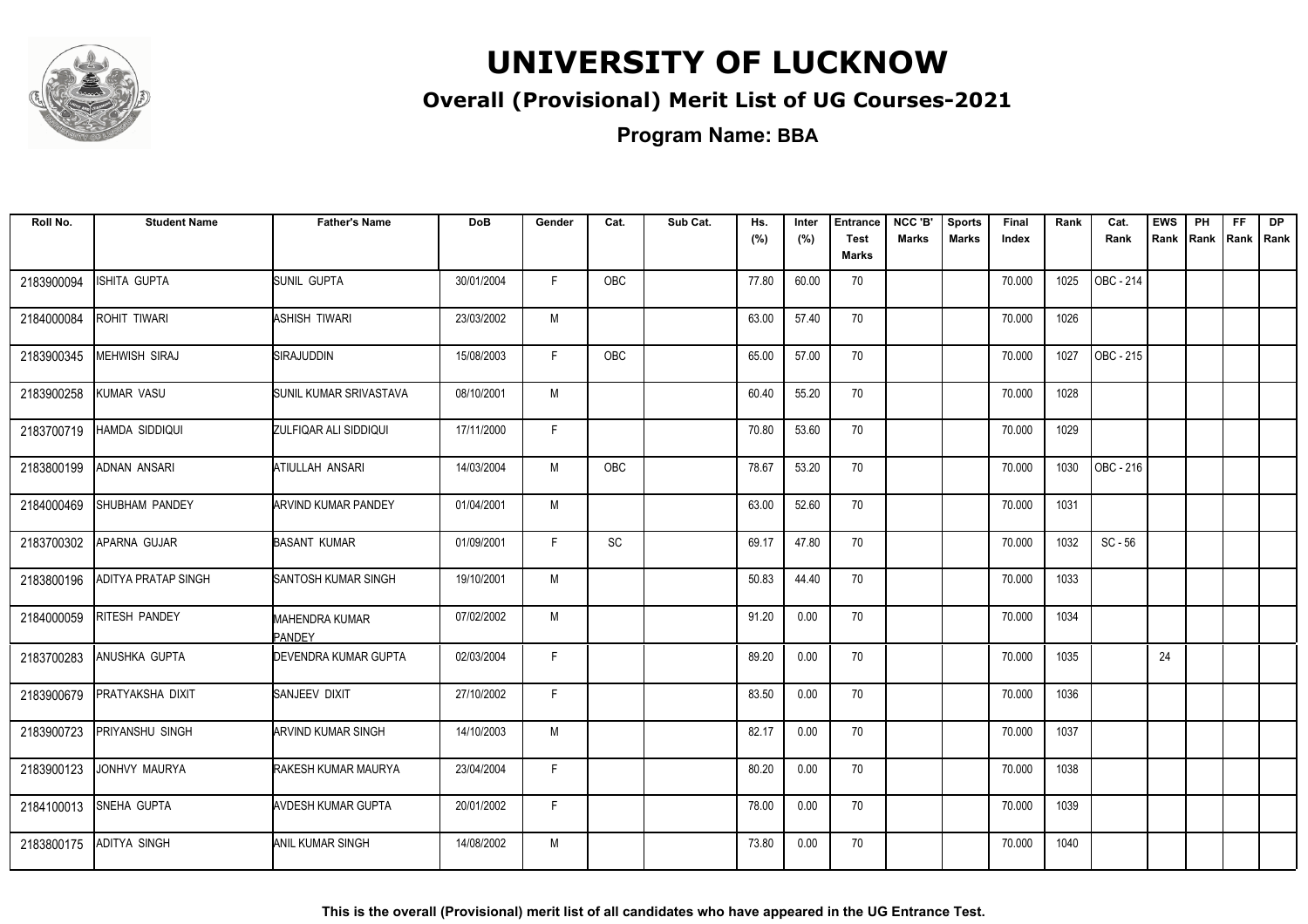

### **Overall (Provisional) Merit List of UG Courses-2021**

**Program Name: BBA**

| Roll No.   | <b>Student Name</b>       | <b>Father's Name</b>                       | <b>DoB</b> | Gender | Cat.       | Sub Cat. | Hs.<br>(%) | Inter<br>(%) | <b>Entrance</b><br><b>Test</b><br>Marks | NCC 'B'<br><b>Marks</b> | <b>Sports</b><br><b>Marks</b> | Final<br>Index | Rank | Cat.<br>Rank | <b>EWS</b><br>Rank | PH | FF.<br>Rank   Rank   Rank | DP |
|------------|---------------------------|--------------------------------------------|------------|--------|------------|----------|------------|--------------|-----------------------------------------|-------------------------|-------------------------------|----------------|------|--------------|--------------------|----|---------------------------|----|
| 2184000475 | SHUBHAM YADAV             | HARI PRASAD YADAV                          | 10/06/2003 | M      | OBC        |          | 72.80      | 0.00         | 70                                      |                         |                               | 70.000         | 1041 | OBC - 217    |                    |    |                           |    |
| 2184100195 | <b>UBAID HAIDER RIZVI</b> | JAVED HAIDER RIZVI                         | 17/07/2003 | M      |            |          | 71.83      | 0.00         | 70                                      |                         |                               | 70.000         | 1042 |              |                    |    |                           |    |
| 2184000310 | <b>ISHEKHAR SHUKLA</b>    | ANIL KUMAR SHUKLA                          | 10/01/2004 | M      |            |          | 71.67      | 0.00         | 70                                      |                         |                               | 70.000         | 1043 |              |                    |    |                           |    |
| 2184000163 | <b>SAMEER YADAV</b>       | <b>ACCHEY LAL YADAV</b>                    | 25/10/2002 | М      | OBC        |          | 70.00      | 0.00         | 70                                      |                         |                               | 70.000         | 1044 | OBC - 218    |                    |    |                           |    |
| 2184000379 | SHIVANSH DWIVEDI          | <b>PRAMOD DWIVEDI</b>                      | 25/10/2003 | M      |            |          | 69.20      | 0.00         | 70                                      |                         |                               | 70.000         | 1045 |              |                    |    |                           |    |
| 2183700707 | <b>GAYATRI MISHRA</b>     | MINEET MISHRA                              | 02/06/2002 | F.     |            |          | 68.60      | 0.00         | 70                                      |                         |                               | 70.000         | 1046 |              |                    |    |                           |    |
| 2184000483 | SHWETA PRABHAT            | SATYAJEET PRABHAT                          | 24/04/2004 | M      | SC         |          | 67.60      | 0.00         | 70                                      |                         |                               | 70.000         | 1047 | $SC - 57$    |                    |    |                           |    |
| 2184000190 | <b>SANSKAR MISHRA</b>     | <b>RAJESH KUMAR MISHRA</b>                 | 05/12/2002 | M      |            |          | 67.33      | 0.00         | 70                                      |                         |                               | 70.000         | 1048 |              |                    |    |                           |    |
| 2183900630 | <b>PRAKHAR MISHRA</b>     | LATE SANTOSH MISHRA                        | 15/07/2004 | M      |            |          | 64.67      | 0.00         | 70                                      |                         |                               | 70.000         | 1049 |              |                    |    |                           |    |
| 2184100248 | <b>VAIBHAV SINGH</b>      | VIJAY KUMAR SINGH                          | 19/04/2003 | M      |            |          | 63.33      | 0.00         | 70                                      |                         |                               | 70.000         | 1050 |              |                    |    |                           |    |
| 2183700087 | AMAN YADAV                | UMESH KUMAR YADAV                          | 04/10/2001 | M      | OBC        |          | 62.20      | 0.00         | 70                                      |                         |                               | 70.000         | 1051 | OBC - 219    |                    |    |                           |    |
| 2183700392 | <b>ARYAN YADAV</b>        | ANJU LAL YADAV                             | 14/07/2002 | M      | <b>OBC</b> |          | 58.00      | 0.00         | 70                                      |                         |                               | 70.000         | 1052 | OBC - 220    |                    |    |                           |    |
| 2184100061 | <b>SUMIT RAI</b>          | <b>RAJESH KUMAR RAI</b>                    | 20/07/2002 | M      |            |          | 53.50      | 0.00         | 70                                      |                         |                               | 70.000         | 1053 |              |                    |    |                           |    |
| 2183900304 | <b>MANAV SRIVASTAV</b>    | <b>MANJUL MANOHAR</b><br><b>ISRIVASTAV</b> | 08/08/2003 | M      |            |          | 52.33      | 0.00         | 70                                      |                         |                               | 70.000         | 1054 |              |                    |    |                           |    |
| 2183800126 | <b>ADARSH JAISWAL</b>     | <b>DILIP JAISWAL</b>                       | 21/07/2002 | М      | OBC        |          | 80.00      | 88.83        | 68                                      |                         |                               | 68.000         | 1055 | OBC - 221    |                    |    |                           |    |
| 2183700041 | ALIYA NAQI                | AIJAZ NAQI                                 | 13/07/2003 | F.     |            |          | 68.00      | 87.40        | 68                                      |                         |                               | 68.000         | 1056 |              |                    |    |                           |    |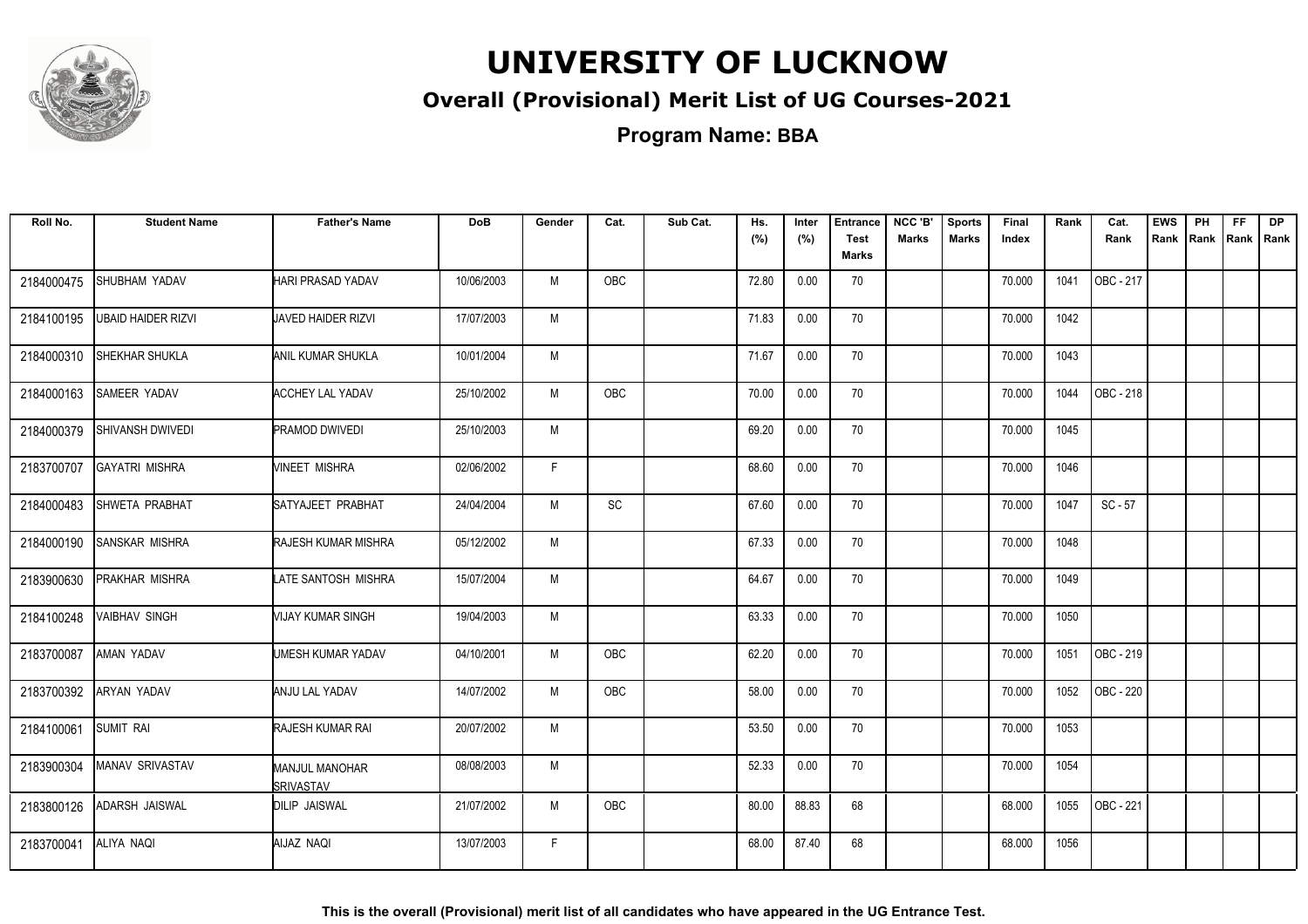

### **Overall (Provisional) Merit List of UG Courses-2021**

**Program Name: BBA**

| Roll No.   | <b>Student Name</b>                  | <b>Father's Name</b>                     | <b>DoB</b> | Gender | Cat.       | Sub Cat. | Hs.<br>(%) | Inter<br>(%) | <b>Entrance</b><br><b>Test</b><br>Marks | NCC 'B'<br><b>Marks</b> | <b>Sports</b><br><b>Marks</b> | Final<br>Index | Rank | Cat.<br>Rank | <b>EWS</b><br>Rank | PH<br>Rank Rank | FF | <b>DP</b><br>I Rank |
|------------|--------------------------------------|------------------------------------------|------------|--------|------------|----------|------------|--------------|-----------------------------------------|-------------------------|-------------------------------|----------------|------|--------------|--------------------|-----------------|----|---------------------|
| 2183900020 | HARSHIT GUPTA                        | MUKESH GUPTA                             | 14/09/2003 | M      | <b>OBC</b> |          | 83.50      | 86.00        | 68                                      |                         |                               | 68.000         | 1057 | OBC - 222    |                    |                 |    |                     |
| 2183800230 | AJEET KUMAR GUPTA                    | HEERALAL GUPTA                           | 21/10/2003 | M      |            |          | 71.00      | 84.80        | 68                                      |                         |                               | 68.000         | 1058 |              |                    |                 |    |                     |
| 2183900270 | KUSHAGRA MISHRA                      | VINAY MISHRA                             | 10/09/2001 | M      |            |          | 71.80      | 84.20        | 68                                      |                         |                               | 68.000         | 1059 |              |                    |                 |    |                     |
| 2183700162 | <b>ANIMESH MISHRA</b>                | LALMANI MISHRA                           | 10/07/2002 | M      |            |          | 79.60      | 83.80        | 68                                      |                         |                               | 68.000         | 1060 |              |                    |                 |    |                     |
| 2183900591 | PAVITARJOT SINGH<br><b>SABHARWAL</b> | <b>GURUJOT SINGH</b><br><b>SABHARWAL</b> | 16/04/2004 | M      |            |          | 79.33      | 83.80        | 68                                      |                         |                               | 68.000         | 1061 |              |                    |                 |    |                     |
| 2183700235 | ANSHUMAAN SRIVASTAVA                 | <b>DINESH KUMAR</b><br><b>SRIVASTAVA</b> | 07/09/2003 | M      |            |          | 72.33      | 83.20        | 68                                      |                         |                               | 68.000         | 1062 |              |                    |                 |    |                     |
| 2184100282 | VANSHIKA RAJ                         | RAJ KUMAR                                | 20/10/2002 | F      | SC         |          | 69.80      | 83.00        | 68                                      |                         |                               | 68.000         | 1063 | $SC - 58$    |                    |                 |    |                     |
| 2183900198 | KHUSHI KASHYAP                       | RAM PRAKASH KASHYAP                      | 29/11/2003 | F.     | OBC        |          | 77.60      | 82.40        | 68                                      |                         |                               | 68.000         | 1064 | OBC - 223    |                    |                 |    |                     |
| 2184000431 | SHRIDHAR DWIVEDI                     | RAM KRISHNA DWIVEDI                      | 09/10/2002 | M      |            |          | 72.88      | 81.83        | 68                                      |                         |                               | 68.000         | 1065 |              |                    |                 |    |                     |
| 2183700691 | GAURAV MISHRA                        | ISANJAY KUMAR MISHRA                     | 07/09/2002 | M      |            |          | 75.17      | 81.80        | 68                                      |                         |                               | 68.000         | 1066 |              |                    |                 |    |                     |
| 2183700139 | ANANYA SHARMA                        | R P SHARMA                               | 07/11/2003 | F.     |            |          | 82.40      | 81.00        | 68                                      |                         |                               | 68.000         | 1067 |              |                    |                 |    |                     |
| 2183700251 | ANUBHAV TRIPATHI                     | <b>DILIP TRIPATHI</b>                    | 01/10/2003 | M      |            |          | 81.83      | 80.60        | 68                                      |                         |                               | 68.000         | 1068 |              |                    |                 |    |                     |
| 2183700185 | <b>ANKITA AWASTHI</b>                | YOGENDRA KUMAR<br>AWASTHI                | 18/12/2003 | F      |            |          | 61.00      | 79.50        | 68                                      |                         |                               | 68.000         | 1069 |              |                    |                 |    |                     |
| 2184100314 | <b>VIKALP YADAV</b>                  | <b>I</b> BRIJ MOHAN YADAV                | 03/11/2004 | M      | <b>OBC</b> |          | 73.40      | 78.40        | 68                                      |                         |                               | 68.000         | 1070 | OBC - 224    |                    |                 |    |                     |
| 2183800253 | AMAN MUKERJI                         | SANDEEP MUKERJI                          | 30/10/2002 | M      |            |          | 74.00      | 78.00        | 68                                      |                         |                               | 68.000         | 1071 |              |                    |                 |    |                     |
| 2183900053 | HIMANSHU RAJ                         | ARVIND MOHAN                             | 01/12/2003 | M      |            |          | 70.00      | 78.00        | 68                                      |                         |                               | 68.000         | 1072 |              |                    |                 |    |                     |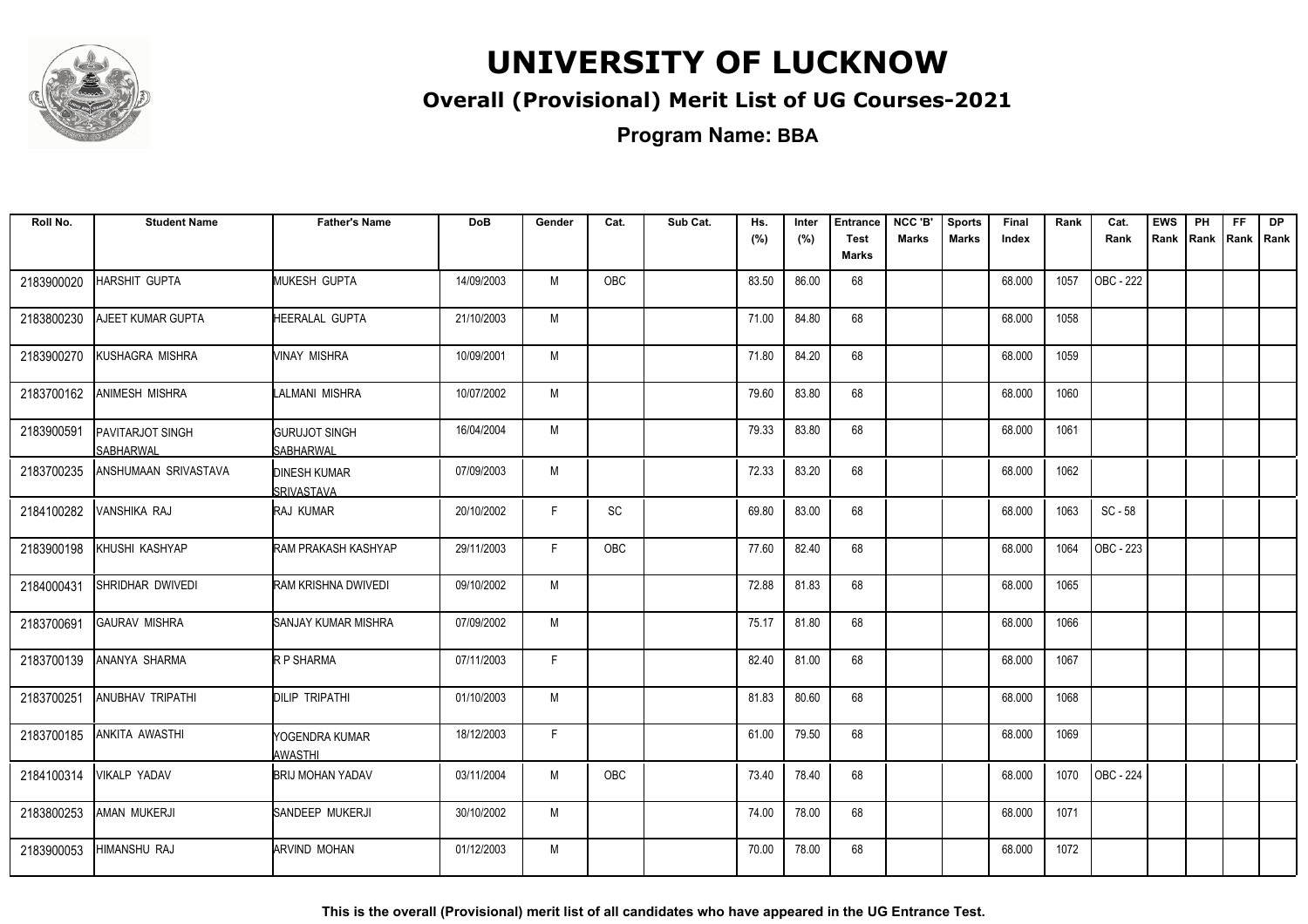

### **Overall (Provisional) Merit List of UG Courses-2021**

**Program Name: BBA**

| Roll No.   | <b>Student Name</b>       | <b>Father's Name</b>                        | <b>DoB</b> | Gender       | Cat.       | Sub Cat. | Hs.<br>(%) | Inter<br>(%) | <b>Entrance</b><br><b>Test</b><br>Marks | NCC 'B'<br><b>Marks</b> | <b>Sports</b><br><b>Marks</b> | Final<br>Index | Rank | Cat.<br>Rank | <b>EWS</b><br>Rank | PH<br>Rank   Rank | FF | <b>DP</b><br>l Rank |
|------------|---------------------------|---------------------------------------------|------------|--------------|------------|----------|------------|--------------|-----------------------------------------|-------------------------|-------------------------------|----------------|------|--------------|--------------------|-------------------|----|---------------------|
| 2184100023 | SNEHA VERMA               | RAM LAKHAN VERMA                            | 06/03/2003 | F.           | SC         |          | 70.60      | 77.80        | 68                                      |                         |                               | 68.000         | 1073 | $SC - 59$    |                    |                   |    |                     |
| 2184000217 | SATAKSHI DUBEY            | SHANKAR SHARAN DUBEY                        | 01/04/2002 | F.           |            |          | 85.50      | 77.50        | 68                                      |                         |                               | 68.000         | 1074 |              |                    |                   |    |                     |
| 2183900291 | <b>LUCKY SRIVASTAVA</b>   | <b>MAHENDRA PRASAD</b><br><b>SRIVASTAVA</b> | 11/12/2003 | M            |            |          | 74.67      | 77.40        | 68                                      |                         |                               | 68.000         | 1075 |              |                    |                   |    |                     |
| 2183900738 | PUSHKAR TIWARI            | CHINTA MANI TIWARI                          | 30/12/2003 | M            |            |          | 60.17      | 77.40        | 68                                      |                         |                               | 68.000         | 1076 |              |                    |                   |    |                     |
| 2184100418 | YUVRAJ SINGH              | LATE ASHISH KUMAR<br><b>PUSHKAR</b>         | 12/07/2003 | M            | SC         |          | 57.60      | 77.33        | 68                                      |                         |                               | 68.000         | 1077 | $SC - 60$    |                    |                   |    |                     |
| 2184000240 | SAUMYA MUKHERJEE          | <b>SAPAN KUMAR</b><br><b>MUKHERJEE</b>      | 12/01/2000 | $\mathsf{F}$ |            |          | 76.00      | 77.20        | 68                                      |                         |                               | 68.000         | 1078 |              |                    |                   |    |                     |
| 2183700658 | <b>EKTA YADAV</b>         | MIJENDRA SINGH                              | 01/07/2004 | F            | OBC        |          | 60.17      | 77.00        | 68                                      |                         |                               | 68.000         | 1079 | OBC - 225    |                    |                   |    |                     |
| 2183900126 | JYOTI SINGH               | MIJAY KUMAR SINGH                           | 10/03/2003 | F            | <b>OBC</b> |          | 65.20      | 76.00        | 68                                      |                         |                               | 68.000         | 1080 | OBC - 226    |                    |                   |    |                     |
| 2183700529 | <b>BHAVANA AWASTHI</b>    | <b>ASHOK AWASTHI</b>                        | 25/06/2004 | F            |            |          | 67.60      | 75.40        | 68                                      |                         |                               | 68.000         | 1081 |              |                    |                   |    |                     |
| 2184000132 | SAKSHI JAISWAL            | SHIVANAND JAISWAL                           | 22/08/2003 | F.           | OBC        |          | 65.33      | 75.20        | 68                                      |                         |                               | 68.000         | 1082 | OBC - 227    |                    |                   |    |                     |
| 2183800082 | ABHISHEK DUBEY            | RAJU DUBEY                                  | 07/04/2002 | M            |            |          | 70.80      | 75.00        | 68                                      |                         |                               | 68.000         | 1083 |              |                    |                   |    |                     |
| 2183800075 | ABHISAAR SAHU             | <b>SUJEET KUMAR SAHU</b>                    | 31/07/2001 | M            | <b>OBC</b> |          | 65.00      | 74.80        | 68                                      |                         |                               | 68.000         | 1084 | OBC - 228    |                    |                   |    |                     |
| 2183700431 | ATUL VISHWAKARMA          | RAM SARAN VISHWAKARMA                       | 15/07/2002 | M            | <b>OBC</b> |          | 86.00      | 74.20        | 68                                      |                         |                               | 68.000         | 1085 | OBC - 229    |                    |                   |    |                     |
| 2183800180 | <b>ADITYA SINGH</b>       | <b>MUNNA SINGH</b>                          | 10/07/2003 | M            |            |          | 69.80      | 74.20        | 68                                      |                         |                               | 68.000         | 1086 |              |                    |                   |    |                     |
| 2183800179 | ADITYA SINGH              | LT. KAMAL SINGH                             | 08/03/2003 | M            | <b>OBC</b> |          | 55.60      | 73.80        | 68                                      |                         |                               | 68.000         | 1087 | OBC - 230    |                    |                   |    |                     |
| 2184000486 | <b>SHYAM SUNDAR SINGH</b> | JAIRAM SINGH                                | 25/03/2002 | M            |            |          | 72.80      | 73.40        | 68                                      |                         |                               | 68.000         | 1088 |              |                    |                   |    |                     |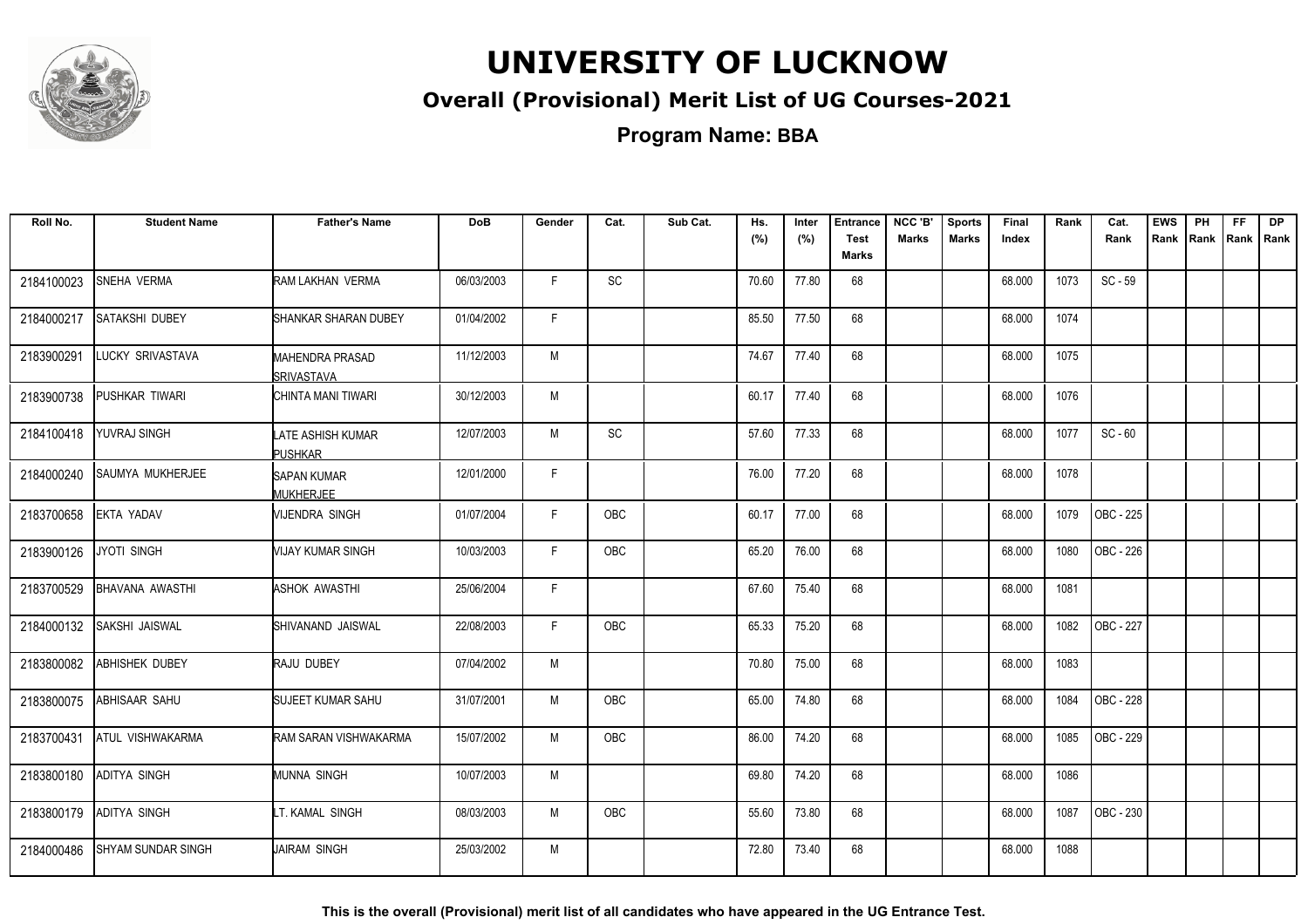

### **Overall (Provisional) Merit List of UG Courses-2021**

**Program Name: BBA**

| Roll No.   | <b>Student Name</b>     | <b>Father's Name</b>                    | <b>DoB</b> | Gender | Cat.       | Sub Cat.  | Hs.<br>(%) | Inter<br>(%) | <b>Entrance</b><br><b>Test</b> | NCC 'B'<br><b>Marks</b> | <b>Sports</b><br><b>Marks</b> | Final<br>Index | Rank | Cat.<br>Rank     | <b>EWS</b><br>Rank Rank Rank Rank | PH | <b>FF</b> | <b>DP</b>   |
|------------|-------------------------|-----------------------------------------|------------|--------|------------|-----------|------------|--------------|--------------------------------|-------------------------|-------------------------------|----------------|------|------------------|-----------------------------------|----|-----------|-------------|
|            |                         |                                         |            |        |            |           |            |              | Marks                          |                         |                               |                |      |                  |                                   |    |           |             |
| 2183900448 | MR. SAURABH SINGH       | <b>MR. PANKAJ KUMAR SINGH</b>           | 23/11/2004 | M      |            |           | 71.00      | 73.20        | 68                             |                         |                               | 68.000         | 1089 |                  |                                   |    |           |             |
| 2184000439 | SHRISTI SRIVASTAVA      | ANUP KUMAR SRIVASTAVA                   | 10/04/2003 | F.     |            |           | 60.33      | 73.00        | 68                             |                         |                               | 68.000         | 1090 |                  |                                   |    |           |             |
| 2183700695 | <b>GAURAV SAINI</b>     | OM PRAKASH SAINI                        | 05/12/2003 | M      | OBC        |           | 52.50      | 73.00        | 68                             |                         |                               | 68.000         | 1091 | OBC - 231        |                                   |    |           |             |
| 2183700276 | ANURAG VERMA            | <b>PREM KUMAR VERMA</b>                 | 12/04/2003 | M      | <b>OBC</b> |           | 82.67      | 72.80        | 68                             |                         |                               | 68.000         | 1092 | OBC - 232        |                                   |    |           |             |
| 2184000375 | <b>SHIVANSH KALHANS</b> | <b>PRAMOD KUMAR KALHANS</b>             | 27/10/2003 | M      |            |           | 40.80      | 72.00        | 68                             |                         |                               | 68.000         | 1093 |                  |                                   |    |           |             |
| 2183900312 | MANISH KUMAR SRIVASTAVA | RAVI KUMAR SRIVASTAVA                   | 05/10/2003 | M      |            |           | 57.50      | 71.17        | 68                             |                         |                               | 68.000         | 1094 |                  |                                   |    |           |             |
| 2184000210 | <b>SARTHAK SINGH</b>    | DHARMENDRA SINGH                        | 10/07/2002 | M      |            |           | 64.80      | 70.80        | 68                             |                         |                               | 68.000         | 1095 |                  |                                   |    |           |             |
| 2184000419 | SHREYA SINGH            | <b>ASHOK RAI</b>                        | 05/12/2004 | F.     |            |           | 61.20      | 70.20        | 68                             |                         |                               | 68.000         | 1096 |                  |                                   |    |           |             |
| 2183800228 | AJAY YADAV              | ANJANI YADAV                            | 15/03/2003 | M      | OBC        |           | 72.50      | 69.80        | 68                             |                         |                               | 68.000         | 1097 | OBC - 233        |                                   |    |           |             |
| 2183700365 | <b>ARUSHI VERMA</b>     | ANURAG VERMA                            | 19/11/2004 | F.     |            |           | 73.20      | 69.00        | 68                             |                         |                               | 68.000         | 1098 |                  |                                   |    |           |             |
| 2183700104 | AMIT MAURYA             | ITULSIRAM MAURYA                        | 03/06/2003 | M      | <b>OBC</b> |           | 67.33      | 68.80        | 68                             |                         |                               | 68.000         | 1099 | <b>OBC - 234</b> |                                   |    |           |             |
| 2184100104 | <b>SYED ARSH PARVEZ</b> | PARVEZ JAMAL                            | 19/07/2001 | M      |            |           | 60.17      | 68.80        | 68                             |                         |                               | 68.000         | 1100 |                  |                                   |    |           |             |
| 2183800316 | <b>DIVYANSHU YADAV</b>  | BINOD YADAV                             | 17/12/2002 | M      |            | <b>DP</b> | 65.60      | 68.00        | 68                             |                         |                               | 68.000         | 1101 |                  |                                   |    |           | $7^{\circ}$ |
| 2183900259 | KUMAR PRATHAM GUPTA     | <b>BIRJU GUPTA</b>                      | 01/03/2004 | M      | <b>OBC</b> |           | 65.00      | 67.20        | 68                             |                         |                               | 68.000         | 1102 | OBC - 235        |                                   |    |           |             |
| 2183800064 | ABHINAV UPADHYAY        | <b>PRADEEP KUMAR</b><br><b>JPADHYAY</b> | 23/12/2004 | M      |            |           | 54.67      | 66.50        | 68                             |                         |                               | 68.000         | 1103 |                  |                                   |    |           |             |
| 2183900447 | <b>MOMIN AHMAD</b>      | AZIZ AHAMAD                             | 28/09/2004 | M      |            |           | 77.00      | 66.20        | 68                             |                         |                               | 68.000         | 1104 |                  |                                   |    |           |             |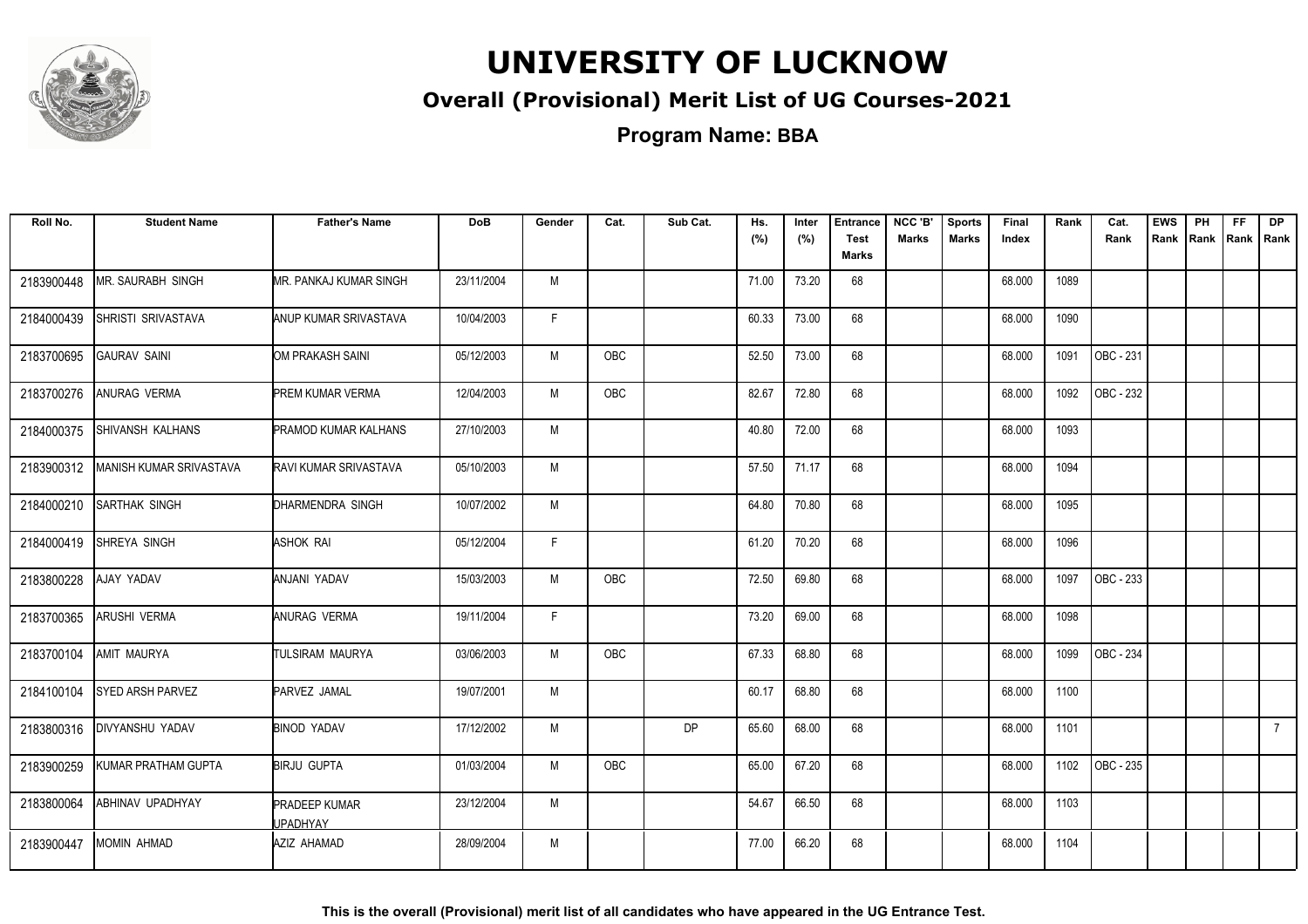

### **Overall (Provisional) Merit List of UG Courses-2021**

**Program Name: BBA**

| Roll No.   | <b>Student Name</b>      | <b>Father's Name</b>           | <b>DoB</b> | Gender | Cat.       | Sub Cat. | Hs.<br>(%) | Inter<br>(%) | <b>Entrance</b><br><b>Test</b><br>Marks | NCC 'B'<br><b>Marks</b> | <b>Sports</b><br><b>Marks</b> | Final<br>Index | Rank | Cat.<br>Rank | <b>EWS</b><br>Rank | PH<br>Rank Rank | <b>FF</b> | <b>DP</b><br>Rank |
|------------|--------------------------|--------------------------------|------------|--------|------------|----------|------------|--------------|-----------------------------------------|-------------------------|-------------------------------|----------------|------|--------------|--------------------|-----------------|-----------|-------------------|
| 2183900194 | KHUSHI CHAUDHARY         | SHAMBHU CHAUDHARY              | 14/12/2002 | F.     | SC         |          | 73.40      | 66.00        | 68                                      |                         |                               | 68.000         | 1105 | $SC - 61$    |                    |                 |           |                   |
| 2184100321 | <b>VINAY BHARTI</b>      | MIJAY KUMAR                    | 13/12/2004 | M      | <b>SC</b>  |          | 48.50      | 66.00        | 68                                      |                         |                               | 68.000         | 1106 | $SC - 62$    |                    |                 |           |                   |
| 2183900547 | NITESH PATI TRIPATHI     | <b>RAJESHWAR PATI TRIPATHI</b> | 23/10/2002 | M      |            |          | 74.00      | 64.60        | 68                                      |                         |                               | 68.000         | 1107 |              | 25                 |                 |           |                   |
| 2184000330 | SHIVA KUMAR DUBEY        | RAJESH DUBEY                   | 05/06/2004 | M      |            |          | 74.17      | 64.40        | 68                                      |                         |                               | 68.000         | 1108 |              |                    |                 |           |                   |
| 2183900333 | MD MOHAZZAB KHAN         | JAMAL AHMED KHAN               | 28/05/2002 | M      |            |          | 58.80      | 64.20        | 68                                      |                         |                               | 68.000         | 1109 |              | 26                 |                 |           |                   |
| 2183700520 | AZHAR HASAN              | NAJMUL HASAN                   | 27/11/2003 | M      |            |          | 52.20      | 64.20        | 68                                      |                         |                               | 68.000         | 1110 |              |                    |                 |           |                   |
| 2184000225 | <b>SATYAM KESHARWANI</b> | RAM PRASAD KESHARWANI          | 23/07/2002 | M      |            |          | 91.20      | 63.80        | 68                                      |                         |                               | 68.000         | 1111 |              | 27                 |                 |           |                   |
| 2183700324 | ARCHIT YADAV             | <b>BALAK RAM YADAV</b>         | 27/04/2004 | M      | <b>OBC</b> |          | 62.67      | 63.80        | 68                                      |                         |                               | 68.000         | 1112 | OBC - 236    |                    |                 |           |                   |
| 2183700074 | <b>AMAN SHARMA</b>       | LAL BAHADUR SHARMA             | 10/11/2004 | M      | <b>OBC</b> |          | 60.60      | 63.60        | 68                                      |                         |                               | 68.000         | 1113 | OBC - 237    |                    |                 |           |                   |
| 2183900022 | HARSHIT GUPTA            | <b>I</b> SHIV KUMAR GUPTA      | 03/02/2003 | M      |            |          | 77.00      | 62.83        | 68                                      |                         |                               | 68.000         | 1114 |              |                    |                 |           |                   |
| 2183800204 | <b>ADYA PANDEY</b>       | <b>BINOD KRISHNA PANDEY</b>    | 19/02/2002 | F      |            |          | 50.33      | 62.40        | 68                                      |                         |                               | 68.000         | 1115 |              |                    |                 |           |                   |
| 2183800221 | AIMAN IKRAM              | <b>IKRAM ULLAH</b>             | 26/02/2001 | M      |            |          | 71.00      | 61.67        | 68                                      |                         |                               | 68.000         | 1116 |              |                    |                 |           |                   |
| 2183800184 | <b>ADITYA SINGH</b>      | <b>RAJESH SINGH</b>            | 24/06/2003 | M      |            |          | 59.17      | 61.40        | 68                                      |                         |                               | 68.000         | 1117 |              |                    |                 |           |                   |
| 2184000277 | <b>SHANTANU KAUSHAL</b>  | SHAILESH KAUSHAL               | 09/02/2003 | M      | OBC        |          | 62.00      | 61.20        | 68                                      |                         |                               | 68.000         | 1118 | OBC - 238    |                    |                 |           |                   |
| 2183800457 | SHREYASH TIWARI          | NARENDRA TIWARI                | 18/10/2004 | M      |            |          | 60.40      | 60.80        | 68                                      |                         |                               | 68.000         | 1119 |              |                    |                 |           |                   |
| 2183900768 | RAHUL KUMAR SINGH        | RAMBACHAN                      | 03/09/2000 | M      | <b>SC</b>  |          | 62.33      | 60.60        | 68                                      |                         |                               | 68.000         | 1120 | $SC - 63$    |                    |                 |           |                   |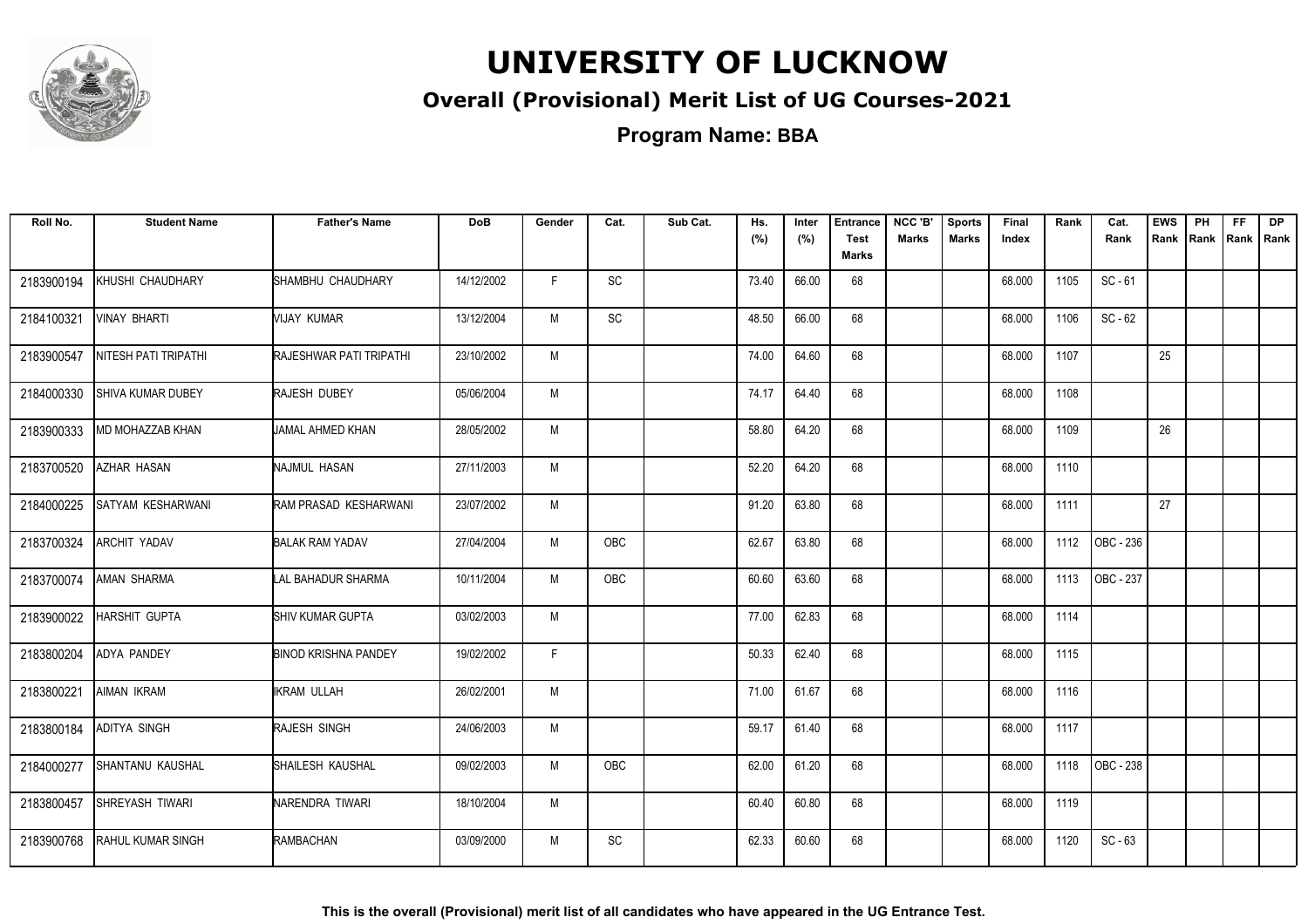

### **Overall (Provisional) Merit List of UG Courses-2021**

| Roll No.   | <b>Student Name</b>         | <b>Father's Name</b>       | <b>DoB</b> | Gender | Cat.       | Sub Cat. | Hs.<br>(%) | Inter<br>(%) | <b>Entrance</b><br><b>Test</b> | NCC 'B'<br><b>Marks</b> | <b>Sports</b><br><b>Marks</b> | Final<br>Index | Rank | Cat.<br>Rank     | <b>EWS</b><br>Rank | PH | FF. | <b>DP</b><br>Rank Rank Rank |
|------------|-----------------------------|----------------------------|------------|--------|------------|----------|------------|--------------|--------------------------------|-------------------------|-------------------------------|----------------|------|------------------|--------------------|----|-----|-----------------------------|
|            |                             |                            |            |        |            |          |            |              | Marks                          |                         |                               |                |      |                  |                    |    |     |                             |
| 2183700533 | <b>BHAVYA SRIVASTAVA</b>    | MADHUKAR SRIVASTAVA        | 23/10/2003 | F.     |            |          | 56.83      | 60.40        | 68                             |                         |                               | 68.000         | 1121 |                  |                    |    |     |                             |
| 2184100332 | VIPIN KUMAR PAL             | PREMNATH PAL               | 15/04/2003 | M      | <b>OBC</b> |          | 58.40      | 60.20        | 68                             |                         |                               | 68.000         | 1122 | OBC - 239        |                    |    |     |                             |
| 2184100092 | <b>SWARNIKA SINGH</b>       | <b>RAJESH PRATAP SINGH</b> | 10/07/2003 | F.     |            |          | 77.33      | 60.00        | 68                             |                         |                               | 68.000         | 1123 |                  |                    |    |     |                             |
| 2184000202 | SARTHAK JAISWAL             | AKHILESH JAISWAL           | 25/05/2002 | M      | <b>OBC</b> |          | 54.40      | 59.40        | 68                             |                         |                               | 68.000         | 1124 | OBC - 240        |                    |    |     |                             |
| 2183700356 | ARSHIYAN HASAN KHAN         | NAJMUL HASAN KHAN          | 16/09/2003 | M      |            |          | 60.60      | 59.20        | 68                             |                         |                               | 68.000         | 1125 |                  |                    |    |     |                             |
| 2183800134 | ADARSH KUMAR YADAV          | <b>ANIL KUMAR YADAV</b>    | 16/03/2003 | M      | <b>OBC</b> |          | 57.60      | 59.00        | 68                             |                         |                               | 68.000         | 1126 | <b>OBC</b> - 241 |                    |    |     |                             |
| 2183900414 | <b>MOHD AYAAN HASAN</b>     | <b>ARIF HASAN</b>          | 12/04/2002 | M      |            |          | 54.00      | 59.00        | 68                             |                         |                               | 68.000         | 1127 |                  |                    |    |     |                             |
| 2183700321 | <b>ARCHANA</b>              | <b>PREMCHAND</b>           | 11/12/2002 | F.     | SC         |          | 66.17      | 58.20        | 68                             |                         |                               | 68.000         | 1128 | SC-64            |                    |    |     |                             |
| 2183900445 | <b>MOHMMAD IRFAN</b>        | MOHMMAD HAMID              | 17/10/2004 | М      | OBC        |          | 64.50      | 57.80        | 68                             |                         |                               | 68.000         | 1129 | OBC - 242        |                    |    |     |                             |
| 2183900073 | IMTIYAJ AHAMAD              | <b>MERAJ AHAMAD</b>        | 05/10/2002 | M      | <b>OBC</b> |          | 65.50      | 56.20        | 68                             |                         |                               | 68.000         | 1130 | <b>OBC - 243</b> |                    |    |     |                             |
| 2184000405 | SHRESTH KUMAR               | RAM PRAKASH                | 16/01/2001 | M      | <b>ST</b>  |          | 52.83      | 56.00        | 68                             |                         |                               | 68.000         | 1131 | ST <sub>3</sub>  |                    |    |     |                             |
| 2183900261 | KUNAL SINGH                 | DHIRENDRA PRATAP SINGH     | 07/10/2003 | M      |            |          | 45.60      | 56.00        | 68                             |                         |                               | 68.000         | 1132 |                  |                    |    |     |                             |
| 2184000326 | <b>SHIV KUMAR DUBEY</b>     | <b>RAJESH KUMAR DUBEY</b>  | 16/09/2000 | М      |            |          | 65.00      | 53.40        | 68                             |                         |                               | 68.000         | 1133 |                  |                    |    |     |                             |
| 2183900264 | KUNWAR AMAN PRATAP<br>Singh | <b>TEJ PRATAP SINGH</b>    | 23/09/2001 | M      |            |          | 76.67      | 48.00        | 68                             |                         |                               | 68.000         | 1134 |                  | 28                 |    |     |                             |
| 2183900509 | NEHA YADAV                  | <b>BAL KISHAN YADAV</b>    | 20/11/2003 | F      | OBC        |          | 89.00      | 0.00         | 68                             |                         |                               | 68.000         | 1135 | OBC - 244        |                    |    |     |                             |
| 2184100308 | VIDHI AGRAWAL               | PANKAJ AGRAWAL             | 22/04/2005 | F.     |            |          | 84.40      | 0.00         | 68                             |                         |                               | 68.000         | 1136 |                  |                    |    |     |                             |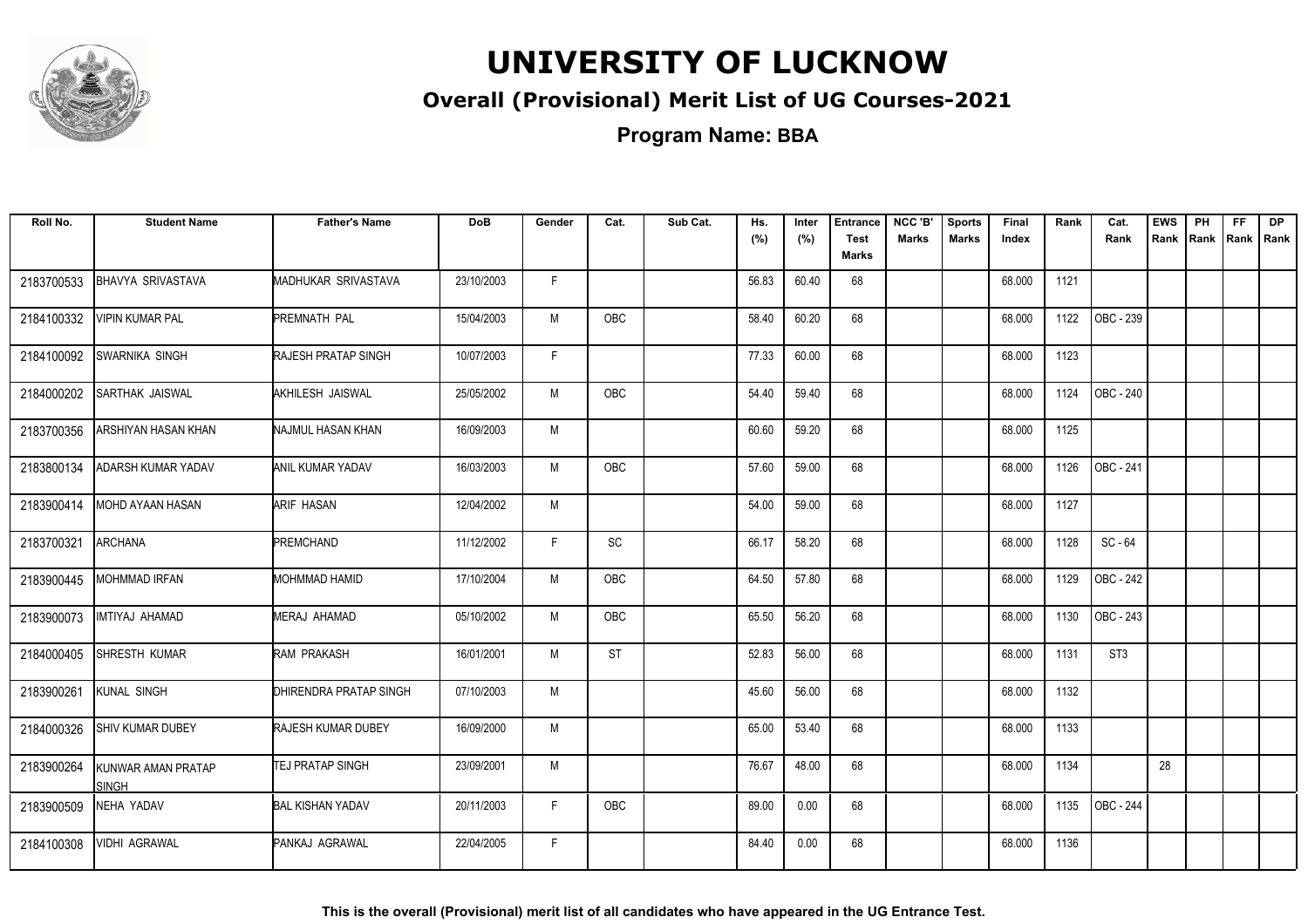

#### **Overall (Provisional) Merit List of UG Courses-2021**

**Program Name: BBA**

| Roll No.   | <b>Student Name</b>      | <b>Father's Name</b>              | <b>DoB</b> | Gender | Cat.       | Sub Cat. | Hs.<br>(%) | Inter<br>(%) | <b>Entrance</b><br><b>Test</b> | NCC 'B'<br><b>Marks</b> | <b>Sports</b><br><b>Marks</b> | Final<br>Index | Rank | Cat.<br>Rank | <b>EWS</b><br>Rank | PH<br>Rank | FF.<br>Rank   Rank | <b>DP</b> |
|------------|--------------------------|-----------------------------------|------------|--------|------------|----------|------------|--------------|--------------------------------|-------------------------|-------------------------------|----------------|------|--------------|--------------------|------------|--------------------|-----------|
|            |                          |                                   |            |        |            |          |            |              | <b>Marks</b>                   |                         |                               |                |      |              |                    |            |                    |           |
| 2184100151 | TANYA SHUKLA             | <b>MAHESH KUMAR SHUKLA</b>        | 05/06/2004 | F.     |            |          | 82.67      | 0.00         | 68                             |                         |                               | 68.000         | 1137 |              |                    |            |                    |           |
| 2183700051 | ALOK YADAV               | PHOOLCHAND YADAV                  | 18/02/2004 | M      | OBC        |          | 82.17      | 0.00         | 68                             |                         |                               | 68.000         | 1138 | OBC - 245    |                    |            |                    |           |
| 2184100378 | YASH GUPTA               | SANJAY GUPTA                      | 12/09/2002 | M      |            |          | 80.40      | 0.00         | 68                             |                         |                               | 68.000         | 1139 |              |                    |            |                    |           |
| 2183700603 | DIKSHA MISHRA            | KRISHNA KUMAR MISHRA              | 11/12/2004 | F.     |            |          | 80.33      | 0.00         | 68                             |                         |                               | 68.000         | 1140 |              |                    |            |                    |           |
| 2183800463 | SONI YADAV               | RAM CHANDRA YADAV                 | 25/01/2004 | F.     | <b>OBC</b> |          | 78.00      | 0.00         | 68                             |                         |                               | 68.000         | 1141 | OBC - 246    |                    |            |                    |           |
| 2183800451 | SHIVAM NARENDRA TIWARI   | NARENDRA BHUSHAN<br><b>TIWARI</b> | 30/03/2004 | M      |            |          | 77.40      | 0.00         | 68                             |                         |                               | 68.000         | 1142 |              | 29                 |            |                    |           |
| 2183900597 | PIYUSH ANAND             | <b>VINOD KUMAR</b>                | 30/01/2003 | М      | SC         |          | 74.00      | 0.00         | 68                             |                         |                               | 68.000         | 1143 | $SC - 65$    |                    |            |                    |           |
| 2184100399 | YASHIKA BHAGAT           | <b>MANOJ KUMAR BHAGAT</b>         | 11/09/2003 | F.     |            |          | 73.80      | 0.00         | 68                             |                         |                               | 68.000         | 1144 |              |                    |            |                    |           |
| 2184000213 | SARTHAK PRATAP SINGH     | LATE RUDRA PRATAP SINGH           | 30/03/2003 | M      |            |          | 72.00      | 0.00         | 68                             |                         |                               | 68.000         | 1145 |              |                    |            |                    |           |
| 2183800423 | ROHIT KUMAR GUPTA        | <b>FAGOO GUPTA</b>                | 05/10/2001 | M      | OBC        |          | 70.67      | 0.00         | 68                             |                         |                               | 68.000         | 1146 | OBC - 247    |                    |            |                    |           |
| 2183900087 | <b>ISHAANT CHAUDHARY</b> | <b>BUDDHI SAGAR</b>               | 12/10/2003 | M      | <b>OBC</b> |          | 69.60      | 0.00         | 68                             |                         |                               | 68.000         | 1147 | OBC - 248    |                    |            |                    |           |
| 2183800305 | <b>BADAL DUBEY</b>       | ANAND DUBEY                       | 03/08/2004 | M      |            |          | 67.60      | 0.00         | 68                             |                         |                               | 68.000         | 1148 |              |                    |            |                    |           |
| 2184100336 | VISHAL CHAUDHARY         | RUDRA NARAYAN<br><b>CHAUDHARY</b> | 01/06/2004 | M      | OBC        |          | 65.20      | 0.00         | 68                             |                         |                               | 68.000         | 1149 | OBC - 249    |                    |            |                    |           |
| 2183700256 | ANUJ KANOJIYA            | SANJAY KANOJIYA                   | 07/11/2003 | М      | SC         |          | 64.80      | 0.00         | 68                             |                         |                               | 68.000         | 1150 | $SC - 66$    |                    |            |                    |           |
| 2184000120 | SAHIL VAISHYA            | R C VAISHYA                       | 25/09/2004 | M      |            |          | 63.40      | 0.00         | 68                             |                         |                               | 68.000         | 1151 |              |                    |            |                    |           |
| 2183800415 | RISHABH SINGH            | <b>ANIL SINGH</b>                 | 01/11/2001 | M      |            |          | 62.83      | 0.00         | 68                             |                         |                               | 68.000         | 1152 |              |                    |            |                    |           |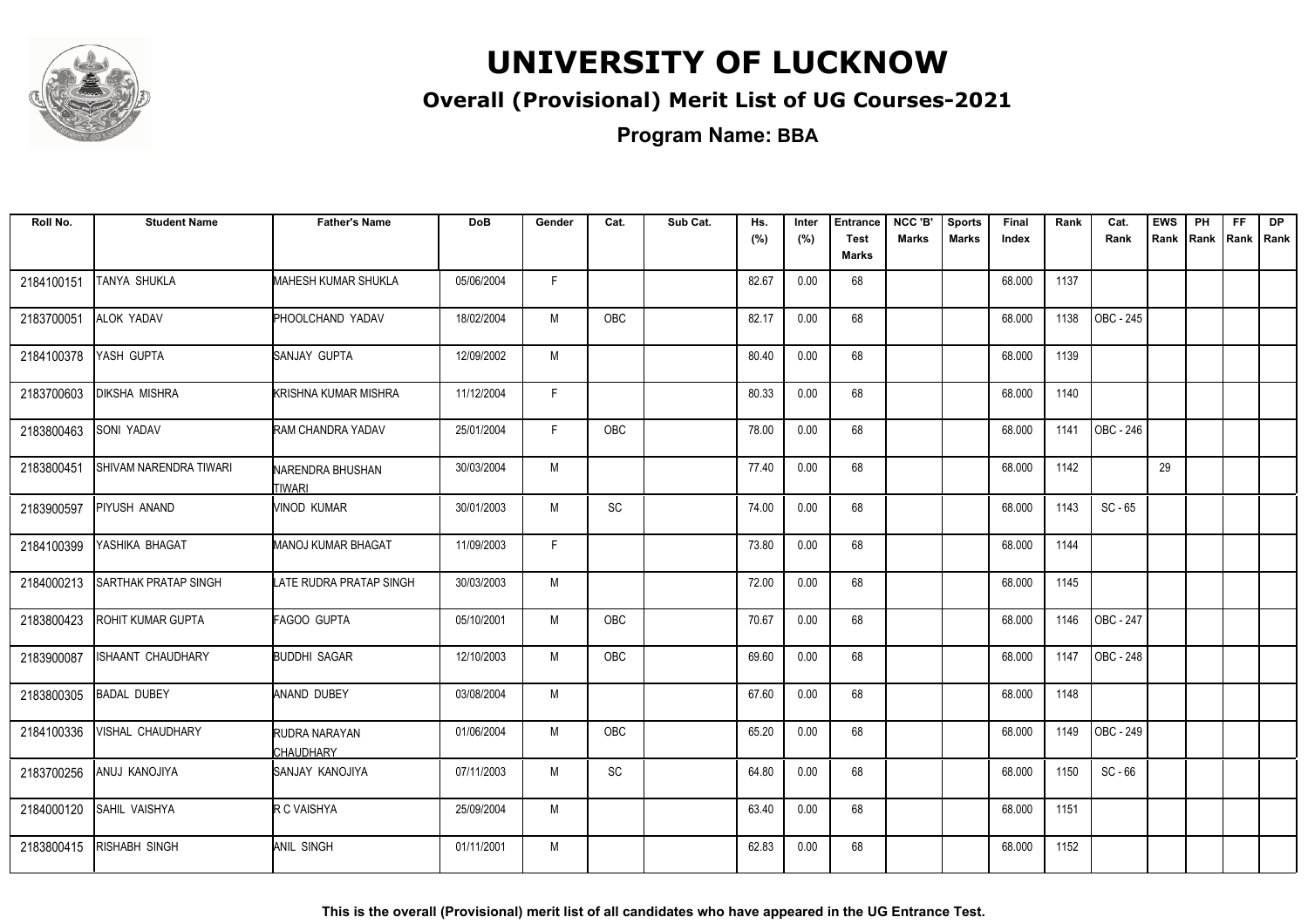

#### **Overall (Provisional) Merit List of UG Courses-2021**

| Roll No.   | <b>Student Name</b>       | <b>Father's Name</b>                        | <b>DoB</b> | Gender | Cat.       | Sub Cat. | Hs.   | Inter  | <b>Entrance</b>      | NCC 'B'      | <b>Sports</b> | Final  | Rank | Cat.      | <b>EWS</b>          | PH | FF. | <b>DP</b> |
|------------|---------------------------|---------------------------------------------|------------|--------|------------|----------|-------|--------|----------------------|--------------|---------------|--------|------|-----------|---------------------|----|-----|-----------|
|            |                           |                                             |            |        |            |          | (%)   | (%)    | <b>Test</b><br>Marks | <b>Marks</b> | <b>Marks</b>  | Index  |      | Rank      | Rank Rank Rank Rank |    |     |           |
| 2183900006 | <b>HARSH VERMA</b>        | UMA SHANKAR VERMA                           | 06/09/2002 | M      | <b>OBC</b> |          | 58.00 | 0.00   | 68                   |              |               | 68.000 | 1153 | OBC - 250 |                     |    |     |           |
| 2184000173 | SANCHI MOG                | ARUN MOG                                    | 24/08/2002 | М      | ST         |          | 55.00 | 0.00   | 68                   |              |               | 68.000 | 1154 | ST4       |                     |    |     |           |
| 2184000099 | RUDRA SHUKLA              | SUNIL KUMAR SHUKLA                          | 08/11/2003 | M      |            |          | 52.83 | 0.00   | 68                   |              |               | 68.000 | 1155 |           |                     |    |     |           |
| 2183700214 | <b>ANSHIKA CHATURVEDI</b> | DAYANAND CHATURVEDI                         | 02/08/2003 | F      |            |          | 48.00 | 0.00   | 68                   |              |               | 68.000 | 1156 |           |                     |    |     |           |
| 2183800485 | VIDYASAGAR GOND           | UMESH CHAND GOND                            | 28/04/2000 | M      | <b>OBC</b> |          | 46.17 | 0.00   | 68                   |              |               | 68.000 | 1157 | OBC - 251 |                     |    |     |           |
| 2183700313 | AQSA MEHDI                | SYED HASAN MEHDI ZAIDI                      | 28/07/2002 | F.     |            |          | 86.17 | 100.00 | 66                   |              |               | 66.000 | 1158 |           |                     |    |     |           |
| 2183800396 | PRATIBHA YADAV            | <b>PRAHALAD SINGH YADAV</b>                 | 15/07/2003 | F.     | OBC        |          | 76.17 | 91.00  | 66                   |              |               | 66.000 | 1159 | OBC - 252 |                     |    |     |           |
| 2183700502 | AYUSHI AGARWAL            | <b>MUKESH AGARWAL</b>                       | 08/09/2003 | F.     |            |          | 84.60 | 90.40  | 66                   |              |               | 66.000 | 1160 |           |                     |    |     |           |
| 2183700311 | APRAJITA MISHRA           | AJAY MISHRA                                 | 21/08/2003 | F.     |            |          | 87.67 | 89.80  | 66                   |              |               | 66.000 | 1161 |           |                     |    |     |           |
| 2184100413 | YUKTA SHUKLA              | PRAKASH NARAYAN<br>SHUKLA                   | 25/02/2004 | F.     |            |          | 73.67 | 89.40  | 66                   |              |               | 66.000 | 1162 |           |                     |    |     |           |
| 2184000089 | ROMIL KUMAR GUPTA         | ANIL KUMAR GUPTA                            | 08/02/2003 | M      | OBC        |          | 74.00 | 88.83  | 66                   |              |               | 66.000 | 1163 | OBC - 253 |                     |    |     |           |
| 2183900171 | KASHISH NIGAM             | VIKAS NIGAM                                 | 12/09/2003 | F.     |            |          | 92.20 | 88.17  | 66                   |              |               | 66.000 | 1164 |           |                     |    |     |           |
| 2184100388 | YASH SRIVASTAVA           | SANDEEP SRIVASTAVA                          | 14/10/2002 | M      |            |          | 88.00 | 88.00  | 66                   |              |               | 66.000 | 1165 |           |                     |    |     |           |
| 2184000266 | SHAILLY MISHRA            | RAJEEV MISHRA                               | 17/07/2003 | F.     |            |          | 70.00 | 86.67  | 66                   |              |               | 66.000 | 1166 |           |                     |    |     |           |
| 2184100401 | YASHIKA SRIVASTAVA        | AJAY KUMAR SRIVASTAVA                       | 04/03/2003 | F.     |            |          | 83.60 | 86.40  | 66                   |              |               | 66.000 | 1167 |           |                     |    |     |           |
| 2183900502 | <b>NEETIKA SINGHAL</b>    | <b>LATE PRAVEEN KUMAR</b><br><b>SINGHAL</b> | 20/12/2003 | F.     |            |          | 77.40 | 85.80  | 66                   |              |               | 66.000 | 1168 |           |                     |    |     |           |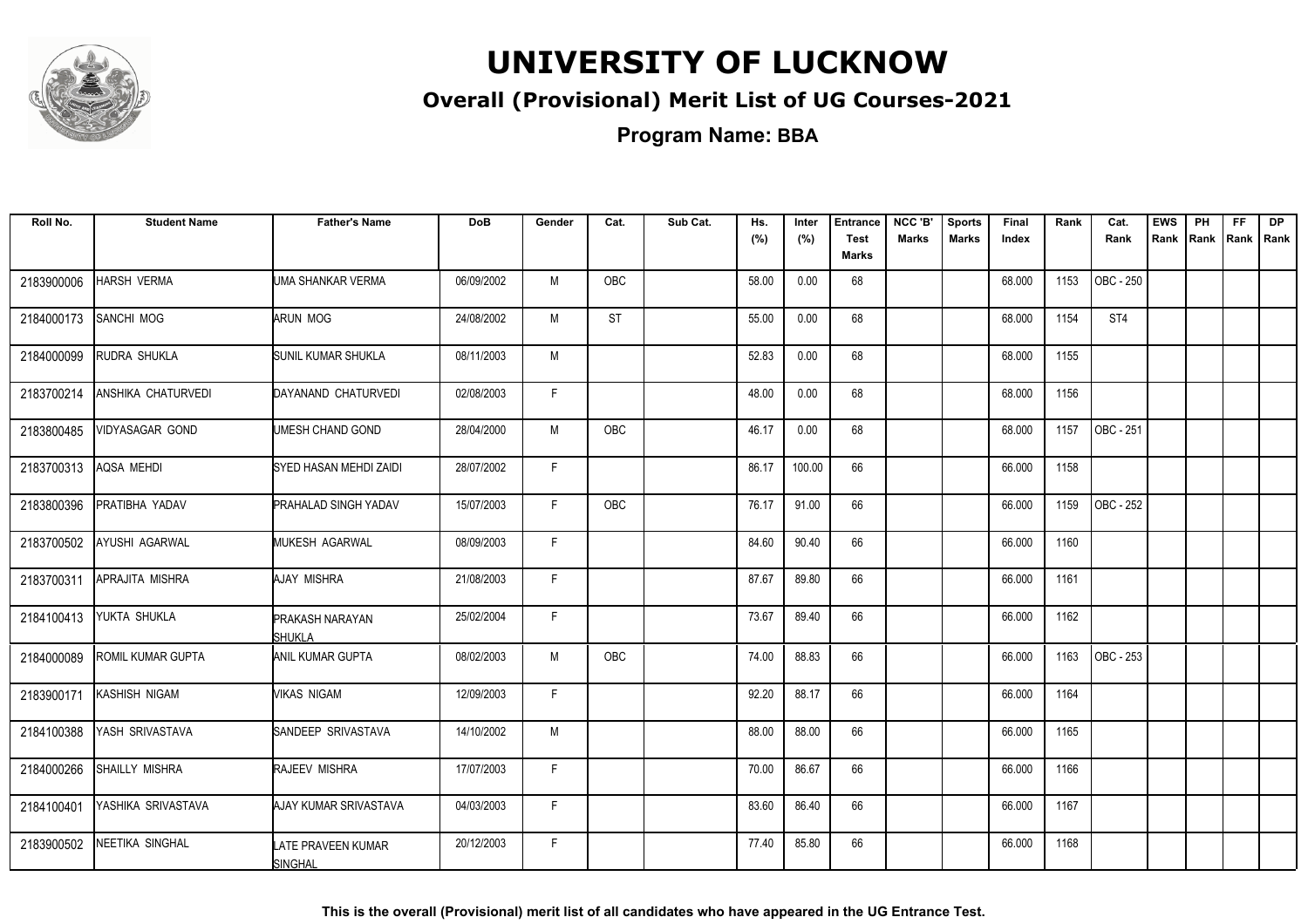

#### **Overall (Provisional) Merit List of UG Courses-2021**

**Program Name: BBA**

| Roll No.   | <b>Student Name</b>          | <b>Father's Name</b>        | <b>DoB</b> | Gender | Cat.       | Sub Cat. | Hs.<br>(%) | Inter<br>(%) | <b>Entrance</b><br><b>Test</b><br><b>Marks</b> | NCC 'B'<br><b>Marks</b> | <b>Sports</b><br><b>Marks</b> | Final<br>Index | Rank | Cat.<br>Rank | <b>EWS</b><br>Rank | PH<br>Rank | FF.<br>Rank   Rank | <b>DP</b> |
|------------|------------------------------|-----------------------------|------------|--------|------------|----------|------------|--------------|------------------------------------------------|-------------------------|-------------------------------|----------------|------|--------------|--------------------|------------|--------------------|-----------|
| 2183800068 | <b>ABHINAV SINGH RATHORE</b> | <b>SANJAI SINGH RATHORE</b> | 27/07/2003 | M      |            |          | 72.50      | 84.50        | 66                                             |                         |                               | 66.000         | 1169 |              |                    |            |                    |           |
| 2184000465 | SHUBHAM DUBEY                | SHAILENDRA KUMAR            | 30/09/2004 | M      |            |          | 57.80      | 83.00        | 66                                             |                         |                               | 66.000         | 1170 |              |                    |            |                    |           |
| 2183700011 | <b>AKHILESH YADAV</b>        | <b>RAM KUMAR YADAV</b>      | 15/06/2004 | M      | <b>OBC</b> |          | 75.40      | 81.60        | 66                                             |                         |                               | 66.000         | 1171 | OBC - 254    |                    |            |                    |           |
| 2183900686 | PREETI YADAV                 | HARI SHANKAR YADAV          | 18/09/2002 | F      | <b>OBC</b> |          | 85.20      | 81.40        | 66                                             |                         |                               | 66.000         | 1172 | OBC - 255    |                    |            |                    |           |
| 2183700479 | AYUSH KUMAR                  | MUNNA PRASAD                | 13/08/2003 | M      |            |          | 65.00      | 81.40        | 66                                             |                         |                               | 66.000         | 1173 |              |                    |            |                    |           |
| 2183900287 | LOVE PURI                    | RAM JI PURI                 | 10/11/2003 | M      |            |          | 62.60      | 81.20        | 66                                             |                         |                               | 66.000         | 1174 |              |                    |            |                    |           |
| 2183900332 | MD KAIF AHMED                | MR AFSAR AHMAD              | 01/08/2003 | M      |            |          | 57.40      | 81.20        | 66                                             |                         |                               | 66.000         | 1175 |              |                    |            |                    |           |
| 2183800385 | PANKAJ VISHWAKARMA           | RAVINDRA VISHWAKARMA        | 17/10/2002 | M      | OBC        |          | 76.33      | 81.00        | 66                                             |                         |                               | 66.000         | 1176 | OBC - 256    |                    |            |                    |           |
| 2184100318 | VIKRAMADITYA DIXIT           | <b>AJAY DIXIT</b>           | 24/03/2004 | M      |            |          | 67.00      | 81.00        | 66                                             |                         |                               | 66.000         | 1177 |              |                    |            |                    |           |
| 2183800471 | SWAJAL RAJPUT                | <b>SUSHPEN SINGH</b>        | 20/08/2003 | F      | <b>OBC</b> |          | 63.60      | 80.40        | 66                                             |                         |                               | 66.000         | 1178 | OBC - 257    |                    |            |                    |           |
| 2183900476 | NAMAN KHATRI                 | SANJAY KUMAR                | 22/03/2003 | M      |            |          | 66.00      | 80.20        | 66                                             |                         |                               | 66.000         | 1179 |              |                    |            |                    |           |
| 2183800007 | AADYA AGRAWAL                | <b>ARUN KUMAR AGRAWAL</b>   | 02/01/2003 | F      |            |          | 69.00      | 80.00        | 66                                             |                         |                               | 66.000         | 1180 |              |                    |            |                    |           |
| 2183700289 | ANUSHKA SRIVASTAVA           | VINAY SRIVASTAVA            | 30/10/2003 | F.     |            |          | 76.60      | 79.40        | 66                                             |                         |                               | 66.000         | 1181 |              |                    |            |                    |           |
| 2183800238 | AKANSHA MISHRA               | <b>GYANENDRA MISHRA</b>     | 19/04/2002 | F.     |            |          | 79.83      | 78.80        | 66                                             |                         |                               | 66.000         | 1182 |              |                    |            |                    |           |
| 2184100424 | ZAINAB ISHTIYAQUE            | MOHD ISHTIYAQUE KHAN        | 01/07/2003 | F.     | <b>OBC</b> |          | 96.00      | 78.60        | 66                                             |                         |                               | 66.000         | 1183 | OBC - 258    |                    |            |                    |           |
| 2183800349 | KISHAN SINGH                 | SANJAY KUMAR SINGH          | 13/05/2003 | M      |            |          | 72.50      | 78.60        | 66                                             |                         |                               | 66.000         | 1184 |              |                    |            |                    |           |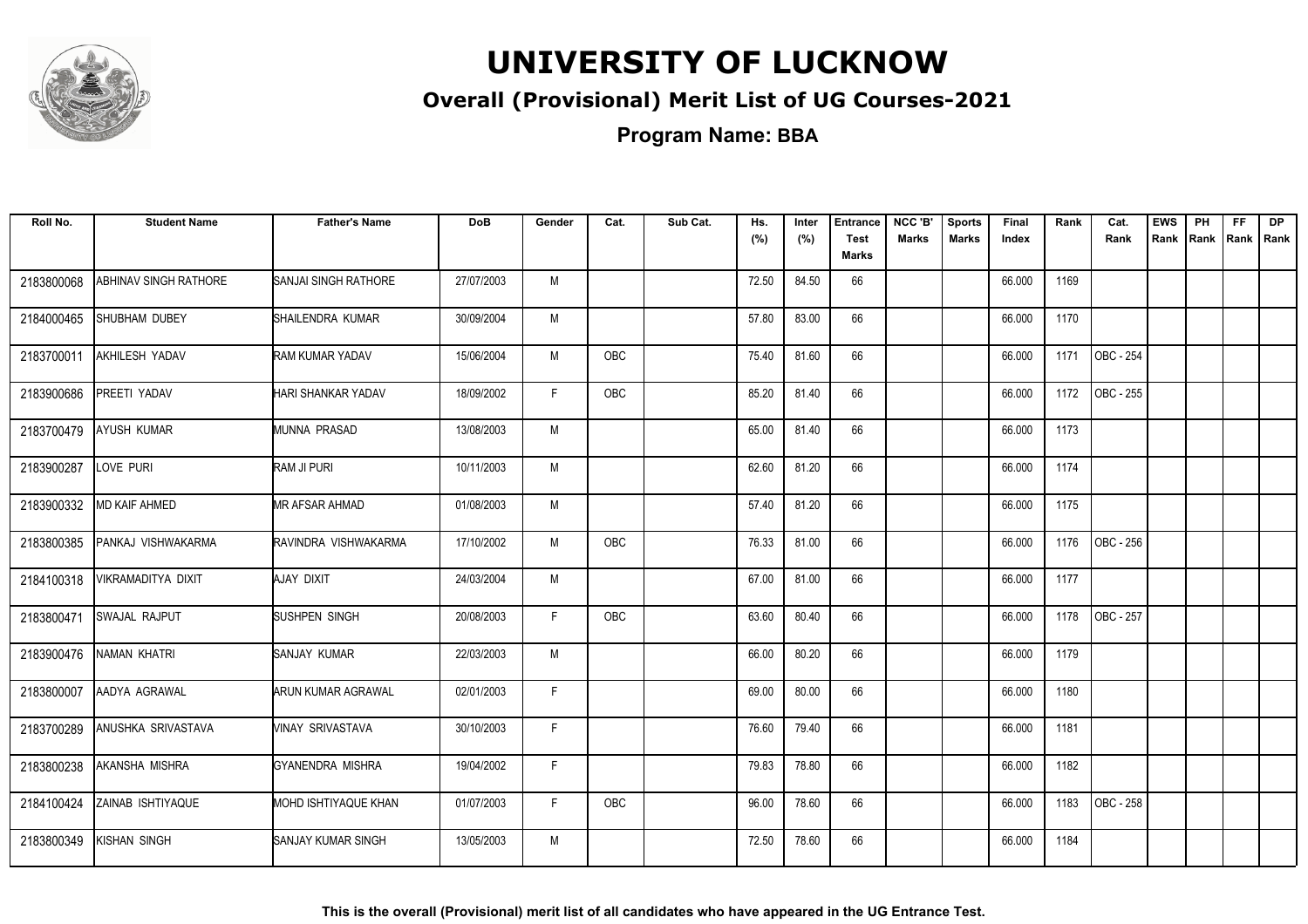

#### **Overall (Provisional) Merit List of UG Courses-2021**

**Program Name: BBA**

| Roll No.   | <b>Student Name</b>         | <b>Father's Name</b>             | <b>DoB</b> | Gender | Cat.       | Sub Cat. | Hs.<br>(%) | Inter<br>(%) | <b>Entrance</b><br><b>Test</b> | NCC 'B'<br><b>Marks</b> | <b>Sports</b><br><b>Marks</b> | Final<br>Index | Rank | Cat.<br>Rank | <b>EWS</b> | PH<br>Rank Rank Rank Rank | FF. | <b>DP</b> |
|------------|-----------------------------|----------------------------------|------------|--------|------------|----------|------------|--------------|--------------------------------|-------------------------|-------------------------------|----------------|------|--------------|------------|---------------------------|-----|-----------|
|            |                             |                                  |            |        |            |          |            |              | Marks                          |                         |                               |                |      |              |            |                           |     |           |
| 2183900070 | <b>IKRA KHAN</b>            | <b>MD HASIM KHAN</b>             | 09/02/2005 | F.     |            |          | 78.50      | 78.40        | 66                             |                         |                               | 66.000         | 1185 |              |            |                           |     |           |
| 2184000279 | SHANTANU RAJ VERMA          | ASHOK KUMAR VERMA                | 12/09/2003 | M      | OBC        |          | 66.00      | 78.20        | 66                             |                         |                               | 66.000         | 1186 | OBC - 259    |            |                           |     |           |
| 2184100377 | YASH GUPTA                  | RAKESH KUMAR GUPTA               | 19/01/2002 | M      | <b>OBC</b> |          | 91.30      | 78.00        | 66                             |                         |                               | 66.000         | 1187 | OBC - 260    |            |                           |     |           |
| 2183700084 | AMAN VERMA                  | RAJ KUMAR VERMA                  | 05/01/2001 | M      | OBC        |          | 56.00      | 78.00        | 66                             |                         |                               | 66.000         | 1188 | OBC - 261    |            |                           |     |           |
| 2184000236 | SAUMIL GUPTA                | DHARMENDRA KUMAR<br><b>GUPTA</b> | 23/12/2003 | M      |            |          | 84.00      | 77.80        | 66                             |                         |                               | 66.000         | 1189 |              |            |                           |     |           |
| 2183800465 | <b>SRAJAN TRIPATHI</b>      | <b>SUNIL TRIPATHI</b>            | 07/11/2002 | M      |            |          | 63.00      | 77.80        | 66                             |                         |                               | 66.000         | 1190 |              |            |                           |     |           |
| 2183800087 | ABHISHEK KUMAR              | NAGNARAYAN PRASAD                | 12/03/2003 | M      |            |          | 62.40      | 77.60        | 66                             |                         |                               | 66.000         | 1191 |              |            |                           |     |           |
| 2183800022 | AASHIRWAD S KUMAR           | LATE.SANT KUMAR                  | 23/01/1999 | M      |            |          | 70.20      | 77.50        | 66                             |                         |                               | 66.000         | 1192 |              |            |                           |     |           |
| 2183800275 | ANUPAM SHANKAR              | NEERAJ SHANKER SAXENA            | 26/03/2002 | M      |            |          | 74.00      | 77.40        | 66                             |                         |                               | 66.000         | 1193 |              |            |                           |     |           |
| 2183700233 | ANSHUKA SINGH CHAUHAN       | RAMENDRA SINGH<br>CHAUHAN SINGH  | 21/07/2003 | F.     |            |          | 77.17      | 76.20        | 66                             |                         |                               | 66.000         | 1194 |              |            |                           |     |           |
|            |                             | <b>CHAUHAN</b>                   |            |        |            |          |            |              |                                |                         |                               |                |      |              |            |                           |     |           |
| 2183700068 | AMAN MULWANI                | JAIKISHAN MULWANI                | 28/08/2002 | M      |            |          | 80.17      | 76.00        | 66                             |                         |                               | 66.000         | 1195 |              |            |                           |     |           |
| 2183900800 | RAMIT SINGH GAUTAM          | PREM CHANDRA GAUTAM              | 01/05/2003 | M      | <b>SC</b>  |          | 66.00      | 76.00        | 66                             |                         |                               | 66.000         | 1196 | $SC - 67$    |            |                           |     |           |
| 2183700263 | ANUJA TRIPATHI              | SANJAY TRIPATHI                  | 01/06/2003 | F.     |            |          | 82.33      | 75.80        | 66                             |                         |                               | 66.000         | 1197 |              |            |                           |     |           |
| 2183900619 | PRAFULLIT DIXIT             | SANJEEV KUMAR DIXIT              | 25/02/2003 | M      |            |          | 56.20      | 75.80        | 66                             |                         |                               | 66.000         | 1198 |              |            |                           |     |           |
| 2183900305 | <b>MANDEEP SINGH BHATIA</b> | <b>JASVINDER SINGH BHATIA</b>    | 19/02/2003 | M      |            |          | 73.17      | 75.40        | 66                             |                         |                               | 66.000         | 1199 |              |            |                           |     |           |
| 2184100208 | <b>UMA PAL</b>              | <b>SHIV PAL</b>                  | 28/02/2002 | F.     | OBC        |          | 80.83      | 74.80        | 66                             |                         |                               | 66.000         | 1200 | OBC - 262    |            |                           |     |           |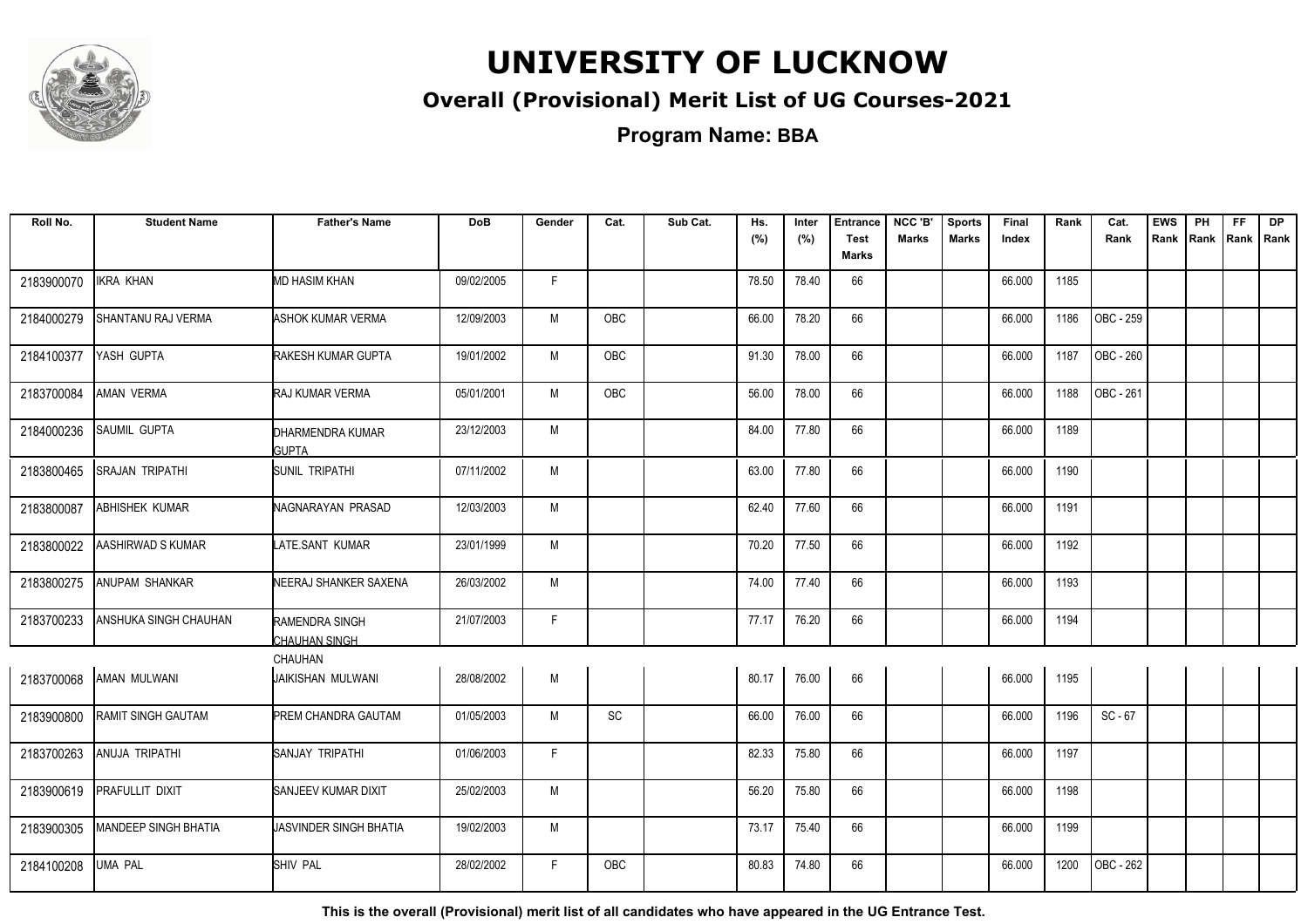

#### **Overall (Provisional) Merit List of UG Courses-2021**

**Program Name: BBA**

| Roll No.   | <b>Student Name</b>    | <b>Father's Name</b>                | <b>DoB</b> | Gender | Cat.       | Sub Cat. | Hs.<br>(%) | Inter<br>(%) | <b>Entrance</b><br><b>Test</b><br><b>Marks</b> | NCC 'B'<br><b>Marks</b> | <b>Sports</b><br><b>Marks</b> | Final<br>Index | Rank | Cat.<br>Rank | <b>EWS</b><br>Rank | PH<br>Rank | FF.<br>Rank   Rank | <b>DP</b> |
|------------|------------------------|-------------------------------------|------------|--------|------------|----------|------------|--------------|------------------------------------------------|-------------------------|-------------------------------|----------------|------|--------------|--------------------|------------|--------------------|-----------|
| 2183700335 | ARJUN KUMAR AGRAHARI   | <b>GANESH AGRAHARI</b>              | 27/11/2001 | M      |            |          | 78.75      | 74.00        | 66                                             |                         |                               | 66.000         | 1201 |              |                    |            |                    |           |
| 2184000147 | <b>SALIL PANDEY</b>    | <b>JAI PRAKASH PANDEY</b>           | 12/10/2003 | M      |            |          | 67.60      | 73.60        | 66                                             |                         |                               | 66.000         | 1202 |              |                    |            |                    |           |
| 2184000340 | <b>SHIVAM PAL</b>      | <b>SHIV SHANKAR PAL</b>             | 24/07/2004 | M      | <b>OBC</b> |          | 55.00      | 73.60        | 66                                             |                         |                               | 66.000         | 1203 | OBC - 263    |                    |            |                    |           |
| 2184100187 | TUSHAR SACHAN          | AMRENDRA KANT SACHAN                | 11/02/2003 | M      | OBC        |          | 70.40      | 72.40        | 66                                             |                         |                               | 66.000         | 1204 | OBC - 264    |                    |            |                    |           |
| 2183800294 | ASHU SINGH             | GAYAPAL SINGH                       | 29/10/2004 | M      |            |          | 67.60      | 72.00        | 66                                             |                         |                               | 66.000         | 1205 |              | 30                 |            |                    |           |
| 2183800111 | ABHISHEK KUMAR JAISWAL | PRAMOD JAISWAL                      | 25/11/2003 | M      | OBC        |          | 74.60      | 71.60        | 66                                             |                         |                               | 66.000         | 1206 | OBC - 265    |                    |            |                    |           |
| 2183800168 | ADITYA MISHRA          | <b>SK</b>                           | 01/01/2005 | M      |            |          | 75.67      | 70.80        | 66                                             |                         |                               | 66.000         | 1207 |              |                    |            |                    |           |
| 2183800475 | <b>TARUN SINGH</b>     | SANJAY KUMAR                        | 09/10/2004 | M      | SC         |          | 61.00      | 70.67        | 66                                             |                         |                               | 66.000         | 1208 | $SC - 68$    |                    |            |                    |           |
| 2183700418 | ASTHA DWIVEDI          | HARISH KUMAR DUBEY                  | 12/10/2003 | F      |            |          | 63.00      | 70.60        | 66                                             |                         |                               | 66.000         | 1209 |              |                    |            |                    |           |
| 2184100138 | TANMAY SRIVASTAVA      | <b>NARESH CHANDRA</b><br>SRIVASTAVA | 12/02/2003 | M      |            |          | 65.80      | 70.20        | 66                                             |                         |                               | 66.000         | 1210 |              |                    |            |                    |           |
| 2183700252 | ANUBHAV YADAV          | ASHOK KUMAR YADAV                   | 16/04/2003 | M      |            |          | 65.60      | 70.20        | 66                                             |                         |                               | 66.000         | 1211 |              |                    |            |                    |           |
| 2184000024 | <b>REHAB</b>           | MOHD REHAN                          | 18/03/2003 | M      |            |          | 73.40      | 70.00        | 66                                             |                         |                               | 66.000         | 1212 |              |                    |            |                    |           |
| 2183900770 | RAINA SINGH            | SANTOSH SINGH                       | 05/06/2004 | F.     |            |          | 66.20      | 69.80        | 66                                             |                         |                               | 66.000         | 1213 |              |                    |            |                    |           |
| 2184000254 | <b>SAURAV LAL</b>      | SHEKHAR LAL                         | 22/10/2001 | M      |            |          | 70.50      | 69.60        | 66                                             |                         |                               | 66.000         | 1214 |              |                    |            |                    |           |
| 2183700148 | ANCHAL KUMARI          | TARKESHWAR SINGH                    | 20/09/2004 | F.     | OBC        |          | 76.33      | 69.20        | 66                                             |                         |                               | 66.000         | 1215 | OBC - 266    |                    |            |                    |           |
| 2183700015 | <b>AKRITI MALL</b>     | SANJAY MALL                         | 05/03/2004 | F.     | <b>OBC</b> |          | 48.80      | 68.60        | 66                                             |                         |                               | 66.000         | 1216 | OBC - 267    |                    |            |                    |           |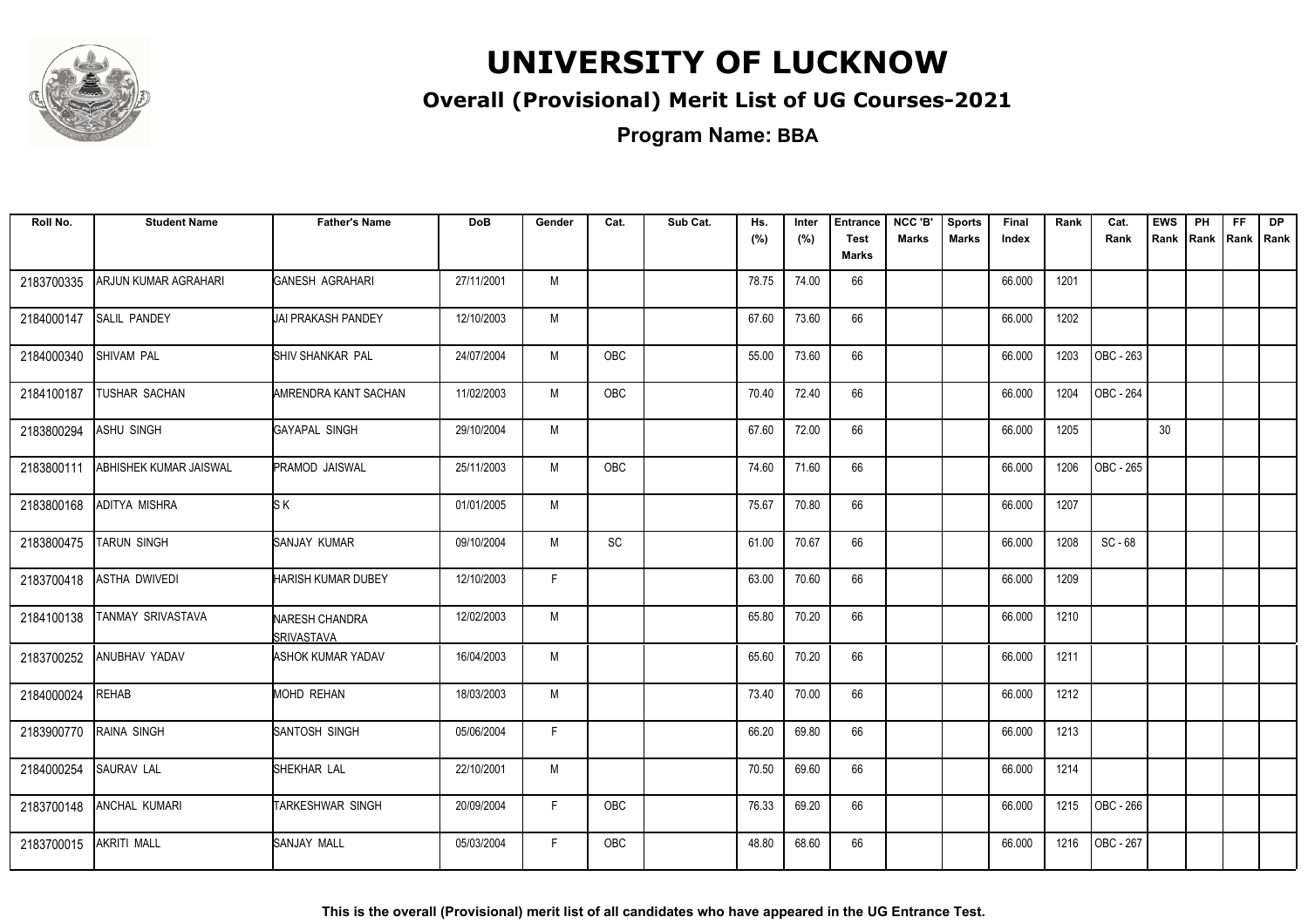

#### **Overall (Provisional) Merit List of UG Courses-2021**

| Roll No.   | <b>Student Name</b>       | <b>Father's Name</b>                     | <b>DoB</b> | Gender | Cat.       | Sub Cat. | Hs.<br>(%) | Inter<br>(%) | <b>Entrance</b><br><b>Test</b> | NCC 'B'<br><b>Marks</b> | <b>Sports</b><br><b>Marks</b> | Final<br>Index | Rank | Cat.<br>Rank | <b>EWS</b> | PH | FF. | <b>DP</b><br>Rank Rank Rank Rank |
|------------|---------------------------|------------------------------------------|------------|--------|------------|----------|------------|--------------|--------------------------------|-------------------------|-------------------------------|----------------|------|--------------|------------|----|-----|----------------------------------|
|            |                           |                                          |            |        |            |          |            |              | Marks                          |                         |                               |                |      |              |            |    |     |                                  |
| 2184000396 | <b>SHOBHIT PANDEY</b>     | SANJAY KUMAR PANDEY                      | 15/08/2003 | M      |            |          | 66.80      | 67.20        | 66                             |                         |                               | 66.000         | 1217 |              |            |    |     |                                  |
| 2183800214 | AHAD KHAN                 | ASIF KHAN                                | 19/11/2002 | М      |            |          | 56.13      | 67.20        | 66                             |                         |                               | 66.000         | 1218 |              |            |    |     |                                  |
| 2183700614 | <b>DIVYA SINGH</b>        | KUMAR JITENDRA SINGH                     | 27/12/2002 | M      |            |          | 47.50      | 66.80        | 66                             |                         |                               | 66.000         | 1219 |              |            |    |     |                                  |
| 2184000412 | SHREYA JAISWAL            | ISUNIL JAISWAL                           | 06/04/2002 | F.     | <b>OBC</b> |          | 79.50      | 66.00        | 66                             |                         |                               | 66.000         | 1220 | OBC - 268    |            |    |     |                                  |
| 2183700164 | ANIMESH YADAV             | AJAY YADAV                               | 08/08/2003 | M      | OBC        |          | 62.67      | 65.80        | 66                             |                         |                               | 66.000         | 1221 | OBC - 269    |            |    |     |                                  |
| 2183700157 | <b>ANIKET RAI</b>         | NEERAJ RAI                               | 14/06/2003 | M      |            |          | 45.33      | 62.80        | 66                             |                         |                               | 66.000         | 1222 |              |            |    |     |                                  |
| 2183700031 | AKSHITA YADAV             | UMESH CHAND YADAV                        | 12/03/2003 | F.     | OBC        |          | 62.67      | 62.60        | 66                             |                         |                               | 66.000         | 1223 | OBC - 270    |            |    |     |                                  |
| 2184000145 | SAKSHI YADAV              | VIJAY YADAV                              | 28/09/2003 | F      | <b>OBC</b> |          | 84.67      | 61.60        | 66                             |                         |                               | 66.000         | 1224 | OBC - 271    |            |    |     |                                  |
| 2183700265 | <b>ANUP SINGH</b>         | <b>MANOJ KUMAR SINGH</b>                 | 21/03/2003 | M      | <b>OBC</b> |          | 69.20      | 61.33        | 66                             |                         |                               | 66.000         | 1225 | OBC - 272    |            |    |     |                                  |
| 2184000061 | <b>RITESH SINGH</b>       | <b>MAHADEV SINGH</b>                     | 22/01/2003 | M      |            |          | 61.33      | 61.00        | 66                             |                         |                               | 66.000         | 1226 |              |            |    |     |                                  |
| 2183900656 | PRASHANT GAUTAM           | LALBAHADUR                               | 10/04/2003 | M      | <b>SC</b>  |          | 59.80      | 60.60        | 66                             |                         |                               | 66.000         | 1227 | $SC - 69$    |            |    |     |                                  |
| 2183900263 | KUNWAR ASHUTOSH           | <b>RAJARAM</b>                           | 20/10/2002 | M      | <b>SC</b>  |          | 58.17      | 58.33        | 66                             |                         |                               | 66.000         | 1228 | $SC - 70$    |            |    |     |                                  |
| 2183900736 | PURUSHOTAM KUMAR          | SAJJAN KUMAR                             | 25/12/2002 | M      |            |          | 56.00      | 58.00        | 66                             |                         |                               | 66.000         | 1229 |              |            |    |     |                                  |
| 2184100313 | <b>VIJAY RAJPUT</b>       | SATENDRA KUMAR                           | 04/05/2004 | M      | OBC        |          | 76.00      | 55.00        | 66                             |                         |                               | 66.000         | 1230 | OBC - 273    |            |    |     |                                  |
| 2183900373 | MOHAMMAD ANAM ZAID        | MIRZA IRSHAD BEG                         | 20/08/2005 | M      |            |          | 58.00      | 54.00        | 66                             |                         |                               | 66.000         | 1231 |              |            |    |     |                                  |
| 2184000244 | <b>SAURABH CHAURASIYA</b> | <b>DINESH KUMAR</b><br><b>CHAURASIYA</b> | 05/05/2002 | M      | OBC        |          | 60.33      | 51.80        | 66                             |                         |                               | 66.000         | 1232 | OBC - 274    |            |    |     |                                  |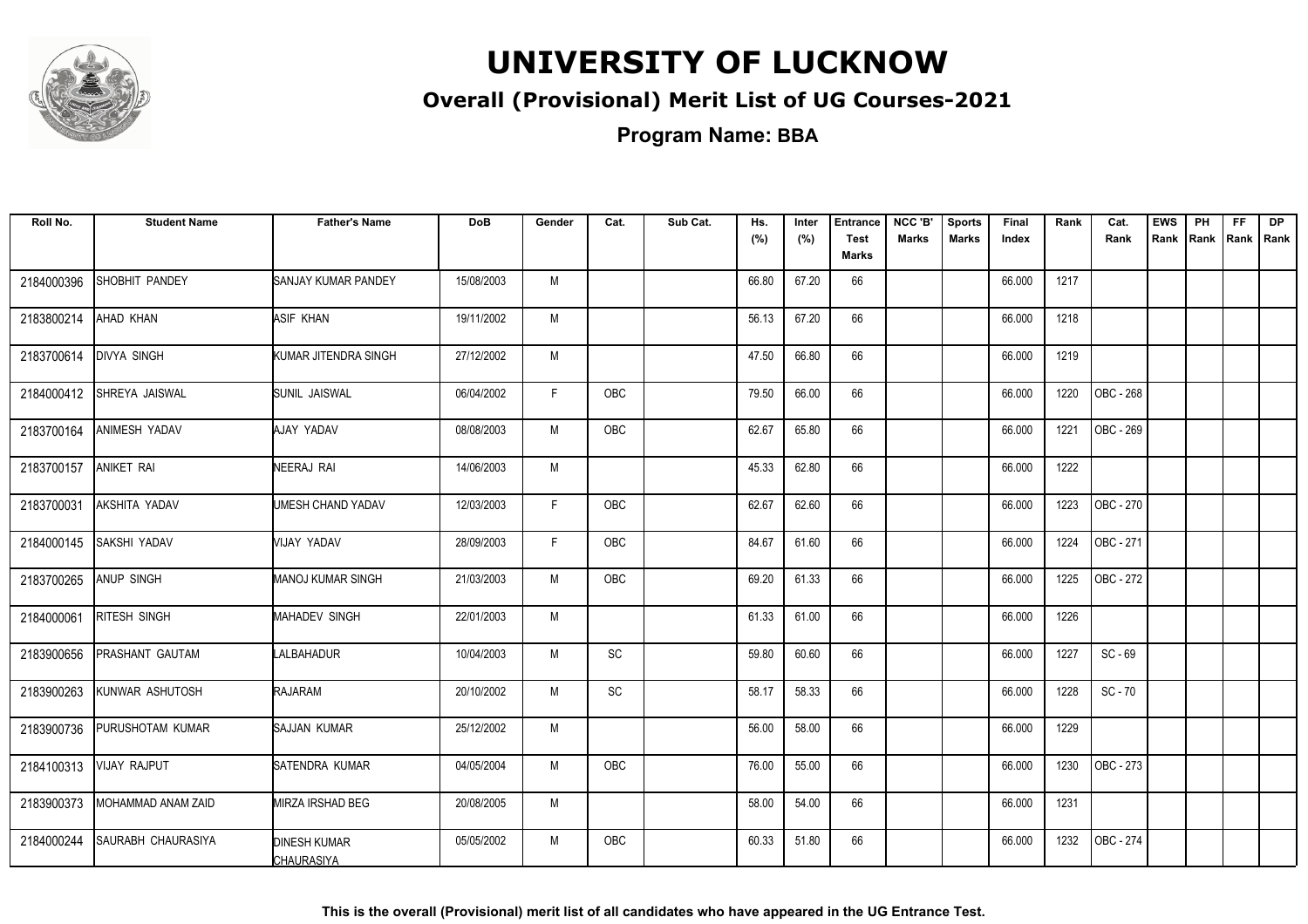

#### **Overall (Provisional) Merit List of UG Courses-2021**

**Program Name: BBA**

| Roll No.   | <b>Student Name</b>      | <b>Father's Name</b>                 | <b>DoB</b> | Gender | Cat.      | Sub Cat. | Hs.<br>(%) | Inter<br>(%) | <b>Entrance</b><br><b>Test</b> | NCC 'B'<br><b>Marks</b> | <b>Sports</b><br><b>Marks</b> | Final<br>Index | Rank | Cat.<br>Rank | <b>EWS</b><br>Rank | PH<br>Rank Rank | FF. | <b>DP</b><br>Rank |
|------------|--------------------------|--------------------------------------|------------|--------|-----------|----------|------------|--------------|--------------------------------|-------------------------|-------------------------------|----------------|------|--------------|--------------------|-----------------|-----|-------------------|
|            |                          |                                      |            |        |           |          |            |              | <b>Marks</b>                   |                         |                               |                |      |              |                    |                 |     |                   |
| 2184000306 | SHAWEZ SHAIKH            | <b>SHAHNAWAZ</b>                     | 24/01/2002 | M      |           |          | 46.00      | 50.00        | 66                             |                         |                               | 66.000         | 1233 |              |                    |                 |     |                   |
| 2183700506 | AYUSHI PRAKASH           | ASIM KUMAR RAI                       | 31/08/2002 | F.     |           |          | 96.15      | 0.00         | 66                             |                         |                               | 66.000         | 1234 |              |                    |                 |     |                   |
| 2183900498 | NAVYA SRIVASTAVA         | MANOJ KUMAR<br>SRIVASTAVA            | 05/04/2004 | F      |           |          | 86.67      | 0.00         | 66                             |                         |                               | 66.000         | 1235 |              |                    |                 |     |                   |
| 2183700267 | ANUPAM TRIPATHI          | PRAKASH NARAYAN TIWARI               | 09/12/2004 | M      |           |          | 85.80      | 0.00         | 66                             |                         |                               | 66.000         | 1236 |              |                    |                 |     |                   |
| 2183700686 | <b>GAURANG GARG</b>      | <b>NIVEK GARG</b>                    | 18/08/2002 | M      |           |          | 85.40      | 0.00         | 66                             |                         |                               | 66.000         | 1237 |              |                    |                 |     |                   |
| 2184100083 | <b>SUSHANT SINGH</b>     | KAMAL SINGH                          | 10/12/2003 | M      | <b>SC</b> |          | 79.67      | 0.00         | 66                             |                         |                               | 66.000         | 1238 | $SC - 71$    |                    |                 |     |                   |
| 2183700100 | AMISHA RAI               | <b>SUNIL KUMAR RAI</b>               | 06/06/2002 | F      |           |          | 78.00      | 0.00         | 66                             |                         |                               | 66.000         | 1239 |              |                    |                 |     |                   |
| 2183900728 | PRIYANSHU YADAV          | <b>BIRESH KUMAR YADAV</b>            | 02/08/2002 | M      |           |          | 76.90      | 0.00         | 66                             |                         |                               | 66.000         | 1240 |              |                    |                 |     |                   |
| 2183700224 | <b>ANSHIKA SRIVASTAV</b> | <b>ANOOP SRIVASTAV</b>               | 13/06/2003 | F      |           |          | 74.80      | 0.00         | 66                             |                         |                               | 66.000         | 1241 |              |                    |                 |     |                   |
| 2183700024 | AKSHAT KUMAR SRIVASTAVA  | <b><i>NIJAY KUMAR SRIVASTAVA</i></b> | 07/10/2001 | M      |           |          | 73.20      | 0.00         | 66                             |                         |                               | 66.000         | 1242 |              |                    |                 |     |                   |
| 2183900567 | OM KUMAR DIXIT           | DHARMENDRA KUMAR DIXIT               | 21/08/2003 | M      |           |          | 71.80      | 0.00         | 66                             |                         |                               | 66.000         | 1243 |              |                    |                 |     |                   |
| 2183700663 | FAISAL ALI KHAN          | ALI MULLAH KHAN                      | 03/07/2002 | M      |           |          | 69.40      | 0.00         | 66                             |                         |                               | 66.000         | 1244 |              |                    |                 |     |                   |
| 2183700657 | <b>EKTA SINGH</b>        | <b>MAHENDRA KUMAR</b>                | 02/03/2003 | F.     | <b>SC</b> |          | 67.17      | 0.00         | 66                             |                         |                               | 66.000         | 1245 | $SC - 72$    |                    |                 |     |                   |
| 2183900506 | <b>NEHA PRAJAPATI</b>    | <b>SANTOSH KUMAR</b><br>PRAJAPATI    | 19/11/2003 | F.     | OBC       |          | 67.17      | 0.00         | 66                             |                         |                               | 66.000         | 1246 | OBC - 275    |                    |                 |     |                   |
| 2183900776 | RAJ YADAV                | LATE RAM KUMAR YADAV                 | 18/11/2004 | M      | OBC       |          | 67.17      | 0.00         | 66                             |                         |                               | 66.000         | 1247 | OBC - 276    |                    |                 |     |                   |
| 2183800001 | <b>AADARSH SINHA</b>     | PUNEET SINHA                         | 04/08/2002 | M      |           |          | 65.33      | 0.00         | 66                             |                         |                               | 66.000         | 1248 |              |                    |                 |     |                   |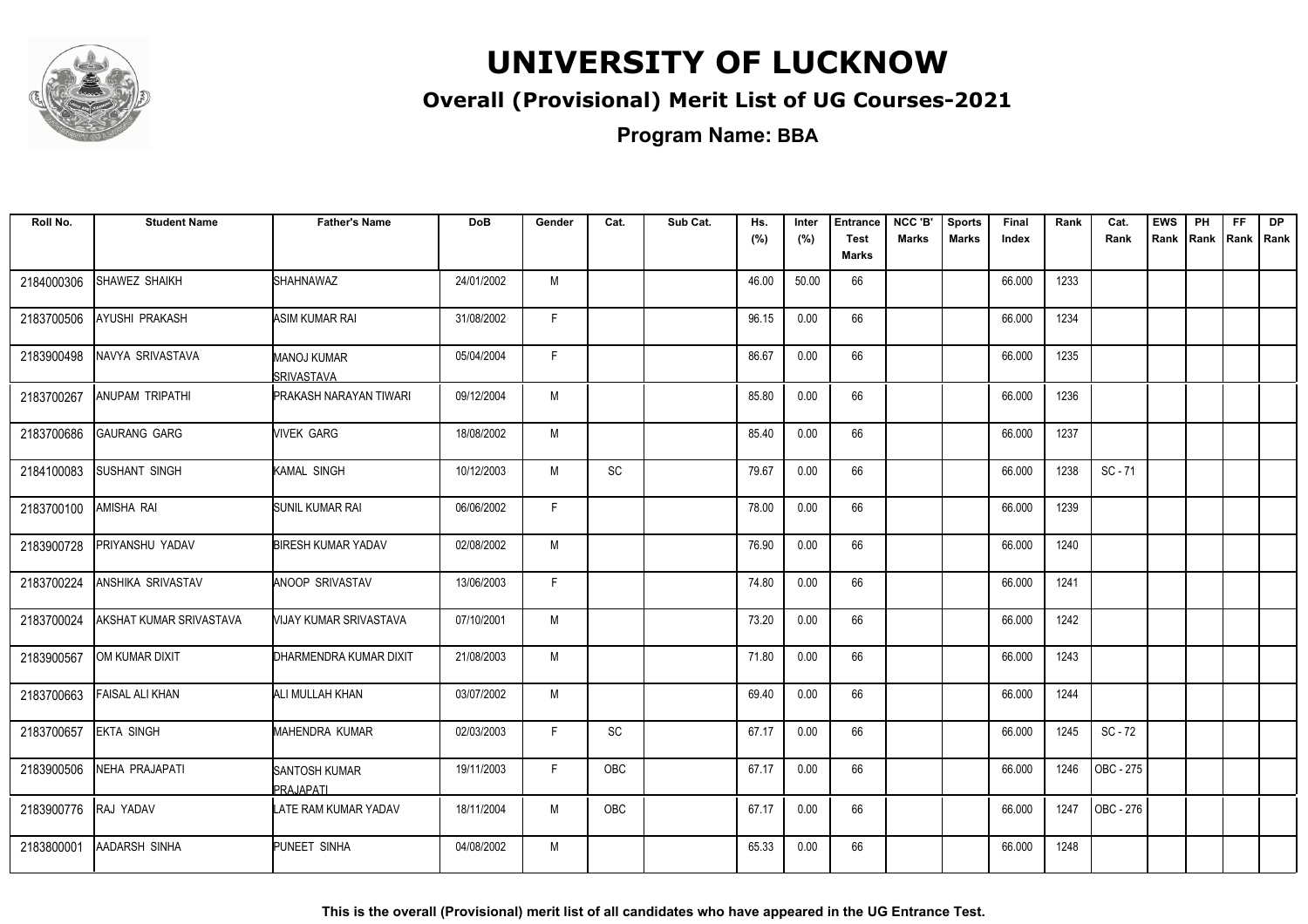

#### **Overall (Provisional) Merit List of UG Courses-2021**

**Program Name: BBA**

| Roll No.   | <b>Student Name</b>        | <b>Father's Name</b>              | <b>DoB</b> | Gender | Cat.       | Sub Cat.   | Hs.<br>(%) | Inter<br>(%) | <b>Entrance</b><br><b>Test</b> | NCC 'B'<br><b>Marks</b> | <b>Sports</b><br><b>Marks</b> | Final<br>Index | Rank | Cat.<br>Rank | <b>EWS</b><br>Rank | PH | FF.<br>Rank   Rank   Rank | DP |
|------------|----------------------------|-----------------------------------|------------|--------|------------|------------|------------|--------------|--------------------------------|-------------------------|-------------------------------|----------------|------|--------------|--------------------|----|---------------------------|----|
|            |                            |                                   |            |        |            |            |            |              | Marks                          |                         |                               |                |      |              |                    |    |                           |    |
| 2183700120 | <b>ANA SHAMIM</b>          | SHAMIM HASHMI                     | 16/07/2000 | F.     | OBC        |            | 62.00      | 0.00         | 66                             |                         |                               | 66.000         | 1249 | OBC - 277    |                    |    |                           |    |
| 2184000361 | SHIVANGI SINGH             | <b>DEVENDRA PRATAP SINGH</b>      | 29/06/2005 | F.     |            |            | 60.33      | 0.00         | 66                             |                         |                               | 66.000         | 1250 |              |                    |    |                           |    |
| 2183700368 | <b>ARYA SINGH</b>          | GYANESHWAR SINGH                  | 06/01/2004 | F.     |            |            | 58.80      | 0.00         | 66                             |                         |                               | 66.000         | 1251 |              |                    |    |                           |    |
| 2184100100 | <b>SWATI SINGH</b>         | SAMSHER BAHADUR SINGH             | 24/06/2002 | F.     |            |            | 58.40      | 0.00         | 66                             |                         |                               | 66.000         | 1252 |              |                    |    |                           |    |
| 2184000176 | SANDEEP                    | <b>HEM PRASHAD</b>                | 22/12/2003 | M      |            |            | 58.00      | 0.00         | 66                             |                         |                               | 66.000         | 1253 |              |                    |    |                           |    |
| 2184100077 | <b>SURYANSH YADAV</b>      | MR. SHIV GOPAL YADAV              | 17/07/2003 | M      | <b>OBC</b> |            | 44.40      | 0.00         | 66                             |                         |                               | 66.000         | 1254 | OBC - 278    |                    |    |                           |    |
| 2184100016 | <b>SNEHA KANAUJIA</b>      | <b>ACHAL KUMAR</b>                | 27/06/2005 | F.     |            |            | 42.80      | 0.00         | 66                             |                         |                               | 66.000         | 1255 |              |                    |    |                           |    |
| 2183800250 | <b>AKSHAT GUPTA</b>        | <b>ANIL KUMAR GUPTA</b>           | 08/12/2002 | M      |            | <b>NCC</b> | 72.50      | 0.00         | 64                             | 1.600                   |                               | 65.600         | 1256 |              |                    |    |                           |    |
| 2183900114 | JAYA AWASTHI               | AJAY AWASTHI                      | 04/01/2004 | F.     |            |            | 93.00      | 91.20        | 64                             |                         |                               | 64.000         | 1257 |              |                    |    |                           |    |
| 2184100082 | <b>SUSHANT PANDEY</b>      | ALOK PANDEY                       | 14/02/2002 | M      |            |            | 89.17      | 90.60        | 64                             |                         |                               | 64.000         | 1258 |              | 31                 |    |                           |    |
| 2184100198 | <b>UDHAM SINGH</b>         | <b>SUNIL SINGH</b>                | 03/01/2003 | M      |            |            | 79.20      | 90.50        | 64                             |                         |                               | 64.000         | 1259 |              |                    |    |                           |    |
| 2184000168 | SAMRIDDHI SHUKLA           | SANJAY KUMAR SHUKLA               | 13/08/2005 | F.     |            |            | 65.50      | 87.80        | 64                             |                         |                               | 64.000         | 1260 |              |                    |    |                           |    |
| 2183800394 | <b>PRASHANT SRIVASTAVA</b> | LALLAN KUMAR<br><b>SRIVASTAVA</b> | 27/06/2004 | M      |            |            | 88.60      | 87.00        | 64                             |                         |                               | 64.000         | 1261 |              |                    |    |                           |    |
| 2183800483 | <b>VARUN KUMAR KEWLANI</b> | <b>SUNIL KUMAR KEWLANI</b>        | 12/02/2003 | M      |            |            | 74.17      | 85.80        | 64                             |                         |                               | 64.000         | 1262 |              |                    |    |                           |    |
| 2184000445 | <b>SHRIYANSHI SINGH</b>    | AJAY SINGH                        | 16/08/2003 | F.     |            |            | 82.40      | 85.17        | 64                             |                         |                               | 64.000         | 1263 |              |                    |    |                           |    |
| 2183800458 | <b>SHRISHTI SINGH</b>      | LALIT KUMAR SINGH                 | 04/03/2003 | F.     | <b>OBC</b> |            | 84.00      | 84.00        | 64                             |                         |                               | 64.000         | 1264 | OBC - 279    |                    |    |                           |    |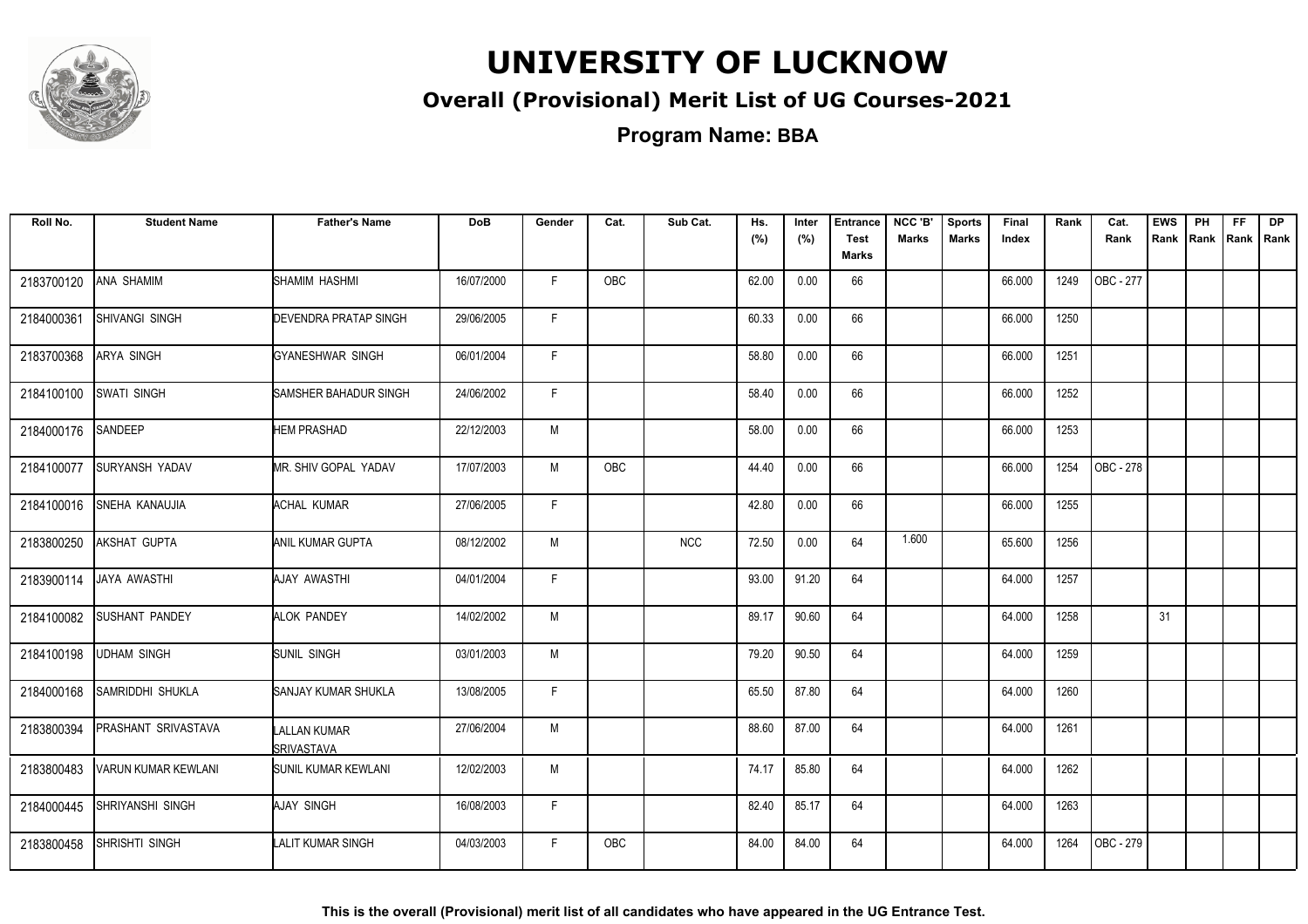

#### **Overall (Provisional) Merit List of UG Courses-2021**

**Program Name: BBA**

| Roll No.   | <b>Student Name</b>                | <b>Father's Name</b>              | <b>DoB</b> | Gender | Cat.          | Sub Cat. | Hs.<br>(%) | Inter<br>(%) | <b>Entrance</b><br><b>Test</b><br>Marks | NCC 'B'<br><b>Marks</b> | <b>Sports</b><br><b>Marks</b> | Final<br>Index | Rank | Cat.<br>Rank | <b>EWS</b><br>Rank | PH | FF. | <b>DP</b><br>Rank Rank Rank |
|------------|------------------------------------|-----------------------------------|------------|--------|---------------|----------|------------|--------------|-----------------------------------------|-------------------------|-------------------------------|----------------|------|--------------|--------------------|----|-----|-----------------------------|
| 2183800298 | ASHWIN SRIVASTAVA                  | PANKAJ SRIVASTAVA                 | 27/09/2002 | M      |               |          | 83.33      | 83.83        | 64                                      |                         |                               | 64.000         | 1265 |              |                    |    |     |                             |
| 2184000221 | SATWIK KAPOOR                      | RAJ KUMAR KAPOOR                  | 16/05/2003 | M      |               |          | 77.17      | 83.20        | 64                                      |                         |                               | 64.000         | 1266 |              |                    |    |     |                             |
| 2183900254 | <b>KSHAMA SHUKLA</b>               | VED PRAKASH SHUKLA                | 16/05/2004 | F.     |               |          | 83.20      | 83.00        | 64                                      |                         |                               | 64.000         | 1267 |              |                    |    |     |                             |
| 2183900746 | <b>RAGHVENDRA PRATAP</b><br>TIWARI | DHIRENDRA PRATAP TIWARI           | 28/08/2003 | M      |               |          | 76.50      | 83.00        | 64                                      |                         |                               | 64.000         | 1268 |              |                    |    |     |                             |
| 2183700229 | ANSHIKA YADAV                      | <b>DINESH CHANDRA YADAV</b>       | 27/08/2002 | F.     | OBC           |          | 82.80      | 82.83        | 64                                      |                         |                               | 64.000         | 1269 | OBC - 280    |                    |    |     |                             |
| 2184100043 | <b>SRISHTI RAJPUT</b>              | MAHENDRA SINGH                    | 08/08/2005 | F.     |               |          | 79.40      | 82.40        | 64                                      |                         |                               | 64.000         | 1270 |              |                    |    |     |                             |
| 2184000080 | ROHIT GUPTA                        | SHYAM SUNDAR GUPTA                | 29/09/2002 | M      | OBC           |          | 77.40      | 81.80        | 64                                      |                         |                               | 64.000         | 1271 | OBC - 281    |                    |    |     |                             |
| 2183800319 | EESHA DWIVEDI                      | VASUDEV PRASAD DWIVEDI            | 28/11/2002 | F.     |               |          | 91.67      | 81.17        | 64                                      |                         |                               | 64.000         | 1272 |              |                    |    |     |                             |
| 2183800288 | ARYAN YADAV                        | SURENDRA PAL SINGH                | 01/10/2002 | M      |               |          | 70.00      | 81.00        | 64                                      |                         |                               | 64.000         | 1273 |              |                    |    |     |                             |
| 2184000114 | SAGAR JAIN                         | <b>MANOJ KUMAR JAIN</b>           | 01/02/2003 | M      |               |          | 46.60      | 80.50        | 64                                      |                         |                               | 64.000         | 1274 |              |                    |    |     |                             |
| 2184000345 | <b>SHIVAM RAWAT</b>                | NEKRAM RAWAT                      | 11/07/2001 | M      | $\mathsf{SC}$ |          | 68.33      | 80.20        | 64                                      |                         |                               | 64.000         | 1275 | $SC - 73$    |                    |    |     |                             |
| 2183800439 | <b>SARA NAZISH</b>                 | NAZISH VIQAR                      | 06/08/2002 | F.     |               |          | 57.00      | 79.40        | 64                                      |                         |                               | 64.000         | 1276 |              |                    |    |     |                             |
| 2183900762 | RAHUL YADAV                        | <b>MR JAGDISH PRASAD</b><br>YADAV | 18/07/2002 | М      | OBC           |          | 78.80      | 79.20        | 64                                      |                         |                               | 64.000         | 1277 | OBC - 282    |                    |    |     |                             |
| 2184100148 | <b>TANVI BANSAL</b>                | PRAMOD BANSAL                     | 28/08/2002 | F      |               |          | 77.83      | 78.20        | 64                                      |                         |                               | 64.000         | 1278 |              |                    |    |     |                             |
| 2183700114 | AMOL AWASTHI                       | VINOD KUMAR AWASTHI               | 28/08/2004 | M      |               |          | 79.33      | 78.00        | 64                                      |                         |                               | 64.000         | 1279 |              |                    |    |     |                             |
| 2183900700 | PRIYANKA                           | R J DIWAKAR                       | 08/09/2003 | F.     | SC            |          | 78.67      | 77.40        | 64                                      |                         |                               | 64.000         | 1280 | SC-74        |                    |    |     |                             |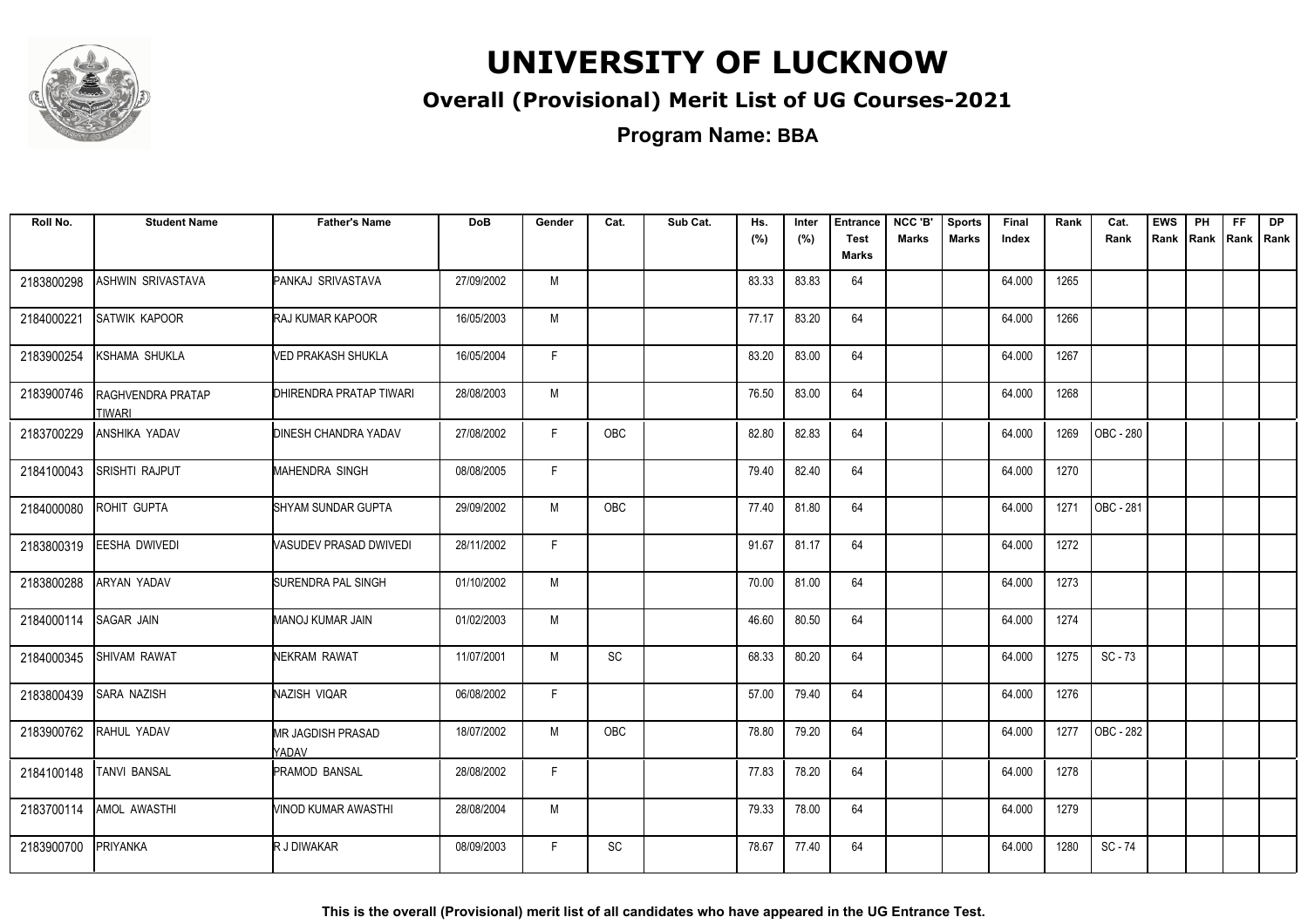

#### **Overall (Provisional) Merit List of UG Courses-2021**

**Program Name: BBA**

| Roll No.   | <b>Student Name</b>           | <b>Father's Name</b>                        | <b>DoB</b> | Gender | Cat.       | Sub Cat. | Hs.<br>(%) | Inter<br>(%) | <b>Entrance</b><br><b>Test</b><br>Marks | NCC 'B'<br><b>Marks</b> | <b>Sports</b><br><b>Marks</b> | Final<br>Index | Rank | Cat.<br>Rank | <b>EWS</b><br>Rank | PH<br>Rank   Rank | FF | <b>DP</b><br>l Rank |
|------------|-------------------------------|---------------------------------------------|------------|--------|------------|----------|------------|--------------|-----------------------------------------|-------------------------|-------------------------------|----------------|------|--------------|--------------------|-------------------|----|---------------------|
| 2183700377 | <b>ARYAN PANDEY</b>           | ASHWINI KUMAR PANDEY                        | 29/01/2004 | M      |            |          | 77.80      | 77.00        | 64                                      |                         |                               | 64.000         | 1281 |              |                    |                   |    |                     |
| 2184000323 | SHIPRA BHASKAR                | RAM DAUR                                    | 08/10/2004 | F.     | <b>SC</b>  |          | 60.67      | 76.60        | 64                                      |                         |                               | 64.000         | 1282 | $SC - 75$    |                    |                   |    |                     |
| 2184100373 | YASH CHAUDHARY                | MR. VIJAY KUMAR<br><b>CHAUDHARY</b>         | 27/03/2003 | M      | SC         |          | 57.60      | 76.20        | 64                                      |                         |                               | 64.000         | 1283 | $SC - 76$    |                    |                   |    |                     |
| 2183700284 | ANUSHKA GUPTA                 | MAHENDRA KUMAR GUPTA                        | 18/04/2003 | F      | OBC        |          | 76.50      | 76.00        | 64                                      |                         |                               | 64.000         | 1284 | OBC - 283    |                    |                   |    |                     |
| 2184100386 | YASH SINGH                    | ARVIND SINGH                                | 26/07/2003 | M      | <b>OBC</b> |          | 69.80      | 75.60        | 64                                      |                         |                               | 64.000         | 1285 | OBC - 284    |                    |                   |    |                     |
| 2184100089 | <b>SUYASH SRIVASTAVA</b>      | <b>SATYA PRAKASH</b><br><b>I</b> SRIVASTAVA | 26/12/2003 | M      |            |          | 60.00      | 75.20        | 64                                      |                         |                               | 64.000         | 1286 |              |                    |                   |    |                     |
| 2184100079 | SURYANSHI VERMA               | NARESH CHANDRA VERMA                        | 02/08/2003 | F      | OBC        |          | 69.20      | 75.00        | 64                                      |                         |                               | 64.000         | 1287 | OBC - 285    |                    |                   |    |                     |
| 2183700188 | <b>ANKITA SINGH</b>           | <b>BHUPENDRA SINGH</b>                      | 25/03/2003 | F      |            |          | 62.00      | 75.00        | 64                                      |                         |                               | 64.000         | 1288 |              |                    |                   |    |                     |
| 2183900515 | NIDHI PAL                     | AMARNATH PAL                                | 24/06/2003 | F      |            |          | 78.33      | 74.80        | 64                                      |                         |                               | 64.000         | 1289 |              |                    |                   |    |                     |
| 2184100429 | ZEENAT FATIMA                 | MAJID HASAN KHAN                            | 05/04/2005 | F      |            |          | 75.50      | 74.40        | 64                                      |                         |                               | 64.000         | 1290 |              |                    |                   |    |                     |
| 2183700639 | DIVYANSHU TRIPATHI            | RAMU TRIPATHI                               | 31/08/2003 | M      |            |          | 77.50      | 73.20        | 64                                      |                         |                               | 64.000         | 1291 |              |                    |                   |    |                     |
| 2184100251 | VAIBHAV SRIVASTAVA            | <b>ASHISH KUMAR</b><br>SRIVASTAVA           | 28/02/2002 | M      |            |          | 61.00      | 73.20        | 64                                      |                         |                               | 64.000         | 1292 |              |                    |                   |    |                     |
| 2184100355 | <b>VISHWAS RASTOGI</b>        | <b>RAJESH KUMAR RASTOGI</b>                 | 14/09/2002 | M      |            |          | 54.17      | 72.40        | 64                                      |                         |                               | 64.000         | 1293 |              |                    |                   |    |                     |
| 2184100228 | UTKARSH SINGH                 | NEELMANI KUMAR SINGH                        | 13/04/2004 | M      |            |          | 56.00      | 71.67        | 64                                      |                         |                               | 64.000         | 1294 |              |                    |                   |    |                     |
| 2183900157 | KARTAVYA KUMAR                | RAMCHANDRA                                  | 27/03/2003 | M      | <b>SC</b>  |          | 59.80      | 71.50        | 64                                      |                         |                               | 64.000         | 1295 | $SC - 77$    |                    |                   |    |                     |
| 2184100111 | <b>SYED AINAN AHMAD RIZVI</b> | SYED ATEEQ AHMAD RIZVI                      | 06/08/2003 | M      |            |          | 60.17      | 71.00        | 64                                      |                         |                               | 64.000         | 1296 |              |                    |                   |    |                     |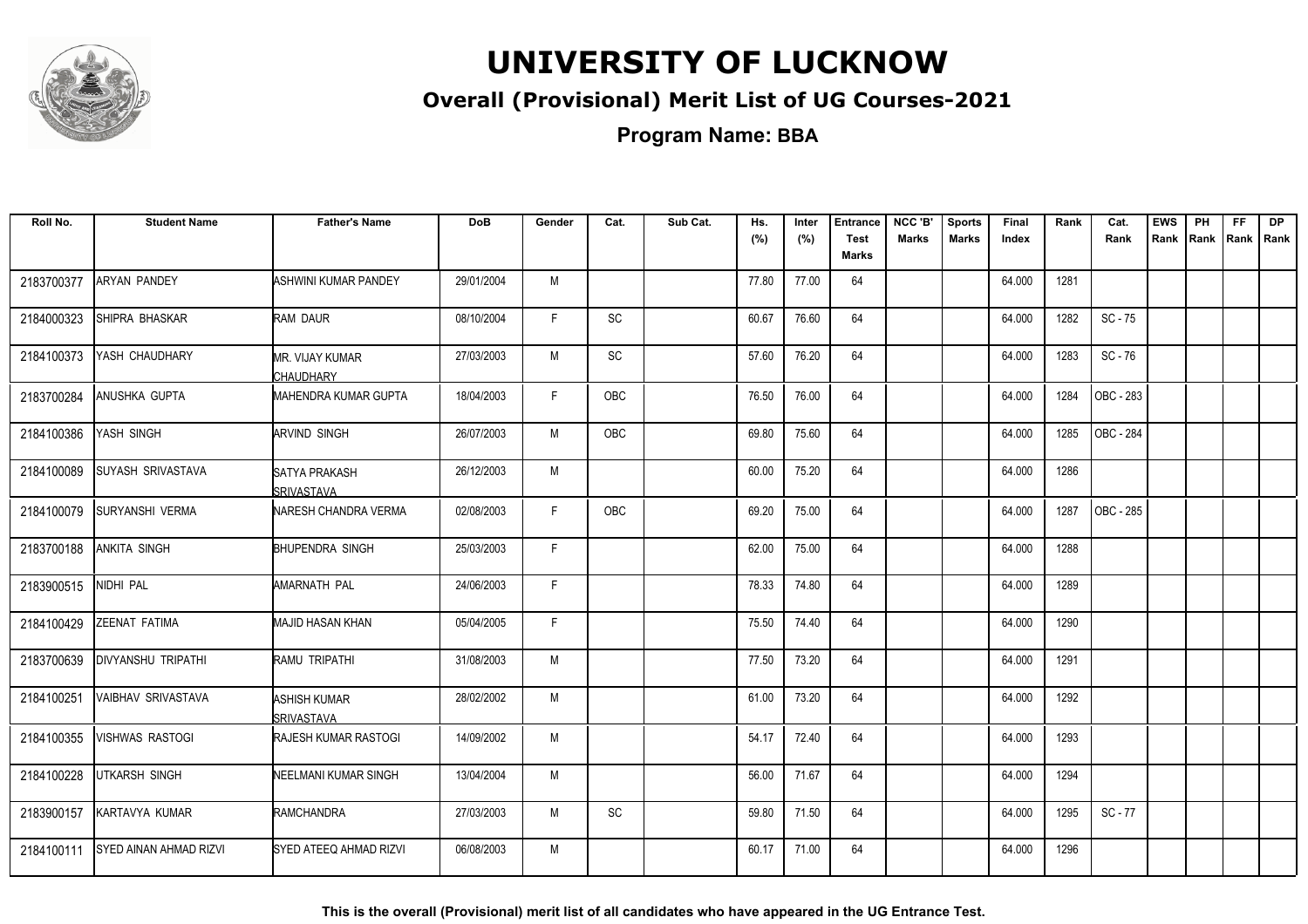

#### **Overall (Provisional) Merit List of UG Courses-2021**

**Program Name: BBA**

| Roll No.   | <b>Student Name</b>        | <b>Father's Name</b>       | <b>DoB</b> | Gender       | Cat.       | Sub Cat. | Hs.<br>(%) | Inter<br>(%) | <b>Entrance</b><br><b>Test</b> | NCC 'B'<br>Marks | <b>Sports</b><br><b>Marks</b> | Final<br>Index | Rank | Cat.<br>Rank | <b>EWS</b><br>Rank | PH<br>Rank   Rank | <b>FF</b> | <b>DP</b><br>Rank |
|------------|----------------------------|----------------------------|------------|--------------|------------|----------|------------|--------------|--------------------------------|------------------|-------------------------------|----------------|------|--------------|--------------------|-------------------|-----------|-------------------|
|            |                            |                            |            |              |            |          |            |              | Marks                          |                  |                               |                |      |              |                    |                   |           |                   |
| 2183900659 | <b>PRASHANT SINGH</b>      | <b>BHARAT SINGH</b>        | 28/11/2002 | M            | SC         |          | 68.60      | 70.40        | 64                             |                  |                               | 64.000         | 1297 | SC-78        |                    |                   |           |                   |
| 2184000451 | SHRUTI GUPTA               | ANAND MOHAN GUPTA          | 07/07/2002 | F.           | OBC        |          | 56.00      | 69.80        | 64                             |                  |                               | 64.000         | 1298 | OBC - 286    |                    |                   |           |                   |
| 2184000267 | <b>SHAISTA</b>             | RYAZUL HASAN               | 01/12/2002 | $\mathsf{F}$ |            |          | 79.17      | 69.20        | 64                             |                  |                               | 64.000         | 1299 |              |                    |                   |           |                   |
| 2183900081 | <b>ISHA</b>                | <b>MITHLESH KUMAR</b>      | 15/02/2003 | F            | OBC        |          | 52.00      | 69.20        | 64                             |                  |                               | 64.000         | 1300 | OBC - 287    |                    |                   |           |                   |
| 2183700381 | <b>ARYAN SHARMA</b>        | CHANDRA SHEKHAR<br>SHARMA  | 25/01/2006 | M            |            |          | 85.80      | 68.00        | 64                             |                  |                               | 64.000         | 1301 |              |                    |                   |           |                   |
| 2183700641 | DIVYANSHU UPADHYAY         | <b>ISIYARAM UPADHYAY</b>   | 03/05/2003 | M            |            |          | 75.00      | 67.40        | 64                             |                  |                               | 64.000         | 1302 |              |                    |                   |           |                   |
| 2183700704 | <b>GAURAV RAMAN TIWARI</b> | <b>ANJANI KUMAR TIWARI</b> | 21/02/2004 | M            |            |          | 55.20      | 67.40        | 64                             |                  |                               | 64.000         | 1303 |              |                    |                   |           |                   |
| 2183700211 | <b>ANSHI TIWARI</b>        | MPIN TIWARI                | 02/01/2003 | F            |            |          | 68.00      | 67.00        | 64                             |                  |                               | 64.000         | 1304 |              |                    |                   |           |                   |
| 2183900170 | KASHISH                    | MOHD AHMAD                 | 11/07/2003 | F            | OBC        |          | 52.60      | 66.40        | 64                             |                  |                               | 64.000         | 1305 | OBC - 288    |                    |                   |           |                   |
| 2184000094 | ROUNAK GUPTA               | AJAY KUMAR GUPTA           | 07/07/2004 | M            |            |          | 54.00      | 66.20        | 64                             |                  |                               | 64.000         | 1306 |              |                    |                   |           |                   |
| 2183900066 | <b>HRITIQUE SINGH</b>      | SATYAJEET SINGH            | 25/12/2001 | M            | <b>OBC</b> |          | 53.50      | 66.00        | 64                             |                  |                               | 64.000         | 1307 | OBC - 289    |                    |                   |           |                   |
| 2183900386 | MOHAMMAD REHAN ANSARI      | MOHAMMAD ASAD ANSARI       | 06/07/2004 | M            | OBC        |          | 64.50      | 65.83        | 64                             |                  |                               | 64.000         | 1308 | OBC - 290    |                    |                   |           |                   |
| 2183800174 | <b>ADITYA SINGH</b>        | AMIT KUMAR SINGH           | 10/01/2004 | M            |            |          | 59.00      | 65.80        | 64                             |                  |                               | 64.000         | 1309 |              |                    |                   |           |                   |
| 2183900036 | HARSHVARDHAN SINGH         | <b>AMARJEET SINGH</b>      | 03/09/2003 | M            |            |          | 64.20      | 65.40        | 64                             |                  |                               | 64.000         | 1310 |              |                    |                   |           |                   |
| 2183800426 | <b>SACHIN SINGH YADAV</b>  | <b>GYAN SINGH YADAV</b>    | 12/08/2002 | M            | OBC        |          | 63.40      | 65.00        | 64                             |                  |                               | 64.000         | 1311 | OBC - 291    |                    |                   |           |                   |
| 2183900495 | NAVNEET SONKER             | NAVEEN KUMAR SONKER        | 17/12/2001 | M            | SC         |          | 61.17      | 64.80        | 64                             |                  |                               | 64.000         | 1312 | SC-79        |                    |                   |           |                   |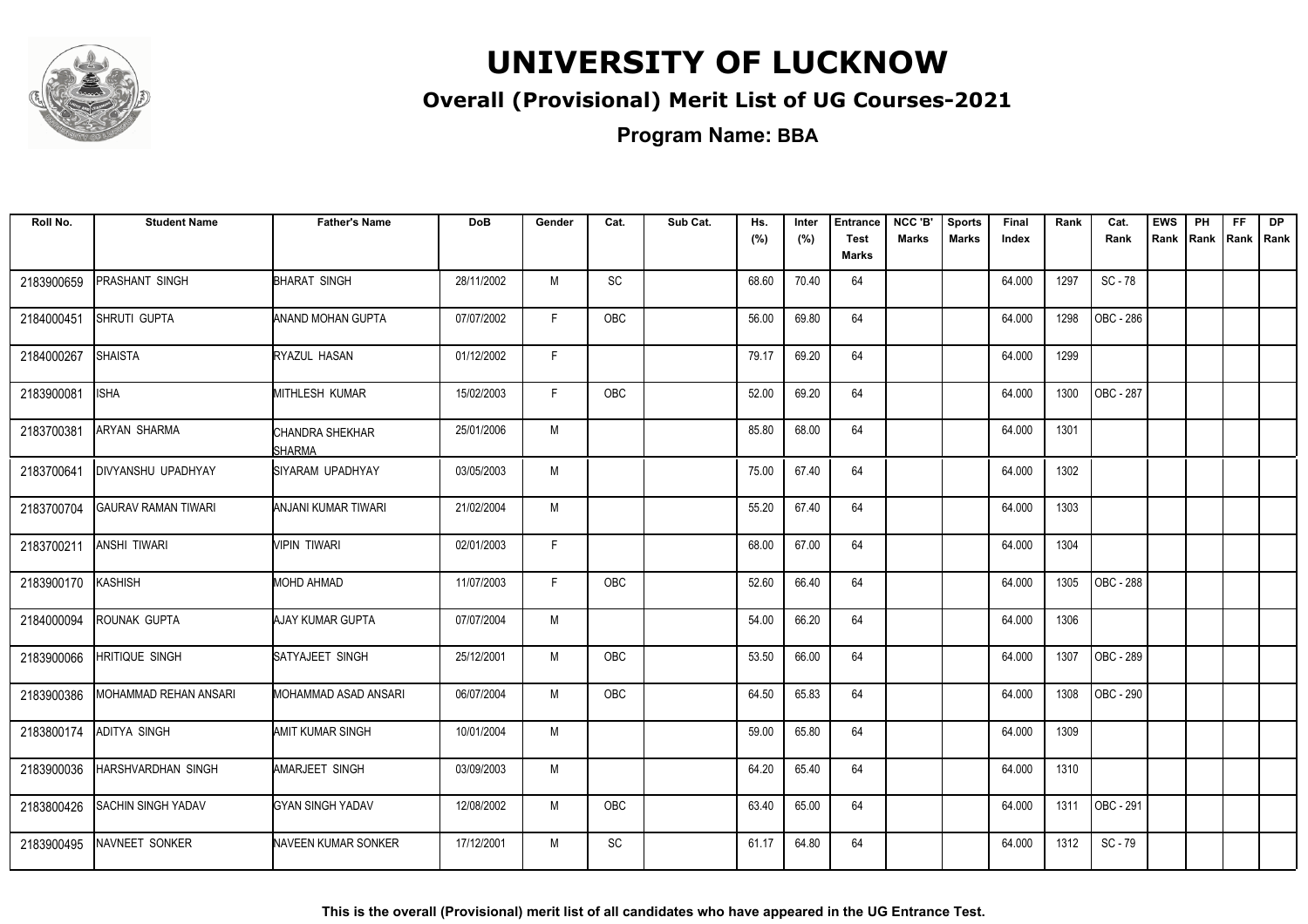

#### **Overall (Provisional) Merit List of UG Courses-2021**

**Program Name: BBA**

| Roll No.   | <b>Student Name</b>       | <b>Father's Name</b>                | <b>DoB</b> | Gender | Cat.                         | Sub Cat. | Hs.<br>(%) | Inter<br>(%) | <b>Entrance</b><br><b>Test</b><br><b>Marks</b> | NCC 'B'<br><b>Marks</b> | <b>Sports</b><br><b>Marks</b> | Final<br>Index | Rank | Cat.<br>Rank     | <b>EWS</b><br>Rank | PH<br>Rank | FF.<br>Rank   Rank | <b>DP</b> |
|------------|---------------------------|-------------------------------------|------------|--------|------------------------------|----------|------------|--------------|------------------------------------------------|-------------------------|-------------------------------|----------------|------|------------------|--------------------|------------|--------------------|-----------|
| 2183900334 | MD RAHIL AKHTER           | MD NASRUL ZOHA                      | 07/11/2002 | M      |                              |          | 47.40      | 64.60        | 64                                             |                         |                               | 64.000         | 1313 |                  |                    |            |                    |           |
| 2183800127 | ADARSH KUMAR              | AWADH BIHARI LAL                    | 14/12/2004 | M      |                              |          | 81.20      | 64.00        | 64                                             |                         |                               | 64.000         | 1314 |                  |                    |            |                    |           |
| 2184100359 | <b>VIVEK MISHRA</b>       | CHANDRA PRAKASH<br>MISHRA           | 13/02/2003 | M      |                              |          | 58.20      | 64.00        | 64                                             |                         |                               | 64.000         | 1315 |                  |                    |            |                    |           |
| 2183700095 | AMAR JAY SINGH            | <b>RANA PRATAP SINGH</b>            | 20/11/2005 | M      |                              |          | 57.33      | 63.80        | 64                                             |                         |                               | 64.000         | 1316 |                  | 32                 |            |                    |           |
| 2183900383 | MOHAMMAD KAIF KHAN        | ATIQUR RAHMAN KHAN                  | 10/04/2004 | M      |                              |          | 65.60      | 63.60        | 64                                             |                         |                               | 64.000         | 1317 |                  |                    |            |                    |           |
| 2183800292 | ASHISH KUMAR VERMA        | <b>RAJESH KUMAR</b>                 | 28/01/2003 | M      | <b>OBC</b>                   |          | 70.20      | 63.40        | 64                                             |                         |                               | 64.000         | 1318 | OBC - 292        |                    |            |                    |           |
| 2183800500 | YOGESHWAR TRIPATHI        | ANUPAM TRIPATHI                     | 27/03/2002 | M      |                              |          | 67.80      | 63.20        | 64                                             |                         |                               | 64.000         | 1319 |                  |                    |            |                    |           |
| 2183800106 | ABHISHEK YADAV            | MANNU YADAV                         | 06/07/1999 | M      | OBC                          |          | 64.00      | 63.00        | 64                                             |                         |                               | 64.000         | 1320 | OBC - 293        |                    |            |                    |           |
| 2183800062 | ABHINAV SRIVASTAVA        | <b>JITENDRA KUMAR</b><br>SRIVASTAVA | 28/10/2004 | M      |                              |          | 63.00      | 62.20        | 64                                             |                         |                               | 64.000         | 1321 |                  |                    |            |                    |           |
| 2184000019 | RAVI RANJAN               | DHANANJAY KUMAR SINGH               | 23/05/2004 | M      |                              |          | 59.40      | 62.20        | 64                                             |                         |                               | 64.000         | 1322 |                  |                    |            |                    |           |
| 2183900549 | NITIN RAI                 | VINOD RAI                           | 08/08/2003 | M      |                              |          | 64.80      | 61.80        | 64                                             |                         |                               | 64.000         | 1323 |                  |                    |            |                    |           |
| 2184100230 | <b>UTKARSH SINGH</b>      | YOGENDRA PRATAP SINGH               | 10/03/2002 | M      |                              |          | 63.40      | 61.80        | 64                                             |                         |                               | 64.000         | 1324 |                  |                    |            |                    |           |
| 2183700565 | <b>DEEPAK KUMAR</b>       | HARI NARAYAN                        | 12/01/2003 | M      |                              |          | 49.80      | 61.20        | 64                                             |                         |                               | 64.000         | 1325 |                  |                    |            |                    |           |
| 2183700703 | <b>GAURAV KUMAR SINGH</b> | RATIBHAN                            | 02/06/2002 | M      | $\operatorname{\textsf{SC}}$ |          | 52.00      | 60.60        | 64                                             |                         |                               | 64.000         | 1326 | $SC - 80$        |                    |            |                    |           |
| 2184000204 | SARTHAK MISHRA            | RAJEEV KUMAR MISHRA                 | 15/02/2003 | M      |                              |          | 46.80      | 60.50        | 64                                             |                         |                               | 64.000         | 1327 |                  |                    |            |                    |           |
| 2183700473 | AYUSH JAISWAL             | MUNNA KUMAR JAISWAL                 | 11/05/2003 | M      | <b>OBC</b>                   |          | 61.00      | 59.00        | 64                                             |                         |                               | 64.000         | 1328 | <b>OBC - 294</b> |                    |            |                    |           |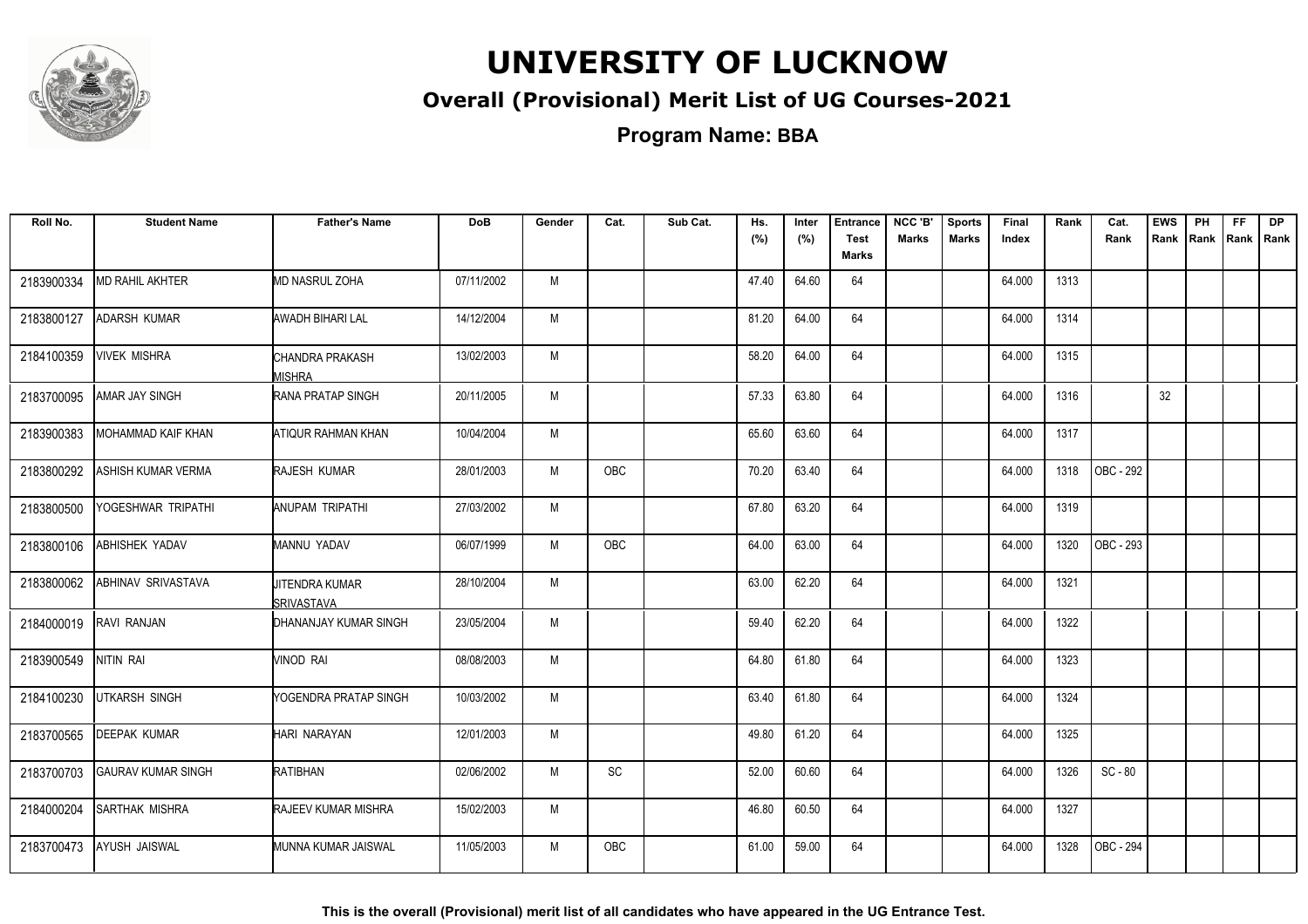

#### **Overall (Provisional) Merit List of UG Courses-2021**

**Program Name: BBA**

| Roll No.   | <b>Student Name</b>   | <b>Father's Name</b> | <b>DoB</b> | Gender | Cat.                         | Sub Cat. | Hs.<br>(%) | Inter<br>(%) | <b>Entrance</b><br><b>Test</b><br><b>Marks</b> | NCC 'B'<br><b>Marks</b> | <b>Sports</b><br><b>Marks</b> | Final<br>Index | Rank | Cat.<br>Rank | <b>EWS</b><br>Rank | PH<br>Rank | FF.<br>Rank   Rank | <b>DP</b> |
|------------|-----------------------|----------------------|------------|--------|------------------------------|----------|------------|--------------|------------------------------------------------|-------------------------|-------------------------------|----------------|------|--------------|--------------------|------------|--------------------|-----------|
| 2184100048 | SUDHANSHU GUPTA       | UAI PRAKASH GUPTA    | 28/04/2001 | M      | <b>OBC</b>                   |          | 66.83      | 58.20        | 64                                             |                         |                               | 64.000         | 1329 | OBC - 295    |                    |            |                    |           |
| 2184000329 | <b>SHIVA SINGH</b>    | RADHE KISHAN SINGH   | 28/08/2002 | M      |                              |          | 61.00      | 57.40        | 64                                             |                         |                               | 64.000         | 1330 |              |                    |            |                    |           |
| 2183700061 | <b>AMAN ANIS</b>      | ANIS UR REHMAN       | 22/01/2000 | M      | <b>OBC</b>                   |          | 65.00      | 56.20        | 64                                             |                         |                               | 64.000         | 1331 | OBC - 296    |                    |            |                    |           |
| 2183800121 | ABU SAQIB             | PARWEZ ALAM          | 01/07/2002 | М      | <b>OBC</b>                   |          | 58.40      | 52.00        | 64                                             |                         |                               | 64.000         | 1332 | OBC - 297    |                    |            |                    |           |
| 2183900045 | HIMANSHU GUPTA        | ABHISHEK KUMAR GUPTA | 11/10/2003 | M      | OBC                          |          | 54.80      | 52.00        | 64                                             |                         |                               | 64.000         | 1333 | OBC - 298    |                    |            |                    |           |
| 2183700009 | AKASH SRIVASTAVA      | SANTOSH SRIVASTAVA   | 15/07/2004 | M      |                              |          | 83.33      | 0.00         | 64                                             |                         |                               | 64.000         | 1334 |              |                    |            |                    |           |
| 2184100425 | ZAINAB KALAM          | <b>ABDUL KALAM</b>   | 16/11/2004 | F.     | OBC                          |          | 78.00      | 0.00         | 64                                             |                         |                               | 64.000         | 1335 | OBC - 299    |                    |            |                    |           |
| 2183900590 | PARUL                 | RAMAKANT             | 07/01/2002 | F      | $\operatorname{\textsf{SC}}$ |          | 75.17      | 0.00         | 64                                             |                         |                               | 64.000         | 1336 | $SC - 81$    |                    |            |                    |           |
| 2183900784 | RAJAT SRIVASTAVA      | UMA KANT SRIVASTAVA  | 02/06/2004 | M      |                              |          | 74.83      | 0.00         | 64                                             |                         |                               | 64.000         | 1337 |              |                    |            |                    |           |
| 2183700273 | ANURAG SHUKLA         | MISHWANATH SHUKLA    | 03/06/2004 | M      |                              |          | 71.80      | 0.00         | 64                                             |                         |                               | 64.000         | 1338 |              |                    |            |                    |           |
| 2183800474 | TANNU UPADHYAY        | IGHANSHYAM UPADHYAY  | 20/07/2002 | F.     |                              |          | 71.20      | 0.00         | 64                                             |                         |                               | 64.000         | 1339 |              |                    |            |                    |           |
| 2183900706 | PRIYANSHI SAHU        | GAURI SHANKAR SAHU   | 24/09/2003 | F.     | OBC                          |          | 70.17      | 0.00         | 64                                             |                         |                               | 64.000         | 1340 | OBC - 300    |                    |            |                    |           |
| 2184100024 | SNEHAL YADAV          | <b>HARDEV YADAV</b>  | 02/12/2005 | F.     | <b>OBC</b>                   |          | 69.60      | 0.00         | 64                                             |                         |                               | 64.000         | 1341 | OBC - 301    |                    |            |                    |           |
| 2183700463 | <b>AYUSH BARANWAL</b> | <b>ALOK BARANWAL</b> | 05/11/2002 | M      |                              |          | 68.40      | 0.00         | 64                                             |                         |                               | 64.000         | 1342 |              |                    |            |                    |           |
| 2184000118 | SAHIL RIZVI           | <b>MOHD RASHID</b>   | 17/01/2002 | M      |                              |          | 66.80      | 0.00         | 64                                             |                         |                               | 64.000         | 1343 |              |                    |            |                    |           |
| 2183900243 | KRISHNA NISHAD        | RAM JIWAN NISHAD     | 29/04/2002 | M      | <b>OBC</b>                   |          | 61.50      | 0.00         | 64                                             |                         |                               | 64.000         | 1344 | OBC - 302    |                    |            |                    |           |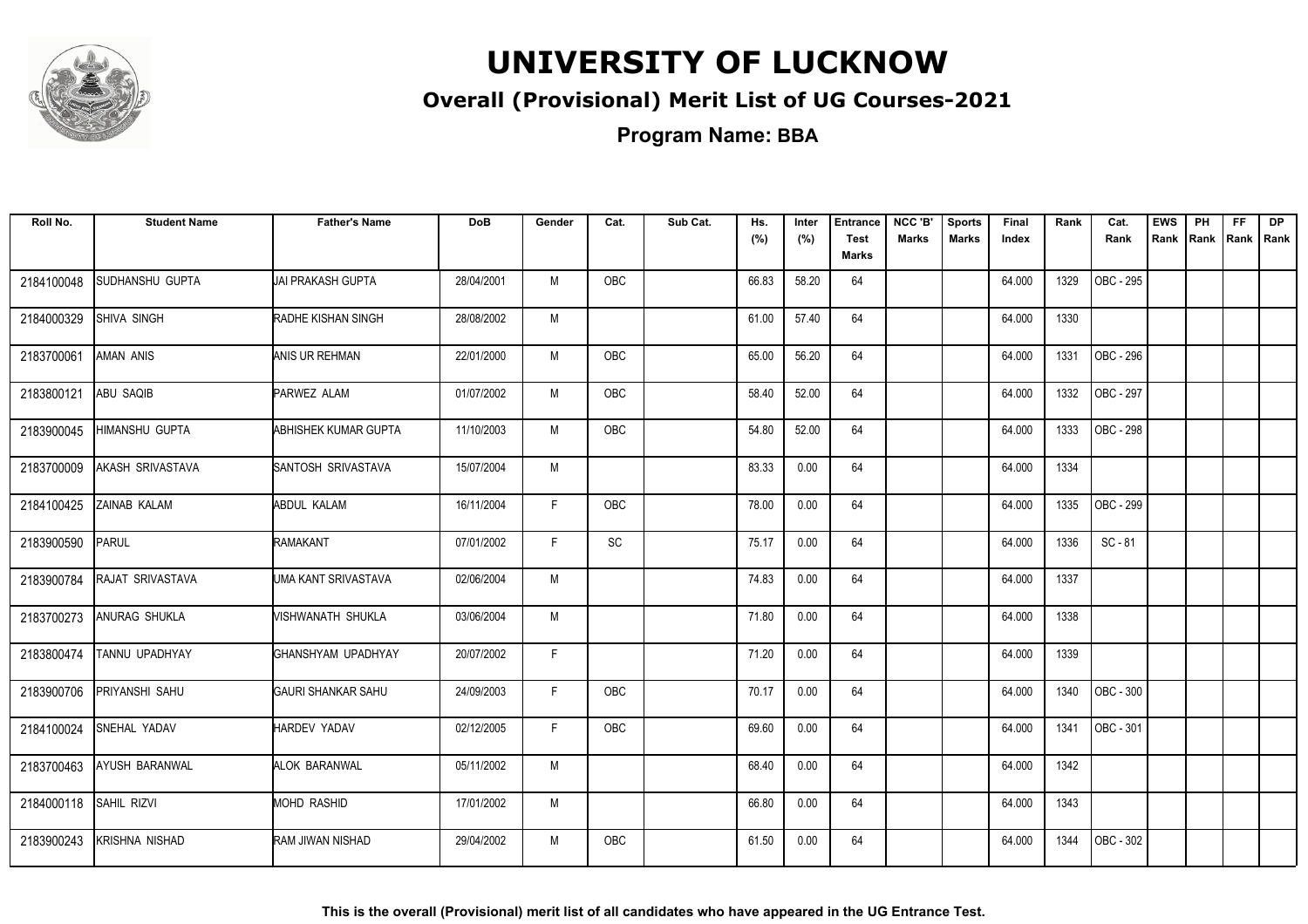

#### **Overall (Provisional) Merit List of UG Courses-2021**

**Program Name: BBA**

| Roll No.   | <b>Student Name</b>          | <b>Father's Name</b>                  | <b>DoB</b> | Gender | Cat.       | Sub Cat. | Hs.<br>(%) | Inter<br>(%) | <b>Entrance</b><br><b>Test</b> | NCC 'B'<br><b>Marks</b> | <b>Sports</b><br><b>Marks</b> | Final<br>Index | Rank | Cat.<br>Rank | <b>EWS</b> | PH | <b>FF</b> | <b>DP</b><br>Rank Rank Rank Rank |
|------------|------------------------------|---------------------------------------|------------|--------|------------|----------|------------|--------------|--------------------------------|-------------------------|-------------------------------|----------------|------|--------------|------------|----|-----------|----------------------------------|
|            |                              |                                       |            |        |            |          |            |              | Marks                          |                         |                               |                |      |              |            |    |           |                                  |
| 2183700239 | ANSHUMAN YADAV               | DHARAM SINGH YADAV                    | 05/09/2001 | M      | OBC        |          | 58.00      | 0.00         | 64                             |                         |                               | 64.000         | 1345 | OBC - 303    |            |    |           |                                  |
| 2183800183 | ADITYA SINGH                 | PRAMOD SINGH                          | 13/03/2004 | M      |            |          | 56.40      | 0.00         | 64                             |                         |                               | 64.000         | 1346 |              |            |    |           |                                  |
| 2184100297 | VATSAL JAISWAL               | LATE.ARVIND JAISWAL                   | 15/06/2003 | M      | OBC        |          | 54.00      | 0.00         | 64                             |                         |                               | 64.000         | 1347 | OBC - 304    |            |    |           |                                  |
| 2184000394 | SHOBHIT KUMAR                | RAMDEV PRASAD                         | 06/08/2002 | M      | SC         |          | 51.60      | 0.00         | 64                             |                         |                               | 64.000         | 1348 | SC - 82      |            |    |           |                                  |
| 2184000070 | RITVIK RAI                   | <b>BRIJESH KUMAR RAI</b>              | 26/06/2004 | M      |            |          | 40.67      | 0.00         | 64                             |                         |                               | 64.000         | 1349 |              |            |    |           |                                  |
| 2184000374 | SHIVANSH DUBEY               | AWADH NARAYAN DUBEY                   | 08/08/2003 | M      |            |          | 72.60      | 88.80        | 62                             |                         |                               | 62.000         | 1350 |              |            |    |           |                                  |
| 2183800445 | <b>SHAILESH KUMAR SHUKLA</b> | <b>RAKESH KUMAR SHUKLA</b>            | 11/05/2003 | M      |            |          | 92.40      | 88.20        | 62                             |                         |                               | 62.000         | 1351 |              |            |    |           |                                  |
| 2184100317 | <b>VIKAS SINGH</b>           | <b>BASANT SINGH</b>                   | 08/12/2002 | M      | <b>OBC</b> |          | 87.33      | 87.50        | 62                             |                         |                               | 62.000         | 1352 | OBC - 305    |            |    |           |                                  |
| 2183900480 | NAMISHA CHANNA               | RAJ KUMAR CHANNA                      | 16/08/2002 | F.     |            |          | 82.83      | 87.40        | 62                             |                         |                               | 62.000         | 1353 |              |            |    |           |                                  |
| 2183900491 | NAUSHEEN ALI                 | ALI KAUSAR                            | 06/07/2003 | F.     |            |          | 58.33      | 87.25        | 62                             |                         |                               | 62.000         | 1354 |              |            |    |           |                                  |
| 2183900528 | NIKITA YADAV                 | SANJAY YADAV                          | 19/01/2003 | F.     | <b>OBC</b> |          | 80.17      | 86.20        | 62                             |                         |                               | 62.000         | 1355 | OBC - 306    |            |    |           |                                  |
| 2183700264 | <b>ANUMEHA CHITRANSH</b>     | SANJAY SRIVASTAVA                     | 09/07/2003 | F.     |            |          | 82.60      | 85.83        | 62                             |                         |                               | 62.000         | 1356 |              |            |    |           |                                  |
| 2183900421 | <b>MOHD MOHSHIN SHEKH</b>    | <b>MOHAMMAD MOHAB</b><br><b>SHEKH</b> | 21/10/2003 | M      |            |          | 55.00      | 85.20        | 62                             |                         |                               | 62.000         | 1357 |              |            |    |           |                                  |
| 2183800137 | ADEEBA SAEED                 | <b>MOHD SAEED</b>                     | 12/08/2002 | F      |            |          | 81.00      | 83.80        | 62                             |                         |                               | 62.000         | 1358 |              |            |    |           |                                  |
| 2183700718 | <b>GURLEEN KAUR</b>          | ATINDER PAL SINGH                     | 12/01/2001 | F.     |            |          | 67.50      | 82.00        | 62                             |                         |                               | 62.000         | 1359 |              |            |    |           |                                  |
| 2183900205 | <b>KHUSHI SINGH</b>          | <b>ARVIND SINGH</b>                   | 08/11/2003 | F.     |            |          | 81.00      | 81.67        | 62                             |                         |                               | 62.000         | 1360 |              |            |    |           |                                  |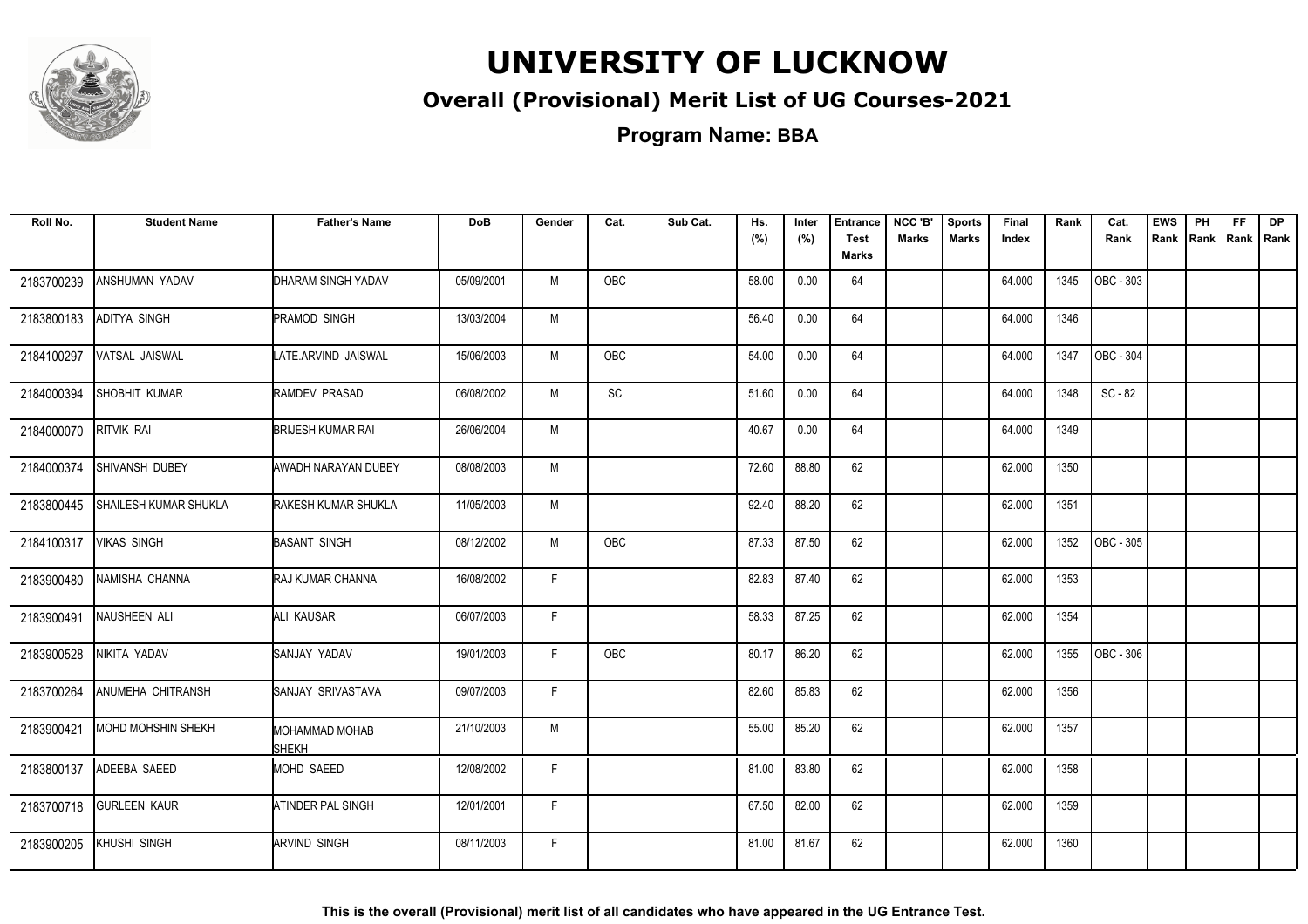

#### **Overall (Provisional) Merit List of UG Courses-2021**

| Roll No.   | <b>Student Name</b>                       | <b>Father's Name</b>       | <b>DoB</b> | Gender | Cat.       | Sub Cat. | Hs.<br>(%) | Inter<br>(%) | <b>Entrance</b><br><b>Test</b> | NCC 'B'<br><b>Marks</b> | <b>Sports</b><br><b>Marks</b> | Final<br>Index | Rank | Cat.<br>Rank | <b>EWS</b> | PH<br>Rank Rank Rank Rank | FF. | <b>DP</b> |
|------------|-------------------------------------------|----------------------------|------------|--------|------------|----------|------------|--------------|--------------------------------|-------------------------|-------------------------------|----------------|------|--------------|------------|---------------------------|-----|-----------|
|            |                                           |                            |            |        |            |          |            |              | Marks                          |                         |                               |                |      |              |            |                           |     |           |
| 2183700339 | ARMAN SHIVHARE                            | <b>VINAY SHIVHARE</b>      | 03/08/2003 | M      | OBC        |          | 71.20      | 80.40        | 62                             |                         |                               | 62.000         | 1361 | OBC - 307    |            |                           |     |           |
| 2183900726 | PRIYANSHU SINGH                           | RAJESH SINGH               | 17/01/2004 | M      |            |          | 73.80      | 79.20        | 62                             |                         |                               | 62.000         | 1362 |              |            |                           |     |           |
| 2183900135 | KAINAT KHAN                               | AHMAD UMAR KHAN            | 11/05/2003 | F      |            |          | 71.00      | 78.20        | 62                             |                         |                               | 62.000         | 1363 |              |            |                           |     |           |
| 2183700131 | <b>ANANT KUMAR DUBEY</b>                  | <b>RAJ KUMAR DUBEY</b>     | 23/11/2002 | M      |            |          | 61.60      | 78.00        | 62                             |                         |                               | 62.000         | 1364 |              |            |                           |     |           |
| 2184000407 | SHREY GUPTA                               | SATYA PRAKASH GUPTA        | 06/06/2004 | M      | OBC        |          | 85.60      | 77.60        | 62                             |                         |                               | 62.000         | 1365 | OBC - 308    |            |                           |     |           |
| 2183700555 | CHANDANI CHAUHAN                          | RAM BIRISH CHAUHAN         | 11/02/2004 | F.     | OBC        |          | 59.80      | 76.00        | 62                             |                         |                               | 62.000         | 1366 | OBC - 309    |            |                           |     |           |
| 2183700212 | ANSHIKA AGNIHOTRI                         | KUMAR AGNIHOTRI            | 19/12/2003 | F      |            |          | 86.20      | 74.80        | 62                             |                         |                               | 62.000         | 1367 |              |            |                           |     |           |
| 2184000046 | <b>RISHABH KUMAR</b><br><b>SRIVASTAVA</b> | SUNIL KUMAR SRIVASTAVA     | 20/06/2004 | M      |            |          | 64.00      | 74.60        | 62                             |                         |                               | 62.000         | 1368 |              |            |                           |     |           |
| 2183700012 | <b>AKHILESH PRATAP SINGH</b>              | ASHOK KUMAR SINGH          | 09/01/2003 | M      |            |          | 63.00      | 74.00        | 62                             |                         |                               | 62.000         | 1369 |              |            |                           |     |           |
| 2183700261 | ANUJ SINGH                                | PANKAJ SINGH               | 10/08/2003 | M      |            |          | 56.00      | 74.00        | 62                             |                         |                               | 62.000         | 1370 |              |            |                           |     |           |
| 2184000253 | <b>SAURABH SONVANI</b>                    | PAWAN KUMAR SONVANI        | 09/06/2001 | M      | SC         |          | 83.50      | 73.80        | 62                             |                         |                               | 62.000         | 1371 | $SC - 83$    |            |                           |     |           |
| 2184000354 | <b>SHIVAM KUMAR SONI</b>                  | <b>INDRESH KUMAR SONI</b>  | 15/07/2004 | M      | OBC        |          | 77.17      | 73.20        | 62                             |                         |                               | 62.000         | 1372 | OBC - 310    |            |                           |     |           |
| 2183900683 | PRAVESH KUMAR SHUKLA                      | <b>DEEP NARAYAN SHUKLA</b> | 17/11/2002 | M      |            |          | 77.50      | 72.60        | 62                             |                         |                               | 62.000         | 1373 |              | 33         |                           |     |           |
| 2183800159 | ADITYA CHAUHAN                            | JAGRAM CHAUHAN             | 07/11/2003 | M      | OBC        |          | 50.50      | 72.60        | 62                             |                         |                               | 62.000         | 1374 | OBC - 311    |            |                           |     |           |
| 2184100039 | <b>SOZEEN HAYEE KHAN</b>                  | ABDUL HAYEE KHAN           | 06/09/2003 | F.     |            |          | 74.17      | 71.64        | 62                             |                         |                               | 62.000         | 1375 |              |            |                           |     |           |
| 2183800208 | AFROJ AHAMAD                              | <b>ABDUL MANNAN</b>        | 11/01/2003 | M      | <b>OBC</b> |          | 50.40      | 71.60        | 62                             |                         |                               | 62.000         | 1376 | OBC - 312    |            |                           |     |           |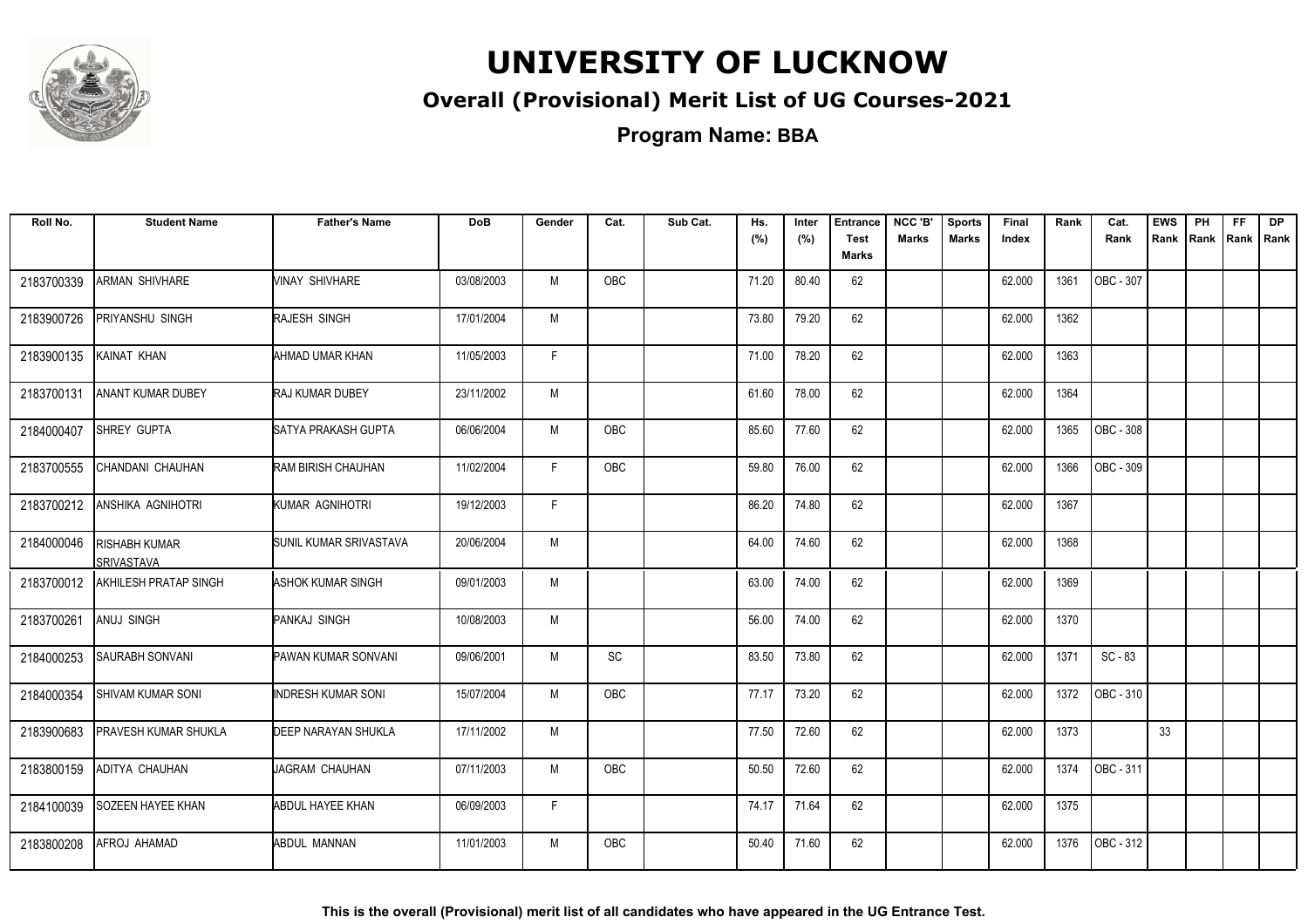

#### **Overall (Provisional) Merit List of UG Courses-2021**

| Roll No.   | <b>Student Name</b>      | <b>Father's Name</b>              | <b>DoB</b> | Gender | Cat.       | Sub Cat. | Hs.<br>(%) | Inter<br>(%) | <b>Entrance</b><br><b>Test</b><br>Marks | NCC 'B'<br><b>Marks</b> | <b>Sports</b><br><b>Marks</b> | Final<br>Index | Rank | Cat.<br>Rank | <b>EWS</b> | PH | FF. | <b>DP</b><br>Rank Rank Rank Rank |
|------------|--------------------------|-----------------------------------|------------|--------|------------|----------|------------|--------------|-----------------------------------------|-------------------------|-------------------------------|----------------|------|--------------|------------|----|-----|----------------------------------|
| 2184100141 | TANU CHATURVEDI          | SHRI PRAKASH<br><b>CHATURVEDI</b> | 01/01/2003 | F.     |            |          | 60.33      | 71.40        | 62                                      |                         |                               | 62.000         | 1377 |              |            |    |     |                                  |
| 2183900314 | <b>MANOJ SINGH PATEL</b> | RAM KARAN SINGH                   | 13/06/2003 | M      | <b>OBC</b> |          | 82.00      | 71.33        | 62                                      |                         |                               | 62.000         | 1378 | OBC - 313    |            |    |     |                                  |
| 2184000472 | SHUBHAM SHARMA           | RAM ASHISH SHARMA                 | 15/11/2003 | M      | <b>OBC</b> |          | 71.50      | 70.80        | 62                                      |                         |                               | 62.000         | 1379 | OBC - 314    |            |    |     |                                  |
| 2184000164 | <b>SAMEER YADAV</b>      | <b>SANJAY KUMAR YADAV</b>         | 21/11/2002 | M      | OBC        |          | 67.00      | 70.00        | 62                                      |                         |                               | 62.000         | 1380 | OBC - 315    |            |    |     |                                  |
| 2184000218 | <b>SATAKSHI RATHORE</b>  | VAISHNO RATHORE                   | 13/03/2002 | F.     |            |          | 70.40      | 69.40        | 62                                      |                         |                               | 62.000         | 1381 |              |            |    |     |                                  |
| 2183700089 | <b>AMAN DEEP</b>         | <b>SHIV BAHADUR</b>               | 27/08/2004 | M      | OBC        |          | 85.00      | 69.00        | 62                                      |                         |                               | 62.000         | 1382 | OBC - 316    |            |    |     |                                  |
| 2183700560 | CHITRANSH SHUKLA         | AJAY PRAKASH SHUKLA               | 16/07/2004 | М      |            |          | 73.86      | 69.00        | 62                                      |                         |                               | 62.000         | 1383 |              |            |    |     |                                  |
| 2183900554 | NITYA UPADHYAY           | MANOJ KUMAR UPADHYAY              | 15/07/2003 | F.     |            |          | 66.80      | 69.00        | 62                                      |                         |                               | 62.000         | 1384 |              |            |    |     |                                  |
| 2183900676 | PRATIKSHA RAI            | ABHAY NATH RAI                    | 12/01/2002 | F.     |            |          | 70.20      | 68.80        | 62                                      |                         |                               | 62.000         | 1385 |              |            |    |     |                                  |
| 2183700351 | <b>ARPIT YADAV</b>       | UDAI RAJ YADAV                    | 02/08/2003 | M      | <b>OBC</b> |          | 60.80      | 67.80        | 62                                      |                         |                               | 62.000         | 1386 | OBC - 317    |            |    |     |                                  |
| 2183700391 | <b>ARYAN VERMA</b>       | SHASHIKANT VERMA                  | 05/04/2002 | M      | SC         |          | 69.17      | 67.60        | 62                                      |                         |                               | 62.000         | 1387 | SC-84        |            |    |     |                                  |
| 2184100140 | <b>TANMAY SRIVASTAVA</b> | NAVEEN SRIVASTAVA                 | 13/03/2003 | M      |            |          | 69.50      | 65.83        | 62                                      |                         |                               | 62.000         | 1388 |              |            |    |     |                                  |
| 2184000470 | <b>SHUBHAM PRASAD</b>    | SBK PRASAD                        | 22/02/2002 | M      | OBC        |          | 100.00     | 65.00        | 62                                      |                         |                               | 62.000         | 1389 | OBC - 318    |            |    |     |                                  |
| 2183900475 | NAMAN JAIN               | ATUL JAIN                         | 22/03/2003 | M      |            |          | 60.83      | 64.83        | 62                                      |                         |                               | 62.000         | 1390 |              |            |    |     |                                  |
| 2183700665 | <b>FALAK</b>             | AFTAB ALAM                        | 10/01/2003 | F.     |            |          | 67.50      | 64.80        | 62                                      |                         |                               | 62.000         | 1391 |              |            |    |     |                                  |
| 2184100054 | <b>SUJAL BHARDWAJ</b>    | MANOJ BHARDWAJ                    | 26/10/2003 | M      |            |          | 71.67      | 63.40        | 62                                      |                         |                               | 62.000         | 1392 |              |            |    |     |                                  |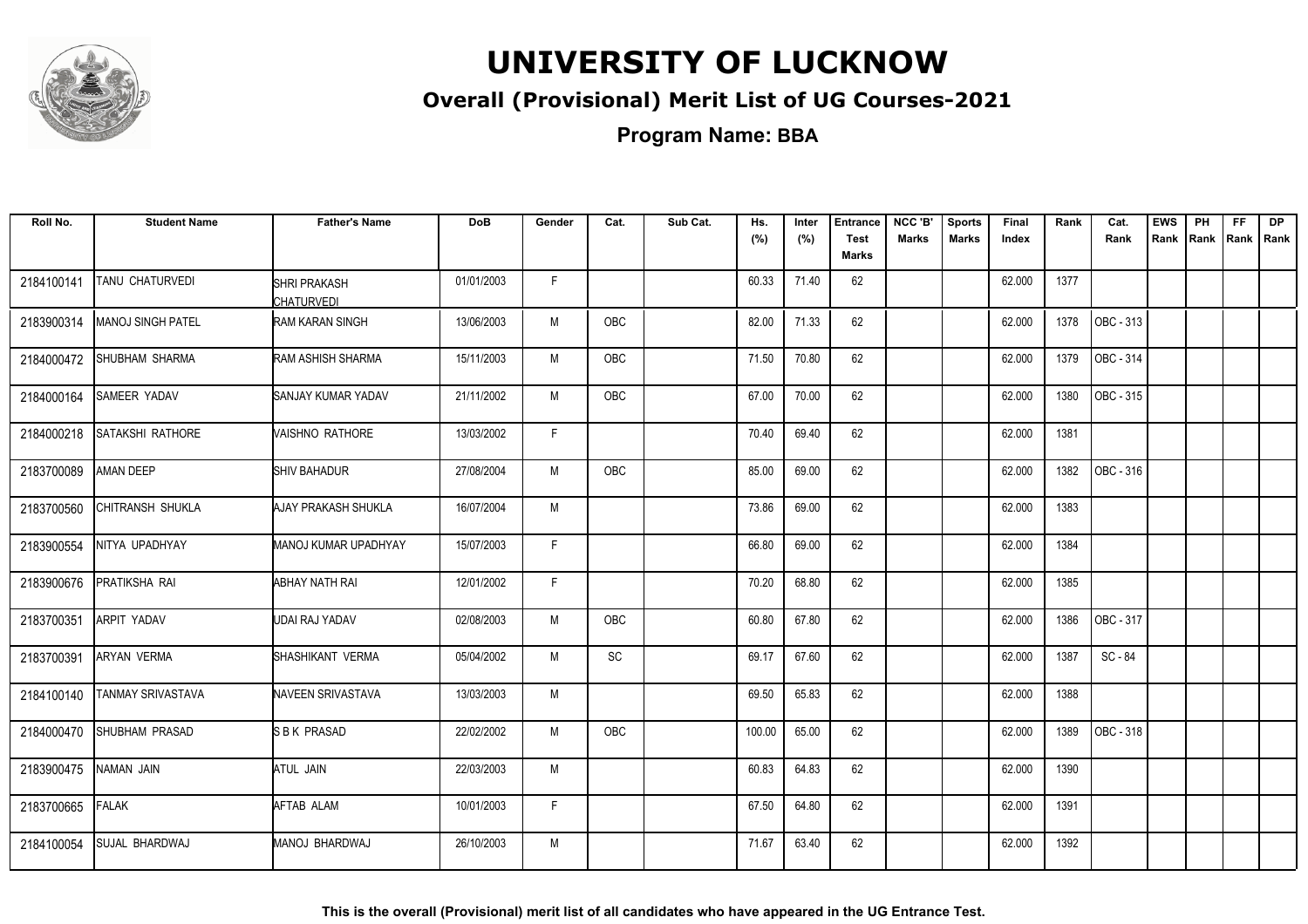

#### **Overall (Provisional) Merit List of UG Courses-2021**

**Program Name: BBA**

| Roll No.   | <b>Student Name</b>      | <b>Father's Name</b>              | <b>DoB</b> | Gender | Cat.       | Sub Cat. | Hs.<br>(%) | Inter<br>(%) | <b>Entrance</b><br><b>Test</b><br>Marks | NCC 'B'<br><b>Marks</b> | <b>Sports</b><br><b>Marks</b> | Final<br>Index | Rank | Cat.<br>Rank | <b>EWS</b> | PH<br>Rank Rank | <b>FF</b><br>Rank   Rank | <b>DP</b> |
|------------|--------------------------|-----------------------------------|------------|--------|------------|----------|------------|--------------|-----------------------------------------|-------------------------|-------------------------------|----------------|------|--------------|------------|-----------------|--------------------------|-----------|
| 2183700659 | ENNAMA ASKARI            | SYED SIRAJ ASKARI                 | 23/07/1997 | F.     |            |          | 60.80      | 62.60        | 62                                      |                         |                               | 62.000         | 1393 |              |            |                 |                          |           |
| 2183900453 | <b>MUKESH KUMAR</b>      | MUNNA PRASAD                      | 26/07/2002 | M      | <b>SC</b>  |          | 59.60      | 61.80        | 62                                      |                         |                               | 62.000         | 1394 | SC-85        |            |                 |                          |           |
| 2183700724 | <b>HARDIK SINGH</b>      | <b>PRADEEP KUMAR SINGH</b>        | 22/12/2003 | M      |            |          | 55.00      | 61.60        | 62                                      |                         |                               | 62.000         | 1395 |              |            |                 |                          |           |
| 2183800092 | <b>ABHISHEK PANDEY</b>   | SANJAY PANDEY                     | 06/02/2004 | M      |            |          | 51.80      | 61.40        | 62                                      |                         |                               | 62.000         | 1396 |              |            |                 |                          |           |
| 2184000227 | <b>SATYAM SINGH</b>      | AJEET KUMAR SINGH                 | 17/10/2003 | M      |            |          | 54.00      | 61.17        | 62                                      |                         |                               | 62.000         | 1397 |              |            |                 |                          |           |
| 2183700424 | <b>ASTHA SINGH</b>       | RAJESHWAR SINGH                   | 13/02/2003 | F.     | OBC        |          | 53.80      | 61.00        | 62                                      |                         |                               | 62.000         | 1398 | OBC - 319    |            |                 |                          |           |
| 2184000087 | <b>ROHIT KUMAR YADAV</b> | <b>BIRENDRA SINGH YADAV</b>       | 22/03/2003 | M      | <b>OBC</b> |          | 64.00      | 60.00        | 62                                      |                         |                               | 62.000         | 1399 | OBC - 320    |            |                 |                          |           |
| 2184100316 | <b>VIKAS KUMAR</b>       | SHIV PRASAD                       | 14/04/2004 | M      | <b>SC</b>  |          | 81.33      | 59.00        | 62                                      |                         |                               | 62.000         | 1400 | SC - 86      |            |                 |                          |           |
| 2184000022 | <b>REET VERMA</b>        | ASHUTOSH VERMA                    | 07/01/2002 | F      |            |          | 70.00      | 59.00        | 62                                      |                         |                               | 62.000         | 1401 |              |            |                 |                          |           |
| 2183800270 | <b>ANUBHAV MISHRA</b>    | SHAILENDRA KUMAR<br><b>MISHRA</b> | 17/05/2003 | M      |            |          | 58.50      | 58.60        | 62                                      |                         |                               | 62.000         | 1402 |              |            |                 |                          |           |
| 2183700545 | <b>BIPUL YADAV</b>       | <b>BABULAL YADAV</b>              | 13/07/2002 | M      | OBC        |          | 53.40      | 57.40        | 62                                      |                         |                               | 62.000         | 1403 | OBC - 321    |            |                 |                          |           |
| 2184000403 | SHRADDHA YADAV           | RAVINDRA KUMAR YADAV              | 30/06/2004 | F.     | <b>OBC</b> |          | 64.60      | 57.20        | 62                                      |                         |                               | 62.000         | 1404 | OBC - 322    |            |                 |                          |           |
| 2183900561 | NUPUR ANAND              | <b>SANJAY KUMAR ANAND</b>         | 21/02/2003 | F.     | SC         |          | 60.83      | 57.00        | 62                                      |                         |                               | 62.000         | 1405 | SC-87        |            |                 |                          |           |
| 2184100049 | <b>SUDHANSHU RAI</b>     | VIJAY KUMAR RAI                   | 01/07/2002 | M      |            |          | 64.83      | 54.40        | 62                                      |                         |                               | 62.000         | 1406 |              |            |                 |                          |           |
| 2184000104 | RUSHDA NAFASAT           | NAFASAT HUSAIN                    | 10/08/2004 | F.     |            |          | 67.83      | 54.00        | 62                                      |                         |                               | 62.000         | 1407 |              |            |                 |                          |           |
| 2183800357 | MADHAV SABHARWAL         | SANJEEV KUMAR<br><b>SABHARWAL</b> | 27/08/2003 | M      |            |          | 96.43      | 0.00         | 62                                      |                         |                               | 62.000         | 1408 |              |            |                 |                          |           |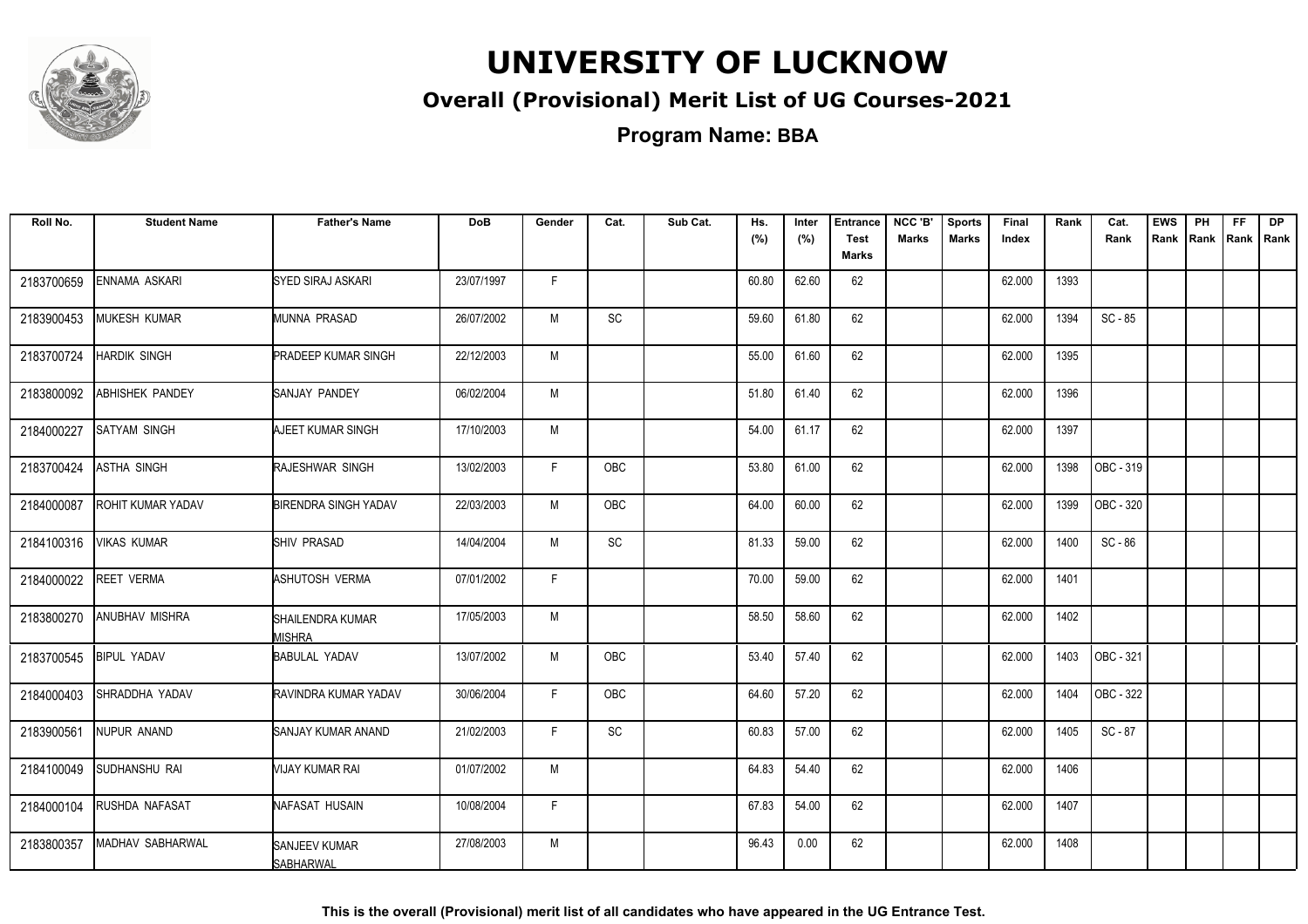

#### **Overall (Provisional) Merit List of UG Courses-2021**

**Program Name: BBA**

| Roll No.   | <b>Student Name</b>     | <b>Father's Name</b>                | <b>DoB</b> | Gender | Cat.                         | Sub Cat. | Hs.<br>(%) | Inter<br>(%) | <b>Entrance</b><br><b>Test</b><br>Marks | NCC 'B'<br><b>Marks</b> | <b>Sports</b><br><b>Marks</b> | Final<br>Index | Rank | Cat.<br>Rank     | <b>EWS</b> | PH | FF. | <b>DP</b><br>Rank Rank Rank Rank |
|------------|-------------------------|-------------------------------------|------------|--------|------------------------------|----------|------------|--------------|-----------------------------------------|-------------------------|-------------------------------|----------------|------|------------------|------------|----|-----|----------------------------------|
| 2184100274 | VANSH NARANG            | <b>INDER KUMAR NARANG</b>           | 27/07/2003 | M      |                              |          | 86.60      | 0.00         | 62                                      |                         |                               | 62.000         | 1409 |                  |            |    |     |                                  |
| 2183900601 | PIYUSH SHARMA           | KARUNESH SHARMA                     | 07/03/2005 | M      |                              |          | 83.60      | 0.00         | 62                                      |                         |                               | 62.000         | 1410 |                  |            |    |     |                                  |
| 2183900600 | <b>PIYUSH SANKHWAR</b>  | RAM JIVAN SANKHWAR                  | 17/12/2004 | M      | <b>SC</b>                    |          | 83.20      | 0.00         | 62                                      |                         |                               | 62.000         | 1411 | SC-88            |            |    |     |                                  |
| 2183700419 | <b>ASTHA GAUTAM</b>     | <b>ANIL KUMAR GAUTAM</b>            | 06/08/2003 | F.     | $\mathsf{SC}$                |          | 82.50      | 0.00         | 62                                      |                         |                               | 62.000         | 1412 | SC - 89          |            |    |     |                                  |
| 2183800348 | KHUSHI TILWANI          | GIRDHARI TILWANI                    | 21/11/2001 | F.     |                              |          | 81.60      | 0.00         | 62                                      |                         |                               | 62.000         | 1413 |                  |            |    |     |                                  |
| 2183700584 | DEVANSH PANDEY          | AKHIL PANDEY                        | 04/09/2002 | M      |                              |          | 78.60      | 0.00         | 62                                      |                         |                               | 62.000         | 1414 |                  |            |    |     |                                  |
| 2183900008 | HARSH KUMAR SAHU        | RAKESH KUMAR                        | 29/08/2003 | M      | OBC                          |          | 76.33      | 0.00         | 62                                      |                         |                               | 62.000         | 1415 | OBC - 323        |            |    |     |                                  |
| 2183800498 | YASH VARDHAN SINGH      | RAKESH PRATAP SINGH                 | 10/07/2002 | M      |                              |          | 75.20      | 0.00         | 62                                      |                         |                               | 62.000         | 1416 |                  |            |    |     |                                  |
| 2183700314 | ARADHANA KUMARI         | NAND LAL                            | 21/06/2003 | F      | $\operatorname{\textsf{SC}}$ |          | 75.00      | 0.00         | 62                                      |                         |                               | 62.000         | 1417 | SC-90            |            |    |     |                                  |
| 2184000387 | SHIVENDRA SINGH YADAV   | HARISH CHANDRA YADAV                | 26/02/2004 | M      | <b>OBC</b>                   |          | 73.80      | 0.00         | 62                                      |                         |                               | 62.000         | 1418 | OBC - 324        |            |    |     |                                  |
| 2183800422 | ROHIT YADAV             | RAVINDRA KUMAR YADAV                | 10/12/2003 | M      | <b>OBC</b>                   |          | 72.67      | 0.00         | 62                                      |                         |                               | 62.000         | 1419 | OBC - 325        |            |    |     |                                  |
| 2184100351 | VISHAL VERMA            | RAJESH VERMA                        | 12/07/2001 | M      | <b>OBC</b>                   |          | 68.50      | 0.00         | 62                                      |                         |                               | 62.000         | 1420 | <b>OBC - 326</b> |            |    |     |                                  |
| 2183700028 | AKSHITA SRIVASTAVA      | KAUSHAL KUMAR                       | 02/10/2003 | F      |                              |          | 67.00      | 0.00         | 62                                      |                         |                               | 62.000         | 1421 |                  |            |    |     |                                  |
| 2183900387 | MOHAMMAD SAHIL SIDDIQUI | <b>MOHAMMAD SHAHEED</b><br>siddiqui | 08/08/2003 | M      |                              |          | 66.83      | 0.00         | 62                                      |                         |                               | 62.000         | 1422 |                  |            |    |     |                                  |
| 2183700595 | DHEERAJ PAL             | <b>VISHRAM PAL</b>                  | 05/04/2003 | М      | OBC                          |          | 65.20      | 0.00         | 62                                      |                         |                               | 62.000         | 1423 | OBC - 327        |            |    |     |                                  |
| 2183900575 | <b>OSEEN GUPTA</b>      | ANIL GUPTA                          | 04/02/2003 | F.     | <b>OBC</b>                   |          | 60.40      | 0.00         | 62                                      |                         |                               | 62.000         | 1424 | OBC - 328        |            |    |     |                                  |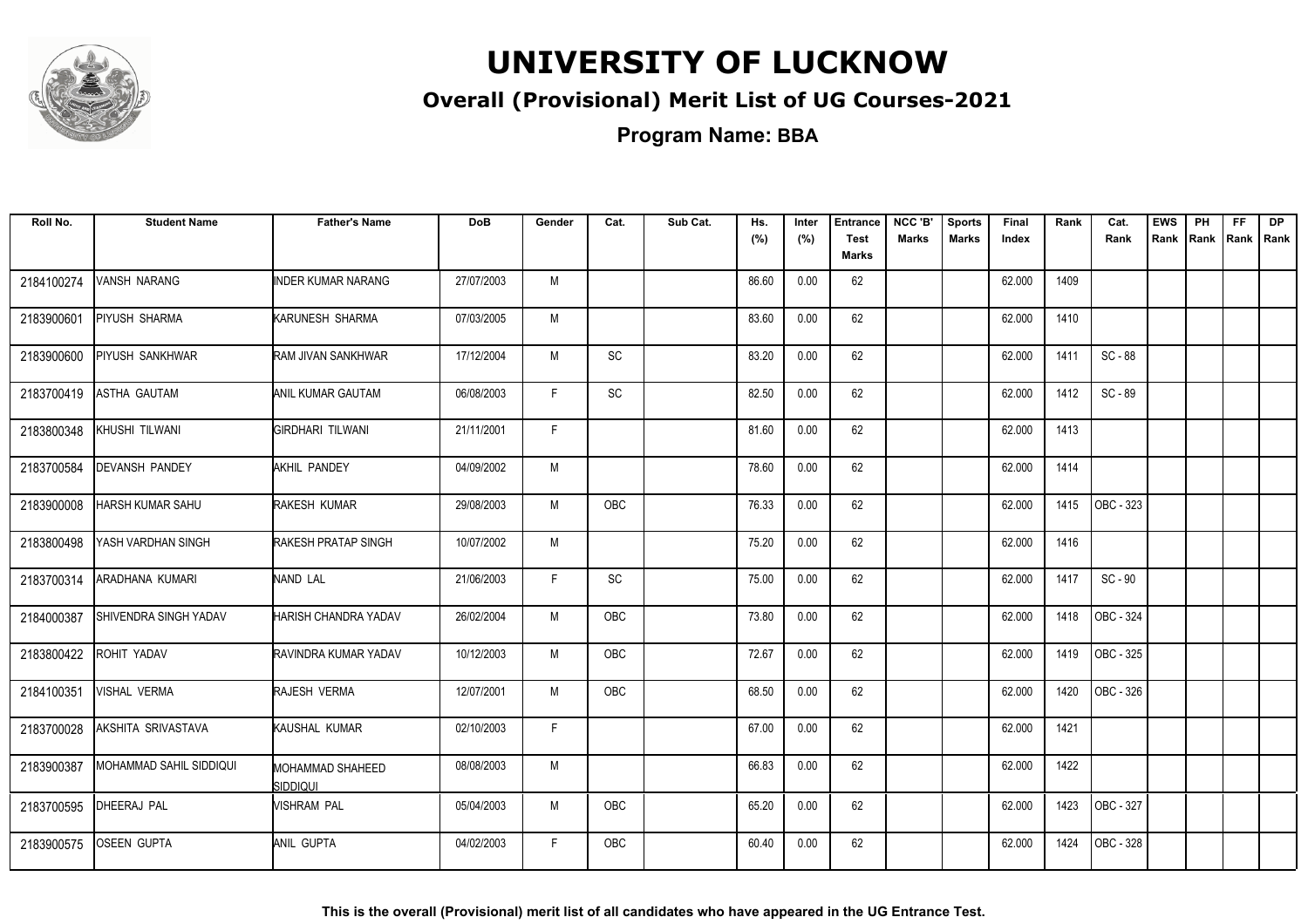

#### **Overall (Provisional) Merit List of UG Courses-2021**

| Roll No.   | <b>Student Name</b>     | <b>Father's Name</b>         | <b>DoB</b> | Gender | Cat.      | Sub Cat. | Hs.<br>(%) | Inter<br>(%) | <b>Entrance</b><br><b>Test</b><br>Marks | NCC 'B'<br><b>Marks</b> | <b>Sports</b><br><b>Marks</b> | Final<br>Index | Rank | Cat.<br>Rank | <b>EWS</b><br>Rank Rank Rank Rank | PH | FF. | <b>DP</b> |
|------------|-------------------------|------------------------------|------------|--------|-----------|----------|------------|--------------|-----------------------------------------|-------------------------|-------------------------------|----------------|------|--------------|-----------------------------------|----|-----|-----------|
| 2184000468 | SHUBHAM MISHRA          | <b>VIJAY MISHRA</b>          | 08/04/2003 | M      |           |          | 58.33      | 0.00         | 62                                      |                         |                               | 62.000         | 1425 |              |                                   |    |     |           |
| 2183800213 | AHAD ANSARI             | <b>NASIM AHMED</b>           | 25/09/2001 | M      | OBC       |          | 47.50      | 0.00         | 62                                      |                         |                               | 62.000         | 1426 | OBC - 329    |                                   |    |     |           |
| 2184100020 | <b>SNEHA SINGH</b>      | RAJENDRA PRASAD              | 20/06/2003 | F.     | SC        | NCC      | 85.20      | 79.80        | 60                                      | 1.500                   |                               | 61.500         | 1427 | $SC - 91$    |                                   |    |     |           |
| 2183800310 | <b>DEVASHISH BINWAL</b> | RAVI BINWAL                  | 19/09/2002 | M      |           |          | 77.40      | 90.80        | 60                                      |                         |                               | 60.000         | 1428 |              |                                   |    |     |           |
| 2184000422 | SHREYA VERMA            | JITENDRA KUMAR VERMA         | 21/02/2004 | F.     | OBC       |          | 84.60      | 90.40        | 60                                      |                         |                               | 60.000         | 1429 | OBC - 330    |                                   |    |     |           |
| 2184100324 | <b>VINAYAK MISHRA</b>   | KRISHNA KUMAR MISHRA         | 11/11/2003 | M      |           |          | 80.90      | 90.00        | 60                                      |                         |                               | 60.000         | 1430 |              |                                   |    |     |           |
| 2183700358 | ARUBA FAROOQUI          | <b>FARHAN AHMAD FAROOQUI</b> | 10/01/2003 | F.     |           |          | 87.83      | 89.17        | 60                                      |                         |                               | 60.000         | 1431 |              |                                   |    |     |           |
| 2183700458 | AYESHA AFZAL            | AFZAL AHMAD                  | 10/08/2002 | F.     |           |          | 85.67      | 86.33        | 60                                      |                         |                               | 60.000         | 1432 |              |                                   |    |     |           |
| 2183900136 | KAITHERINE MASSEY       | LATE ALIQ MASSEY             | 01/01/2002 | F.     |           |          | 69.00      | 84.00        | 60                                      |                         |                               | 60.000         | 1433 |              |                                   |    |     |           |
| 2183900533 | NISHA SINGH             | JANARDAN SINGH               | 30/01/2005 | F.     |           |          | 75.60      | 83.60        | 60                                      |                         |                               | 60.000         | 1434 |              |                                   |    |     |           |
| 2184100030 | <b>SONALI CHANDRA</b>   | <b>PREM CHANDRA</b>          | 18/03/2002 | F.     | <b>SC</b> |          | 71.50      | 83.40        | 60                                      |                         |                               | 60.000         | 1435 | $SC - 92$    |                                   |    |     |           |
| 2183900648 | PRANJALI RAI            | VIJAY KUMAR RAI              | 09/05/2002 | F.     |           |          | 67.60      | 81.80        | 60                                      |                         |                               | 60.000         | 1436 |              |                                   |    |     |           |
| 2183700482 | <b>AYUSH KUMAR</b>      | SUDHIR KUMAR                 | 02/06/2002 | M      | SC        |          | 54.20      | 79.00        | 60                                      |                         |                               | 60.000         | 1437 | $SC - 93$    |                                   |    |     |           |
| 2184100372 | YASH AGARWAL            | <b>VIKAS AGARWAL</b>         | 29/11/2002 | M      |           |          | 57.33      | 78.80        | 60                                      |                         |                               | 60.000         | 1438 |              |                                   |    |     |           |
| 2183900563 | OM BINDRA               | VISHAL BINDRA                | 22/09/2003 | M      |           |          | 79.80      | 77.80        | 60                                      |                         |                               | 60.000         | 1439 |              |                                   |    |     |           |
| 2184000096 | <b>RUCHI SINGH</b>      | PAPPU SINGH                  | 20/05/2004 | F.     |           |          | 75.33      | 76.80        | 60                                      |                         |                               | 60.000         | 1440 |              |                                   |    |     |           |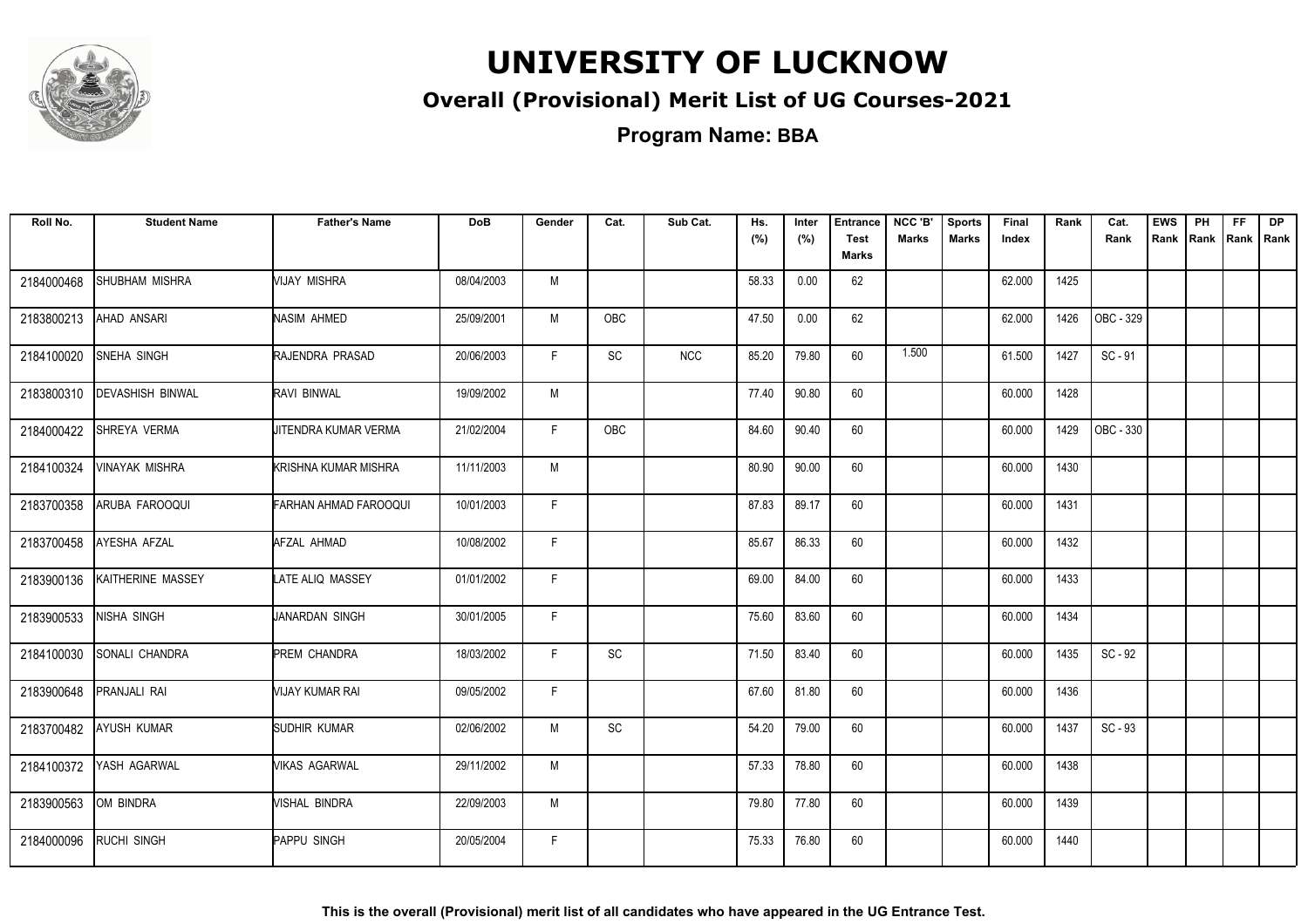

#### **Overall (Provisional) Merit List of UG Courses-2021**

**Program Name: BBA**

| Roll No.   | <b>Student Name</b>        | <b>Father's Name</b>  | <b>DoB</b> | Gender | Cat.       | Sub Cat. | Hs.<br>(%) | Inter<br>(%) | <b>Entrance</b><br><b>Test</b> | NCC 'B'<br><b>Marks</b> | <b>Sports</b><br><b>Marks</b> | Final<br>Index | Rank | Cat.<br>Rank | <b>EWS</b><br>Rank Rank Rank Rank | PH | FF. | <b>DP</b> |
|------------|----------------------------|-----------------------|------------|--------|------------|----------|------------|--------------|--------------------------------|-------------------------|-------------------------------|----------------|------|--------------|-----------------------------------|----|-----|-----------|
|            |                            |                       |            |        |            |          |            |              | <b>Marks</b>                   |                         |                               |                |      |              |                                   |    |     |           |
| 2183900531 | NIMISHA MALL               | AJAY KUMAR SINGH      | 07/12/2002 | F.     | <b>OBC</b> |          | 71.83      | 76.80        | 60                             |                         |                               | 60.000         | 1441 | OBC - 331    |                                   |    |     |           |
| 2183700010 | AKHILENDRA SINGH           | MAHENDRA SINGH        | 13/06/2003 | M      |            |          | 65.00      | 76.80        | 60                             |                         |                               | 60.000         | 1442 |              |                                   |    |     |           |
| 2183700018 | AKSHAT BAJPAI              | VIKAS CHANDRA BAJPAI  | 15/10/2003 | M      |            |          | 57.83      | 76.60        | 60                             |                         |                               | 60.000         | 1443 |              |                                   |    |     |           |
| 2183900424 | MOHD NOOH SIDDIQUI         | MOHD HAMID HUSAIN     | 15/08/2004 | M      |            |          | 66.00      | 76.40        | 60                             |                         |                               | 60.000         | 1444 |              |                                   |    |     |           |
| 2183700652 | <b>DUSHYANT SINGH</b>      | SATYENDRA SINGH       | 10/03/2005 | M      |            |          | 67.33      | 75.60        | 60                             |                         |                               | 60.000         | 1445 |              |                                   |    |     |           |
| 2183800239 | AKANSHA PRAJAPATI          | RAKESH PRAJAPATI      | 03/02/2003 | F.     | OBC        |          | 64.20      | 75.00        | 60                             |                         |                               | 60.000         | 1446 | OBC - 332    |                                   |    |     |           |
| 2184000197 | <b>SAQUIB RAHMAN</b>       | ABDUR RAHMAN          | 11/05/2002 | M      |            |          | 46.80      | 74.60        | 60                             |                         |                               | 60.000         | 1447 |              |                                   |    |     |           |
| 2184100055 | <b>SUJAL SRIVASTVA</b>     | AJAY KUMAR SRIVASTAVA | 06/02/2004 | M      |            |          | 52.60      | 74.50        | 60                             |                         |                               | 60.000         | 1448 |              | 34                                |    |     |           |
| 2184100397 | YASHI SHARMA               | SUSHEEL KUMAR SHARMA  | 09/10/2002 | F.     |            |          | 69.33      | 73.40        | 60                             |                         |                               | 60.000         | 1449 |              |                                   |    |     |           |
| 2183900225 | KM NAMARATA MALL           | AJAY KUMAR SINGH      | 28/07/1999 | F      | <b>OBC</b> |          | 78.33      | 72.60        | 60                             |                         |                               | 60.000         | 1450 | OBC - 333    |                                   |    |     |           |
| 2183900649 | <b>PRANJUL MISHRA</b>      | NEERAJ KUMAR          | 04/09/2003 | M      |            |          | 63.00      | 72.60        | 60                             |                         |                               | 60.000         | 1451 |              |                                   |    |     |           |
| 2184000012 | RASNEET KAUR               | <b>BALJEET SINGH</b>  | 12/12/2002 | F      |            |          | 57.00      | 72.40        | 60                             |                         |                               | 60.000         | 1452 |              |                                   |    |     |           |
| 2183800149 | ADITI KANOJIA              | RAJU KANOJIA          | 08/03/2003 | F.     | SC         |          | 62.50      | 71.40        | 60                             |                         |                               | 60.000         | 1453 | SC-94        |                                   |    |     |           |
| 2183700077 | <b>AMAN SINGH</b>          | KARUNA NIDAN SINGH    | 28/07/2005 | M      |            |          | 60.00      | 71.40        | 60                             |                         |                               | 60.000         | 1454 |              |                                   |    |     |           |
| 2183800352 | <b>KSHITIJ KUMAR PATEL</b> | RAJENDRA KUMAR PATEL  | 23/10/2003 | M      | OBC        |          | 60.60      | 70.80        | 60                             |                         |                               | 60.000         | 1455 | OBC - 334    |                                   |    |     |           |
| 2183800167 | <b>ADITYA MISHRA</b>       | LATE NRAPENDRA MISHRA | 09/01/2002 | M      |            |          | 53.00      | 70.80        | 60                             |                         |                               | 60.000         | 1456 |              |                                   |    |     |           |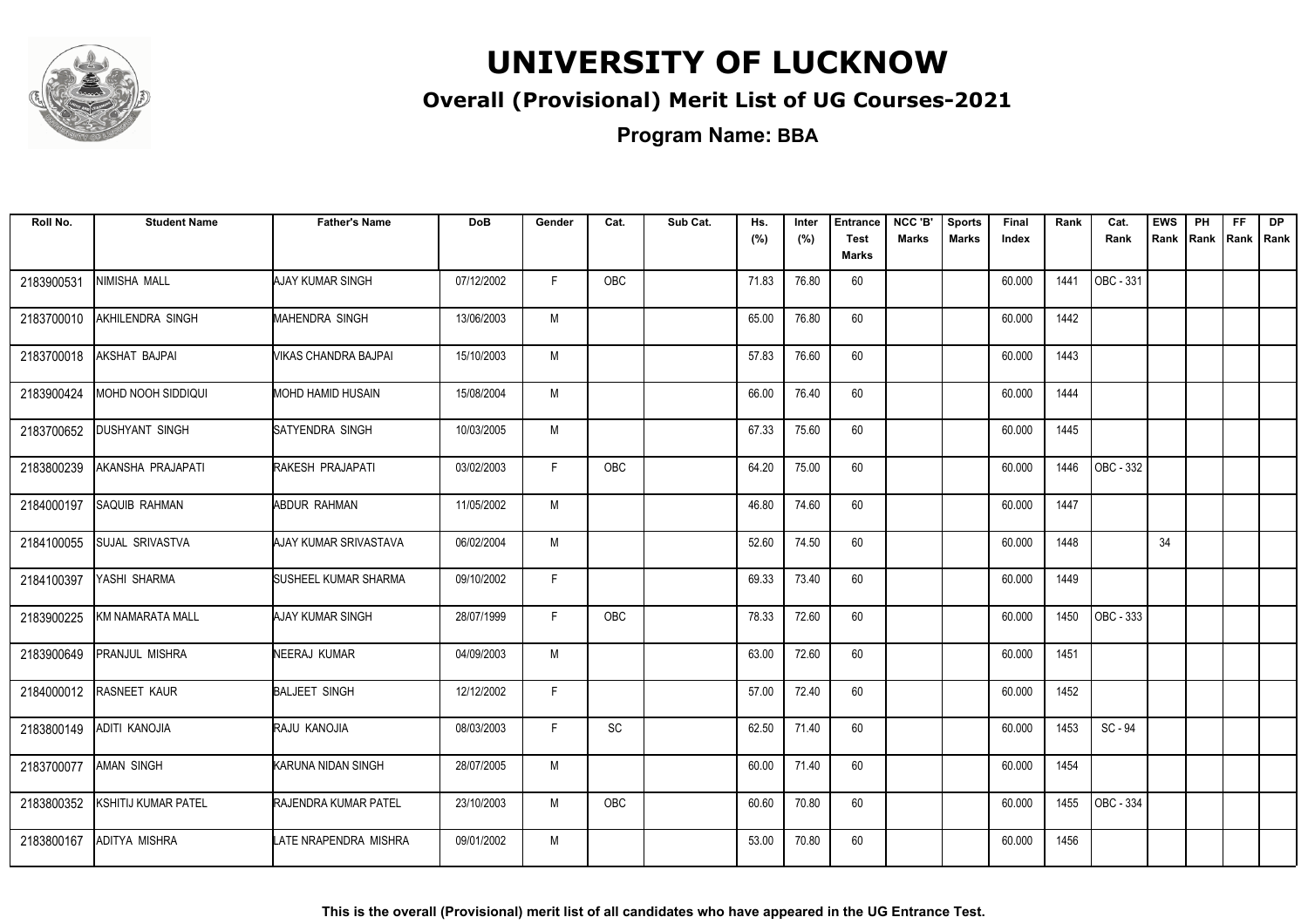

#### **Overall (Provisional) Merit List of UG Courses-2021**

**Program Name: BBA**

| Roll No.   | <b>Student Name</b>                 | <b>Father's Name</b>                | <b>DoB</b> | Gender | Cat.       | Sub Cat. | Hs.<br>(%) | Inter<br>(%) | <b>Entrance</b><br><b>Test</b><br><b>Marks</b> | NCC 'B'<br><b>Marks</b> | <b>Sports</b><br><b>Marks</b> | Final<br>Index | Rank | Cat.<br>Rank | <b>EWS</b> | PH | FF. | <b>DP</b><br>Rank Rank Rank Rank |
|------------|-------------------------------------|-------------------------------------|------------|--------|------------|----------|------------|--------------|------------------------------------------------|-------------------------|-------------------------------|----------------|------|--------------|------------|----|-----|----------------------------------|
| 2183700556 | <b>CHETAN SHARMA</b>                | SANJAY SHARMA                       | 27/11/2001 | M      |            |          | 67.83      | 70.60        | 60                                             |                         |                               | 60.000         | 1457 |              |            |    |     |                                  |
| 2183700216 | <b>ANSHIKA GUPTA</b>                | <b>DEEPCHAND GUPTA</b>              | 20/01/2003 | F.     | OBC        |          | 75.67      | 70.00        | 60                                             |                         |                               | 60.000         | 1458 | OBC - 335    |            |    |     |                                  |
| 2183700145 | ANAS KHAN                           | LATE JAMAL KHAN                     | 07/01/2001 | M      |            |          | 64.00      | 69.80        | 60                                             |                         |                               | 60.000         | 1459 |              |            |    |     |                                  |
| 2184000325 | SHITLA PRASAD PANDEY                | BADRI NARAYAN PANDEY                | 15/07/2004 | M      |            |          | 63.33      | 68.80        | 60                                             |                         |                               | 60.000         | 1460 |              |            |    |     |                                  |
| 2183900359 | MOHAMMAD KALAM                      | HABIBULLAH AHAMAD                   | 17/12/2002 | M      |            |          | 59.80      | 68.80        | 60                                             |                         |                               | 60.000         | 1461 |              |            |    |     |                                  |
| 2183700278 | ANURAG KUMAR PANDEY                 | JAGSARAN PANDEY                     | 06/03/2002 | M      |            |          | 76.60      | 68.00        | 60                                             |                         |                               | 60.000         | 1462 |              |            |    |     |                                  |
| 2183900680 | <b>PRATYASHA SINGH</b>              | <b>RAJESH KUMAR SINGH</b>           | 05/08/2002 | M      | <b>OBC</b> |          | 65.67      | 68.00        | 60                                             |                         |                               | 60.000         | 1463 | OBC - 336    |            |    |     |                                  |
| 2184000032 | <b>RIMJHIM SHUKLA</b>               | LATE VIRENDRA SHUKLA                | 21/08/2004 | F      |            |          | 53.60      | 67.20        | 60                                             |                         |                               | 60.000         | 1464 |              |            |    |     |                                  |
| 2183900273 | KUSHAGRA DAYAL<br><b>SRIVASTAVA</b> | ANOOP DAYAL SRIVASTAVA              | 09/03/2001 | M      |            |          | 57.33      | 67.00        | 60                                             |                         |                               | 60.000         | 1465 |              |            |    |     |                                  |
| 2183900560 | NOUSEEN BANO                        | NISAR AHMAD                         | 23/01/2003 | F      |            |          | 52.40      | 66.60        | 60                                             |                         |                               | 60.000         | 1466 |              |            |    |     |                                  |
| 2184100167 | TEJ LOVEKUSH SINGH                  | LOVEKUSH GAYAPRASAD<br><b>SINGH</b> | 30/06/2002 | M      |            |          | 64.20      | 66.33        | 60                                             |                         |                               | 60.000         | 1467 |              |            |    |     |                                  |
| 2184100224 | <b>UTKARSH GUPTA</b>                | <b>LAL CHAND GUPTA</b>              | 16/11/2001 | M      | <b>OBC</b> |          | 68.50      | 65.00        | 60                                             |                         |                               | 60.000         | 1468 | OBC - 337    |            |    |     |                                  |
| 2184100060 | SUMIT GUPTA                         | CHHUNNA LAL GUPTA                   | 15/07/2002 | M      | <b>OBC</b> |          | 58.83      | 64.80        | 60                                             |                         |                               | 60.000         | 1469 | OBC - 338    |            |    |     |                                  |
| 2184000395 | SHOBHIT MISHRA                      | <b>TRIVENI PRASAD</b>               | 23/01/2004 | M      |            |          | 58.20      | 64.60        | 60                                             |                         |                               | 60.000         | 1470 |              |            |    |     |                                  |
| 2183800173 | ADITYA SHARMA                       | RAJESH SHARMA                       | 11/03/2003 | M      | OBC        |          | 57.33      | 64.17        | 60                                             |                         |                               | 60.000         | 1471 | OBC - 339    |            |    |     |                                  |
| 2184100096 | SWATI KASHYAP                       | KRISHNA KUMAR KASHYAP               | 20/11/2001 | F.     | <b>OBC</b> |          | 59.67      | 63.40        | 60                                             |                         |                               | 60.000         | 1472 | OBC - 340    |            |    |     |                                  |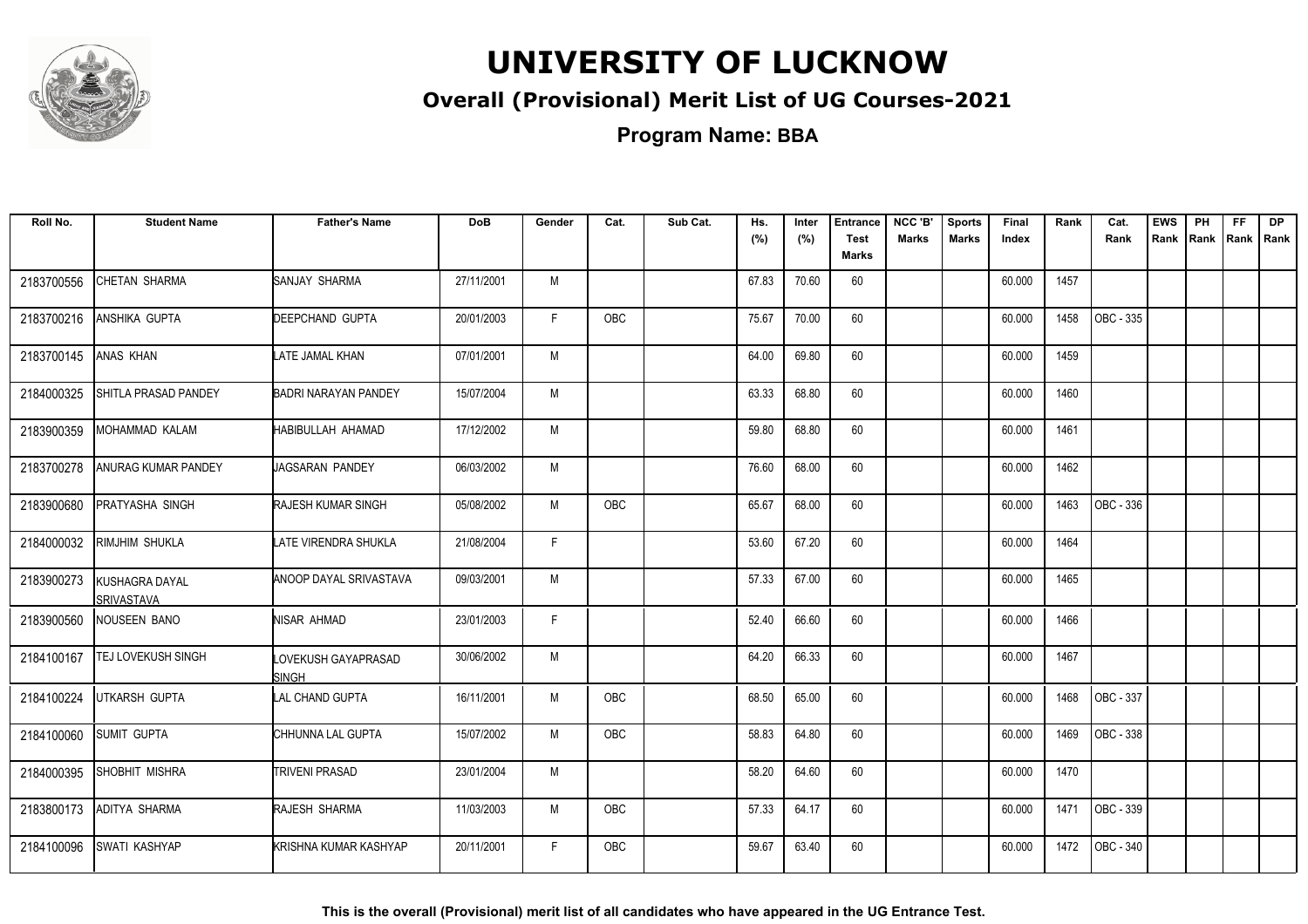

#### **Overall (Provisional) Merit List of UG Courses-2021**

| Roll No.   | <b>Student Name</b>        | <b>Father's Name</b>                      | DoB        | Gender | Cat.                         | Sub Cat. | Hs.<br>(%) | Inter<br>(%) | <b>Entrance</b><br><b>Test</b><br>Marks | NCC 'B'<br><b>Marks</b> | <b>Sports</b><br><b>Marks</b> | Final<br>Index | Rank | Cat.<br>Rank | <b>EWS</b><br>Rank | PH<br>Rank Rank | FF. | <b>DP</b><br>Rank |
|------------|----------------------------|-------------------------------------------|------------|--------|------------------------------|----------|------------|--------------|-----------------------------------------|-------------------------|-------------------------------|----------------|------|--------------|--------------------|-----------------|-----|-------------------|
| 2183700108 | <b>AMIT SRIVASTAVA</b>     | RAJESH KUMAR<br><b>SRIVASTAVA</b>         | 20/07/2004 | M      |                              |          | 69.33      | 62.40        | 60                                      |                         |                               | 60.000         | 1473 |              |                    |                 |     |                   |
| 2183900565 | OM MISHRA                  | KAILASH MISHRA                            | 27/05/2002 | M      |                              |          | 48.80      | 62.40        | 60                                      |                         |                               | 60.000         | 1474 |              |                    |                 |     |                   |
| 2183800414 | <b>RISHABH PATEL</b>       | UMAKANT VERMA                             | 20/04/2004 | M      | <b>OBC</b>                   |          | 66.40      | 62.17        | 60                                      |                         |                               | 60.000         | 1475 | OBC - 341    |                    |                 |     |                   |
| 2183800339 | <b>ISHAN SRIVASTAV</b>     | RAJNEESH SRIVASTAV                        | 04/11/2003 | M      |                              |          | 61.20      | 61.80        | 60                                      |                         |                               | 60.000         | 1476 |              |                    |                 |     |                   |
| 2183900425 | <b>MOHD NUMAN SIDDIQUI</b> | <b>MOHD SHAKEEL SIDDIQUI</b>              | 15/12/1999 | M      |                              |          | 51.83      | 61.60        | 60                                      |                         |                               | 60.000         | 1477 |              |                    |                 |     |                   |
| 2183800158 | <b>ADITYA BHARTI</b>       | <b>BHUPENDRA KUMAR</b>                    | 05/07/2003 | M      | SC                           |          | 58.20      | 61.40        | 60                                      |                         |                               | 60.000         | 1478 | $SC - 95$    |                    |                 |     |                   |
| 2184000488 | SIDDHANT PATEL             | RAM PRATAP VERMA                          | 05/09/2003 | M      | OBC                          |          | 55.50      | 61.00        | 60                                      |                         |                               | 60.000         | 1479 | OBC - 342    |                    |                 |     |                   |
| 2183700134 | ANANYA GUPTA               | SANJEEV GUPTA                             | 02/01/2003 | F.     |                              |          | 74.83      | 60.20        | 60                                      |                         |                               | 60.000         | 1480 |              |                    |                 |     |                   |
| 2183700484 | <b>AYUSH MODANWAL</b>      | SUNDER LAL MODANWAL                       | 12/10/2002 | M      | <b>OBC</b>                   |          | 55.40      | 58.20        | 60                                      |                         |                               | 60.000         | 1481 | OBC - 343    |                    |                 |     |                   |
| 2183800096 | <b>ABHISHEK RAWAT</b>      | KANHAIYA RAWAT                            | 28/08/2002 | M      | <b>OBC</b>                   |          | 65.33      | 53.80        | 60                                      |                         |                               | 60.000         | 1482 | OBC - 344    |                    |                 |     |                   |
| 2183700442 | <b>AVIRAL GUPTA</b>        | <b>MAHESH CHANDRA GUPTA</b>               | 17/03/2003 | M      |                              |          | 47.80      | 52.00        | 60                                      |                         |                               | 60.000         | 1483 |              |                    |                 |     |                   |
| 2184100295 | <b>VASUDHA</b>             | <b>RAJESH KUMAR</b><br><b>ISRIVASTAVA</b> | 02/10/2003 | F.     |                              |          | 82.83      | 0.00         | 60                                      |                         |                               | 60.000         | 1484 |              |                    |                 |     |                   |
| 2184100320 | <b>VIMAL DEEP YADAV</b>    | VIJAY SHANKAR YADAV                       | 15/07/2004 | M      | <b>OBC</b>                   |          | 80.50      | 0.00         | 60                                      |                         |                               | 60.000         | 1485 | OBC - 345    |                    |                 |     |                   |
| 2183700050 | ALOK YADAV                 | <b>DIGVIJAY YADAV</b>                     | 25/08/2004 | M      | OBC                          |          | 77.80      | 0.00         | 60                                      |                         |                               | 60.000         | 1486 | OBC - 346    |                    |                 |     |                   |
| 2183700353 | ARPITA NAVIN               | NAVIN KUMAR                               | 04/04/2003 | F.     | $\operatorname{\textsf{SC}}$ |          | 75.40      | 0.00         | 60                                      |                         |                               | 60.000         | 1487 | SC-96        |                    |                 |     |                   |
| 2183900698 | <b>PRIYA SINGH</b>         | <b>I</b> UMA SHANKAR SINGH                | 27/07/2004 | F.     |                              |          | 75.40      | 0.00         | 60                                      |                         |                               | 60.000         | 1488 |              |                    |                 |     |                   |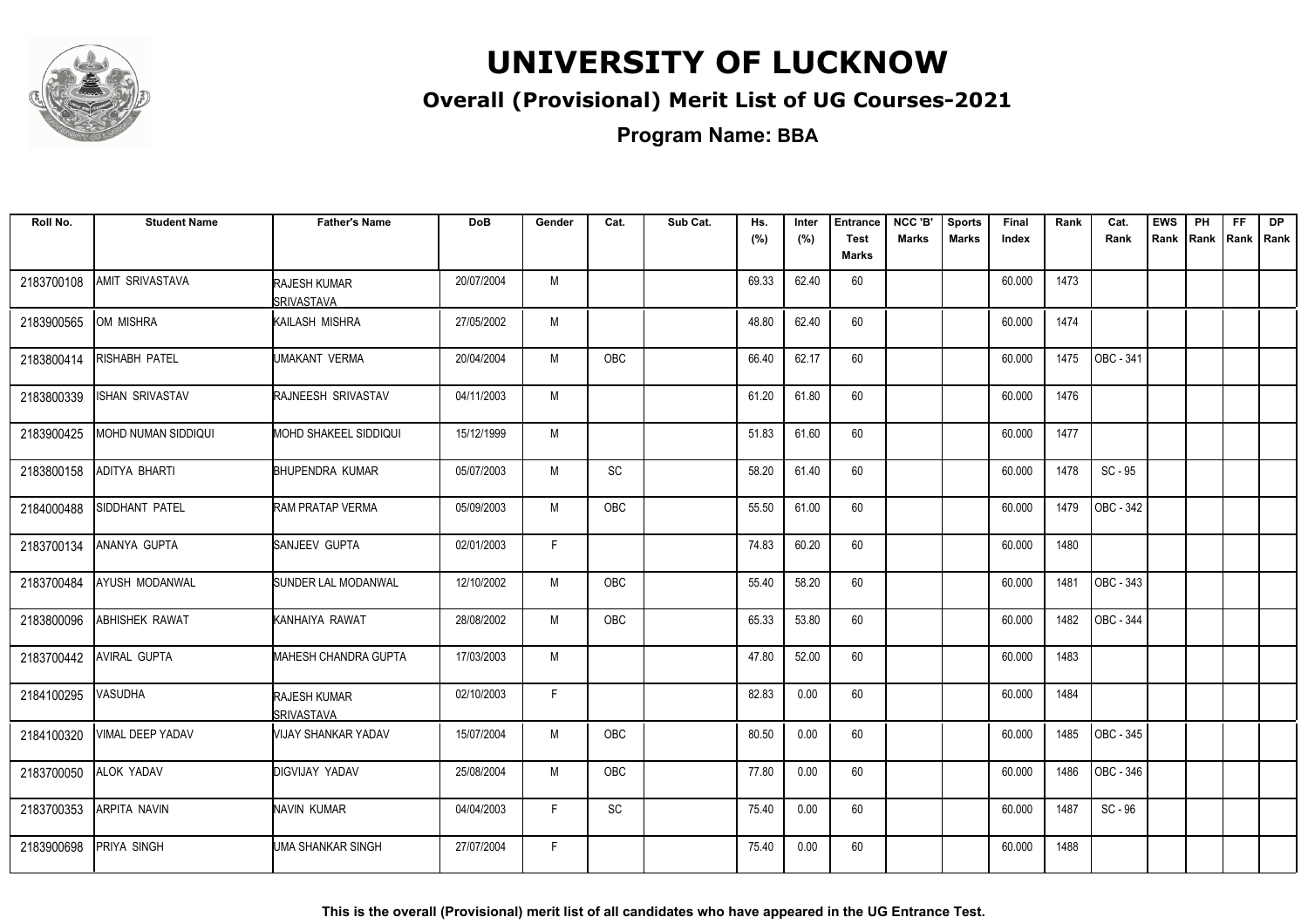

#### **Overall (Provisional) Merit List of UG Courses-2021**

**Program Name: BBA**

| Roll No.   | <b>Student Name</b>                | <b>Father's Name</b>        | <b>DoB</b> | Gender | Cat.       | Sub Cat. | Hs.<br>(%) | Inter<br>(%) | <b>Entrance</b><br><b>Test</b><br><b>Marks</b> | NCC 'B'<br><b>Marks</b> | <b>Sports</b><br><b>Marks</b> | Final<br>Index | Rank | Cat.<br>Rank | <b>EWS</b><br>Rank | PH<br>Rank | FF.<br>Rank   Rank | <b>DP</b> |
|------------|------------------------------------|-----------------------------|------------|--------|------------|----------|------------|--------------|------------------------------------------------|-------------------------|-------------------------------|----------------|------|--------------|--------------------|------------|--------------------|-----------|
| 2183900137 | KAJAL SINGH                        | ARUN SINGH                  | 26/08/2003 | F.     |            |          | 75.33      | 0.00         | 60                                             |                         |                               | 60.000         | 1489 |              |                    |            |                    |           |
| 2183900001 | HARSH SRIVASTAVA                   | <b>BHANU PRAKASH</b>        | 16/08/2003 | M      |            |          | 70.67      | 0.00         | 60                                             |                         |                               | 60.000         | 1490 |              |                    |            |                    |           |
| 2183800067 | ABHINAV MANI TRIPATHI              | ONKAR MANI TRIPATHI         | 25/05/2004 | M      |            |          | 66.80      | 0.00         | 60                                             |                         |                               | 60.000         | 1491 |              |                    |            |                    |           |
| 2183900028 | <b>HARSHIT SRIVASTAV</b>           | <b>SANJAY SRIVASTAV</b>     | 28/06/2005 | M      |            |          | 64.80      | 0.00         | 60                                             |                         |                               | 60.000         | 1492 |              |                    |            |                    |           |
| 2184000123 | SAJAL RASTOGI                      | RAVI PRAKASH RASTOGI        | 08/07/2003 | M      | OBC        |          | 64.40      | 0.00         | 60                                             |                         |                               | 60.000         | 1493 | OBC - 347    |                    |            |                    |           |
| 2184000151 | SALONI RAI                         | NEERAJ KUMAR RAI            | 13/11/2002 | F.     |            |          | 63.00      | 0.00         | 60                                             |                         |                               | 60.000         | 1494 |              |                    |            |                    |           |
| 2183700116 | AMRAT SINGH                        | JASVANT SINGH               | 20/10/2003 | M      |            |          | 62.67      | 0.00         | 60                                             |                         |                               | 60.000         | 1495 |              |                    |            |                    |           |
| 2183900106 | JAI RAM JAISWAL                    | <b>DINESH KUMAR JAISWAL</b> | 12/06/2003 | M      | <b>OBC</b> |          | 62.00      | 0.00         | 60                                             |                         |                               | 60.000         | 1496 | OBC - 348    |                    |            |                    |           |
| 2183800322 | <b>GAURAV GUPTA</b>                | <b>RAJESH KUMAR GUPTA</b>   | 22/10/2003 | M      | OBC        |          | 62.00      | 0.00         | 60                                             |                         |                               | 60.000         | 1497 | OBC - 349    |                    |            |                    |           |
| 2184100113 | SYED MOHD MUJTABA<br><b>ASHRAF</b> | LATE SYED SHAMIM AHMAD      | 02/01/2004 | M      |            |          | 62.00      | 0.00         | 60                                             |                         |                               | 60.000         | 1498 |              |                    |            |                    |           |
| 2184000294 | SHASHWAT SINGH                     | SHAILESH KUMAR SINGH        | 15/07/2004 | M      |            |          | 60.80      | 0.00         | 60                                             |                         |                               | 60.000         | 1499 |              |                    |            |                    |           |
| 2183900769 | RAIMA                              | RAJU                        | 20/07/2002 | F.     | SC         |          | 59.33      | 0.00         | 60                                             |                         |                               | 60.000         | 1500 | SC-97        |                    |            |                    |           |
| 2183800202 | <b>ADVITA KUMARI</b>               | MRITEONJAY THAKUR           | 25/05/2003 | F.     | OBC        |          | 53.80      | 0.00         | 60                                             |                         |                               | 60.000         | 1501 | OBC - 350    |                    |            |                    |           |
| 2184000427 | SHREYANSH RAI                      | RAVINDRA NATH RAI           | 05/06/2003 | M      |            |          | 51.80      | 0.00         | 60                                             |                         |                               | 60.000         | 1502 |              |                    |            |                    |           |
| 2183800090 | ABHISHEK MISHRA                    | <b>MANI SHANKAR MISHRA</b>  | 01/05/2004 | M      |            |          | 43.00      | 0.00         | 60                                             |                         |                               | 60.000         | 1503 |              |                    |            |                    |           |
| 2183800412 | <b>RINKI SINGH</b>                 | <b>RADHEY SHYAM SINGH</b>   | 12/11/2003 | F.     | <b>OBC</b> | DP NCC   | 75.20      | 76.60        | 58                                             | 1.450                   |                               | 59.450         | 1504 | OBC - 351    |                    |            |                    | 8         |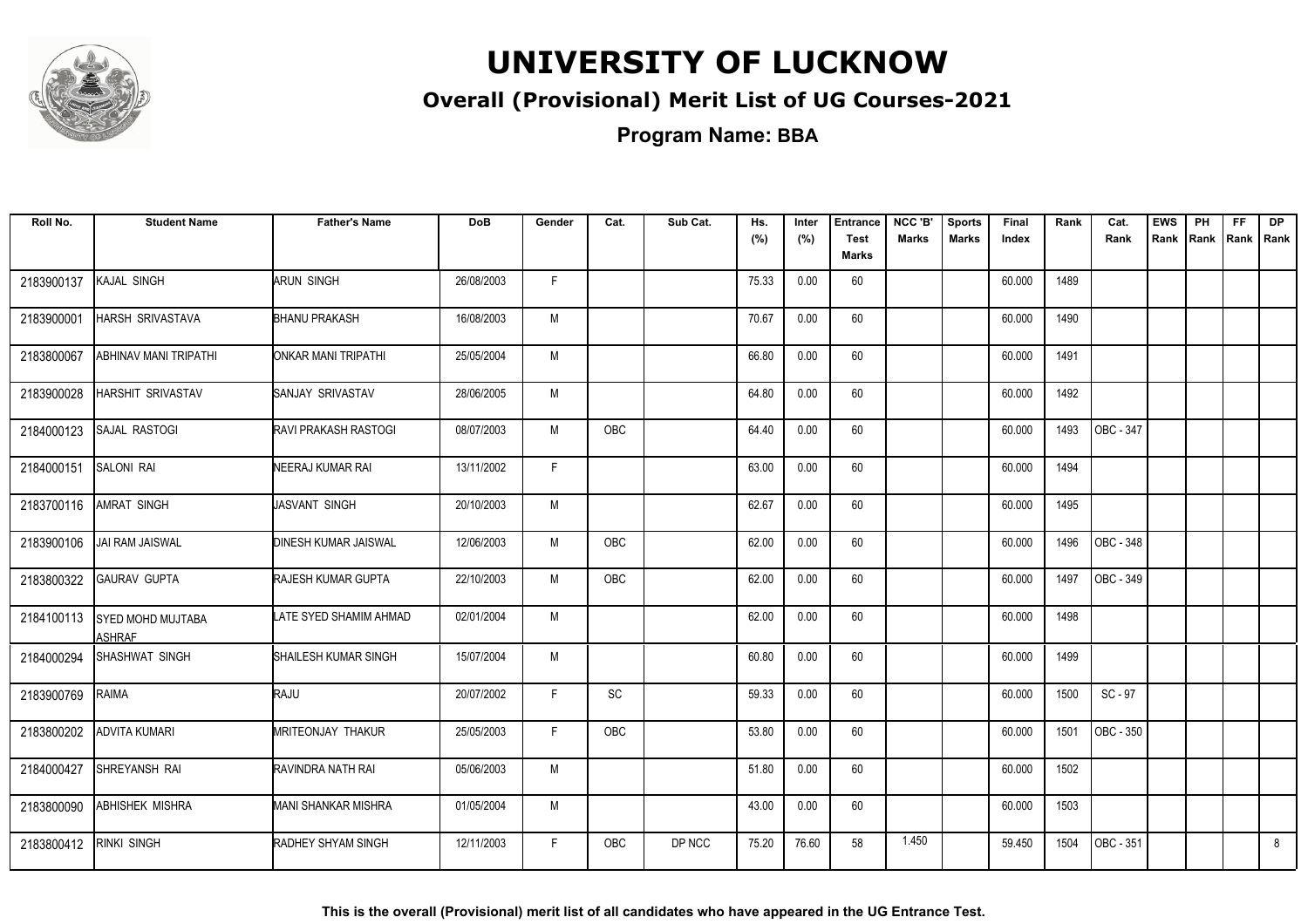

#### **Overall (Provisional) Merit List of UG Courses-2021**

**Program Name: BBA**

| Roll No.   | <b>Student Name</b>      | <b>Father's Name</b>              | <b>DoB</b> | Gender | Cat.          | Sub Cat. | Hs.<br>(%) | Inter<br>(%) | <b>Entrance</b><br><b>Test</b><br><b>Marks</b> | NCC 'B'<br><b>Marks</b> | <b>Sports</b><br><b>Marks</b> | Final<br>Index | Rank | Cat.<br>Rank | <b>EWS</b> | PH<br>Rank Rank | FF.<br>Rank   Rank | <b>DP</b> |
|------------|--------------------------|-----------------------------------|------------|--------|---------------|----------|------------|--------------|------------------------------------------------|-------------------------|-------------------------------|----------------|------|--------------|------------|-----------------|--------------------|-----------|
| 2183900189 | KHADEEJA                 | AZIM AHMAD KHAN                   | 16/10/2003 | F.     |               |          | 74.17      | 90.33        | 58                                             |                         |                               | 58.000         | 1505 |              |            |                 |                    |           |
| 2183700228 | ANSHIKA VERMA            | <b>BRIJ MOHAN VERMA</b>           | 29/06/2003 | F.     | OBC           |          | 93.33      | 87.80        | 58                                             |                         |                               | 58.000         | 1506 | OBC - 352    |            |                 |                    |           |
| 2184100263 | VAISHNAVI KAPOOR         | SACHIN KAPOOR                     | 30/07/2002 | F.     |               |          | 78.40      | 85.20        | 58                                             |                         |                               | 58.000         | 1507 |              |            |                 |                    |           |
| 2184100370 | YAMAN NAQVI              | <b>SYED ABID RAZA</b>             | 30/05/2003 | F.     |               |          | 72.00      | 84.20        | 58                                             |                         |                               | 58.000         | 1508 |              |            |                 |                    |           |
| 2184100347 | VISHAL PANDEY            | <b>SAROJ KUMAR PANDEY</b>         | 26/06/2003 | M      |               |          | 83.50      | 83.60        | 58                                             |                         |                               | 58.000         | 1509 |              |            |                 |                    |           |
| 2184100010 | SNEHA AGARWAL            | <b>PRAVEEN KUMAR AGARWAL</b>      | 16/02/2004 | F.     |               |          | 58.33      | 83.50        | 58                                             |                         |                               | 58.000         | 1510 |              |            |                 |                    |           |
| 2183700173 | ANJALI GROVER            | SUSHIL GROVER                     | 12/10/2002 | F.     |               |          | 82.80      | 81.00        | 58                                             |                         |                               | 58.000         | 1511 |              |            |                 |                    |           |
| 2184100072 | <b>SURAJ KUMAR SINGH</b> | <b>SHIVRAJ SINGH</b>              | 07/11/2003 | M      |               |          | 77.00      | 79.60        | 58                                             |                         |                               | 58.000         | 1512 |              |            |                 |                    |           |
| 2183700384 | <b>ARYAN SINGH</b>       | LATE RANVIJAY SINGH               | 22/10/2004 | M      |               |          | 79.17      | 78.60        | 58                                             |                         |                               | 58.000         | 1513 |              |            |                 |                    |           |
| 2183900468 | MUZAINA AHMAD            | SAYEED AHMAD                      | 22/12/2002 | F.     | OBC           |          | 70.20      | 77.00        | 58                                             |                         |                               | 58.000         | 1514 | OBC - 353    |            |                 |                    |           |
| 2183800442 | SATNAM                   | <b>RAM BILAND</b>                 | 24/11/2001 | M      | $\mathsf{SC}$ |          | 66.40      | 76.40        | 58                                             |                         |                               | 58.000         | 1515 | SC - 98      |            |                 |                    |           |
| 2183800129 | ADARSH PARIHAR           | <b>SHIV SHANKAR SINGH</b>         | 11/01/2004 | M      |               |          | 73.20      | 75.40        | 58                                             |                         |                               | 58.000         | 1516 |              |            |                 |                    |           |
| 2184000142 | SAKSHI SRIVASTAVA        | PANKAJ KUMAR<br><b>SRIVASTAVA</b> | 12/11/2003 | F      |               |          | 60.00      | 75.40        | 58                                             |                         |                               | 58.000         | 1517 |              |            |                 |                    |           |
| 2183700315 | ARADHYA BHALLA           | VIJAY BHALLA                      | 16/05/2003 | M      |               |          | 68.33      | 75.00        | 58                                             |                         |                               | 58.000         | 1518 |              |            |                 |                    |           |
| 2183900749 | RAHEMEEN FATIMA          | AKHLAQUE AHMAD                    | 28/11/2002 | F.     | OBC           |          | 60.60      | 74.40        | 58                                             |                         |                               | 58.000         | 1519 | OBC - 354    |            |                 |                    |           |
| 2183900306 | <b>MANDVI GUPTA</b>      | VIKAS CHANDRA GUPTA               | 10/01/2003 | F.     |               |          | 56.00      | 74.20        | 58                                             |                         |                               | 58.000         | 1520 |              |            |                 |                    |           |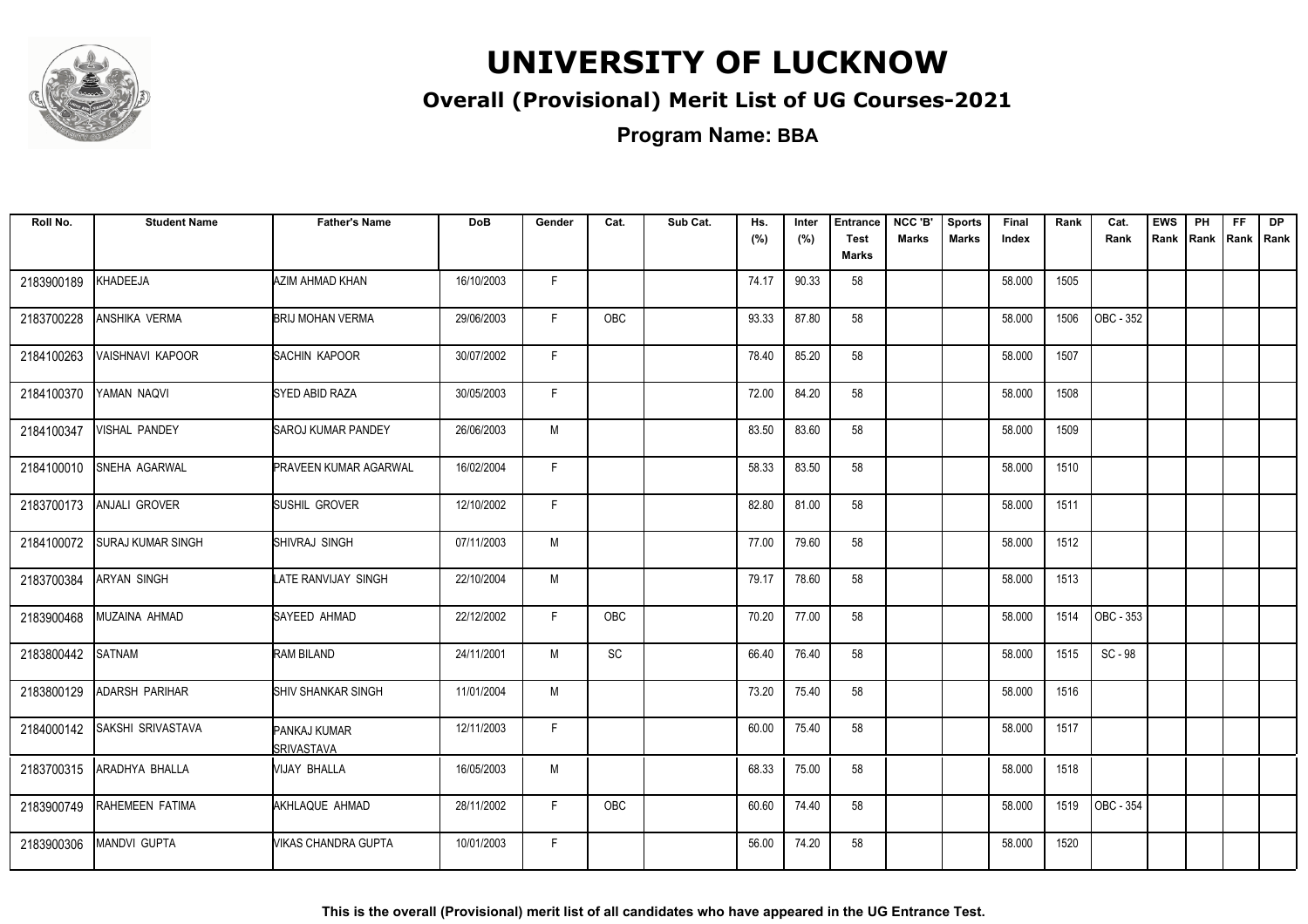

#### **Overall (Provisional) Merit List of UG Courses-2021**

**Program Name: BBA**

| Roll No.   | <b>Student Name</b>       | <b>Father's Name</b> | <b>DoB</b> | Gender | Cat.                         | Sub Cat. | Hs.<br>(%) | Inter<br>(%) | <b>Entrance</b><br><b>Test</b><br><b>Marks</b> | NCC 'B'<br><b>Marks</b> | <b>Sports</b><br><b>Marks</b> | Final<br>Index | Rank | Cat.<br>Rank | <b>EWS</b><br>Rank | PH<br>Rank | FF.<br>Rank   Rank | <b>DP</b> |
|------------|---------------------------|----------------------|------------|--------|------------------------------|----------|------------|--------------|------------------------------------------------|-------------------------|-------------------------------|----------------|------|--------------|--------------------|------------|--------------------|-----------|
| 2183700123 | <b>ANAND KUMAR</b>        | SANTOSH KUMAR        | 23/08/2001 | M      | $\mathsf{SC}$                |          | 49.60      | 74.00        | 58                                             |                         |                               | 58.000         | 1521 | SC - 99      |                    |            |                    |           |
| 2183700363 | <b>ARUSHI SINHA</b>       | NARENDRA KUMAR SINHA | 23/03/2003 | F.     |                              |          | 73.83      | 73.40        | 58                                             |                         |                               | 58.000         | 1522 |              |                    |            |                    |           |
| 2183800189 | ADITYA YADAV              | VINOD KUMAR YADAV    | 11/11/2003 | M      | <b>OBC</b>                   |          | 70.83      | 73.40        | 58                                             |                         |                               | 58.000         | 1523 | OBC - 355    |                    |            |                    |           |
| 2183900501 | NEELESH KUMAR SINGH       | NEERAJ SINGH         | 02/06/2003 | M      |                              |          | 72.40      | 73.20        | 58                                             |                         |                               | 58.000         | 1524 |              |                    |            |                    |           |
| 2184100417 | YUVRAJ VERMA              | HANSRAJ VERMA        | 09/07/2002 | M      | $\operatorname{\textsf{SC}}$ |          | 80.67      | 73.00        | 58                                             |                         |                               | 58.000         | 1525 | SC - 100     |                    |            |                    |           |
| 2183800290 | ASHISH KUMAR              | MAHESH PRASAD        | 16/08/2002 | M      | SC                           |          | 71.50      | 71.80        | 58                                             |                         |                               | 58.000         | 1526 | SC - 101     |                    |            |                    |           |
| 2183800085 | ABHISHEK GUPTA            | SURENDRA KUMAR GUPTA | 27/10/2004 | M      |                              |          | 59.33      | 70.33        | 58                                             |                         |                               | 58.000         | 1527 |              |                    |            |                    |           |
| 2184100268 | VANDANA KIRTI             | CHHOTE LAL           | 12/09/2004 | F      | $\operatorname{\textsf{SC}}$ |          | 74.83      | 70.20        | 58                                             |                         |                               | 58.000         | 1528 | SC - 102     |                    |            |                    |           |
| 2183900720 | PRIYANSHU RANJAN          | VIJAY KUMAR SINGH    | 15/01/2004 | M      |                              |          | 68.00      | 69.80        | 58                                             |                         |                               | 58.000         | 1529 |              |                    |            |                    |           |
| 2183900397 | MOHD EHTISHAM             | <b>MOHD AKRAM</b>    | 20/08/2003 | M      |                              |          | 73.40      | 69.17        | 58                                             |                         |                               | 58.000         | 1530 |              |                    |            |                    |           |
| 2183900176 | KAUSHIK DWIVEDI           | VINAY KUMAR DWIVEDI  | 15/06/2003 | M      |                              |          | 69.83      | 69.00        | 58                                             |                         |                               | 58.000         | 1531 |              |                    |            |                    |           |
| 2183700485 | <b>AYUSH PATHAK</b>       | RAJESH PATHAK        | 05/03/2003 | M      |                              |          | 63.50      | 68.40        | 58                                             |                         |                               | 58.000         | 1532 |              |                    |            |                    |           |
| 2184100099 | <b>SWATI RAWAT</b>        | <b>MASTRAM RAWAT</b> | 04/03/2003 | M      | SC                           |          | 78.83      | 67.80        | 58                                             |                         |                               | 58.000         | 1533 | SC - 103     |                    |            |                    |           |
| 2183900113 | <b>JAY SINGH MAURYA</b>   | SHRILAL MAURYA       | 11/04/2001 | M      | OBC                          |          | 56.17      | 66.80        | 58                                             |                         |                               | 58.000         | 1534 | OBC - 356    |                    |            |                    |           |
| 2183800048 | <b>ABHIJAI SINGH</b>      | ANAND KUMAR SINGH    | 08/05/2003 | M      |                              |          | 62.33      | 66.40        | 58                                             |                         |                               | 58.000         | 1535 |              |                    |            |                    |           |
| 2183800045 | <b>ABHAY PRATAP PATEL</b> | VINOD PATEL          | 02/12/2003 | M      | <b>OBC</b>                   |          | 64.00      | 66.00        | 58                                             |                         |                               | 58.000         | 1536 | OBC - 357    |                    |            |                    |           |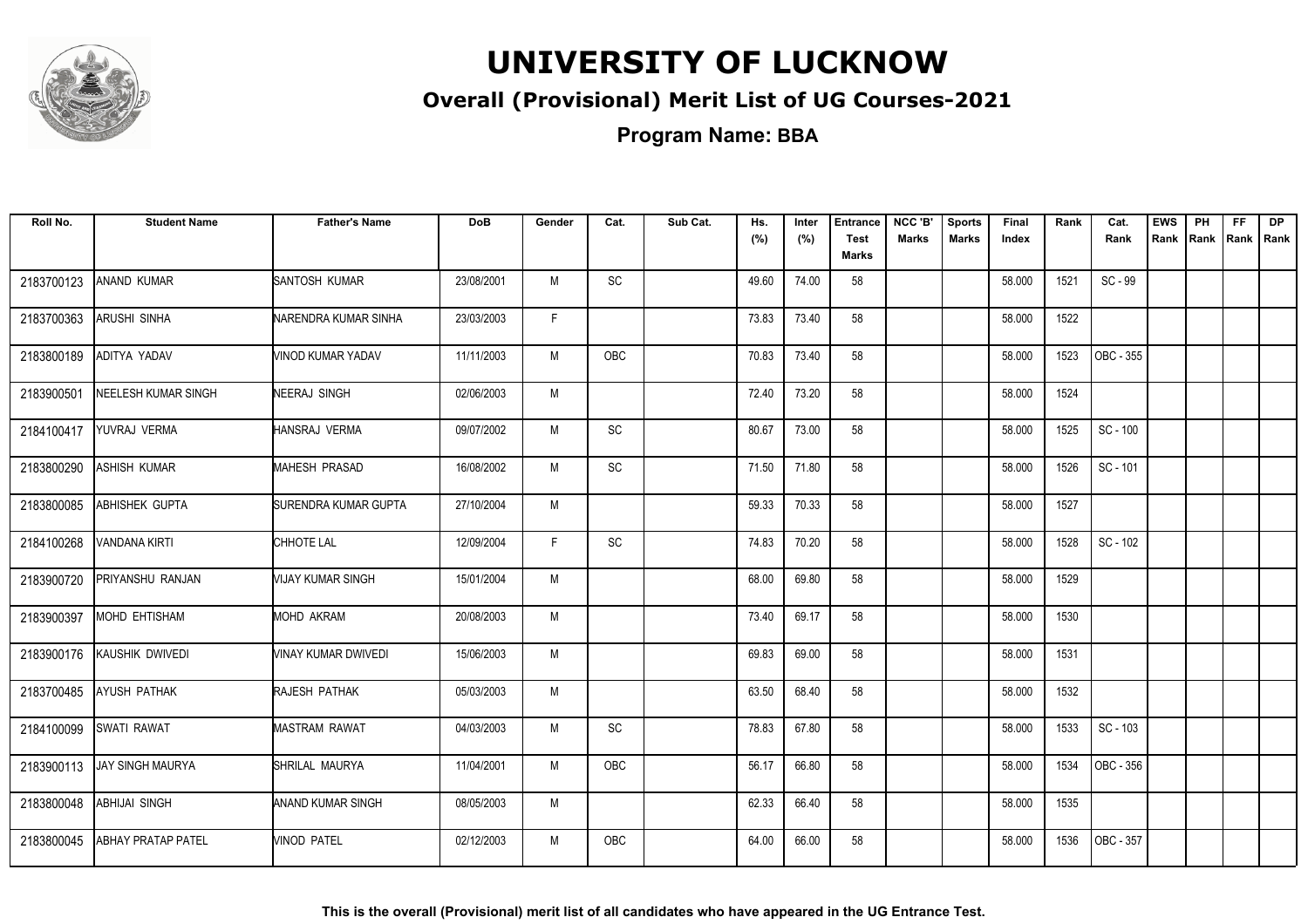

#### **Overall (Provisional) Merit List of UG Courses-2021**

**Program Name: BBA**

| Roll No.   | <b>Student Name</b>     | <b>Father's Name</b>       | <b>DoB</b> | Gender | Cat.       | Sub Cat. | Hs.<br>(%) | Inter<br>(%) | <b>Entrance</b><br><b>Test</b> | NCC 'B'<br><b>Marks</b> | <b>Sports</b><br><b>Marks</b> | Final<br>Index | Rank | Cat.<br>Rank | <b>EWS</b><br>Rank Rank Rank Rank | PH | FF. | <b>DP</b> |
|------------|-------------------------|----------------------------|------------|--------|------------|----------|------------|--------------|--------------------------------|-------------------------|-------------------------------|----------------|------|--------------|-----------------------------------|----|-----|-----------|
|            |                         |                            |            |        |            |          |            |              | Marks                          |                         |                               |                |      |              |                                   |    |     |           |
| 2184000282 | SHARIQUE JAMEEL         | JAMEEL AHMAD               | 16/07/2002 | M      | <b>OBC</b> |          | 66.67      | 65.67        | 58                             |                         |                               | 58.000         | 1537 | OBC - 358    |                                   |    |     |           |
| 2184000249 | <b>SAURABH PATEL</b>    | <b>BRIJESH VERMA</b>       | 10/07/2004 | M      | OBC        |          | 81.20      | 65.40        | 58                             |                         |                               | 58.000         | 1538 | OBC - 359    |                                   |    |     |           |
| 2184100226 | UTKARSH PANDEY          | <b>RAJESH PANDEY</b>       | 17/01/2002 | M      |            |          | 63.80      | 65.40        | 58                             |                         |                               | 58.000         | 1539 |              |                                   |    |     |           |
| 2183900471 | NADIR KHURSHEED KHAN    | KHURSHEED ALAM             | 06/07/2001 | M      |            |          | 51.83      | 65.40        | 58                             |                         |                               | 58.000         | 1540 |              |                                   |    |     |           |
| 2184100262 | VAISHNAVI GAUR          | <b>MANOJ KUMAR GAUR</b>    | 09/08/2002 | F.     |            |          | 60.40      | 65.20        | 58                             |                         |                               | 58.000         | 1541 |              |                                   |    |     |           |
| 2183700698 | GAURAV UPADHYAY         | VINAY UPADHYAY             | 26/10/2003 | M      |            |          | 57.83      | 64.80        | 58                             |                         |                               | 58.000         | 1542 |              |                                   |    |     |           |
| 2183700606 | <b>DIPANSHU JAISWAL</b> | <b>PAWAN KUMAR JAISWAL</b> | 06/10/2001 | M      | OBC        |          | 89.53      | 64.20        | 58                             |                         |                               | 58.000         | 1543 | OBC - 360    |                                   |    |     |           |
| 2183700376 | ARYAN KANAUJIA          | ASHOK KUMAR                | 19/09/2002 | M      | SC         |          | 71.17      | 63.40        | 58                             |                         |                               | 58.000         | 1544 | SC - 104     |                                   |    |     |           |
| 2184100233 | <b>UTKARSH TIWARI</b>   | HARI NARAYAN TIWARI        | 02/10/2003 | M      |            |          | 68.33      | 63.20        | 58                             |                         |                               | 58.000         | 1545 |              |                                   |    |     |           |
| 2183800210 | <b>AFTAF ALAM KHAN</b>  | JALALUDDIN KHAN            | 01/05/2002 | M      |            |          | 53.60      | 62.83        | 58                             |                         |                               | 58.000         | 1546 |              |                                   |    |     |           |
| 2183800164 | <b>ADITYA GUPTA</b>     | RAJKUMAR GUPTA             | 01/09/2002 | M      | OBC        |          | 70.20      | 62.60        | 58                             |                         |                               | 58.000         | 1547 | OBC - 361    |                                   |    |     |           |
| 2183900716 | PRIYANSHU JAISWAL       | VIJAY KUMAR JAISWAL        | 15/07/2004 | М      | OBC        |          | 52.33      | 62.20        | 58                             |                         |                               | 58.000         | 1548 | OBC - 362    |                                   |    |     |           |
| 2183900245 | KRISHNA SAXENA          | RAJENDRA KUMAR SAXENA      | 03/06/2003 | M      |            |          | 67.80      | 62.00        | 58                             |                         |                               | 58.000         | 1549 |              |                                   |    |     |           |
| 2183800041 | <b>ABHAY AWASTHI</b>    | ADITYA AWASTHI             | 22/09/2003 | M      |            |          | 56.20      | 60.00        | 58                             |                         |                               | 58.000         | 1550 |              |                                   |    |     |           |
| 2184000305 | SHAVEZ KHAN             | MASARRAT YAR KHAN          | 23/04/2004 | M      |            |          | 57.60      | 59.00        | 58                             |                         |                               | 58.000         | 1551 |              |                                   |    |     |           |
| 2184000389 | SHIWANI KUMARI          | <b>ABHAY KUMAR</b>         | 06/01/2003 | F.     |            |          | 46.20      | 58.80        | 58                             |                         |                               | 58.000         | 1552 |              |                                   |    |     |           |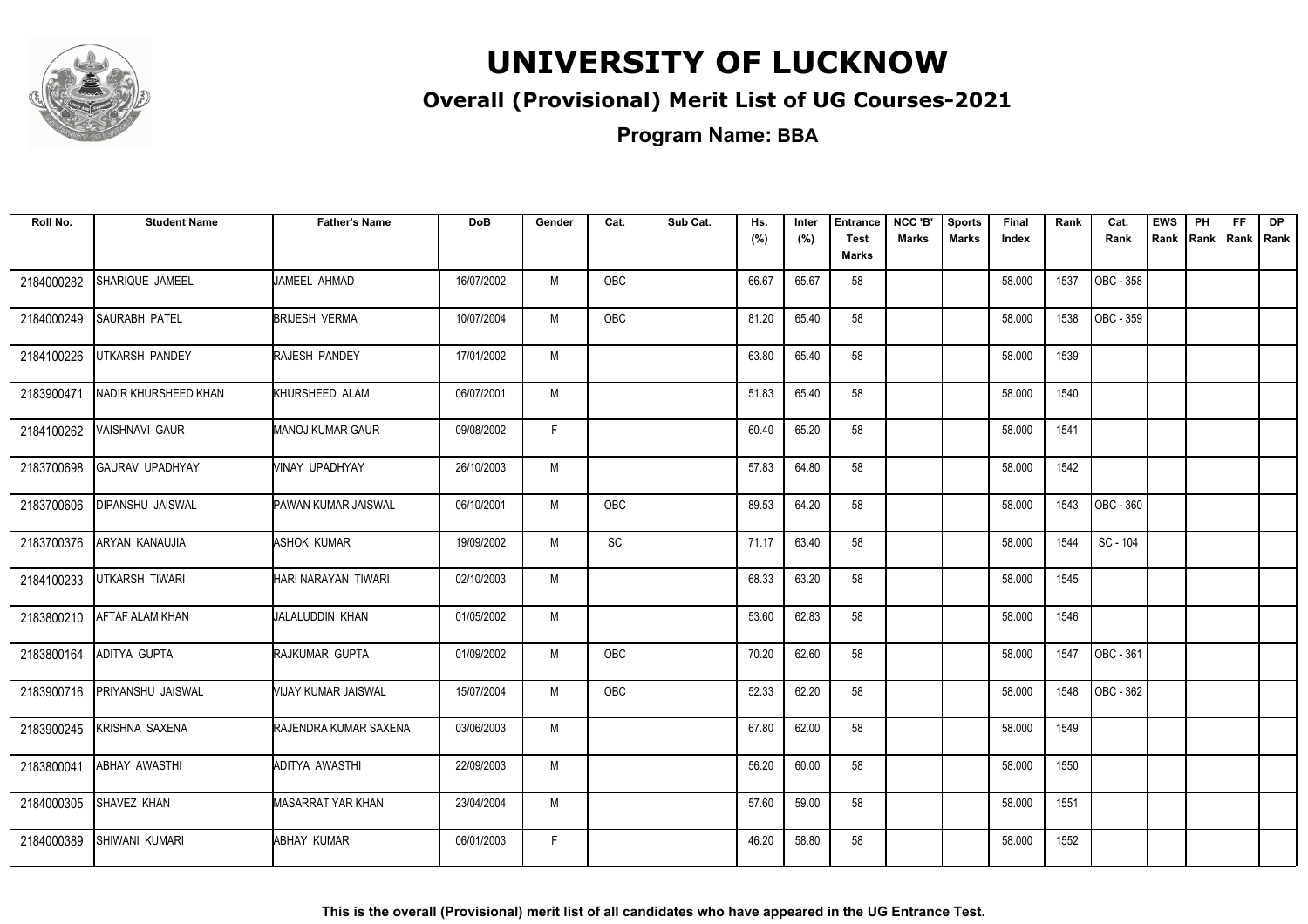

#### **Overall (Provisional) Merit List of UG Courses-2021**

**Program Name: BBA**

| Roll No.   | <b>Student Name</b>      | <b>Father's Name</b>       | <b>DoB</b> | Gender | Cat.       | Sub Cat. | Hs.<br>(%) | Inter<br>(%) | <b>Entrance</b><br><b>Test</b><br><b>Marks</b> | NCC 'B'<br><b>Marks</b> | <b>Sports</b><br><b>Marks</b> | Final<br>Index | Rank | Cat.<br>Rank | <b>EWS</b><br>Rank | PH<br>Rank | FF.<br>Rank   Rank | <b>DP</b> |
|------------|--------------------------|----------------------------|------------|--------|------------|----------|------------|--------------|------------------------------------------------|-------------------------|-------------------------------|----------------|------|--------------|--------------------|------------|--------------------|-----------|
| 2184100247 | <b>VAIBHAV SINGH</b>     | <b>BHAGWAN SINGH</b>       | 15/09/2003 | M      |            |          | 61.50      | 57.50        | 58                                             |                         |                               | 58.000         | 1553 |              |                    |            |                    |           |
| 2184000429 | SHREYASH SHASHANK        | RAVINDRA PATHAK            | 05/07/2004 | M      |            |          | 51.43      | 56.40        | 58                                             |                         |                               | 58.000         | 1554 |              |                    |            |                    |           |
| 2184000066 | RITIKEY BAJPAI           | SHIV BAJPAI                | 22/07/2003 | M      |            |          | 51.80      | 55.90        | 58                                             |                         |                               | 58.000         | 1555 |              |                    |            |                    |           |
| 2183900134 | KAIF KHAN                | <b>IRSHAD KHAN</b>         | 01/04/2002 | M      |            |          | 76.00      | 55.20        | 58                                             |                         |                               | 58.000         | 1556 |              |                    |            |                    |           |
| 2184100328 | VINIT YADAV              | RAMA SHANKAR YADAV         | 05/08/2002 | M      | OBC        |          | 51.67      | 53.80        | 58                                             |                         |                               | 58.000         | 1557 | OBC - 363    |                    |            |                    |           |
| 2183800425 | RUPANSH SINGH            | SANJAY KUMAR               | 18/08/2003 | M      |            |          | 67.17      | 50.60        | 58                                             |                         |                               | 58.000         | 1558 |              |                    |            |                    |           |
| 2183900317 | MANSI YADAV              | RAMESH KUMAR YADAV         | 20/09/2000 | F.     | OBC        |          | 58.50      | 49.60        | 58                                             |                         |                               | 58.000         | 1559 | OBC - 364    |                    |            |                    |           |
| 2183700092 | <b>AMAN PRATAP SINGH</b> | DHARMENDRA SINGH           | 26/08/2003 | M      |            |          | 73.67      | 0.00         | 58                                             |                         |                               | 58.000         | 1560 |              |                    |            |                    |           |
| 2184000311 | SHERYANSHI GAUR          | <b>DINESH KUMAR SHARMA</b> | 30/01/2004 | F.     |            |          | 66.60      | 0.00         | 58                                             |                         |                               | 58.000         | 1561 |              |                    |            |                    |           |
| 2183800355 | LAKSHYA PANDEY           | PAWAN KUMAR PANDEY         | 13/02/2003 | M      |            |          | 61.60      | 0.00         | 58                                             |                         |                               | 58.000         | 1562 |              | 35                 |            |                    |           |
| 2183900783 | RAJAT JAIN               | RAJESH KUMAR JAIN          | 23/12/2003 | M      |            |          | 61.40      | 0.00         | 58                                             |                         |                               | 58.000         | 1563 |              |                    |            |                    |           |
| 2183900508 | NEHA SINGH               | RANDHIR SINGH              | 15/08/2004 | F.     |            |          | 58.60      | 0.00         | 58                                             |                         |                               | 58.000         | 1564 |              |                    |            |                    |           |
| 2184100174 | TITHI BAJPEYEE           | KAUSHAL BAJPEYEE           | 10/09/2002 | F.     |            |          | 57.20      | 0.00         | 58                                             |                         |                               | 58.000         | 1565 |              |                    |            |                    |           |
| 2183800122 | <b>ABUL FAZL</b>         | SHABI MOHD                 | 30/06/2003 | M      |            |          | 57.20      | 0.00         | 58                                             |                         |                               | 58.000         | 1566 |              |                    |            |                    |           |
| 2184100352 | VISHAL YADAV             | RAVI PRATAP YADAV          | 05/03/2004 | M      | <b>OBC</b> |          | 55.80      | 0.00         | 58                                             |                         |                               | 58.000         | 1567 | OBC - 365    |                    |            |                    |           |
| 2183900781 | <b>RAJAN PAL</b>         | SAMANT SINGH PAL           | 02/07/2004 | M      | <b>OBC</b> |          | 52.60      | 0.00         | 58                                             |                         |                               | 58.000         | 1568 | OBC - 366    |                    |            |                    |           |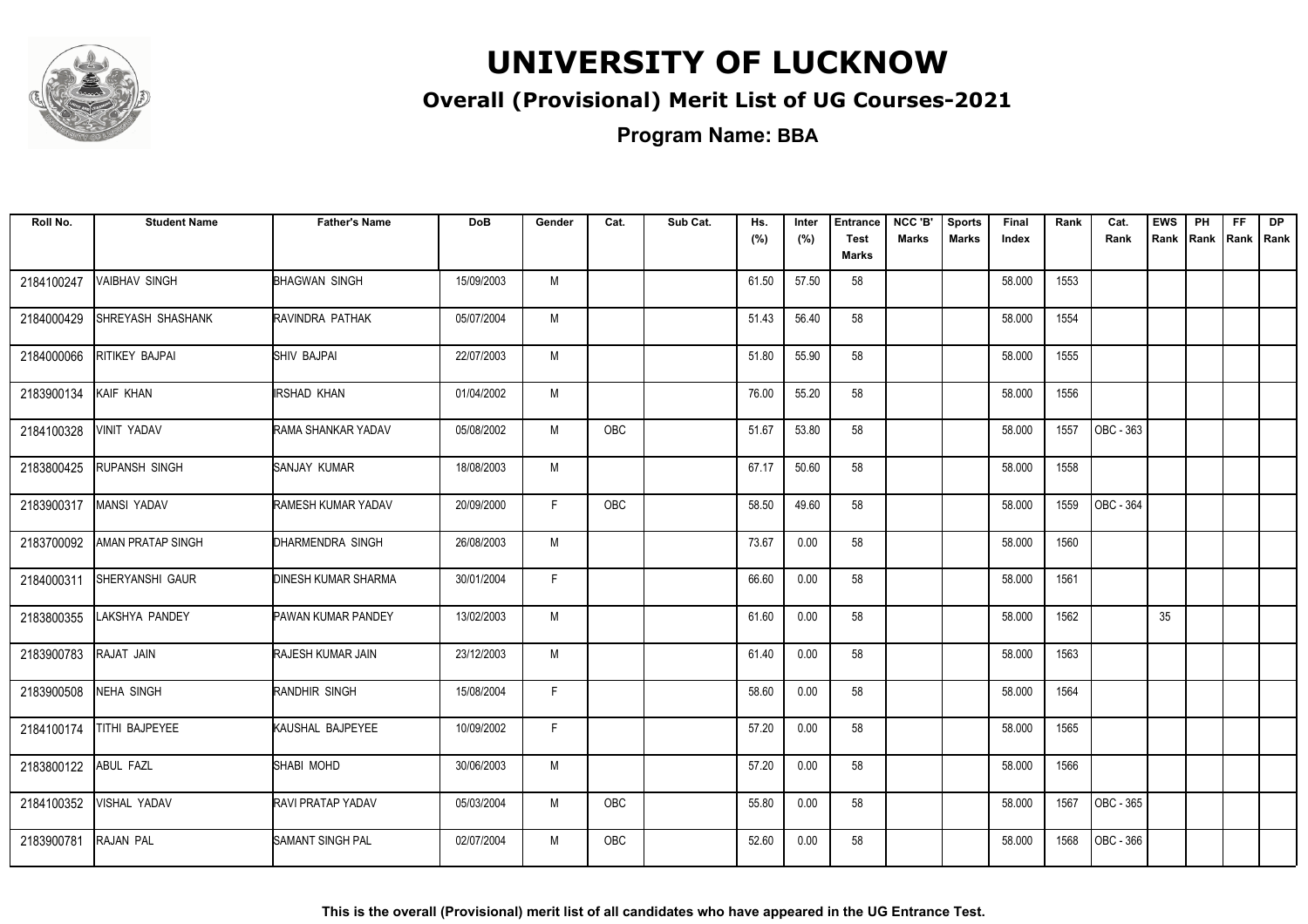

#### **Overall (Provisional) Merit List of UG Courses-2021**

**Program Name: BBA**

| Roll No.   | <b>Student Name</b>  | <b>Father's Name</b>                     | <b>DoB</b> | Gender | Cat.       | Sub Cat. | Hs.<br>(%) | Inter<br>(%) | <b>Entrance</b><br><b>Test</b> | NCC 'B'<br><b>Marks</b> | <b>Sports</b><br><b>Marks</b> | Final<br>Index | Rank | Cat.<br>Rank | <b>EWS</b><br>Rank | PH | FF.<br>Rank   Rank   Rank | <b>DP</b> |
|------------|----------------------|------------------------------------------|------------|--------|------------|----------|------------|--------------|--------------------------------|-------------------------|-------------------------------|----------------|------|--------------|--------------------|----|---------------------------|-----------|
|            |                      |                                          |            |        |            |          |            |              | Marks                          |                         |                               |                |      |              |                    |    |                           |           |
| 2184000327 | <b>SHIVA</b>         | RAM KEWAL                                | 28/10/2004 | M      | SC         |          | 51.20      | 0.00         | 58                             |                         |                               | 58.000         | 1569 | SC - 105     |                    |    |                           |           |
| 2183700208 | ANSH KUMAR AGRAHARI  | SUNIL KUMAR AGRAHARI                     | 28/10/2002 | М      |            |          | 47.50      | 0.00         | 58                             |                         |                               | 58.000         | 1570 |              |                    |    |                           |           |
| 2183700063 | AMAN CHAUDHARY       | UMA SHANKAR<br><b>CHAUDHARY</b>          | 07/11/2004 | M      | <b>OBC</b> |          | 46.80      | 0.00         | 58                             |                         |                               | 58.000         | 1571 | OBC - 367    |                    |    |                           |           |
| 2183900431 | <b>MOHD KASHIF</b>   | <b>MOHD ASIF</b>                         | 05/06/2002 | M      |            |          | 40.40      | 0.00         | 58                             |                         |                               | 58.000         | 1572 |              |                    |    |                           |           |
| 2183800242 | AKANSHA SRIVASTAVA   | <b>GYAN PRAKASH</b><br><b>SRIVASTAVA</b> | 24/12/2002 | F.     |            |          | 89.20      | 91.40        | 56                             |                         |                               | 56.000         | 1573 |              |                    |    |                           |           |
| 2183800390 | <b>PRAGYA SINGH</b>  | SHIVMANGAL SINGH                         | 05/10/2003 | F      |            |          | 70.80      | 90.80        | 56                             |                         |                               | 56.000         | 1574 |              |                    |    |                           |           |
| 2183700537 | <b>BHOOMI GUPTA</b>  | SANDEEP GUPTA                            | 14/05/2003 | F.     |            |          | 84.33      | 89.50        | 56                             |                         |                               | 56.000         | 1575 |              |                    |    |                           |           |
| 2184000440 | <b>SHRISTI VERMA</b> | RAJU VERMA                               | 22/02/2003 | F.     | OBC        |          | 68.33      | 89.33        | 56                             |                         |                               | 56.000         | 1576 | OBC - 368    |                    |    |                           |           |
| 2184000500 | SIMRA KHAN           | HASEEB KHAN                              | 07/03/2003 | F      |            |          | 57.17      | 88.60        | 56                             |                         |                               | 56.000         | 1577 |              |                    |    |                           |           |
| 2184100284 | VANSHIKA VERMA       | RAJDEEP VERMA                            | 07/10/2003 | M      |            |          | 83.83      | 87.80        | 56                             |                         |                               | 56.000         | 1578 |              |                    |    |                           |           |
| 2183900363 | MOHAMMAD SAQIB       | MOHAMMAD VIQARUL<br>ISLAM                | 03/05/2002 | M      |            |          | 61.33      | 81.67        | 56                             |                         |                               | 56.000         | 1579 |              |                    |    |                           |           |
| 2184100164 | <b>TAZEEN SHEIKH</b> | MUHAMMAD HASEEN                          | 23/05/2003 | F      |            |          | 57.83      | 79.83        | 56                             |                         |                               | 56.000         | 1580 |              |                    |    |                           |           |
| 2183700487 | AYUSH SAINI          | <b>SHIV SHANKER SAINI</b>                | 17/11/2004 | M      | OBC        |          | 62.33      | 79.33        | 56                             |                         |                               | 56.000         | 1581 | OBC - 369    |                    |    |                           |           |
| 2183900685 | PREETI PRAJAPATI     | RADHESHYAM PRAJAPATI                     | 14/09/2003 | F      | OBC        |          | 58.00      | 78.60        | 56                             |                         |                               | 56.000         | 1582 | OBC - 370    |                    |    |                           |           |
| 2183800187 | ADITYA VERMA         | RAKESH VERMA                             | 27/12/2003 | M      | OBC        |          | 75.83      | 78.20        | 56                             |                         |                               | 56.000         | 1583 | OBC - 371    |                    |    |                           |           |
| 2183900677 | PRATIMA              | <b>DILIP KUMAR</b>                       | 22/11/2004 | F      | SC         |          | 80.00      | 77.40        | 56                             |                         |                               | 56.000         | 1584 | SC - 106     |                    |    |                           |           |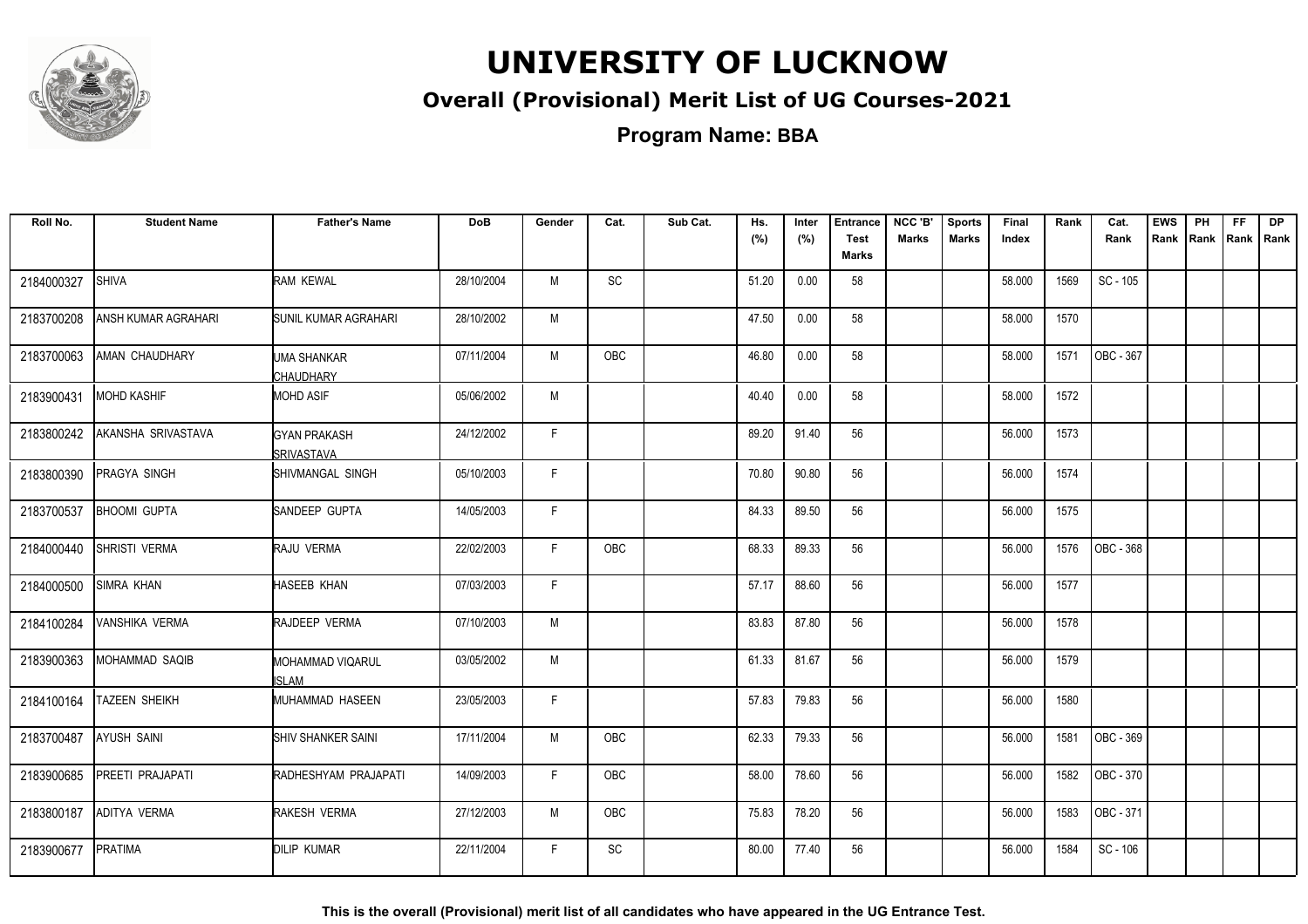

#### **Overall (Provisional) Merit List of UG Courses-2021**

**Program Name: BBA**

| Roll No.   | <b>Student Name</b>        | <b>Father's Name</b>                    | <b>DoB</b> | Gender | Cat.       | Sub Cat. | Hs.<br>(%) | Inter<br>(%) | <b>Entrance</b><br><b>Test</b><br><b>Marks</b> | NCC 'B'<br><b>Marks</b> | <b>Sports</b><br><b>Marks</b> | Final<br>Index | Rank | Cat.<br>Rank | <b>EWS</b><br>Rank | PH<br>Rank | FF.<br>Rank   Rank | <b>DP</b> |
|------------|----------------------------|-----------------------------------------|------------|--------|------------|----------|------------|--------------|------------------------------------------------|-------------------------|-------------------------------|----------------|------|--------------|--------------------|------------|--------------------|-----------|
| 2183900664 | PRATEEK PODDAR             | PRAMOD PODDAR                           | 02/09/2002 | M      |            |          | 64.00      | 77.20        | 56                                             |                         |                               | 56.000         | 1585 |              |                    |            |                    |           |
| 2184000314 | <b>SHIFA KHAN</b>          | ZAMEEL KHAN                             | 16/08/2002 | F.     |            |          | 62.33      | 76.33        | 56                                             |                         |                               | 56.000         | 1586 |              |                    |            |                    |           |
| 2183900196 | KHUSHI DHAWAN              | RAJENDRA DHAWAN                         | 02/06/2003 | M      |            |          | 74.50      | 75.20        | 56                                             |                         |                               | 56.000         | 1587 |              |                    |            |                    |           |
| 2184100357 | <b>VIVEK JAISWAL</b>       | <b>RAM SHANKER JAISWAL</b>              | 25/08/2002 | M      | OBC        |          | 78.00      | 73.83        | 56                                             |                         |                               | 56.000         | 1588 | OBC - 372    |                    |            |                    |           |
| 2183800261 | AMRIT UPADHYAY             | ABHAY UPADHYAY                          | 20/08/2001 | M      |            | DP       | 54.00      | 73.75        | 56                                             |                         |                               | 56.000         | 1589 |              |                    |            |                    | 9         |
| 2183900257 | KUMAR PRATEEK              | <b>SUDHAKAR PRASAD</b><br><b>MISHRA</b> | 15/07/2002 | M      |            |          | 51.00      | 73.20        | 56                                             |                         |                               | 56.000         | 1590 |              |                    |            |                    |           |
| 2183700257 | ANUJ KUMAR                 | SHIVPAL SINGH                           | 15/08/2004 | M      | <b>OBC</b> |          | 73.40      | 73.00        | 56                                             |                         |                               | 56.000         | 1591 | OBC - 373    |                    |            |                    |           |
| 2184100094 | SWATANTRA DIXIT            | LAVLESH KUMAR DIXIT                     | 15/08/2003 | M      |            |          | 72.00      | 73.00        | 56                                             |                         |                               | 56.000         | 1592 |              |                    |            |                    |           |
| 2183700085 | AMAN YADAV                 | NAND KISHORE YADAV                      | 25/04/2005 | M      | OBC        |          | 49.00      | 72.17        | 56                                             |                         |                               | 56.000         | 1593 | OBC - 374    |                    |            |                    |           |
| 2184100300 | VEDANSHI JAISWAL           | SURESH CHAND JAISWAL                    | 22/08/2003 | F      | OBC        |          | 70.00      | 72.00        | 56                                             |                         |                               | 56.000         | 1594 | OBC - 375    |                    |            |                    |           |
| 2183900349 | MIRZA HAMMAD BEG           | <b>MIRZA AFAQ BEG</b>                   | 07/07/2003 | M      |            |          | 62.17      | 72.00        | 56                                             |                         |                               | 56.000         | 1595 |              |                    |            |                    |           |
| 2183900734 | PUNEET PANDEY              | <b>RAJ KUMAR PANDEY</b>                 | 20/09/2002 | M      |            |          | 74.17      | 71.80        | 56                                             |                         |                               | 56.000         | 1596 |              |                    |            |                    |           |
| 2183900249 | KRITI JAISWAL              | KAMLESH KUMAR JAISWAL                   | 06/06/2004 | F.     | OBC        |          | 63.40      | 71.80        | 56                                             |                         |                               | 56.000         | 1597 | OBC - 376    |                    |            |                    |           |
| 2184100190 | <b>TUSHAR VATS</b>         | <b>ALOK KUMAR MISHRA</b>                | 06/05/2003 | M      |            |          | 66.33      | 71.00        | 56                                             |                         |                               | 56.000         | 1598 |              |                    |            |                    |           |
| 2183900430 | <b>MOHD ZEESHAN ANSARI</b> | KALEEM ANSARI                           | 27/12/2003 | M      | OBC        |          | 55.80      | 71.00        | 56                                             |                         |                               | 56.000         | 1599 | OBC - 377    |                    |            |                    |           |
| 2184000021 | <b>REESHIKA PANDEY</b>     | <b>RAJESH DEV PANDEY</b>                | 03/02/2004 | F.     |            |          | 78.40      | 70.60        | 56                                             |                         |                               | 56.000         | 1600 |              |                    |            |                    |           |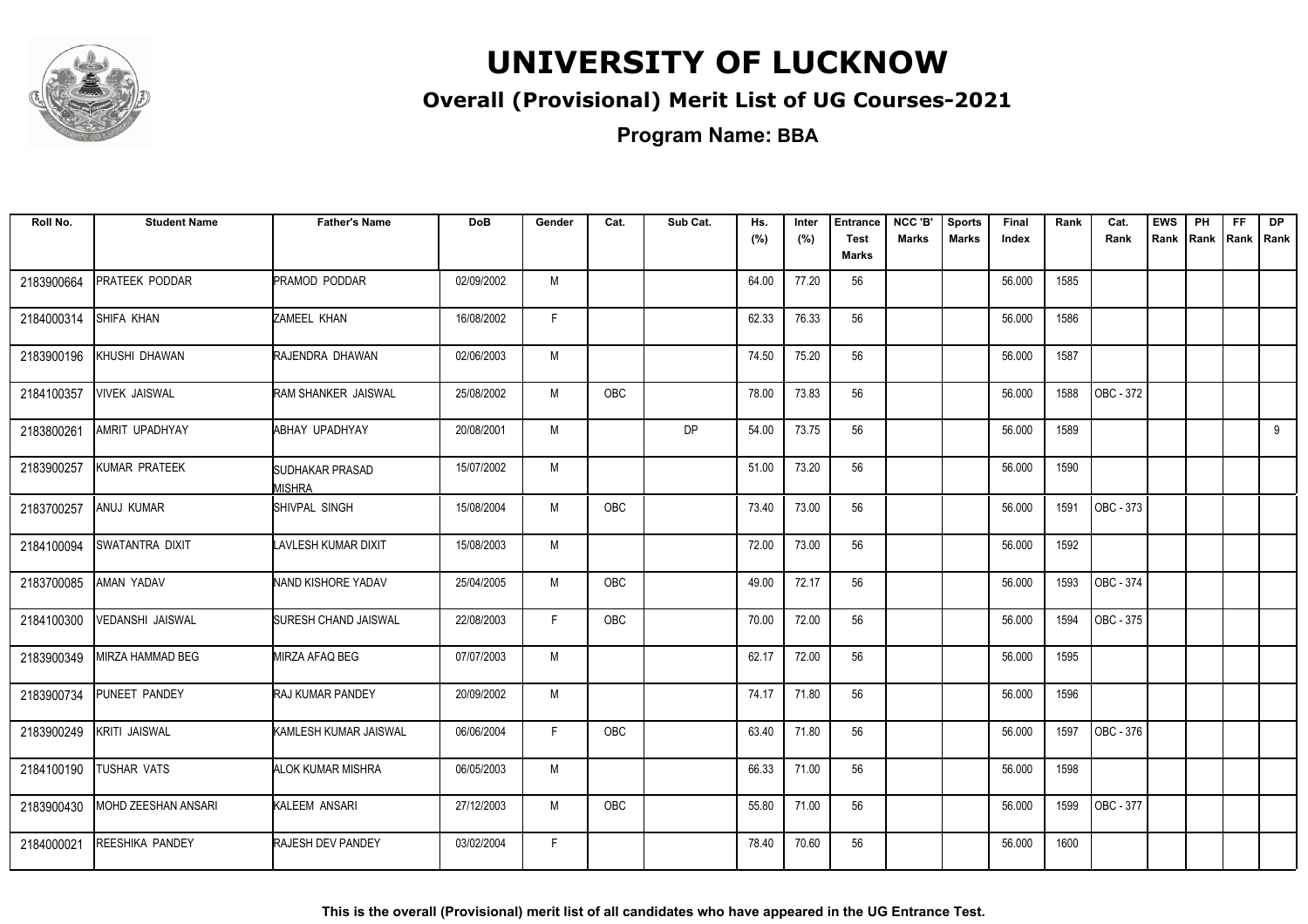

#### **Overall (Provisional) Merit List of UG Courses-2021**

**Program Name: BBA**

| Roll No.   | <b>Student Name</b>  | <b>Father's Name</b>                     | <b>DoB</b> | Gender | Cat.       | Sub Cat. | Hs.<br>(%) | Inter<br>(%) | <b>Entrance</b><br><b>Test</b> | NCC 'B'<br><b>Marks</b> | <b>Sports</b><br><b>Marks</b> | Final<br>Index | Rank | Cat.<br>Rank | <b>EWS</b><br>Rank | PH<br>Rank Rank | FF. | <b>DP</b><br>Rank |
|------------|----------------------|------------------------------------------|------------|--------|------------|----------|------------|--------------|--------------------------------|-------------------------|-------------------------------|----------------|------|--------------|--------------------|-----------------|-----|-------------------|
|            |                      |                                          |            |        |            |          |            |              | <b>Marks</b>                   |                         |                               |                |      |              |                    |                 |     |                   |
| 2183700434 | AVANISH PAL          | <b>ARUN KUMAR PAL</b>                    | 22/07/2001 | M      | OBC        |          | 70.20      | 69.40        | 56                             |                         |                               | 56.000         | 1601 | OBC - 378    |                    |                 |     |                   |
| 2183900409 | MOHD ZEESHAN         | MOHD RAJJAB ALI                          | 18/05/2003 | M      |            |          | 54.83      | 69.17        | 56                             |                         |                               | 56.000         | 1602 |              |                    |                 |     |                   |
| 2183900712 | PRIYANSHU GAUTAM     | <b>SHIV KUMAR</b>                        | 10/06/2003 | M      | SC         |          | 64.50      | 68.60        | 56                             |                         |                               | 56.000         | 1603 | SC - 107     |                    |                 |     |                   |
| 2183900758 | RAHUL SRIVASTAV      | <b>SANTOSH KUMAR</b><br><b>SRIVASTAV</b> | 08/11/2004 | M      |            |          | 51.80      | 67.60        | 56                             |                         |                               | 56.000         | 1604 |              |                    |                 |     |                   |
| 2184000317 | SHIKHA RAI           | <b>MANOJ KUMAR RAI</b>                   | 07/03/2003 | F      |            |          | 73.33      | 67.45        | 56                             |                         |                               | 56.000         | 1605 |              |                    |                 |     |                   |
| 2183700370 | <b>ARYAN BANSWAR</b> | <b>ANIKET BANSWAR</b>                    | 05/07/2004 | M      | <b>OBC</b> |          | 75.00      | 67.40        | 56                             |                         |                               | 56.000         | 1606 | OBC - 379    |                    |                 |     |                   |
| 2183700402 | ASHISH KUMAR SINGH   | <b>PARAS NATH</b>                        | 06/09/2003 | M      | SC         |          | 52.33      | 67.40        | 56                             |                         |                               | 56.000         | 1607 | SC - 108     |                    |                 |     |                   |
| 2183700433 | AVANISH KUMAR        | RAKESH KUMAR                             | 28/10/2002 | M      |            |          | 67.60      | 67.00        | 56                             |                         |                               | 56.000         | 1608 |              |                    |                 |     |                   |
| 2184000071 | <b>RITVIK SINGH</b>  | <b>RAVI PRAKASH SINGH</b>                | 23/01/2004 | M      |            |          | 59.00      | 66.60        | 56                             |                         |                               | 56.000         | 1609 |              |                    |                 |     |                   |
| 2183900521 | NIKHIL YADAV         | DHARAM RAJ YADAV                         | 29/12/2003 | M      | <b>OBC</b> |          | 56.20      | 65.80        | 56                             |                         |                               | 56.000         | 1610 | OBC - 380    |                    |                 |     |                   |
| 2183900496 | NAVNEET SINGH YADAV  | <b>ASHOK KUMAR YADAV</b>                 | 20/07/2003 | M      | <b>OBC</b> |          | 56.80      | 65.20        | 56                             |                         |                               | 56.000         | 1611 | OBC - 381    |                    |                 |     |                   |
| 2183700554 | CHANDAN SRIVASTAVA   | <b>JITENDRA KUMAR</b><br>SRIVASTAVA      | 16/08/1999 | M      |            |          | 64.67      | 63.80        | 56                             |                         |                               | 56.000         | 1612 |              |                    |                 |     |                   |
| 2183900240 | KRISH KUMAR          | SHESHNATH SINGH                          | 15/08/2003 | M      |            |          | 71.00      | 62.00        | 56                             |                         |                               | 56.000         | 1613 |              |                    |                 |     |                   |
| 2183700415 | <b>ASIF KHAN</b>     | SHAMIM ALAM KHAN                         | 03/02/2002 | M      |            |          | 49.00      | 61.60        | 56                             |                         |                               | 56.000         | 1614 |              |                    |                 |     |                   |
| 2183900328 | <b>MAYANK SINGH</b>  | AKHILESH SINGH                           | 14/03/2004 | M      |            |          | 60.20      | 61.40        | 56                             |                         |                               | 56.000         | 1615 |              |                    |                 |     |                   |
| 2183900392 | MOHAMMED SAIF IQBAL  | IQBAL AHMED SIDDIQUI                     | 02/12/2002 | M      |            |          | 63.33      | 60.80        | 56                             |                         |                               | 56.000         | 1616 |              |                    |                 |     |                   |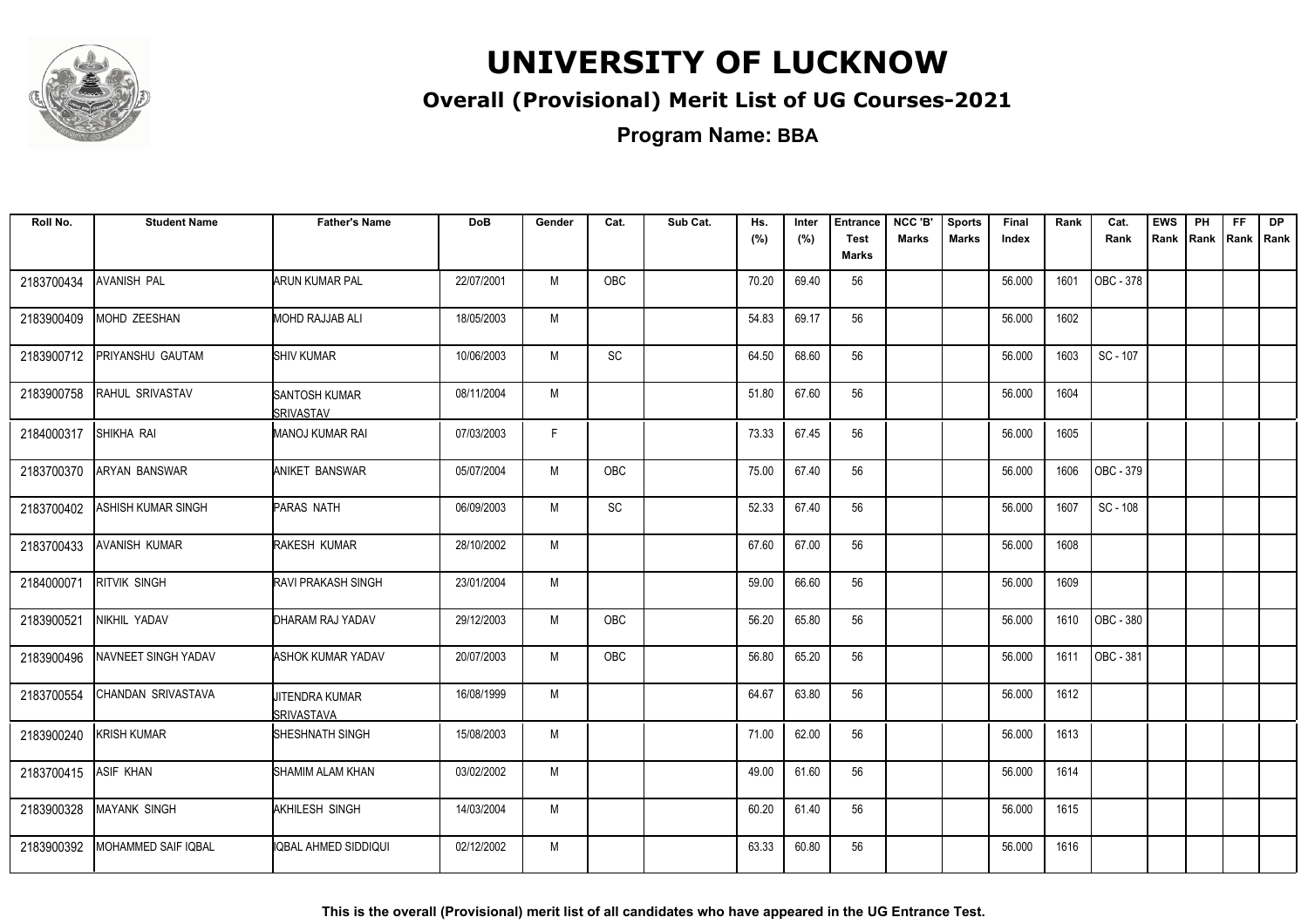

#### **Overall (Provisional) Merit List of UG Courses-2021**

**Program Name: BBA**

| Roll No.   | <b>Student Name</b>      | <b>Father's Name</b>      | <b>DoB</b> | Gender | Cat.          | Sub Cat. | Hs.<br>(%) | Inter<br>(%) | <b>Entrance</b><br><b>Test</b><br><b>Marks</b> | NCC 'B'<br><b>Marks</b> | <b>Sports</b><br><b>Marks</b> | Final<br>Index | Rank | Cat.<br>Rank | <b>EWS</b> | PH<br>Rank Rank | FF.<br> Rank   Rank | <b>DP</b> |
|------------|--------------------------|---------------------------|------------|--------|---------------|----------|------------|--------------|------------------------------------------------|-------------------------|-------------------------------|----------------|------|--------------|------------|-----------------|---------------------|-----------|
| 2184000251 | <b>SAURABH SINGH</b>     | <b>RAJESH KUMAR SINGH</b> | 22/03/2002 | M      |               |          | 68.00      | 59.00        | 56                                             |                         |                               | 56.000         | 1617 |              |            |                 |                     |           |
| 2183700206 | ANSH GUPTA               | SANJAY KUMAR GUPTA        | 03/07/2002 | M      | <b>OBC</b>    |          | 55.80      | 59.00        | 56                                             |                         |                               | 56.000         | 1618 | OBC - 382    |            |                 |                     |           |
| 2183900047 | HIMANSHU KUMAR           | <b>SHRI KRISHNA KUMAR</b> | 23/02/2000 | M      | $\mathsf{SC}$ |          | 47.60      | 58.20        | 56                                             |                         |                               | 56.000         | 1619 | SC - 109     |            |                 |                     |           |
| 2183900038 | <b>HASAN ABBAS</b>       | ZAWWAR HUSAIN             | 16/09/2001 | M      |               |          | 65.50      | 57.80        | 56                                             |                         |                               | 56.000         | 1620 |              |            |                 |                     |           |
| 2183800010 | AAKASH MOHAN PASWAN      | <b>SADHURAM</b>           | 10/09/2002 | M      | SC            |          | 59.00      | 56.60        | 56                                             |                         |                               | 56.000         | 1621 | SC - 110     |            |                 |                     |           |
| 2183800381 | NISHANT KUMAR ANAND      | VIJAY KUMAR ANAND         | 26/07/2002 | M      | SC            |          | 52.80      | 56.20        | 56                                             |                         |                               | 56.000         | 1622 | SC-111       |            |                 |                     |           |
| 2183900767 | <b>RAHUL KUMAR SINGH</b> | RAJENDRA PRASAD           | 30/11/2002 | M      |               |          | 42.40      | 56.00        | 56                                             |                         |                               | 56.000         | 1623 |              |            |                 |                     |           |
| 2183900566 | OM JI TIWARI             | SHYAM PRAKASH TIWARI      | 12/04/2003 | M      |               |          | 46.67      | 53.17        | 56                                             |                         |                               | 56.000         | 1624 |              | 36         |                 |                     |           |
| 2184000423 | SHREYA VISHWAKARMA       | ANIL VISHWAKARMA          | 19/08/2003 | F.     | OBC           |          | 77.33      | 0.00         | 56                                             |                         |                               | 56.000         | 1625 | OBC - 383    |            |                 |                     |           |
| 2183700608 | <b>DISHA ARORA</b>       | DEEPAK ARORA              | 15/02/2003 | M      |               |          | 76.92      | 0.00         | 56                                             |                         |                               | 56.000         | 1626 |              |            |                 |                     |           |
| 2183700443 | <b>AVIRAL KUMAR</b>      | AJAY KUMAR RAWAT          | 27/10/2002 | M      | OBC           |          | 73.83      | 0.00         | 56                                             |                         |                               | 56.000         | 1627 | OBC - 384    |            |                 |                     |           |
| 2183700111 | <b>AMIT KUMAR PAL</b>    | <b>RAM KISHOR PAL</b>     | 25/07/2004 | M      | OBC           |          | 71.33      | 0.00         | 56                                             |                         |                               | 56.000         | 1628 | OBC - 385    |            |                 |                     |           |
| 2183700294 | ANUSHREE VASISTH         | RAJESH SHARMA             | 03/09/2003 | F.     |               |          | 69.17      | 0.00         | 56                                             |                         |                               | 56.000         | 1629 |              |            |                 |                     |           |
| 2183900165 | KARTIKEY KUMAR           | SANJEEV KUMAR             | 04/10/2003 | M      | SC            |          | 67.00      | 0.00         | 56                                             |                         |                               | 56.000         | 1630 | SC - 112     |            |                 |                     |           |
| 2183900374 | MOHAMMAD ASHAR           | TAHIR SHAH                | 31/03/2002 | M      |               |          | 66.50      | 0.00         | 56                                             |                         |                               | 56.000         | 1631 |              |            |                 |                     |           |
| 2183700019 | AKSHAT GUPTA             | JAGDISH GUPTA             | 26/04/2002 | M      |               |          | 66.00      | 0.00         | 56                                             |                         |                               | 56.000         | 1632 |              |            |                 |                     |           |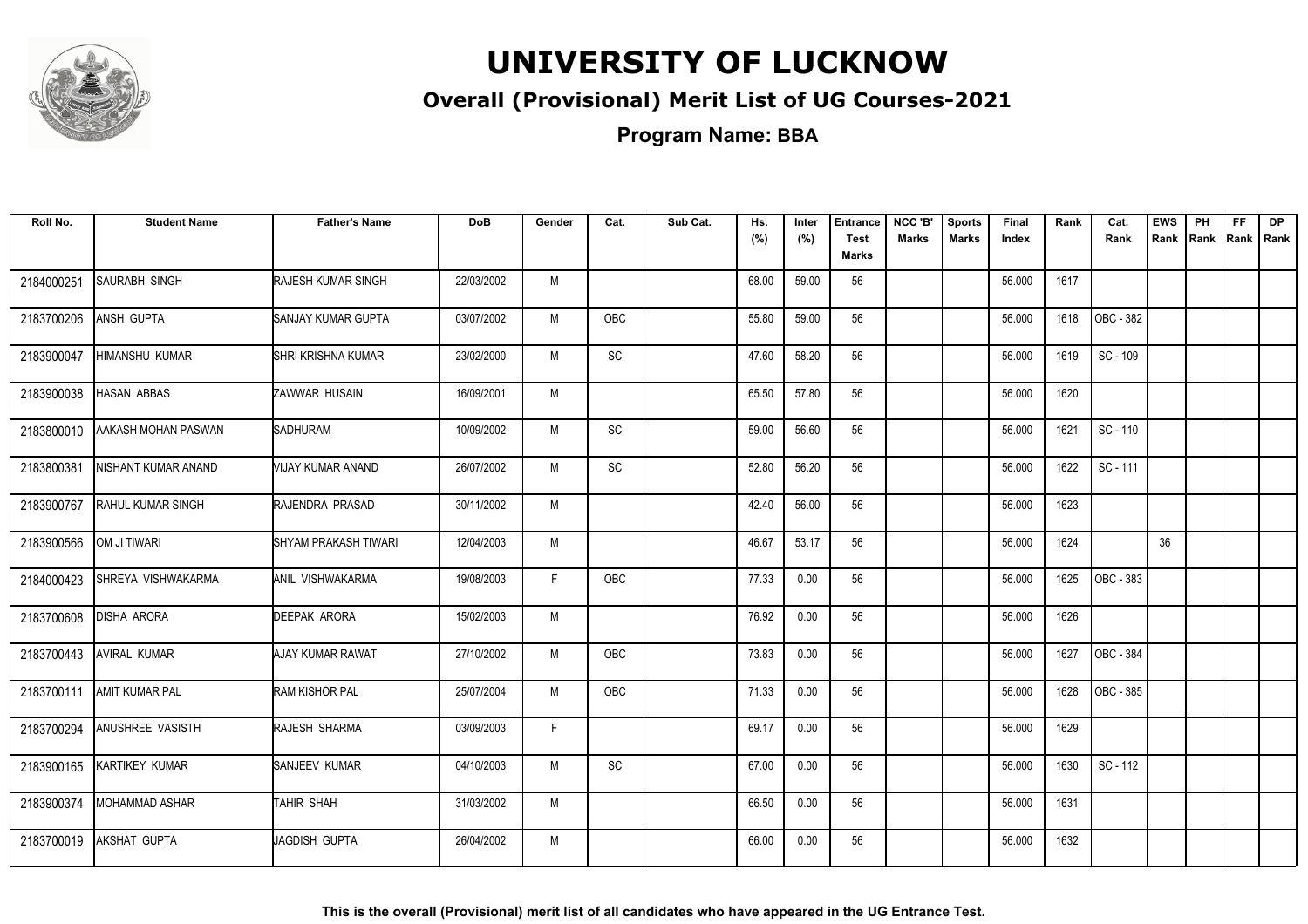

#### **Overall (Provisional) Merit List of UG Courses-2021**

**Program Name: BBA**

| Roll No.   | <b>Student Name</b>    | <b>Father's Name</b>        | <b>DoB</b> | Gender | Cat.       | Sub Cat. | Hs.<br>(%) | Inter<br>(%) | <b>Entrance</b><br><b>Test</b><br>Marks | NCC 'B'<br>Marks | <b>Sports</b><br><b>Marks</b> | Final<br>Index | Rank | Cat.<br>Rank | <b>EWS</b><br>Rank | PH | <b>FF</b><br>Rank Rank Rank | DP |
|------------|------------------------|-----------------------------|------------|--------|------------|----------|------------|--------------|-----------------------------------------|------------------|-------------------------------|----------------|------|--------------|--------------------|----|-----------------------------|----|
| 2183900773 | RAJ GUPTA              | ROSHAN LAL GUPTA            | 22/01/2005 | M      | OBC        |          | 44.83      | 0.00         | 56                                      |                  |                               | 56.000         | 1633 | OBC - 386    |                    |    |                             |    |
| 2183800138 | ADESH VERMA            | DHEERANDRA VERMA            | 05/02/2003 | M      | OBC        |          | 43.80      | 0.00         | 56                                      |                  |                               | 56.000         | 1634 | OBC - 387    |                    |    |                             |    |
| 2184100236 | UTKARSH PRATAP SINGH   | ASHOK BABO                  | 19/06/2001 | M      | <b>SC</b>  |          | 85.40      | 92.00        | 54                                      |                  |                               | 54.000         | 1635 | SC - 113     |                    |    |                             |    |
| 2183900147 | KANHAIYA PATEL         | <b>PREM KISHOR</b>          | 12/04/2004 | M      | OBC        |          | 81.50      | 87.80        | 54                                      |                  |                               | 54.000         | 1636 | OBC - 388    |                    |    |                             |    |
| 2183900405 | MOHD SAMEER            | SOHRAB AHMAD                | 22/08/2002 | M      |            |          | 74.50      | 87.67        | 54                                      |                  |                               | 54.000         | 1637 |              |                    |    |                             |    |
| 2184000152 | SALONI SAXENA          | NEERAJ KUMAR                | 30/03/2002 | F      |            |          | 58.00      | 81.50        | 54                                      |                  |                               | 54.000         | 1638 |              |                    |    |                             |    |
| 2183700171 | ANJALI CHAURASIYA      | KAMAL KISHORE<br>CHAURASIYA | 24/02/2003 | F      | OBC        |          | 76.20      | 81.00        | 54                                      |                  |                               | 54.000         | 1639 | OBC - 389    |                    |    |                             |    |
| 2183900370 | MOHAMMAD ZAID          | <b>ABDUL HAFEEZ</b>         | 05/08/2002 | M      |            |          | 59.00      | 80.00        | 54                                      |                  |                               | 54.000         | 1640 |              |                    |    |                             |    |
| 2183900235 | KOWNAIN HASNAIN        | MOHD HASNAIN                | 01/05/2003 | M      | OBC        |          | 67.00      | 79.60        | 54                                      |                  |                               | 54.000         | 1641 | OBC - 390    |                    |    |                             |    |
| 2183900227 | KM VISHAKHA            | SHRI DINESHWER GIRI         | 30/12/2002 | F.     | OBC        |          | 64.33      | 79.00        | 54                                      |                  |                               | 54.000         | 1642 | OBC - 391    |                    |    |                             |    |
| 2183800378 | NEERAJ GUPTA           | MRUTUNJAY KUMAR GUPTA       | 14/10/2003 | M      | <b>OBC</b> |          | 75.00      | 77.20        | 54                                      |                  |                               | 54.000         | 1643 | OBC - 392    |                    |    |                             |    |
| 2183700222 | <b>ANSHIKA SINGH</b>   | DURG VIJAY SINGH            | 04/06/2004 | F.     |            |          | 67.00      | 77.00        | 54                                      |                  |                               | 54.000         | 1644 |              | 37                 |    |                             |    |
| 2184100376 | YASH DWIVEDI           | <b>ALOK DWIVEDI</b>         | 28/08/2004 | M      |            |          | 61.40      | 76.83        | 54                                      |                  |                               | 54.000         | 1645 |              |                    |    |                             |    |
| 2183700300 | ANYA MAURYA            | <b>ARVIND KUMAR VERMA</b>   | 16/07/2003 | F      | OBC        |          | 72.17      | 76.00        | 54                                      |                  |                               | 54.000         | 1646 | OBC - 393    |                    |    |                             |    |
| 2183900372 | MOHAMMAD ALKAIF ANSARI | SHAMIM AHMAD                | 11/05/2004 | M      | OBC        |          | 81.83      | 75.60        | 54                                      |                  |                               | 54.000         | 1647 | OBC - 394    |                    |    |                             |    |
| 2184000246 | SAURABH JAIN           | Mikas jain                  | 24/05/2002 | M      |            |          | 75.80      | 75.00        | 54                                      |                  |                               | 54.000         | 1648 |              |                    |    |                             |    |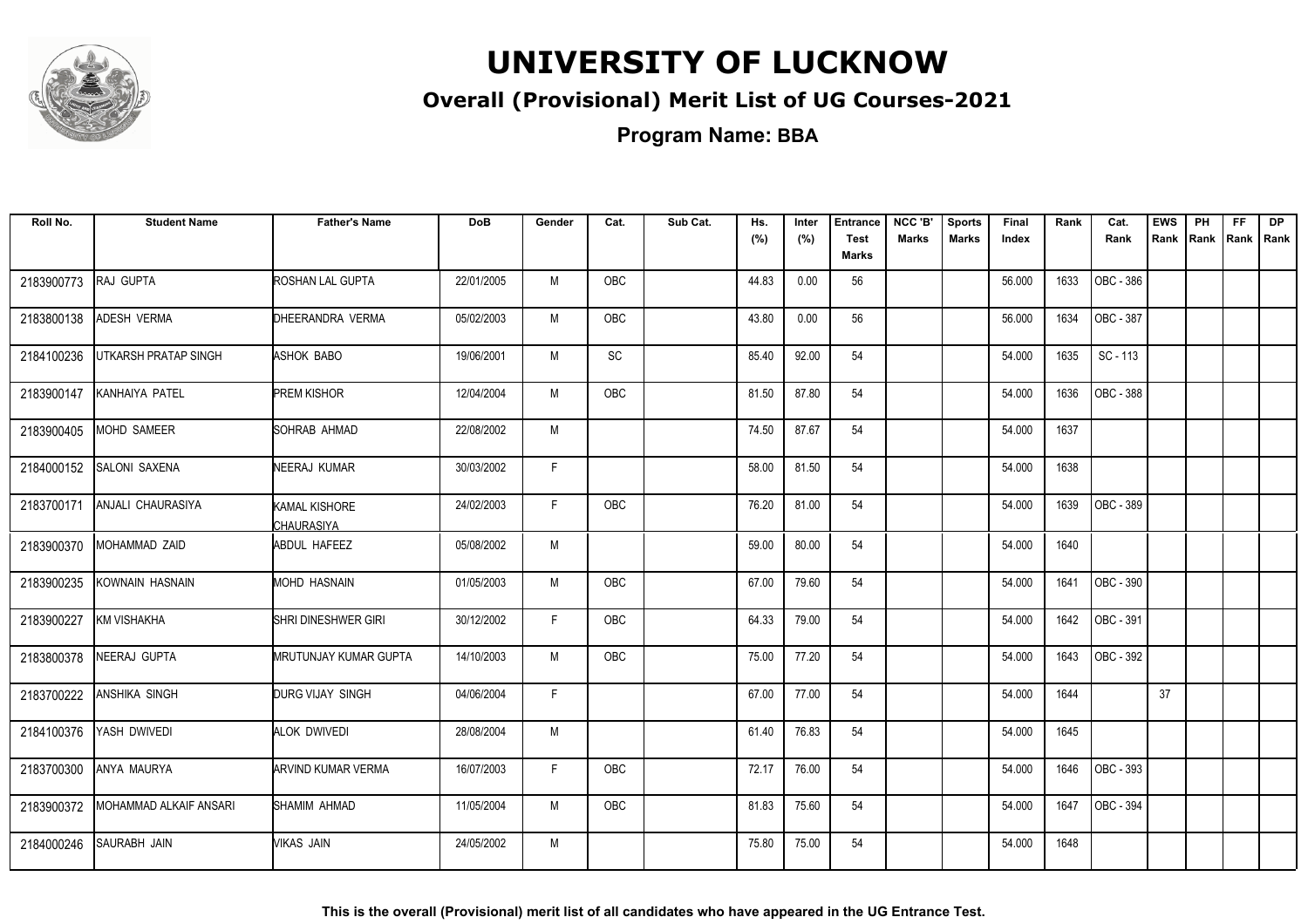

#### **Overall (Provisional) Merit List of UG Courses-2021**

**Program Name: BBA**

| Roll No.   | <b>Student Name</b>                      | <b>Father's Name</b>      | <b>DoB</b> | Gender | Cat.       | Sub Cat. | Hs.<br>(%) | Inter<br>(%) | <b>Entrance</b><br><b>Test</b><br><b>Marks</b> | NCC 'B'<br><b>Marks</b> | <b>Sports</b><br><b>Marks</b> | Final<br>Index | Rank | Cat.<br>Rank | <b>EWS</b> | PH<br>Rank Rank | FF.<br>Rank   Rank | <b>DP</b> |
|------------|------------------------------------------|---------------------------|------------|--------|------------|----------|------------|--------------|------------------------------------------------|-------------------------|-------------------------------|----------------|------|--------------|------------|-----------------|--------------------|-----------|
| 2183900455 | MUKUL RAGHAV                             | RAJKUMAR SINGH            | 29/05/2002 | M      |            |          | 63.17      | 75.00        | 54                                             |                         |                               | 54.000         | 1649 |              |            |                 |                    |           |
| 2183700378 | ARYAN RAI                                | ASHVANI RAI               | 01/03/2004 | M      |            |          | 70.50      | 74.60        | 54                                             |                         |                               | 54.000         | 1650 |              |            |                 |                    |           |
| 2184000297 | SHASHWAT PANDEY                          | <b>SHASHI KANT PANDEY</b> | 03/05/2003 | M      |            |          | 64.17      | 74.40        | 54                                             |                         |                               | 54.000         | 1651 |              |            |                 |                    |           |
| 2183800212 | AGRIMA TRIVEDI                           | ANJANI TRIVEDI            | 01/12/2003 | F.     |            |          | 76.50      | 73.17        | 54                                             |                         |                               | 54.000         | 1652 |              |            |                 |                    |           |
| 2183700064 | AMAN GUPTA                               | RAMJI GUPTA               | 22/12/2004 | M      | OBC        |          | 67.80      | 73.00        | 54                                             |                         |                               | 54.000         | 1653 | OBC - 395    |            |                 |                    |           |
| 2183900242 | KRISHNA GUPTA                            | SUDHIR GUPTA              | 31/08/2003 | M      |            |          | 61.00      | 71.80        | 54                                             |                         |                               | 54.000         | 1654 |              |            |                 |                    |           |
| 2183900745 | <b>RAGHVENDRA PRATAP</b><br><b>SINGH</b> | VIMLESH SINGH             | 23/08/2004 | M      |            |          | 77.50      | 71.40        | 54                                             |                         |                               | 54.000         | 1655 |              |            |                 |                    |           |
| 2184000255 | SAYED ZOYA ALI                           | ZAHID ALI                 | 01/03/2003 | F      |            |          | 64.80      | 71.20        | 54                                             |                         |                               | 54.000         | 1656 |              |            |                 |                    |           |
| 2184100158 | TARUN SRIVASTAVA                         | SANJAY SRIVASTAVA         | 05/10/2003 | M      |            |          | 67.33      | 71.17        | 54                                             |                         |                               | 54.000         | 1657 |              | 38         |                 |                    |           |
| 2184000067 | RITU PANDEY                              | <b>DIWAKAR PANDEY</b>     | 03/03/2002 | F.     |            |          | 51.40      | 70.60        | 54                                             |                         |                               | 54.000         | 1658 |              |            |                 |                    |           |
| 2184000309 | SHEIKH KAIFUDDIN                         | WASIMUDDIN SHEIKH         | 27/04/2004 | M      |            |          | 56.33      | 70.20        | 54                                             |                         |                               | 54.000         | 1659 |              |            |                 |                    |           |
| 2184100398 | YASHI VERMA                              | <b>MANOJ KUMAR VERMA</b>  | 01/01/2004 | F.     | <b>OBC</b> |          | 55.83      | 70.00        | 54                                             |                         |                               | 54.000         | 1660 | OBC - 396    |            |                 |                    |           |
| 2184100189 | <b>TUSHAR SONI</b>                       | NALINI KANT NILESH        | 17/02/2005 | M      |            |          | 60.40      | 68.60        | 54                                             |                         |                               | 54.000         | 1661 |              |            |                 |                    |           |
| 2184100423 | <b>ZAID REHMAN</b>                       | SAIDUR REHMAN             | 06/02/2002 | M      |            |          | 55.17      | 67.50        | 54                                             |                         |                               | 54.000         | 1662 |              |            |                 |                    |           |
| 2184100292 | <b>VARUN VERMA</b>                       | RAJESH KUMAR VERMA        | 14/09/2003 | M      | OBC        |          | 59.20      | 66.20        | 54                                             |                         |                               | 54.000         | 1663 | OBC - 397    |            |                 |                    |           |
| 2183800338 | INZMAM ANSARI                            | IMTYAJ ANSARI             | 24/08/2004 | M      |            |          | 54.40      | 65.00        | 54                                             |                         |                               | 54.000         | 1664 |              |            |                 |                    |           |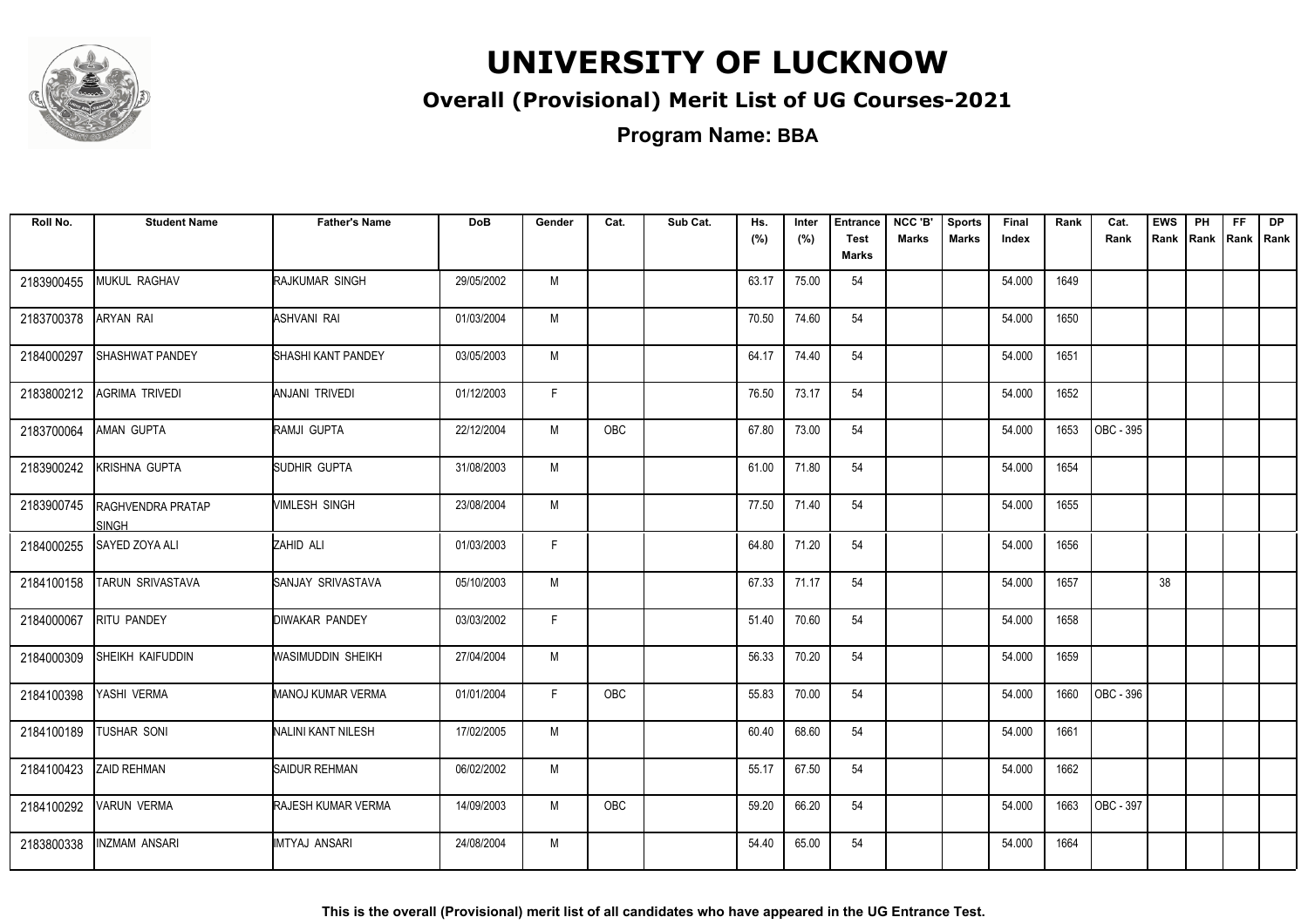

#### **Overall (Provisional) Merit List of UG Courses-2021**

**Program Name: BBA**

| Roll No.   | <b>Student Name</b>    | <b>Father's Name</b>        | <b>DoB</b> | Gender | Cat.       | Sub Cat.  | Hs.<br>(%) | Inter<br>(%) | <b>Entrance</b><br><b>Test</b><br><b>Marks</b> | NCC 'B'<br><b>Marks</b> | <b>Sports</b><br><b>Marks</b> | Final<br>Index | Rank | Cat.<br>Rank | <b>EWS</b><br>Rank | PH<br>Rank | FF.<br>Rank   Rank | <b>DP</b> |
|------------|------------------------|-----------------------------|------------|--------|------------|-----------|------------|--------------|------------------------------------------------|-------------------------|-------------------------------|----------------|------|--------------|--------------------|------------|--------------------|-----------|
| 2183900707 | PRIYANSHI SINGH        | <b>DHYAN PRATAP SINGH</b>   | 06/01/2002 | F      | <b>OBC</b> |           | 55.20      | 63.60        | 54                                             |                         |                               | 54.000         | 1665 | OBC - 398    |                    |            |                    |           |
| 2184100232 | UTKARSH SRIVASTAVA     | SHASHIKANT SRIVASTAVA       | 20/01/2004 | M      |            |           | 66.80      | 63.40        | 54                                             |                         |                               | 54.000         | 1666 |              |                    |            |                    |           |
| 2183700566 | <b>DEEPAK MISHRA</b>   | SHREE SHANKAR MISHRA        | 14/11/2002 | M      |            |           | 45.80      | 62.60        | 54                                             |                         |                               | 54.000         | 1667 |              |                    |            |                    |           |
| 2184100206 | UJJWAL PANDEY          | <b>ASHOK PANDEY</b>         | 08/10/2003 | M      |            |           | 53.40      | 62.40        | 54                                             |                         |                               | 54.000         | 1668 |              |                    |            |                    |           |
| 2183700406 | ASHUTOSH MISHRA        | <b>I</b> SHIV SHARAN MISHRA | 15/07/2004 | M      |            |           | 61.20      | 62.00        | 54                                             |                         |                               | 54.000         | 1669 |              |                    |            |                    |           |
| 2183900692 | PRINCE KUMAR YADAV     | <b>PREM CHAND YADAV</b>     | 06/12/2003 | M      | OBC        |           | 61.50      | 58.20        | 54                                             |                         |                               | 54.000         | 1670 | OBC - 399    |                    |            |                    |           |
| 2183800103 | ABHISHEK TIWARI        | MANOJ TIWARI                | 20/07/2004 | M      |            |           | 55.00      | 56.80        | 54                                             |                         |                               | 54.000         | 1671 |              |                    |            |                    |           |
| 2183900024 | HARSHIT PANDEY         | <b>PRADEEP KUMAR PANDEY</b> | 23/05/2003 | M      |            |           | 56.20      | 54.50        | 54                                             |                         |                               | 54.000         | 1672 |              |                    |            |                    |           |
| 2183700712 | <b>GITANSH GURNANI</b> | VIJAY GURNANI               | 18/06/2003 | M      |            |           | 47.67      | 53.60        | 54                                             |                         |                               | 54.000         | 1673 |              |                    |            |                    |           |
| 2183900653 | PRASARIKA KATIYAR      | <b>PRAVEEN KATIYAR</b>      | 07/01/2002 | F.     |            |           | 45.40      | 52.80        | 54                                             |                         |                               | 54.000         | 1674 |              |                    |            |                    |           |
| 2183900713 | PRIYANSHU GUPTA        | <b>ABHISHEK KUMAR GUPTA</b> | 11/08/2004 | M      | <b>OBC</b> |           | 49.60      | 50.00        | 54                                             |                         |                               | 54.000         | 1675 | OBC-400      |                    |            |                    |           |
| 2183900660 | PRASHANT SINGH         | HARI SHANKAR SINGH          | 08/10/2004 | M      |            |           | 65.33      | 49.20        | 54                                             |                         |                               | 54.000         | 1676 |              |                    |            |                    |           |
| 2183900772 | RAJ GUPTA              | <b>RAJESHWAR GUPTA</b>      | 21/09/2004 | M      | <b>OBC</b> |           | 49.40      | 49.20        | 54                                             |                         |                               | 54.000         | 1677 | OBC - 401    |                    |            |                    |           |
| 2183800301 | AYUSH DIXIT            | JITENDRA KUMAR DIXIT        | 17/04/2002 | M      |            | <b>UE</b> | 51.20      | 48.00        | 54                                             |                         |                               | 54.000         | 1678 |              |                    |            |                    |           |
| 2184000109 | <b>SACHIN KUMAR</b>    | <b>ASHOK PRASAD</b>         | 15/08/2002 | M      | OBC        |           | 60.00      | 44.00        | 54                                             |                         |                               | 54.000         | 1679 | OBC - 402    |                    |            |                    |           |
| 2183700280 | ANUSHA SISODIA         | ANUPAM KUMAR SINGH          | 17/02/2003 | F      |            |           | 84.60      | 0.00         | 54                                             |                         |                               | 54.000         | 1680 |              |                    |            |                    |           |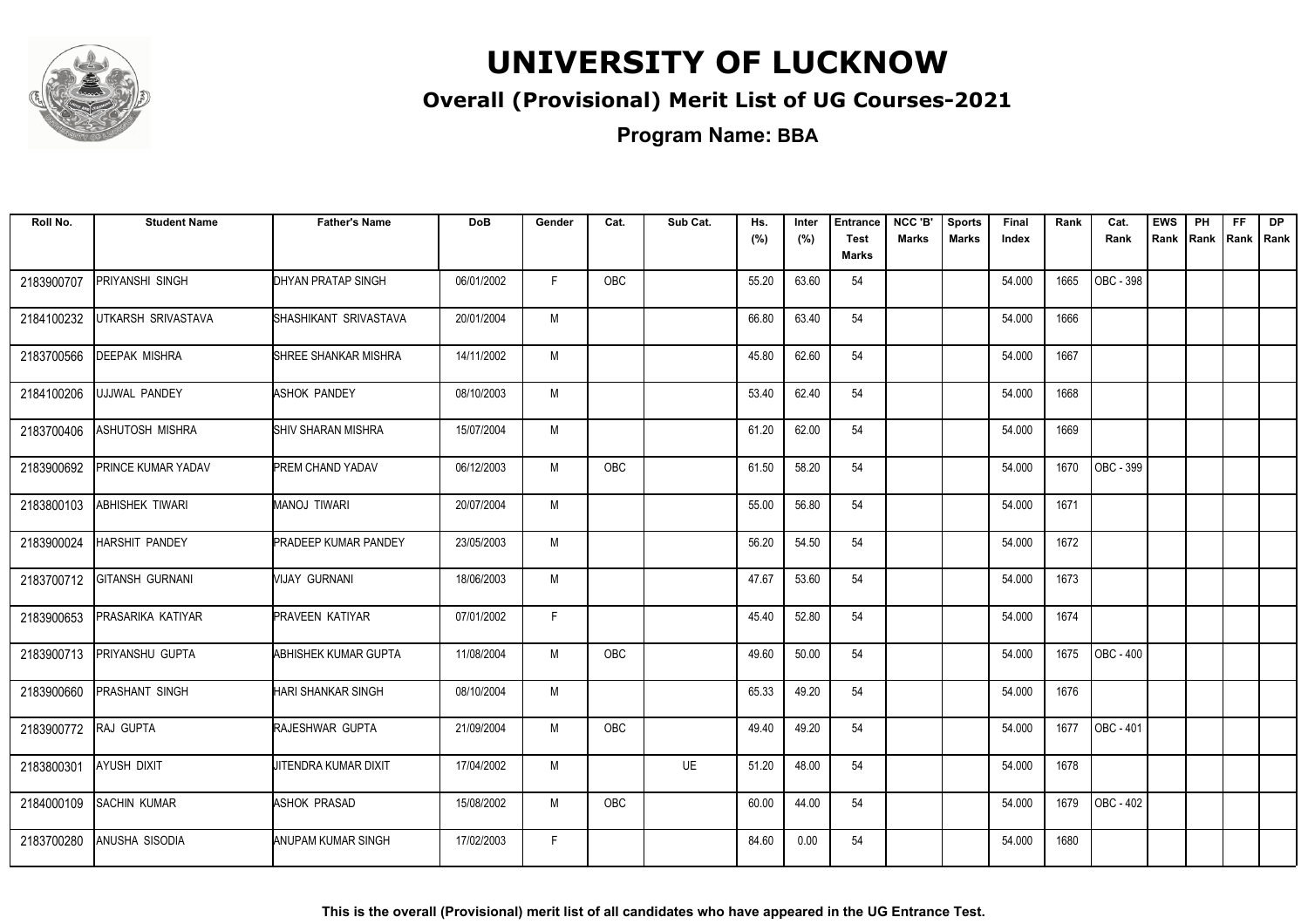

#### **Overall (Provisional) Merit List of UG Courses-2021**

| Roll No.   | <b>Student Name</b>    | <b>Father's Name</b>                | <b>DoB</b> | Gender | Cat. | Sub Cat. | Hs.<br>(%) | Inter<br>(%) | <b>Entrance</b><br><b>Test</b> | NCC 'B'<br><b>Marks</b> | <b>Sports</b><br><b>Marks</b> | Final<br>Index | Rank | Cat.<br>Rank | <b>EWS</b><br>Rank | PH<br>Rank   Rank   Rank | FF. | DP |
|------------|------------------------|-------------------------------------|------------|--------|------|----------|------------|--------------|--------------------------------|-------------------------|-------------------------------|----------------|------|--------------|--------------------|--------------------------|-----|----|
|            |                        |                                     |            |        |      |          |            |              | Marks                          |                         |                               |                |      |              |                    |                          |     |    |
| 2184100243 | VAIBHAV JAISWAL        | NAND KESHWAR JAISWAL                | 15/10/2003 | M      |      |          | 81.00      | 0.00         | 54                             |                         |                               | 54.000         | 1681 |              |                    |                          |     |    |
| 2183800448 | SHIVAM CHAUBEY         | ISATYA PRAKASH CHAUBEY              | 19/03/2004 | M      |      |          | 79.83      | 0.00         | 54                             |                         |                               | 54.000         | 1682 |              |                    |                          |     |    |
| 2183700577 | <b>DEV NANKANI</b>     | <b>INDER KUMAR NANKANI</b>          | 25/05/2003 | M      |      |          | 78.20      | 0.00         | 54                             |                         |                               | 54.000         | 1683 |              |                    |                          |     |    |
| 2183900540 | NISHCHAY TRIPATHI      | DHARMENDRA KUMAR<br><b>TRIPATHI</b> | 28/01/2003 | M      |      |          | 75.00      | 0.00         | 54                             |                         |                               | 54.000         | 1684 |              |                    |                          |     |    |
| 2183800333 | <b>HIMANSHU SINGH</b>  | <b>BHOLE SHANKAR SINGH</b>          | 03/12/2003 | M      |      |          | 70.83      | 0.00         | 54                             |                         |                               | 54.000         | 1685 |              | 39                 |                          |     |    |
| 2184100254 | VAIBHAV LATA VERMA     | <b>NAND KISHOR VERMA</b>            | 10/07/2003 | F.     | OBC  |          | 65.20      | 0.00         | 54                             |                         |                               | 54.000         | 1686 | OBC - 403    |                    |                          |     |    |
| 2183900044 | HIMANSHU BALMIKI       | <b>DILIP BALMIKI</b>                | 25/12/2000 | М      | SC   |          | 62.20      | 0.00         | 54                             |                         |                               | 54.000         | 1687 | SC - 114     |                    |                          |     |    |
| 2183700737 | <b>HARSH GUPTA</b>     | RAMU GUPTA                          | 12/10/2003 | M      |      |          | 61.60      | 0.00         | 54                             |                         |                               | 54.000         | 1688 |              |                    |                          |     |    |
| 2183700706 | <b>GAURI MISHRA</b>    | UPENDRA NATH MISHRA                 | 20/08/2003 | F.     |      |          | 61.00      | 0.00         | 54                             |                         |                               | 54.000         | 1689 |              |                    |                          |     |    |
| 2183700274 | ANURAG SINGH           | OMPRAKASH SINGH                     | 09/02/2004 | M      |      |          | 60.40      | 0.00         | 54                             |                         |                               | 54.000         | 1690 |              |                    |                          |     |    |
| 2183700047 | ALOK RASTOGI           | <b>BALMUKUND RASTOGI</b>            | 11/10/2004 | M      |      |          | 59.40      | 0.00         | 54                             |                         |                               | 54.000         | 1691 |              |                    |                          |     |    |
| 2183900624 | PRAJJAVAL JAISWAL      | MANOJ JAISWAL                       | 20/11/2003 | M      | OBC  |          | 55.80      | 0.00         | 54                             |                         |                               | 54.000         | 1692 | OBC - 404    |                    |                          |     |    |
| 2183800494 | <b>VRISHKET TIWARI</b> | ASHOK KUMAR TIWARI                  | 05/09/2000 | M      |      |          | 55.00      | 0.00         | 54                             |                         |                               | 54.000         | 1693 |              |                    |                          |     |    |
| 2184000331 | SHIVAKANT YADAV        | UMAKANT YADAV                       | 12/01/2003 | M      | OBC  |          | 45.40      | 0.00         | 54                             |                         |                               | 54.000         | 1694 | OBC - 405    |                    |                          |     |    |
| 2183900195 | KHUSHI CHAUHAN         | SHAILESH KUMAR SINGH                | 07/01/2005 | F.     |      |          | 83.33      | 91.40        | 52                             |                         |                               | 52.000         | 1695 |              |                    |                          |     |    |
| 2183800325 | <b>GULAM ZEELANI</b>   | AKHTAR ALI KHAN                     | 20/04/2003 | M      |      |          | 83.80      | 88.50        | 52                             |                         |                               | 52.000         | 1696 |              |                    |                          |     |    |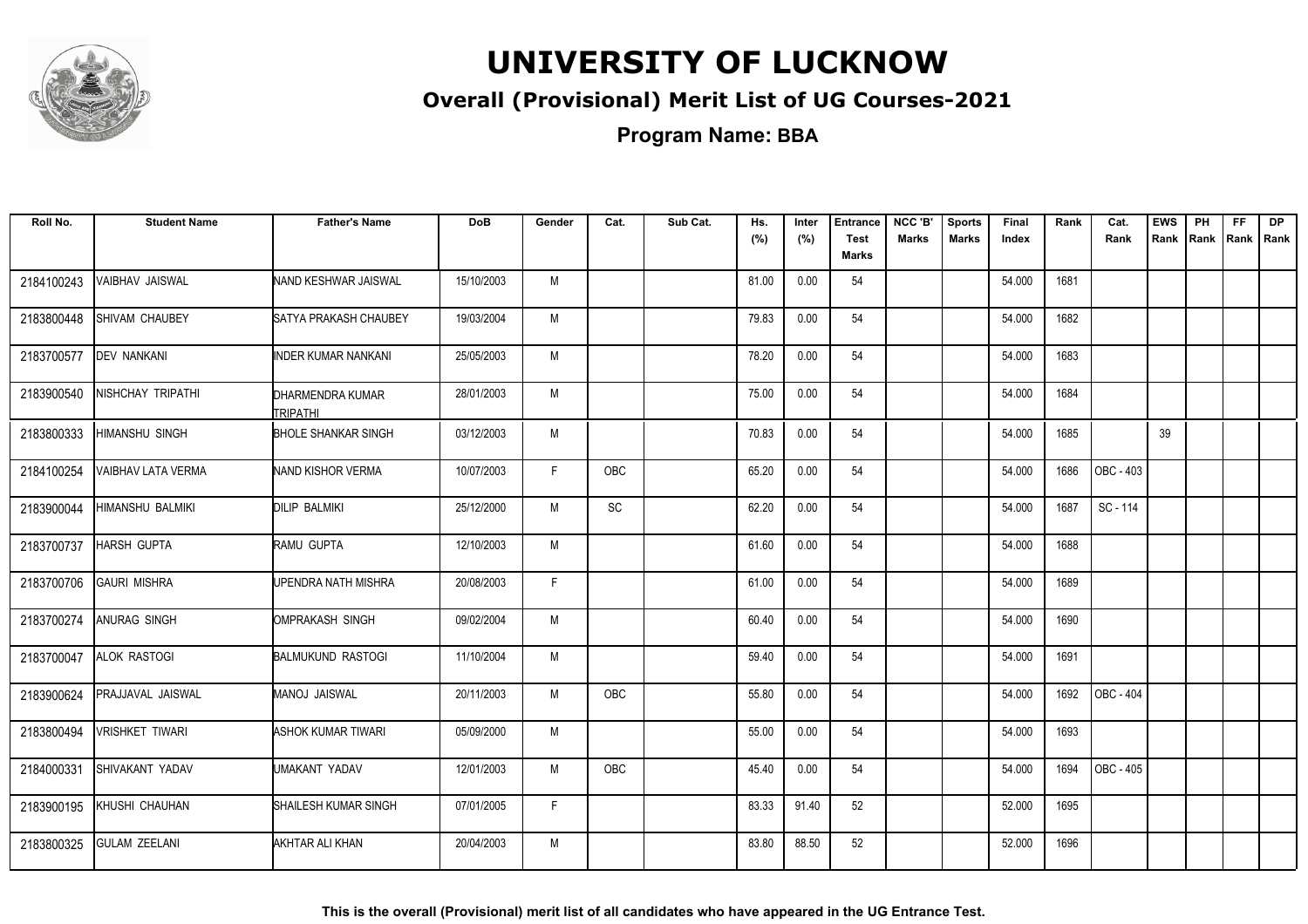

#### **Overall (Provisional) Merit List of UG Courses-2021**

| Roll No.   | <b>Student Name</b>      | <b>Father's Name</b>     | <b>DoB</b> | Gender | Cat.       | Sub Cat. | Hs.<br>(%) | Inter<br>(%) | <b>Entrance</b><br><b>Test</b><br><b>Marks</b> | NCC 'B'<br><b>Marks</b> | <b>Sports</b><br><b>Marks</b> | Final<br>Index | Rank | Cat.<br>Rank | <b>EWS</b> | PH | FF. | <b>DP</b><br>Rank Rank Rank Rank |
|------------|--------------------------|--------------------------|------------|--------|------------|----------|------------|--------------|------------------------------------------------|-------------------------|-------------------------------|----------------|------|--------------|------------|----|-----|----------------------------------|
| 2184000153 | <b>SALONI SINGH</b>      | KAMESHWAR KUMAR<br>SINGH | 12/07/2003 | F.     |            |          | 56.60      | 83.60        | 52                                             |                         |                               | 52.000         | 1697 |              |            |    |     |                                  |
| 2183700342 | <b>ARNAV RAWAT</b>       | AMIT RAWAT               | 17/07/2003 | M      | SC         |          | 65.20      | 82.75        | 52                                             |                         |                               | 52.000         | 1698 | SC - 115     |            |    |     |                                  |
| 2183700548 | <b>BUNTY KUMAR SINGH</b> | <b>GUDDU SINGH</b>       | 29/09/2003 | M      |            |          | 86.33      | 80.80        | 52                                             |                         |                               | 52.000         | 1699 |              |            |    |     |                                  |
| 2183700230 | <b>ANSHIV VERMA</b>      | AMBRISH VERMA            | 15/01/2004 | M      | OBC        |          | 82.40      | 78.40        | 52                                             |                         |                               | 52.000         | 1700 | OBC - 406    |            |    |     |                                  |
| 2184100068 | <b>SUPRIYA SINGH</b>     | UAY PRAKASH SINGH        | 01/08/2001 | F.     |            |          | 69.60      | 78.20        | 52                                             |                         |                               | 52.000         | 1701 |              |            |    |     |                                  |
| 2184100288 | VARSHA CHAURASIYA        | <b>PRAMOD CHAURASIYA</b> | 20/09/2003 | F.     |            |          | 75.83      | 78.00        | 52                                             |                         |                               | 52.000         | 1702 |              |            |    |     |                                  |
| 2184000115 | <b>SAGAR SRIVASTAVA</b>  | <b>SK SRIVASTAVA</b>     | 08/07/2003 | M      |            |          | 68.40      | 77.80        | 52                                             |                         |                               | 52.000         | 1703 |              |            |    |     |                                  |
| 2184000413 | SHREYA KUMARI            | <b>SUNIL KUMAR</b>       | 04/12/2004 | F.     |            |          | 71.00      | 76.67        | 52                                             |                         |                               | 52.000         | 1704 |              |            |    |     |                                  |
| 2183700046 | <b>ALOK DUBEY</b>        | SHESHNATH DUBEY          | 07/10/2004 | M      |            |          | 70.20      | 75.80        | 52                                             |                         |                               | 52.000         | 1705 |              |            |    |     |                                  |
| 2183900635 | PRAKHAR SRIVASTAVA       | <b>RAVI SRIVASTAVA</b>   | 02/02/2003 | M      |            |          | 67.00      | 75.80        | 52                                             |                         |                               | 52.000         | 1706 |              |            |    |     |                                  |
| 2184000177 | SANDEEP KUMAR            | LALLAN PRASAD            | 12/02/2004 | M      |            |          | 73.20      | 74.00        | 52                                             |                         |                               | 52.000         | 1707 |              |            |    |     |                                  |
| 2183700088 | AMAN YADAV               | VINOD KUMAR YADAV        | 12/08/2004 | M      | <b>OBC</b> |          | 69.33      | 71.00        | 52                                             |                         |                               | 52.000         | 1708 | OBC - 407    |            |    |     |                                  |
| 2184000366 | SHIVANI                  | <b>GULAB</b>             | 14/02/1999 | F.     | SC         |          | 70.83      | 70.60        | 52                                             |                         |                               | 52.000         | 1709 | SC - 116     |            |    |     |                                  |
| 2184100303 | <b>VERSHIKA PATHAK</b>   | <b>BRIJESH PATHAK</b>    | 05/06/2004 | F.     |            |          | 67.33      | 69.00        | 52                                             |                         |                               | 52.000         | 1710 |              |            |    |     |                                  |
| 2184000050 | RISHAV RAJ               | ANJAY KUMAR              | 28/04/2004 | M      |            |          | 50.60      | 68.60        | 52                                             |                         |                               | 52.000         | 1711 |              |            |    |     |                                  |
| 2183800361 | <b>MARYAM FATIMA</b>     | SAUD KHAN                | 20/04/2003 | F.     |            |          | 69.50      | 67.20        | 52                                             |                         |                               | 52.000         | 1712 |              |            |    |     |                                  |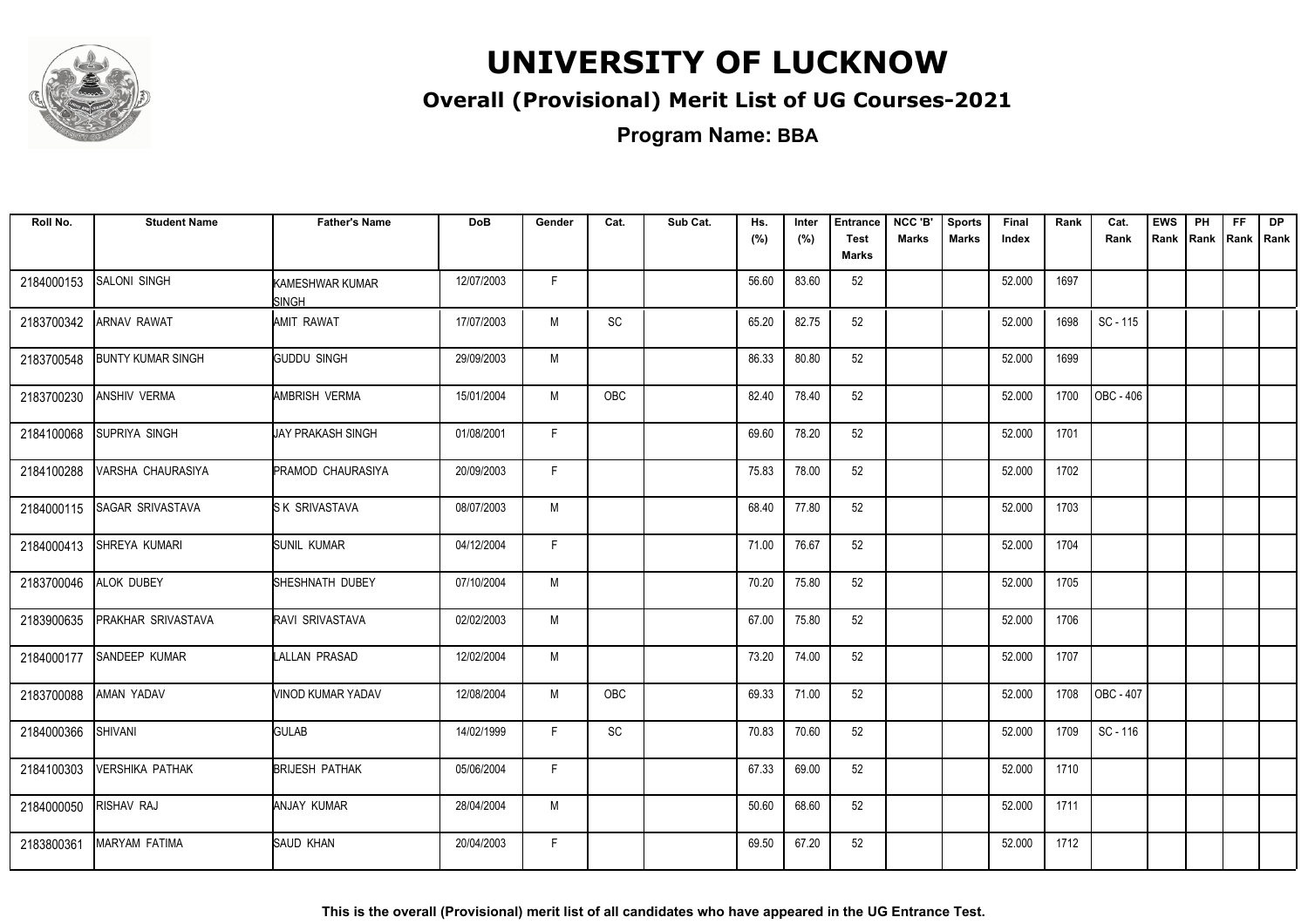

#### **Overall (Provisional) Merit List of UG Courses-2021**

**Program Name: BBA**

| Roll No.   | <b>Student Name</b>            | <b>Father's Name</b>              | <b>DoB</b> | Gender | Cat.       | Sub Cat. | Hs.<br>(%) | Inter<br>(%) | <b>Entrance</b><br><b>Test</b><br>Marks | NCC 'B'<br><b>Marks</b> | <b>Sports</b><br><b>Marks</b> | Final<br>Index | Rank | Cat.<br>Rank     | <b>EWS</b><br>Rank | PH | FF<br>Rank Rank | <b>DP</b><br>Rank |
|------------|--------------------------------|-----------------------------------|------------|--------|------------|----------|------------|--------------|-----------------------------------------|-------------------------|-------------------------------|----------------|------|------------------|--------------------|----|-----------------|-------------------|
| 2183900662 | <b>PRATEEK JEET</b>            | JAI JEET                          | 26/09/2002 | M      |            |          | 67.00      | 66.60        | 52                                      |                         |                               | 52.000         | 1713 |                  |                    |    |                 |                   |
| 2183800236 | <b>AKANKSHA SINGH</b>          | TRIBHUVAN SINGH                   | 26/04/2002 | F.     |            |          | 60.40      | 66.60        | 52                                      |                         |                               | 52.000         | 1714 |                  |                    |    |                 |                   |
| 2183700449 | <b>AVIRAL PRATAP BAJPAI</b>    | RAM PRATAP BAJPAI                 | 20/01/2004 | M      |            |          | 45.33      | 66.00        | 52                                      |                         |                               | 52.000         | 1715 |                  |                    |    |                 |                   |
| 2184100249 | <b>VAIBHAV SRIVASTAVA</b>      | ANUP KUMAR SRIVASTAVA             | 15/01/2002 | M      |            |          | 63.00      | 65.80        | 52                                      |                         |                               | 52.000         | 1716 |                  |                    |    |                 |                   |
| 2183800437 | <b>SANJEEV TIWARI</b>          | SUSHIL TIWARI                     | 16/11/2002 | M      |            |          | 100.00     | 65.60        | 52                                      |                         |                               | 52.000         | 1717 |                  |                    |    |                 |                   |
| 2184100406 | YASHVI SINGH                   | <b>BRIJESH SINGH</b>              | 01/01/2003 | F.     |            |          | 63.50      | 65.00        | 52                                      |                         |                               | 52.000         | 1718 |                  |                    |    |                 |                   |
| 2183700735 | <b>HARMANDEEP KAUR</b>         | <b>SEWA SINGH</b>                 | 22/11/2002 | F.     |            |          | 48.33      | 64.20        | 52                                      |                         |                               | 52.000         | 1719 |                  |                    |    |                 |                   |
| 2183700632 | <b>DIVYANSHI GUPTA</b>         | AJAY KUMAR GUPTA                  | 26/05/2003 | F.     | <b>OBC</b> |          | 71.50      | 63.40        | 52                                      |                         |                               | 52.000         | 1720 | <b>OBC - 408</b> |                    |    |                 |                   |
| 2183800383 | <b>NITISH KUMAR PANDEY</b>     | <b>MITHILESH KUMAR PANDEY</b>     | 03/04/2004 | M      |            |          | 58.33      | 63.20        | 52                                      |                         |                               | 52.000         | 1721 |                  |                    |    |                 |                   |
| 2183700541 | <b>BILAL TYAGI</b>             | WASEEM AHMED TYAGI                | 22/10/2000 | M      |            |          | 62.00      | 62.00        | 52                                      |                         |                               | 52.000         | 1722 |                  |                    |    |                 |                   |
| 2183800205 | <b>AFIA RAHMANI</b>            | MD UBAIDUR RAHMANI                | 18/03/2002 | F.     |            |          | 66.80      | 60.60        | 52                                      |                         |                               | 52.000         | 1723 |                  |                    |    |                 |                   |
| 2183900412 | <b>MOHD ARBAZ KHAN</b>         | TAUKEER AHMAD                     | 01/01/2003 | M      |            |          | 41.60      | 60.60        | 52                                      |                         |                               | 52.000         | 1724 |                  |                    |    |                 |                   |
| 2183800259 | <b>AMIT KUMAR TIWARI</b>       | SANTOSH KUMAR TIWARI              | 25/01/2003 | М      |            |          | 51.50      | 60.20        | 52                                      |                         |                               | 52.000         | 1725 |                  |                    |    |                 |                   |
| 2183800387 | PAWAN PRAJAPTI                 | <b>JAMUNA PRASAD</b><br>PRAJAPATI | 05/07/2004 | M      | <b>OBC</b> |          | 74.00      | 60.00        | 52                                      |                         |                               | 52.000         | 1726 | OBC - 409        |                    |    |                 |                   |
| 2183900403 | <b>MOHD NAVED</b>              | <b>SAYED MOHD JUNED</b>           | 28/12/2001 | М      |            |          | 48.17      | 60.00        | 52                                      |                         |                               | 52.000         | 1727 |                  |                    |    |                 |                   |
| 2183800190 | <b>JADITYA KUMAR CHAUDHARY</b> | IANIL KUMAR CHAUDHARY             | 27/04/2004 | М      | <b>OBC</b> |          | 48.40      | 59.80        | 52                                      |                         |                               | 52.000         | 1728 | OBC - 410        |                    |    |                 |                   |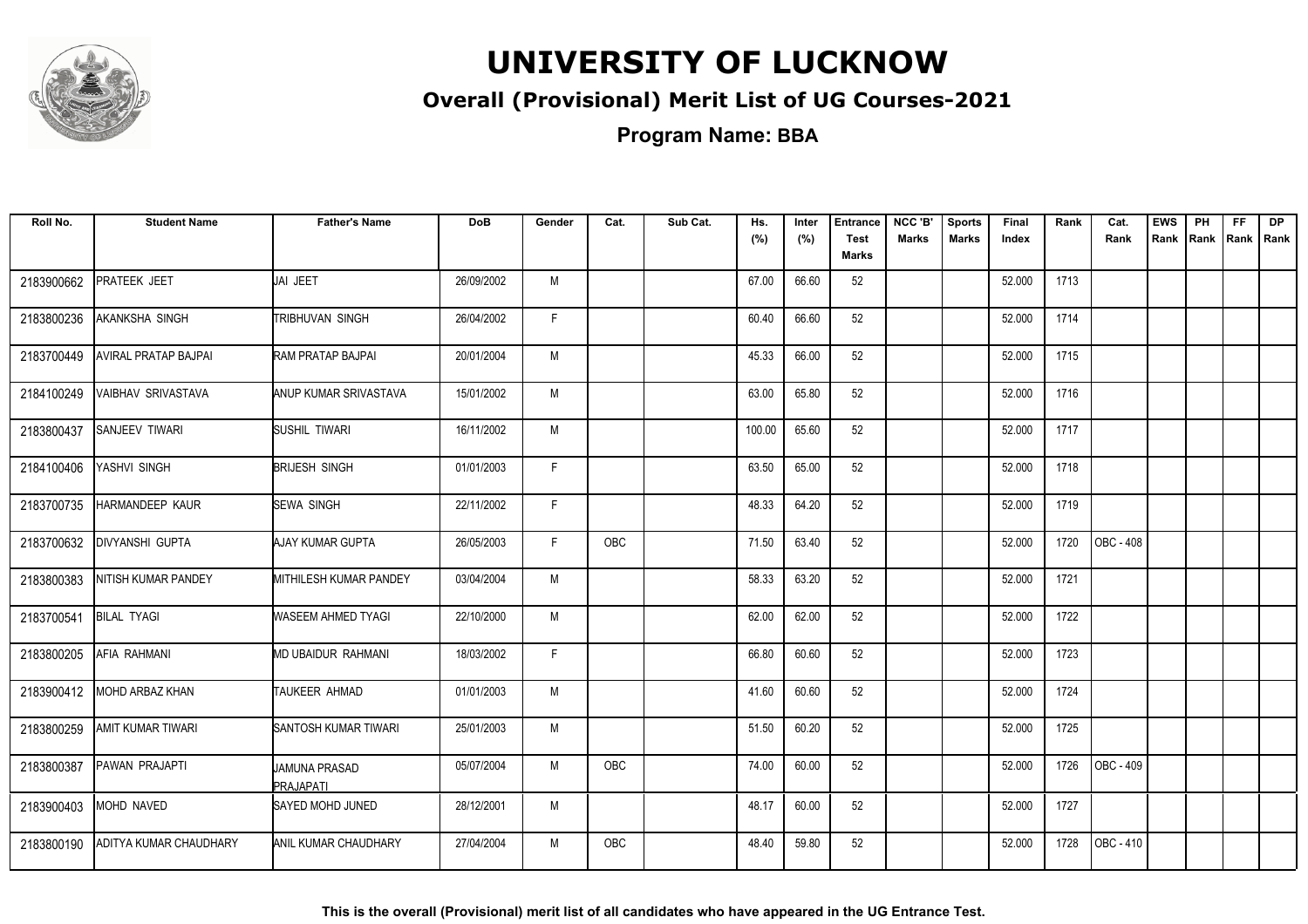

#### **Overall (Provisional) Merit List of UG Courses-2021**

**Program Name: BBA**

| Roll No.   | <b>Student Name</b>       | <b>Father's Name</b>                        | <b>DoB</b> | Gender | Cat.       | Sub Cat. | Hs.<br>(%) | Inter<br>(%) | <b>Entrance</b><br><b>Test</b> | NCC 'B'<br><b>Marks</b> | <b>Sports</b><br>Marks | Final<br>Index | Rank | Cat.<br>Rank | <b>EWS</b><br>Rank | PH | FF<br>Rank Rank Rank | <b>DP</b> |
|------------|---------------------------|---------------------------------------------|------------|--------|------------|----------|------------|--------------|--------------------------------|-------------------------|------------------------|----------------|------|--------------|--------------------|----|----------------------|-----------|
|            |                           |                                             |            |        |            |          |            |              | <b>Marks</b>                   |                         |                        |                |      |              |                    |    |                      |           |
| 2183900116 | JAYANT SINGH YADAV        | AMRENDRA SINGH YADAV                        | 27/10/2000 | M      | OBC        |          | 60.67      | 58.00        | 52                             |                         |                        | 52.000         | 1729 | OBC - 411    |                    |    |                      |           |
| 2183700270 | ANURAG DUBEY              | <b>SANWALI MOHAN DUBEY</b>                  | 07/10/2000 | M      |            |          | 56.50      | 55.00        | 52                             |                         |                        | 52.000         | 1730 |              |                    |    |                      |           |
| 2183900057 | HIMANSHU SHEKHAR RAI      | <b>AWADHESH KUMAR RAI</b>                   | 15/07/2005 | F.     |            |          | 51.00      | 54.80        | 52                             |                         |                        | 52.000         | 1731 |              |                    |    |                      |           |
| 2183700395 | ASAD ALI                  | <b>IRSHAD ALI</b>                           | 20/06/2002 | M      |            |          | 61.60      | 54.60        | 52                             |                         |                        | 52.000         | 1732 |              |                    |    |                      |           |
| 2183700202 | <b>ANSARI VAKAR SABIR</b> | MOHAMMAD SABIR ANSARI<br><b>ABDUL HAKIM</b> | 19/08/2002 | М      |            |          | 54.33      | 54.33        | 52                             |                         |                        | 52.000         | 1733 |              |                    |    |                      |           |
| 2183900190 | KHUBAIB AHMAD             | SUHAIL AKHTER                               | 25/10/2003 | М      |            |          | 56.17      | 52.80        | 52                             |                         |                        | 52.000         | 1734 |              |                    |    |                      |           |
| 2183800229 | <b>AJAY KUMAR</b>         | RAJPATI                                     | 12/02/1997 | M      | SC         |          | 66.00      | 50.80        | 52                             |                         |                        | 52.000         | 1735 | SC - 117     |                    |    |                      |           |
| 2184000041 | RISHABH TRIPATHI          | <b>DEVENDRA NATH TRIPATHI</b>               | 12/05/2004 | M      |            |          | 76.17      | 49.40        | 52                             |                         |                        | 52.000         | 1736 |              |                    |    |                      |           |
| 2183900454 | <b>MUKUL</b>              | <b>VIJAY KUMAR</b>                          | 22/01/2001 | F.     | SC         |          | 66.67      | 48.20        | 52                             |                         |                        | 52.000         | 1737 | SC - 118     |                    |    |                      |           |
| 2183700076 | <b>AMAN SINGH</b>         | UITENDRA PRATAP SINGH                       | 23/05/2005 | M      |            |          | 81.67      | 0.00         | 52                             |                         |                        | 52.000         | 1738 |              |                    |    |                      |           |
| 2183700008 | <b>AKASH RAWAT</b>        | <b>NIJAY KUMAR RAWAT</b>                    | 15/07/2002 | M      | <b>SC</b>  |          | 77.33      | 0.00         | 52                             |                         |                        | 52.000         | 1739 | SC - 119     |                    |    |                      |           |
| 2183900546 | NITESH KUMAR CHAUHAN      | NAGENDRA CHAUHAN                            | 03/04/2005 | M      | <b>OBC</b> |          | 71.33      | 0.00         | 52                             |                         |                        | 52.000         | 1740 | OBC - 412    |                    |    |                      |           |
| 2183700328 | AREEBA ZAIDI              | VIQARUL HASAN ZAIDI                         | 25/09/2004 | F.     |            |          | 70.33      | 0.00         | 52                             |                         |                        | 52.000         | 1741 |              |                    |    |                      |           |
| 2183700679 | <b>GARIMA PAL</b>         | <b>PAWAN KUMAR PAL</b>                      | 10/11/2005 | F.     | <b>OBC</b> |          | 66.80      | 0.00         | 52                             |                         |                        | 52.000         | 1742 | OBC - 413    |                    |    |                      |           |
| 2183800011 | AAKRITI TRIPATHI          | SHAILENDRA KUMAR<br><b>TRIPATHI</b>         | 16/01/2004 | F.     |            |          | 64.60      | 0.00         | 52                             |                         |                        | 52.000         | 1743 |              |                    |    |                      |           |
| 2183900164 | <b>KARTIKEY JAISWAL</b>   | <b>AVDHESH KUMAR JAISWAL</b>                | 16/01/2004 | M      | OBC        |          | 63.60      | 0.00         | 52                             |                         |                        | 52.000         | 1744 | OBC - 414    |                    |    |                      |           |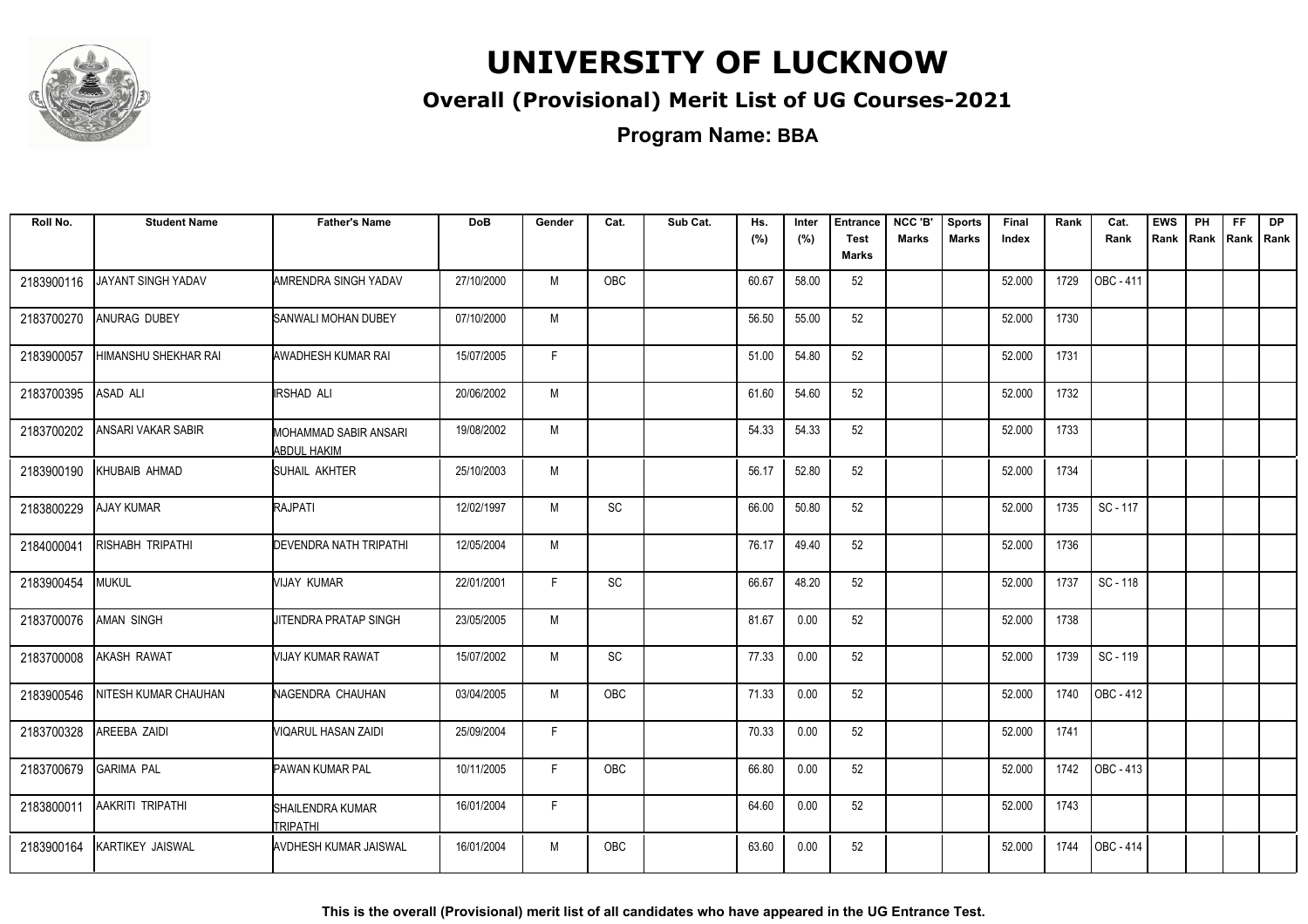

#### **Overall (Provisional) Merit List of UG Courses-2021**

**Program Name: BBA**

| Roll No.   | <b>Student Name</b>             | <b>Father's Name</b>              | <b>DoB</b> | Gender | Cat.       | Sub Cat. | Hs.<br>(%) | Inter<br>(%) | <b>Entrance</b><br><b>Test</b> | NCC 'B'<br><b>Marks</b> | <b>Sports</b><br>Marks | Final<br>Index | Rank | Cat.<br>Rank | <b>EWS</b><br>Rank | PH<br>Rank Rank | FF | <b>DP</b><br>Rank |
|------------|---------------------------------|-----------------------------------|------------|--------|------------|----------|------------|--------------|--------------------------------|-------------------------|------------------------|----------------|------|--------------|--------------------|-----------------|----|-------------------|
|            |                                 |                                   |            |        |            |          |            |              | <b>Marks</b>                   |                         |                        |                |      |              |                    |                 |    |                   |
| 2183900479 | NAMEERA                         | RAFEEQ HASAN                      | 15/10/2004 | F.     | OBC        |          | 63.40      | 0.00         | 52                             |                         |                        | 52.000         | 1745 | OBC - 415    |                    |                 |    |                   |
| 2183700569 | <b>DEEPANKSHI SINGH</b>         | SHAILENDRA PRATAP<br><b>SINGH</b> | 05/02/2004 | F.     | OBC        |          | 61.60      | 0.00         | 52                             |                         |                        | 52.000         | 1746 | OBC - 416    |                    |                 |    |                   |
| 2183700348 | <b>ARPIT SINGH</b>              | <b>MALKHAN SINGH</b>              | 24/03/2003 | M      |            |          | 60.80      | 0.00         | 52                             |                         |                        | 52.000         | 1747 |              |                    |                 |    |                   |
| 2183700525 | <b>BASUKI NATH SRIVASTAVA</b>   | VISHWANATH SRIVASTAVA             | 13/10/2003 | M      |            |          | 57.20      | 0.00         | 52                             |                         |                        | 52.000         | 1748 |              |                    |                 |    |                   |
| 2183700130 | ANANT JAISWAL                   | HARISHANKAR JAISWAL               | 21/09/2002 | M      | <b>OBC</b> |          | 55.67      | 0.00         | 52                             |                         |                        | 52.000         | 1749 | OBC - 417    |                    |                 |    |                   |
| 2183900393 | <b>MOHD ABBAS</b>               | NAZIM HUSSAIN                     | 09/12/2002 | M      |            |          | 51.50      | 0.00         | 52                             |                         |                        | 52.000         | 1750 |              |                    |                 |    |                   |
| 2184000187 | <b>SANJEEV KUMAR YADAV</b>      | RAJ KUMAR YADAV                   | 08/02/2004 | M      | OBC        |          | 49.40      | 0.00         | 52                             |                         |                        | 52.000         | 1751 | OBC - 418    |                    |                 |    |                   |
| 2183900732 | PULKIT AGARWAL                  | RAVINDRA KUMAR<br>AGARWAL         | 23/06/2002 | M      |            |          | 48.83      | 0.00         | 52                             |                         |                        | 52.000         | 1752 |              |                    |                 |    |                   |
| 2184100154 | TARANDEEP SINGH                 | JASBIR SINGH                      | 23/01/2003 | M      |            |          | 48.83      | 0.00         | 52                             |                         |                        | 52.000         | 1753 |              |                    |                 |    |                   |
| 2183800258 | AMISHA JAISWAL                  | <b>PRAVEEN JAISWAL</b>            | 19/01/2004 | F.     | <b>OBC</b> |          | 81.00      | 95.00        | 50                             |                         |                        | 50.000         | 1754 | OBC - 419    |                    |                 |    |                   |
| 2184100329 | <b>VIPIN</b>                    | UDAY BHAN                         | 05/12/2004 | M      | SC         |          | 80.80      | 90.00        | 50                             |                         |                        | 50.000         | 1755 | SC - 120     |                    |                 |    |                   |
| 2184000003 | RAMYA RANI                      | <b>RAJ KUMAR SAINI</b>            | 16/09/2003 | F      | <b>OBC</b> |          | 77.33      | 88.00        | 50                             |                         |                        | 50.000         | 1756 | OBC - 420    |                    |                 |    |                   |
| 2183700747 | <b>HARSH SINGH</b>              | <b>ANANT BAHADUR SINGH</b>        | 27/09/2003 | M      |            |          | 90.40      | 87.60        | 50                             |                         |                        | 50.000         | 1757 |              |                    |                 |    |                   |
| 2183800304 | AYUSHMAN SHARMA                 | <b>VINAY KUMAR SHARMA</b>         | 25/01/2004 | M      |            |          | 73.40      | 82.60        | 50                             |                         |                        | 50.000         | 1758 |              |                    |                 |    |                   |
| 2184000291 | <b>SHASHIKANT MANI TRIPATHI</b> | <b>RAJESH MANI TRIPATHI</b>       | 04/05/2005 | M      |            |          | 70.67      | 79.40        | 50                             |                         |                        | 50.000         | 1759 |              |                    |                 |    |                   |
| 2183900626 | <b>PRAKHAR BANSAL</b>           | <b>DEEPAK BANSAL</b>              | 27/07/2003 | M      |            |          | 73.83      | 78.20        | 50                             |                         |                        | 50.000         | 1760 |              |                    |                 |    |                   |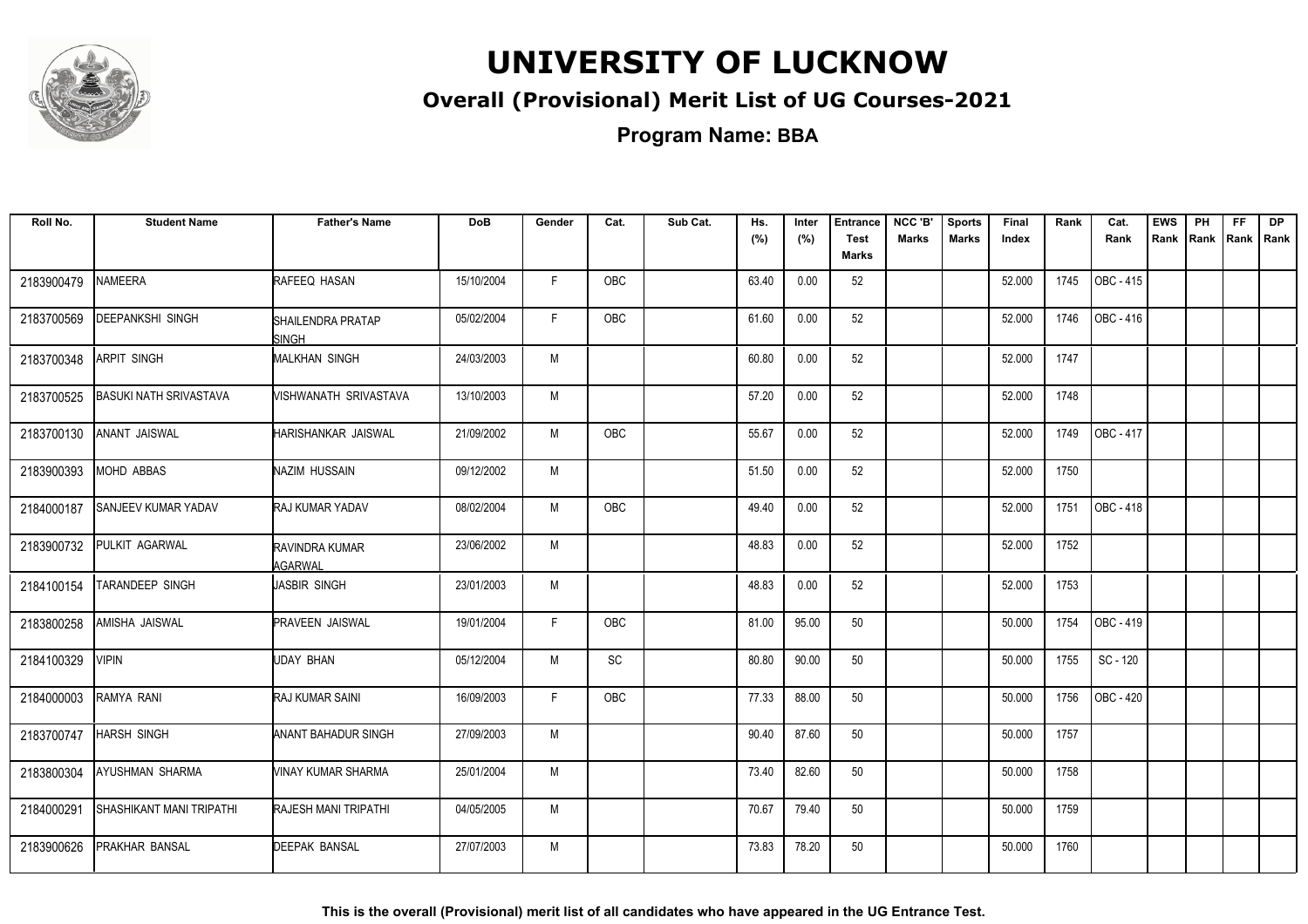

#### **Overall (Provisional) Merit List of UG Courses-2021**

**Program Name: BBA**

| Roll No.   | <b>Student Name</b>      | <b>Father's Name</b>                           | <b>DoB</b> | Gender | Cat.       | Sub Cat. | Hs.   | Inter | <b>Entrance</b>             | NCC 'B'      | <b>Sports</b> | <b>Final</b> | Rank | Cat.      | <b>EWS</b> | PH   | FF          | <b>DP</b> |
|------------|--------------------------|------------------------------------------------|------------|--------|------------|----------|-------|-------|-----------------------------|--------------|---------------|--------------|------|-----------|------------|------|-------------|-----------|
|            |                          |                                                |            |        |            |          | (%)   | (%)   | <b>Test</b><br><b>Marks</b> | <b>Marks</b> | <b>Marks</b>  | Index        |      | Rank      | Rank       | Rank | Rank   Rank |           |
| 2183900614 | <b>PRACHI MISHRA</b>     | <b>BHASKAR BHUSHAN</b><br><b><i>A</i>ISHRA</b> | 28/08/2003 | F      |            |          | 65.50 | 77.00 | 50                          |              |               | 50.000       | 1761 |           |            |      |             |           |
| 2184000238 | SAUMYA MAURYA            | <b>MUNESH MAURYA</b>                           | 05/06/2005 | F      | OBC        |          | 57.60 | 76.40 | 50                          |              |               | 50.000       | 1762 | OBC - 421 |            |      |             |           |
| 2184000456 | SHRUTI SINGH             | <b>SANTOSH KUMAR SINGH</b>                     | 10/11/2003 | F      |            |          | 51.80 | 76.33 | 50                          |              |               | 50.000       | 1763 |           |            |      |             |           |
| 2183900082 | ISHA AFREEN              | ISHAFIQUE ANSARI                               | 01/01/2004 | F      | <b>OBC</b> |          | 63.80 | 76.00 | 50                          |              |               | 50.000       | 1764 | OBC - 422 |            |      |             |           |
| 2184000273 | SHAMBHAVI BHUSHAN        | <b>SHASHI BHUSHAN</b><br><b>CHATURVEDI</b>     | 21/11/2002 | F      |            |          | 70.83 | 75.40 | 50                          |              |               | 50.000       | 1765 |           |            |      |             |           |
| 2183700483 | <b>AYUSH MISHRA</b>      | ANIL KUMAR MISHRA                              | 25/08/2004 | M      |            |          | 73.17 | 73.83 | 50                          |              |               | 50.000       | 1766 |           |            |      |             |           |
| 2184100312 | <b>VIJAY KUMAR</b>       | <b>KEDAR PRASAD</b>                            | 12/11/2002 | M      | SC         |          | 53.17 | 73.20 | 50                          |              |               | 50.000       | 1767 | SC - 121  |            |      |             |           |
| 2183900483 | NANCY KUMARI             | <b>PRABHU NATH KUSHWAHA</b>                    | 05/01/2004 | F      | OBC        |          | 76.50 | 72.20 | 50                          |              |               | 50.000       | 1768 | OBC - 423 |            |      |             |           |
| 2184000320 | SHIKHAR RAJ              | KESHAW PRASAD                                  | 19/07/2003 | M      | SC         |          | 59.50 | 71.80 | 50                          |              |               | 50.000       | 1769 | SC - 122  |            |      |             |           |
| 2183900442 | MOHIT SRIVASTAVA         | <b>SANTOSH KUMAR</b><br><b>I</b> SRIVASTAVA    | 07/10/2002 | M      |            |          | 67.20 | 71.40 | 50                          |              |               | 50.000       | 1770 |           |            |      |             |           |
| 2184100069 | <b>SURABHI MUKHERJEE</b> | <b>I</b> SAUMITRA KUMAR<br><b>MUKHERJEE</b>    | 05/04/2002 | F      |            |          | 51.50 | 69.67 | 50                          |              |               | 50.000       | 1771 |           |            |      |             |           |
| 2184000216 | SARVIKA SINGH            | SANJAY KUMAR SINGH                             | 12/12/2002 | F      |            |          | 56.60 | 67.60 | 50                          |              |               | 50.000       | 1772 |           |            |      |             |           |
| 2183700629 | IDIVYANSH PRATAP SINGH   | AJIT PRATAP SINGH                              | 28/05/2003 | M      |            |          | 67.00 | 65.80 | 50                          |              |               | 50.000       | 1773 |           |            |      |             |           |
| 2184000350 | <b>SHIVAM TRIPATHI</b>   | KRISHNA MOHAN TRIPATHI                         | 15/04/2005 | M      |            |          | 74.33 | 64.60 | 50                          |              |               | 50.000       | 1774 |           |            |      |             |           |
| 2183900730 | PRIYANSHU GUPTA          | AMIT KUMAR GUPTA                               | 08/04/2003 | M      |            |          | 63.00 | 61.40 | 50                          |              |               | 50.000       | 1775 |           |            |      |             |           |
| 2183800234 | AKANKSHA RAWAT           | <b>RAMESHWAR RAWAT</b>                         | 27/01/2002 | F      | SC         |          | 81.17 | 61.20 | 50                          |              |               | 50.000       | 1776 | SC - 123  |            |      |             |           |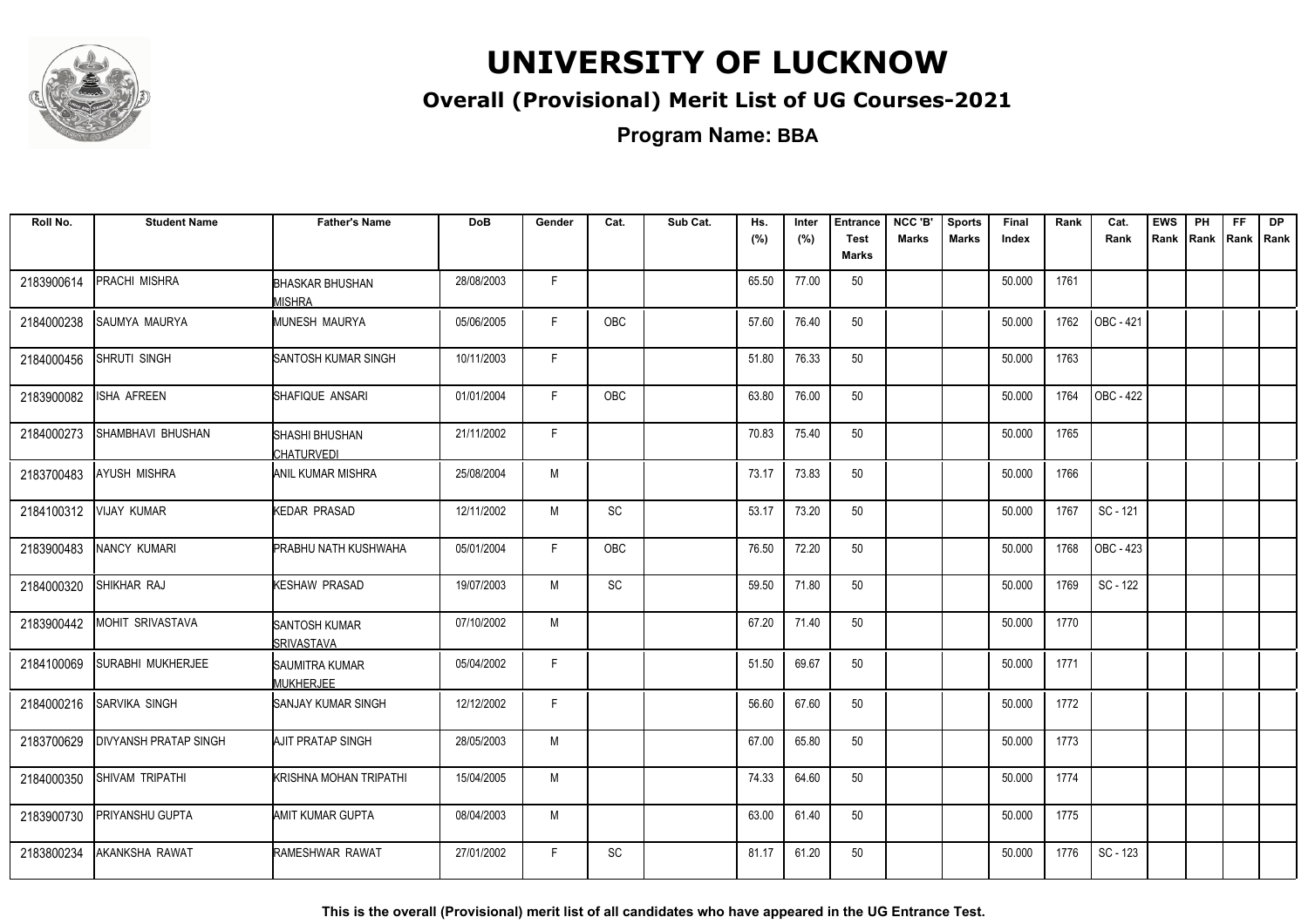

#### **Overall (Provisional) Merit List of UG Courses-2021**

**Program Name: BBA**

| Roll No.   | <b>Student Name</b>      | <b>Father's Name</b>              | <b>DoB</b> | Gender | Cat.       | Sub Cat. | Hs.<br>(%) | Inter<br>(%) | <b>Entrance</b><br><b>Test</b> | NCC 'B'<br><b>Marks</b> | <b>Sports</b><br><b>Marks</b> | Final<br>Index | Rank | Cat.<br>Rank     | <b>EWS</b> | PH | FF. | <b>DP</b><br>Rank Rank Rank Rank |
|------------|--------------------------|-----------------------------------|------------|--------|------------|----------|------------|--------------|--------------------------------|-------------------------|-------------------------------|----------------|------|------------------|------------|----|-----|----------------------------------|
|            |                          |                                   |            |        |            |          |            |              | Marks                          |                         |                               |                |      |                  |            |    |     |                                  |
| 2183900524 | NIKHIL KUMAR SETH        | MANOJ KUMAR SETH                  | 18/08/2002 | M      |            |          | 62.20      | 60.80        | 50                             |                         |                               | 50.000         | 1777 |                  |            |    |     |                                  |
| 2184000062 | <b>RITIK JAISWAL</b>     | BIRENDRA KUMAR                    | 07/03/2005 | M      | <b>OBC</b> |          | 70.83      | 60.00        | 50                             |                         |                               | 50.000         | 1778 | OBC - 424        |            |    |     |                                  |
| 2184000069 | RITU YADAV               | SANDEEP YADAV                     | 08/02/2003 | F.     | OBC        |          | 63.67      | 58.60        | 50                             |                         |                               | 50.000         | 1779 | OBC - 425        |            |    |     |                                  |
| 2184100034 | SONU YADAV SONU YADAV    | RAM BAHADUR RAM<br><b>BAHADUR</b> | 26/05/2003 | M      | OBC        |          | 60.33      | 54.80        | 50                             |                         |                               | 50.000         | 1780 | OBC - 426        |            |    |     |                                  |
| 2183700103 | <b>AMIT KUMAR</b>        | <b>PRAHLAD KUMAR</b>              | 31/07/2003 | M      | <b>OBC</b> |          | 69.33      | 51.80        | 50                             |                         |                               | 50.000         | 1781 | OBC - 427        |            |    |     |                                  |
| 2183700266 | <b>ANUPAM SINGH</b>      | <b>GANGA SAGAR SINGH</b>          | 30/07/1999 | M      | SC         |          | 77.50      | 49.60        | 50                             |                         |                               | 50.000         | 1782 | SC - 124         |            |    |     |                                  |
| 2183700478 | <b>AYUSH KUMAR</b>       | ASHWANI KUMAR                     | 09/11/2002 | М      | OBC        |          | 46.20      | 47.40        | 50                             |                         |                               | 50.000         | 1783 | OBC - 428        |            |    |     |                                  |
| 2183900418 | <b>MOHD FAIZ KHAN</b>    | MOHD NASEEM KHAN                  | 26/07/2003 | М      |            |          | 84.17      | 0.00         | 50                             |                         |                               | 50.000         | 1784 |                  |            |    |     |                                  |
| 2183700464 | AYUSH BHATTACHARYA       | MANOJ BHATTACHARYA                | 07/04/2003 | M      |            |          | 80.20      | 0.00         | 50                             |                         |                               | 50.000         | 1785 |                  |            |    |     |                                  |
| 2184000487 | SIBGAT ULLAH             | NIYAMAT ULLAH                     | 14/09/2001 | M      | <b>OBC</b> |          | 70.17      | 0.00         | 50                             |                         |                               | 50.000         | 1786 | <b>OBC - 429</b> |            |    |     |                                  |
| 2183900268 | KUSHAGRA GUPTA           | VISHNU KUMAR GUPTA                | 25/02/2003 | M      |            |          | 68.67      | 0.00         | 50                             |                         |                               | 50.000         | 1787 |                  |            |    |     |                                  |
| 2184000349 | <b>SHIVAM SRIVASTAVA</b> | PRABHAT SRIVASTAVA                | 17/06/2003 | M      |            |          | 64.40      | 0.00         | 50                             |                         |                               | 50.000         | 1788 |                  |            |    |     |                                  |
| 2183900684 | PREETI PATIL             | SANTOSH K. PATIL                  | 23/11/2001 | M      |            |          | 61.00      | 0.00         | 50                             |                         |                               | 50.000         | 1789 |                  |            |    |     |                                  |
| 2184000134 | <b>SAKSHI NIGAM</b>      | JITENDRA KUMAR                    | 04/04/2004 | F.     | SC         |          | 57.00      | 0.00         | 50                             |                         |                               | 50.000         | 1790 | SC - 125         |            |    |     |                                  |
| 2183900722 | PRIYANSHU SHUKLA         | <b>SHIV SAGAR SHUKLA</b>          | 03/08/2003 | M      |            |          | 50.17      | 0.00         | 50                             |                         |                               | 50.000         | 1791 |                  |            |    |     |                                  |
| 2183800389 | <b>PRACHI JAISWAL</b>    | SHAILENDRA JAISWAL                | 15/09/2003 | F.     | <b>OBC</b> |          | 71.11      | 88.64        | 48                             |                         |                               | 48.000         | 1792 | OBC - 430        |            |    |     |                                  |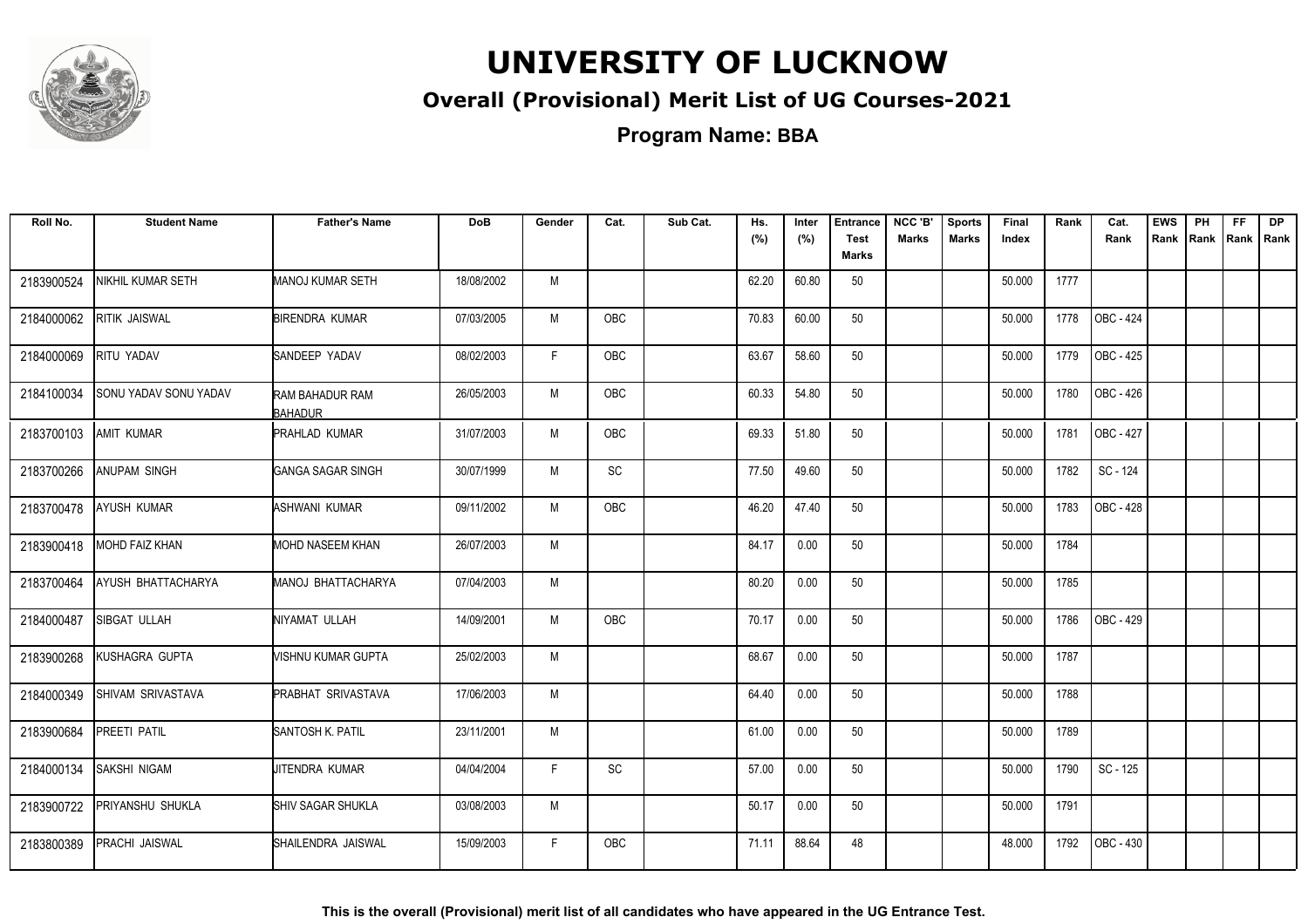

#### **Overall (Provisional) Merit List of UG Courses-2021**

**Program Name: BBA**

| Roll No.   | <b>Student Name</b>       | <b>Father's Name</b>  | <b>DoB</b> | Gender | Cat.          | Sub Cat. | Hs.<br>(%) | Inter<br>(%) | <b>Entrance</b><br><b>Test</b><br><b>Marks</b> | NCC 'B'<br><b>Marks</b> | <b>Sports</b><br><b>Marks</b> | Final<br>Index | Rank | Cat.<br>Rank | <b>EWS</b><br>Rank | PH<br>Rank | FF.<br>Rank   Rank | <b>DP</b> |
|------------|---------------------------|-----------------------|------------|--------|---------------|----------|------------|--------------|------------------------------------------------|-------------------------|-------------------------------|----------------|------|--------------|--------------------|------------|--------------------|-----------|
| 2184000495 | SIDDHARTHA DWIVEDI        | KAUSHLENDRA KUMAR     | 07/07/2003 | M      |               |          | 65.20      | 84.60        | 48                                             |                         |                               | 48.000         | 1793 |              |                    |            |                    |           |
| 2183700570 | DEEPANSHI BHATNAGAR       | AMIT BHATNAGAR        | 13/11/2001 | F.     |               |          | 60.50      | 81.40        | 48                                             |                         |                               | 48.000         | 1794 |              |                    |            |                    |           |
| 2183900718 | PRIYANSHU MISHRA          | VIJAY KUMAR MISHRA    | 07/07/2003 | M      |               |          | 71.17      | 79.60        | 48                                             |                         |                               | 48.000         | 1795 |              |                    |            |                    |           |
| 2184000357 | SHIVANGI AGARWAL          | SHOBHIT AGARWAL       | 11/10/2003 | F      |               |          | 61.60      | 79.17        | 48                                             |                         |                               | 48.000         | 1796 |              |                    |            |                    |           |
| 2183900444 | MOHIT KUMAR PANDEY        | <b>GOKARN PANDEY</b>  | 17/08/2003 | M      |               |          | 66.00      | 74.80        | 48                                             |                         |                               | 48.000         | 1797 |              |                    |            |                    |           |
| 2183800331 | <b>HIMANSHU PATEL</b>     | KAMLESH KUMAR PATEL   | 04/10/2003 | M      | OBC           |          | 81.40      | 74.00        | 48                                             |                         |                               | 48.000         | 1798 | OBC - 431    |                    |            |                    |           |
| 2183900577 | PAKHI SHARMA              | MANMOHAN LAL SHARMA   | 05/09/2002 | F.     |               |          | 70.20      | 73.80        | 48                                             |                         |                               | 48.000         | 1799 |              |                    |            |                    |           |
| 2183900778 | <b>RAJ KISHAN AWASTHI</b> | RAJESH KUMAR AWASTHI  | 08/07/2004 | M      |               |          | 65.40      | 73.80        | 48                                             |                         |                               | 48.000         | 1800 |              |                    |            |                    |           |
| 2183800216 | AHMAD SHIRAZ KHAN         | SALEEMUDDIN KHAN      | 15/01/2002 | M      |               |          | 70.60      | 73.33        | 48                                             |                         |                               | 48.000         | 1801 |              |                    |            |                    |           |
| 2184100286 | VARDAAN AHUJA             | RAJEEV AHUJA          | 05/10/2003 | M      |               |          | 66.00      | 71.67        | 48                                             |                         |                               | 48.000         | 1802 |              |                    |            |                    |           |
| 2184100242 | VAIBHAV JAISWAL           | <b>MANISH JAISWAL</b> | 09/11/2003 | M      | <b>OBC</b>    |          | 63.80      | 71.00        | 48                                             |                         |                               | 48.000         | 1803 | OBC - 432    |                    |            |                    |           |
| 2183700287 | ANUSHKA SHUKLA            | RAKESH SHUKLA         | 01/01/2004 | F      |               |          | 69.00      | 70.80        | 48                                             |                         |                               | 48.000         | 1804 |              |                    |            |                    |           |
| 2183700331 | ARIZ HUSSAIN              | <b>BAKAR HUSSAIN</b>  | 07/07/2003 | M      |               |          | 51.80      | 68.20        | 48                                             |                         |                               | 48.000         | 1805 |              |                    |            |                    |           |
| 2183900593 | PAWAN KUMAR               | <b>FULCHAND</b>       | 17/07/2003 | M      | SC            |          | 59.83      | 68.00        | 48                                             |                         |                               | 48.000         | 1806 | SC - 126     |                    |            |                    |           |
| 2183900460 | <b>MUSKAN MATHUR</b>      | MAHESH MATHUR         | 06/09/2003 | F.     | $\mathsf{SC}$ |          | 65.80      | 67.60        | 48                                             |                         |                               | 48.000         | 1807 | SC - 127     |                    |            |                    |           |
| 2184000252 | SAURABH YADAV             | VIJAY YADAV           | 11/06/2002 | M      | <b>OBC</b>    |          | 67.83      | 67.40        | 48                                             |                         |                               | 48.000         | 1808 | OBC - 433    |                    |            |                    |           |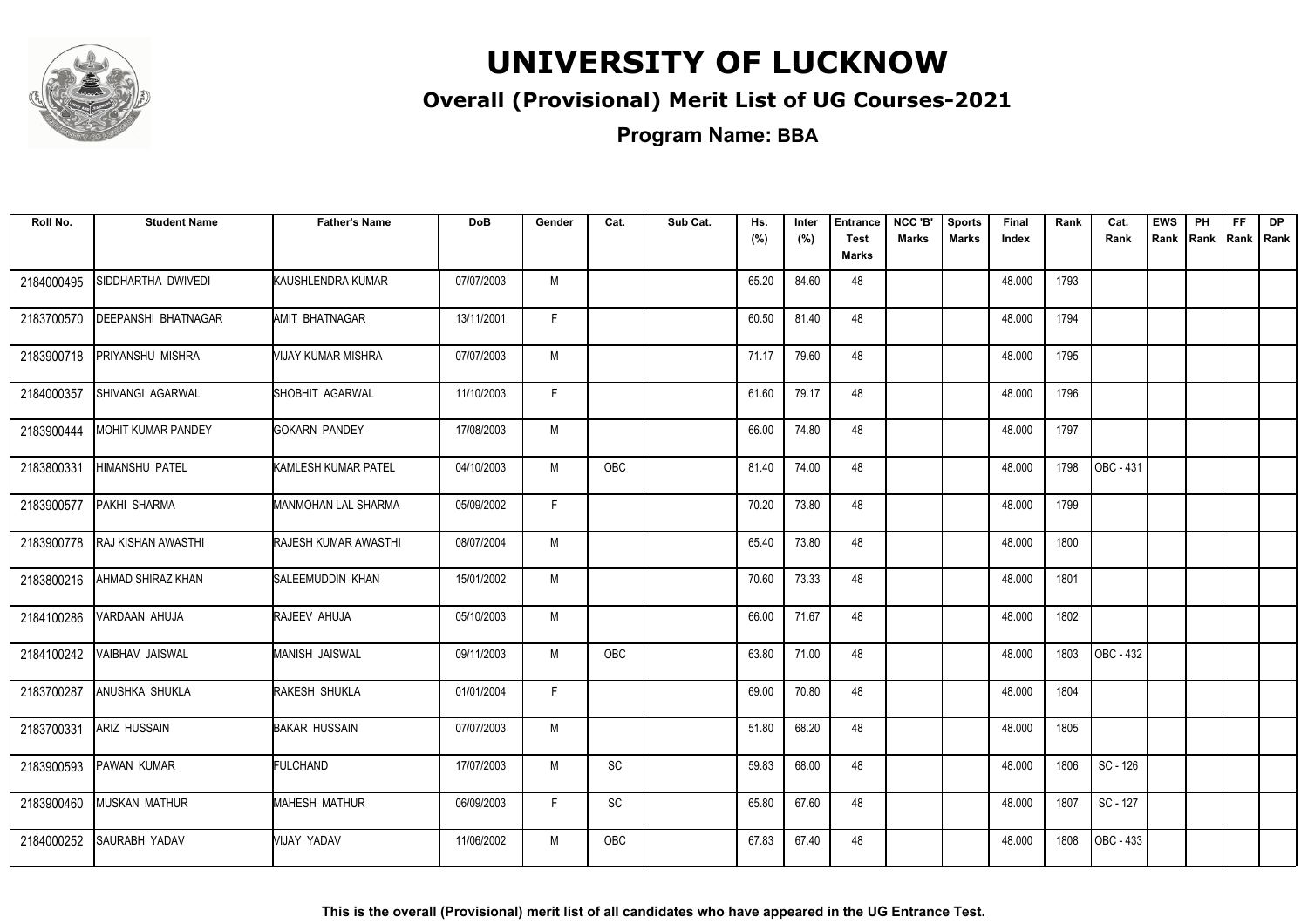

#### **Overall (Provisional) Merit List of UG Courses-2021**

**Program Name: BBA**

| Roll No.   | <b>Student Name</b>        | <b>Father's Name</b>               | <b>DoB</b> | Gender | Cat.       | Sub Cat. | Hs.   | Inter | <b>Entrance</b>             | NCC 'B'      | <b>Sports</b> | Final  | Rank | Cat.      | <b>EWS</b> | PH | FF                 | <b>DP</b> |
|------------|----------------------------|------------------------------------|------------|--------|------------|----------|-------|-------|-----------------------------|--------------|---------------|--------|------|-----------|------------|----|--------------------|-----------|
|            |                            |                                    |            |        |            |          | (%)   | (%)   | <b>Test</b><br><b>Marks</b> | <b>Marks</b> | <b>Marks</b>  | Index  |      | Rank      | Rank       |    | Rank   Rank   Rank |           |
| 2183800192 | ADITYA KUMAR RAWAT         | KISHAN KUMAR RAWAT                 | 30/06/2003 | M      | SC         |          | 67.40 | 67.20 | 48                          |              |               | 48.000 | 1809 | SC - 128  |            |    |                    |           |
| 2183800398 | PRINCE SONI                | SANJEEV SONI                       | 29/03/2002 | М      | OBC        |          | 57.20 | 64.00 | 48                          |              |               | 48.000 | 1810 | OBC - 434 |            |    |                    |           |
| 2183700621 | <b>DIVYAM PRATAP SINGH</b> | ARUN SINGH                         | 15/04/2001 | M      |            |          | 56.40 | 63.67 | 48                          |              |               | 48.000 | 1811 |           |            |    |                    |           |
| 2184100059 | <b>SUMIT ARVIND</b>        | SHIV KUMAR                         | 18/08/2002 | M      | <b>SC</b>  |          | 55.33 | 63.60 | 48                          |              |               | 48.000 | 1812 | SC - 129  |            |    |                    |           |
| 2183900160 | KARTIKESH PANDEY           | RAMESH PANDEY                      | 11/04/2001 | M      |            |          | 62.33 | 61.00 | 48                          |              |               | 48.000 | 1813 |           |            |    |                    |           |
| 2184000039 | RISHABH SINGH              | RAMBHACHAN SINGH<br>KUSHWAHA       | 11/05/2003 | M      | <b>OBC</b> |          | 49.60 | 60.00 | 48                          |              |               | 48.000 | 1814 | OBC - 435 |            |    |                    |           |
| 2184000073 | RIYA HARCHANDANI           | PRAKASH HARCHANDANI                | 14/10/2002 | F      |            |          | 60.20 | 59.40 | 48                          |              |               | 48.000 | 1815 |           |            |    |                    |           |
| 2183700477 | <b>AYUSH KASHYAP</b>       | KRISHNA KASHYAP                    | 20/11/2001 | M      | <b>OBC</b> |          | 62.00 | 56.20 | 48                          |              |               | 48.000 | 1816 | OBC - 436 |            |    |                    |           |
| 2184100220 | <b>URVASHI</b>             | AMARNATH LAL                       | 21/02/2002 | F      | <b>SC</b>  |          | 53.60 | 54.40 | 48                          |              |               | 48.000 | 1817 | SC - 130  |            |    |                    |           |
| 2183900154 | KARAN KUMAR MISHRA         | LATE JAYANT KUMAR<br><b>MISHRA</b> | 29/06/2001 | M      |            |          | 72.00 | 52.80 | 48                          |              |               | 48.000 | 1818 |           |            |    |                    |           |
| 2183900595 | PHOOL CHANDRA HARIJAN      | NIRMAL HARIJAN                     | 30/06/1990 | M      | <b>SC</b>  |          | 37.50 | 45.00 | 48                          |              |               | 48.000 | 1819 | SC - 131  |            |    |                    |           |
| 2183900691 | PRINCE SAROJ               | HARISHCHANDRA SAROJ                | 06/04/1998 | M      | SC         |          | 64.00 | 39.00 | 48                          |              |               | 48.000 | 1820 | SC - 132  |            |    |                    |           |
| 2183700030 | AKSHITA YADAV              | <b>APARN KUMAR YADAV</b>           | 25/09/2003 | F      | <b>OBC</b> |          | 80.67 | 0.00  | 48                          |              |               | 48.000 | 1821 | OBC - 437 |            |    |                    |           |
| 2183700192 | <b>ANKITESH CHAUHAN</b>    | RANJEET SINGH                      | 06/02/2005 | M      |            |          | 75.33 | 0.00  | 48                          |              |               | 48.000 | 1822 |           |            |    |                    |           |
| 2183900644 | PRANJAL SHARMA             | SHIVENDRA KUMAR<br>SHARMA          | 23/03/2003 | M      |            |          | 70.00 | 0.00  | 48                          |              |               | 48.000 | 1823 |           |            |    |                    |           |
| 2184100310 | VIDHYANSHI GUPTA           | MANOJ KUMAR GUPTA                  | 07/06/2002 | F      |            |          | 67.67 | 0.00  | 48                          |              |               | 48.000 | 1824 |           |            |    |                    |           |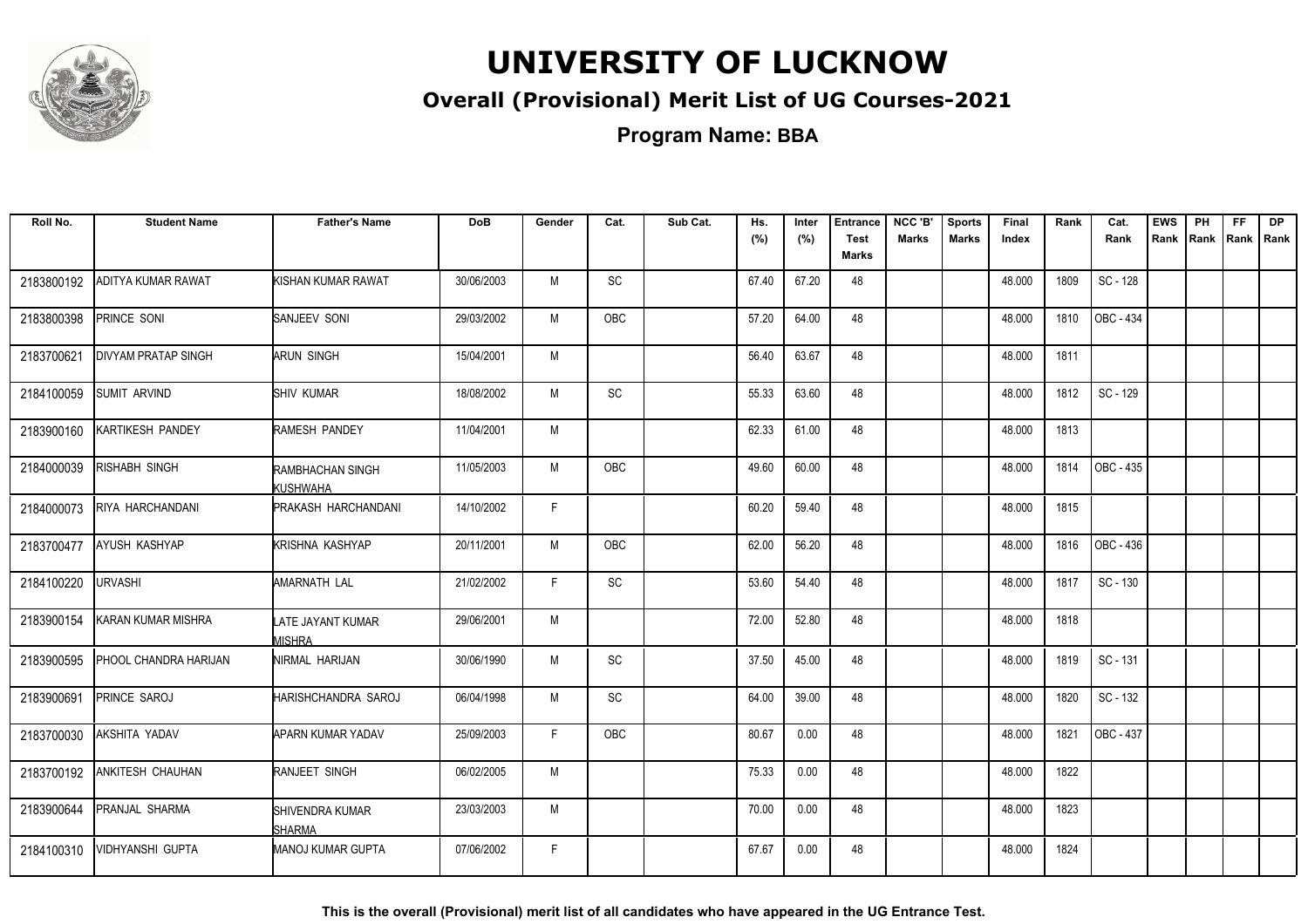

#### **Overall (Provisional) Merit List of UG Courses-2021**

**Program Name: BBA**

| Roll No.   | <b>Student Name</b>         | <b>Father's Name</b>                    | <b>DoB</b> | Gender | Cat.       | Sub Cat. | Hs.<br>(%) | Inter<br>(%) | <b>Entrance</b><br><b>Test</b> | NCC 'B'<br><b>Marks</b> | <b>Sports</b><br><b>Marks</b> | Final<br>Index | Rank | Cat.<br>Rank | <b>EWS</b><br>Rank | PH<br>Rank Rank | FF | <b>DP</b><br>I Rank |
|------------|-----------------------------|-----------------------------------------|------------|--------|------------|----------|------------|--------------|--------------------------------|-------------------------|-------------------------------|----------------|------|--------------|--------------------|-----------------|----|---------------------|
|            |                             |                                         |            |        |            |          |            |              | Marks                          |                         |                               |                |      |              |                    |                 |    |                     |
| 2184000348 | SHIVAM SINGH                | <b>BRIJESH KUMAR SINGH</b>              | 02/08/2003 | M      |            |          | 62.67      | 0.00         | 48                             |                         |                               | 48.000         | 1825 |              | 40                 |                 |    |                     |
| 2183700275 | ANURAG UPADHYAY             | MIJAY NARAYAN<br><b>JPADHYAY</b>        | 05/03/2002 | М      |            |          | 61.33      | 0.00         | 48                             |                         |                               | 48.000         | 1826 |              |                    |                 |    |                     |
| 2184000125 | <b>SAKET BHUSHAN TIWARI</b> | CHANDRA BHUSHAN<br><b>TIWARI</b>        | 26/08/2004 | M      |            |          | 45.00      | 0.00         | 48                             |                         |                               | 48.000         | 1827 |              |                    |                 |    |                     |
| 2184100177 | <b>TRIPTI</b>               | <b>BK MAHANTY</b>                       | 17/11/2002 | F      |            |          | 87.60      | 90.60        | 46                             |                         |                               | 46.000         | 1828 |              |                    |                 |    |                     |
| 2183700732 | HARKESH KUMAR               | RAMESH PRASAD                           | 22/11/2003 | M      | OBC        |          | 68.80      | 80.00        | 46                             |                         |                               | 46.000         | 1829 | OBC - 438    |                    |                 |    |                     |
| 2183900696 | PRIYA MISHRA                | RAJESH MISHRA                           | 01/07/2004 | F      |            |          | 74.80      | 77.80        | 46                             |                         |                               | 46.000         | 1830 |              |                    |                 |    |                     |
| 2183800004 | AADITYA BAJPAI              | ASHISH BAJPAI                           | 11/09/2003 | M      |            |          | 71.20      | 76.60        | 46                             |                         |                               | 46.000         | 1831 |              |                    |                 |    |                     |
| 2183700268 | ANUPAM YADAV                | RAJESH KUMAR YADAV                      | 06/09/2002 | M      | OBC        |          | 68.17      | 76.00        | 46                             |                         |                               | 46.000         | 1832 | OBC - 439    |                    |                 |    |                     |
| 2183700744 | <b>HARSH KUMAR</b>          | <b>SUBHASH RAM</b>                      | 03/09/2004 | M      | SC         |          | 61.60      | 74.60        | 46                             |                         |                               | 46.000         | 1833 | SC - 133     |                    |                 |    |                     |
| 2183800035 | ABDUL SATTAR SIDDIQUI       | <b>MOHD IBRAHEEM</b>                    | 28/02/2000 | M      |            |          | 52.00      | 73.60        | 46                             |                         |                               | 46.000         | 1834 |              |                    |                 |    |                     |
| 2183900133 | KAHEF HASAN RIZVI           | <b>ZAKIR HUSAIN</b>                     | 30/06/2003 | M      |            |          | 54.00      | 69.20        | 46                             |                         |                               | 46.000         | 1835 |              |                    |                 |    |                     |
| 2183900034 | HARSHITA SINGH              | <b>MAHANTH SINGH</b>                    | 10/01/2003 | F.     |            |          | 57.60      | 68.00        | 46                             |                         |                               | 46.000         | 1836 |              |                    |                 |    |                     |
| 2183800329 | HARSHITA SRIVASTAVA         | <b>ASHOK KUMAR</b><br><b>SRIVASTAVA</b> | 02/09/2004 | F.     |            |          | 58.20      | 67.40        | 46                             |                         |                               | 46.000         | 1837 |              |                    |                 |    |                     |
| 2183900056 | HIMANSHU KUMAR SINGH        | KAMLESH SINGH                           | 15/11/2001 | M      |            |          | 48.60      | 67.20        | 46                             |                         |                               | 46.000         | 1838 |              |                    |                 |    |                     |
| 2184100343 | <b>VISHAL MAURYA</b>        | NEERAJ MAURYA                           | 16/12/2002 | M      | <b>OBC</b> |          | 64.00      | 65.80        | 46                             |                         |                               | 46.000         | 1839 | OBC - 440    |                    |                 |    |                     |
| 2184000391 | SHIZA SAYEED                | SAYEED AHMAD                            | 27/07/2002 | F.     | OBC        |          | 51.20      | 64.33        | 46                             |                         |                               | 46.000         | 1840 | OBC - 441    |                    |                 |    |                     |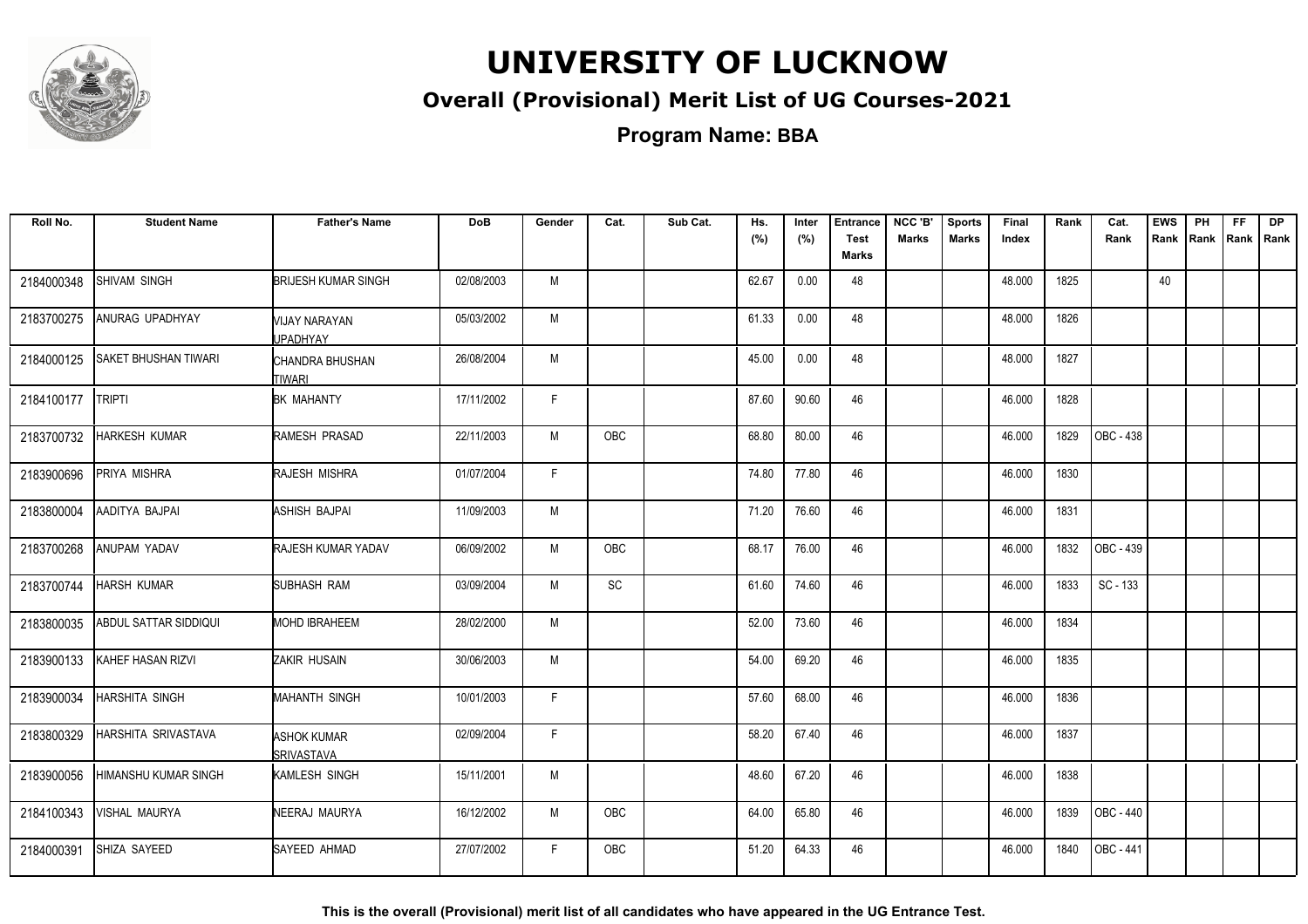

#### **Overall (Provisional) Merit List of UG Courses-2021**

**Program Name: BBA**

| Roll No.   | <b>Student Name</b>  | <b>Father's Name</b>   | <b>DoB</b> | Gender | Cat.                         | Sub Cat. | Hs.<br>(%) | Inter<br>(%) | <b>Entrance</b><br><b>Test</b><br><b>Marks</b> | NCC 'B'<br><b>Marks</b> | <b>Sports</b><br><b>Marks</b> | Final<br>Index | Rank | Cat.<br>Rank     | <b>EWS</b> | PH<br>Rank Rank | FF.<br> Rank   Rank | <b>DP</b> |
|------------|----------------------|------------------------|------------|--------|------------------------------|----------|------------|--------------|------------------------------------------------|-------------------------|-------------------------------|----------------|------|------------------|------------|-----------------|---------------------|-----------|
| 2183700115 | AMOL PANDEY          | KUL BHUSHAN PANDEY     | 24/01/2003 | M      |                              |          | 57.67      | 61.83        | 46                                             |                         |                               | 46.000         | 1841 |                  |            |                 |                     |           |
| 2184100218 | UNNATI SRIVASTAVA    | VINAY KUMAR SRIVASTAVA | 25/08/2003 | F.     |                              |          | 51.00      | 60.60        | 46                                             |                         |                               | 46.000         | 1842 |                  |            |                 |                     |           |
| 2184000095 | RUCHI MISHRA         | KAMLA KANT MISHRA      | 02/03/2002 | F      |                              |          | 55.40      | 60.20        | 46                                             |                         |                               | 46.000         | 1843 |                  |            |                 |                     |           |
| 2184100363 | VIVEK KUMAR SHARMA   | GANESH SHANKAR         | 25/07/2004 | M      | <b>OBC</b>                   |          | 45.40      | 59.40        | 46                                             |                         |                               | 46.000         | 1844 | <b>OBC - 442</b> |            |                 |                     |           |
| 2183800231 | AJEET KUMAR SAHANI   | RAMDAS SAHANI          | 16/10/2003 | M      | OBC                          |          | 43.80      | 56.00        | 46                                             |                         |                               | 46.000         | 1845 | OBC - 443        |            |                 |                     |           |
| 2184100081 | <b>SUSHANT GUPTA</b> | SHYAM KISHOR GUPTA     | 03/11/2006 | M      |                              |          | 57.33      | 55.20        | 46                                             |                         |                               | 46.000         | 1846 |                  |            |                 |                     |           |
| 2183900513 | NIDHI CHAUHAN        | VISHWPAL SINGH         | 22/04/2001 | F.     |                              |          | 62.60      | 50.00        | 46                                             |                         |                               | 46.000         | 1847 |                  |            |                 |                     |           |
| 2183800195 | ADITYA KUMAR VERMA   | NEERAJ KUMAR VERMA     | 25/10/2002 | M      | OBC                          |          | 78.40      | 0.00         | 46                                             |                         |                               | 46.000         | 1848 | <b>OBC - 444</b> |            |                 |                     |           |
| 2183900457 | MUSKAN GUPTA         | HARISH CHANDRA GUPTA   | 12/06/2003 | F.     | OBC                          |          | 62.00      | 0.00         | 46                                             |                         |                               | 46.000         | 1849 | OBC - 445        |            |                 |                     |           |
| 2183700003 | AKASH KUMAR          | <b>RAM SURESH</b>      | 25/08/2003 | M      | <b>OBC</b>                   |          | 55.00      | 0.00         | 46                                             |                         |                               | 46.000         | 1850 | OBC - 446        |            |                 |                     |           |
| 2184100369 | WALIULLAH KHAN       | <b>ABDUL AHAD KHAN</b> | 01/12/2004 | M      |                              |          | 51.19      | 0.00         | 46                                             |                         |                               | 46.000         | 1851 |                  |            |                 |                     |           |
| 2183700002 | <b>AKASH KUMAR</b>   | <b>JAI SHANKAR</b>     | 04/01/2003 | M      | $\operatorname{\textsf{SC}}$ |          | 50.60      | 0.00         | 46                                             |                         |                               | 46.000         | 1852 | SC - 134         |            |                 |                     |           |
| 2184000493 | SIDDHARTH SRIVASTAVA | NEERAJ SRIVASTAVA      | 13/08/2002 | M      |                              |          | 89.50      | 91.83        | 44                                             |                         |                               | 44.000         | 1853 |                  |            |                 |                     |           |
| 2183900490 | NAUSHEEN             | AFROJ AHMED            | 21/03/2003 | F.     |                              |          | 87.20      | 89.17        | 44                                             |                         |                               | 44.000         | 1854 |                  |            |                 |                     |           |
| 2183800049 | ABHIJEET SRIVASTAVA  | AMIT SRIVASTAVA        | 08/01/2003 | M      |                              |          | 72.67      | 81.20        | 44                                             |                         |                               | 44.000         | 1855 |                  |            |                 |                     |           |
| 2183700105 | <b>AMIT PATEL</b>    | <b>KP VERMA</b>        | 11/02/2001 | M      | OBC                          |          | 57.00      | 77.60        | 44                                             |                         |                               | 44.000         | 1856 | OBC - 447        |            |                 |                     |           |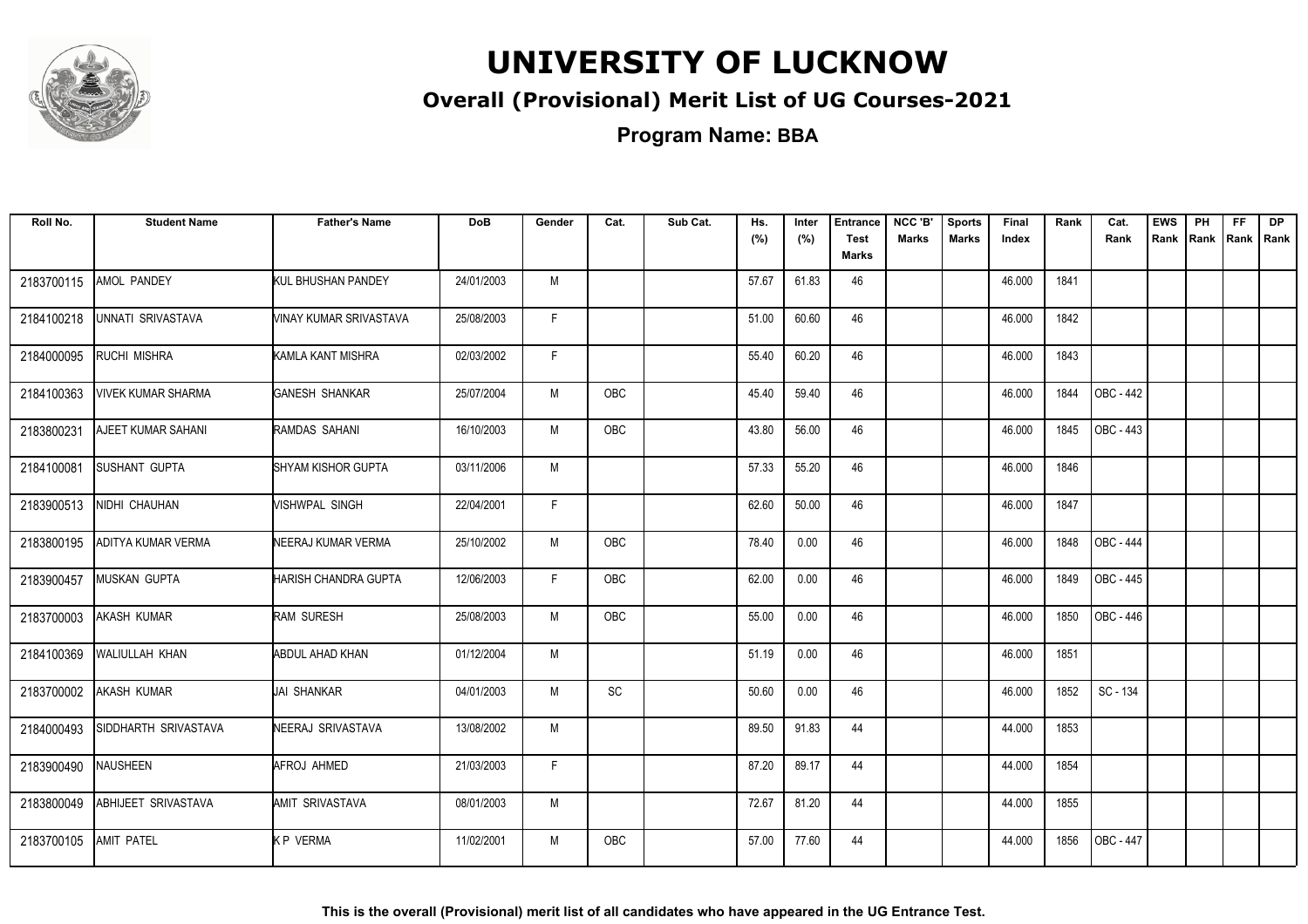

#### **Overall (Provisional) Merit List of UG Courses-2021**

**Program Name: BBA**

| Roll No.   | <b>Student Name</b>                | <b>Father's Name</b>                          | <b>DoB</b> | Gender | Cat.       | Sub Cat. | Hs.<br>(%) | Inter<br>(%) | <b>Entrance</b><br><b>Test</b><br><b>Marks</b> | NCC 'B'<br><b>Marks</b> | <b>Sports</b><br><b>Marks</b> | Final<br>Index | Rank | Cat.<br>Rank | <b>EWS</b><br>Rank | PH<br>Rank Rank | FF. | <b>DP</b><br>Rank |
|------------|------------------------------------|-----------------------------------------------|------------|--------|------------|----------|------------|--------------|------------------------------------------------|-------------------------|-------------------------------|----------------|------|--------------|--------------------|-----------------|-----|-------------------|
| 2183800237 | AKANKSHA AKANKSHA<br>AKANKSHA      | <b>PARASHU RAM PARASHU</b><br>RAM PARASHU RAM | 27/08/2003 | M      | SC         |          | 58.33      | 76.80        | 44                                             |                         |                               | 44.000         | 1857 | SC - 135     |                    |                 |     |                   |
| 2183800225 | <b>AISHWARYA</b>                   | ANIRUDH KUMAR                                 | 07/08/2002 | F      |            |          | 71.67      | 76.40        | 44                                             |                         |                               | 44.000         | 1858 |              |                    |                 |     |                   |
| 2183900238 | KRISH SINGH                        | DHARMVEER SINGH                               | 15/04/2004 | M      |            |          | 69.83      | 76.00        | 44                                             |                         |                               | 44.000         | 1859 |              |                    |                 |     |                   |
| 2184000156 | SAMAR JAY SINGH                    | <b>RANA PRATAP SINGH</b>                      | 10/02/2002 | M      |            |          | 80.50      | 73.40        | 44                                             |                         |                               | 44.000         | 1860 |              | 41                 |                 |     |                   |
| 2184100241 | UTTKERSH SAXENA                    | <b>PRAVEEN SAXENA</b>                         | 15/09/2002 | M      |            |          | 47.50      | 72.00        | 44                                             |                         |                               | 44.000         | 1861 |              |                    |                 |     |                   |
| 2183900051 | <b>HIMANSHU PANDEY</b>             | <b>RAJESH PANDEY</b>                          | 01/01/2003 | M      |            |          | 72.33      | 70.60        | 44                                             |                         |                               | 44.000         | 1862 |              |                    |                 |     |                   |
| 2184000157 | <b>SAMARPREET SINGH</b><br>KOCHHAR | KUNWAR PREET SINGH<br>KOCHHAR                 | 19/12/2002 | M      |            |          | 72.60      | 67.00        | 44                                             |                         |                               | 44.000         | 1863 |              |                    |                 |     |                   |
| 2183700408 | ASHUTOSH PATEL                     | RAJESH VERMA                                  | 18/04/2003 | M      | <b>OBC</b> |          | 56.67      | 66.20        | 44                                             |                         |                               | 44.000         | 1864 | OBC - 448    |                    |                 |     |                   |
| 2183700582 | <b>DEVANSH GOYAL</b>               | <b>SHIVDUTT</b>                               | 12/08/2003 | M      | SC         |          | 56.80      | 66.17        | 44                                             |                         |                               | 44.000         | 1865 | SC - 136     |                    |                 |     |                   |
| 2183900180 | KAUSHLENDRA KASHYAP                | SURESH KUMAR                                  | 10/02/2003 | M      | <b>OBC</b> |          | 69.17      | 63.60        | 44                                             |                         |                               | 44.000         | 1866 | OBC - 449    |                    |                 |     |                   |
| 2184000037 | RISHABH PANDEY                     | RAJESH PANDEY                                 | 01/07/2004 | M      |            |          | 49.20      | 61.20        | 44                                             |                         |                               | 44.000         | 1867 |              |                    |                 |     |                   |
| 2183900152 | KARAN SAROJ                        | DHARMPAL SAROJ                                | 12/10/2002 | M      | <b>SC</b>  |          | 56.67      | 55.60        | 44                                             |                         |                               | 44.000         | 1868 | SC - 137     |                    |                 |     |                   |
| 2183900313 | MANOJ KUMAR                        | SHYAMLAL GAUTAM                               | 15/06/1996 | M      | SC         |          | 68.83      | 54.20        | 44                                             |                         |                               | 44.000         | 1869 | SC - 138     |                    |                 |     |                   |
| 2183700099 | AMISHA KUMARI                      | AWINASH KUMAR RAI                             | 25/01/2005 | F      |            |          | 54.80      | 51.20        | 44                                             |                         |                               | 44.000         | 1870 |              |                    |                 |     |                   |
| 2184100033 | <b>SONU KUMAR ARYA</b>             | <b>SHREE RAM</b>                              | 19/01/1997 | M      | SC         |          | 65.33      | 37.20        | 44                                             |                         |                               | 44.000         | 1871 | SC - 139     |                    |                 |     |                   |
| 2184100315 | <b>VIKAS KUMAR</b>                 | <b>AMRESH BAHADUR</b>                         | 07/08/2005 | M      | SC         |          | 78.33      | 0.00         | 44                                             |                         |                               | 44.000         | 1872 | SC - 140     |                    |                 |     |                   |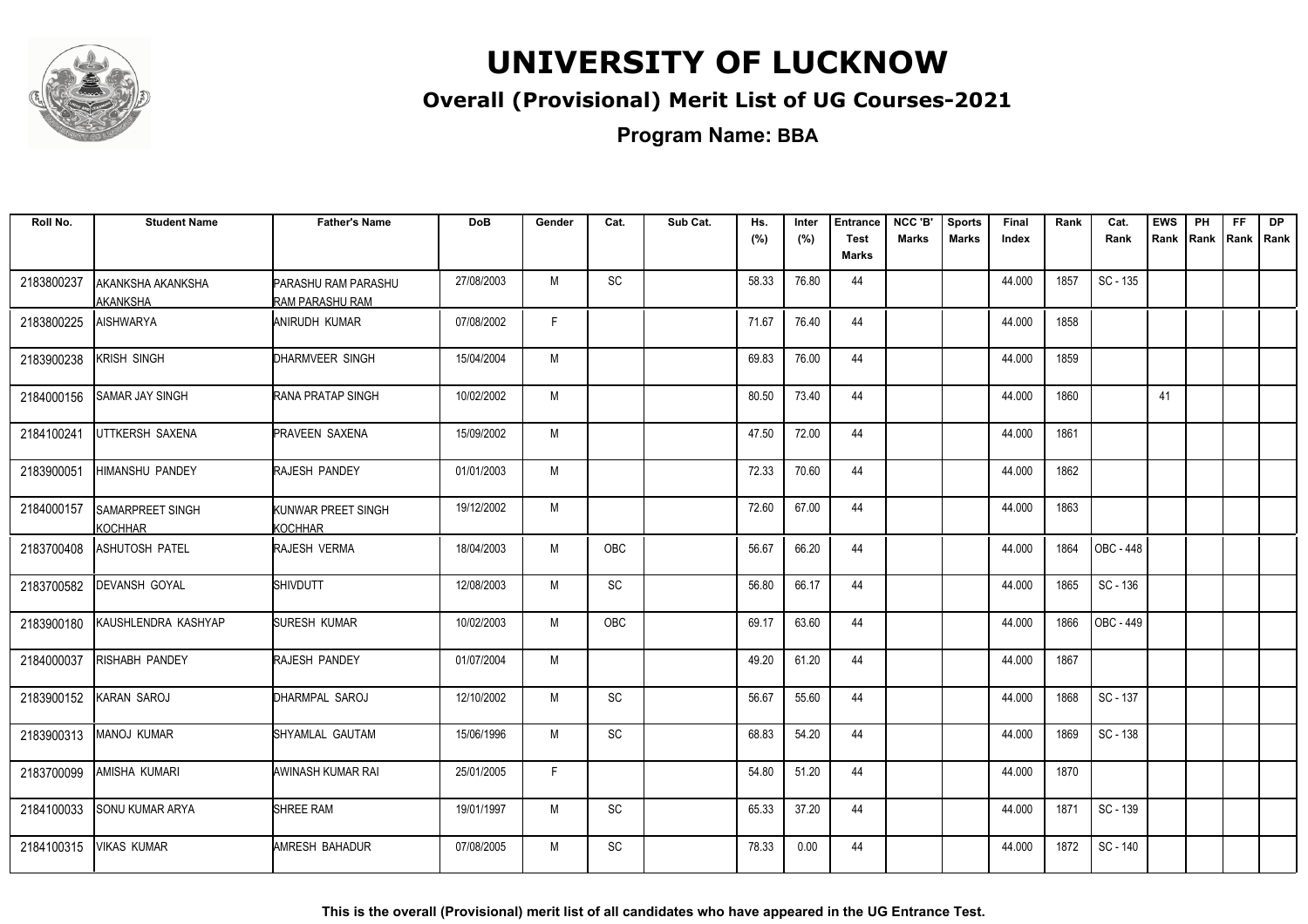

#### **Overall (Provisional) Merit List of UG Courses-2021**

**Program Name: BBA**

| Roll No.   | <b>Student Name</b>     | <b>Father's Name</b>      | <b>DoB</b> | Gender | Cat.          | Sub Cat. | Hs.<br>(%) | Inter<br>(%) | <b>Entrance</b><br><b>Test</b><br><b>Marks</b> | NCC 'B'<br><b>Marks</b> | <b>Sports</b><br><b>Marks</b> | Final<br>Index | Rank | Cat.<br>Rank            | <b>EWS</b> | PH<br>Rank Rank | FF.<br> Rank   Rank | <b>DP</b> |
|------------|-------------------------|---------------------------|------------|--------|---------------|----------|------------|--------------|------------------------------------------------|-------------------------|-------------------------------|----------------|------|-------------------------|------------|-----------------|---------------------|-----------|
| 2183700200 | ANNANYA TANDON          | CHAMAN TANDON             | 02/04/2004 | F.     |               |          | 74.20      | 0.00         | 44                                             |                         |                               | 44.000         | 1873 |                         |            |                 |                     |           |
| 2183900178 | KAUSHIKI GUPTA          | ASHOK KUMAR GUPTA         | 23/07/2003 | F.     |               |          | 70.17      | 0.00         | 44                                             |                         |                               | 44.000         | 1874 |                         |            |                 |                     |           |
| 2183900307 | MANISH JAISWAL          | RANJEET KUMAR             | 13/08/2004 | M      | $\mathsf{SC}$ |          | 67.50      | 0.00         | 44                                             |                         |                               | 44.000         | 1875 | SC - 141                |            |                 |                     |           |
| 2183900792 | RAJVEER SURYAVANSHI     | ANOOP KUMAR SINGH         | 12/08/2004 | M      |               |          | 67.00      | 0.00         | 44                                             |                         |                               | 44.000         | 1876 |                         |            |                 |                     |           |
| 2183900335 | MD SAMEER SIDDIQUI      | MD VAHID SIDDIQUI         | 23/03/2003 | M      |               |          | 59.67      | 0.00         | 44                                             |                         |                               | 44.000         | 1877 |                         |            |                 |                     |           |
| 2184100277 | VANSH SRIVASTAVA        | VIVEK KUMAR SRIVASTAVA    | 17/02/2003 | M      |               |          | 56.80      | 0.00         | 44                                             |                         |                               | 44.000         | 1878 |                         |            |                 |                     |           |
| 2183700039 | <b>ALI HUSSAIN KHAN</b> | SAMSUDDIN KHAN            | 16/11/2005 | M      |               |          | 48.80      | 0.00         | 44                                             |                         |                               | 44.000         | 1879 |                         |            |                 |                     |           |
| 2184100215 | <b>UMME ASMA</b>        | REYAZ AHMAD               | 29/04/2004 | F      |               |          | 47.00      | 0.00         | 44                                             |                         |                               | 44.000         | 1880 |                         |            |                 |                     |           |
| 2184000424 | SHREYA YADAV            | SHIV SHANKAR YADAV        | 10/07/2002 | F.     | OBC           |          | 92.40      | 90.60        | 42                                             |                         |                               | 42.000         | 1881 | $\overline{)$ OBC - 450 |            |                 |                     |           |
| 2184000352 | SHIVAM KUMAR MISHRA     | <b>SAROJ KUMAR MISHRA</b> | 08/07/2003 | M      |               |          | 58.80      | 83.00        | 42                                             |                         |                               | 42.000         | 1882 |                         |            |                 |                     |           |
| 2184100278 | VANSHAJ VERMA           | NAND KUMAR VERMA          | 28/05/2003 | M      | <b>OBC</b>    |          | 59.67      | 77.80        | 42                                             |                         |                               | 42.000         | 1883 | OBC - 451               |            |                 |                     |           |
| 2183700700 | <b>GAURAV VERMA</b>     | <b>DEEPAK VERMA</b>       | 06/02/2004 | M      | OBC           |          | 77.83      | 72.20        | 42                                             |                         |                               | 42.000         | 1884 | OBC - 452               |            |                 |                     |           |
| 2183700510 | AYUSHI SHUKLA           | UATA SHANKAR SHUKLA       | 18/10/2004 | F.     |               |          | 62.60      | 71.60        | 42                                             |                         |                               | 42.000         | 1885 |                         |            |                 |                     |           |
| 2183700404 | <b>ASHU KESARWANI</b>   | SHIV KUMAR KESARWANI      | 04/04/2002 | M      |               |          | 54.60      | 69.00        | 42                                             |                         |                               | 42.000         | 1886 |                         |            |                 |                     |           |
| 2184000437 | SHRISHTI SHUKLA         | AMIT SHUKLA               | 21/09/2002 | F.     |               |          | 67.40      | 65.40        | 42                                             |                         |                               | 42.000         | 1887 |                         |            |                 |                     |           |
| 2184000284 | SHASHANK GUPTA          | HARIVANS KUMAR GUPTA      | 12/11/2001 | M      |               |          | 53.20      | 65.17        | 42                                             |                         |                               | 42.000         | 1888 |                         |            |                 |                     |           |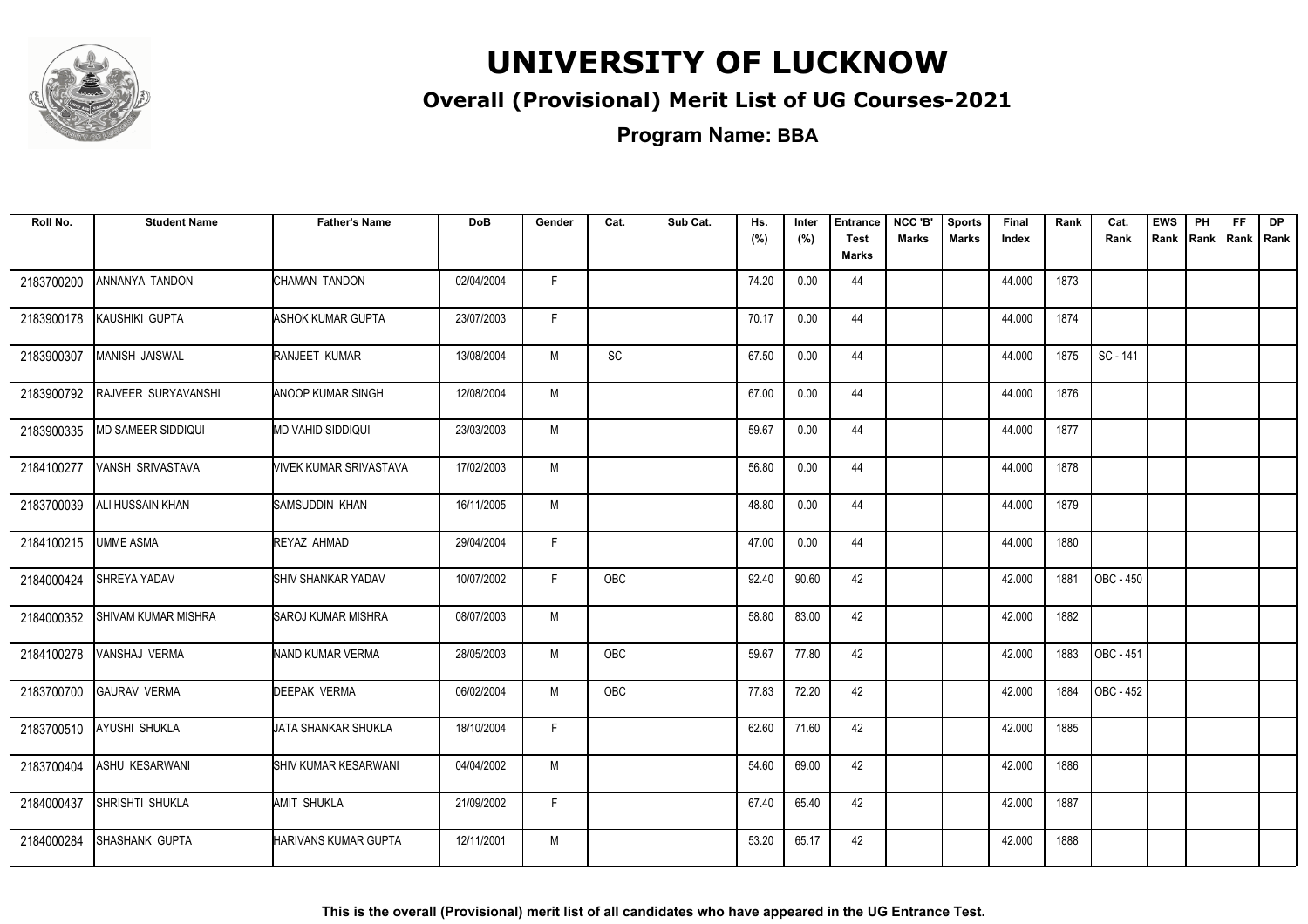

#### **Overall (Provisional) Merit List of UG Courses-2021**

**Program Name: BBA**

| Roll No.   | <b>Student Name</b>               | <b>Father's Name</b>                   | <b>DoB</b> | Gender | Cat.       | Sub Cat. | Hs.<br>(%) | Inter<br>(%) | <b>Entrance</b><br><b>Test</b> | NCC 'B'<br><b>Marks</b> | <b>Sports</b><br><b>Marks</b> | Final<br>Index | Rank | Cat.<br>Rank | <b>EWS</b><br>Rank | PH | FF<br>Rank Rank Rank | <b>DP</b> |
|------------|-----------------------------------|----------------------------------------|------------|--------|------------|----------|------------|--------------|--------------------------------|-------------------------|-------------------------------|----------------|------|--------------|--------------------|----|----------------------|-----------|
|            |                                   |                                        |            |        |            |          |            |              | <b>Marks</b>                   |                         |                               |                |      |              |                    |    |                      |           |
| 2184000390 | SHIWANI PANDEY                    | <b>RAKESH PANDEY</b>                   | 26/09/2000 | F.     |            |          | 70.40      | 62.20        | 42                             |                         |                               | 42.000         | 1889 |              | 42                 |    |                      |           |
| 2183900725 | PRIYANSHU SINGH                   | PRAMOD KUMAR                           | 06/06/2004 | М      | SC         |          | 51.00      | 59.80        | 42                             |                         |                               | 42.000         | 1890 | SC - 142     |                    |    |                      |           |
| 2184100119 | TALAT AKBAR ALI ANSARI            | AKBAR ALI ABDUL HAKIM<br><b>ANSARI</b> | 03/05/2003 | F.     | <b>OBC</b> |          | 55.83      | 57.50        | 42                             |                         |                               | 42.000         | 1891 | OBC - 453    |                    |    |                      |           |
| 2183900724 | PRIYANSHU SINGH                   | <b>BRIJBIHARI SINGH</b>                | 27/02/2003 | М      |            |          | 54.60      | 54.40        | 42                             |                         |                               | 42.000         | 1892 |              |                    |    |                      |           |
| 2183700254 | <b>ANUBHAV KUMAR</b><br>KASAUDHAN | <b>SUNIL KUMAR KASAUDHAN</b>           | 25/03/2004 | М      | OBC        |          | 47.50      | 53.20        | 42                             |                         |                               | 42.000         | 1893 | OBC - 454    |                    |    |                      |           |
| 2183800449 | SHIVAM GUPTA                      | <b>BAIJNATH GUPTA</b>                  | 06/03/2003 | М      |            |          | 79.83      | 53.00        | 42                             |                         |                               | 42.000         | 1894 |              |                    |    |                      |           |
| 2183900796 | RAM JI MISHRA                     | <b>PREM NATH MISHRA</b>                | 29/07/2002 | M      |            |          | 59.60      | 51.25        | 42                             |                         |                               | 42.000         | 1895 |              |                    |    |                      |           |
| 2183900320 | MANTSHA KHAN                      | <b>HAKIKULLAH</b>                      | 04/06/2003 | F.     |            |          | 81.80      | 0.00         | 42                             |                         |                               | 42.000         | 1896 |              |                    |    |                      |           |
| 2183900110 | <b>JASKIRAT KAUR</b>              | LATE KAWALJEET SINGH                   | 21/07/2003 | F.     | <b>OBC</b> |          | 79.50      | 82.20        | 40                             |                         |                               | 40.000         | 1897 | OBC - 455    |                    |    |                      |           |
| 2183900010 | HARSH VARDHAN SINGH               | <b>IDHIRENDRA KUMAR SINGH</b>          | 22/10/2003 | M      |            |          | 60.83      | 77.33        | 40                             |                         |                               | 40.000         | 1898 |              |                    |    |                      |           |
| 2183800332 | <b>HIMANSHU SINGH</b>             | <b>AVINASH SINGH</b>                   | 06/03/2004 | M      |            |          | 77.17      | 72.60        | 40                             |                         |                               | 40.000         | 1899 |              |                    |    |                      |           |
| 2183700490 | <b>AYUSH SINGH</b>                | <b>PRAMOD KUMAR SINGH</b>              | 20/03/2004 | M      | OBC        |          | 68.80      | 72.00        | 40                             |                         |                               | 40.000         | 1900 | OBC - 456    |                    |    |                      |           |
| 2184000466 | <b>SHUBHAM KANOJIA</b>            | LATE RAJ BAHADUR<br>KANOJIA            | 05/01/2001 | M      | SC         |          | 58.40      | 70.80        | 40                             |                         |                               | 40.000         | 1901 | SC - 143     |                    |    |                      |           |
| 2184000248 | SAURABH PANDEY                    | <b>JAY PRAKASH PANDEY</b>              | 20/10/2003 | М      |            |          | 59.20      | 68.83        | 40                             |                         |                               | 40.000         | 1902 |              |                    |    |                      |           |
| 2183900666 | <b>PRATEEK VALLESHAH</b>          | DEEPAK VALLESHAH                       | 17/03/2003 | М      |            |          | 70.40      | 64.80        | 40                             |                         |                               | 40.000         | 1903 |              |                    |    |                      |           |
| 2184000174 | <b>SANCHI SADH</b>                | HARISH CHANDRA SADH                    | 05/09/2002 | F.     |            |          | 57.80      | 62.60        | 40                             |                         |                               | 40.000         | 1904 |              |                    |    |                      |           |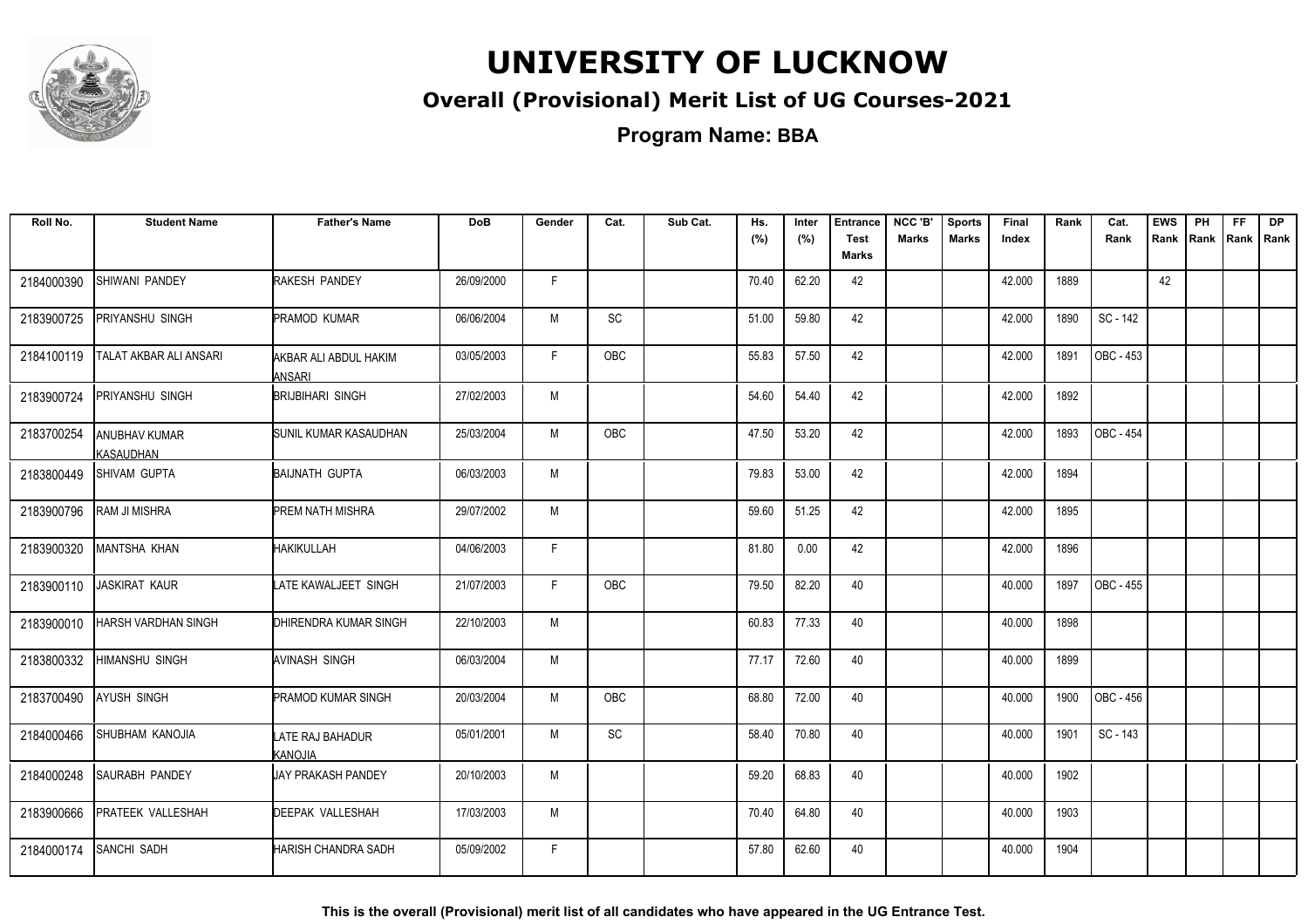

#### **Overall (Provisional) Merit List of UG Courses-2021**

**Program Name: BBA**

| Roll No.   | <b>Student Name</b>   | <b>Father's Name</b>                        | <b>DoB</b> | Gender | Cat.       | Sub Cat. | Hs.   | Inter | <b>Entrance</b>             | NCC 'B'      | <b>Sports</b> | Final  | Rank | Cat.             | <b>EWS</b> | PH   | FF.  | <b>DP</b> |
|------------|-----------------------|---------------------------------------------|------------|--------|------------|----------|-------|-------|-----------------------------|--------------|---------------|--------|------|------------------|------------|------|------|-----------|
|            |                       |                                             |            |        |            |          | (%)   | (%)   | <b>Test</b><br><b>Marks</b> | <b>Marks</b> | <b>Marks</b>  | Index  |      | Rank             | Rank       | Rank | Rank | Rank      |
| 2184100259 | VAISHALI BATHAM       | SARVESH KUMAR GUPTA                         | 29/05/2003 | F.     | <b>OBC</b> |          | 61.50 | 55.60 | 40                          |              |               | 40.000 | 1905 | OBC - 457        |            |      |      |           |
| 2183700352 | ARPIT RANJAN MALVIYA  | <b>I</b> SHAILENDRA KUMAR<br><b>MALVIYA</b> | 30/04/2005 | M      |            |          | 69.83 | 0.00  | 40                          |              |               | 40.000 | 1906 |                  |            |      |      |           |
| 2183700681 | <b>GARIMA RASTOGI</b> | SANJAY RASTOGI                              | 25/05/2004 | F      | OBC        |          | 68.00 | 0.00  | 40                          |              |               | 40.000 | 1907 | OBC - 458        |            |      |      |           |
| 2184000281 | <b>SHARIM KHAN</b>    | RAEES ALAM                                  | 20/02/2002 | M      |            |          | 60.60 | 0.00  | 40                          |              |               | 40.000 | 1908 |                  |            |      |      |           |
| 2184100387 | YASH SRIVASTAVA       | MANOJ KUMAR<br><b>SRIVASTAVA</b>            | 26/08/2002 | M      |            |          | 93.00 | 83.00 | 38                          |              |               | 38.000 | 1909 |                  |            |      |      |           |
| 2183900002 | HARSH TIWARI          | RAMU TIWARI                                 | 20/07/2003 | M      |            |          | 70.50 | 78.00 | 38                          |              |               | 38.000 | 1910 |                  |            |      |      |           |
| 2183700469 | <b>AYUSH GUPTA</b>    | <b>ANOOP GUPTA</b>                          | 26/06/2003 | M      | OBC        |          | 54.20 | 77.80 | 38                          |              |               | 38.000 | 1911 | OBC - 459        |            |      |      |           |
| 2183700143 | ANANYA SINGH          | HARENDRA SINGH                              | 22/06/2005 | F.     |            |          | 71.33 | 73.80 | 38                          |              |               | 38.000 | 1912 |                  |            |      |      |           |
| 2183800373 | MUSKAN SINGH          | <b>SANTOSH SINGH</b>                        | 12/08/2002 | F      |            |          | 56.80 | 70.83 | 38                          |              |               | 38.000 | 1913 |                  |            |      |      |           |
| 2183900042 | HIMANSHI CHAWLA       | MINOD CHAWLA                                | 26/09/2000 | F      |            |          | 79.40 | 70.40 | 38                          |              |               | 38.000 | 1914 |                  |            |      |      |           |
| 2183900419 | MOHD HAMMAD FAROOQUI  | <b>TARIQ FAROOUQI</b>                       | 16/02/2004 | M      | <b>OBC</b> |          | 66.00 | 69.60 | 38                          |              |               | 38.000 | 1915 | <b>OBC - 460</b> |            |      |      |           |
| 2183700411 | <b>ASHUTOSH VISEN</b> | GYANENDRA SINGH                             | 10/12/2005 | M      |            |          | 59.00 | 69.20 | 38                          |              |               | 38.000 | 1916 |                  |            |      |      |           |
| 2183900672 | PRATIGYA GUPTA        | RINKU GUPTA                                 | 07/01/2004 | F      | <b>OBC</b> |          | 70.17 | 66.20 | 38                          |              |               | 38.000 | 1917 | OBC - 461        |            |      |      |           |
| 2183700382 | <b>ARYAN SHARMA</b>   | <b>MANOJ SHARMA</b>                         | 06/02/2002 | M      |            |          | 48.17 | 66.00 | 38                          |              |               | 38.000 | 1918 |                  |            |      |      |           |
| 2183900323 | MANVI GUPTA           | SANDEEP GUPTA                               | 26/11/2002 | F      |            |          | 65.40 | 61.60 | 38                          |              |               | 38.000 | 1919 |                  |            |      |      |           |
| 2183800115 | ABHISHEK KUMAR YADAV  | <b>MURLI PRASAD YADAV</b>                   | 08/06/2003 | M      | OBC        |          | 61.80 | 61.60 | 38                          |              |               | 38.000 | 1920 | OBC - 462        |            |      |      |           |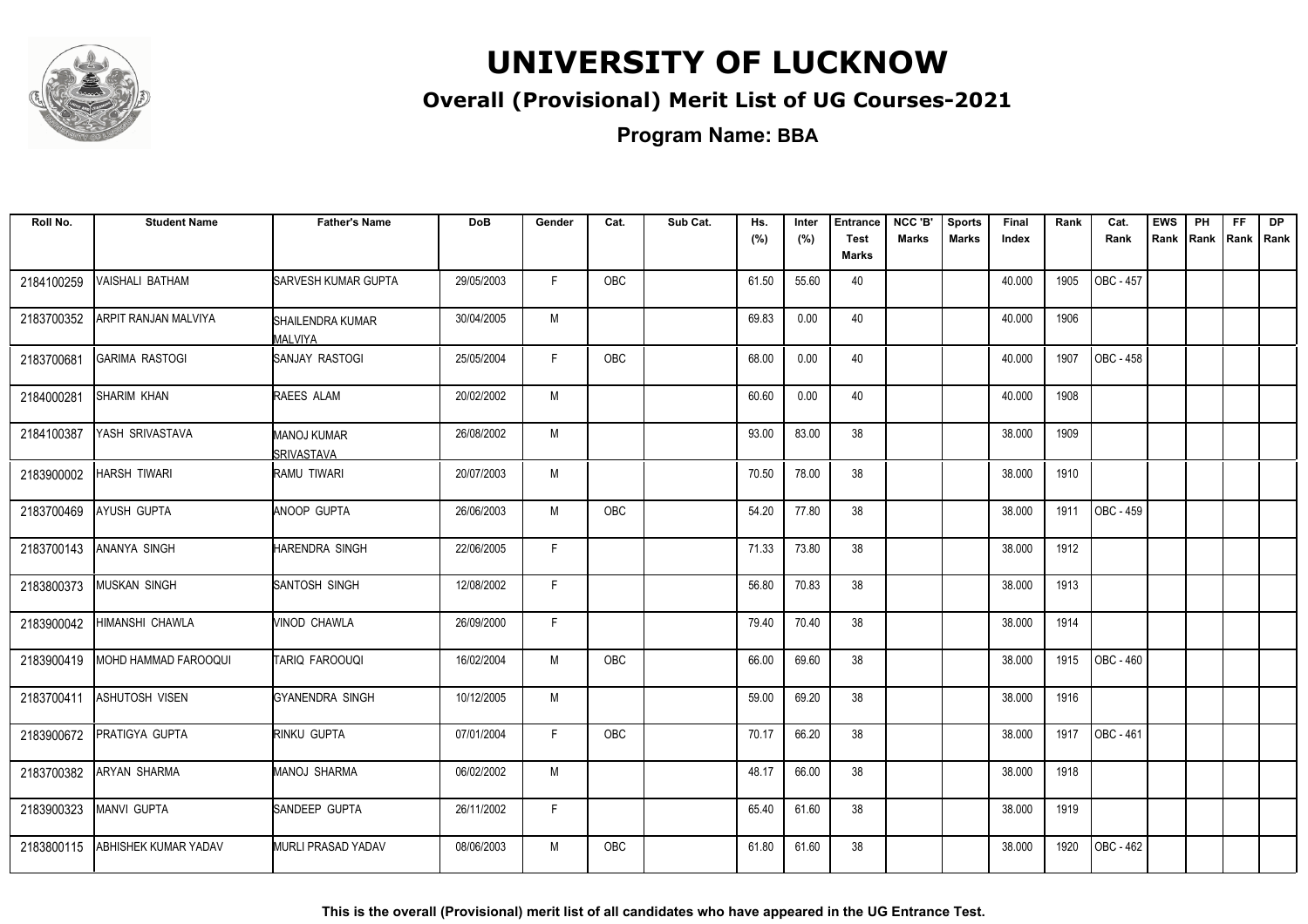

#### **Overall (Provisional) Merit List of UG Courses-2021**

**Program Name: BBA**

| Roll No.   | <b>Student Name</b>     | <b>Father's Name</b>          | <b>DoB</b> | Gender | Cat.      | Sub Cat. | Hs.<br>(%) | Inter<br>(%) | <b>Entrance</b><br><b>Test</b><br><b>Marks</b> | NCC 'B'<br><b>Marks</b> | <b>Sports</b><br><b>Marks</b> | Final<br>Index | Rank | Cat.<br>Rank | <b>EWS</b> | PH<br>Rank Rank | <b>FF</b><br> Rank   Rank | <b>DP</b> |
|------------|-------------------------|-------------------------------|------------|--------|-----------|----------|------------|--------------|------------------------------------------------|-------------------------|-------------------------------|----------------|------|--------------|------------|-----------------|---------------------------|-----------|
| 2183900690 | <b>PRINCE SAHU</b>      | SHIVSAHAY SAHU                | 27/07/2002 | M      | OBC       |          | 61.40      | 52.60        | 38                                             |                         |                               | 38.000         | 1921 | OBC - 463    |            |                 |                           |           |
| 2183800281 | ARADHYA SINGH           | <b>BRIJESH SINGH</b>          | 20/08/2001 | F.     |           |          | 68.00      | 0.00         | 38                                             |                         |                               | 38.000         | 1922 |              |            |                 |                           |           |
| 2184100346 | VISHAL MISHRA           | SHYAM KISHORE                 | 02/07/2003 | M      |           |          | 68.00      | 0.00         | 38                                             |                         |                               | 38.000         | 1923 |              |            |                 |                           |           |
| 2184000392 | SHOAIB JAMAL            | JAMAL HUSAIN                  | 07/07/1999 | M      |           |          | 52.83      | 0.00         | 38                                             |                         |                               | 38.000         | 1924 |              |            |                 |                           |           |
| 2183700057 | AMAAN KHAN              | HASAN KHAN                    | 13/08/2002 | M      |           |          | 79.33      | 91.67        | 36                                             |                         |                               | 36.000         | 1925 |              |            |                 |                           |           |
| 2183900230 | KOMAL PATHAK            | <b>PANKAJ KUMAR PATHAK</b>    | 21/05/2001 | F.     |           |          | 89.00      | 89.00        | 36                                             |                         |                               | 36.000         | 1926 |              |            |                 |                           |           |
| 2183900704 | PRIYANSHI PRAJAPATI     | <b>PANKAJ KUMAR PRAJAPATI</b> | 26/08/2003 | F.     | OBC       |          | 78.83      | 80.60        | 36                                             |                         |                               | 36.000         | 1927 | OBC - 464    |            |                 |                           |           |
| 2184000243 | <b>SAUMYA TIWARI</b>    | KRISHNA MANI TIWARI           | 11/12/2003 | F.     |           |          | 56.80      | 64.00        | 36                                             |                         |                               | 36.000         | 1928 |              |            |                 |                           |           |
| 2184000420 | SHREYA SINGH            | HARINDRA KUMAR                | 06/07/2003 | F.     | SC        |          | 59.50      | 62.00        | 36                                             |                         |                               | 36.000         | 1929 | SC - 144     |            |                 |                           |           |
| 2183700154 | ANIKA MISHRA            | DHARMENDRA MISHRA             | 18/09/2001 | F.     |           |          | 79.83      | 46.80        | 36                                             |                         |                               | 36.000         | 1930 |              |            |                 |                           |           |
| 2184100338 | VISHAL GAUTAM           | <b>SALIK RAM</b>              | 30/12/2002 | M      | <b>SC</b> |          | 62.80      | 0.00         | 36                                             |                         |                               | 36.000         | 1931 | SC - 145     |            |                 |                           |           |
| 2183700446 | <b>AVIRAL PANDEY</b>    | <b>BRAJESH KUMAR</b>          | 25/09/2003 | M      |           |          | 59.83      | 0.00         | 36                                             |                         |                               | 36.000         | 1932 |              |            |                 |                           |           |
| 2183800354 | LAIBA RUMANA KHAN       | <b>MOHD SALEEM KHAN</b>       | 31/12/2002 | F.     |           |          | 100.00     | 79.00        | 34                                             |                         |                               | 34.000         | 1933 |              |            |                 |                           |           |
| 2183700038 | <b>ALI ZAIDI</b>        | YUSUF JAMAL ZAIDI             | 02/10/2002 | M      |           |          | 72.17      | 76.60        | 34                                             |                         |                               | 34.000         | 1934 |              |            |                 |                           |           |
| 2183800350 | <b>KRISHANGI GUPTA</b>  | <b>VIRENDRA KUMAR</b>         | 13/01/2005 | F.     |           |          | 69.00      | 73.33        | 34                                             |                         |                               | 34.000         | 1935 |              |            |                 |                           |           |
| 2184000477 | <b>SHUBHANGI PANDEY</b> | SUMANT PANDEY                 | 03/03/2003 | F.     |           |          | 64.80      | 72.40        | 34                                             |                         |                               | 34.000         | 1936 |              |            |                 |                           |           |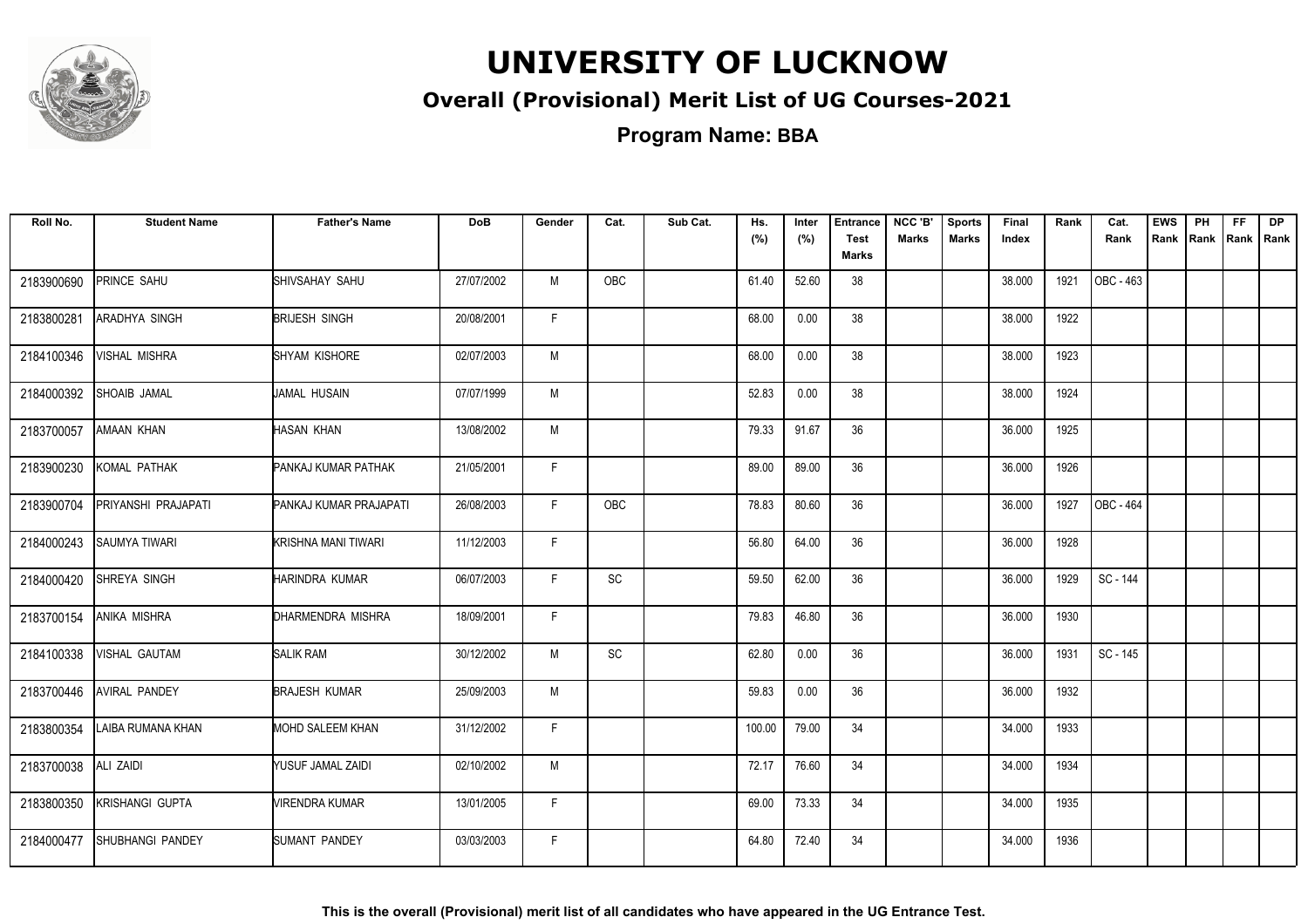

#### **Overall (Provisional) Merit List of UG Courses-2021**

**Program Name: BBA**

| Roll No.   | <b>Student Name</b>       | <b>Father's Name</b>                        | DoB        | Gender | Cat.       | Sub Cat. | Hs.<br>(%) | Inter<br>(%) | <b>Entrance</b><br><b>Test</b> | NCC 'B'<br><b>Marks</b> | <b>Sports</b><br><b>Marks</b> | Final<br>Index | Rank | Cat.<br>Rank     | <b>EWS</b><br>Rank | PH<br>Rank Rank | FF. | <b>DP</b><br>Rank |
|------------|---------------------------|---------------------------------------------|------------|--------|------------|----------|------------|--------------|--------------------------------|-------------------------|-------------------------------|----------------|------|------------------|--------------------|-----------------|-----|-------------------|
|            |                           |                                             |            |        |            |          |            |              | Marks                          |                         |                               |                |      |                  |                    |                 |     |                   |
| 2184000278 | SHANTANU SHARMA           | SATISH SHARMA                               | 15/04/2003 | M      | OBC        |          | 71.33      | 68.80        | 34                             |                         |                               | 34.000         | 1937 | OBC - 465        |                    |                 |     |                   |
| 2183900039 | HIMANEESH KANAUJIA        | VIJAY KANAUJIA                              | 25/09/2000 | M      | OBC        |          | 73.20      | 60.20        | 34                             |                         |                               | 34.000         | 1938 | OBC - 466        |                    |                 |     |                   |
| 2184000110 | <b>SACHIN KUMAR</b>       | HARI RAM                                    | 05/07/2003 | M      | SC         |          | 59.83      | 0.00         | 34                             |                         |                               | 34.000         | 1939 | SC - 146         |                    |                 |     |                   |
| 2184000006 | <b>RANJEET JAISWAL</b>    | RAKESH JAISWAL                              | 03/01/2003 | M      |            |          | 52.83      | 0.00         | 34                             |                         |                               | 34.000         | 1940 |                  |                    |                 |     |                   |
| 2184000044 | <b>RISHABH YADAV</b>      | VIRENDRA KUMAR                              | 18/06/2003 | M      | <b>OBC</b> |          | 68.00      | 84.20        | 32                             |                         |                               | 32.000         | 1941 | OBC - 467        |                    |                 |     |                   |
| 2184100392 | YASH KUMAR SINGH          | <b>RAM KUMAR SINGH</b>                      | 13/08/2003 | М      |            |          | 60.33      | 79.20        | 32                             |                         |                               | 32.000         | 1942 |                  |                    |                 |     |                   |
| 2183900390 | <b>MOHAMMAD SHOAIB</b>    | AHMAD ASIF                                  | 06/05/1999 | M      | OBC        |          | 47.67      | 77.33        | 32                             |                         |                               | 32.000         | 1943 | OBC - 468        |                    |                 |     |                   |
| 2183700572 | <b>DEEPANSHU KUSHWAHA</b> | <b>UAWAHAR LAL PRASAD</b>                   | 20/09/2004 | M      | OBC        |          | 75.20      | 75.00        | 32                             |                         |                               | 32.000         | 1944 | OBC - 469        |                    |                 |     |                   |
| 2183700119 | <b>AMULYA SRIVASTAVA</b>  | <b>GIRDHAR GOPAL</b><br><b>SRIVASTAVA</b>   | 30/06/2004 | F.     |            |          | 72.83      | 75.00        | 32                             |                         |                               | 32.000         | 1945 |                  |                    |                 |     |                   |
| 2184100166 | <b>TEENA SRIVASTAVA</b>   | <b>DINESH CHANDRA</b><br><b>ISRIVASTAVA</b> | 30/06/2002 | F      |            |          | 46.20      | 70.80        | 32                             |                         |                               | 32.000         | 1946 |                  |                    |                 |     |                   |
| 2183700187 | <b>ANKITA SINGH</b>       | ARVIND SINGH                                | 09/11/2003 | F      |            |          | 61.83      | 67.80        | 32                             |                         |                               | 32.000         | 1947 |                  |                    |                 |     |                   |
| 2183900715 | <b>PRIYANSHU JAISWAL</b>  | <b>SATISH CHANDRA JAISWAL</b>               | 27/02/2003 | M      | <b>OBC</b> |          | 71.40      | 80.00        | 30                             |                         |                               | 30.000         | 1948 | <b>OBC - 470</b> |                    |                 |     |                   |
| 2184000224 | <b>SATYAM GUPTA</b>       | CHANDRA PRAKASH GUPTA                       | 05/07/2003 | M      |            |          | 55.83      | 0.00         | 30                             |                         |                               | 30.000         | 1949 |                  |                    |                 |     |                   |
| 2183800118 | <b>ABHISHEKH KUMAR</b>    | OMPAL SINGH                                 | 13/03/2003 | M      | OBC        |          | 83.00      | 83.80        | 28                             |                         |                               | 28.000         | 1950 | OBC - 471        |                    |                 |     |                   |
| 2183700146 | ANAS SIDDIQUI             | SAIYAD IQBAL AHMED                          | 19/06/2004 | M      |            |          | 79.00      | 77.40        | 28                             |                         |                               | 28.000         | 1951 |                  |                    |                 |     |                   |
| 2183800455 | SHREYA JAUHARI            | RAM KUMAR JAUHARI                           | 08/08/2002 | F.     | <b>OBC</b> |          | 75.17      | 73.80        | 28                             |                         |                               | 28.000         | 1952 | OBC - 472        |                    |                 |     |                   |